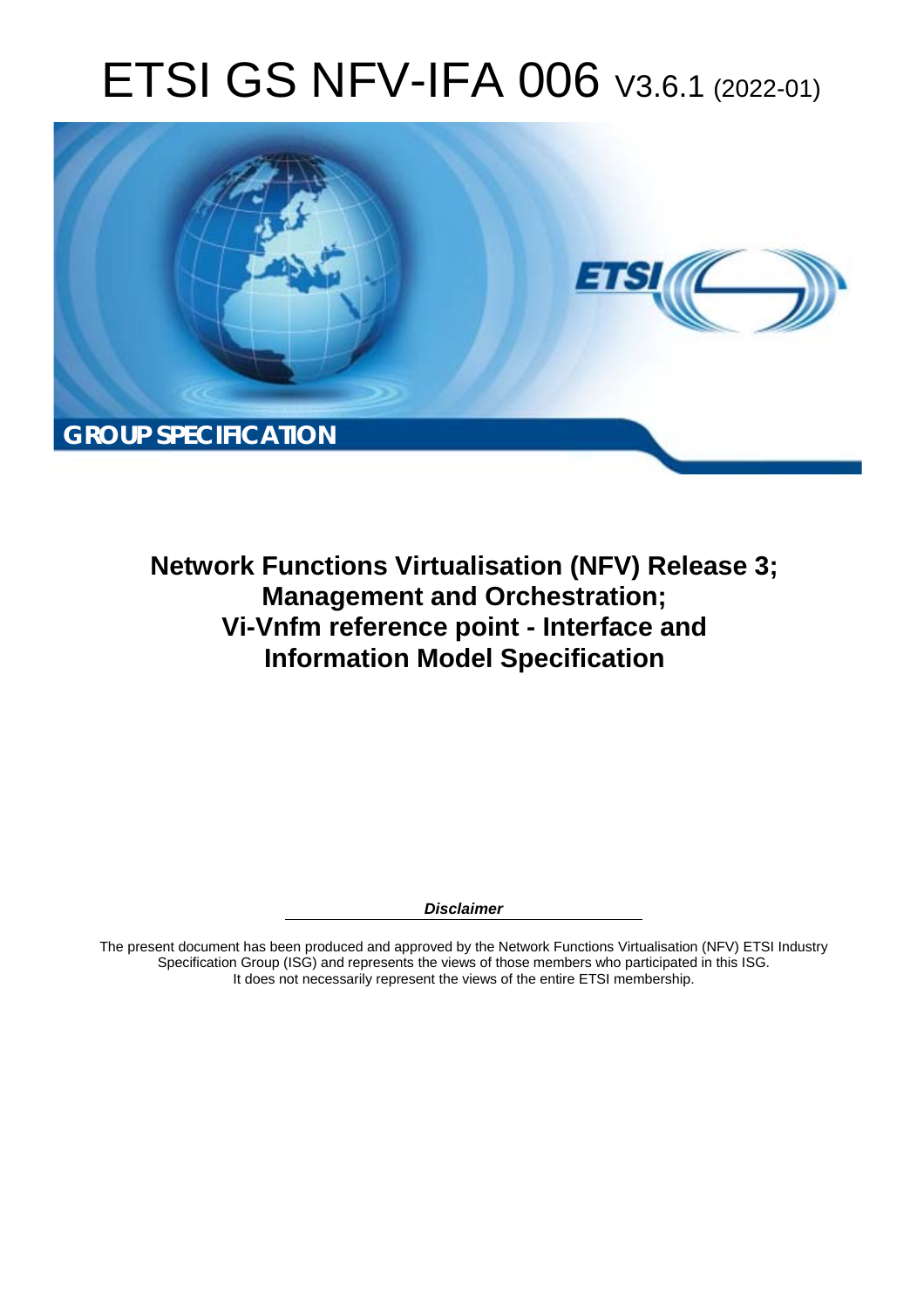Reference

RGS/NFV-IFA006ed361

Keywords configuration, management, MANO, network, NFV, virtualisation

#### *ETSI*

650 Route des Lucioles F-06921 Sophia Antipolis Cedex - FRANCE

Tel.: +33 4 92 94 42 00 Fax: +33 4 93 65 47 16

Siret N° 348 623 562 00017 - APE 7112B Association à but non lucratif enregistrée à la Sous-Préfecture de Grasse (06) N° w061004871

#### *Important notice*

The present document can be downloaded from: <http://www.etsi.org/standards-search>

The present document may be made available in electronic versions and/or in print. The content of any electronic and/or print versions of the present document shall not be modified without the prior written authorization of ETSI. In case of any existing or perceived difference in contents between such versions and/or in print, the prevailing version of an ETSI deliverable is the one made publicly available in PDF format at [www.etsi.org/deliver](http://www.etsi.org/deliver).

Users of the present document should be aware that the document may be subject to revision or change of status. Information on the current status of this and other ETSI documents is available at <https://portal.etsi.org/TB/ETSIDeliverableStatus.aspx>

If you find errors in the present document, please send your comment to one of the following services: <https://portal.etsi.org/People/CommiteeSupportStaff.aspx>

#### *Notice of disclaimer & limitation of liability*

The information provided in the present deliverable is directed solely to professionals who have the appropriate degree of experience to understand and interpret its content in accordance with generally accepted engineering or other professional standard and applicable regulations.

No recommendation as to products and services or vendors is made or should be implied.

No representation or warranty is made that this deliverable is technically accurate or sufficient or conforms to any law and/or governmental rule and/or regulation and further, no representation or warranty is made of merchantability or fitness for any particular purpose or against infringement of intellectual property rights.

In no event shall ETSI be held liable for loss of profits or any other incidental or consequential damages.

Any software contained in this deliverable is provided "AS IS" with no warranties, express or implied, including but not limited to, the warranties of merchantability, fitness for a particular purpose and non-infringement of intellectual property rights and ETSI shall not be held liable in any event for any damages whatsoever (including, without limitation, damages for loss of profits, business interruption, loss of information, or any other pecuniary loss) arising out of or related to the use of or inability to use the software.

#### *Copyright Notification*

No part may be reproduced or utilized in any form or by any means, electronic or mechanical, including photocopying and microfilm except as authorized by written permission of ETSI. The content of the PDF version shall not be modified without the written authorization of ETSI.

The copyright and the foregoing restriction extend to reproduction in all media.

© ETSI 2022. All rights reserved.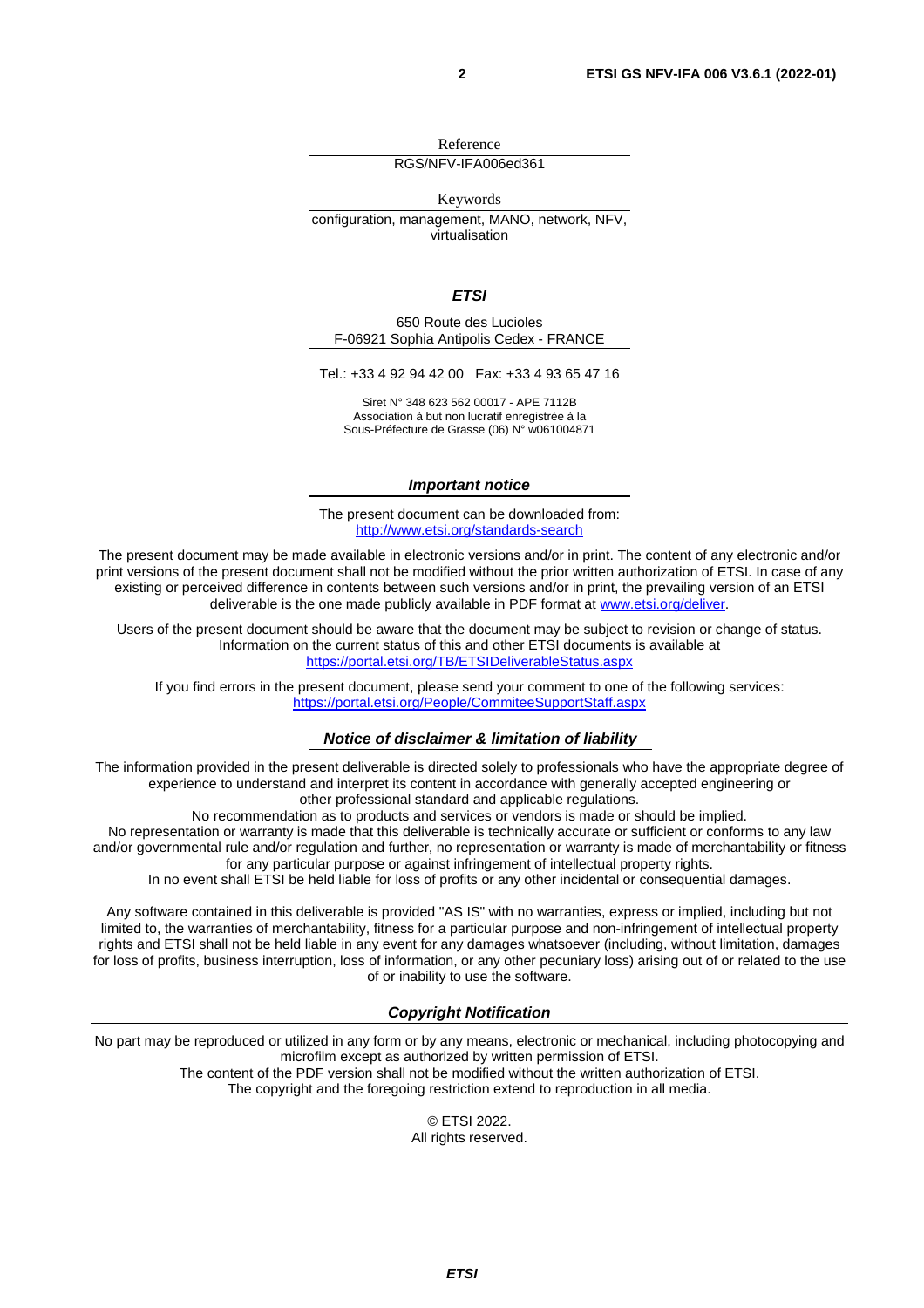# Contents

| 1                     |                                                                                            |    |
|-----------------------|--------------------------------------------------------------------------------------------|----|
| 2                     |                                                                                            |    |
| 2.1                   |                                                                                            |    |
| 2.2                   |                                                                                            |    |
| 3                     |                                                                                            |    |
| 3.1                   |                                                                                            |    |
| 3.2                   |                                                                                            |    |
| 3.3                   |                                                                                            |    |
| $\overline{4}$<br>4.1 | Overview of interfaces and information models associated to the Vi-Vnfm reference point 17 |    |
| 4.2                   |                                                                                            |    |
| 4.3                   |                                                                                            |    |
|                       |                                                                                            |    |
| 5                     |                                                                                            |    |
| 5.1<br>5.2            |                                                                                            |    |
| 5.3                   |                                                                                            |    |
| 5.3.1                 |                                                                                            |    |
| 5.3.2                 |                                                                                            |    |
| 5.3.3                 |                                                                                            |    |
| 5.3.4                 |                                                                                            |    |
| 5.3.5                 |                                                                                            |    |
| 5.3.6                 |                                                                                            |    |
| 5.3.7                 |                                                                                            |    |
| 5.3.8<br>5.3.9        |                                                                                            |    |
| 5.3.10                |                                                                                            |    |
|                       |                                                                                            |    |
| 6                     |                                                                                            |    |
| 7                     |                                                                                            |    |
| 7.1<br>7.2            |                                                                                            |    |
| 7.2.1                 |                                                                                            |    |
| 7.2.2                 |                                                                                            |    |
| 7.2.2.1               |                                                                                            |    |
| 7.2.2.2               |                                                                                            | 26 |
| 7.2.2.3               |                                                                                            |    |
| 7.2.2.4               |                                                                                            |    |
| 7.2.3                 |                                                                                            |    |
| 7.2.3.1               |                                                                                            |    |
| 7.2.3.2<br>7.2.3.3    |                                                                                            |    |
| 7.2.3.4               |                                                                                            |    |
| 7.3                   |                                                                                            |    |
| 7.3.1                 |                                                                                            |    |
| 7.3.1.1               |                                                                                            |    |
| 7.3.1.2               |                                                                                            |    |
| 7.3.1.2.1             |                                                                                            |    |
| 7.3.1.2.2             |                                                                                            |    |
| 7.3.1.2.3             |                                                                                            |    |
| 7.3.1.2.4             |                                                                                            |    |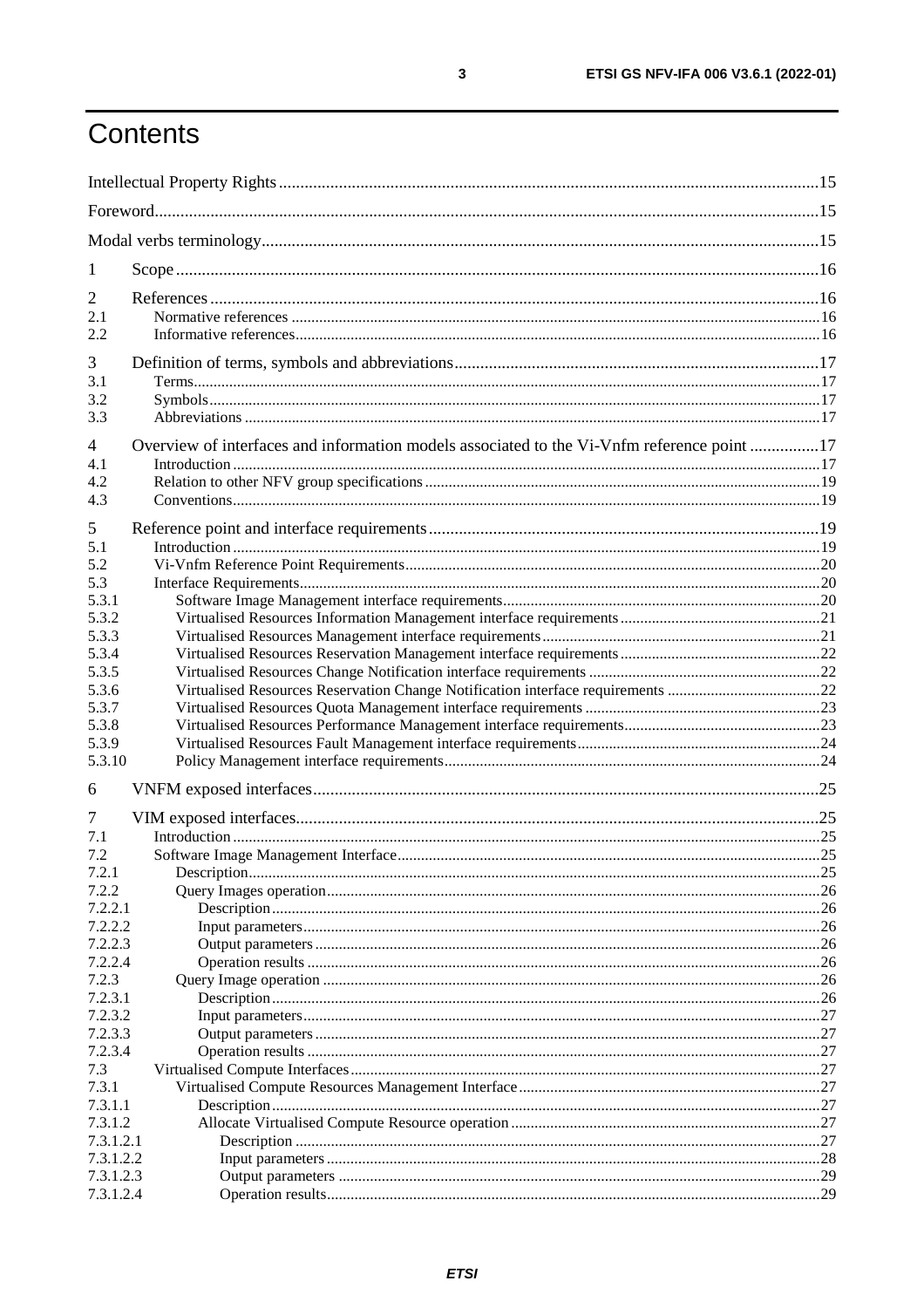| 7.3.1.3.1            |                                                                                             |  |
|----------------------|---------------------------------------------------------------------------------------------|--|
| 7.3.1.3.2            |                                                                                             |  |
| 7.3.1.3.3            |                                                                                             |  |
| 7.3.1.3.4            |                                                                                             |  |
|                      |                                                                                             |  |
| 7.3.1.4              |                                                                                             |  |
| 7.3.1.4.1            |                                                                                             |  |
| 7.3.1.4.2            |                                                                                             |  |
| 7.3.1.4.3            |                                                                                             |  |
| 7.3.1.4.4            |                                                                                             |  |
| 7.3.1.5              |                                                                                             |  |
| 7.3.1.5.1            |                                                                                             |  |
| 7.3.1.5.2            |                                                                                             |  |
| 7.3.1.5.3            |                                                                                             |  |
| 7.3.1.5.4            |                                                                                             |  |
| 7.3.1.6              |                                                                                             |  |
| 7.3.1.6.1            |                                                                                             |  |
| 7.3.1.6.2            |                                                                                             |  |
| 7.3.1.6.3            |                                                                                             |  |
| 7.3.1.6.4            |                                                                                             |  |
| 7.3.1.7              |                                                                                             |  |
| 7.3.1.7.1            |                                                                                             |  |
| 7.3.1.7.2            |                                                                                             |  |
|                      |                                                                                             |  |
| 7.3.1.7.3            |                                                                                             |  |
| 7.3.1.7.4            |                                                                                             |  |
| 7.3.1.8              |                                                                                             |  |
| 7.3.1.8.1            |                                                                                             |  |
| 7.3.1.8.2            |                                                                                             |  |
| 7.3.1.8.3            |                                                                                             |  |
| 7.3.1.8.4            |                                                                                             |  |
| 7.3.1.9              | Create Virtualised Compute Resource Affinity Or AntiAffinity Constraints Group operation 35 |  |
| 7.3.1.9.1            |                                                                                             |  |
| 7.3.1.9.2            |                                                                                             |  |
| 7.3.1.9.3            |                                                                                             |  |
| 7.3.1.9.4            |                                                                                             |  |
| 7.3.1.10             |                                                                                             |  |
| 7.3.1.10.1           |                                                                                             |  |
| 7.3.1.10.2           |                                                                                             |  |
|                      |                                                                                             |  |
| 7.3.1.10.3           |                                                                                             |  |
| 7.3.1.10.4           |                                                                                             |  |
|                      |                                                                                             |  |
| 7.3.1.11             |                                                                                             |  |
| 7.3.1.11.1           |                                                                                             |  |
| 7.3.1.11.2           |                                                                                             |  |
| 7.3.1.11.3           |                                                                                             |  |
| 7.3.1.11.4           |                                                                                             |  |
| 7.3.2                |                                                                                             |  |
| 7.3.2.1              |                                                                                             |  |
| 7.3.2.2              |                                                                                             |  |
| 7.3.2.2.1            |                                                                                             |  |
| 7.3.2.2.2            |                                                                                             |  |
| 7.3.2.2.3            |                                                                                             |  |
| 7.3.2.2.4            |                                                                                             |  |
| 7.3.2.3              |                                                                                             |  |
| 7.3.2.3.1            |                                                                                             |  |
| 7.3.3                |                                                                                             |  |
| 7.3.3.1              |                                                                                             |  |
| 7.3.3.2              |                                                                                             |  |
| 7.3.3.2.1            |                                                                                             |  |
| 7.3.3.2.2            |                                                                                             |  |
| 7.3.3.2.3            |                                                                                             |  |
| 7.3.3.2.4<br>7.3.3.3 |                                                                                             |  |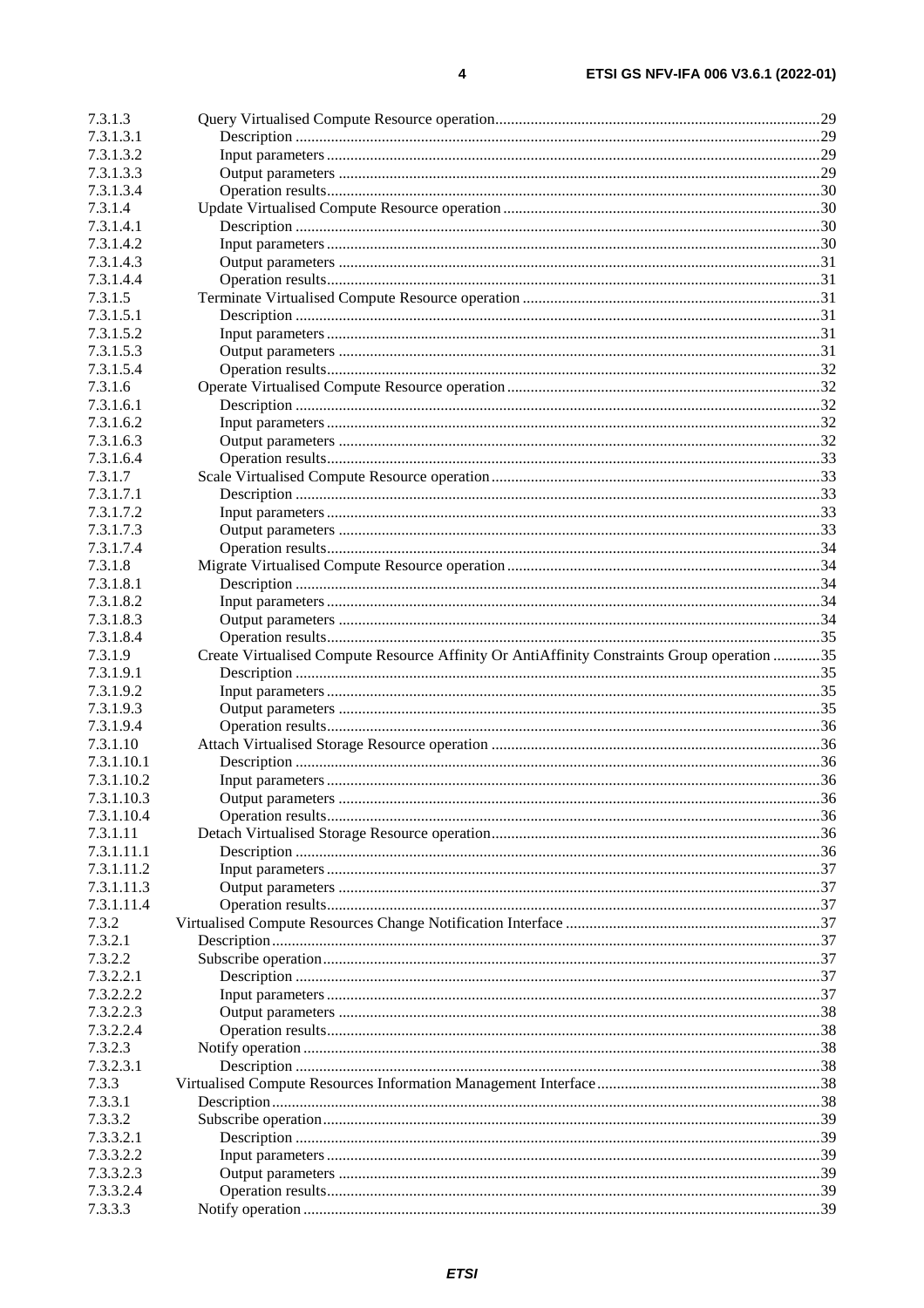| 7.3.3.3.1 |                                                                                            |  |
|-----------|--------------------------------------------------------------------------------------------|--|
| 7.3.3.4   |                                                                                            |  |
| 7.3.3.4.1 |                                                                                            |  |
| 7.3.3.4.2 |                                                                                            |  |
| 7.3.3.4.3 |                                                                                            |  |
| 7.3.3.4.4 |                                                                                            |  |
| 7.3.4     |                                                                                            |  |
| 7.3.4.1   |                                                                                            |  |
| 7.3.4.2   |                                                                                            |  |
| 7.3.4.2.1 |                                                                                            |  |
| 7.3.4.2.2 |                                                                                            |  |
| 7.3.4.2.3 |                                                                                            |  |
| 7.3.4.2.4 |                                                                                            |  |
| 7.3.4.3   |                                                                                            |  |
| 7.3.4.3.1 |                                                                                            |  |
| 7.3.4.3.2 |                                                                                            |  |
|           |                                                                                            |  |
| 7.3.4.3.3 |                                                                                            |  |
| 7.3.4.3.4 |                                                                                            |  |
| 7.3.4.4   |                                                                                            |  |
| 7.3.4.4.1 |                                                                                            |  |
| 7.3.4.4.2 |                                                                                            |  |
| 7.3.4.4.3 |                                                                                            |  |
| 7.3.4.4.4 |                                                                                            |  |
| 7.4       |                                                                                            |  |
| 7.4.1     |                                                                                            |  |
| 7.4.1.1   |                                                                                            |  |
| 7.4.1.2   |                                                                                            |  |
| 7.4.1.2.1 |                                                                                            |  |
| 7.4.1.2.2 |                                                                                            |  |
| 7.4.1.2.3 |                                                                                            |  |
| 7.4.1.2.4 |                                                                                            |  |
| 7.4.1.3   |                                                                                            |  |
| 7.4.1.3.1 |                                                                                            |  |
| 7.4.1.3.2 |                                                                                            |  |
| 7.4.1.3.3 |                                                                                            |  |
| 7.4.1.3.4 |                                                                                            |  |
| 7.4.1.4   |                                                                                            |  |
| 7.4.1.4.1 |                                                                                            |  |
| 7.4.1.4.2 |                                                                                            |  |
| 7.4.1.4.3 |                                                                                            |  |
| 7.4.1.4.4 |                                                                                            |  |
| 7.4.1.5   |                                                                                            |  |
| 7.4.1.5.1 |                                                                                            |  |
| 7.4.1.5.2 |                                                                                            |  |
| 7.4.1.5.3 |                                                                                            |  |
| 7.4.1.5.4 |                                                                                            |  |
| 7.4.1.6   | Create Virtualised Network Resource Affinity Or AntiAffinity Constraints Group operation48 |  |
| 7.4.1.6.1 |                                                                                            |  |
| 7.4.1.6.2 |                                                                                            |  |
| 7.4.1.6.3 |                                                                                            |  |
| 7.4.1.6.4 |                                                                                            |  |
|           |                                                                                            |  |
| 7.4.2     |                                                                                            |  |
| 7.4.2.1   |                                                                                            |  |
| 7.4.2.2   |                                                                                            |  |
| 7.4.2.2.1 |                                                                                            |  |
| 7.4.2.2.2 |                                                                                            |  |
| 7.4.2.2.3 |                                                                                            |  |
| 7.4.2.2.4 |                                                                                            |  |
| 7.4.2.3   |                                                                                            |  |
| 7.4.2.3.1 |                                                                                            |  |
| 7.4.3     |                                                                                            |  |
| 7.4.3.1   |                                                                                            |  |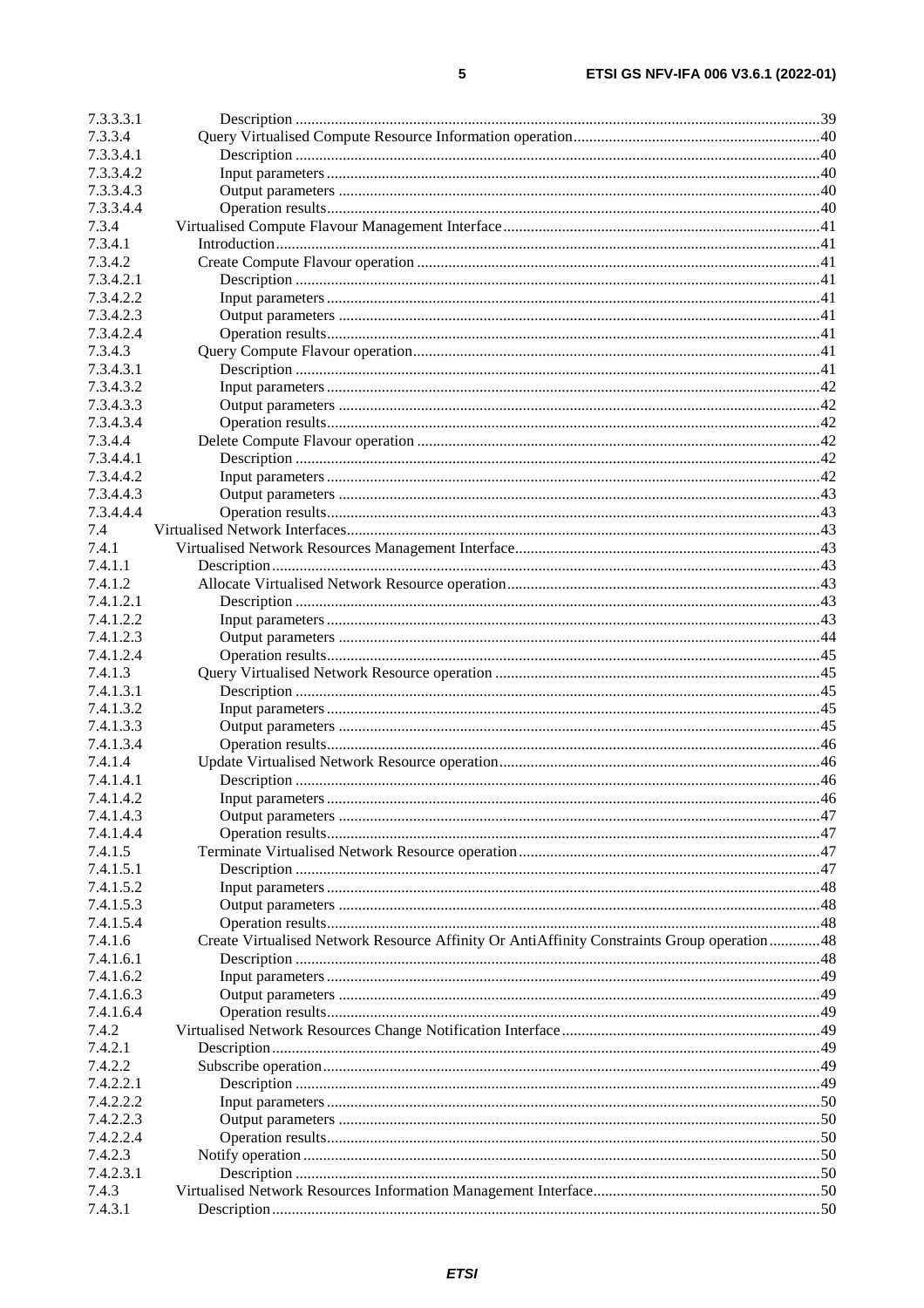| 7.4.3.2   |                                                                                            |  |
|-----------|--------------------------------------------------------------------------------------------|--|
| 7.4.3.2.1 |                                                                                            |  |
| 7.4.3.2.2 |                                                                                            |  |
| 7.4.3.2.3 |                                                                                            |  |
| 7.4.3.2.4 |                                                                                            |  |
| 7.4.3.3   |                                                                                            |  |
| 7.4.3.3.1 |                                                                                            |  |
| 7.4.3.4   |                                                                                            |  |
| 7.4.3.4.1 |                                                                                            |  |
| 7.4.3.4.2 |                                                                                            |  |
| 7.4.3.4.3 |                                                                                            |  |
| 7.4.3.4.4 |                                                                                            |  |
| 7.5       |                                                                                            |  |
| 7.5.1     |                                                                                            |  |
| 7.5.1.1   |                                                                                            |  |
| 7.5.1.2   |                                                                                            |  |
| 7.5.1.2.1 |                                                                                            |  |
| 7.5.1.2.2 |                                                                                            |  |
| 7.5.1.2.3 |                                                                                            |  |
| 7.5.1.2.4 |                                                                                            |  |
| 7.5.1.3   |                                                                                            |  |
| 7.5.1.3.1 |                                                                                            |  |
| 7.5.1.3.2 |                                                                                            |  |
| 7.5.1.3.3 |                                                                                            |  |
| 7.5.1.3.4 |                                                                                            |  |
| 7.5.1.4   |                                                                                            |  |
| 7.5.1.4.1 |                                                                                            |  |
| 7.5.1.4.2 |                                                                                            |  |
| 7.5.1.4.3 |                                                                                            |  |
| 7.5.1.4.4 |                                                                                            |  |
| 7.5.1.5   |                                                                                            |  |
| 7.5.1.5.1 |                                                                                            |  |
| 7.5.1.5.2 |                                                                                            |  |
| 7.5.1.5.3 |                                                                                            |  |
| 7.5.1.5.4 |                                                                                            |  |
| 7.5.1.6   |                                                                                            |  |
| 7.5.1.6.1 |                                                                                            |  |
| 7.5.1.6.2 |                                                                                            |  |
| 7.5.1.6.3 |                                                                                            |  |
| 7.5.1.6.4 |                                                                                            |  |
| 7.5.1.7   |                                                                                            |  |
| 7.5.1.7.1 |                                                                                            |  |
| 7.5.1.7.2 |                                                                                            |  |
| 7.5.1.7.3 |                                                                                            |  |
| 7.5.1.7.4 |                                                                                            |  |
| 7.5.1.8   |                                                                                            |  |
| 7.5.1.8.1 |                                                                                            |  |
| 7.5.1.8.2 |                                                                                            |  |
| 7.5.1.8.3 |                                                                                            |  |
| 7.5.1.8.4 |                                                                                            |  |
| 7.5.1.9   | Create Virtualised Storage Resource Affinity Or AntiAffinity Constraints Group operation59 |  |
| 7.5.1.9.1 |                                                                                            |  |
| 7.5.1.9.2 |                                                                                            |  |
| 7.5.1.9.3 |                                                                                            |  |
| 7.5.1.9.4 |                                                                                            |  |
| 7.5.2     |                                                                                            |  |
| 7.5.2.1   |                                                                                            |  |
| 7.5.2.2   |                                                                                            |  |
| 7.5.2.2.1 |                                                                                            |  |
| 7.5.2.2.2 |                                                                                            |  |
| 7.5.2.2.3 |                                                                                            |  |
| 7.5.2.2.4 |                                                                                            |  |
|           |                                                                                            |  |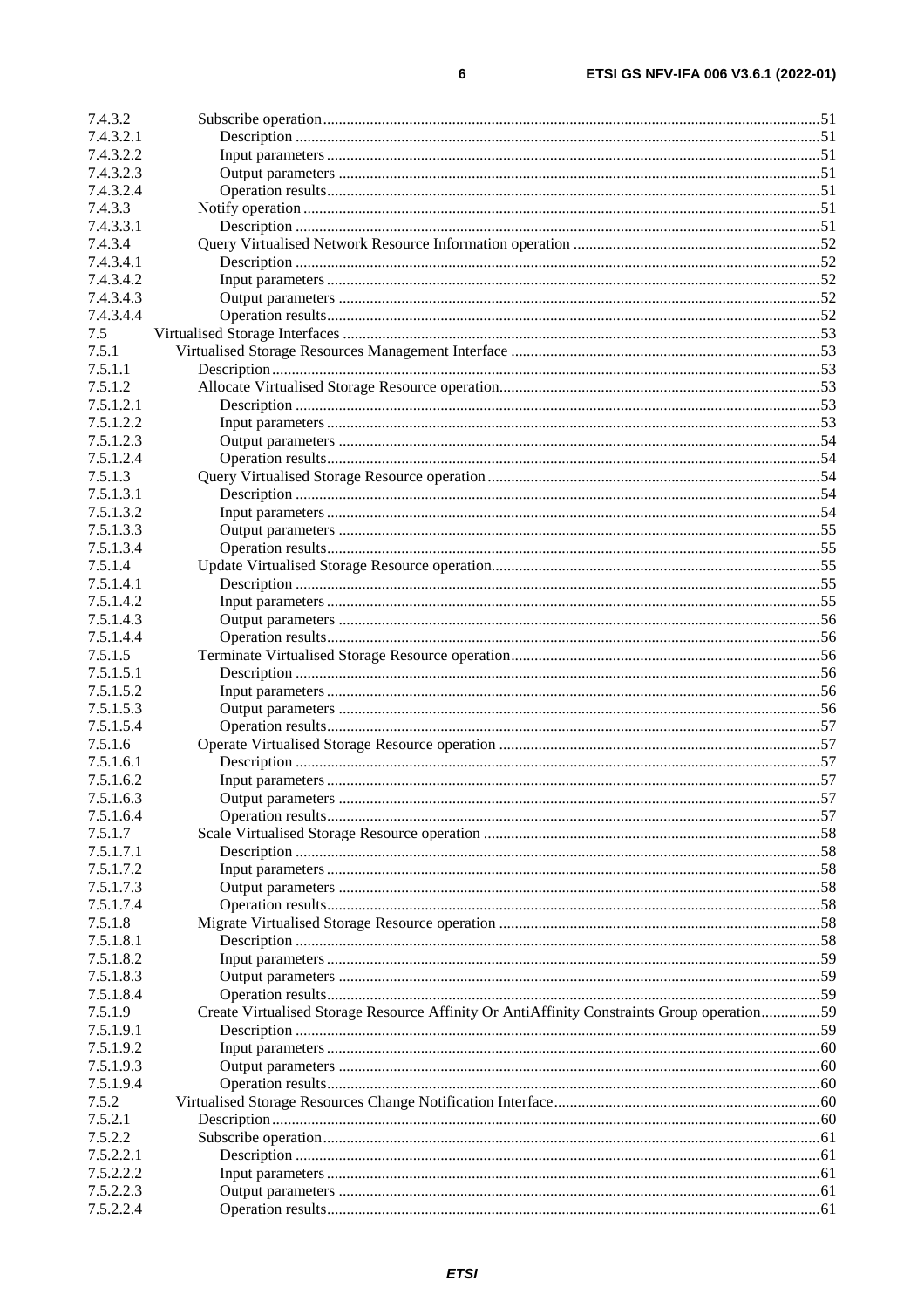| 7.5.2.3   |    |
|-----------|----|
| 7.5.2.3.1 |    |
| 7.5.3     |    |
| 7.5.3.1   |    |
| 7.5.3.2   |    |
| 7.5.3.2.1 |    |
|           |    |
| 7.5.3.2.2 |    |
| 7.5.3.2.3 |    |
| 7.5.3.2.4 |    |
| 7.5.3.3   |    |
| 7.5.3.3.1 |    |
| 7.5.3.4   |    |
| 7.5.3.4.1 |    |
| 7.5.3.4.2 |    |
| 7.5.3.4.3 |    |
| 7.5.3.4.4 |    |
| 7.6       |    |
| 7.6.1     |    |
| 7.6.2     |    |
| 7.6.2.1   |    |
| 7.6.2.2   |    |
|           |    |
| 7.6.2.3   |    |
| 7.6.2.4   |    |
| 7.6.3     |    |
| 7.6.3.1   |    |
| 7.6.4     |    |
| 7.6.4.1   |    |
| 7.6.4.2   |    |
| 7.6.4.3   |    |
| 7.6.4.4   |    |
| 7.7       |    |
| 7.7.1     |    |
| 7.7.2     |    |
| 7.7.2.1   |    |
| 7.7.2.2   |    |
| 7.7.2.3   |    |
|           |    |
| 7.7.2.4   |    |
| 7.7.3     |    |
| 7.7.3.1   |    |
| 7.7.3.2   |    |
| 7.7.3.3   |    |
| 7.7.3.4   |    |
| 7.7.4     |    |
| 7.7.4.1   |    |
| 7.7.4.2   |    |
| 7.7.4.3   |    |
| 7.7.4.4   |    |
| 7.7.5     |    |
| 7.7.5.1   |    |
| 7.7.5.2   |    |
|           |    |
| 7.7.5.3   | 70 |
| 7.7.5.4   |    |
| 7.7.6     |    |
| 7.7.6.1   |    |
| 7.7.7     |    |
| 7.7.7.1   |    |
| 7.7.7.2   |    |
| 7.7.7.3   |    |
| 7.7.7.4   |    |
| 7.7.8     |    |
| 7.7.8.1   |    |
| 7.7.8.2   |    |
|           |    |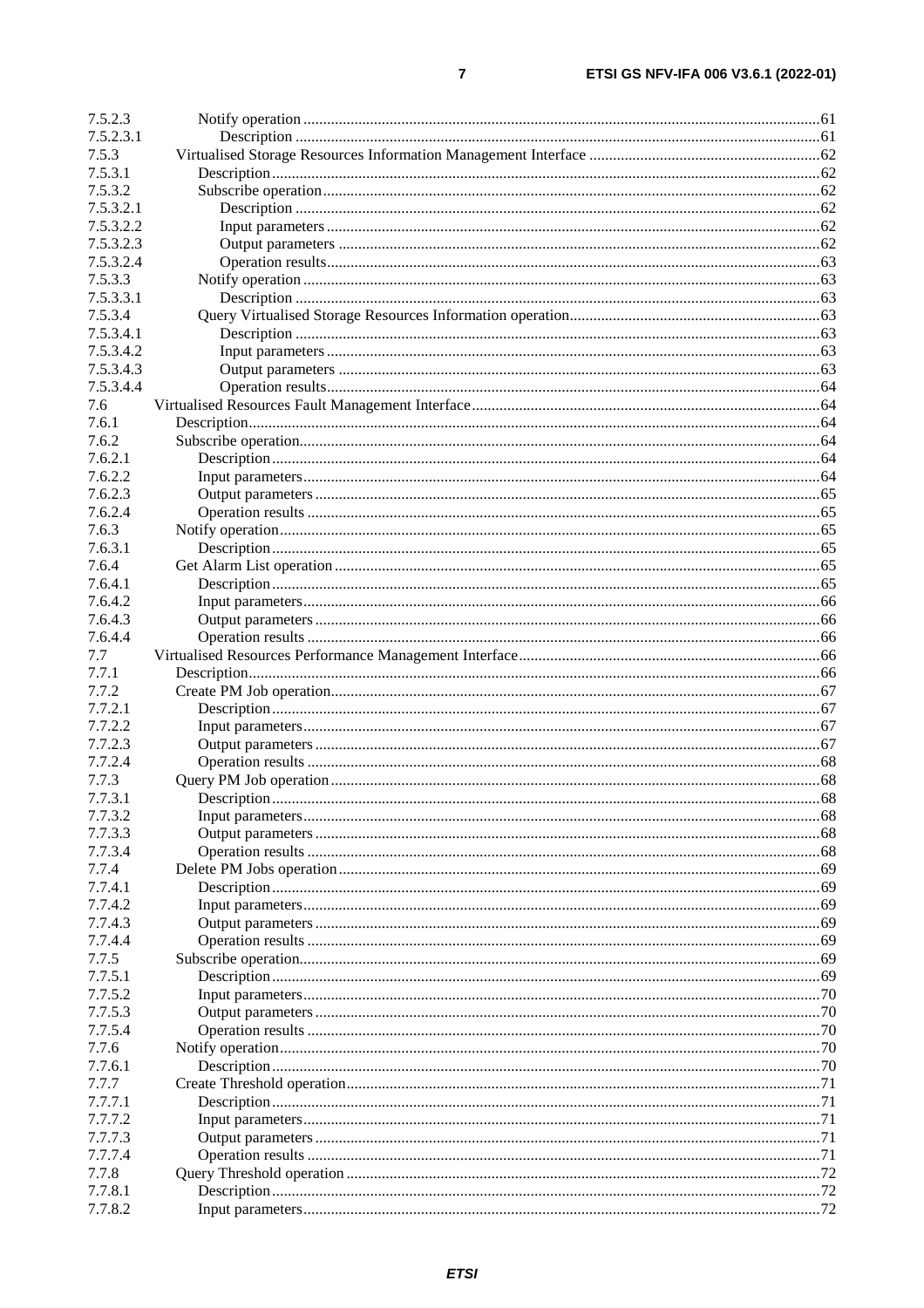| 7.7.8.3          |  |
|------------------|--|
| 7.7.8.4          |  |
| 7.7.9            |  |
| 7.7.9.1          |  |
| 7.7.9.2          |  |
|                  |  |
| 7.7.9.3          |  |
| 7.7.9.4          |  |
| 7.8              |  |
| 7.8.1            |  |
| 7.8.1.1          |  |
| 7.8.1.2          |  |
| 7.8.1.2.1        |  |
|                  |  |
| 7.8.1.2.2        |  |
| 7.8.1.2.3        |  |
| 7.8.1.2.4        |  |
| 7.8.2            |  |
| 7.8.2.1          |  |
| 7.8.2.2          |  |
| 7.8.2.2.1        |  |
|                  |  |
| 7.8.2.2.2        |  |
| 7.8.2.2.3        |  |
| 7.8.2.2.4        |  |
| 7.8.3            |  |
| 7.8.3.1          |  |
| 7.8.3.2          |  |
|                  |  |
| 7.8.3.2.1        |  |
| 7.8.3.2.2        |  |
| 7.8.3.2.3        |  |
| 7.8.3.2.4        |  |
| 7.8.4            |  |
| 7.8.4.1          |  |
| 7.8.4.2          |  |
|                  |  |
| 7.8.4.2.1        |  |
| 7.8.4.2.2        |  |
| 7.8.4.2.3        |  |
| 7.8.4.2.4        |  |
| 7.8.4.3          |  |
| 7.8.4.3.1        |  |
| 7.9              |  |
|                  |  |
| 7.9.1            |  |
| 7.9.1.1          |  |
| 7.9.1.2          |  |
| 7.9.1.2.1        |  |
| 7.9.1.2.2        |  |
| 7.9.1.2.3        |  |
| 7.9.1.2.4        |  |
|                  |  |
| 7.9.2            |  |
| 7.9.2.1          |  |
| 7.9.2.2          |  |
| 7.9.2.2.1        |  |
| 7.9.2.2.2        |  |
| 7.9.2.2.3        |  |
| 7.9.2.2.4        |  |
| 7.9.3            |  |
|                  |  |
| 7.9.3.1          |  |
| 7.9.3.2          |  |
| 7.9.3.2.1        |  |
| 7.9.3.2.2        |  |
|                  |  |
|                  |  |
| 7.9.3.2.3        |  |
| 7.9.3.2.4        |  |
| 7.9.4<br>7.9.4.1 |  |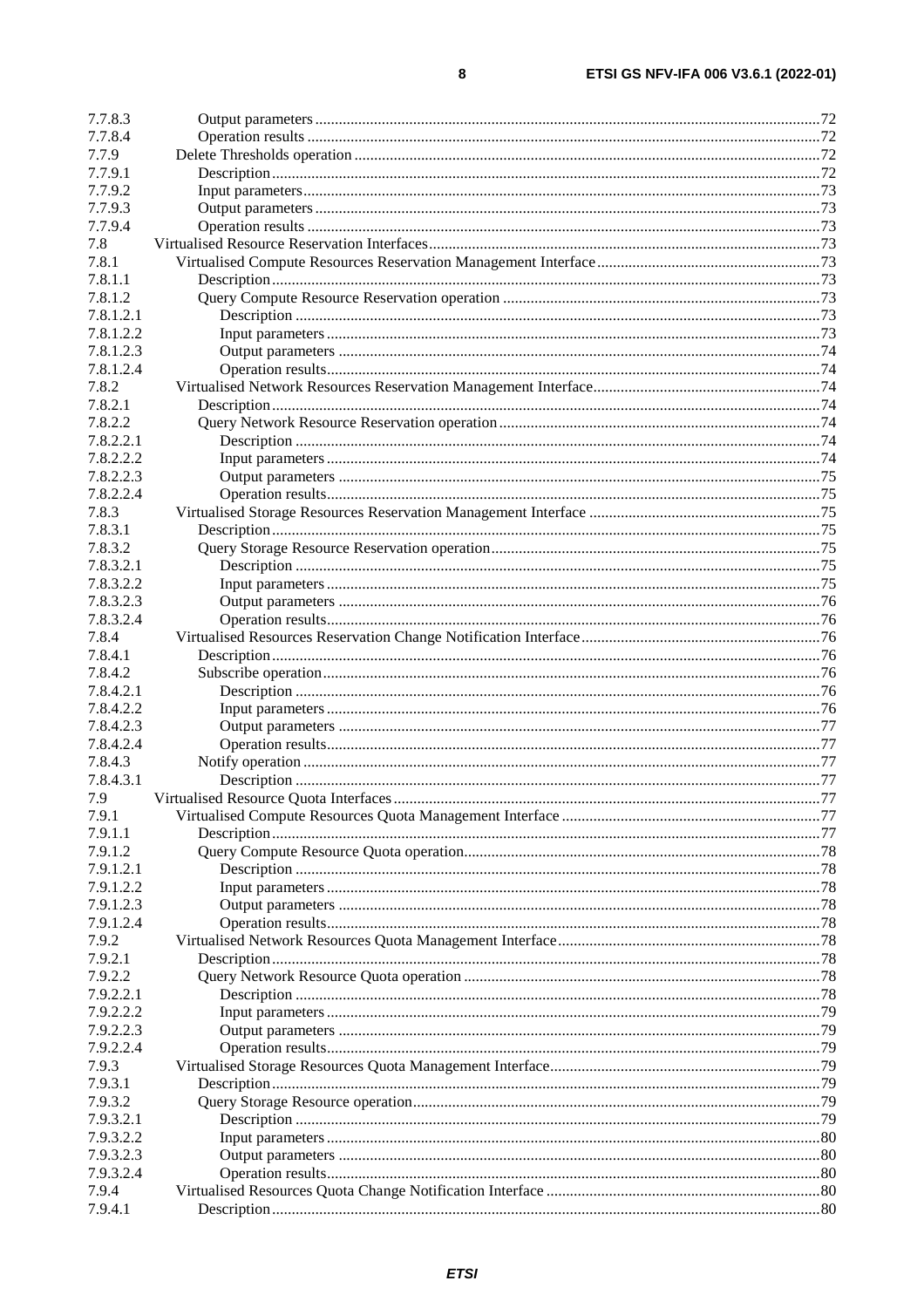| 7.9.4.2   |                                                                                                  |  |
|-----------|--------------------------------------------------------------------------------------------------|--|
| 7.9.4.2.1 |                                                                                                  |  |
| 7.9.4.2.2 |                                                                                                  |  |
| 7.9.4.2.3 |                                                                                                  |  |
| 7.9.4.2.4 |                                                                                                  |  |
| 7.9.4.3   |                                                                                                  |  |
| 7.9.4.3.1 |                                                                                                  |  |
| 7.10      |                                                                                                  |  |
| 7.10.1    |                                                                                                  |  |
| 7.10.2    |                                                                                                  |  |
| 7.10.2.1  |                                                                                                  |  |
|           |                                                                                                  |  |
| 7.10.2.2  |                                                                                                  |  |
| 7.10.2.3  |                                                                                                  |  |
| 7.10.2.4  |                                                                                                  |  |
| 7.10.3    |                                                                                                  |  |
| 7.10.3.1  |                                                                                                  |  |
| 7.10.3.2  |                                                                                                  |  |
| 7.10.3.3  |                                                                                                  |  |
| 7.10.3.4  |                                                                                                  |  |
| 7.10.4    |                                                                                                  |  |
| 7.10.4.1  |                                                                                                  |  |
| 7.10.4.2  |                                                                                                  |  |
| 7.10.4.3  |                                                                                                  |  |
| 7.10.4.4  |                                                                                                  |  |
| 7.10.5    |                                                                                                  |  |
| 7.10.5.1  |                                                                                                  |  |
| 7.10.5.2  |                                                                                                  |  |
| 7.10.5.3  |                                                                                                  |  |
| 7.10.5.4  |                                                                                                  |  |
| 7.10.6    |                                                                                                  |  |
| 7.10.6.1  |                                                                                                  |  |
| 7.10.6.2  |                                                                                                  |  |
| 7.10.6.3  |                                                                                                  |  |
| 7.10.6.4  |                                                                                                  |  |
| 7.10.7    |                                                                                                  |  |
| 7.10.7.1  |                                                                                                  |  |
|           |                                                                                                  |  |
| 7.10.7.2  |                                                                                                  |  |
| 7.10.7.3  |                                                                                                  |  |
| 7.10.7.4  |                                                                                                  |  |
| 7.10.8    |                                                                                                  |  |
| 7.10.8.1  |                                                                                                  |  |
| 7.10.9    |                                                                                                  |  |
| 7.10.9.1  |                                                                                                  |  |
| 7.10.9.2  |                                                                                                  |  |
| 7.10.9.3  |                                                                                                  |  |
| 7.10.9.4  |                                                                                                  |  |
| 7.10.10   |                                                                                                  |  |
| 7.10.10.1 |                                                                                                  |  |
| 7.10.10.2 |                                                                                                  |  |
| 7.10.10.3 |                                                                                                  |  |
| 7.10.10.4 |                                                                                                  |  |
|           |                                                                                                  |  |
| 8         |                                                                                                  |  |
| 8.1       |                                                                                                  |  |
| 8.2       |                                                                                                  |  |
| 8.2.1     |                                                                                                  |  |
| 8.2.2     |                                                                                                  |  |
| 8.2.2.1   |                                                                                                  |  |
| 8.2.2.2   |                                                                                                  |  |
| 8.3       | Information elements and notifications related to Consumable Virtualised Resources Information89 |  |
| 8.3.1     |                                                                                                  |  |
| 8.3.2     |                                                                                                  |  |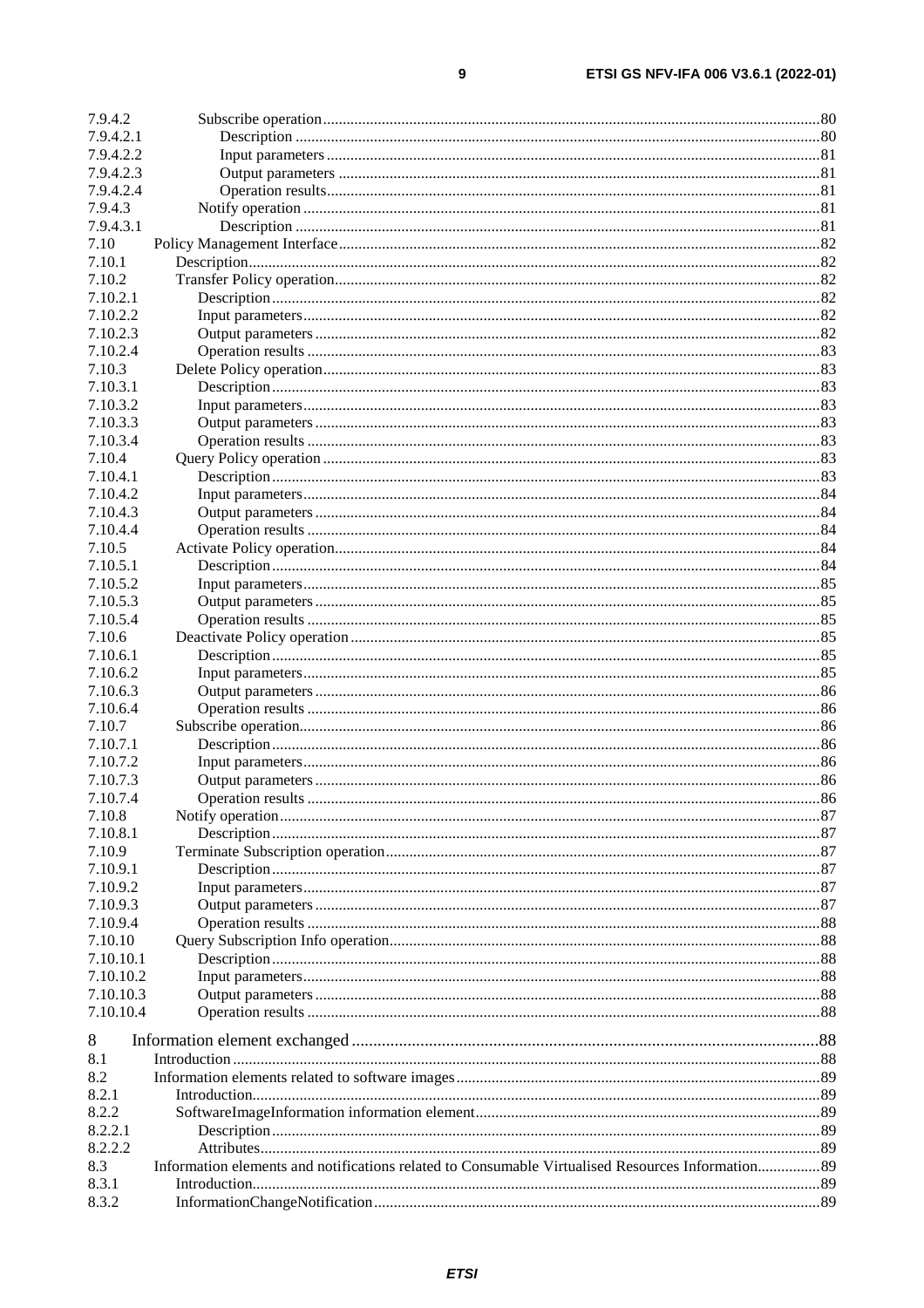| 8.3.2.1   |  |
|-----------|--|
| 8.3.2.2   |  |
| 8.3.2.3   |  |
| 8.3.3     |  |
| 8.3.3.1   |  |
| 8.3.3.2   |  |
| 8.3.3.2.1 |  |
| 8.3.3.2.2 |  |
| 8.3.3.3   |  |
| 8.3.3.3.1 |  |
| 8.3.3.3.2 |  |
| 8.3.3.4   |  |
| 8.3.3.4.1 |  |
| 8.3.3.4.2 |  |
| 8.3.4     |  |
| 8.3.4.1   |  |
| 8.3.4.2   |  |
| 8.3.5     |  |
| 8.3.5.1   |  |
| 8.3.5.2   |  |
| 8.4       |  |
| 8.4.1     |  |
| 8.4.2     |  |
| 8.4.2.1   |  |
| 8.4.2.2   |  |
| 8.4.2.2.1 |  |
| 8.4.2.2.2 |  |
| 8.4.2.3   |  |
| 8.4.2.3.1 |  |
| 8.4.2.3.2 |  |
| 8.4.2.4   |  |
| 8.4.2.4.1 |  |
| 8.4.2.4.2 |  |
| 8.4.2.5   |  |
| 8.4.2.5.1 |  |
| 8.4.2.5.2 |  |
| 8.4.2.6   |  |
| 8.4.2.6.1 |  |
| 8.4.2.6.2 |  |
| 8.4.3     |  |
| 8.4.3.1   |  |
| 8.4.3.2   |  |
| 8.4.3.2.1 |  |
| 8.4.3.2.2 |  |
| 8.4.3.3   |  |
| 8.4.3.3.1 |  |
| 8.4.3.3.2 |  |
| 8.4.3.4   |  |
| 8.4.3.4.1 |  |
| 8.4.3.4.2 |  |
| 8.4.3.5   |  |
| 8.4.3.5.1 |  |
| 8.4.3.5.2 |  |
| 8.4.3.6   |  |
| 8.4.3.6.1 |  |
| 8.4.3.6.2 |  |
| 8.4.3.7   |  |
| 8.4.3.7.1 |  |
| 8.4.3.7.2 |  |
| 8.4.4     |  |
| 8.4.4.1   |  |
| 8.4.4.2   |  |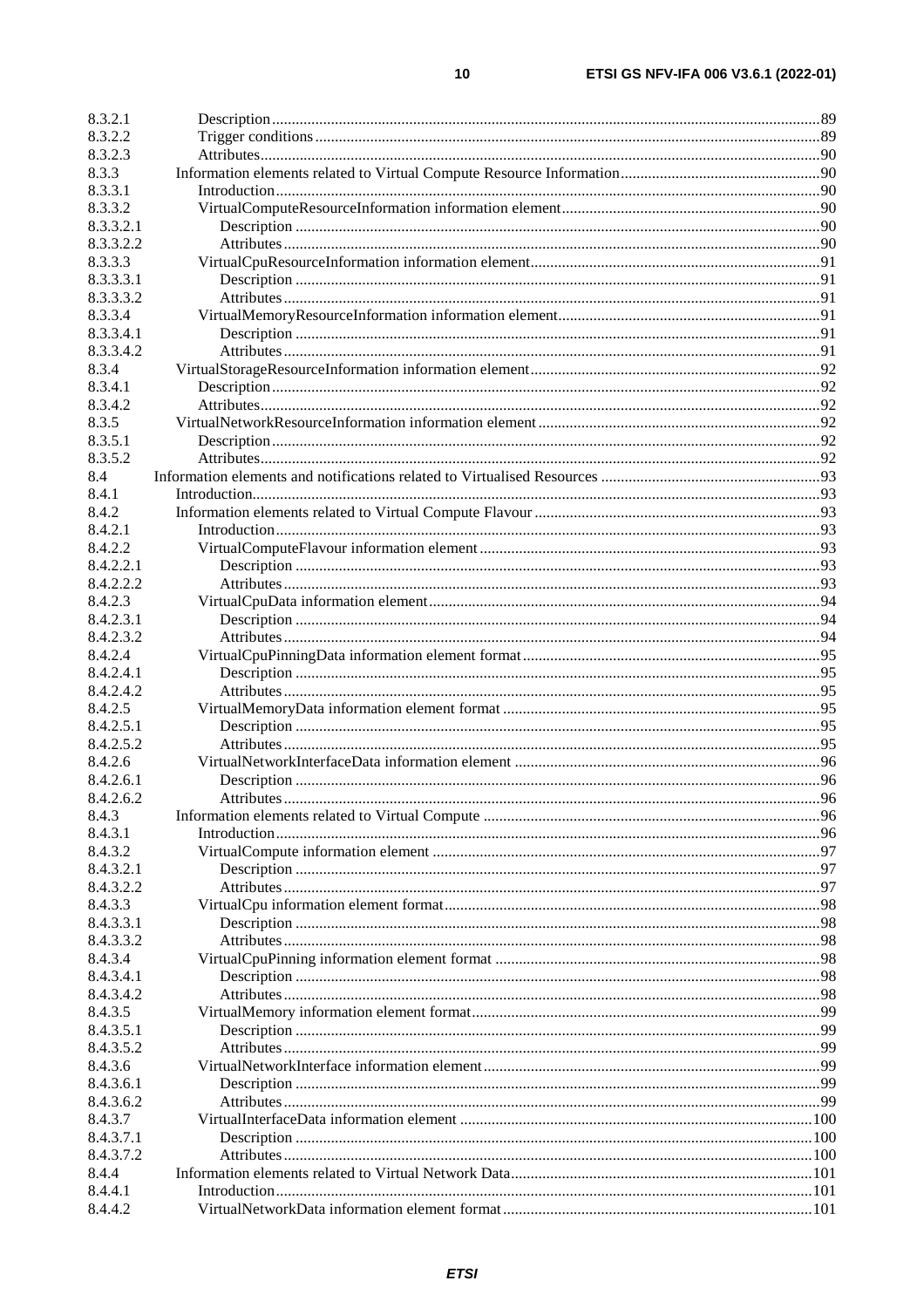| 8.4.4.2.1 |  |
|-----------|--|
| 8.4.4.2.2 |  |
| 8.4.4.3   |  |
| 8.4.4.3.1 |  |
| 8.4.4.3.2 |  |
| 8.4.4.4   |  |
| 8.4.4.4.1 |  |
| 8.4.4.4.2 |  |
| 8.4.4.5   |  |
| 8.4.4.5.1 |  |
| 8.4.4.5.2 |  |
| 8.4.4.6   |  |
| 8.4.4.6.1 |  |
| 8.4.4.6.2 |  |
| 8.4.4.7   |  |
|           |  |
| 8.4.4.7.1 |  |
| 8.4.4.7.2 |  |
| 8.4.4.8   |  |
| 8.4.4.8.1 |  |
| 8.4.4.8.2 |  |
| 8.4.5     |  |
| 8.4.5.1   |  |
| 8.4.5.2   |  |
| 8.4.5.2.1 |  |
| 8.4.5.2.2 |  |
| 8.4.5.3   |  |
| 8.4.5.3.1 |  |
| 8.4.5.3.2 |  |
| 8.4.5.4   |  |
| 8.4.5.4.1 |  |
| 8.4.5.4.2 |  |
| 8.4.5.5   |  |
| 8.4.5.5.1 |  |
| 8.4.5.5.2 |  |
| 8.4.6     |  |
| 8.4.6.1   |  |
| 8.4.6.2   |  |
| 8.4.6.2.1 |  |
| 8.4.6.2.2 |  |
| 8.4.6.3   |  |
| 8.4.6.3.1 |  |
| 8.4.6.3.2 |  |
| 8.4.7     |  |
| 8.4.7.1   |  |
| 8.4.7.2   |  |
| 8.4.7.2.1 |  |
|           |  |
| 8.4.7.2.2 |  |
| 8.4.8     |  |
| 8.4.8.1   |  |
| 8.4.8.2   |  |
| 8.4.8.2.1 |  |
| 8.4.8.2.2 |  |
| 8.4.8.3   |  |
| 8.4.8.3.1 |  |
| 8.4.8.3.2 |  |
| 8.4.9     |  |
| 8.4.9.1   |  |
| 8.4.9.2   |  |
| 8.4.9.3   |  |
| 8.4.10    |  |
| 8.4.10.1  |  |
| 8.4.10.2  |  |
|           |  |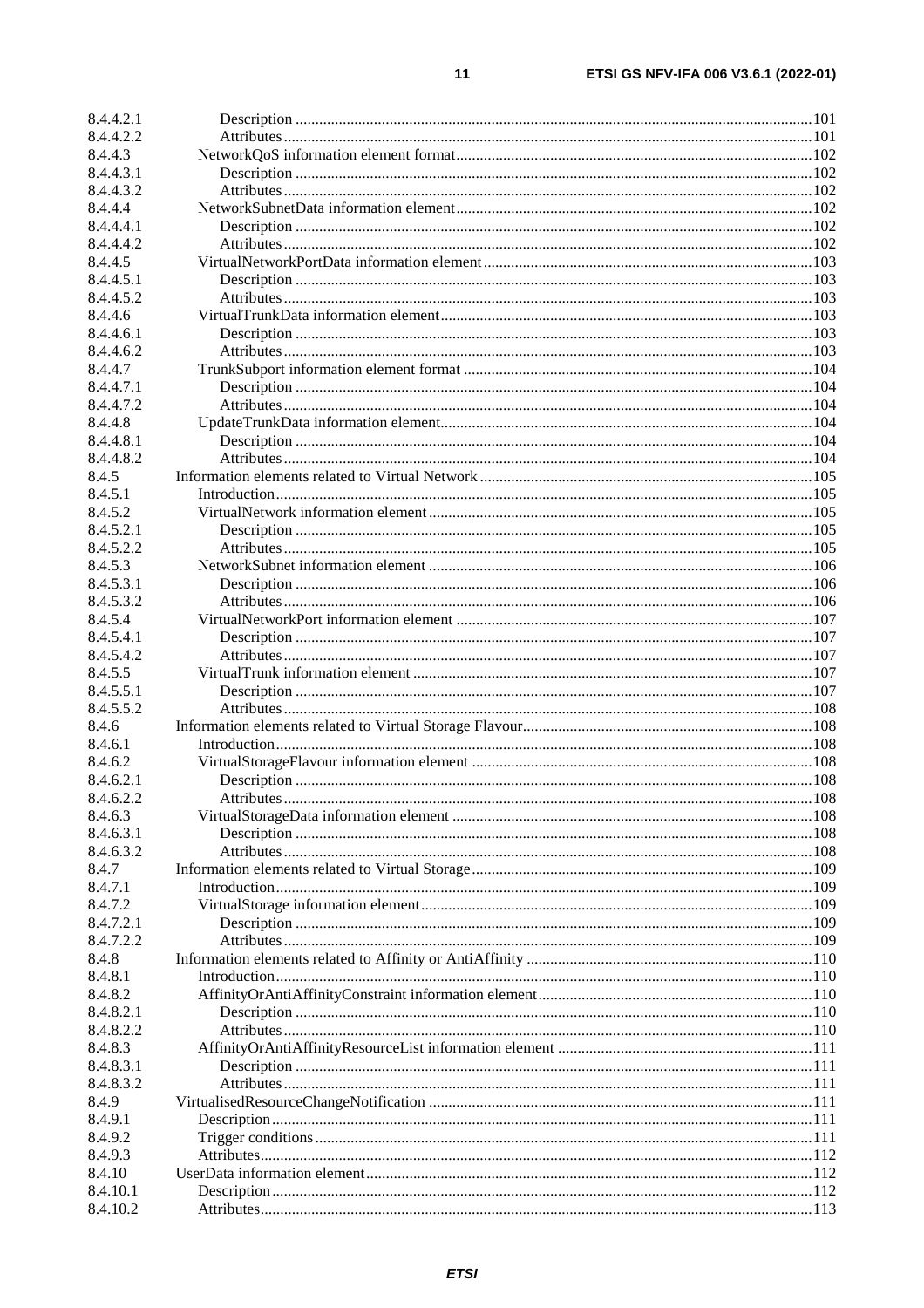| 8.5       | Information elements and notifications related to Virtualised Resources Performance Management  113 |  |
|-----------|-----------------------------------------------------------------------------------------------------|--|
| 8.5.1     |                                                                                                     |  |
| 8.5.2     |                                                                                                     |  |
| 8.5.2.1   |                                                                                                     |  |
| 8.5.2.2   |                                                                                                     |  |
| 8.5.3     |                                                                                                     |  |
| 8.5.3.1   |                                                                                                     |  |
|           |                                                                                                     |  |
| 8.5.3.2   |                                                                                                     |  |
| 8.5.4     |                                                                                                     |  |
| 8.5.4.1   |                                                                                                     |  |
| 8.5.4.2   |                                                                                                     |  |
| 8.5.5     |                                                                                                     |  |
| 8.5.5.1   |                                                                                                     |  |
| 8.5.5.2   |                                                                                                     |  |
| 8.5.6     |                                                                                                     |  |
| 8.5.6.1   |                                                                                                     |  |
| 8.5.6.2   |                                                                                                     |  |
| 8.5.7     |                                                                                                     |  |
| 8.5.7.1   |                                                                                                     |  |
|           |                                                                                                     |  |
| 8.5.7.2   |                                                                                                     |  |
| 8.5.8     |                                                                                                     |  |
| 8.5.8.1   |                                                                                                     |  |
| 8.5.8.2   |                                                                                                     |  |
| 8.5.8.3   |                                                                                                     |  |
| 8.5.9     |                                                                                                     |  |
| 8.5.9.1   |                                                                                                     |  |
| 8.5.9.2   |                                                                                                     |  |
| 8.5.9.3   |                                                                                                     |  |
| 8.6       | Information elements and notifications related to Virtualised Resources Fault Management 118        |  |
| 8.6.1     |                                                                                                     |  |
| 8.6.2     |                                                                                                     |  |
| 8.6.2.1   |                                                                                                     |  |
|           |                                                                                                     |  |
| 8.6.2.2   |                                                                                                     |  |
| 8.6.2.3   |                                                                                                     |  |
| 8.6.3     |                                                                                                     |  |
| 8.6.3.1   |                                                                                                     |  |
| 8.6.3.2   |                                                                                                     |  |
| 8.6.3.3   |                                                                                                     |  |
| 8.6.4     |                                                                                                     |  |
| 8.6.4.1   |                                                                                                     |  |
| 8.6.4.2   |                                                                                                     |  |
| 8.7       |                                                                                                     |  |
| 8.7.1     |                                                                                                     |  |
| 8.7.2     |                                                                                                     |  |
| 8.7.2.1   |                                                                                                     |  |
| 8.7.2.2   |                                                                                                     |  |
| 8.7.3     |                                                                                                     |  |
|           |                                                                                                     |  |
| 8.7.3.1   |                                                                                                     |  |
| 8.7.3.2   |                                                                                                     |  |
| 8.7.3.2.1 |                                                                                                     |  |
| 8.7.3.2.2 |                                                                                                     |  |
| 8.7.3.3   |                                                                                                     |  |
| 8.7.3.3.1 |                                                                                                     |  |
| 8.7.3.3.2 |                                                                                                     |  |
| 8.7.4     |                                                                                                     |  |
| 8.7.4.1   |                                                                                                     |  |
| 8.7.4.2   |                                                                                                     |  |
| 8.7.4.2.1 |                                                                                                     |  |
| 8.7.4.2.2 |                                                                                                     |  |
| 8.7.4.3   |                                                                                                     |  |
| 8.7.4.3.1 |                                                                                                     |  |
| 8.7.4.3.2 |                                                                                                     |  |
|           |                                                                                                     |  |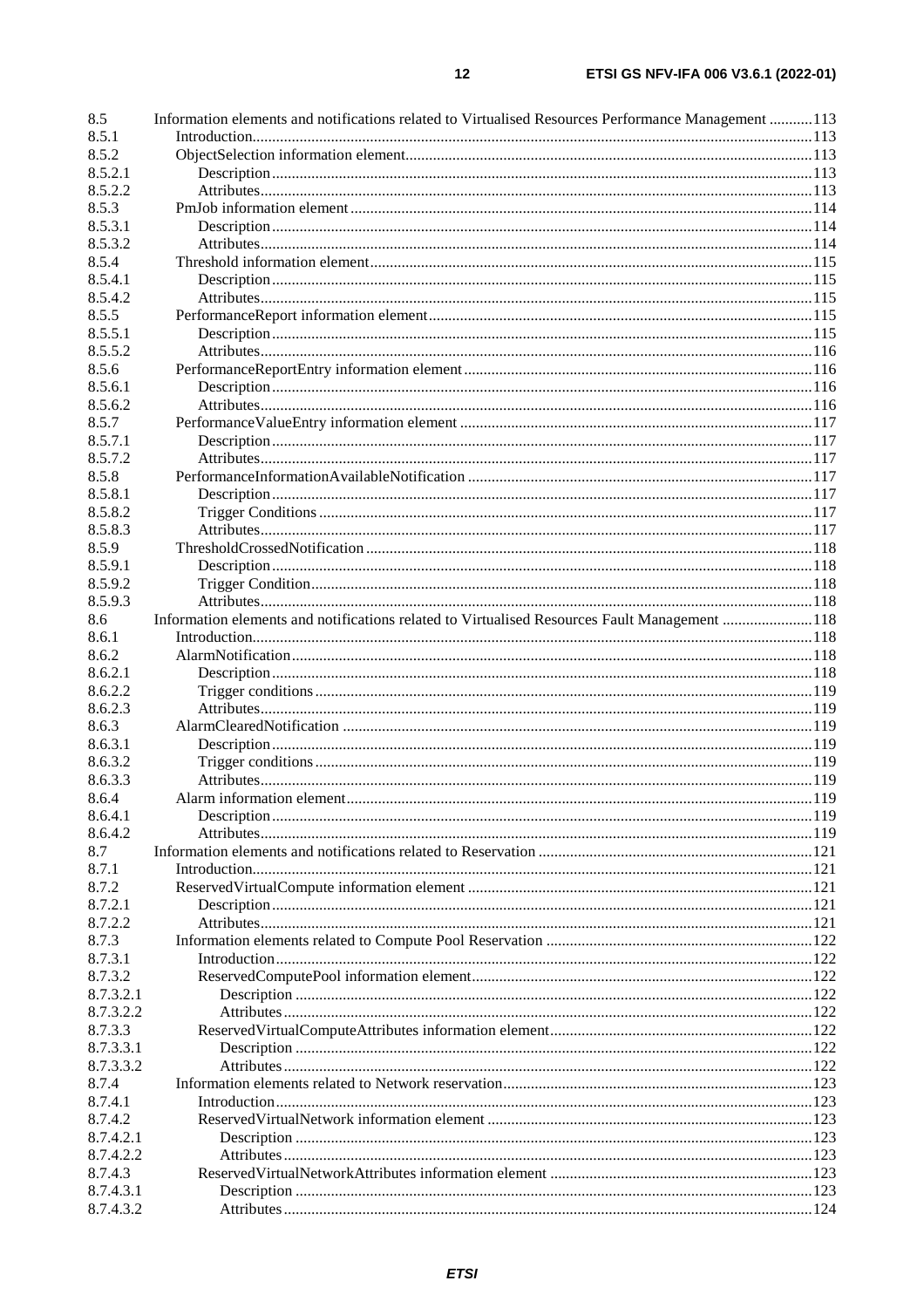| 8.7.4.4   |                               |  |
|-----------|-------------------------------|--|
| 8.7.4.4.1 |                               |  |
| 8.7.4.4.2 |                               |  |
| 8.7.4.5   |                               |  |
| 8.7.4.5.1 |                               |  |
| 8.7.4.5.2 |                               |  |
| 8.7.5     |                               |  |
| 8.7.5.1   |                               |  |
| 8.7.5.2   |                               |  |
| 8.7.5.2.1 |                               |  |
| 8.7.5.2.2 |                               |  |
| 8.7.6     |                               |  |
| 8.7.6.1   |                               |  |
| 8.7.6.2   |                               |  |
| 8.7.6.2.1 |                               |  |
| 8.7.6.2.2 |                               |  |
| 8.7.6.3   |                               |  |
| 8.7.6.3.1 |                               |  |
| 8.7.6.3.2 |                               |  |
| 8.7.7     |                               |  |
| 8.7.7.1   |                               |  |
| 8.7.7.2   |                               |  |
| 8.7.7.3   |                               |  |
| 8.8       |                               |  |
| 8.8.1     |                               |  |
| 8.8.2     |                               |  |
| 8.8.2.1   |                               |  |
| 8.8.2.2   |                               |  |
| 8.8.2.2.1 |                               |  |
| 8.8.2.2.2 |                               |  |
| 8.8.3     |                               |  |
| 8.8.3.1   |                               |  |
| 8.8.3.2   |                               |  |
| 8.8.3.2.1 |                               |  |
| 8.8.3.2.2 |                               |  |
| 8.8.4     |                               |  |
| 8.8.4.1   |                               |  |
| 8.8.4.2   |                               |  |
| 8.8.4.2.1 |                               |  |
| 8.8.4.2.2 |                               |  |
| 8.8.5     |                               |  |
| 8.8.5.1   |                               |  |
| 8.8.5.2   |                               |  |
| 8.8.5.3   |                               |  |
| 8.9       |                               |  |
| 8.9.1     |                               |  |
| 8.9.2     |                               |  |
| 8.9.2.1   |                               |  |
| 8.9.2.2   |                               |  |
| 8.9.2.2.1 |                               |  |
| 8.9.2.2.2 |                               |  |
| 8.9.3     |                               |  |
| 8.9.3.1   |                               |  |
| 8.9.3.2   |                               |  |
| 8.9.3.3   |                               |  |
| 8.9.4     |                               |  |
| 8.9.4.1   |                               |  |
| 8.9.4.2   |                               |  |
| 8.9.4.3   |                               |  |
|           |                               |  |
|           | <b>Annex A (informative):</b> |  |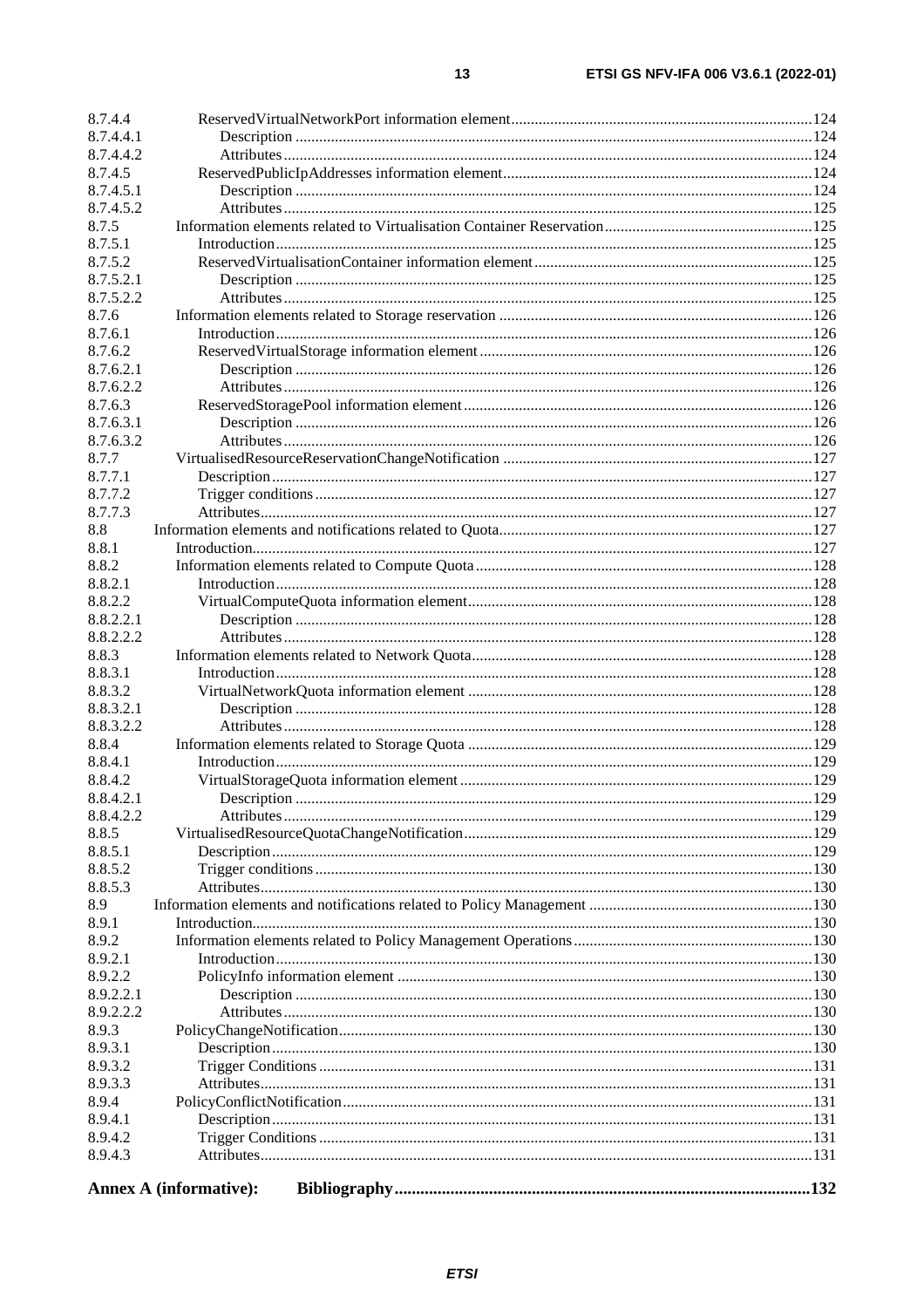$14$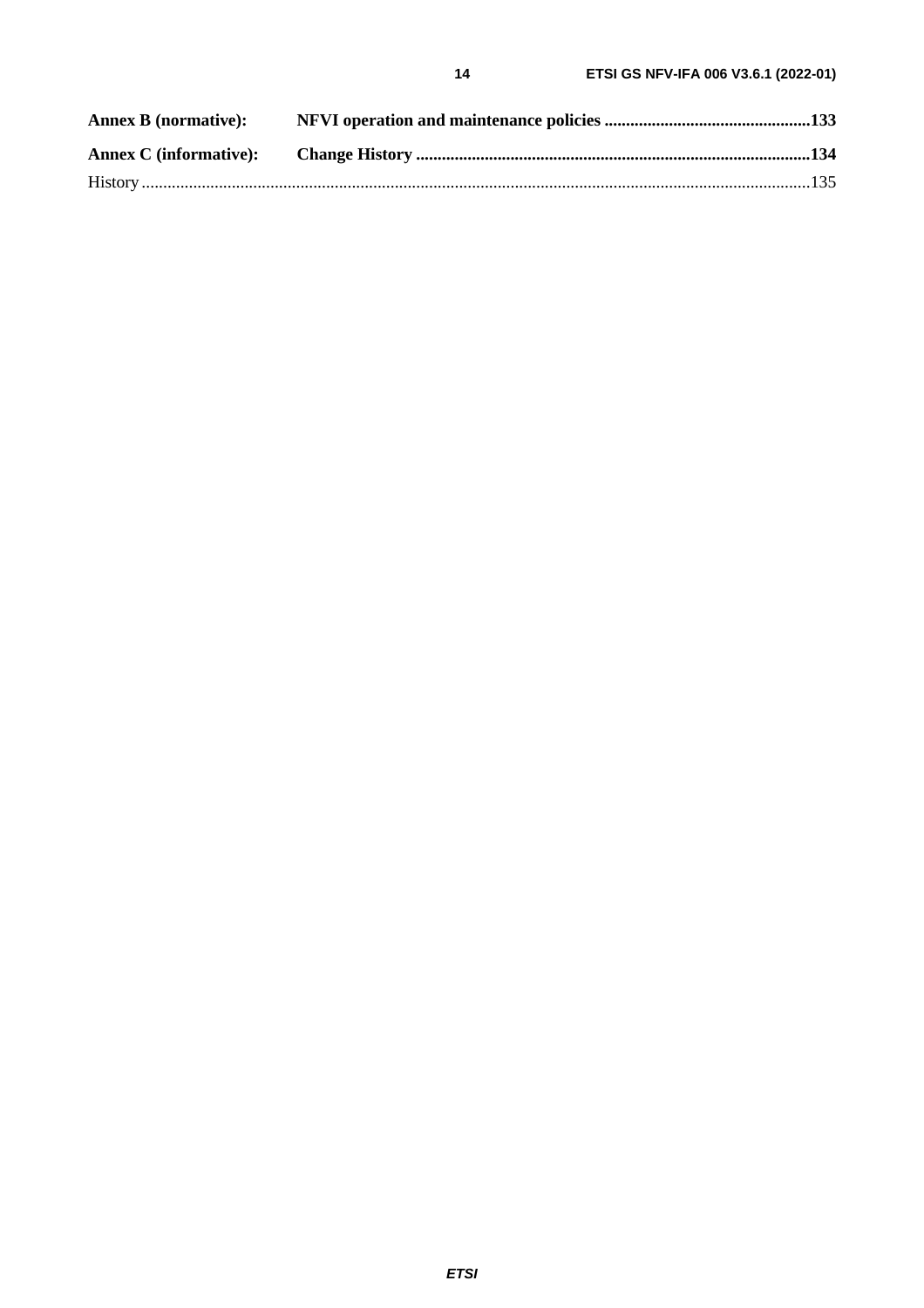# <span id="page-14-0"></span>Intellectual Property Rights

#### Essential patents

IPRs essential or potentially essential to normative deliverables may have been declared to ETSI. The declarations pertaining to these essential IPRs, if any, are publicly available for **ETSI members and non-members**, and can be found in ETSI SR 000 314: *"Intellectual Property Rights (IPRs); Essential, or potentially Essential, IPRs notified to ETSI in respect of ETSI standards"*, which is available from the ETSI Secretariat. Latest updates are available on the ETSI Web server ([https://ipr.etsi.org/\)](https://ipr.etsi.org/).

Pursuant to the ETSI Directives including the ETSI IPR Policy, no investigation regarding the essentiality of IPRs, including IPR searches, has been carried out by ETSI. No guarantee can be given as to the existence of other IPRs not referenced in ETSI SR 000 314 (or the updates on the ETSI Web server) which are, or may be, or may become, essential to the present document.

#### **Trademarks**

The present document may include trademarks and/or tradenames which are asserted and/or registered by their owners. ETSI claims no ownership of these except for any which are indicated as being the property of ETSI, and conveys no right to use or reproduce any trademark and/or tradename. Mention of those trademarks in the present document does not constitute an endorsement by ETSI of products, services or organizations associated with those trademarks.

**DECT™**, **PLUGTESTS™**, **UMTS™** and the ETSI logo are trademarks of ETSI registered for the benefit of its Members. **3GPP™** and **LTE™** are trademarks of ETSI registered for the benefit of its Members and of the 3GPP Organizational Partners. **oneM2M™** logo is a trademark of ETSI registered for the benefit of its Members and of the oneM2M Partners. **GSM**® and the GSM logo are trademarks registered and owned by the GSM Association.

# Foreword

This Group Specification (GS) has been produced by ETSI Industry Specification Group (ISG) Network Functions Virtualisation (NFV).

# Modal verbs terminology

In the present document "**shall**", "**shall not**", "**should**", "**should not**", "**may**", "**need not**", "**will**", "**will not**", "**can**" and "**cannot**" are to be interpreted as described in clause 3.2 of the [ETSI Drafting Rules](https://portal.etsi.org/Services/editHelp!/Howtostart/ETSIDraftingRules.aspx) (Verbal forms for the expression of provisions).

"**must**" and "**must not**" are **NOT** allowed in ETSI deliverables except when used in direct citation.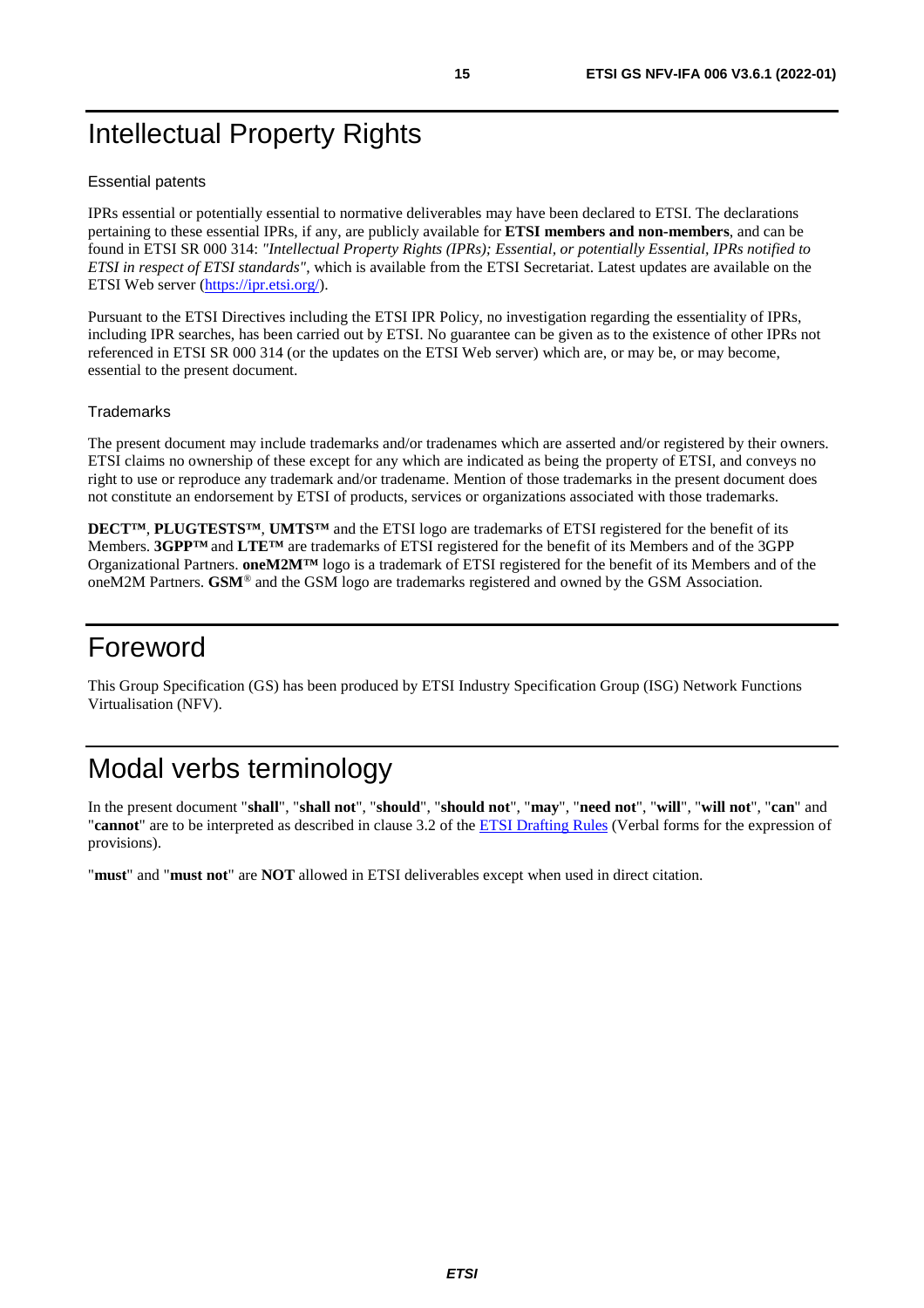# <span id="page-15-0"></span>1 Scope

The present document specifies the interfaces supported over the Vi-Vnfm reference point of the NFV-MANO architectural framework ETSI GS NFV-MAN 001 [i.2] as well as the information elements exchanged over those interfaces.

# 2 References

# 2.1 Normative references

References are either specific (identified by date of publication and/or edition number or version number) or non-specific. For specific references, only the cited version applies. For non-specific references, the latest version of the referenced document (including any amendments) applies.

Referenced documents which are not found to be publicly available in the expected location might be found at <https://docbox.etsi.org/Reference>.

NOTE: While any hyperlinks included in this clause were valid at the time of publication, ETSI cannot guarantee their long term validity.

The following referenced documents are necessary for the application of the present document.

- [1] Recommendation ITU-T X.733: "Information technology Open Systems Interconnection Systems Management: Alarm reporting function".
- [2] ETSI GS NFV-IFA 027: "Network Functions Virtualisation (NFV) Release 3; Management and Orchestration; Performance Measurements Specification".

# 2.2 Informative references

References are either specific (identified by date of publication and/or edition number or version number) or non-specific. For specific references, only the cited version applies. For non-specific references, the latest version of the referenced document (including any amendments) applies.

NOTE: While any hyperlinks included in this clause were valid at the time of publication, ETSI cannot guarantee their long term validity.

The following referenced documents are not necessary for the application of the present document but they assist the user with regard to a particular subject area.

[i.1] ETSI GS NFV 003 (V1.1.1): "Network Functions Virtualisation (NFV); Terminology for Main Concepts in NFV". [i.2] ETSI GS NFV-MAN 001 (V1.1.1): "Network Functions Virtualisation (NFV); Management and Orchestration". [i.3] ISO/IEC 9646-7: "Information technology -- Open Systems Interconnection - Conformance testing methodology and framework -- Part 7: Implementation Conformance Statements". [i.4] ETSI GS NFV-IFA 005: "Network Functions Virtualisation (NFV) Release 3; Management and Orchestration; Or-Vi reference point - Interface and Information Model Specification". [i.5] ETSI GS NFV-IFA 007: "Network Functions Virtualisation (NFV) Release 3; Management and Orchestration; Or-Vnfm reference point - Interface and Information Model Specification". [i.6] ETSI GS NFV-IFA 008: "Network Functions Virtualisation (NFV) Release 3; Management and Orchestration; Ve-Vnfm reference point - Interface and Information Model Specification". [i.7] ETSI GS NFV-IFA 010: "Network Functions Virtualisation (NFV) Release 3; Management and Orchestration; Functional requirements specification".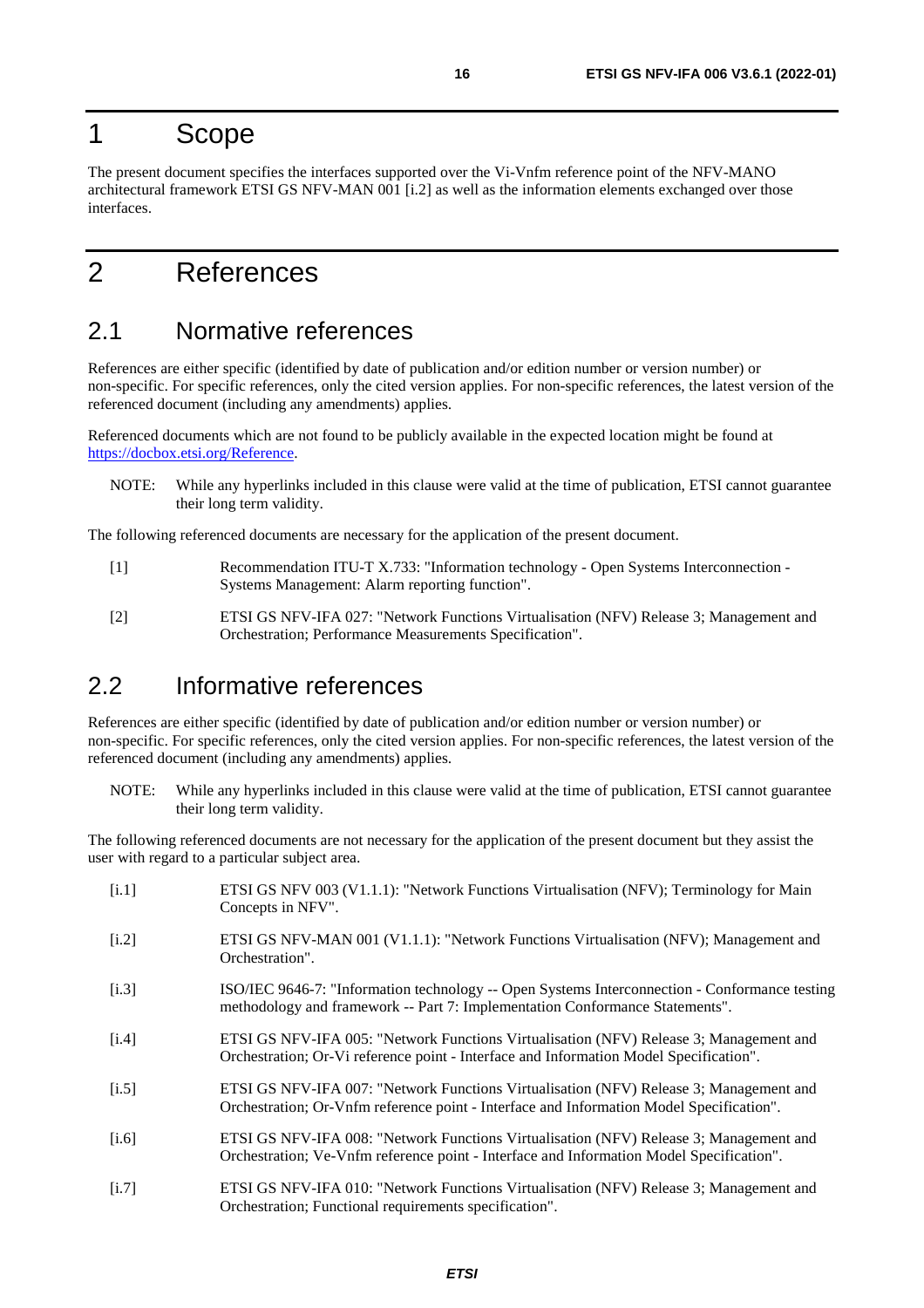- <span id="page-16-0"></span>[i.8] Recommendation ITU-T Y.3500: "Information technology - Cloud computing - Overview and vocabulary".
- [i.9] ETSI GS NFV-IFA 013: "Network Functions Virtualisation (NFV) Release 3; Management and Orchestration; Os-Ma-Nfvo reference point - Interface and Information Model Specification".

# 3 Definition of terms, symbols and abbreviations

### 3.1 Terms

For the purposes of the present document, the terms given in ETSI GS NFV 003 [[i.1](#page-15-0)] and the following apply:

NOTE: A term defined in the present document takes precedence over the definition of the same term, if any, in ETSI GS NFV 003 [\[i.1\]](#page-15-0).

**infrastructure resource group:** logical resource collection grouping virtual resource instances assigned to a tenant along with Software Images

**resource reservation identifier:** identifier that establishes the identity of an arrangement to secure usage of resources by a consumer

NOTE: The identifier does not identify the resources that have been reserved.

**tenant:** one or more NFV MANO service users sharing access to a set of physical, virtual or service resources

- NOTE 1: This definition has been specialized from the term "tenant" as defined in Recommendation ITU-T Y.3500 [i.8].
- NOTE 2: The "tenant" concept in NFV should not be confused with the "tenant" (a.k.a "project") concept in OpenStack®. The OpenStack® implementation covers a subset of the overall functionalities required by multi-tenancy in NFV.

**virtualised resource descriptor:** template declaring parameters, requirements, lifecycle and composition of a set of virtualised resources

NOTE: The virtualised resource descriptor is used by the VIM to perform orchestration and lifecycle management of virtualised resources.

EXAMPLE: In the OpenStack<sup>®</sup> case, this is a Heat Orchestration Template (HOT).

### 3.2 Symbols

Void.

# 3.3 Abbreviations

For the purposes of the present document, the abbreviations given in ETSI GS NFV 003 [\[i.1\]](#page-15-0) apply.

# 4 Overview of interfaces and information models associated to the Vi-Vnfm reference point

### 4.1 Introduction

This clause provides an overview of the interfaces and information element associated with the Vi-Vnfm reference point.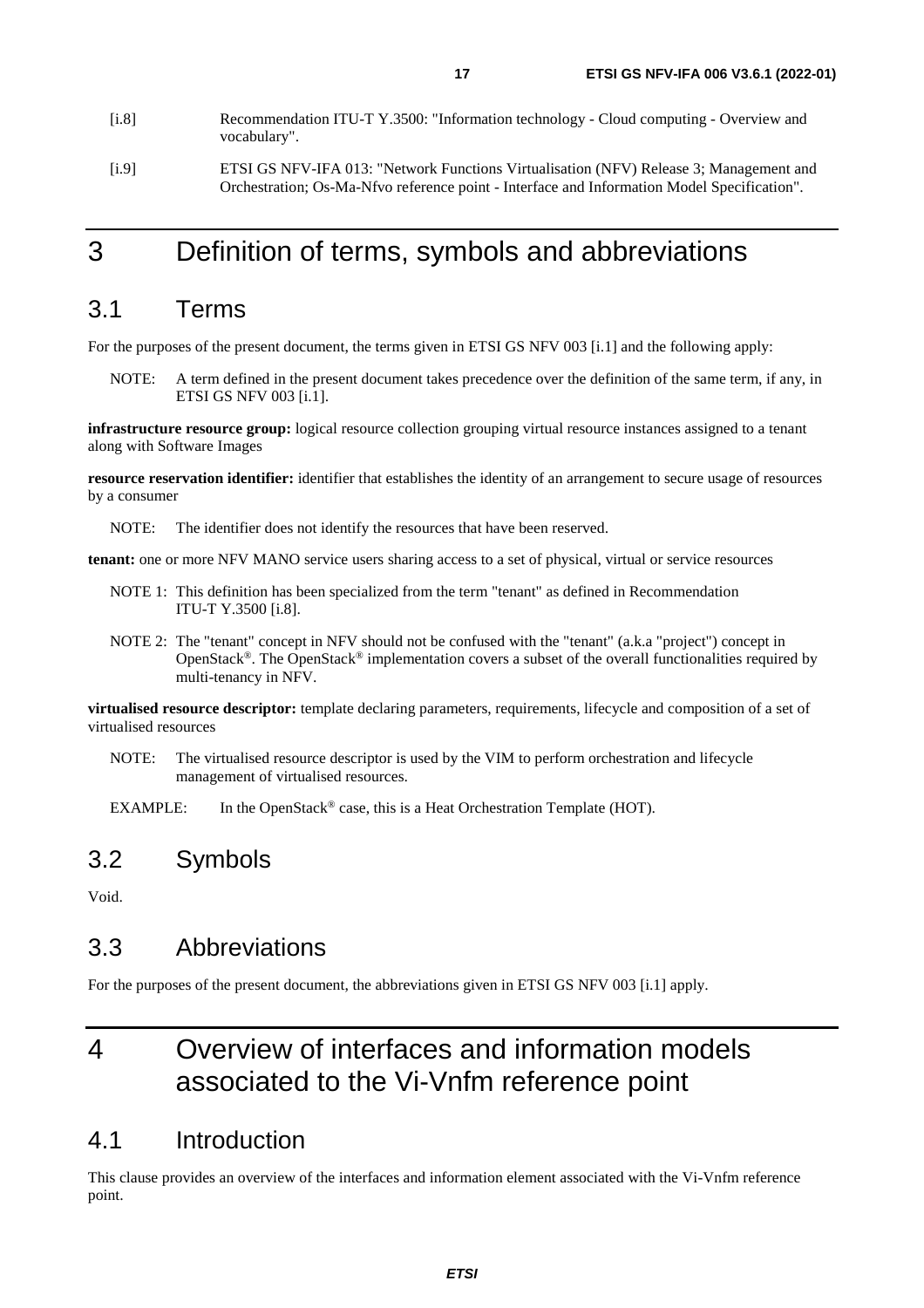The Vi-Vnfm reference point is used for exchange of information elements between the Virtualised Infrastructure Manager (VIM) and VNF Manager (VNFM), and the following are the interfaces supported by this reference point:

- Software Image Management.
- Virtualised Resources Information Management, composed of:
	- Virtualised Compute Resources Information Management.
	- Virtualised Network Resources Information Management.
	- Virtualised Storage Resources Information Management.
- Virtualised Resources Management, composed of:
	- Virtualised Compute Resources Management.
	- Virtualised Network Resources Management.
	- Virtualised Storage Resources Management.
- Virtualised Resources Change Notification, composed of:
	- Virtualised Compute Resources Change Notification.
	- Virtualised Network Resources Change Notification.
	- Virtualised Storage Resources Change Notification.
- Virtualised Resources Reservation Management, composed of:
	- Virtualised Compute Resources Reservation Management.
	- Virtualised Network Resources Reservation Management.
	- Virtualised Storage Resources Reservation Management.
	- Virtualised Resources Reservation Change Notification.
- Virtualised Resources Quota Management, composed of:
	- Virtualised Compute Resources Quota Management.
	- Virtualised Network Resources Quota Management.
	- Virtualised Storage Resources Quota Management.
	- Virtualised Resources Quota Change Notification.
- Virtualised Resources Performance Management.
- Virtualised Resources Fault Management.
- Policy Management.

All of the above interfaces are produced by the VIM and consumed by the VNFM. At present no interfaces are produced by the VNFM.

The information elements exchanged by the above interfaces are also part of the present document.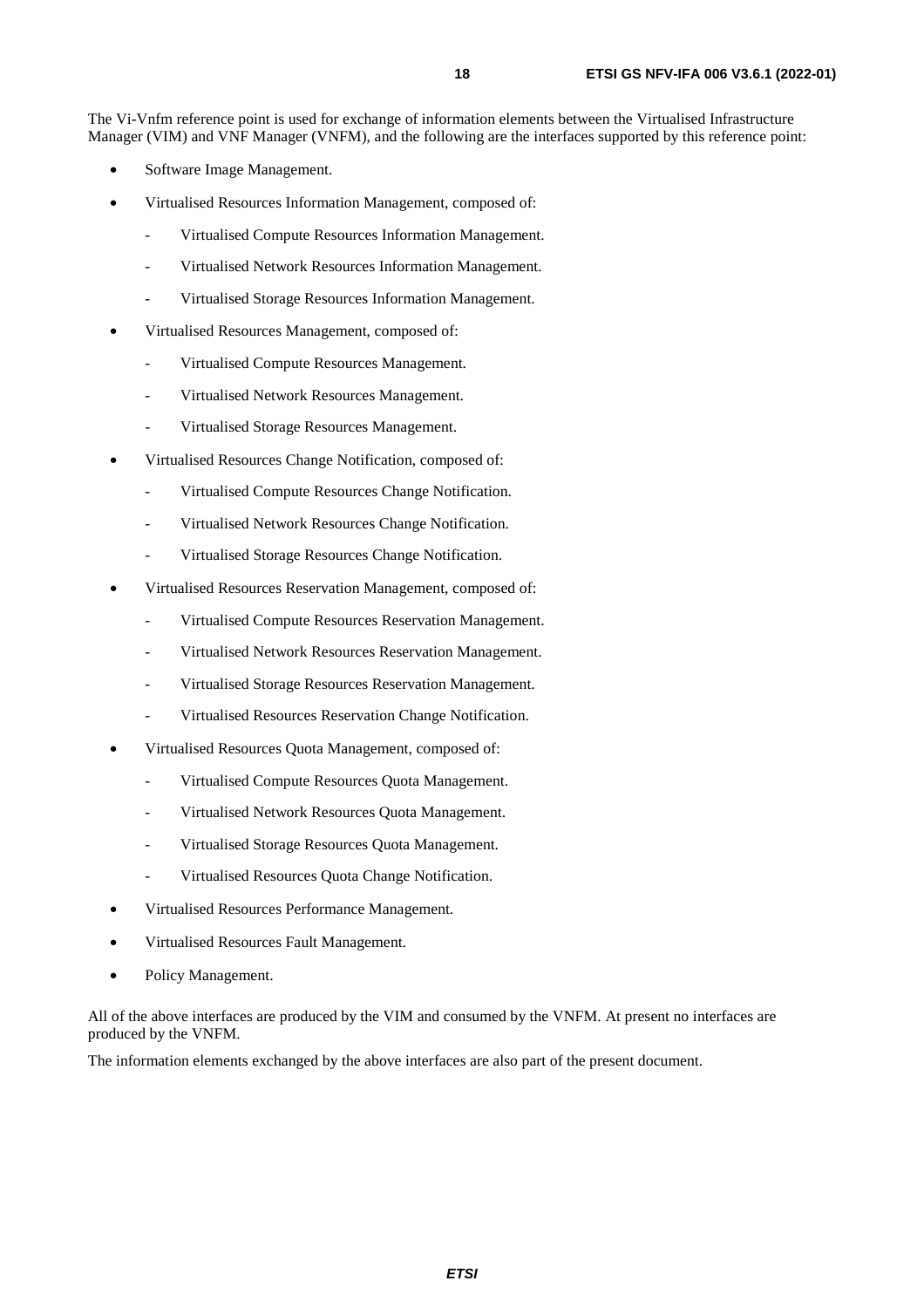# <span id="page-18-0"></span>4.2 Relation to other NFV group specifications

The present document is referencing information from the following NFV Group Specifications:

- Or-Vi Reference Point Interface and Information Model Specification [\[i.4\]](#page-15-0):
	- ETSI GS NFV-IFA 005 [[i.4](#page-15-0)] implements the software image management interface and the interfaces for the management of virtualised resources, their information, performance and failure on the Or-Vi reference point.
- Or-Vnfm Reference Point Interface and Information Model Specification [[i.5](#page-15-0)]:
	- ETSI GS NFV-IFA 007 [[i.5](#page-15-0)] implements the virtualised resource management interface on the Or-Vnfm reference point.
- Ve-Vnfm Reference Point Interface and Information Model Specification [\[i.6](#page-15-0)]:
	- ETSI GS NFV-IFA 008 [[i.6](#page-15-0)] implements the virtualised resource performance/fault management on the Ve-Vnfm reference point.
- Management and Orchestration; Functional Requirements Specification [[i.7](#page-15-0)]:
	- Interfaces associated with the Vi-Vnfm reference point are based on the functional requirements specified in ETSI GS NFV-IFA 010 [[i.7\]](#page-15-0) for the VIM and VNFM functional blocks.

# 4.3 Conventions

The following notations, defined in ISO/IEC 9646-7 [\[i.3](#page-15-0)], are used for the qualifier column of interface information elements:

- M mandatory the capability is required to be supported.
- O optional the capability may be supported or not.
- N/A not applicable in the given context, it is impossible to use the capability.
- CM conditional mandatory the capability is required to be supported and is conditional on the support of some condition. This condition shall be specified in the Description column.
- CO conditional optional the capability may be supported or not and is conditional on the support of some condition. This condition shall be specified in the Description column.

If the type of a parameter or attribute has been marked as "Not specified" in the "Content" column, this means that its specification is left for part of the protocol design/data model design stage.

# 5 Reference point and interface requirements

# 5.1 Introduction

This clause defines or references requirements applicable to interfaces in the specific context of the Vi-Vnfm reference point.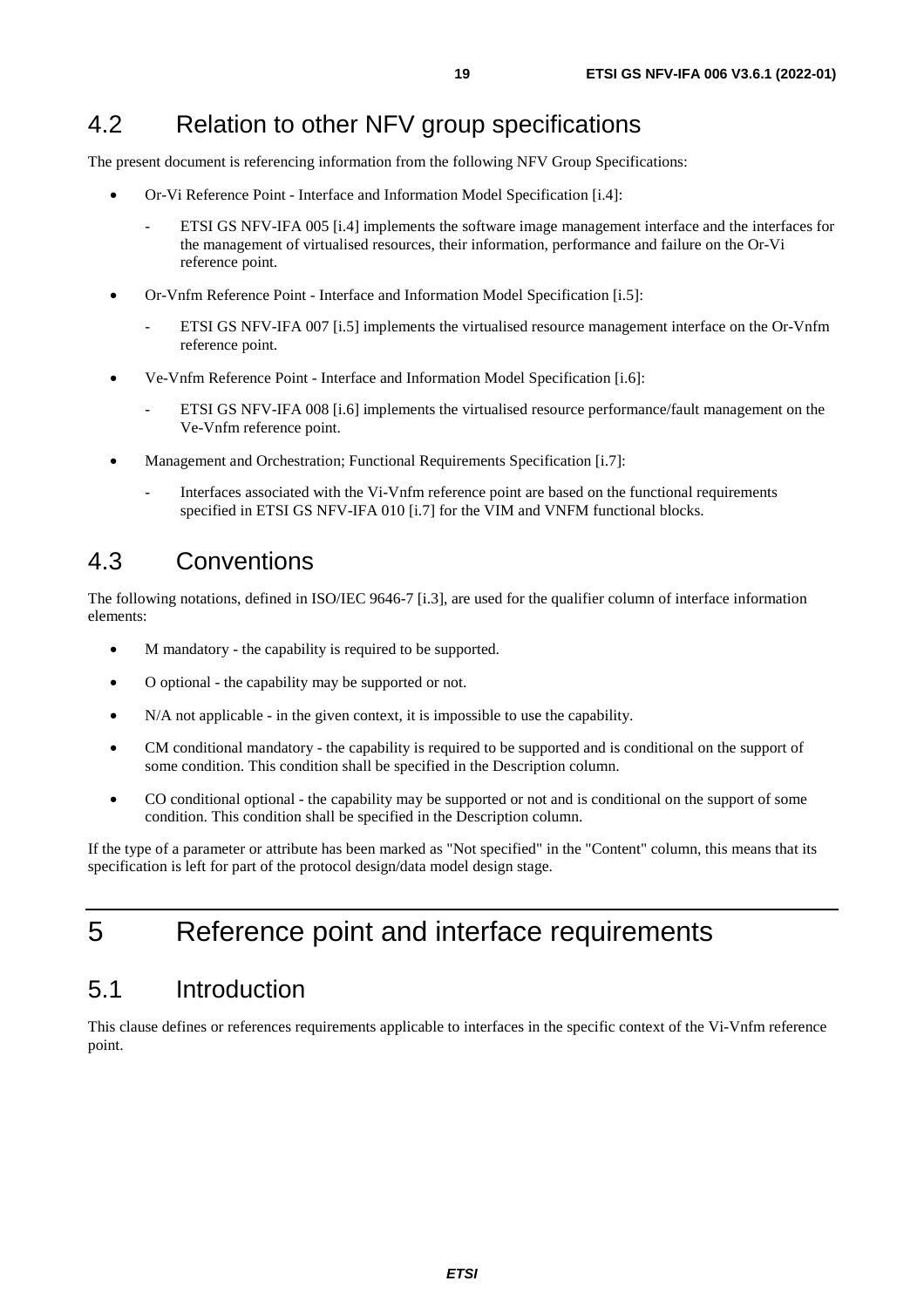# <span id="page-19-0"></span>5.2 Vi-Vnfm Reference Point Requirements

Table 5.2-1 specifies requirements applicable to the Vi-Vnfm reference point.

| <b>Number</b>      | <b>Functional requirement description</b>                                                                                            |  |  |  |  |
|--------------------|--------------------------------------------------------------------------------------------------------------------------------------|--|--|--|--|
| Vi-Vnfm.001        | The Vi-Vnfm reference point shall support the Software Image Management interface provided by the                                    |  |  |  |  |
|                    | VIM.                                                                                                                                 |  |  |  |  |
| Vi-Vnfm.002        | The Vi-Vnfm reference point shall support the Virtualised Compute Resources Information Management                                   |  |  |  |  |
|                    | interface provided by the VIM.                                                                                                       |  |  |  |  |
| Vi-Vnfm.003        | The Vi-Vnfm reference point shall support the Virtualised Network Resources Information Management                                   |  |  |  |  |
|                    | interface provided by the VIM.                                                                                                       |  |  |  |  |
| Vi-Vnfm.004        | The Vi-Vnfm reference point shall support the Virtualised Storage Resources Information Management                                   |  |  |  |  |
|                    | interface provided by the VIM.                                                                                                       |  |  |  |  |
| Vi-Vnfm.005        | The Vi-Vnfm reference point shall support the Virtualised Compute Resources Management interface                                     |  |  |  |  |
|                    | provided by the VIM.                                                                                                                 |  |  |  |  |
| Vi-Vnfm.006        | The Vi-Vnfm reference point shall support the Virtualised Network Resources Management Interface                                     |  |  |  |  |
|                    | provided by the VIM.                                                                                                                 |  |  |  |  |
| Vi-Vnfm.007        | The Vi-Vnfm reference point shall support the Virtualised Storage Resources Management Interface                                     |  |  |  |  |
|                    | provided by the VIM.                                                                                                                 |  |  |  |  |
| Vi-Vnfm.008        | The Vi-Vnfm reference point shall support the Virtualised Resources Fault Management interface                                       |  |  |  |  |
|                    | provided by the VIM.                                                                                                                 |  |  |  |  |
| Vi-Vnfm.009        | The Vi-Vnfm reference point shall support the Virtualised Resources Performance Management interface                                 |  |  |  |  |
|                    | provided by the VIM.                                                                                                                 |  |  |  |  |
| Vi-Vnfm.010        | The Vi-Vnfm reference point shall support the Virtualised Compute Resources Change Notification                                      |  |  |  |  |
|                    | interface provided by the VIM.                                                                                                       |  |  |  |  |
| Vi-Vnfm.011        | The Vi-Vnfm reference point shall support the Virtualised Network Resources Change Notification                                      |  |  |  |  |
|                    | interface provided by the VIM.                                                                                                       |  |  |  |  |
| Vi-Vnfm.012        | The Vi-Vnfm reference point shall support the Virtualised Storage Resources Change Notification                                      |  |  |  |  |
|                    | interface provided by the VIM.                                                                                                       |  |  |  |  |
| Vi-Vnfm.013        | All operations on interfaces supported by the Vi-Vnfm reference point require authentication and                                     |  |  |  |  |
|                    | authorization of the consumer.                                                                                                       |  |  |  |  |
| Vi-Vnfm.014        | The Vi-Vnfm reference point shall support the Virtualised Compute Resources Reservation Management                                   |  |  |  |  |
|                    | interface provided by the VIM.                                                                                                       |  |  |  |  |
| Vi-Vnfm.015        | The Vi-Vnfm reference point shall support the Virtualised Network Resources Reservation Management                                   |  |  |  |  |
| $V$ i- $V$ nfm.016 | Interface provided by the VIM.<br>The Vi-Vnfm reference point shall support the Virtualised Storage Resources Reservation Management |  |  |  |  |
|                    | Interface provided by the VIM.                                                                                                       |  |  |  |  |
| Vi-Vnfm.017        | The Vi-Vnfm reference point shall support the Virtualised Resources Reservation Change Notification                                  |  |  |  |  |
|                    | Interface provided by the VIM.                                                                                                       |  |  |  |  |
| Vi-Vnfm.018        | The Vi-Vnfm reference point shall support the Virtualised Compute Resources Quota Management                                         |  |  |  |  |
|                    | interface provided by the VIM.                                                                                                       |  |  |  |  |
| Vi-Vnfm.019        | The Vi-Vnfm reference point shall support the Virtualised Network Resources Quota Management                                         |  |  |  |  |
|                    | interface provided by the VIM.                                                                                                       |  |  |  |  |
| Vi-Vnfm.020        | The Vi-Vnfm reference point shall support the Virtualised Storage Resources Quota Management                                         |  |  |  |  |
|                    | interface provided by the VIM.                                                                                                       |  |  |  |  |
| Vi-Vnfm.021        | The Vi-Vnfm reference point shall support the Virtualised Resources Quota Change Notification interface                              |  |  |  |  |
|                    | provided by the VIM.                                                                                                                 |  |  |  |  |
| Vi-Vnfm.022        | The Vi-Vnfm reference point shall support the Policy Management interface provided by the VIM.                                       |  |  |  |  |

#### **Table 5.2-1: Vi-Vnfm reference point requirements**

# 5.3 Interface Requirements

# 5.3.1 Software Image Management interface requirements

Table 5.3.1-1 specifies requirements applicable to the Software Image Management interface produced by the VIM on the Vi-Vnfm reference point.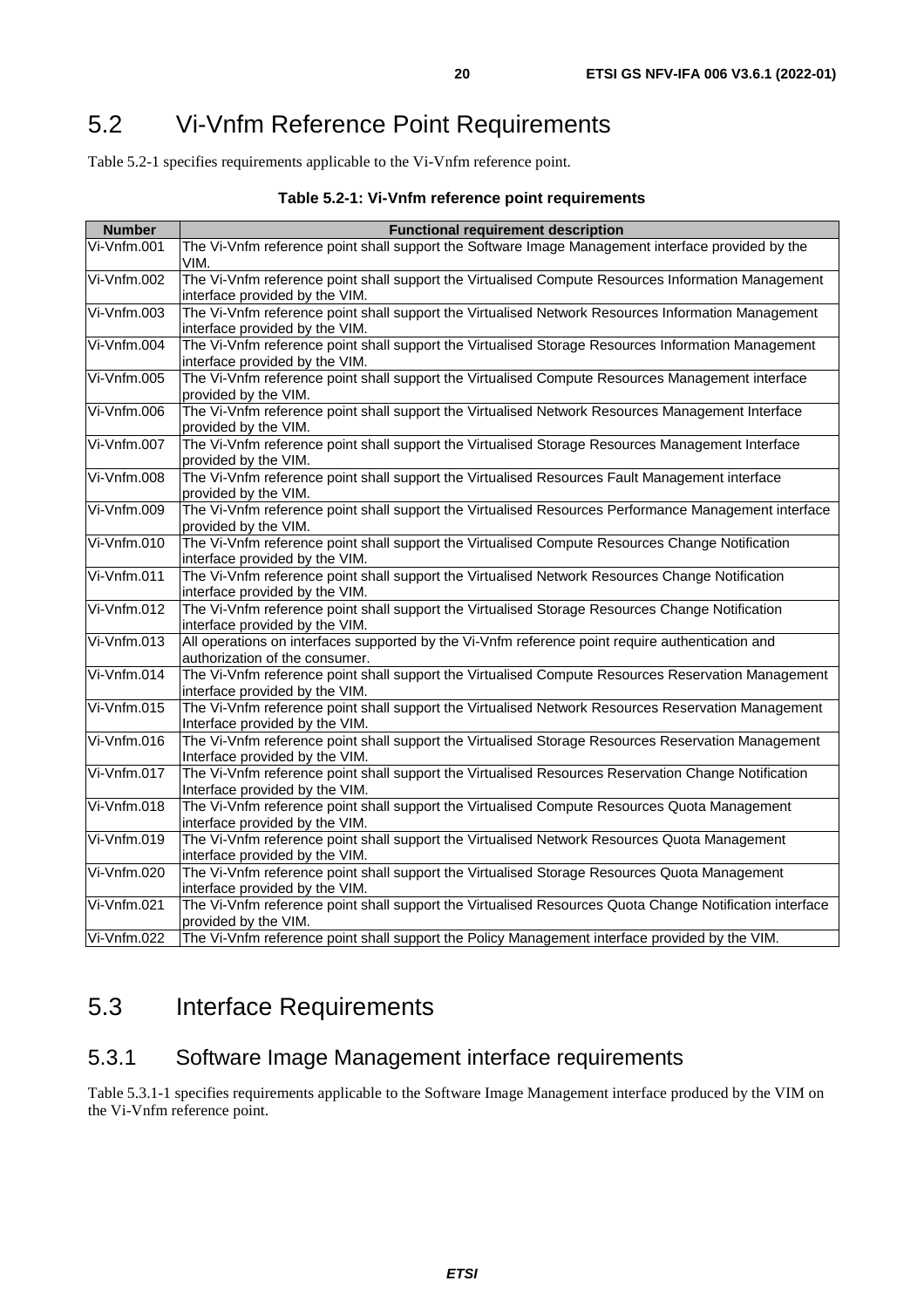<span id="page-20-0"></span>

| <b>Numbering</b> | <b>Functional requirements description</b>                                                           |
|------------------|------------------------------------------------------------------------------------------------------|
| Vi-Vnfm.Sim.001  | The Software Image Management interface produced by the VIM on the reference point                   |
|                  | Vi-Vnfm shall support querying information of software image(s) from the VIM.                        |
| <b>NOTE:</b>     | The Software Image Management Interface addresses software images at virtualisation container level. |
| e.g. VM images.  |                                                                                                      |

**Table 5.3.1-1: Software Image Management interface requirements** 

# 5.3.2 Virtualised Resources Information Management interface requirements

Unless differently specified, the requirements in this clause are applicable to Virtualised Compute, Network and Storage Resources Information Management interfaces and apply respectively to consumable virtualised compute, network and storage resources.

Table 5.3.2-1 specifies requirements applicable to the Virtualised Resources Information Management interface produced by the VIM on the Vi-Vnfm reference point.

**Table 5.3.2-1: Virtualised Resources Information Management interface requirements** 

| <b>Numbering</b> | <b>Functional requirements description</b>                                                                                                                                                                                                                            |  |  |
|------------------|-----------------------------------------------------------------------------------------------------------------------------------------------------------------------------------------------------------------------------------------------------------------------|--|--|
| Vi-Vnfm.Vrim.001 | The Virtualised Resources Information Management interface produced by the VIM on the<br>Vi-Vnfm reference point shall support querying information regarding consumable                                                                                              |  |  |
|                  | virtualised resources that can be provided by the VIM.                                                                                                                                                                                                                |  |  |
| Vi-Vnfm.Vrim.002 | The Virtualised Resources Information Management interface produced by the VIM on the<br>Vi-Vnfm reference point shall support notifications to the consumer of changes to<br>information regarding consumable virtualised resources that can be provided by the VIM. |  |  |

### 5.3.3 Virtualised Resources Management interface requirements

Unless differently specified, the requirements in this clause are applicable to Virtualised Compute, Network and Storage Resources Management interfaces and apply respectively to virtualised compute, network and storage resources.

Table 5.3.3-1 specifies requirements applicable to the Virtualised Resources Management interface produced by the VIM on the Vi-Vnfm reference point.

It shall be possible to use virtualised resource descriptors to convey the exchange of information associated to interface operations fulfilled by the requirements in table 5.3.3-1.

| <b>Numbering</b>                                                                                    | <b>Functional requirement description</b>                                                |  |  |  |
|-----------------------------------------------------------------------------------------------------|------------------------------------------------------------------------------------------|--|--|--|
| Vi-Vnfm.Vrm.01                                                                                      | The Virtualised Resources Management interface produced by the VIM on the Vi-Vnfm        |  |  |  |
|                                                                                                     | reference point shall support requesting the allocation of virtualised resources.        |  |  |  |
| Vi-Vnfm.Vrm.02                                                                                      | The Virtualised Resources Management interface produced by the VIM on the Vi-Vnfm        |  |  |  |
|                                                                                                     | reference point shall support querying information about instantiated virtualised        |  |  |  |
|                                                                                                     | resources.                                                                               |  |  |  |
| Vi-Vnfm.Vrm.03                                                                                      | The Virtualised Resources Management interface produced by the VIM on the Vi-Vnfm        |  |  |  |
|                                                                                                     | reference point shall support updating instantiated virtualised resources (see example). |  |  |  |
| The Virtualised Resources Management interface produced by the VIM on the Vi-Vnfm<br>Vi-Vnfm.Vrm.04 |                                                                                          |  |  |  |
|                                                                                                     | reference point shall support terminating instantiated virtualised resources.            |  |  |  |
| Vi-Vnfm.Vrm.05                                                                                      | The Virtualised Resources Management interface produced by the VIM on the Vi-Vnfm        |  |  |  |
|                                                                                                     | reference point shall support operating instantiated virtualised resources (see note).   |  |  |  |
| The Virtualised Resources Management interface produced by the VIM on the Vi-Vnfm<br>Vi-Vnfm.Vrm.06 |                                                                                          |  |  |  |
|                                                                                                     | reference point shall support scaling instantiated virtualised resources (see note).     |  |  |  |
| The Virtualised Resources Management interface produced by the VIM on the Vi-Vnfm<br>Vi-Vnfm.Vrm.07 |                                                                                          |  |  |  |
|                                                                                                     | reference point shall support migrating instantiated virtualised resources (see note).   |  |  |  |
| Vi-Vnfm.Vrm.08                                                                                      | The Virtualised Resources Management interface produced by the VIM on the Vi-Vnfm        |  |  |  |
|                                                                                                     | reference point shall support attaching instantiated virtualised storage resources to    |  |  |  |
|                                                                                                     | instantiated virtualised compute resources.                                              |  |  |  |

**Table 5.3.3-1: Virtualised Resources Management interface requirements**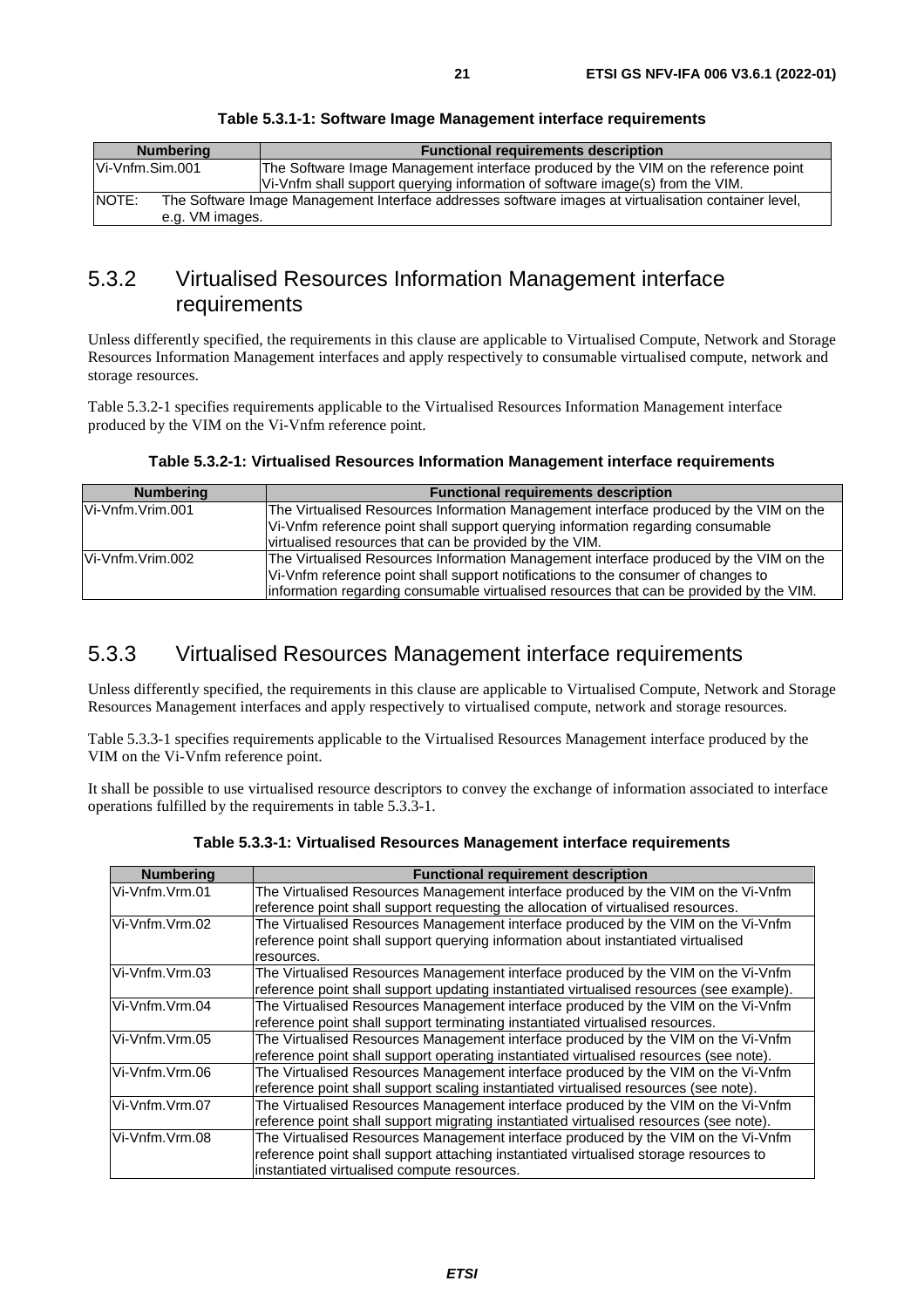<span id="page-21-0"></span>

| <b>Numbering</b>                                                                                                | <b>Functional requirement description</b>                                               |  |  |
|-----------------------------------------------------------------------------------------------------------------|-----------------------------------------------------------------------------------------|--|--|
| Vi-Vnfm.Vrm.09                                                                                                  | The Virtualised Resources Management interface produced by the VIM on the Vi-Vnfm       |  |  |
|                                                                                                                 | reference point shall support detaching instantiated virtualised storage resources from |  |  |
|                                                                                                                 | linstantiated virtualised compute resources.                                            |  |  |
| <b>IEXAMPLE:</b><br>Updating the configuration and/or parameterization of an instantiated virtualised resource. |                                                                                         |  |  |
| NOTE:<br>This requirement does not apply to the Virtualised Network Resources Management interface.             |                                                                                         |  |  |

# 5.3.4 Virtualised Resources Reservation Management interface requirements

Unless differently specified, the requirements in this clause are applicable to Virtualised Compute, Network and Storage Resources Reservation Management interfaces and apply respectively to virtualised compute, network and storage resource reservations.

Table 5.3.4-1 specifies requirements applicable to the Virtualised Resources Reservation Management interface produced by the VIM on the Vi-Vnfm reference point.

| <b>Numbering</b> | <b>Functional requirement description</b>                                                                                                                                                                        |  |  |  |
|------------------|------------------------------------------------------------------------------------------------------------------------------------------------------------------------------------------------------------------|--|--|--|
| Vi-Vnfm.Vrrm.001 | The Virtualised Resources Reservation Management interface produced by the VIM on the Vi-Vnfm<br>reference point shall support querying information about resource reservations that the VNFM has<br>laccess to. |  |  |  |
| Vi-Vnfm.Vrrm.002 | The Virtualised Resources Reservation Management interface produced by the VIM on the Vi-Vnfm<br>reference point shall support the explicit identification of a reservation.                                     |  |  |  |
| Vi-Vnfm.Vrrm.003 | The Virtualised Resources Reservation Management interface produced by the VIM on the Vi-Vnfm<br>reference point shall support the implicit identification of a reservation.                                     |  |  |  |
| NOTE:            | An implicit identification identifies a reservation, for example, by using an associated identifier of the consumer<br>or tenant that uses such reservation.                                                     |  |  |  |
|                  |                                                                                                                                                                                                                  |  |  |  |

#### **Table 5.3.4-1: Virtualised Resources Reservation Management interface requirements**

# 5.3.5 Virtualised Resources Change Notification interface requirements

Unless differently specified, the requirements in this clause are applicable to Virtualised Compute, Network and Storage Resources Change Notification interfaces and apply respectively to virtualised compute, network and storage resources.

Table 5.3.5-1 specifies requirements applicable to the Virtualised Resources Change Notification interface produced by the VIM on the Vi-Vnfm reference point.

#### **Table 5.3.5-1: Virtualised Resources Change Notification interface requirements**

| <b>Numbering</b> | <b>Functional requirement</b>                                                                                                                                                                                                                                                                                                                                                         |  |  |  |
|------------------|---------------------------------------------------------------------------------------------------------------------------------------------------------------------------------------------------------------------------------------------------------------------------------------------------------------------------------------------------------------------------------------|--|--|--|
| Vi-Vnfm.Vrcn.01  | The Virtualised Resources Change Notification interface produced by the VIM on the Vi-Vnfm<br>reference point shall support providing state change notifications about virtualised resources,<br>e.g. that will be impacted due to maintenance of NFVI components, evacuation of physical hosts,<br>addition and termination of resources, or migration to support energy efficiency. |  |  |  |

# 5.3.6 Virtualised Resources Reservation Change Notification interface requirements

Table 5.3.6-1 specifies requirements applicable to the Virtualised Resources Reservation Change Notification interface produced by the VIM on the Vi-Vnfm reference point.

#### **Table 5.3.6-1: Virtualised Resources Reservation Change Notification interface requirements**

| <b>Numbering</b>  | <b>Functional requirement description</b>                                                                                                                                                       |  |  |
|-------------------|-------------------------------------------------------------------------------------------------------------------------------------------------------------------------------------------------|--|--|
| Vi-Vnfm.Vrrcn.001 | The Virtualised Resources Reservation Change Notification interface produced by the VIM on the<br>Vi-Vnfm reference point shall support notification of changes related to virtualised resource |  |  |
|                   | reservations.                                                                                                                                                                                   |  |  |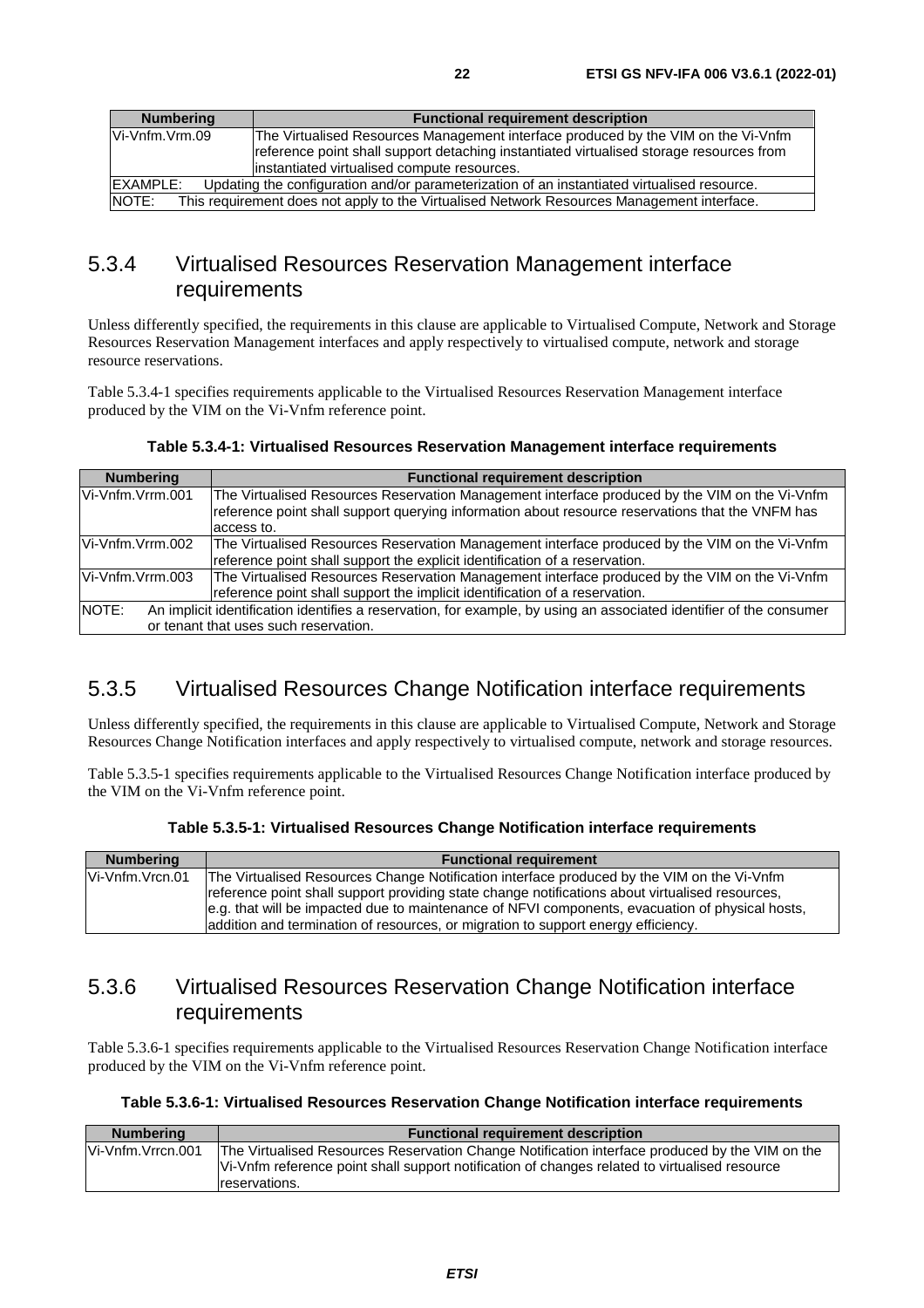# <span id="page-22-0"></span>5.3.7 Virtualised Resources Quota Management interface requirements

Unless differently specified, the requirements in this clause are applicable to Virtualised Compute, Network and Storage Resources Quota Management interfaces and apply respectively to virtualised compute, network and storage resource quotas.

Table 5.3.7-1 specifies requirements applicable to the Virtualised Resources Quota Management interface produced by the VIM on the Vi-Vnfm reference point.

#### **Table 5.3.7-1: Virtualised Resources Quota Management interface requirements**

| <b>Numbering</b> | <b>Functional requirements description</b>                                                                                                                                                                                     |  |  |
|------------------|--------------------------------------------------------------------------------------------------------------------------------------------------------------------------------------------------------------------------------|--|--|
| Vi-Vnfm.Vram.001 | The Virtualised Resources Quota Management interface produced by the VIM on the Vi-Vnfm                                                                                                                                        |  |  |
|                  | reference point shall support querying information about resource quotas.                                                                                                                                                      |  |  |
| Vi-Vnfm.Vram.002 | The Virtualised Resources Quota Management interface produced by the VIM on the Vi-Vnfm<br>reference point shall support identifying the consumer (e.g. tenant) of the virtualised resources<br>which the quota is applied to. |  |  |

# 5.3.8 Virtualised Resources Performance Management interface requirements

Table 5.3.8-1 specifies requirements applicable to the Virtualised Resources Performance Management interface produced by the VIM on the Vi-Vnfm reference point.

|  |  |  |  | Table 5.3.8-1: Virtualised Resources Reservation Performance Management interface requirements |
|--|--|--|--|------------------------------------------------------------------------------------------------|
|--|--|--|--|------------------------------------------------------------------------------------------------|

| <b>Numbering</b> | <b>Functional requirements description</b>                                                                                                                                                                                                                                               |
|------------------|------------------------------------------------------------------------------------------------------------------------------------------------------------------------------------------------------------------------------------------------------------------------------------------|
| Vi-Vnfm.Vrpm.001 | The Virtualised Resources Performance Management interface produced by the VIM on the<br>Vi-Vnfm reference point shall enable the VNFM to control the collection and reporting of                                                                                                        |
|                  | performance information for virtualised resources.                                                                                                                                                                                                                                       |
| Vi-Vnfm.Vrpm.002 | The Virtualised Resources Performance Management interface produced by the VIM on the<br>Vi-Vnfm reference point shall support the capability to notify about the availability of<br>performance information.                                                                            |
| Vi-Vnfm.Vrpm.003 | The Virtualised Resources Performance Management interface produced by the VIM on the<br>Vi-Vnfm reference point shall expose the type of virtualised resource (e.g. compute, storage,<br>network), for which the VIM collects the performance information in the NFVI domain.           |
| Vi-Vnfm.Vrpm.004 | The Virtualised Resources Performance Management interface produced by the VIM on the<br>Vi-Vnfm reference point shall expose the type of performance information that the VIM can<br>collect for the monitored virtualised resource(s).                                                 |
| Vi-Vnfm.Vrpm.005 | The Virtualised Resources Performance Management interface produced by the VIM on the<br>Vi-Vnfm reference point shall enable the VNFMs to create a PM job specifying the type of<br>resource(s) and performance information that the VNFMs requires.                                    |
| Vi-Vnfm.Vrpm.006 | The Virtualised Resources Performance Management interface produced by the VIM on the<br>Vi-Vnfm reference point shall enable the VNFMs to create a PM job specifying the granularity<br>for collection and reporting of performance information from specified virtualised resource(s). |
| Vi-Vnfm.Vrpm.007 | The Virtualised Resources Performance Management interface produced by the VIM on the<br>Vi-Vnfm reference point shall enable the VNFMs to delete a PM job.                                                                                                                              |
| Vi-Vnfm.Vrpm.008 | The Virtualised Resources Performance Management interface produced by the VIM on the<br>Vi-Vnfm reference point shall enable the VNFMs to receive notifications of data availability for<br>a PM job.                                                                                   |
| Vi-Vnfm.Vrpm.009 | The Virtualised Resources Performance Management interface produced by the VIM shall<br>support PM jobs for periodic collection of performance information (bounded or unbounded).                                                                                                       |
| Vi-Vnfm.Vrpm.010 | The Virtualised Resources Performance Management interface produced by the VIM on the<br>Vi-Vnfm reference point shall support the grouping of measurements (see note).                                                                                                                  |
| Vi-Vnfm.Vrpm.011 | The Virtualised Resources Performance Management interface produced by the VIM on the<br>Vi-Vnfm reference point shall support setting threshold conditions on the performance<br>information collected by the VIM for specified virtualised resource(s).                                |
| Vi-Vnfm.Vrpm.012 | The Virtualised Resources Performance Management interface produced by the VIM on the<br>Vi-Vnfm reference point shall support the deletion of threshold conditions on the performance<br>information collected by the VIM for specified virtualised resource(s).                        |
| Vi-Vnfm.Vrpm.013 | The Virtualised Resources Performance Management interface produced by the VIM on the<br>Vi-Vnfm reference point shall support the capability to notify about a threshold defined for a<br>specified metric for a virtualised resource being crossed.                                    |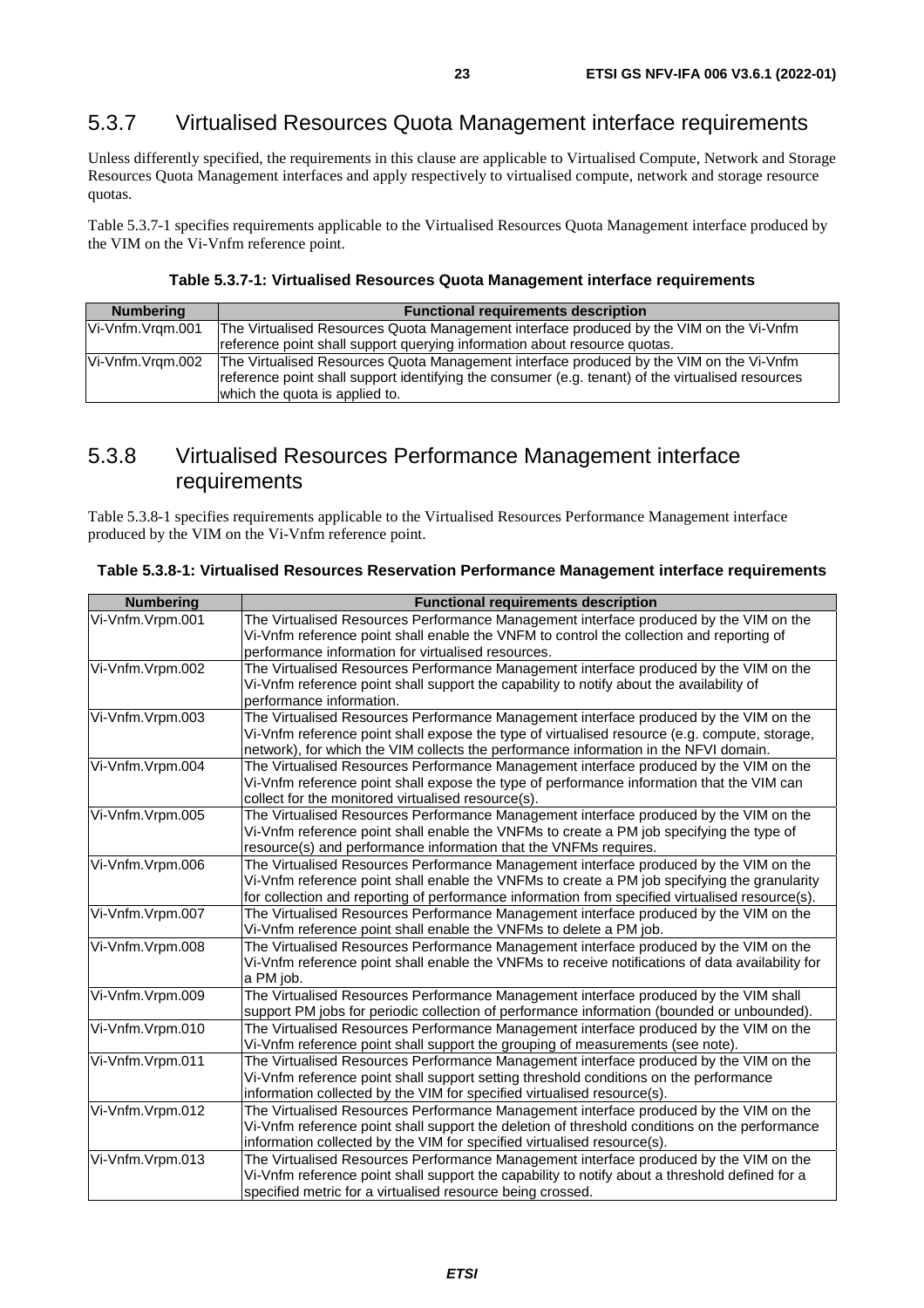<span id="page-23-0"></span>Vi-Vnfm.Vrpm.015 The Virtualised Resources Performance Management interface produced by the VIM on the Vi-Vnfm reference point shall support querying the active PM jobs and defined threshold conditions by the consumer entity that created them. NOTE: The group does not imply any modification/aggregation of performance measurements data and may be viewed as an alias for a pre-defined list of measurements. The group can be created e.g. by device type, by port type, by virtual machine, etc.

# 5.3.9 Virtualised Resources Fault Management interface requirements

Table 5.3.9-1 specifies requirements applicable to the Virtualised Resources Fault Management interface produced by the VIM on the Vi-Vnfm reference point.

|  |  | Table 5.3.9-1: Virtualised Resources Reservation Fault Management interface requirements |
|--|--|------------------------------------------------------------------------------------------|
|  |  |                                                                                          |

| The Virtualised Resources Fault Management interface produced by the VIM on the Vi-Vnfm                |
|--------------------------------------------------------------------------------------------------------|
| reference point shall enable the VNFM to collect virtualised resource fault information.               |
| The Virtualised Resources Fault Management interface produced by the VIM on the Vi-Vnfm                |
| reference point shall support providing alarm notifications related to faults on virtualised resources |
|                                                                                                        |
| The Virtualised Resources Fault Management interface produced by the VIM on the Vi-Vnfm                |
| reference point shall support providing notification when there is a change in alarm information on    |
|                                                                                                        |
| The Virtualised Resources Fault Management interface produced by the VIM on the Vi-Vnfm                |
| reference point shall support the sending of notification to the VNFM when an alarm has been           |
|                                                                                                        |
| The Virtualised Resources Fault Management interface produced by the VIM on the Vi-Vnfm                |
| reference point shall support the sending of notification to the VNFM when an alarm has been           |
|                                                                                                        |
| The Virtualised Resources Fault Management interface produced by the VIM on the Vi-Vnfm                |
| reference point shall allow unambiguous identification of the alarm sent to the VNFM.                  |
| The Virtualised Resources Fault Management interface produced by the VIM on the Vi-Vnfm                |
| reference point shall allow unambiguous identification of the virtualised resources causing the        |
|                                                                                                        |
| The Virtualised Resources Fault Management interface produced by the VIM on the Vi-Vnfm                |
|                                                                                                        |
|                                                                                                        |

### 5.3.10 Policy Management interface requirements

Table 5.3.10-1 specifies requirements applicable to the policy management interface produced by the VIM on the Vi-Vnfm reference point.

| <b>Numbering</b> | <b>Requirements description</b>                                                                |
|------------------|------------------------------------------------------------------------------------------------|
| Vi-Vnfm.Plcm.001 | The Policy Management interface produced by the VIM on the Vi-Vnfm reference point shall       |
|                  | support transferring NFV-MANO policies. See notes 1 and 2.                                     |
| Vi-Vnfm.Plcm.002 | The Policy Management interface produced by the VIM on the Vi-Vnfm reference point shall       |
|                  | support deleting NFV-MANO policies. See note 1.                                                |
| Vi-Vnfm.Plcm.003 | The Policy Management interface produced by the VIM on the Vi-Vnfm reference point shall       |
|                  | support querying NFV-MANO policies. See note 1.                                                |
| Vi-Vnfm.Plcm.004 | The Policy Management interface produced by the VIM on the Vi-Vnfm reference point shall       |
|                  | support activating NFV-MANO policies. See note 1.                                              |
| Vi-Vnfm.Plcm.005 | The Policy Management interface produced by the VIM on the Vi-Vnfm reference point shall       |
|                  | support deactivating NFV-MANO policies. See note 1.                                            |
| Vi-Vnfm.Plcm.006 | The Policy Management interface produced by the VIM on the Vi-Vnfm reference point shall       |
|                  | support providing to the VNFM notifications about changes of a policy that are related to      |
|                  | operations of transferring policy, deleting policy, activating policy and deactivating policy. |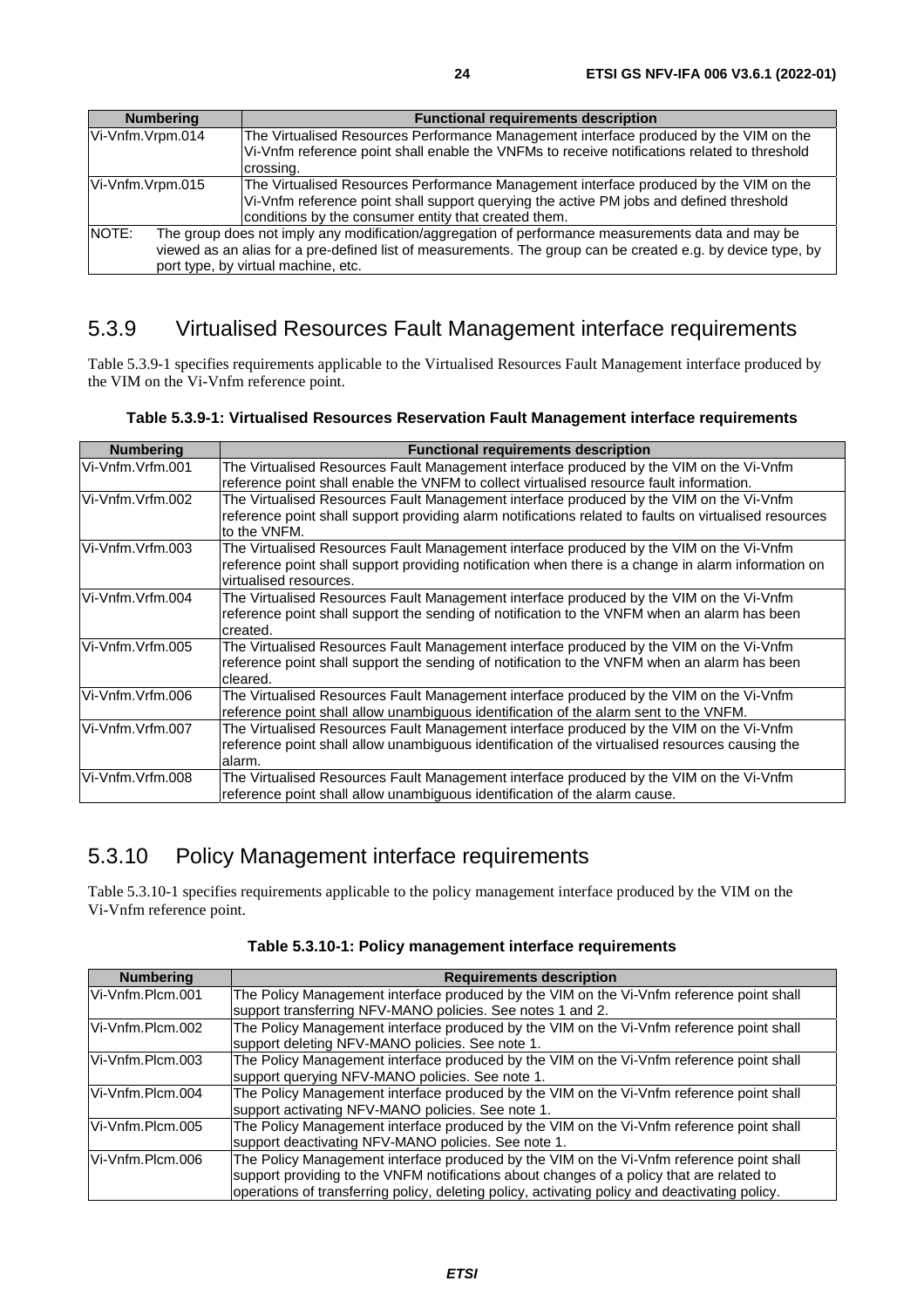<span id="page-24-0"></span>

|                  | <b>Numbering</b>         | <b>Requirements description</b>                                                                                 |
|------------------|--------------------------|-----------------------------------------------------------------------------------------------------------------|
| Vi-Vnfm.Plcm.007 |                          | The Policy Management interface produced by the VIM on the Vi-Vnfm reference point shall                        |
|                  |                          | support providing to the VNFM notifications about any detected policy conflicts.                                |
|                  | Vi-Vnfm.Plcm.00x8        | The Policy Management interface produced by the VIM on the Vi-Vnfm reference point shall                        |
|                  |                          | support subscribing to policy management related notifications.                                                 |
|                  |                          | NOTE 1: For this reference point, NFV-MANO policies include policies applied in virtualised resource management |
|                  |                          | (resource allocation). The virtualised resource is used by the VNF(s) which the VNFM manages.                   |
|                  |                          | NOTE 2: The case of transferring NFV-MANO policy applies when:                                                  |
|                  | $\sim$                   | a new policy is imported from the VNFM, which results in the creation of a new policy locally, or               |
|                  | $\overline{\phantom{a}}$ | the changes for an existing policy are imported from the VNFM, which results in the update of a policy          |
|                  | locally.                 |                                                                                                                 |

# 6 VNFM exposed interfaces

There are no interfaces exposed by the VNFM associated to the Vi-Vnfm reference point.

7 VIM exposed interfaces

# 7.1 Introduction

This clause defines the interfaces exposed by the VIM towards the VNFM over the Vi-Vnfm reference point.

- NOTE 1: The fact that operation parameters and information element attributes are presented in tabular form does not preclude stage 3 designs in which these operation parameters and information element attributes are encoded in different parts of request and response messages. For example, in a RESTful interface, parts of them may be encoded in the URL, in the message header, in the message body or any combination thereof.
- NOTE 2: The present document version does not specify the required operations for the management of resource groups for infrastructure tenants (e.g. creation of a resource group, etc.). The management of resource groups is necessary to support operations where a "resourceGroupId" is carried in input and/or output parameter of the operations. Refer to interface operations:
	- Allocate virtualised compute, network and storage resource operations (clauses 7.3.1.2, 7.4.1.2 and 7.5.1.2).
	- Virtualised Resource Quota related information elements (clauses 8.8.2.2, 8.8.3.2 and 8.8.4.2).

# 7.2 Software Image Management Interface

#### 7.2.1 Description

This interface allows the VNFM to query the VIM for software images.

- NOTE 1: This interface addresses software images at virtualisation container level, e.g. VM images.
- NOTE 2: The interface exposure assumes (but does not mandate that) software images are stored in repositories managed by the VIM(s) in order to minimize delays incurred on transferring such software images after initiation of VNF lifecycle.
- NOTE 3: The Query Images operation applicable on multiple images is assumed to be best effort.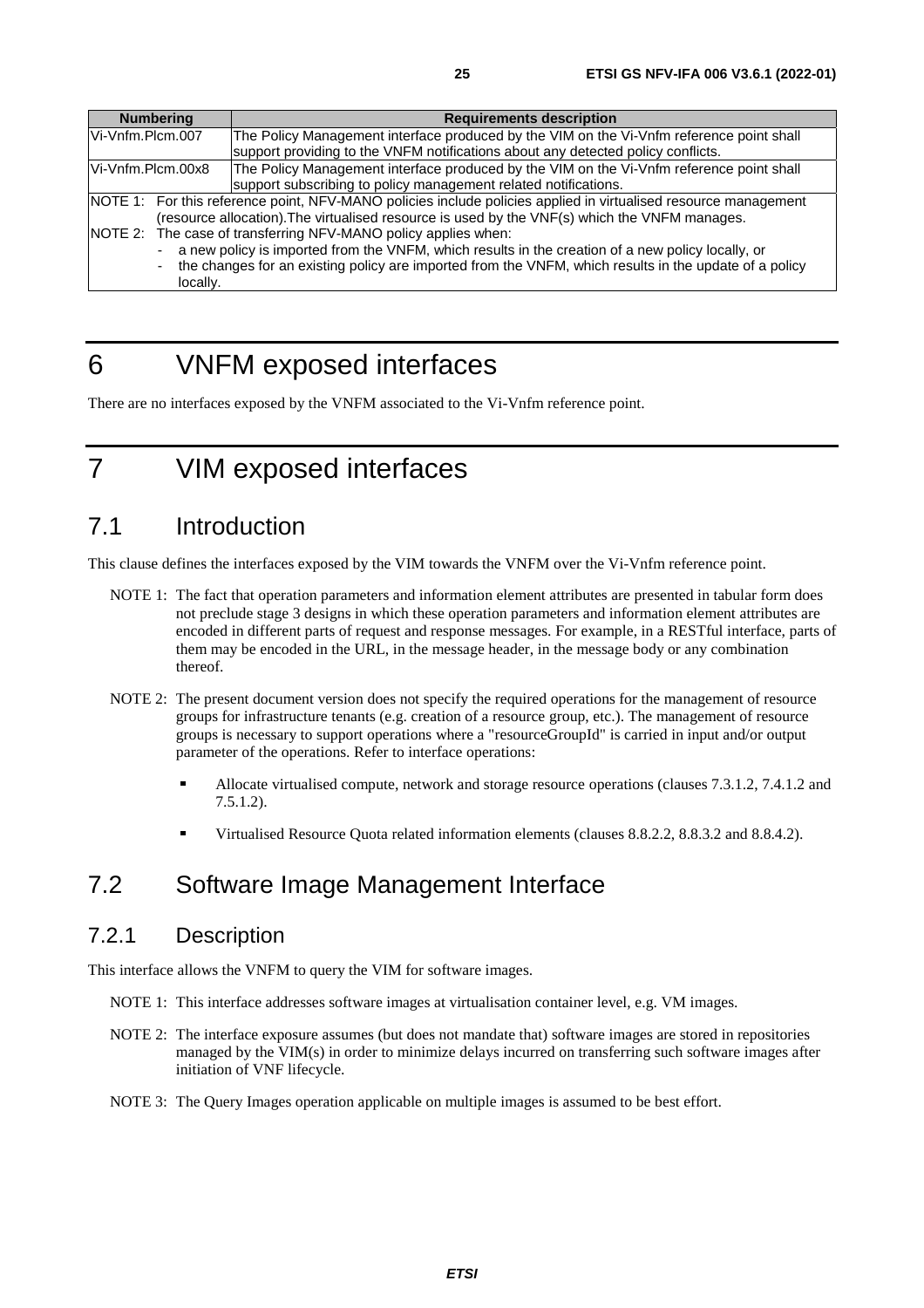### <span id="page-25-0"></span>7.2.2 Query Images operation

#### 7.2.2.1 Description

This operation allows querying the information of software images in the image repository managed by the VIM.

For example, this would allow retrieving information of a selection of images previously provisioned, based on filtering criteria using the image metadata, or to obtain URIs of images based on metadata criteria in order to be able to choose the appropriate kind and version of image for creating new Virtualisation Container instances.

Table 7.2.2.1-1 lists the information flow exchanged between the VIM and the VNFM.

**Table 7.2.2.1-1: Query Images operation** 

| <b>Message</b>                | <b>Requirement</b> | <b>Direction</b>       |
|-------------------------------|--------------------|------------------------|
| QueryImagesRequest            | Mandatory          | $VNFM \rightarrow VIM$ |
| QueryImagesResponse Mandatory |                    | $VIM \rightarrow VNFM$ |
|                               |                    |                        |

#### 7.2.2.2 Input parameters

The parameters sent when invoking the operation shall follow the indications provided in table 7.2.2.2-1.

#### **Table 7.2.2.2-1: Query Images operation input parameters**

| Parameter        | Qualifier | <b>Cardinality</b> | ' Content | <b>Description</b>                                          |
|------------------|-----------|--------------------|-----------|-------------------------------------------------------------|
| imageQueryFilter | M         |                    | lFilter   | Filter used to select the software image instances on which |
|                  |           |                    |           | Ithis operation is to act.                                  |

#### 7.2.2.3 Output parameters

The parameters returned by the operation shall follow the indications provided in table 7.2.2.3-1.

#### **Table 7.2.2.3-1: Query Images operation output parameters**

| Information element      | Qualifier | <b>Cardinality</b> | <b>Content</b>           | <b>Description</b>                                                            |
|--------------------------|-----------|--------------------|--------------------------|-------------------------------------------------------------------------------|
| softwareImageInformation | М         | 0N                 | SoftwareImageInformation | Information of all software images<br>matching the query. See<br>Iclause 8.2. |

#### 7.2.2.4 Operation results

As a result of this operation, the producer (VIM) shall indicate to the consumer (VNFM) whether or not it was possible to process the query.

### 7.2.3 Query Image operation

#### 7.2.3.1 Description

This operation allows querying the information about a specific software image in the image repository managed by the VIM.

Table 7.2.3.1-1 lists the information flow exchanged between the VIM and the VNFM.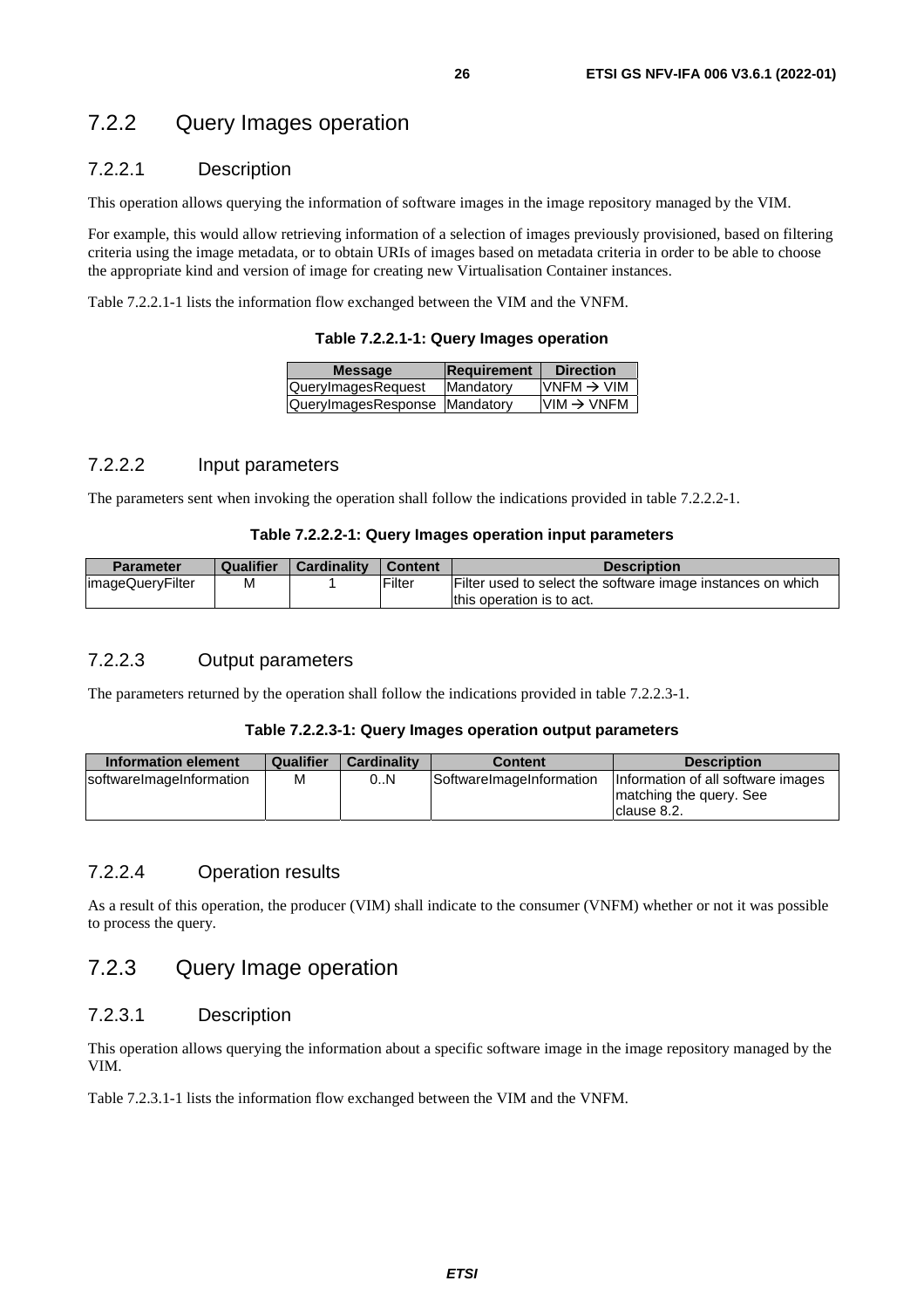| <b>Message</b>               | Requirement | <b>Direction</b>       |
|------------------------------|-------------|------------------------|
| QueryImageRequest            | Mandatory   | VNFM $\rightarrow$ VIM |
| QueryImageResponse Mandatory |             | $VIM \rightarrow VNFM$ |

#### **Table 7.2.3.1-1: Query Image operation**

#### <span id="page-26-0"></span>7.2.3.2 Input parameters

The parameters sent when invoking the operation shall follow the indications provided in table 7.2.3.2-1.

#### **Table 7.2.3.2-1: Query Image operation input parameters**

| Parameter        | Qualifier | Cardinality |                   | <b>Description</b>                              |
|------------------|-----------|-------------|-------------------|-------------------------------------------------|
| IsoftwareImageId | М         |             | <b>Identifier</b> | Identifier of the software image to be queried. |

#### 7.2.3.3 Output parameters

The parameters returned by the operation shall follow the indications provided in table 7.2.3.3-1.

#### **Table 7.2.3.3-1: Query Image operation output parameters**

| <b>Parameter</b>         | Qualifier | <b>Cardinality</b> | <b>Content</b>                              | <b>Description</b>                                                            |
|--------------------------|-----------|--------------------|---------------------------------------------|-------------------------------------------------------------------------------|
| softwarelmageInformation | М         | 01                 | <b>SoftwareImageInf</b><br><b>Iormation</b> | Information of the software image<br>Imatching the query.<br>ISee clause 8.2. |

#### 7.2.3.4 Operation results

As a result of this operation, the producer (VIM) shall indicate to the consumer (VNFM) whether or not it was possible to process the query.

# 7.3 Virtualised Compute Interfaces

### 7.3.1 Virtualised Compute Resources Management Interface

#### 7.3.1.1 Description

This interface allows an authorized consumer functional block to perform operations on virtualised compute resources available to the consumer functional block. The interface includes operations for allocating, querying, updating and terminating virtualised compute resources as well as operations for scaling, migrating and operating the administrative status of a virtualised compute resource.

#### 7.3.1.2 Allocate Virtualised Compute Resource operation

#### 7.3.1.2.1 Description

This operation allows requesting the allocation of virtualised compute resources as indicated by the consumer functional block.

Table 7.3.1.2.1-1 lists the information flow exchanged between the VIM and the VNFM.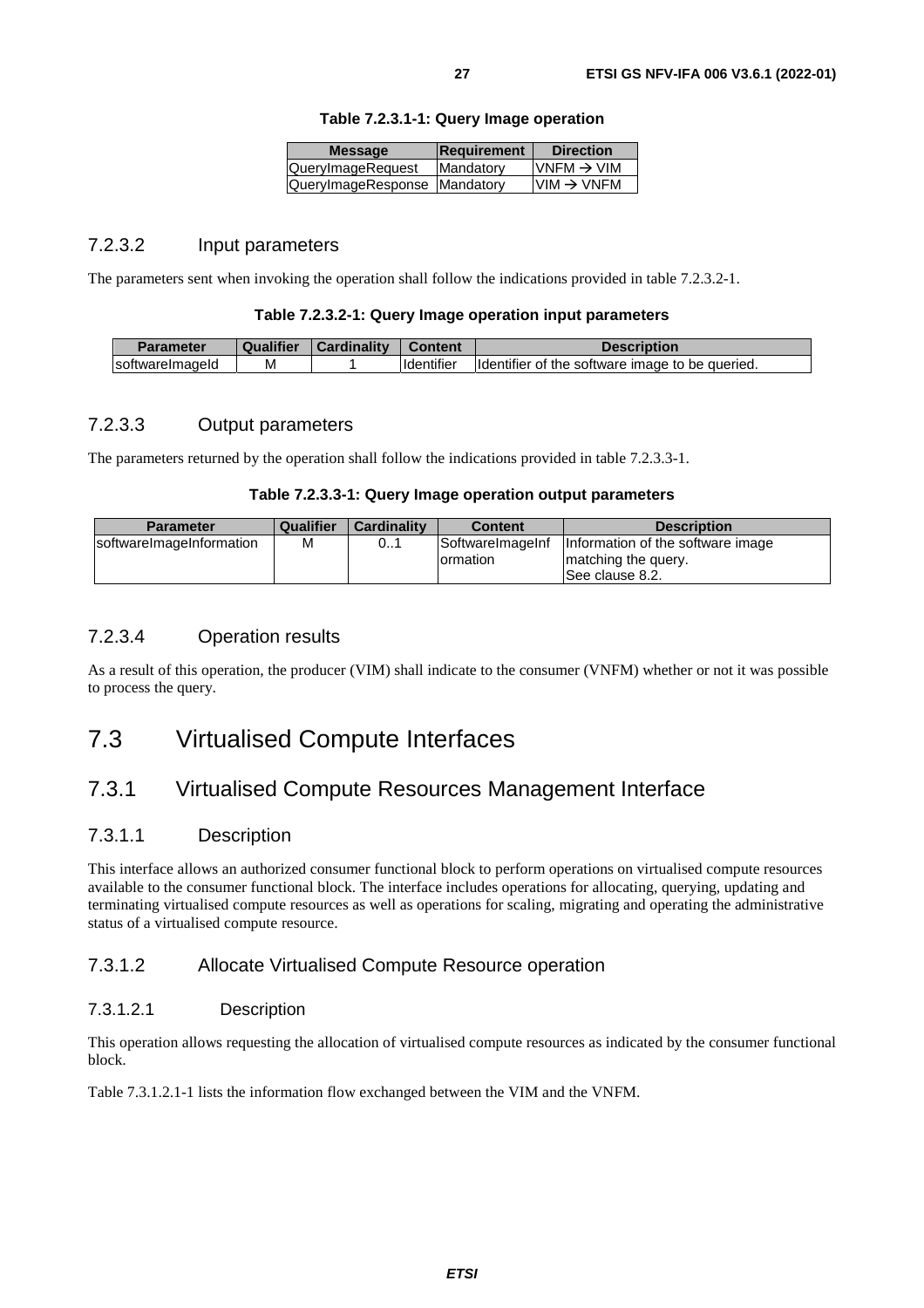| <b>Message</b>                    | Requirement       | <b>Direction</b>       |
|-----------------------------------|-------------------|------------------------|
| AllocateComputeRequest            | <b>IMandatory</b> | VNFM $\rightarrow$ VIM |
| AllocateComputeResponse Mandatory |                   | $VIM \rightarrow VNFM$ |

#### <span id="page-27-0"></span>**Table 7.3.1.2.1-1: Allocate Virtualised Compute Resource operation**

#### 7.3.1.2.2 Input parameters

The parameters sent when invoking the operation shall follow the indications provided in table 7.3.1.2.2-1.

| <b>Parameter</b>           | <b>Qualifier</b> | <b>Cardinality</b>                                    | <b>Content</b>            | <b>Description</b>                                                                                               |
|----------------------------|------------------|-------------------------------------------------------|---------------------------|------------------------------------------------------------------------------------------------------------------|
| computeName                | М                | 0.1                                                   | String                    | Name provided by the consumer for the                                                                            |
|                            |                  |                                                       |                           | virtualised compute resource to be                                                                               |
|                            |                  |                                                       |                           | allocated. It can be used for identifying                                                                        |
|                            |                  |                                                       |                           | resources from consumer side.                                                                                    |
| reservationId              | M                | 0.1                                                   | Identifier                | Identifier of the resource reservation                                                                           |
|                            |                  |                                                       |                           | applicable to this virtualised resource                                                                          |
| affinityOrAntiAffinityCo   | M                | 0.N                                                   | AffinityOrAntiAffinityCon | management operation.<br>List of elements with affinity or anti                                                  |
| nstraints                  |                  |                                                       | straint                   | affinity (see clause 8.4.8.2) information                                                                        |
|                            |                  |                                                       |                           | of the virtualised compute resource to                                                                           |
|                            |                  |                                                       |                           | be allocated.                                                                                                    |
|                            |                  |                                                       |                           | All the listed constraints shall be fulfilled                                                                    |
|                            |                  |                                                       |                           | for a successful operation.                                                                                      |
| computeFlavourld           | M                | 1                                                     | Identifier                | Identifier of the Compute Flavour, that                                                                          |
|                            |                  |                                                       |                           | is providing information about the                                                                               |
|                            |                  |                                                       |                           | particular memory, CPU and disk                                                                                  |
|                            |                  |                                                       |                           | resources for virtualised compute                                                                                |
|                            |                  |                                                       |                           | resource to be allocated. The Compute                                                                            |
|                            |                  |                                                       |                           | Flavour is created with Create Compute                                                                           |
|                            |                  |                                                       |                           | Flavour operation (clause 7.3.4.2). For                                                                          |
|                            |                  |                                                       |                           | the content of Compute Flavour see<br>clause 8.4.2.2.                                                            |
| vclmageld                  | M                | 0.1                                                   | Identifier                | Identifier of the virtualisation container                                                                       |
|                            |                  |                                                       |                           | software image (e.g. a virtual machine                                                                           |
|                            |                  |                                                       |                           | image). Cardinality can be 0 if an                                                                               |
|                            |                  |                                                       |                           | "empty" virtualisation container is                                                                              |
|                            |                  |                                                       |                           | allocated.                                                                                                       |
| interfaceData              | M                | 0.N                                                   | VirtualInterfaceData      | Data of network interfaces which are                                                                             |
|                            |                  |                                                       |                           | specific to a Virtual Compute Resource                                                                           |
|                            |                  |                                                       |                           | instance. See clause 8.4.3.7.                                                                                    |
| metaData                   | $\circ$          | 0.N                                                   | <b>KeyValuePair</b>       | List of metadata key-value pairs used                                                                            |
|                            |                  |                                                       |                           | by the consumer to associate                                                                                     |
|                            |                  |                                                       |                           | meaningful metadata to the related                                                                               |
|                            |                  |                                                       |                           | virtualised resource.                                                                                            |
| resourceGroupId            | M                | 0.1                                                   | Identifier                | Unique identifier of the "infrastructure                                                                         |
|                            |                  |                                                       |                           | resource group", logical grouping of                                                                             |
|                            |                  |                                                       |                           | virtual resources assigned to a tenant<br>within an Infrastructure Domain.                                       |
|                            |                  |                                                       |                           | Cardinality can be 0 if the consumer                                                                             |
|                            |                  |                                                       |                           | credentials are implicitly associated to a                                                                       |
|                            |                  |                                                       |                           | specific resource group.                                                                                         |
| <b>IocationConstraints</b> | M                | 01                                                    | Not specified             | If present, it defines location constraints                                                                      |
|                            |                  |                                                       |                           | for the resource(s) is (are) requested to                                                                        |
|                            |                  |                                                       |                           | be allocated, e.g. in what particular                                                                            |
|                            |                  |                                                       |                           | resource zone.                                                                                                   |
| userData                   | M                | 01                                                    | UserData                  | Contains user data to customize the                                                                              |
|                            |                  |                                                       |                           | virtualised compute resource at boot-                                                                            |
|                            |                  |                                                       |                           | time. See note.                                                                                                  |
| NOTE:                      |                  |                                                       |                           | The user data may consist of static data obtained from an attribute in the VNFD and/or data provided by the      |
|                            |                  |                                                       |                           | NFVO or the EM to the VNFM in the operation that triggers the invocation of the Allocate Virtualised Compute     |
|                            |                  |                                                       |                           | Resource operation, e.g. the Instantiate VNF operation. The user data is transparent to the VIM. It is passed to |
|                            |                  | e.g. configure credentials, address information, etc. |                           | the allocated virtualised compute resource where it is up to the guest software to avail of it in order to       |
|                            |                  |                                                       |                           |                                                                                                                  |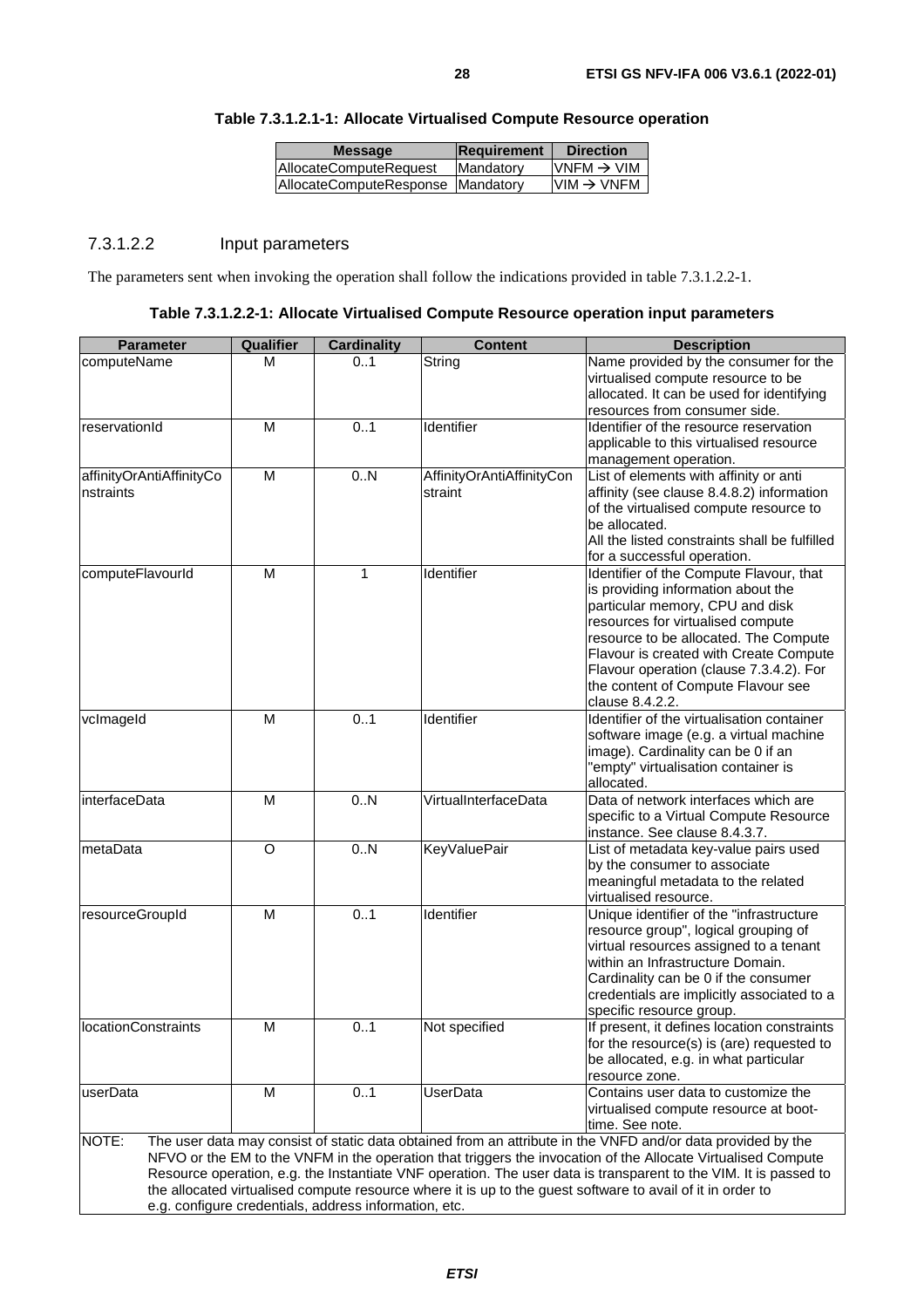<span id="page-28-0"></span>The parameters returned by the operation shall follow the indications provided in table 7.3.1.2.3-1.

#### **Table 7.3.1.2.3-1: Allocate Virtualised Compute Resource operation output parameters**

| <b>Parameter</b> | Qualifier | <b>Cardinality</b> | <b>Content</b>        | <b>Description</b>                                         |
|------------------|-----------|--------------------|-----------------------|------------------------------------------------------------|
| computeData      | м         |                    | <b>VirtualCompute</b> | Contains information of the newly instantiated virtualised |
|                  |           |                    |                       | compute resource.                                          |
|                  |           |                    |                       | See clause 8.4.3.2.                                        |

#### 7.3.1.2.4 Operation results

After successful operation, the VIM has created the internal management objects for the virtualised compute resource and allocated this resource. In addition, the VIM shall return to the VNFM information on the newly instantiated virtualised compute resource plus any additional information about the allocate request operation. The VIM may also return intermediate status reports during the allocation process.

If the operation was not successful, the VIM shall return to the VNFM appropriate error information.

#### 7.3.1.3 Query Virtualised Compute Resource operation

#### 7.3.1.3.1 Description

This operation allows querying information about instantiated virtualised compute resources.

Table 7.3.1.3.1-1 lists the information flow exchanged between the VIM and the VNFM.

#### **Table 7.3.1.3.1-1: Query Virtualised Compute Resource operation**

| <b>Message</b>                 | Requirement | <b>Direction</b>       |
|--------------------------------|-------------|------------------------|
| QueryComputeRequest            | Mandatory   | $VNFM \rightarrow VIM$ |
| QueryComputeResponse Mandatory |             | $VIM \rightarrow VNFM$ |

#### 7.3.1.3.2 Input parameters

The parameters sent when invoking the operation shall follow the indications provided in table 7.3.1.3.2-1.

| Table 7.3.1.3.2-1: Query Virtualised Compute Resource operation input parameters |  |  |  |  |
|----------------------------------------------------------------------------------|--|--|--|--|
|----------------------------------------------------------------------------------|--|--|--|--|

| <b>Parameter</b>   | Qualifier | <b>Cardinality</b> | <b>Content</b> | <b>Description</b>                                                                                                                                                                                                                                            |
|--------------------|-----------|--------------------|----------------|---------------------------------------------------------------------------------------------------------------------------------------------------------------------------------------------------------------------------------------------------------------|
| queryComputeFilter | м         |                    | Filter         | Query filter based on e.g. name, identifier, meta-data<br>information or status information, expressing the type of<br>linformation to be retrieved.<br>It can also be used to specify one or more resources to be<br>queried by providing their identifiers. |

#### 7.3.1.3.3 Output parameters

The parameters returned by the operation shall follow the indications provided in table 7.3.1.3.3-1.

#### **Table 7.3.1.3.3-1: Query Virtualised Compute Resource operation output parameters**

| <b>Parameter</b> | <b>Qualifier</b> | <b>Cardinality</b> | <b>Content</b> | <b>Description</b>                                                                                                                                                             |
|------------------|------------------|--------------------|----------------|--------------------------------------------------------------------------------------------------------------------------------------------------------------------------------|
| queryResult      | м                | 0N                 | VirtualCompute | Contains information about the virtual compute resource(s)<br>Imatching the filter. The cardinality can be 0 if no matching<br>compute resources exist.<br>See clause 8.4.3.2. |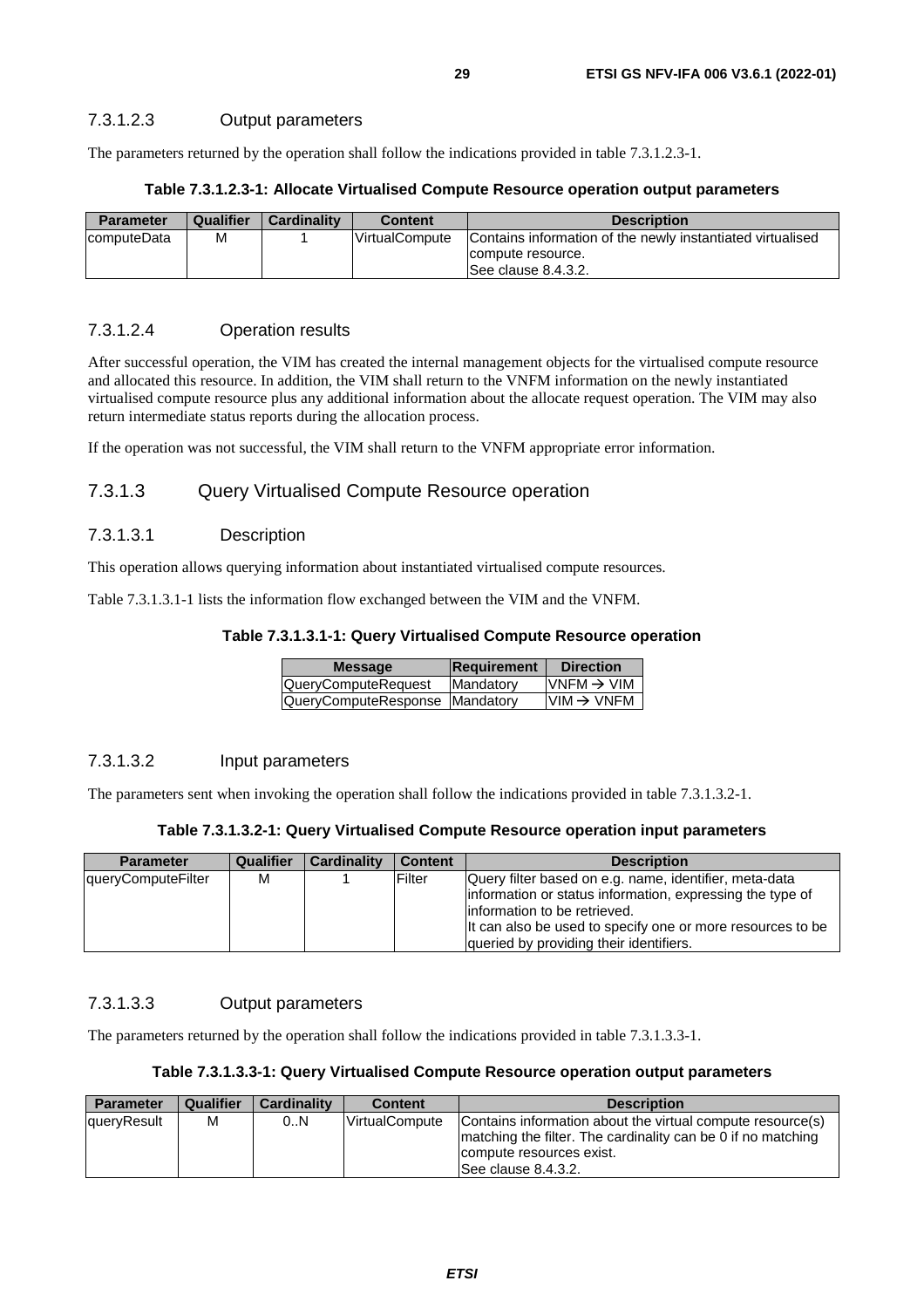#### <span id="page-29-0"></span>7.3.1.3.4 Operation results

After successful operation, the VIM has queried the internal management objects for the virtualised compute resources. The result of the query shall indicate with a standard success/error result if the query has been processed correctly. For a particular query, information about the compute resources that the VNFM has access to and that are matching the filter shall be returned.

#### 7.3.1.4 Update Virtualised Compute Resource operation

#### 7.3.1.4.1 Description

This operation allows updating the configuration and/or parameters of an instantiated virtualised compute resource. This can include, for instance, updating metadata, adding extra virtual network interfaces to a compute resource, or attaching a virtual network interface to a specific network port.

Table 7.3.1.4.1-1 lists the information flow exchanged between the VIM and the VNFM.

#### **Table 7.3.1.4.1-1: Update Virtualised Compute Resource operation**

| <b>Message</b>                  | Requirement | <b>Direction</b>       |
|---------------------------------|-------------|------------------------|
| UpdateComputeRequest            | Mandatory   | VNFM $\rightarrow$ VIM |
| UpdateComputeResponse Mandatory |             | $VIM \rightarrow VNFM$ |
|                                 |             |                        |

#### 7.3.1.4.2 Input parameters

The parameters sent when invoking the operation shall follow the indications provided in table 7.3.1.4.2-1.

#### **Table 7.3.1.4.2-1: Update Virtualised Compute Resource operation input parameters**

| <b>Parameter</b>                    | Qualifier | <b>Cardinality</b> | <b>Content</b>              | <b>Description</b>                                                                                           |
|-------------------------------------|-----------|--------------------|-----------------------------|--------------------------------------------------------------------------------------------------------------|
| computeld                           | M         |                    | <b>Identifier</b>           | Identifier of the virtualised compute                                                                        |
|                                     |           |                    |                             | resource to update.                                                                                          |
| networkInterfaceNew                 | M         | 0.N                | VirtualNetworkInterfaceData | New virtual network interface(s) to be                                                                       |
|                                     |           |                    |                             | added to the compute resource.                                                                               |
|                                     |           |                    |                             | See note.                                                                                                    |
|                                     |           |                    |                             | See clause 8.4.2.6.                                                                                          |
| networkInterfaceUpdate              | м         | 0.N                | VirtualNetworkInterface     | Virtual network interface(s) to be                                                                           |
|                                     |           |                    |                             | updated on the compute resource.                                                                             |
|                                     |           |                    |                             | This can include, for instance,                                                                              |
|                                     |           |                    |                             | attaching/detaching a virtual network                                                                        |
|                                     |           |                    |                             | interface to/from its port, or                                                                               |
|                                     |           |                    |                             | re-attaching to another network port.                                                                        |
|                                     |           |                    |                             | See note.                                                                                                    |
|                                     |           |                    |                             | See clause 8.4.3.6.                                                                                          |
| metaData                            | O         | 0N                 | <b>KeyValuePair</b>         | List of metadata key-value pairs used                                                                        |
|                                     |           |                    |                             | by the consumer to associate                                                                                 |
|                                     |           |                    |                             | meaningful metadata to the related                                                                           |
|                                     |           |                    |                             | virtualised resource.                                                                                        |
| NOTE:                               |           |                    |                             | Cardinality can be "0", as it is recommended that only one type of update either to add new virtual network  |
|                                     |           |                    |                             | interfaces (see "networkInterfaceNew" input) or update existing ones (see "networkInterfaceUpdate" input) is |
| made in a single operation request. |           |                    |                             |                                                                                                              |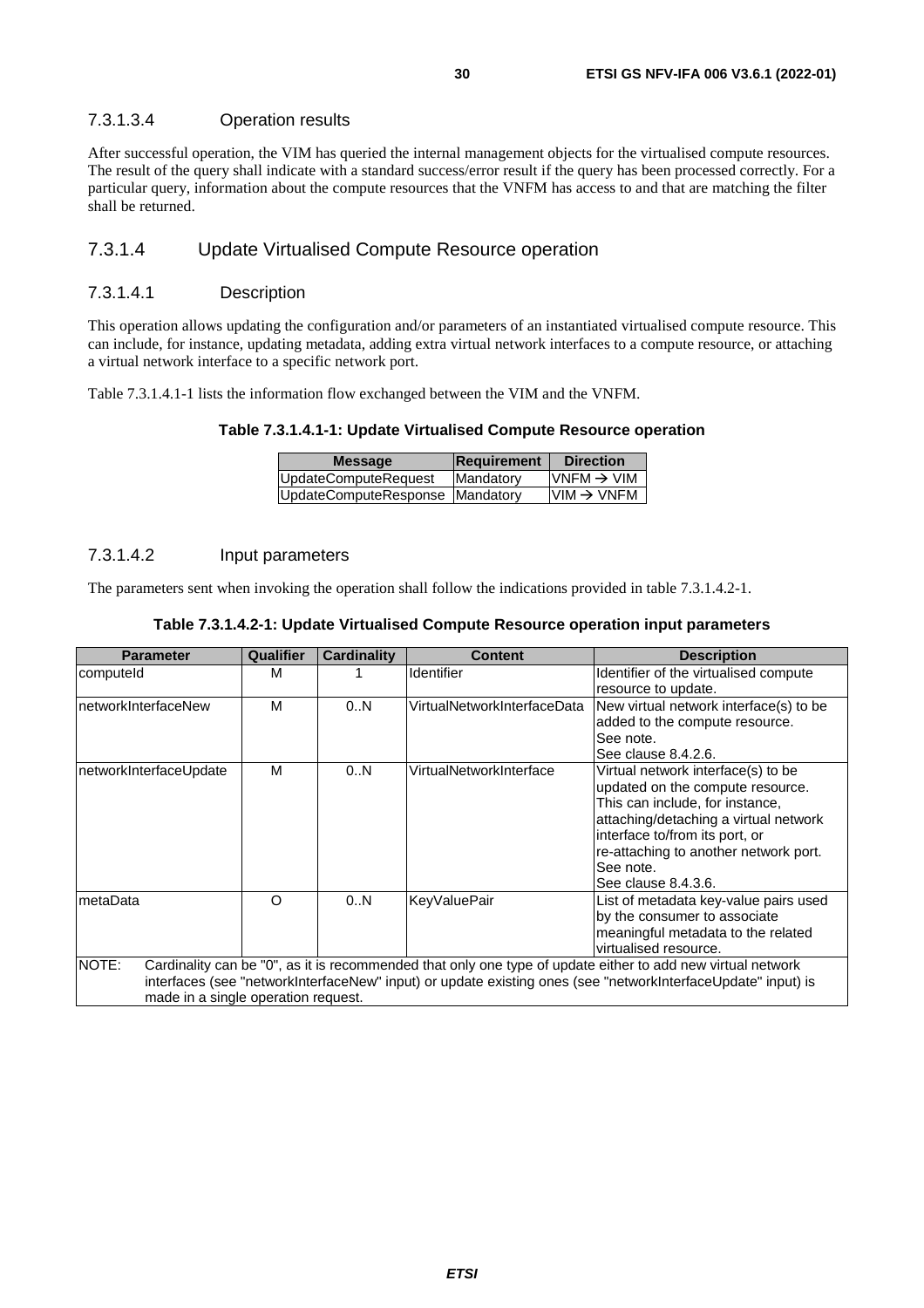<span id="page-30-0"></span>The parameters returned by the operation shall follow the indications provided in table 7.3.1.4.3-1.

|  | Table 7.3.1.4.3-1: Allocate Virtualised Compute Resource operation output parameters |  |
|--|--------------------------------------------------------------------------------------|--|
|--|--------------------------------------------------------------------------------------|--|

| <b>Parameter</b> | <b>Qualifier</b> | Cardinality | <b>Content</b>    | <b>Description</b>                                      |
|------------------|------------------|-------------|-------------------|---------------------------------------------------------|
| computeld        | М                |             | <b>Identifier</b> | Identifier of the virtualised compute resource that has |
|                  |                  |             |                   | been updated. This parameter has the same value as the  |
|                  |                  |             |                   | linput parameter.                                       |
| computeData      | М                |             | VirtualCompute    | Contains information of the updated attributes of the   |
|                  |                  |             |                   | instantiated virtualised compute resource.              |
|                  |                  |             |                   | See clause 8.4.3.2.                                     |

#### 7.3.1.4.4 Operation results

After successful operation, the VIM has updated the internal management objects for the virtualised compute resource. In addition, the VIM shall return to the VNFM information on the updated virtualised compute resource plus any additional information about the update request operation.

If the operation was not successful, the VIM shall return to the VNFM appropriate error information.

#### 7.3.1.5 Terminate Virtualised Compute Resource operation

#### 7.3.1.5.1 Description

This operation allows de-allocating and terminating one or more instantiated virtualised compute resource(s).

When the operation is done on multiple resources, it is assumed to be best-effort, i.e. it can succeed for a subset of the resources, and fail for the remaining ones.

Table 7.3.1.5.1-1 lists the information flow exchanged between the VIM and the VNFM.

#### **Table 7.3.1.5.1-1: Terminate Virtualised Compute Resource operation**

| <b>Message</b>           | <b>Requirement</b> | <b>Direction</b>        |
|--------------------------|--------------------|-------------------------|
| TerminateComputeRequest  | Mandatory          | IVNFM $\rightarrow$ VIM |
| TerminateComputeResponse | Mandatory          | $VIM \rightarrow VNFM$  |
|                          |                    |                         |

#### 7.3.1.5.2 Input parameters

The parameters sent when invoking the operation shall follow the indications provided in table 7.3.1.5.2-1.

#### **Table 7.3.1.5.2-1: Terminate Virtualised Compute Resource operation input parameters**

| <b>Parameter</b> | Qualifier | <b>Cardinality</b> | Content           | <b>Description</b>                       |
|------------------|-----------|--------------------|-------------------|------------------------------------------|
| computeld        | М         | N                  | <b>Identifier</b> | Identifier(s) of the virtualised compute |
|                  |           |                    |                   | resource(s) to be terminated.            |

#### 7.3.1.5.3 Output parameters

The parameters returned by the operation shall follow the indications provided in table 7.3.1.5.3-1.

#### **Table 7.3.1.5.3-1: Terminate Virtualised Compute Resource operation output parameters**

| Parameter | Qualifier | Cardinality | <b>Content</b>    | <b>Description</b>                                                |
|-----------|-----------|-------------|-------------------|-------------------------------------------------------------------|
| computeld | M         | . N         | <b>Identifier</b> | Identifier(s) of the virtualised compute resource(s) successfully |
|           |           |             |                   | Iterminated.                                                      |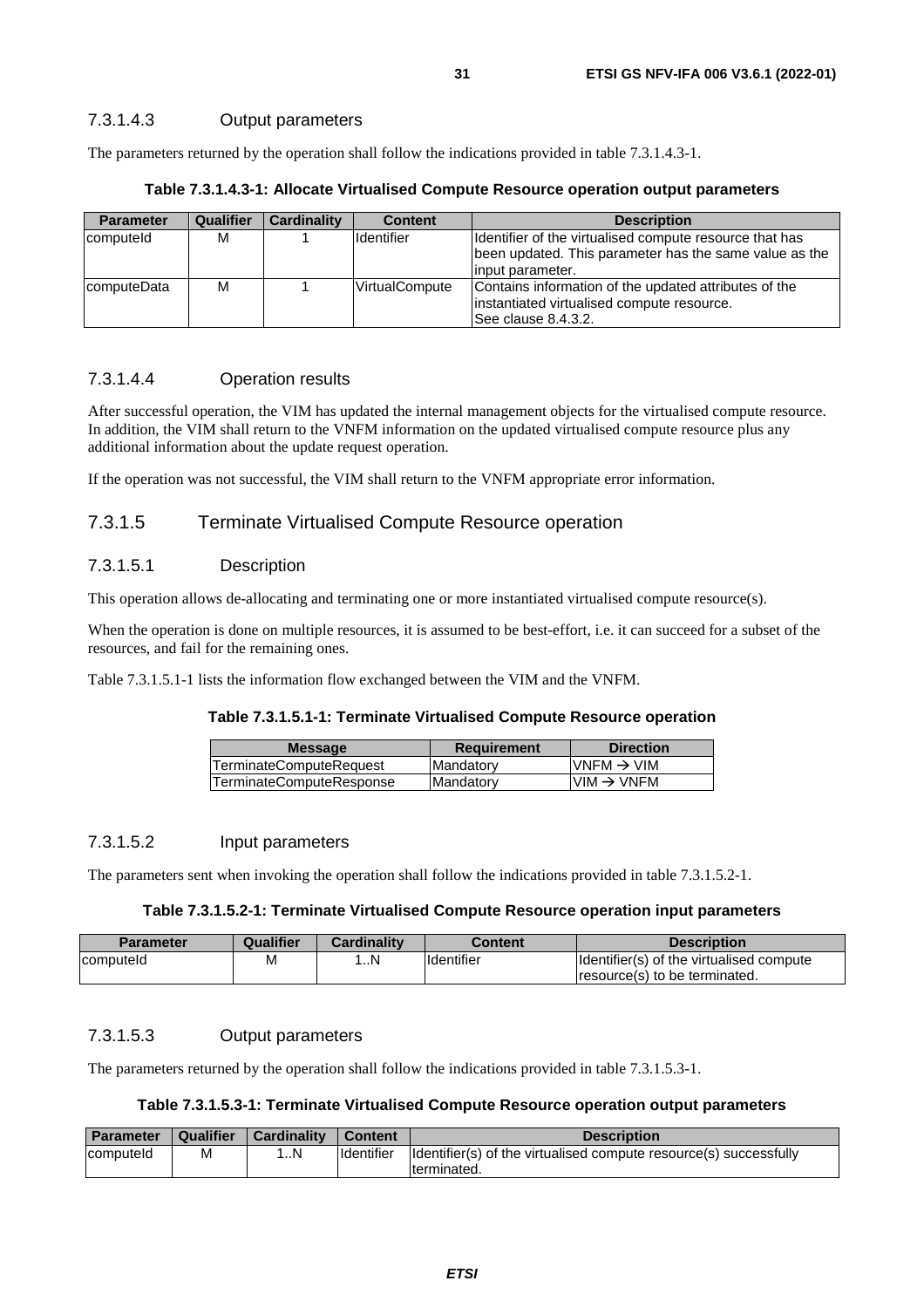#### <span id="page-31-0"></span>7.3.1.5.4 Operation results

After successful operation, the VIM has terminated the virtualised compute resources and removed the internal management objects for those resources. In addition, the VIM shall return to the VNFM information on the terminated virtualised compute resource plus any additional information about the terminate request operation.

If the operation was not successful, the VIM shall return to the VNFM appropriate error information.

#### 7.3.1.6 Operate Virtualised Compute Resource operation

#### 7.3.1.6.1 Description

This operation allows executing specific operation command on instantiated virtualised compute resources.

Table 7.3.1.6.1-1 lists the information flow exchanged between the VIM and the VNFM.

#### **Table 7.3.1.6.1-1: Operate Virtualised Compute Resource operation**

| <b>Message</b>                   | <b>Requirement</b> | <b>Direction</b>       |
|----------------------------------|--------------------|------------------------|
| OperateComputeRequest            | Mandatory          | VNFM $\rightarrow$ VIM |
| OperateComputeResponse Mandatory |                    | $VM \rightarrow VNFM$  |

#### 7.3.1.6.2 Input parameters

The parameters sent when invoking the operation shall follow the indications provided in table 7.3.1.6.2-1.

| <b>Parameter</b>          | <b>Qualifier</b> | Cardinality | <b>Content</b>      | <b>Description</b>                                                                                                                                                                                                                                       |
|---------------------------|------------------|-------------|---------------------|----------------------------------------------------------------------------------------------------------------------------------------------------------------------------------------------------------------------------------------------------------|
| computeld                 | м                |             | <b>Identifier</b>   | Identifier of the virtualised compute resource<br>to operate.                                                                                                                                                                                            |
| computeOperation          | M                |             | String              | Type of operation to be performed on the<br>virtualised compute resource. Possible<br>values are:<br>"start"<br>"stop"<br>"pause"<br>"suspend"<br>"reboot"<br>"quiesce"<br>"unquiesce"<br>"create snapshot"<br>"revert to snapshot"<br>"delete snapshot" |
| computeOperationInputData | м                | 0N          | <b>KeyValuePair</b> | Additional parameters associated to the<br>operation to be performed. For example, if<br>the operation is "delete snapshot",<br>information identifying the snapshot to be<br>deleted is provided.                                                       |

#### 7.3.1.6.3 Output parameters

The parameters returned by the operation shall follow the indications provided in table 7.3.1.6.3-1.

#### **Table 7.3.1.6.3-1: Operate Virtualised Compute Resource operation output parameters**

| <b>Parameter</b>    | Qualifier | <b>Cardinality</b> | Content               | <b>Description</b>                                                                                              |
|---------------------|-----------|--------------------|-----------------------|-----------------------------------------------------------------------------------------------------------------|
| <b>IcomputeData</b> | м         |                    | <b>VirtualCompute</b> | Contains information on the new status of<br>the operated virtualised compute resource.<br>ISee clause 8.4.3.2. |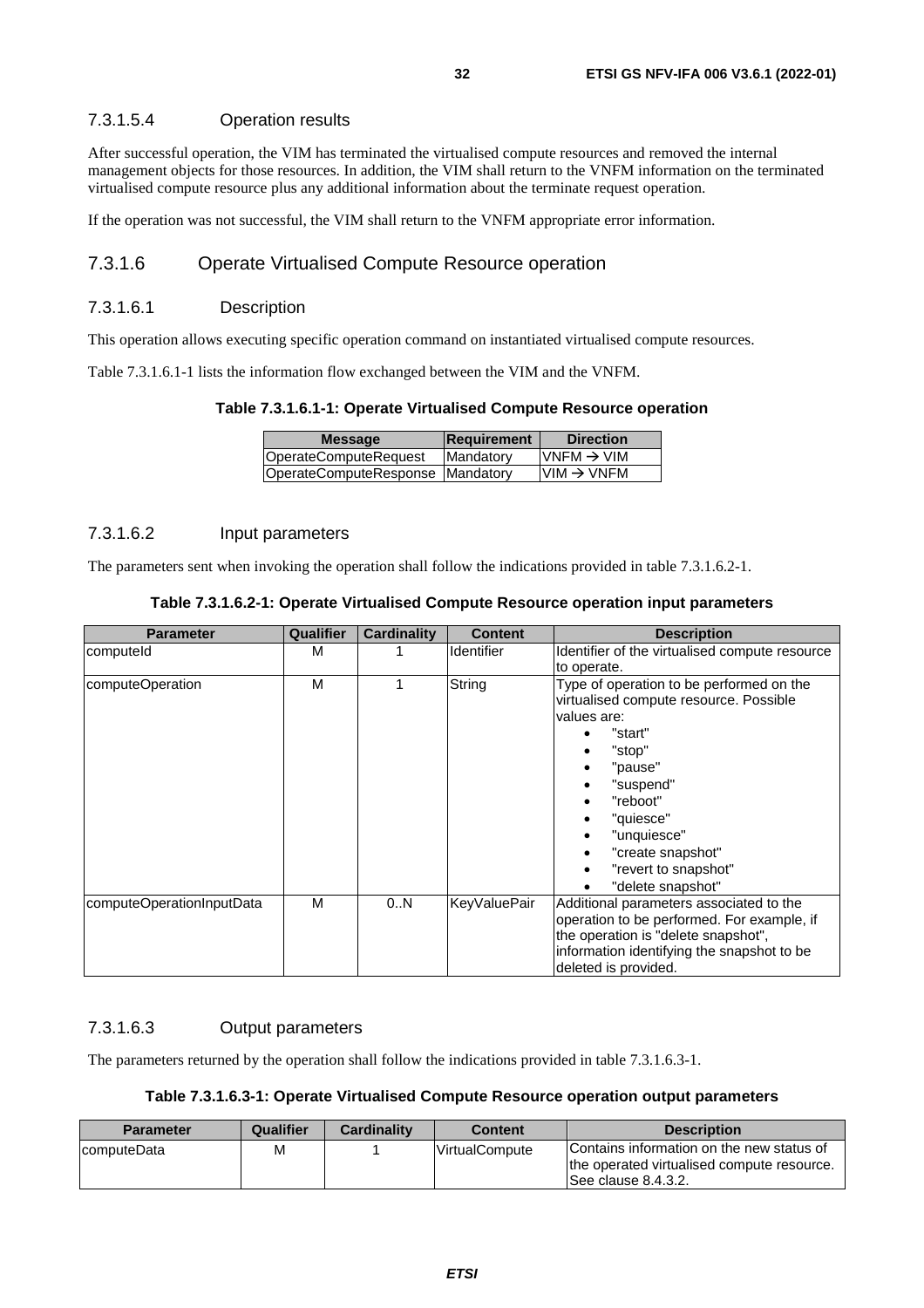<span id="page-32-0"></span>

| <b>Parameter</b>                | Qualifier | <b>Cardinality</b> | <b>Content</b>       | <b>Description</b>                                                                                                                                                                                                |
|---------------------------------|-----------|--------------------|----------------------|-------------------------------------------------------------------------------------------------------------------------------------------------------------------------------------------------------------------|
| computeOperationOutp<br>lutData | М         | 0.N                | <b>IKevValuePair</b> | Set of output values depending on the type<br>of operation. For instance, when a<br>snapshot operation is requested, this field<br>provides information about the identifier of<br>the snapshot and its location. |

#### 7.3.1.6.4 Operation results

After successful operation, the VIM has executed the requested operation command on the virtualised compute resource. In addition, the VIM shall return to the VNFM information on the new status of the operated virtualised compute resources, operation specific data plus any additional information about the operate request operation.

If the operation was not successful, the VIM shall return to the VNFM appropriate error information.

#### 7.3.1.7 Scale Virtualised Compute Resource operation

#### 7.3.1.7.1 Description

This operation allows scaling a virtualised compute resource by adding or removing capacity in terms of virtual CPUs and virtual memory.

Table 7.3.1.7.1-1 lists the information flow exchanged between the VIM and the VNFM.

#### **Table 7.3.1.7.1-1: Scale Virtualised Compute Resource operation**

| <b>Message</b>       | <b>Requirement</b> | <b>Direction</b>        |
|----------------------|--------------------|-------------------------|
| ScaleComputeRequest  | Mandatory          | $IVNFM \rightarrow VIM$ |
| ScaleComputeResponse | Mandatory          | $VM \rightarrow VNFM$   |
|                      |                    |                         |

#### 7.3.1.7.2 Input parameters

The parameters sent when invoking the operation shall follow the indications provided in table 7.3.1.7.2-1.

#### **Table 7.3.1.7.2-1: Scale Virtualised Compute Resource operation input parameters**

| <b>Parameter</b> | <b>Qualifier</b> | <b>Cardinality</b> | <b>Content</b>    | <b>Description</b>                                                                                                                                                                                                                                                                                                                        |
|------------------|------------------|--------------------|-------------------|-------------------------------------------------------------------------------------------------------------------------------------------------------------------------------------------------------------------------------------------------------------------------------------------------------------------------------------------|
| computeld        | м                |                    | Identifier        | Identifier of the virtualised compute resource to be scaled.                                                                                                                                                                                                                                                                              |
| computeFlavourld | М                |                    | <b>Identifier</b> | Identifier of the Compute Flavour that is providing<br>information about the particular memory, CPU and disk<br>resources for virtualised compute resource to be allocated.<br>The Compute Flavour should be created with Create<br>Compute Flavour operation (clause 7.3.4.2). For the content<br>of Compute Flavour see clause 8.4.2.2. |

#### 7.3.1.7.3 Output parameters

The parameters returned by the operation shall follow the indications provided in table 7.3.1.7.3-1.

#### **Table 7.3.1.7.3-1: Scale Virtualised Compute Resource operation output parameters**

| <b>Parameter</b> | Qualifier | Cardinality | Content               | <b>Description</b>                                     |
|------------------|-----------|-------------|-----------------------|--------------------------------------------------------|
| computeData      | M         |             | <b>VirtualCompute</b> | Contains information of the scaled virtualised compute |
|                  |           |             |                       | Tresource. See clause 8.4.3.2.                         |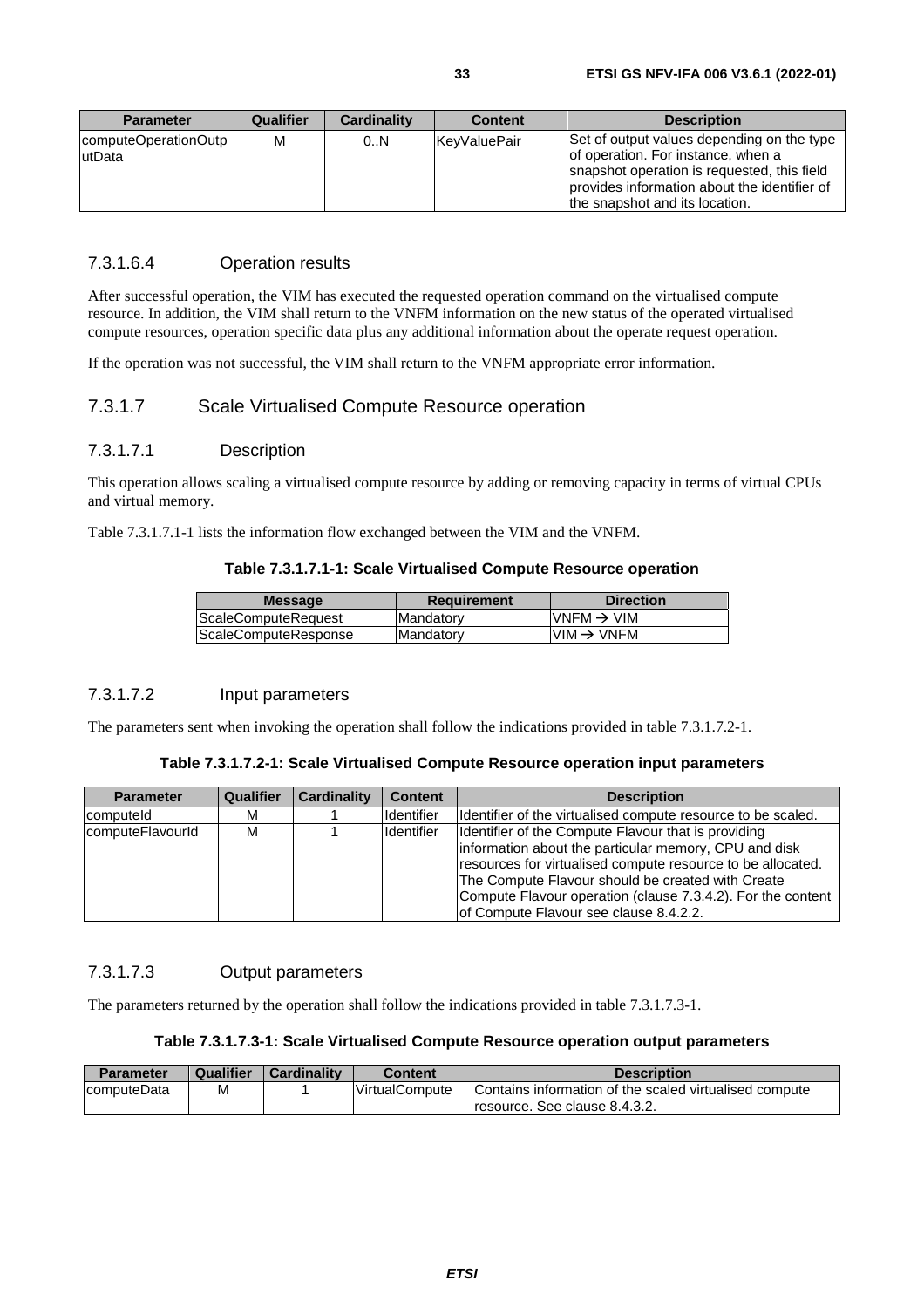#### <span id="page-33-0"></span>7.3.1.7.4 Operation results

After successful operation, the VIM has updated the internal management objects for the virtualised compute resource and has scaled this resource. In addition, the VIM shall return to the VNFM information on the scaled virtualised compute resource plus any additional information about the scale request operation.

If the operation was not successful, the VIM shall return to the VNFM appropriate error information.

#### 7.3.1.8 Migrate Virtualised Compute Resource operation

#### 7.3.1.8.1 Description

This operation allows moving a virtualised compute resource between locations. For instance, the operation performs the migration of a computing resource from one physical machine (host) to another physical machine.

Table 7.3.1.8.1-1 lists the information flow exchanged between the VIM and the VNFM.

**Table 7.3.1.8.1-1: Migrate Virtualised Compute Resource operation** 

| <b>Message</b>                     | Requirement | <b>Direction</b>       |
|------------------------------------|-------------|------------------------|
| <b>MigrateComputeRequest</b>       | Mandatory   | $VNFM \rightarrow VIM$ |
| MigrateComputeResponse   Mandatory |             | $VM \rightarrow VNFM$  |
|                                    |             |                        |

#### 7.3.1.8.2 Input parameters

The parameters sent when invoking the operation shall follow the indications provided in table 7.3.1.8.2-1.

| <b>Parameter</b>                       | <b>Qualifier</b> | <b>Cardinality</b> | <b>Content</b>                       | <b>Description</b>                                                                                                                                                                                                                                                                                                                                                              |
|----------------------------------------|------------------|--------------------|--------------------------------------|---------------------------------------------------------------------------------------------------------------------------------------------------------------------------------------------------------------------------------------------------------------------------------------------------------------------------------------------------------------------------------|
| computeld                              | м                |                    | <b>Identifier</b>                    | Identifier of the virtualised compute<br>resource to be migrated.                                                                                                                                                                                                                                                                                                               |
| migrationConstraint                    | M                | 0.1                | Not specified                        | When present, the migration constraint<br>parameter gives indications on where to<br>migrate the resource, e.g. to a specific<br>resource zone.                                                                                                                                                                                                                                 |
| affinityOrAntiAffinityCo<br>Instraints | <b>CM</b>        | 0.N                | AffinityOrAntiAffinityCo<br>nstraint | List of elements with affinity or anti<br>affinity (see clause 8.4.8.2) information of<br>the virtualised compute resource to be<br>migrated.<br>All the listed constraints shall be fulfilled<br>for a successful operation.<br>This information is only necessary if the<br>VIM needs to maintain affinity during the<br>migration operation based on a list of<br>resources. |
| migrationType                          | M                |                    | Enum                                 | Defines the type of migration.<br>VALUES:<br>LIVE MIGRATION<br>OFFLINE MIGRATION                                                                                                                                                                                                                                                                                                |

**Table 7.3.1.8.2-1: Migrate Virtualised Compute Resource operation input parameters** 

#### 7.3.1.8.3 Output parameters

The parameters returned by the operation shall follow the indications provided in table 7.3.1.8.3-1.

**Table 7.3.1.8.3-1: Migrate Virtualised Compute Resource operation output parameters** 

| <b>Parameter</b> | Qualifier | <b>Cardinality</b> | <b>Content</b>        | <b>Description</b>                                                                                            |
|------------------|-----------|--------------------|-----------------------|---------------------------------------------------------------------------------------------------------------|
| computeData      | M         |                    | <b>VirtualCompute</b> | Contains information of the new host of the<br>Imigrated virtualised compute resource.<br>See clause 8.4.3.2. |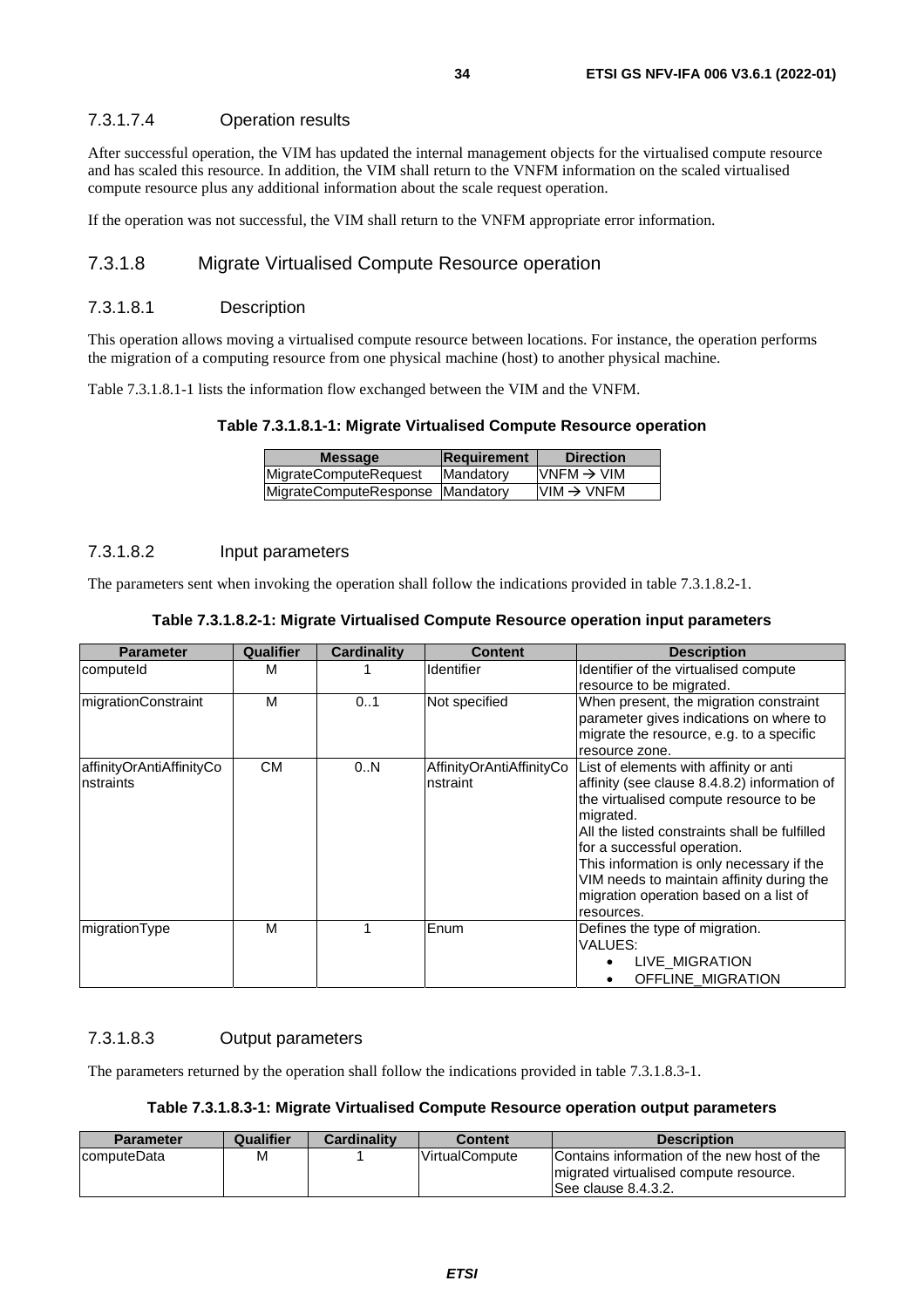#### <span id="page-34-0"></span>7.3.1.8.4 Operation results

After successful operation, the VIM has updated the internal management objects for the virtualised compute resource and has migrated this resource. In addition, the VIM shall return to the VNFM information on the migrated virtualised compute resource plus any additional information about the migrate request operation.

If the operation was not successful, the VIM shall return to the VNFM appropriate error information.

#### 7.3.1.9 Create Virtualised Compute Resource Affinity Or AntiAffinity Constraints Group operation

#### 7.3.1.9.1 Description

This operation allows an authorized consumer functional block to request the creation of a resource affinity or antiaffinity constraints group. An anti-affinity group contains resources that are not placed in proximity, e.g. that do not share the same physical NFVI node. An affinity group contains resources that are placed in proximity, e.g. that do share the same physical NFVI node.

This operation shall be supported by the VIM. It shall be supported by the VNFM, if the VNFM supports named resource groups for affinity/anti-affinity (see clause 8.4.8.1).

Table 7.3.1.9.1-1 lists the information flow exchanged between the VIM and the VNFM.

#### **Table 7.3.1.9.1-1: Create Virtualised Compute Resource Affinity Or AntiAffinity Constraints Group operation**

| <b>Message</b>                                                      | <b>Requirement</b> | <b>Direction</b>        |
|---------------------------------------------------------------------|--------------------|-------------------------|
| CreateComputeResourceAffinityOrAntiAffinityConstraintsGroupRequest  | <b>IMandatory</b>  | $IVNFM \rightarrow VIM$ |
| CreateComputeResourceAffinityOrAntiAffinityConstraintsGroupResponse | <b>IMandatory</b>  | $IVM \rightarrow VNFM$  |
|                                                                     |                    |                         |

#### 7.3.1.9.2 Input parameters

The parameters sent when invoking the operation shall follow the indications provided in table 7.3.1.9.2-1.

#### **Table 7.3.1.9.2-1: Create Virtualised Compute Resource Affinity Or AntiAffinity Constraints Group operation input parameters**

| <b>Parameter</b> | Qualifier | <b>Cardinality</b> | <b>Content</b> | <b>Description</b>                                                                                           |
|------------------|-----------|--------------------|----------------|--------------------------------------------------------------------------------------------------------------|
| groupName        | м         |                    | String         | Name of the group, given by the consumer.                                                                    |
| type             | М         |                    | lEnum.         | Indicates whether this is an affinity or anti-affinity group.<br>VALUES:<br><b>AFFINITY</b><br>ANTI AFFINITY |
| scope            | м         | 0.1                | lEnum          | Qualifies the scope of the constraint.<br>VALUES:<br>NFVI NODE<br>etc.<br>Defaults to "NFVI_NODE" if absent. |

#### 7.3.1.9.3 Output parameters

The parameters returned by the operation shall follow the indications provided in table 7.3.1.9.3-1.

#### **Table 7.3.1.9.3-1: Create Virtualised Compute Resource Affinity Or AntiAffinity Constraints Group operation output parameters**

| Parameter      | <b>Qualifier</b> | Cardinalitv | Content    | <b>Description</b>                              |
|----------------|------------------|-------------|------------|-------------------------------------------------|
| <b>groupld</b> | M                |             | Identifier | of the aroup <sup>.</sup><br><b>Ildentifier</b> |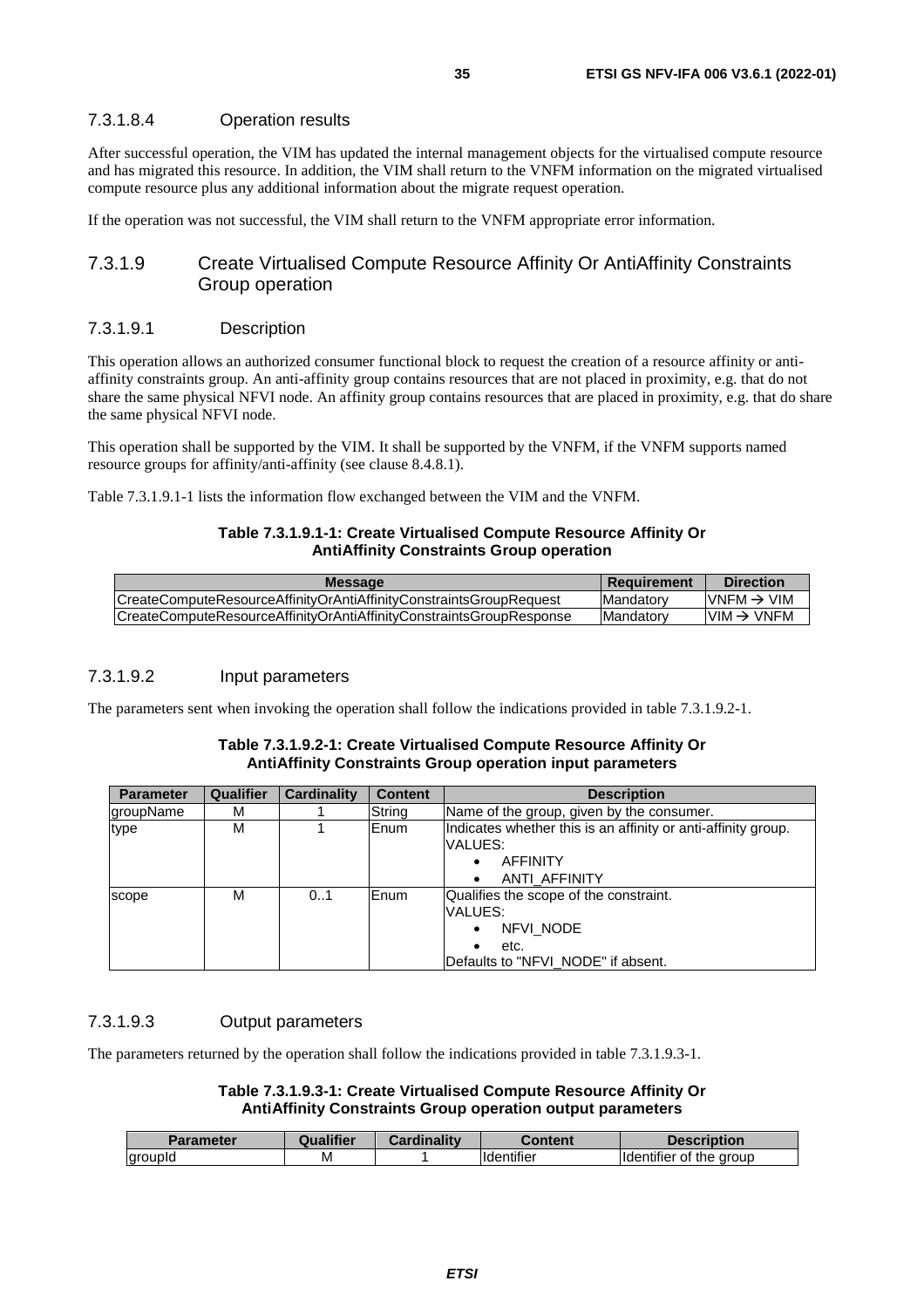#### <span id="page-35-0"></span>7.3.1.9.4 Operation results

On success, the requested resource affinity or anti-affinity constraints group has been created. On failure, appropriate error information is returned.

#### 7.3.1.10 Attach Virtualised Storage Resource operation

#### 7.3.1.10.1 Description

This operation allows attaching a virtualised storage resource (e.g. volume) to a compute resource.

Table 7.3.1.10.1-1 lists the information flow exchanged between the VIM and the VNFM.

#### **Table 7.3.1.10.1-1: Attach Virtualised Storage Resource operation**

| <b>Message</b>                              | Requirement       | <b>Direction</b>        |
|---------------------------------------------|-------------------|-------------------------|
| Attach Virtualised Storage Resource Request | Mandatory         | $IVNFM \rightarrow VIM$ |
| AttachVirtualisedStorageResourceResponse    | <b>IMandatory</b> | $IVM \rightarrow VNFM$  |
|                                             |                   |                         |

#### 7.3.1.10.2 Input parameters

The parameters sent when invoking the operation shall follow the indications provided in table 7.3.1.10.2-1.

#### **Table 7.3.1.10.2-1: Attach Virtualised Storage Resource input parameters**

| <b>Parameter</b> | <b>Qualifier</b> | <b>Cardinality</b> | <b>Content</b>     | <b>Description</b>                                                              |
|------------------|------------------|--------------------|--------------------|---------------------------------------------------------------------------------|
| computeld        | М                |                    | <b>I</b> dentifier | Identifier of the instantiated virtualised compute resource.                    |
| storageld        | М                |                    | Identifier         | Identifier of the instantiated virtualised storage resource to be<br>lattached. |
| mountpoint       | М                | 0.1                | String             | If present, it defines where the virtualised storage resource is to be          |
|                  |                  |                    |                    | attached to the compute resource.                                               |

#### 7.3.1.10.3 Output parameters

The parameters returned by the operation shall follow the indications provided in table 7.3.1.10.3-1.

#### **Table 7.3.1.10.3-1: Attach Virtualised Storage Resource operation output parameters**

| <b>Parameter</b> | Qualifier | <b>Cardinality</b> | <b>Content</b>        | <b>Description</b>                                                                                                    |
|------------------|-----------|--------------------|-----------------------|-----------------------------------------------------------------------------------------------------------------------|
| computeData      | M         |                    | <b>VirtualCompute</b> | Contains information of the virtualised storage resource<br>lattached to the compute resource.<br>See clause 8.4.3.2. |

#### 7.3.1.10.4 Operation results

In case of success, the virtualised storage resource is attached to the compute resource. In case of failure, the VIM shall return to the VNFM appropriate error information.

#### 7.3.1.11 Detach Virtualised Storage Resource operation

#### 7.3.1.11.1 Description

This operation allows detaching a virtualised storage resource (e.g. volume) from a compute resource.

Table 7.3.1.11.1-1 lists the information flow exchanged between the VIM and the VNFM.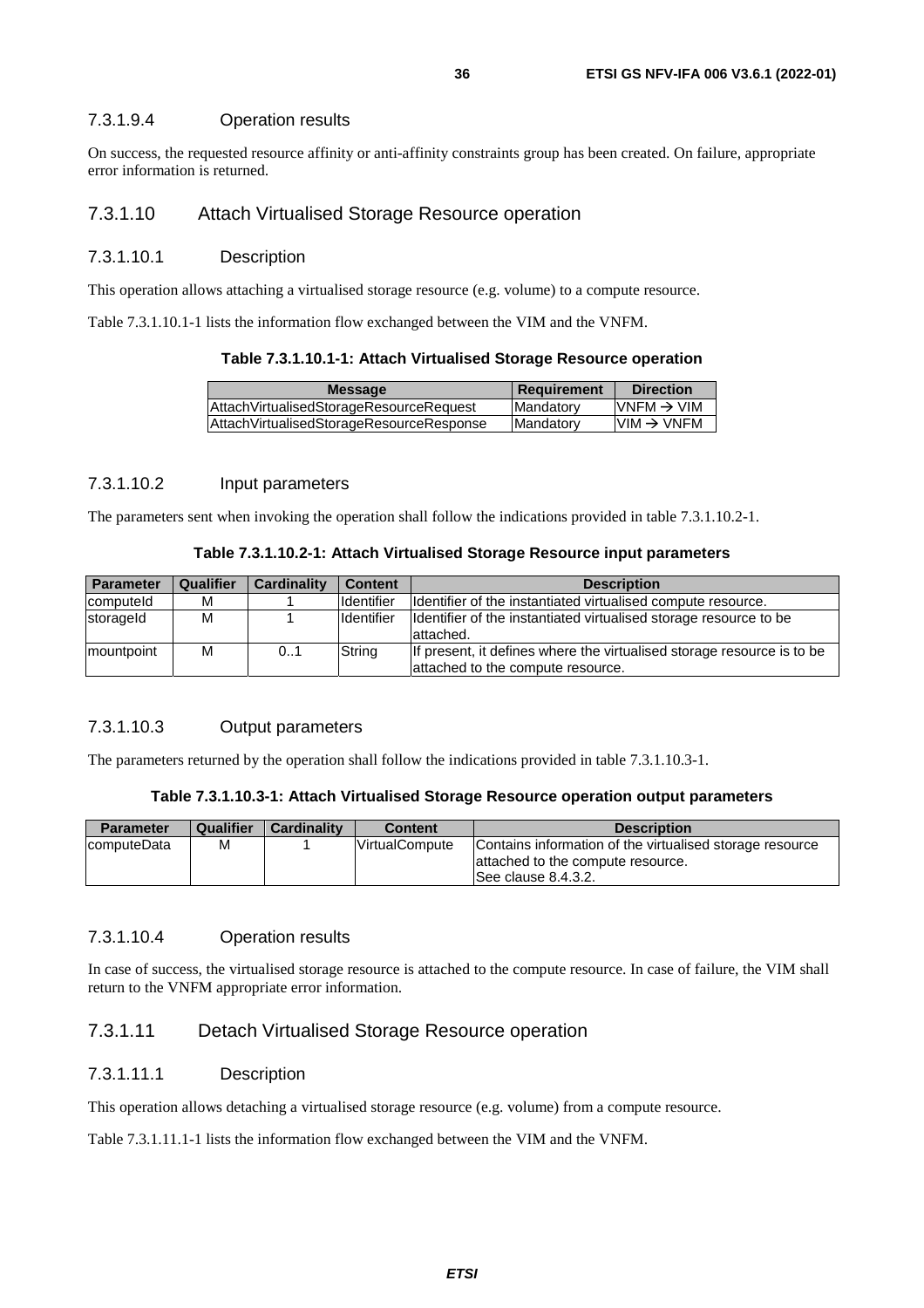| <b>Message</b>                           | <b>Requirement</b> | <b>Direction</b>       |
|------------------------------------------|--------------------|------------------------|
| DetachVirtualisedStorageResourceRequest  | <b>IMandatory</b>  | $VNFM \rightarrow VIM$ |
| DetachVirtualisedStorageResourceResponse | <b>IMandatory</b>  | $IVM \rightarrow VNFM$ |
|                                          |                    |                        |

## 7.3.1.11.2 Input parameters

The parameters sent when invoking the operation shall follow the indications provided in table 7.3.1.11.2-1.

#### **Table 7.3.1.11.2-1: Detach Virtualised Storage Resource input parameters**

| <b>Parameter</b> | Qualifier | Cardinality | <b>Content</b> | <b>Description</b>                 |
|------------------|-----------|-------------|----------------|------------------------------------|
| computeld        | м         |             | Identifier     | Ildentifier of the instantiated    |
|                  |           |             |                | virtualised compute resource.      |
| storageld        | M         |             | Identifier     | Ildentifier of the instantiated    |
|                  |           |             |                | virtualised storage resource to be |
|                  |           |             |                | ldetached.                         |

## 7.3.1.11.3 Output parameters

No output parameter.

#### 7.3.1.11.4 Operation results

In case of success, the virtualised storage resource is detached from the compute resource. In case of failure, the VIM shall return to the VNFM appropriate error information.

## 7.3.2 Virtualised Compute Resources Change Notification Interface

### 7.3.2.1 Description

This interface allows an authorized consumer functional block to request subscription to virtualised compute resources change notifications and to provide such notification to the subscribed consumer. As such, it provides the notification part of the Virtualised Compute Resource Management interface.

## 7.3.2.2 Subscribe operation

#### 7.3.2.2.1 Description

This operation enables the VNFM to subscribe with a filter for the notifications related to virtualised compute resource changes sent by the VIM. Specification of filtering mechanism is part of the protocol design.

Table 7.3.2.2.1-1 lists the information flow exchanged between the VIM and the VNFM.

#### **Table 7.3.2.2.1-1: Subscribe operation**

| <b>Message</b>          | Requirement | <b>Direction</b>                                                      |
|-------------------------|-------------|-----------------------------------------------------------------------|
| <b>SubscribeRequest</b> | Mandatory   | VNFM $\rightarrow$ VIM                                                |
| SubscribeResponse       | Mandatory   | $\textsf{I}\textsf{VIM} \to \textsf{V}\textsf{N}\textsf{F}\textsf{M}$ |
|                         |             |                                                                       |

#### 7.3.2.2.2 Input parameters

The parameters sent when invoking the operation shall follow the indications provided in table 7.3.2.2.2-1.

**Table 7.3.1.11.1-1: Detach Virtualised Storage Resource operation**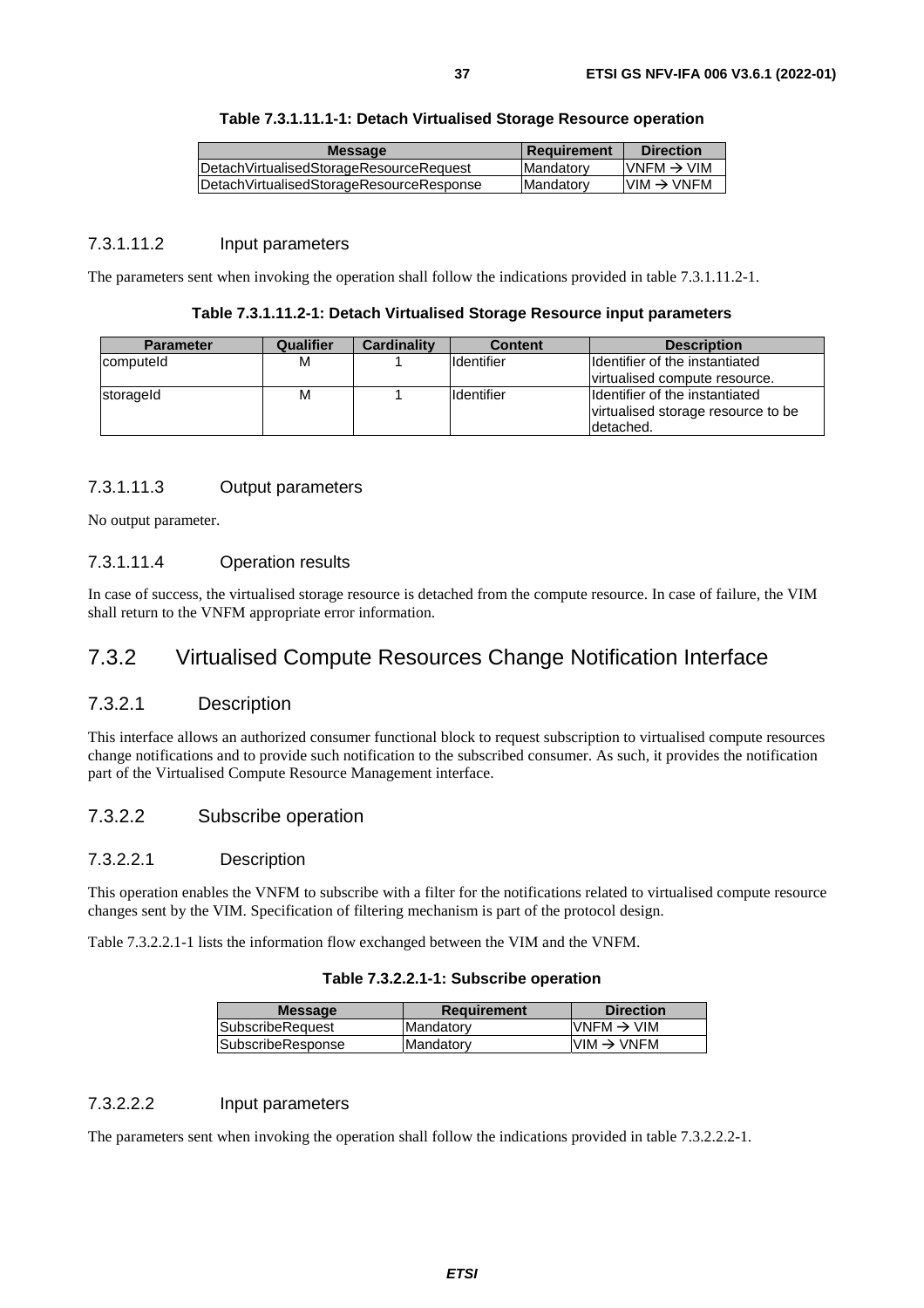| <b>Parameter</b> | <b>Qualifier</b> | <b>Cardinality</b> | <b>Content</b> | <b>Description</b>                                                                                                                                                                                                                                                    |
|------------------|------------------|--------------------|----------------|-----------------------------------------------------------------------------------------------------------------------------------------------------------------------------------------------------------------------------------------------------------------------|
| linputFilter     | M                |                    | Filter         | Input filter for selecting the virtualised resource(s) or virtual<br>resource group(s) and the related change notifications to subscribe<br>to. This filter can contain information about specific types of<br>changes to subscribe to or attributes of the resource. |

#### **Table 7.3.2.2.2-1: Subscribe operation input parameters**

#### 7.3.2.2.3 Output parameters

The parameters returned by the operation shall follow the indications provided in table 7.3.2.2.3-1.

#### **Table 7.3.2.2.3-1: Subscribe operation output parameters**

|                | <br>.<br>ше | and in ality of the state of the state of the | ∶ontent<br>næm          | scription                                                        |
|----------------|-------------|-----------------------------------------------|-------------------------|------------------------------------------------------------------|
| subscriptionId | M           |                                               | $\cdots$<br>⊔ldentifie* | realized.<br>the<br>: subscription_<br><b>Ildentifier</b><br>ot. |

#### 7.3.2.2.4 Operation results

After successful subscription, the VNFM is registered to receive notifications related to compute resource changes on virtualised compute resources sent by the VIM. The result of the operation shall indicate if the subscription has been successful or not with a standard success/error result. For a particular subscription, only notifications matching the filter will be delivered to the VNFM.

## 7.3.2.3 Notify operation

### 7.3.2.3.1 Description

This operation distributes notifications to subscribers. It is a one-way operation issued by the VIM that cannot be invoked as an operation by the consumer (VNFM).

In order to receive notifications, the VNFM shall have a subscription.

Table 7.3.2.3.1-1 lists the information flow exchanged between the VIM and the VNFM.

#### **Table 7.3.2.3.1-1: Notify operation**

| <b>Message</b> | <b>Requirement</b> | <b>Direction</b>      |
|----------------|--------------------|-----------------------|
| Notify         | Mandatory          | $VM \rightarrow VNFM$ |
|                |                    |                       |

The following notification is sent by this operation:

• VirtualisedResourceChangeNotification. See clause 8.4.9.

## 7.3.3 Virtualised Compute Resources Information Management Interface

## 7.3.3.1 Description

This interface allows an authorized consumer functional block to request operations related to the information about consumable virtualised compute resources. The consumable virtualised compute resources include (not limited to) virtualised compute (virtualised CPU, virtualised memory), virtualised storage, virtualised NIC, etc. which are managed by a VIM.

The parameters related to consumable virtualised compute resources describe the types and characteristics of the virtualised resources that a consumer functional block can request for allocation as part of the Virtualised Compute Resource Management interface.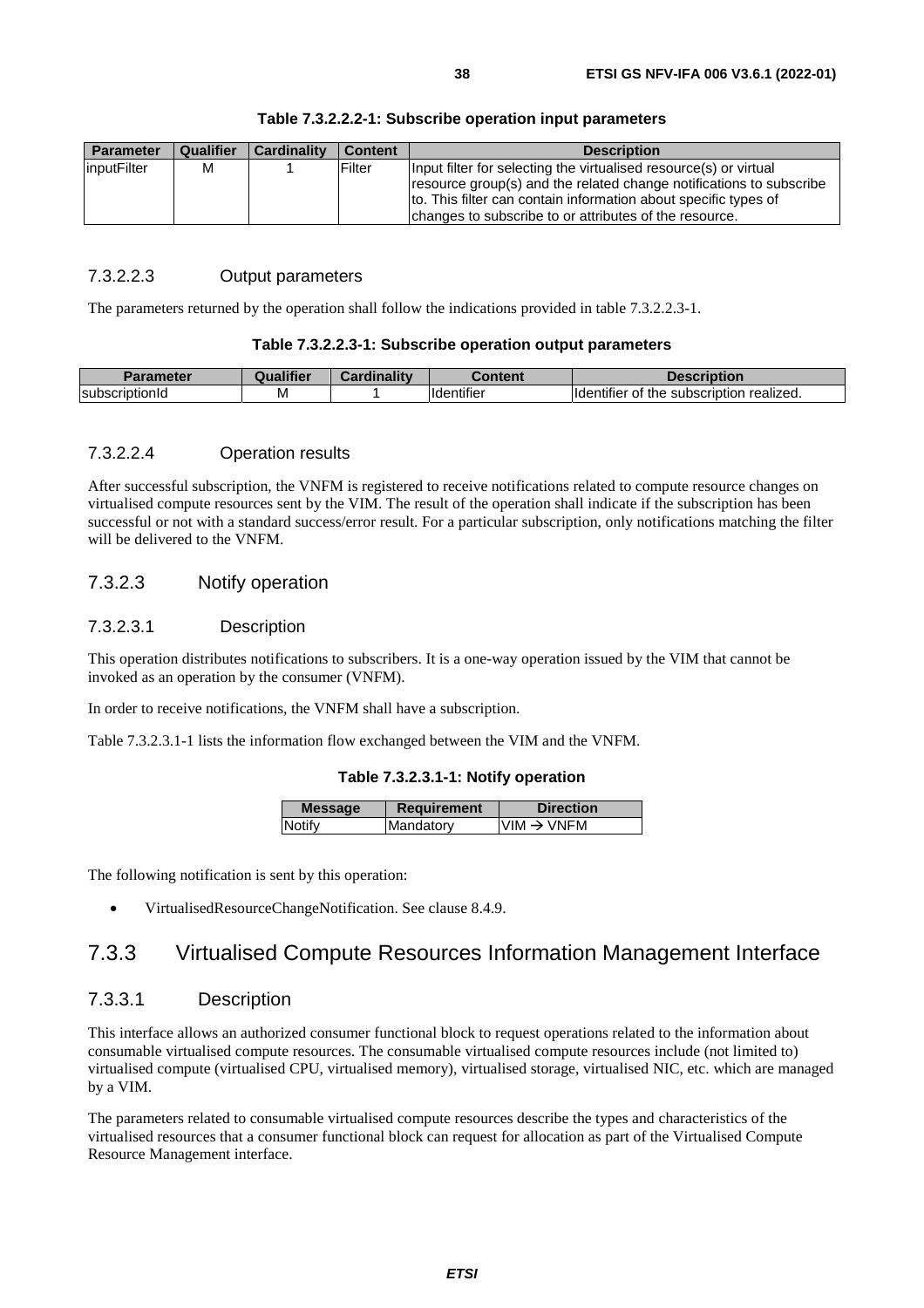The following operations are defined for this interface:

- 1) Subscribe resources information changes operation.
- 2) Notify resources information changes operation.
- 3) Query resources information operation.

## 7.3.3.2 Subscribe operation

#### 7.3.3.2.1 Description

This operation enables the VNFMs to subscribe for the notifications related to information changes about consumable virtualised compute resources. This also enables the VNFM to specify the scope of the subscription in terms of the specific virtual compute resources to be reported by the VIM using a filter as the input.

Table 7.3.3.2.1-1 lists the information flow exchanged between the VIM and the VNFM.

**Table 7.3.3.2.1-1: Subscribe operation** 

| <b>Message</b>    | <b>Requirement</b> | <b>Direction</b>       |
|-------------------|--------------------|------------------------|
| SubscribeRequest  | Mandatory          | VNFM $\rightarrow$ VIM |
| SubscribeResponse | <b>Mandatory</b>   | $VIM \rightarrow VNFM$ |
|                   |                    |                        |

#### 7.3.3.2.2 Input parameters

The parameters sent when invoking the operation shall follow the indications provided in table 7.3.3.2.2-1.

#### **Table 7.3.3.2.2-1: Subscribe operation input parameters**

| <b>Parameter</b> | Qualifier | <b>Cardinality</b> | Content | <b>Description</b>                                                       |
|------------------|-----------|--------------------|---------|--------------------------------------------------------------------------|
| filter           | M         |                    | Filter  | Input filter for selecting notifications. The filter can be on resource, |
|                  |           |                    |         | Itype of notification or attribute of the notification.                  |

#### 7.3.3.2.3 Output parameters

The parameters returned by the operation shall follow the indications provided in table 7.3.3.2.3-1.

#### **Table 7.3.3.2.3-1: Subscribe operation output parameters**

| <b>Parameter</b> | <b>Qualifier</b> | Cardinalitv | :ontent                        | <b>Description</b>                                           |
|------------------|------------------|-------------|--------------------------------|--------------------------------------------------------------|
| IsubscriptionId  | M                |             | $\cdots$<br><b>I</b> dentifier | <br>subscription realized.<br>the<br><b>Identifier</b><br>Οt |

### 7.3.3.2.4 Operation results

After successful subscription, the VNFM is registered to receive notifications related to information changes about consumable virtualised compute resources sent by the VIM. The result of the operation shall indicate if the subscription has been successful or not with a standard success/error result. For a particular subscription, only notifications matching the filter will be delivered to the VNFM.

## 7.3.3.3 Notify operation

#### 7.3.3.3.1 Description

This operation distributes notifications to subscribers. It is a one-way operation issued by the VIM that cannot be invoked as an operation by the consumer (VNFM).

In order to receive notifications, the VNFM shall have a subscription.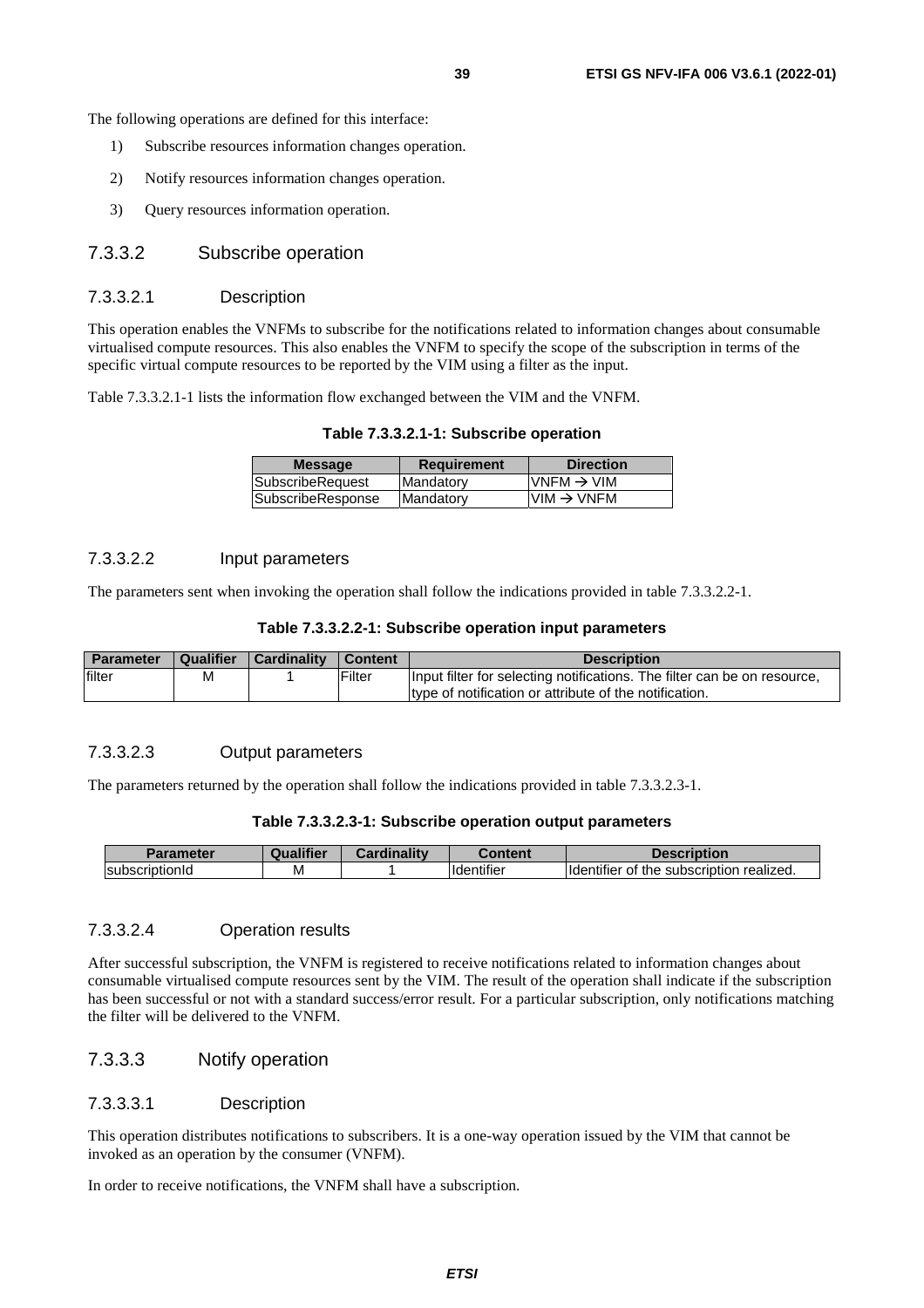Table 7.3.3.3.1-1 lists the information flow exchanged between the VIM and the VNFM.

**Table 7.3.3.3.1-1: Notify operation** 

| <b>Message</b> | <b>Requirement</b> | <b>Direction</b>       |
|----------------|--------------------|------------------------|
| Notify         | Mandatory          | $VIM \rightarrow VNFM$ |
|                |                    |                        |

The following notification can be notified/sent by this operation:

• InformationChangeNotification. See clause 8.3.2.

## 7.3.3.4 Query Virtualised Compute Resource Information operation

### 7.3.3.4.1 Description

This operation supports retrieval of information for the various types of virtualised compute resources managed by the VIM.

Table 7.3.3.4.1-1 lists the information flow exchanged between the VIM and the VNFM.

#### **Table 7.3.3.4.1-1: Query Virtualised Compute Resource Information operation**

| <b>Message</b>                          | Requirement       | <b>Direction</b>        |
|-----------------------------------------|-------------------|-------------------------|
| IQuervVirtualComputeResourceInfoRequest | <b>IMandatory</b> | $IVNFM \rightarrow VIM$ |
| QueryVirtualComputeResourceInfoResponse | <b>IMandatory</b> | $VM \rightarrow VNFM$   |
|                                         |                   |                         |

#### 7.3.3.4.2 Input parameters

The parameters sent when invoking the operation shall follow the indications provided in table 7.3.3.4.2-1.

#### **Table 7.3.3.4.2-1: Query Virtualised Compute Resource Information operation input parameters**

| <b>Parameter</b>       | <b>Qualifier</b> | <b>Cardinality</b> | Content | <b>Description</b>                                        |
|------------------------|------------------|--------------------|---------|-----------------------------------------------------------|
| InformationQueryFilter | M                |                    | Filter  | Filter defining the information of consumable virtualised |
|                        |                  |                    |         | resources on which the query applies.                     |

## 7.3.3.4.3 Output parameters

The parameters returned by the operation shall follow the indications provided in table 7.3.3.4.3-1.

#### **Table 7.3.3.4.3-1: Query Virtualised Compute Resource Information operation output parameters**

| <b>Parameter</b>                       | Qualifier | <b>Cardinality</b> | <b>Content</b>                                 | <b>Description</b>                                                                                                     |
|----------------------------------------|-----------|--------------------|------------------------------------------------|------------------------------------------------------------------------------------------------------------------------|
| <b>IvirtualisedResourceInformation</b> | М         | 0N                 | <b>IVirtualComputeResourc</b><br>leinformation | Virtualised compute resource<br>linformation in the VIM that<br>satisfies the query condition.<br>ISee clause 8.3.3.2. |

## 7.3.3.4.4 Operation results

After successful operation, the VIM has run the query for the various types of virtualised compute resources. The result of the query shall indicate with a standard success/error result if the query has been processed correctly. For a particular query, information about for the various types of virtualised compute resources that are matching the filter shall be returned.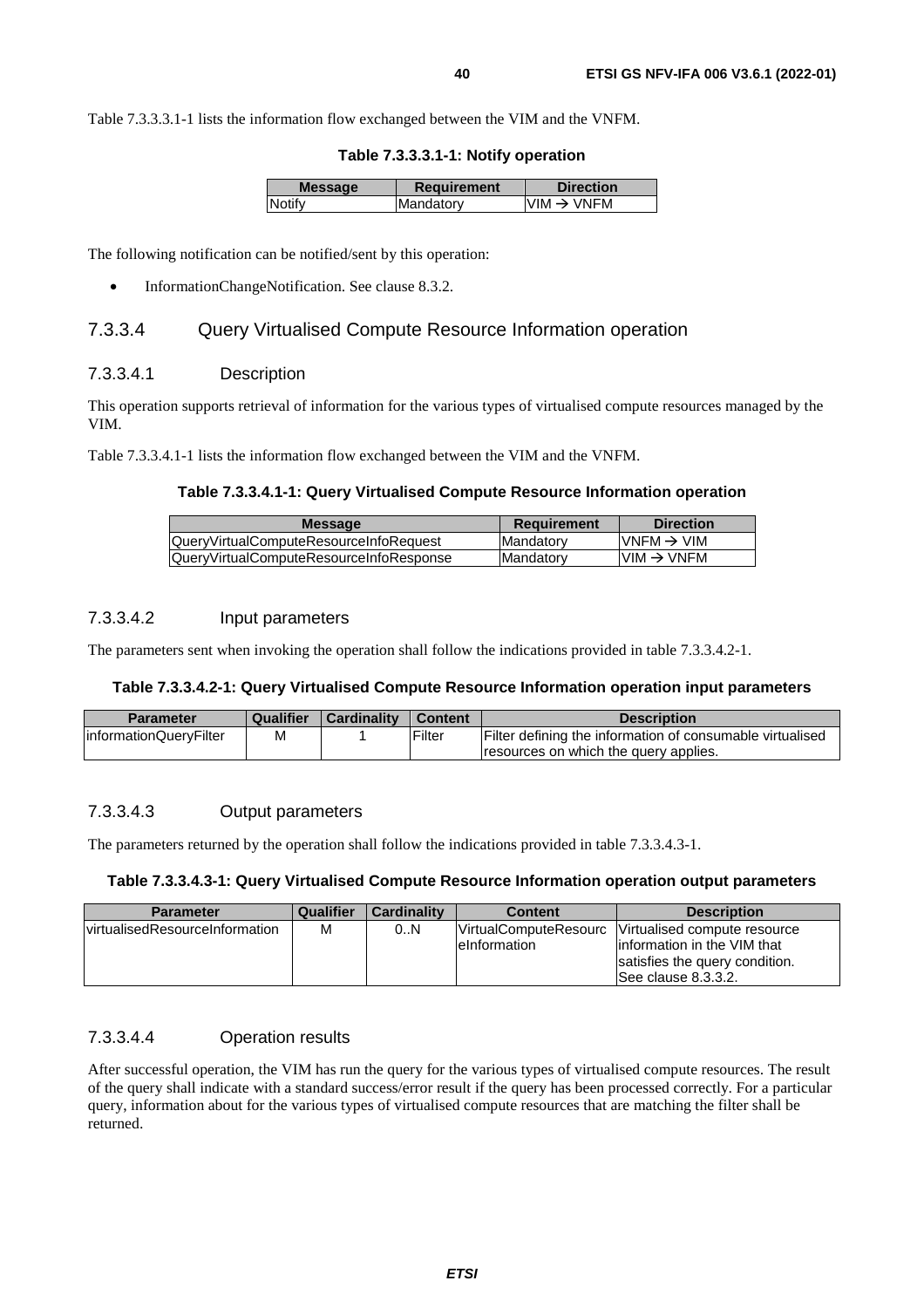# 7.3.4 Virtualised Compute Flavour Management Interface

## 7.3.4.1 Introduction

This interface allows an authorized consumer functional block to request operations related to flavours. The interface includes operations for allocating, querying, updating and terminating flavours.

## 7.3.4.2 Create Compute Flavour operation

## 7.3.4.2.1 Description

This operation allows requesting the creation of a flavour as indicated by the consumer functional block.

Table 7.3.4.2.1-1 lists the information flow exchanged between the VNFM and the VIM.

#### **Table 7.3.4.2.1-1: Create Compute Flavour operation**

| <b>Message</b>               | <b>Requirement</b> | <b>Direction</b>       |
|------------------------------|--------------------|------------------------|
| CreateComputeFlavourRequest  | <b>IMandatory</b>  | VNFM $\rightarrow$ VIM |
| CreateComputeFlavourResponse | <b>IMandatory</b>  | $VIM \rightarrow VNFM$ |

## 7.3.4.2.2 Input parameters

The parameters sent when invoking the operation shall follow the indications provided in table 7.3.4.2.2-1.

| Table 7.3.4.2.2-1: Create Compute Flavour operation input parameters |  |  |
|----------------------------------------------------------------------|--|--|
|                                                                      |  |  |

| <b>Parameter</b> | Qualifier | <b>Cardinality</b> | <b>Content</b>                | <b>Description</b>                                                                                                                                           |
|------------------|-----------|--------------------|-------------------------------|--------------------------------------------------------------------------------------------------------------------------------------------------------------|
| flavour          | Μ         |                    | <b>IVirtualComputeFlavour</b> | Provides information about the particular memory,<br><b>CPU</b> and disk resources for virtualised compute<br>Iresource to be allocated. See clause 8.4.2.2. |

## 7.3.4.2.3 Output parameters

The parameters returned by the operation shall follow the indications provided in table 7.3.4.2.3-1.

#### **Table 7.3.4.2.3-1: Create Compute Flavour operation output parameters**

| <b>Parameter</b> |   | Qualifier   Cardinality | Content            | <b>Description</b>                         |
|------------------|---|-------------------------|--------------------|--------------------------------------------|
| flavourld        | м |                         | <b>I</b> dentifier | Identifier of the created Compute Flavour. |

## 7.3.4.2.4 Operation results

After successful operation, the VIM has created the Compute Flavour. In addition, the VIM shall return to the VNFM information on the newly created Compute Flavour.

If the operation was not successful, the VIM shall return to the VNFM appropriate error information.

## 7.3.4.3 Query Compute Flavour operation

## 7.3.4.3.1 Description

This operation allows querying information about created Compute Flavours.

Table 7.3.4.3.1-1 lists the information flow exchanged between the VNFM and the VIM.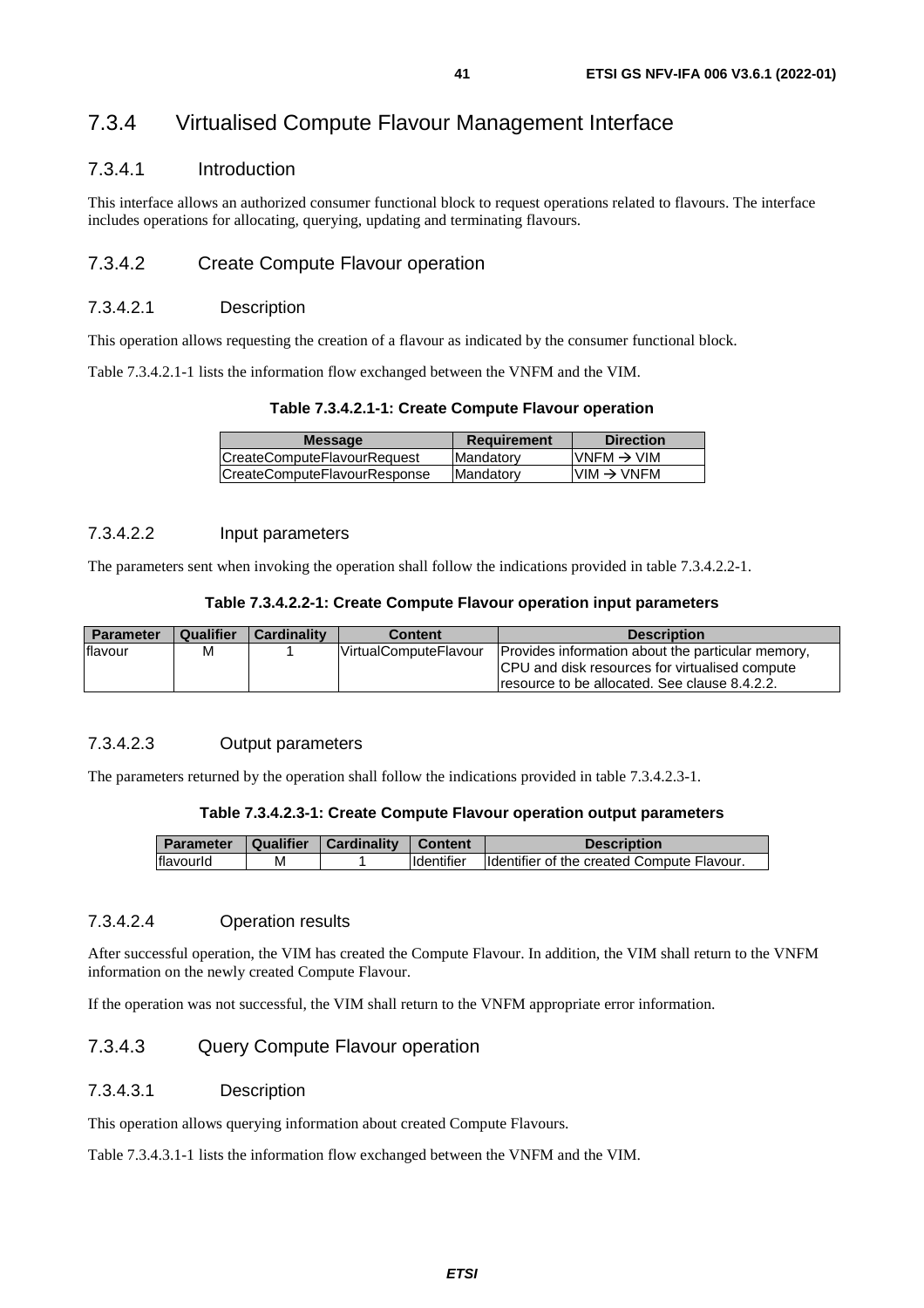| <b>Message</b>              | Requirement      | <b>Direction</b>        |
|-----------------------------|------------------|-------------------------|
| QueryComputeFlavourRequest  | <b>Mandatory</b> | $IVNFM \rightarrow VIM$ |
| QueryComputeFlavourResponse | Mandatory        | $VIM \rightarrow VNFM$  |
|                             |                  |                         |

### **Table 7.3.4.3.1-1: Query Compute Flavour operation**

#### 7.3.4.3.2 Input parameters

The parameters sent when invoking the operation shall follow the indications provided in table 7.3.4.3.2-1.

#### **Table 7.3.4.3.2-1: Query Compute Flavour operation input parameters**

| <b>Parameter</b>          | Qualifier | <b>Cardinality</b> | <b>Content</b> | <b>Description</b>                                 |
|---------------------------|-----------|--------------------|----------------|----------------------------------------------------|
| queryComputeFlavourFilter | М         |                    | Filter         | Query filter based on e.g. name, identifier, meta- |
|                           |           |                    |                | data information or status information, expressing |
|                           |           |                    |                | the type of information to be retrieved.           |
|                           |           |                    |                | It can also be used to specify one or more         |
|                           |           |                    |                | Compute Flavours to be queried by providing their  |
|                           |           |                    |                | lidentifiers.                                      |

## 7.3.4.3.3 Output parameters

The parameters returned by the operation shall follow the indications provided in table 7.3.4.3.3-1.

#### **Table 7.3.4.3.3-1: Query Compute Flavour operation output parameters**

| <b>Parameter</b> | <b>Qualifier</b> | <b>Cardinality</b> | <b>Content</b>                | <b>Description</b>                                                                                               |
|------------------|------------------|--------------------|-------------------------------|------------------------------------------------------------------------------------------------------------------|
| flavours         | м                | 0N                 | <b>IVirtualComputeFlavour</b> | List of Compute Flavours matching the query. For<br>the definition of Compute Flavour see<br>$l$ clause 8.4.2.2. |

#### 7.3.4.3.4 Operation results

After successful operation, the VIM has queried the internal management objects for the Compute Flavours. The result of the query shall indicate with a standard success/error result if the query has been processed correctly. For a particular query, information about the Compute Flavours that the VNFM has access to and that are matching the filter shall be returned.

## 7.3.4.4 Delete Compute Flavour operation

#### 7.3.4.4.1 Description

This operation allows deleting a Compute Flavour.

Table 7.3.4.4.1-1 lists the information flow exchanged between the VNFM and the VIM.

### **Table 7.3.4.4.1-1: Delete Compute Flavour operation**

| <b>Message</b>                     | Requirement       | <b>Direction</b>       |
|------------------------------------|-------------------|------------------------|
| <b>DeleteComputeFlavourRequest</b> | <b>IMandatory</b> | $VNFM \rightarrow VIM$ |
| DeleteComputeFlavourResponse       | <b>Mandatory</b>  | $VIM \rightarrow VNFM$ |
|                                    |                   |                        |

#### 7.3.4.4.2 Input parameters

The parameters sent when invoking the operation shall follow the indications provided in table 7.3.4.4.2-1.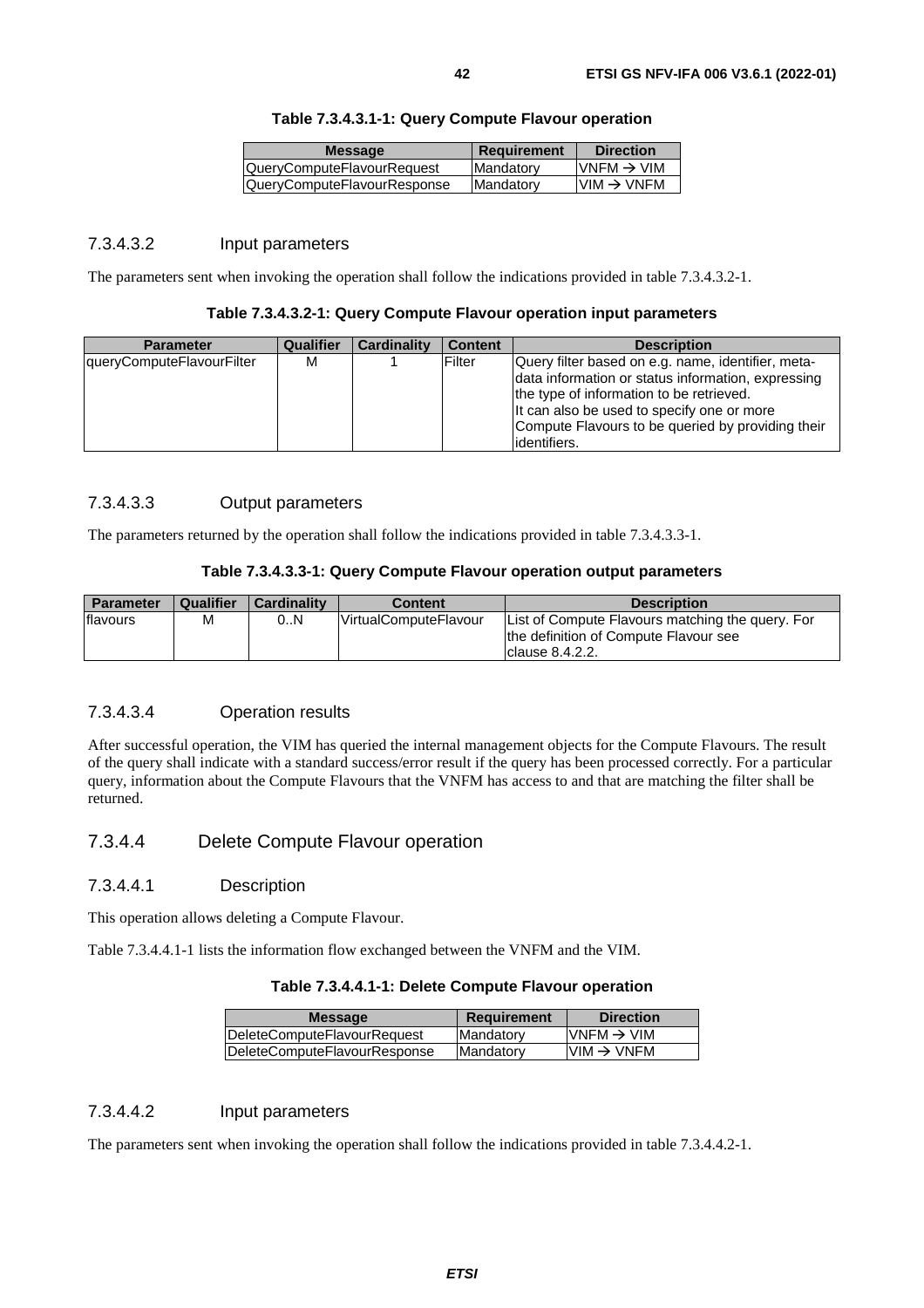| Parameter         | Qualifier | Cardinality | <b>Content</b>     | Description                                       |
|-------------------|-----------|-------------|--------------------|---------------------------------------------------|
| IcomputeFlavourid | м         |             | <b>Ildentifier</b> | Ildentifier of the Compute Flavour to be deleted. |

## 7.3.4.4.3 Output parameters

No output parameters.

### 7.3.4.4.4 Operation results

After successful operation, the VIM has deleted the Compute Flavour, so no new Virtualised Compute Resource can be allocated based on it. The already allocated Virtualised Compute Resources are not affected.

If the operation was not successful, the VIM shall return to the VNFM appropriate error information.

# 7.4 Virtualised Network Interfaces

## 7.4.1 Virtualised Network Resources Management Interface

## 7.4.1.1 Description

This interface allows an authorized consumer functional block to perform operations on virtualised network resources available to the consumer functional block. The interface includes operations for allocating, querying, updating and terminating virtualised network resources.

## 7.4.1.2 Allocate Virtualised Network Resource operation

### 7.4.1.2.1 Description

This operation allows requesting the allocation of virtualised network resources as indicated by the consumer functional block.

Table 7.4.1.2.1-1 lists the information flow exchanged between the VIM and the VNFM.

| Table 7.4.1.2.1-1: Allocate Virtualised Network Resource operation |  |  |  |
|--------------------------------------------------------------------|--|--|--|
|--------------------------------------------------------------------|--|--|--|

| <b>Message</b>                 | <b>Requirement</b> | <b>Direction</b>                                                      |
|--------------------------------|--------------------|-----------------------------------------------------------------------|
| <b>IAllocateNetworkRequest</b> | Mandatory          | $VNFM \rightarrow VIM$                                                |
| AllocateNetworkResponse        | Mandatory          | $\textsf{I}\textsf{VIM} \to \textsf{V}\textsf{N}\textsf{F}\textsf{M}$ |
|                                |                    |                                                                       |

#### 7.4.1.2.2 Input parameters

The parameters sent when invoking the operation shall follow the indications provided in table 7.4.1.2.2-1.

#### **Table 7.4.1.2.2-1: Allocate Virtualised Network Resource operation input parameters**

| <b>Parameter</b>            | <b>Qualifier</b> | <b>Cardinality</b> | <b>Content</b>    | <b>Description</b>                                                                                                                                         |
|-----------------------------|------------------|--------------------|-------------------|------------------------------------------------------------------------------------------------------------------------------------------------------------|
| <b>InetworkResourceName</b> | м                | 0.1                | String            | Name provided by the consumer for the<br>lvirtualised network resource to be<br>allocated. It can be used for identifying<br>resources from consumer side. |
| reservationId               | м                | 0.1                | <b>Identifier</b> | Ildentifier of the resource reservation<br>applicable to this virtualised resource<br>management operation.                                                |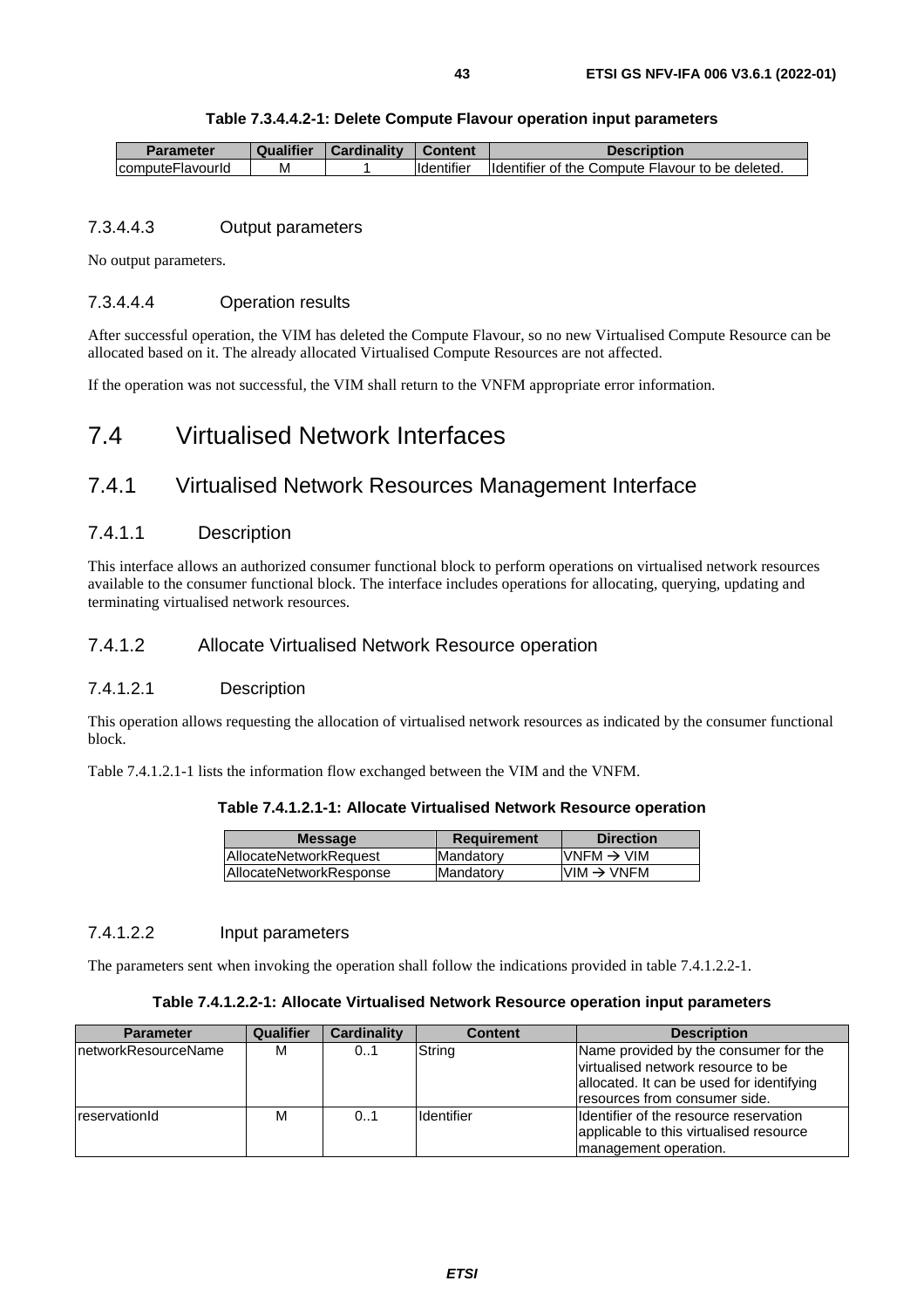| <b>Parameter</b>                      | <b>Qualifier</b>        | <b>Cardinality</b> | <b>Content</b>                       | <b>Description</b>                                                                                                                                                                                                                                                            |
|---------------------------------------|-------------------------|--------------------|--------------------------------------|-------------------------------------------------------------------------------------------------------------------------------------------------------------------------------------------------------------------------------------------------------------------------------|
| networkResourceType                   | м                       | 01                 | Enum                                 | Type of virtualised network resource.<br>VALUES:<br><b>NETWORK</b><br>$\bullet$                                                                                                                                                                                               |
|                                       |                         |                    |                                      | <b>SUBNET</b><br>NETWORK_PORT<br><b>TRUNK</b>                                                                                                                                                                                                                                 |
| typeNetworkData                       | M                       | 0.1                | VirtualNetworkData                   | Provides information about the particular<br>virtual network resource to be created.<br>Cardinality can be "0" depending on the<br>value of networkResourceType.<br>See clause 8.4.4.2.                                                                                       |
| typeSubnetData                        | M                       | 0.1                | NetworkSubnetData                    | Provides information about the particular<br>sub-network resource to be created.<br>Cardinality can be "0" depending on the<br>value of networkResourceType.<br>See clause 8.4.4.4.                                                                                           |
| typeNetworkPortData                   | $\overline{\mathsf{M}}$ | 0.1                | VirtualNetworkPortData               | Provides information about the particular<br>network port to be created. Cardinality<br>can be "0" depending on the value of<br>networkResourceType.<br>See clause 8.4.4.5.                                                                                                   |
| typeTrunkData                         | М                       | 0.1                | VirtualTrunkData                     | Provides information about the particular<br>trunk to be created. Cardinality can be "0"<br>depending on the value of<br>networkResourceType.<br>See clause 8.4.4.6.                                                                                                          |
| affinityOrAntiAffinityConst<br>raints | $\overline{M}$          | 0.N                | AffinityOrAntiAffinityCon<br>straint | List of elements with affinity or anti affinity<br>(see clause 8.4.8.2) information of the<br>virtualised network resource to be<br>allocated.<br>All the listed constraints shall be fulfilled<br>for a successful operation.                                                |
| <b>locationConstraints</b>            | М                       | 0.1                | Not specified                        | If present, it defines location constraints<br>for the resource(s) to be allocated, e.g. in<br>what particular resource zone.                                                                                                                                                 |
| metaData                              | $\circ$                 | $\overline{0.N}$   | <b>KeyValuePair</b>                  | List of metadata key-value pairs used by<br>the consumer to associate meaningful<br>metadata to the related virtualised<br>resource.                                                                                                                                          |
| resourceGroupId                       | M                       | 0.1                | Identifier                           | Unique identifier of the "infrastructure<br>resource group", logical grouping of virtual<br>resources assigned to a tenant within an<br>Infrastructure Domain. Cardinality can be<br>0 if the consumer credentials are implicitly<br>associated to a specific resource group. |

## 7.4.1.2.3 Output parameters

The parameters returned by the operation shall follow the indications provided in table 7.4.1.2.3-1.

## **Table 7.4.1.2.3-1: Allocate Virtualised Network Resource operation output parameters**

| <b>Parameter</b>   | <b>Qualifier</b> | Cardinality | <b>Content</b>        | <b>Description</b>                                                                                                                                                                                                                                         |
|--------------------|------------------|-------------|-----------------------|------------------------------------------------------------------------------------------------------------------------------------------------------------------------------------------------------------------------------------------------------------|
| InetworkData       | М                | 01          | <b>VirtualNetwork</b> | If network types are created satisfactorily, it<br>contains the data relative to the instantiated<br>virtualised network resource. Cardinality can be "0"<br>lif the request did not include creation of such type<br>lof resource.<br>See clause 8.4.5.2. |
| <b>IsubnetData</b> | м                | 0.1         | <b>NetworkSubnet</b>  | If subnet types are created satisfactorily, it contains<br>the data relative to the allocated subnet. Cardinality<br>can be "0" if the request did not include creation of<br>such type of resource.<br>See clause 8.4.5.3.                                |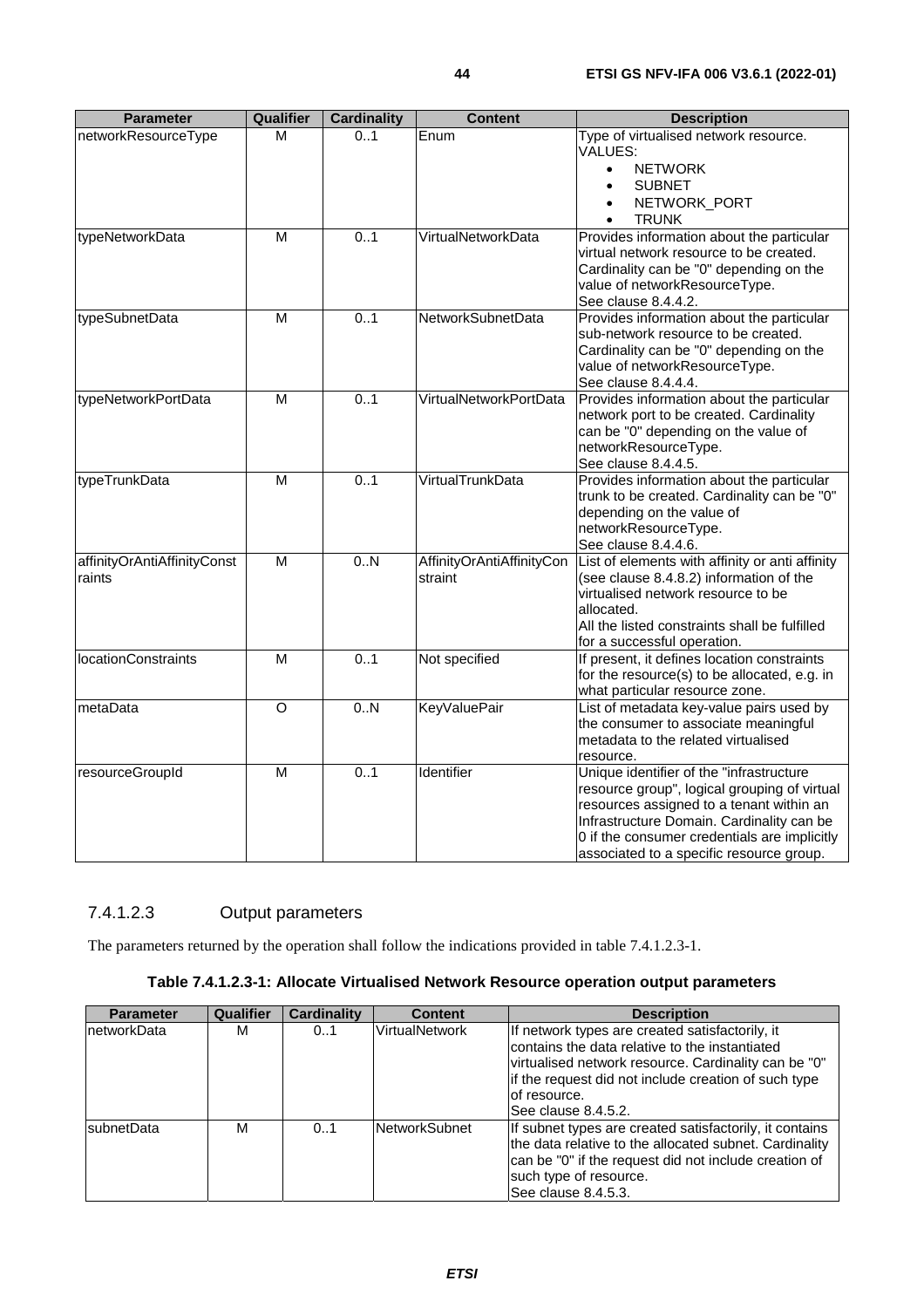| <b>Parameter</b>  | Qualifier | <b>Cardinality</b> | <b>Content</b>     | <b>Description</b>                                                                                                                                                                                                                      |
|-------------------|-----------|--------------------|--------------------|-----------------------------------------------------------------------------------------------------------------------------------------------------------------------------------------------------------------------------------------|
| InetworkPortData  | М         | 0.1                | VirtualNetworkPort | If network port types are created satisfactorily, it<br>contains the data relative to the allocated network<br>port. Cardinality can be "0" if the request did not<br>include creation of such type of resource.<br>See clause 8.4.5.4. |
| <b>ItrunkData</b> | м         | 0.1                | VirtualTrunk       | If trunk types are created satisfactorily, it contains<br>the data relative to the allocated trunk. Cardinality<br>can be "0" if the request did not include creation of<br>such type of resource.<br>See clause 8.4.5.5.               |

## 7.4.1.2.4 Operation results

After successful operation, the VIM has created the internal management objects for the virtualised network resource and allocated this resource. In addition, the VIM shall return to the VNFM information on the newly instantiated virtualised network resource plus any additional information about the allocate request operation. The VIM may also return intermediate status reports during the allocation process.

If the operation was not successful, the VIM shall return to the VNFM appropriate error information.

## 7.4.1.3 Query Virtualised Network Resource operation

## 7.4.1.3.1 Description

This operation allows querying information about instantiated virtualised network resources.

Table 7.4.1.3.1-1 lists the information flow exchanged between the VIM and the VNFM.

### **Table 7.4.1.3.1-1: Query Virtualised Network Resource operation**

| <b>Message</b>       | <b>Requirement</b> | <b>Direction</b>       |
|----------------------|--------------------|------------------------|
| QueryNetworkRequest  | Mandatory          | $VNFM \rightarrow VIM$ |
| QueryNetworkResponse | Mandatory          | $VIM \rightarrow VNFM$ |
|                      |                    |                        |

## 7.4.1.3.2 Input parameters

The parameters sent when invoking the operation shall follow the indications provided in table 7.4.1.3.2-1.

#### **Table 7.4.1.3.2-1: Query Virtualised Network Resource operation input parameters**

| <b>Parameter</b>          | <b>Qualifier</b> | <b>Cardinality</b> | <b>Content</b> | <b>Description</b>                                                                                                                                                                                                                                             |
|---------------------------|------------------|--------------------|----------------|----------------------------------------------------------------------------------------------------------------------------------------------------------------------------------------------------------------------------------------------------------------|
| <b>queryNetworkFilter</b> | M                |                    | Filter         | Query filter based on e.g. name, identifier, meta-data<br>information or status information, expressing the type of<br>linformation to be retrieved. It can also be used to specify<br>one or more resources to be queried by providing their<br>lidentifiers. |

## 7.4.1.3.3 Output parameters

The parameters returned by the operation shall follow the indications provided in table 7.4.1.3.3-1.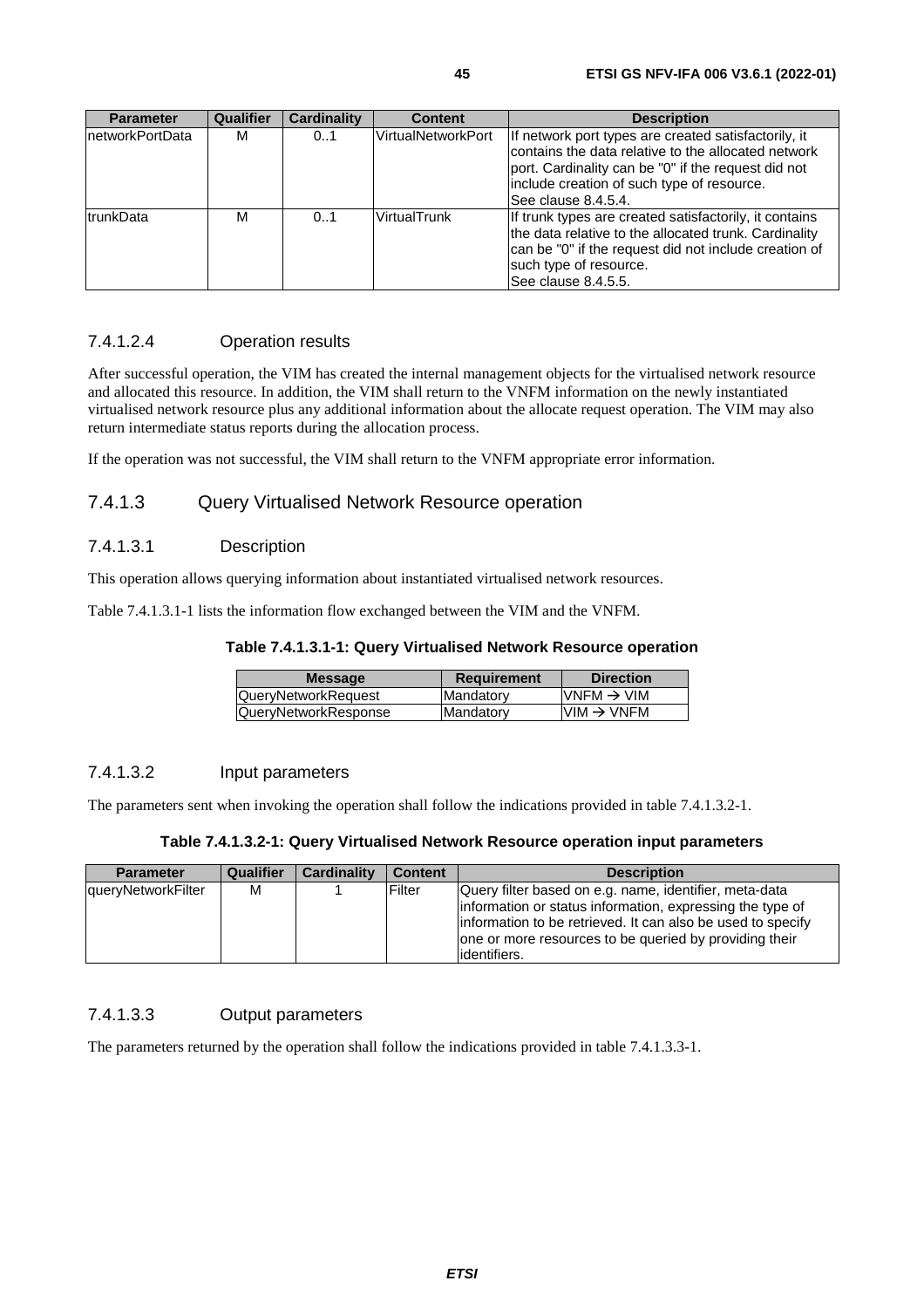| <b>Parameter</b>       | <b>Qualifier</b> | <b>Cardinality</b> | <b>Content</b>        | <b>Description</b>                                                                                                                                                              |
|------------------------|------------------|--------------------|-----------------------|---------------------------------------------------------------------------------------------------------------------------------------------------------------------------------|
| queryResult            | ΙM               | 0N                 | <b>VirtualNetwork</b> | Contains information about the virtual network resource(s)<br>matching the filter.<br>Cardinality can be "0" if no matching network resources<br>exist.<br>lSee clause 8.4.5.2. |
| queryTrunkR M<br>esult |                  | 0.N                | <b>VirtualTrunk</b>   | Contains information about the virtual trunk(s) matching the<br>filter. Cardinality can be "0" if no matching virtual trunk<br>resources exist.<br>See clause 8.4.5.5.          |

**Table 7.4.1.3.3-1: Query Virtualised Network Resource operation output parameters** 

## 7.4.1.3.4 Operation results

After successful operation, the VIM has queried the internal management objects for the virtualised network resources. The result of the query shall indicate with a standard success/error result if the query has been processed correctly. For a particular query, information about the network resources that the VNFM has access to and that are matching the filter shall be returned.

## 7.4.1.4 Update Virtualised Network Resource operation

## 7.4.1.4.1 Description

This operation allows updating the information of an instantiated virtualised network resource.

Table 7.4.1.4.1-1 lists the information flow exchanged between the VIM and the VNFM.

#### **Table 7.4.1.4.1-1: Update Virtualised Network Resource operation**

| UpdateNetworkRequest<br>Mandatory  | VNFM $\rightarrow$ VIM |
|------------------------------------|------------------------|
| UpdateNetworkResponse<br>Mandatory | $VM \rightarrow VNFM$  |

## 7.4.1.4.2 Input parameters

The parameters sent when invoking the operation shall follow the indications provided in table 7.4.1.4.2-1.

| Table 7.4.1.4.2-1: Update Virtualised Network Resource operation input parameters |  |  |
|-----------------------------------------------------------------------------------|--|--|
|-----------------------------------------------------------------------------------|--|--|

| <b>Parameter</b>   | <b>Qualifier</b> | <b>Cardinality</b> | <b>Content</b>           | <b>Description</b>                                                                                                                   |
|--------------------|------------------|--------------------|--------------------------|--------------------------------------------------------------------------------------------------------------------------------------|
| InetworkResourceId | M                |                    | <b>Identifier</b>        | Identifier of the virtualised network resource<br>to be updated.                                                                     |
| updateNetworkData  | M                | 0.1                | VirtualNetworkData       | If update is on a network resource, the<br>element contains the fields that can be<br>updated.<br>See clause 8.4.4.2.                |
| updateSubnetData   | M                | 0.1                | <b>NetworkSubnetData</b> | If update is on a subnet resource, the<br>element contains the fields that can be<br>updated.<br>See clause 8.4.4.4.                 |
| updateNetworkPort  | M                | 0.1                | VirtualNetworkPortData   | If update is on a network port, the element<br>contains the fields that can be updated.<br>See clause 8.4.4.5.                       |
| ImetaData          | Ω                | 0.N                | <b>KeyValuePair</b>      | List of metadata key-value pairs used by<br>the consumer to associate meaningful<br>metadata to the related virtualised<br>resource. |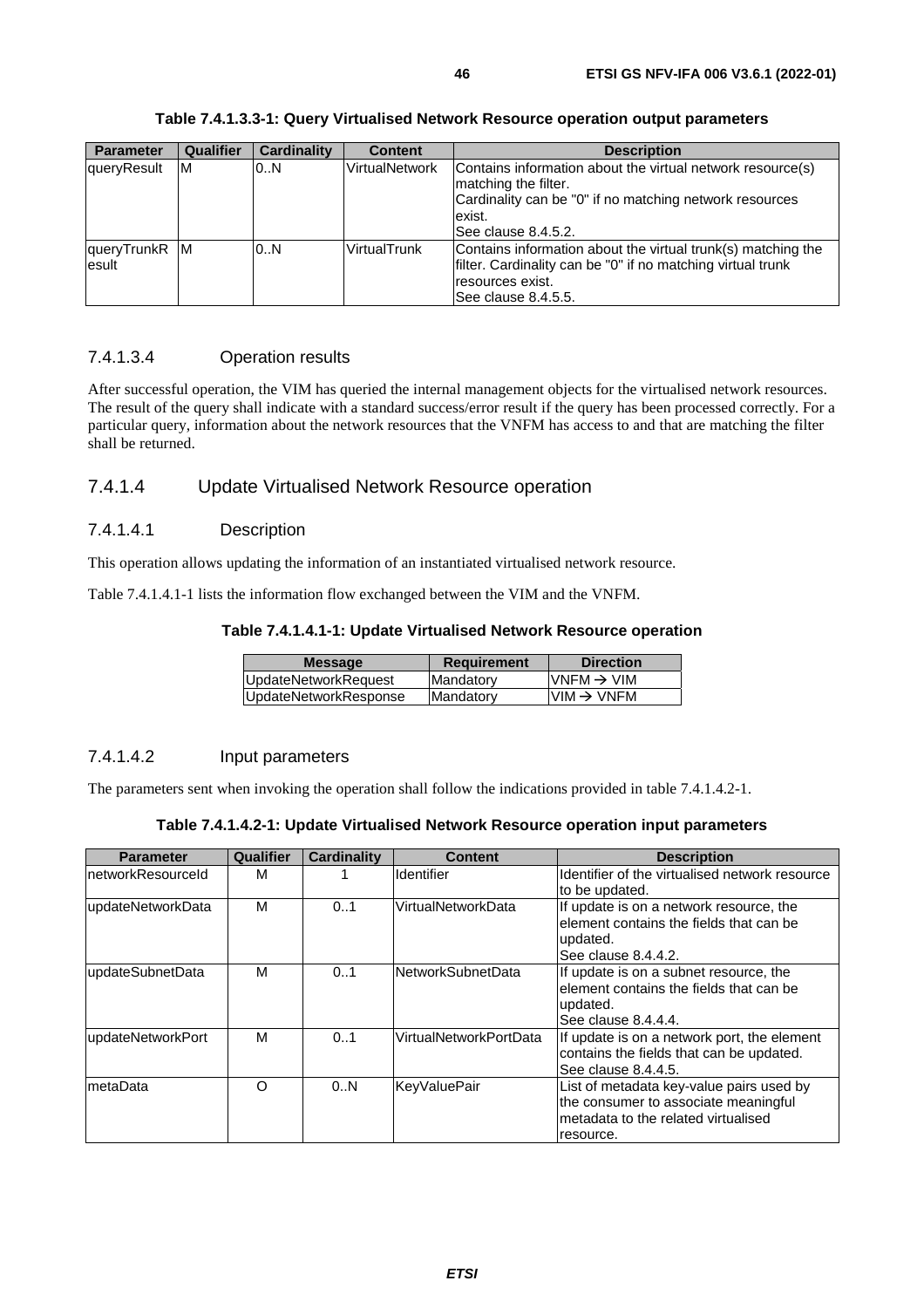| <b>Parameter</b> | Qualifier | <b>Cardinality</b> | <b>Content</b>  | <b>Description</b>                                                                                                  |
|------------------|-----------|--------------------|-----------------|---------------------------------------------------------------------------------------------------------------------|
| lupdateTrunkData | М         | 01                 | UpdateTrunkData | If update is on a trunk resource, the<br>element contains the fields that can be<br>updated.<br>See clause 8.4.4.8. |

## 7.4.1.4.3 Output parameters

The parameters returned by the operation shall follow the indications provided in table 7.4.1.4.3-1.

#### **Table 7.4.1.4.3-1: Update Virtualised Network Resource operation output parameters**

| <b>Parameter</b>  | Qualifier | Cardinality | <b>Content</b>       | <b>Description</b>                                                                                                                                                                                                                  |
|-------------------|-----------|-------------|----------------------|-------------------------------------------------------------------------------------------------------------------------------------------------------------------------------------------------------------------------------------|
| networkResourceld | М         |             | Identifier           | Identifier of the virtualised network resource that<br>has been updated. This parameter has the same<br>value as the input parameter.                                                                                               |
| InetworkData      | M         | 01          | VirtualNetwork       | If network types are updated satisfactorily, it<br>contains the data relative to the updated<br>network. Cardinality can be "0" if the request did<br>not include update of such type of resource.<br>See clause 8.4.5.2.           |
| subnetData        | M         | 0.1         | <b>NetworkSubnet</b> | If subnet types are updated satisfactorily, it<br>contains the data relative to the updated subnet.<br>Cardinality can be "0" if the request did not<br>include update of such type of resource.<br>See clause 8.4.5.3.             |
| InetworkPortData  | M         | 01          | VirtualNetworkPort   | If network port types are updated satisfactorily, it<br>contains the data relative to the updated network<br>port. Cardinality can be "0" if the request did not<br>include update of such type of resource.<br>See clause 8.4.5.4. |
| trunkData         | M         | 01          | VirtualTrunk         | If a trunk resource is updated satisfactorily, it<br>contains the data relative to the updated trunk.<br>Cardinality can be "0" if the request did not<br>include update of such type of resource.<br>See clause 8.4.5.5.           |

## 7.4.1.4.4 Operation results

After successful operation, the VIM has updated the internal management objects for the virtualised network resource. In addition, the VIM shall return to the VNFM information on the updated virtualised network resource plus any additional information about the update request operation.

If the operation was not successful, the VIM shall return to the VNFM appropriate error information.

## 7.4.1.5 Terminate Virtualised Network Resource operation

## 7.4.1.5.1 Description

This operation allows de-allocating and terminating one or more an instantiated virtualised network resource(s).

When the operation is done on multiple ids, it is assumed to be best-effort, i.e. it can succeed for a subset of the ids, and fail for the remaining ones.

Table 7.4.1.5.1-1 lists the information flow exchanged between the VIM and the VNFM.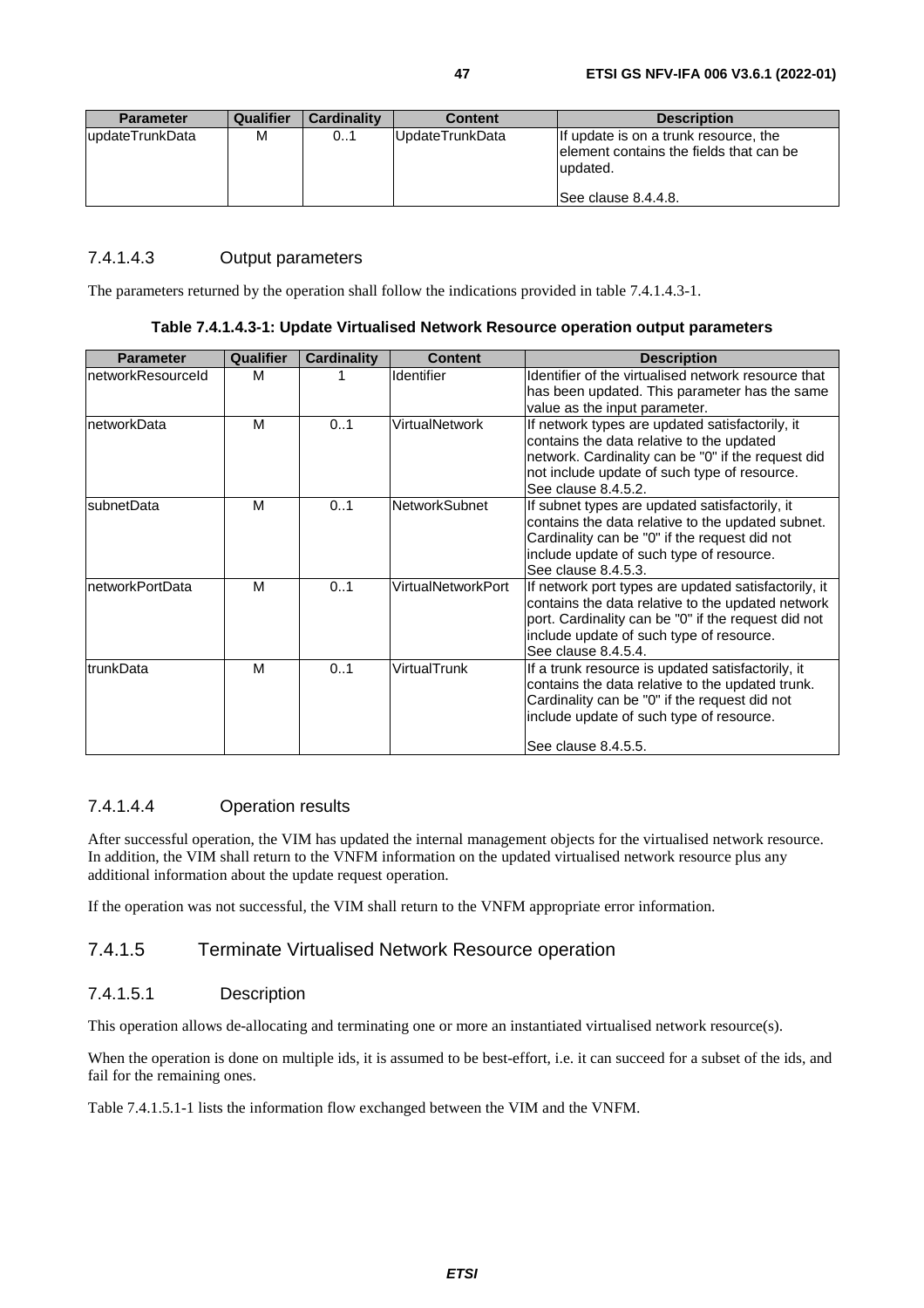| <b>Message</b>                 | <b>Requirement</b> | <b>Direction</b>        |
|--------------------------------|--------------------|-------------------------|
| <b>TerminateNetworkRequest</b> | Mandatory          | $IVNFM \rightarrow VIM$ |
| TerminateNetworkResponse       | Mandatory          | $VIM \rightarrow VNFM$  |
|                                |                    |                         |

#### 7.4.1.5.2 Input parameters

The parameters sent when invoking the operation shall follow the indications provided in table 7.4.1.5.2-1.

#### **Table 7.4.1.5.2-1: Terminate Virtualised Network Resource operation input parameters**

| <b>Parameter</b>   | Qualifier | Cardinality | Content    | <b>Description</b>                            |
|--------------------|-----------|-------------|------------|-----------------------------------------------|
| InetworkResourceId | ΙVΙ       | . N         | Identifier | <b>Ildentifier of the virtualised network</b> |
|                    |           |             |            | resource(s) to be terminated.                 |

#### 7.4.1.5.3 Output parameters

The parameters returned by the operation shall follow the indications provided in table 7.4.1.5.3-1.

#### **Table 7.4.1.5.3-1: Terminate Virtualised Network Resource operation output parameters**

| <b>Parameter</b>   | Qualifier | Cardinality | Content    | <b>Description</b>                     |
|--------------------|-----------|-------------|------------|----------------------------------------|
| InetworkResourceId | M         |             | Identifier | Ildentifier of the virtualised network |
|                    |           |             |            | Iresource(s) successfully terminated.  |

## 7.4.1.5.4 Operation results

After successful operation, the VIM has terminated the virtualised network resources and removed the internal management objects for those resources. In addition, the VIM shall return to the VNFM information on the terminated virtualised network resource plus any additional information about the terminate request operation.

If the operation was not successful, the VIM shall return to the VNFM appropriate error information.

## 7.4.1.6 Create Virtualised Network Resource Affinity Or AntiAffinity Constraints Group operation

#### 7.4.1.6.1 Description

This operation allows an authorized consumer functional block to request the creation of a resource affinity or antiaffinity constraints group. An anti-affinity group contains resources that are not placed in proximity, e.g. that do not share the same physical networking device. An affinity group contains resources that are placed in proximity, e.g. that do share the same physical networking device.

This operation shall be supported by the VIM. It shall be supported by the VNFM, if the VNFM supports named resource groups for affinity/anti-affinity (see clause 8.4.8.1).

Table 7.4.1.6.1-1 lists the information flow exchanged between the VIM and the VNFM.

| Table 7.4.1.6.1-1: Create Virtualised Network Resource Affinity Or |
|--------------------------------------------------------------------|
| <b>AntiAffinity Constraints Group operation</b>                    |

| <b>Message</b>                                                      | <b>Requirement</b> | <b>Direction</b>        |
|---------------------------------------------------------------------|--------------------|-------------------------|
| CreateNetworkResourceAffinityOrAntiAffinityConstraintsGroupRequest  | <b>Mandatory</b>   | $IVNFM \rightarrow VIM$ |
| CreateNetworkResourceAffinityOrAntiAffinityConstraintsGroupResponse | <b>Mandatory</b>   | $VM \rightarrow VNFM$   |
|                                                                     |                    |                         |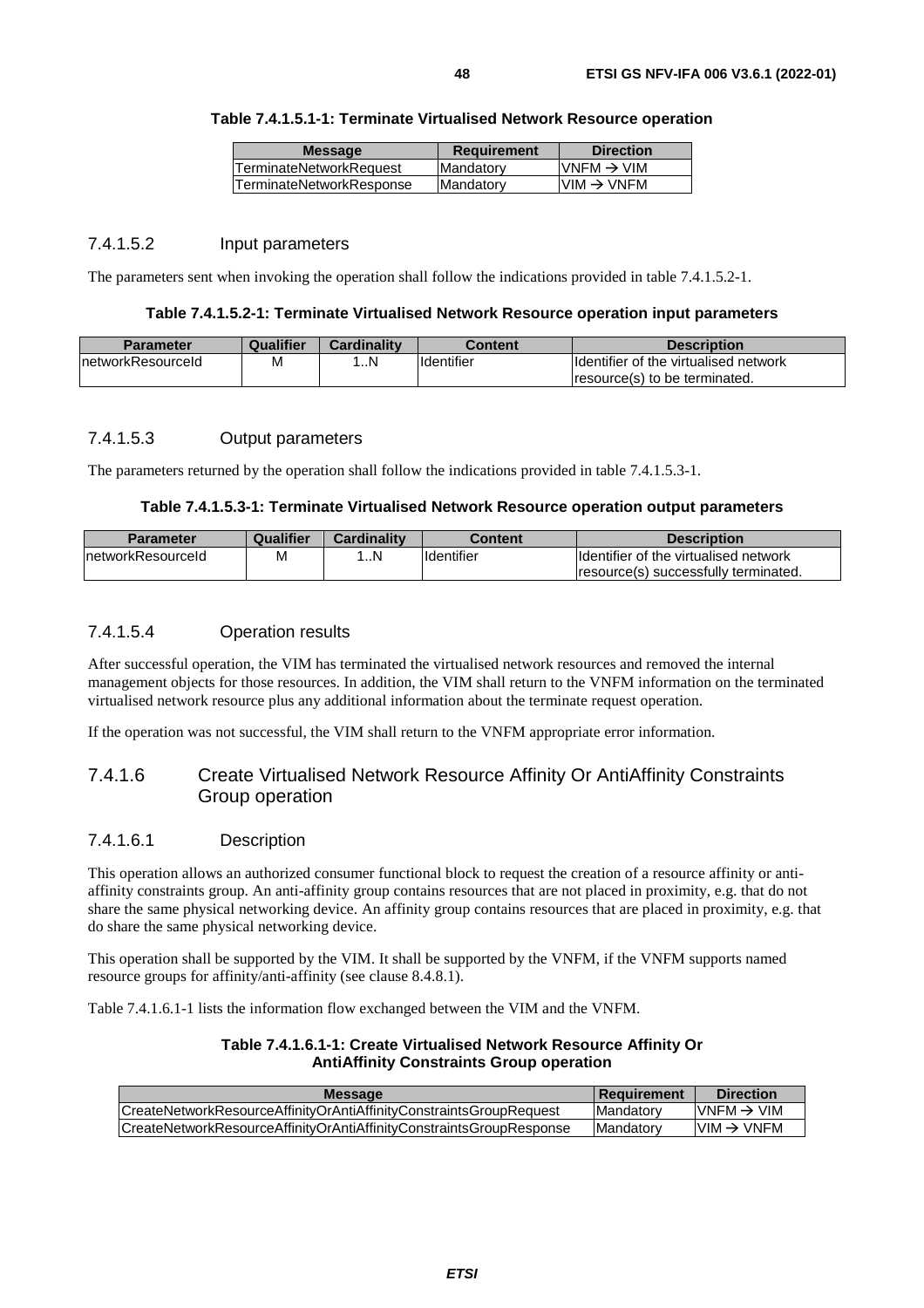### 7.4.1.6.2 Input parameters

The parameters sent when invoking the operation shall follow the indications provided in table 7.4.1.6.2-1.

| <b>Parameter</b> | <b>Qualifier</b> | Cardinality | <b>Content</b> | <b>Description</b>                                            |
|------------------|------------------|-------------|----------------|---------------------------------------------------------------|
| groupName        | М                |             | String         | Name of the group, given by the consumer.                     |
| type             | М                |             | Enum           | Indicates whether this is an affinity or anti-affinity group. |
|                  |                  |             |                | VALUES:                                                       |
|                  |                  |             |                | <b>AFFINITY</b>                                               |
|                  |                  |             |                | ANTI AFFINITY                                                 |
| scope            | м                | 01          | lEnum.         | Qualifies the scope of the constraint.                        |
|                  |                  |             |                | VALUES:                                                       |
|                  |                  |             |                | NFVI NODE<br>٠                                                |
|                  |                  |             |                | <b>NIC</b><br>$\bullet$                                       |
|                  |                  |             |                | etc.                                                          |
|                  |                  |             |                | Defaults to "NFVI NODE" if absent.                            |

#### **Table 7.4.1.6.2-1: Create Virtualised Network Resource Affinity Or AntiAffinity Constraints Group operation input parameters**

## 7.4.1.6.3 Output parameters

The parameters returned by the operation shall follow the indications provided in table 7.4.1.6.3-1.

#### **Table 7.4.1.6.3-1: Create Virtualised Network Resource Affinity Or AntiAffinity Constraints Group operation output parameters**

| <b>Parameter</b> | <b>Qualifier</b> | Cardinality | <b>Content</b>      | <b>Description</b>       |
|------------------|------------------|-------------|---------------------|--------------------------|
| groupId          | М                |             | <b>I</b> Identifier | Identifier of the group. |

## 7.4.1.6.4 Operation results

On success, the requested resource affinity or anti-affinity constraints group has been created. On failure, appropriate error information is returned.

## 7.4.2 Virtualised Network Resources Change Notification Interface

## 7.4.2.1 Description

This interface allows an authorized consumer functional block to request subscription to virtualised network resources change notifications and to provide such notification to the subscribed consumer. As such, it provides the notification part of the Virtualised Network Resource Management interface.

## 7.4.2.2 Subscribe operation

#### 7.4.2.2.1 Description

This operation enables the VNFM to subscribe with a filter for the notifications related to virtualised network resource changes on virtualised resources sent by the VIM. Specification of filtering mechanism is part of the protocol design.

Table 7.4.2.2.1-1 lists the information flow exchanged between the VIM and the VNFM.

|  |  |  |  |  | Table 7.4.2.2.1-1: Subscribe operation |
|--|--|--|--|--|----------------------------------------|
|--|--|--|--|--|----------------------------------------|

| <b>Message</b>          | <b>Requirement</b> | <b>Direction</b>        |
|-------------------------|--------------------|-------------------------|
| <b>SubscribeRequest</b> | Mandatory          | IVNFM $\rightarrow$ VIM |
| SubscribeResponse       | Mandatory          | $VIM \rightarrow VNFM$  |
|                         |                    |                         |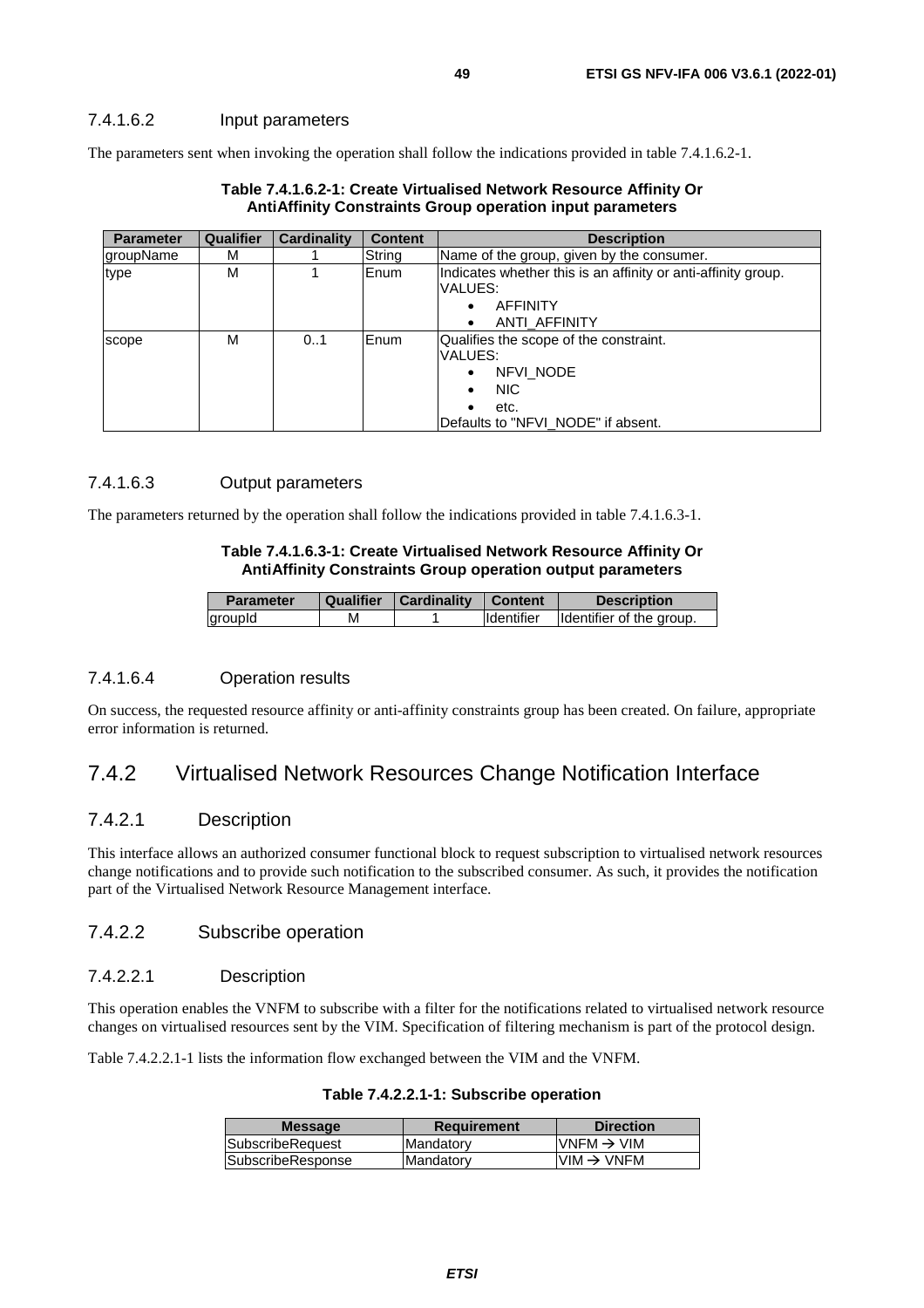### 7.4.2.2.2 Input parameters

The parameters sent when invoking the operation shall follow the indications provided in table 7.4.2.2.2-1.

| <b>Parameter</b> | <b>Qualifier</b> | <b>Cardinality</b> | <b>Content</b> | <b>Description</b>                                                                                                                                                                                                                                                    |
|------------------|------------------|--------------------|----------------|-----------------------------------------------------------------------------------------------------------------------------------------------------------------------------------------------------------------------------------------------------------------------|
| linputFilter     | М                |                    | Filter         | Input filter for selecting the virtualised resource(s) or virtual<br>resource group(s) and the related change notifications to subscribe<br>to. This filter can contain information about specific types of<br>changes to subscribe to or attributes of the resource. |

#### **Table 7.4.2.2.2-1: Subscribe operation input parameters**

## 7.4.2.2.3 Output parameters

The parameters returned by the operation shall follow the indications provided in table 7.4.2.2.3-1.

| Table 7.4.2.2.3-1: Subscribe operation output parameters |  |  |
|----------------------------------------------------------|--|--|
|----------------------------------------------------------|--|--|

| <b>Parameter</b> | <b>Qualifier</b> | Cardinality | ∣ Content         | <b>Description</b>                       |
|------------------|------------------|-------------|-------------------|------------------------------------------|
| subscriptionId   | м                |             | <b>Identifier</b> | Identifier of the subscription realized. |

#### 7.4.2.2.4 Operation results

After successful subscription, the VNFM is registered to receive notifications related to network resource changes on virtualised network resources sent by the VIM. The result of the operation shall indicate if the subscription has been successful or not with a standard success/error result. For a particular subscription, only notifications matching the filter will be delivered to the VNFM.

#### 7.4.2.3 Notify operation

## 7.4.2.3.1 Description

This operation distributes notifications to subscribers. It is a one-way operation issued by the VIM that cannot be invoked as an operation by the consumer (VNFM).

In order to receive notifications, the VNFM shall have a subscription.

Table 7.4.2.3.1-1 lists the information flow exchanged between the VIM and the VNFM.

**Table 7.4.2.3.1-1: Notify operation** 

| <b>Message</b> | <b>Requirement</b> | <b>Direction</b>                                                      |
|----------------|--------------------|-----------------------------------------------------------------------|
| <b>Notify</b>  | Mandatory          | $\textsf{I}\textsf{VIM} \to \textsf{V}\textsf{N}\textsf{F}\textsf{M}$ |
|                |                    |                                                                       |

The following notification is sent by this operation:

• VirtualisedResourceChangeNotification. See clause 8.4.9.

## 7.4.3 Virtualised Network Resources Information Management Interface

## 7.4.3.1 Description

This interface allows an authorized consumer functional block to request operations related to the information about consumable virtualised network resources. The consumable virtualised network resources include (not limited to) virtualised NIC, floating IP addresses, etc. which are managed by VIM.

The parameters related to consumable virtualised network resources describe the types and characteristics of the virtualised resources that a consumer functional block can request for allocation as part of the Virtualised Network Resource Management interface.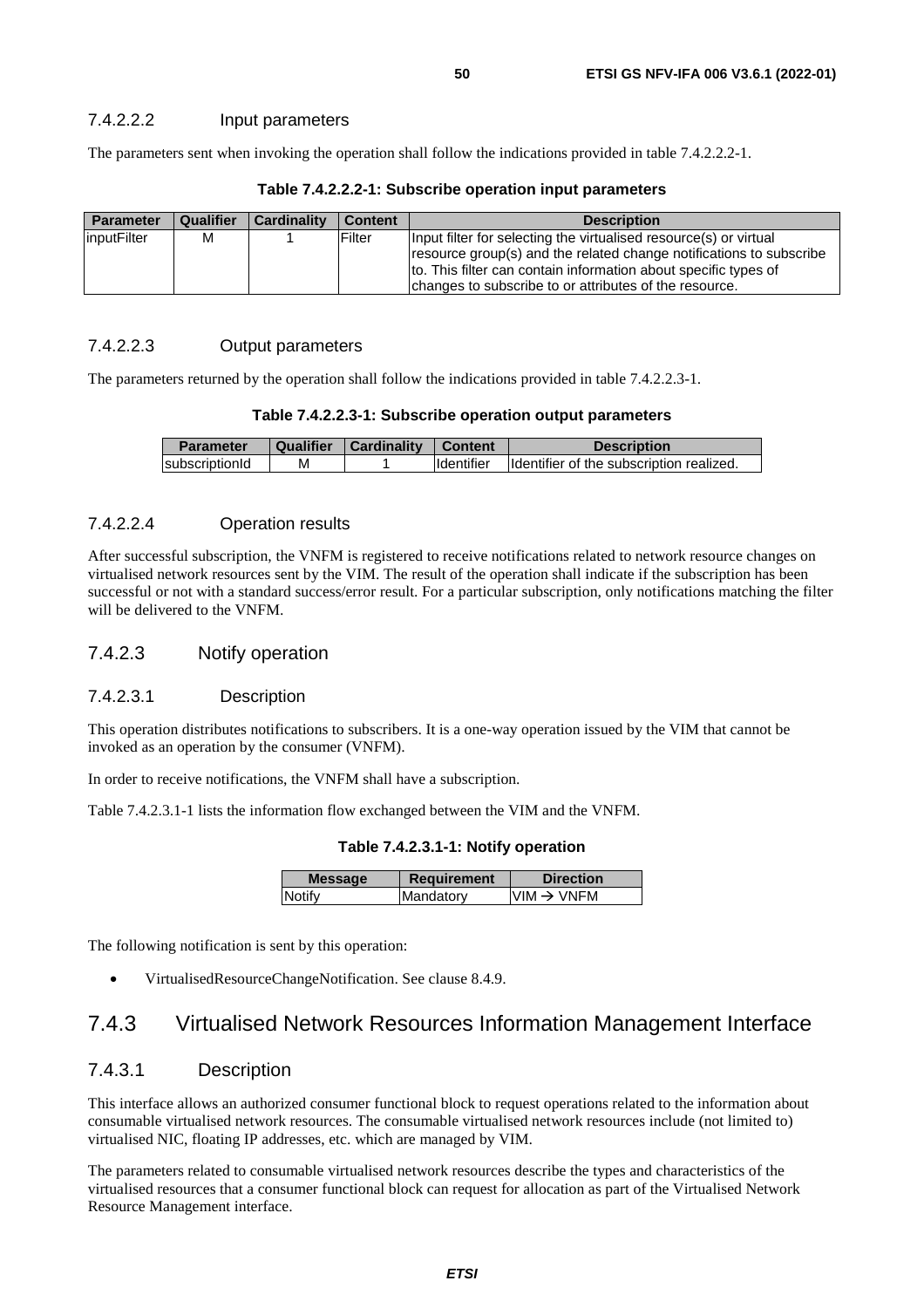The following operations are defined for this interface:

- 1) Subscribe resources information changes operation.
- 2) Notify resources information changes operation.
- 3) Query resources information operation.

## 7.4.3.2 Subscribe operation

### 7.4.3.2.1 Description

This operation enables the VNFMs to subscribe for the notifications related to information changes about consumable virtualised network resources. This also enables the VNFM to specify the scope of the subscription in terms of the specific virtual network resources to be reported by the VIM using a filter as the input.

Table 7.4.3.2.1-1 lists the information flow exchanged between the VIM and the VNFM.

#### **Table 7.4.3.2.1-1: Subscribe operation**

| <b>Message</b>           | <b>Requirement</b> | <b>Direction</b>          |
|--------------------------|--------------------|---------------------------|
| <b>SubscribeReauest</b>  | Mandatory          | $V$ NFM $\rightarrow$ VIM |
| <b>SubscribeResponse</b> | <b>Mandatory</b>   | $VIM \rightarrow VNFM$    |
|                          |                    |                           |

#### 7.4.3.2.2 Input parameters

The parameters sent when invoking the operation shall follow the indications provided in table 7.4.3.2.2-1.

#### **Table 7.4.3.2.2-1: Subscribe operation input parameters**

| <b>Parameter</b> | <b>Qualifier</b> | <b>Cardinality</b> | <b>I</b> Content | <b>Description</b>                                                       |
|------------------|------------------|--------------------|------------------|--------------------------------------------------------------------------|
| filter           | M                |                    | Filter           | Input filter for selecting notifications. The filter can be on resource, |
|                  |                  |                    |                  | type of notification or attribute of the notification.                   |

#### 7.4.3.2.3 Output parameters

The parameters returned by the operation shall follow the indications provided in table 7.4.3.2.3-1.

#### **Table 7.4.3.2.3-1: Subscribe operation output parameters**

| <b>Parameter</b> | Qualifier | Cardinality | <b>Content</b>    | <b>Description</b>                       |
|------------------|-----------|-------------|-------------------|------------------------------------------|
| subscriptionId   | м         |             | <b>Identifier</b> | Identifier of the subscription realized. |

#### 7.4.3.2.4 Operation results

After successful subscription, the VNFM is registered to receive notifications related to information changes about consumable virtualised network resources sent by the VIM. The result of the operation shall indicate if the subscription has been successful or not with a standard success/error result. For a particular subscription, only notifications matching the filter will be delivered to the VNFM.

## 7.4.3.3 Notify operation

#### 7.4.3.3.1 Description

This operation distributes notifications to subscribers. It is a one-way operation issued by the VIM that cannot be invoked as an operation by the consumer (VNFM).

In order to receive notifications, the VNFM shall have a subscription.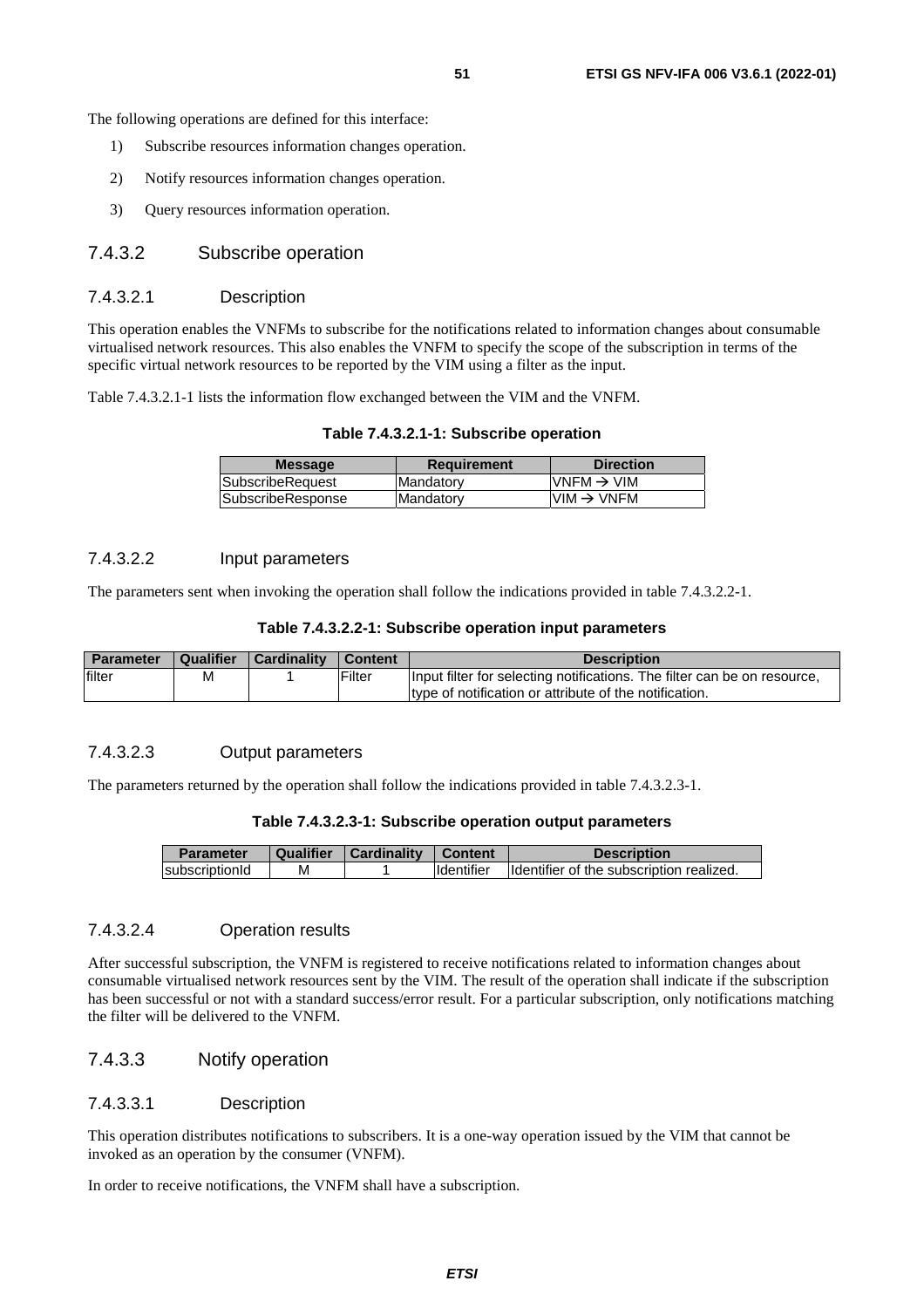Table 7.4.3.3.1-1 lists the information flow exchanged between the VIM and the VNFM.

**Table 7.4.3.3.1-1: Notify operation** 

| <b>Message</b> | Requirement | <b>Direction</b>       |
|----------------|-------------|------------------------|
| <b>Notify</b>  | Mandatory   | $VIM \rightarrow VNFM$ |
|                |             |                        |

The following notification can be notified/sent by this operation:

• InformationChangeNotification. See clause 8.3.2.

### 7.4.3.4 Query Virtualised Network Resource Information operation

## 7.4.3.4.1 Description

This operation supports retrieval of information for the various types of virtualised network resources managed by the VIM.

Table 7.4.3.4.1-1 lists the information flow exchanged between the VIM and the VNFM.

#### **Table 7.4.3.4.1-1: Query Virtualised Network Resource Information operation**

| <b>Message</b>                                | <b>Requirement</b> | <b>Direction</b>       |
|-----------------------------------------------|--------------------|------------------------|
| <b>QueryVirtualNetworkResourceInfoRequest</b> | <b>Mandatory</b>   | $VNFM \rightarrow VIM$ |
| QueryVirtualNetworkResourceInfoResponse       | <b>Mandatory</b>   | $VIM \rightarrow VNFM$ |
|                                               |                    |                        |

### 7.4.3.4.2 Input parameters

The parameters sent when invoking the operation shall follow the indications provided in table 7.4.3.4.2-1.

#### **Table 7.4.3.4.2-1: Query Virtualised Network Resource Information operation input parameters**

| <b>Parameter</b>       |   | Qualifier   Cardinality | Content | <b>Description</b>                                        |
|------------------------|---|-------------------------|---------|-----------------------------------------------------------|
| informationQueryFilter | M |                         | Filter  | Filter defining the information of consumable virtualised |
|                        |   |                         |         | resources on which the query applies.                     |

## 7.4.3.4.3 Output parameters

The parameters returned by the operation shall follow the indications provided in table 7.4.3.4.3-1.

#### **Table 7.4.3.4.3-1: Query Virtualised Network Resource Information operation output parameters**

| <b>Parameter</b>                | Qualifier | <b>Cardinality</b> | <b>Content</b>                                | <b>Description</b>                                                                                                    |
|---------------------------------|-----------|--------------------|-----------------------------------------------|-----------------------------------------------------------------------------------------------------------------------|
| lvirtualisedResourceInformation | М         | 0.N                | <b>VirtualNetworkResourc</b><br>leInformation | Virtualised network resources<br>linformation in the VIM that satisfies<br>the query condition.<br>ISee clause 8.3.5. |

## 7.4.3.4.4 Operation results

After successful operation, the VIM has run the query for information about the various types of virtualised network resources it managed. The result of the query shall indicate with a standard success/error result if the query has been processed correctly. For a particular query, information about the various types of virtualised network resources managed by the VIM and that are matching the filter shall be returned.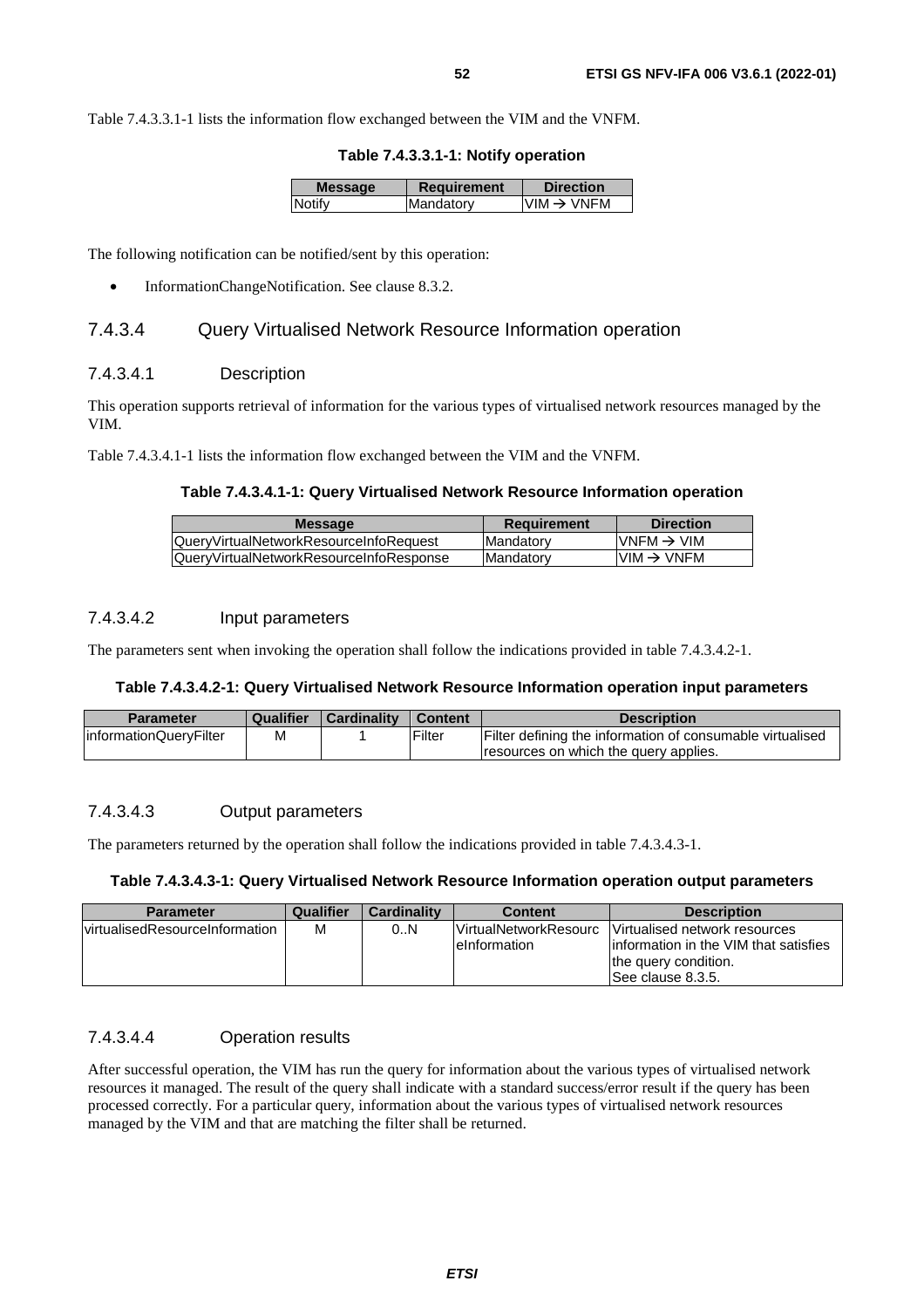# 7.5.1 Virtualised Storage Resources Management Interface

## 7.5.1.1 Description

This interface allows an authorized consumer functional block to perform operations on virtualised storage resources available to the consumer functional block. The interface includes operations for allocating, querying, updating and terminating virtualised storage resources as well as operations for scaling, migrating and operating the administrative status of a virtualised storage resource.

## 7.5.1.2 Allocate Virtualised Storage Resource operation

## 7.5.1.2.1 Description

This operation allows requesting the allocation of virtualised storage resources as indicated by the consumer functional block.

Table 7.5.1.2.1-1 lists the information flow exchanged between the VIM and the VNFM.

## **Table 7.5.1.2.1-1: Allocate Virtualised Storage Resource operation**

| VNFM $\rightarrow$ VIM<br>AllocateStorageRequest<br>Mandatory | <b>Message</b>          | <b>Requirement</b> | <b>Direction</b>       |
|---------------------------------------------------------------|-------------------------|--------------------|------------------------|
|                                                               |                         |                    |                        |
|                                                               | AllocateStorageResponse | <b>Mandatory</b>   | $VIM \rightarrow VNFM$ |

## 7.5.1.2.2 Input parameters

The parameters sent when invoking the operation shall follow the indications provided in table 7.5.1.2.2-1.

| Table 7.5.1.2.2-1: Allocate Virtualised Storage Resource operation input parameters |  |  |  |
|-------------------------------------------------------------------------------------|--|--|--|
|-------------------------------------------------------------------------------------|--|--|--|

| <b>Parameter</b>                      | Qualifier | <b>Cardinality</b> | <b>Content</b>                   | <b>Description</b>                                                                                                                                                                                                             |
|---------------------------------------|-----------|--------------------|----------------------------------|--------------------------------------------------------------------------------------------------------------------------------------------------------------------------------------------------------------------------------|
| storageName                           | м         | 0.1                | String                           | Name provided by the consumer for<br>the virtualised storage resource to<br>be allocated. It can be used for<br>identifying resources from<br>consumer side.                                                                   |
| reservationId                         | М         | 0.1                | Identifier                       | Identifier of the resource reservation<br>applicable to this virtualised<br>resource management operation.                                                                                                                     |
| affinityOrAntiAffinity<br>Constraints | М         | 0N                 | AffinityOrAntiAffinityConstraint | List of elements with affinity or anti<br>affinity (see clause 8.4.8.2)<br>information of the virtualised<br>storage resource to be allocated.<br>All the listed constraints shall be<br>fulfilled for a successful operation. |
| storageData                           | M         |                    | VirtualStorageFlavour            | Provides information about the type<br>and size of the storage. See<br>clause 8.4.6.2.                                                                                                                                         |
| <b>IocationConstraints</b>            | М         | 0.1                | Not specified                    | If present, it defines location<br>constraints for the resource(s) to be<br>allocated, e.g. in what particular<br>resource zone.                                                                                               |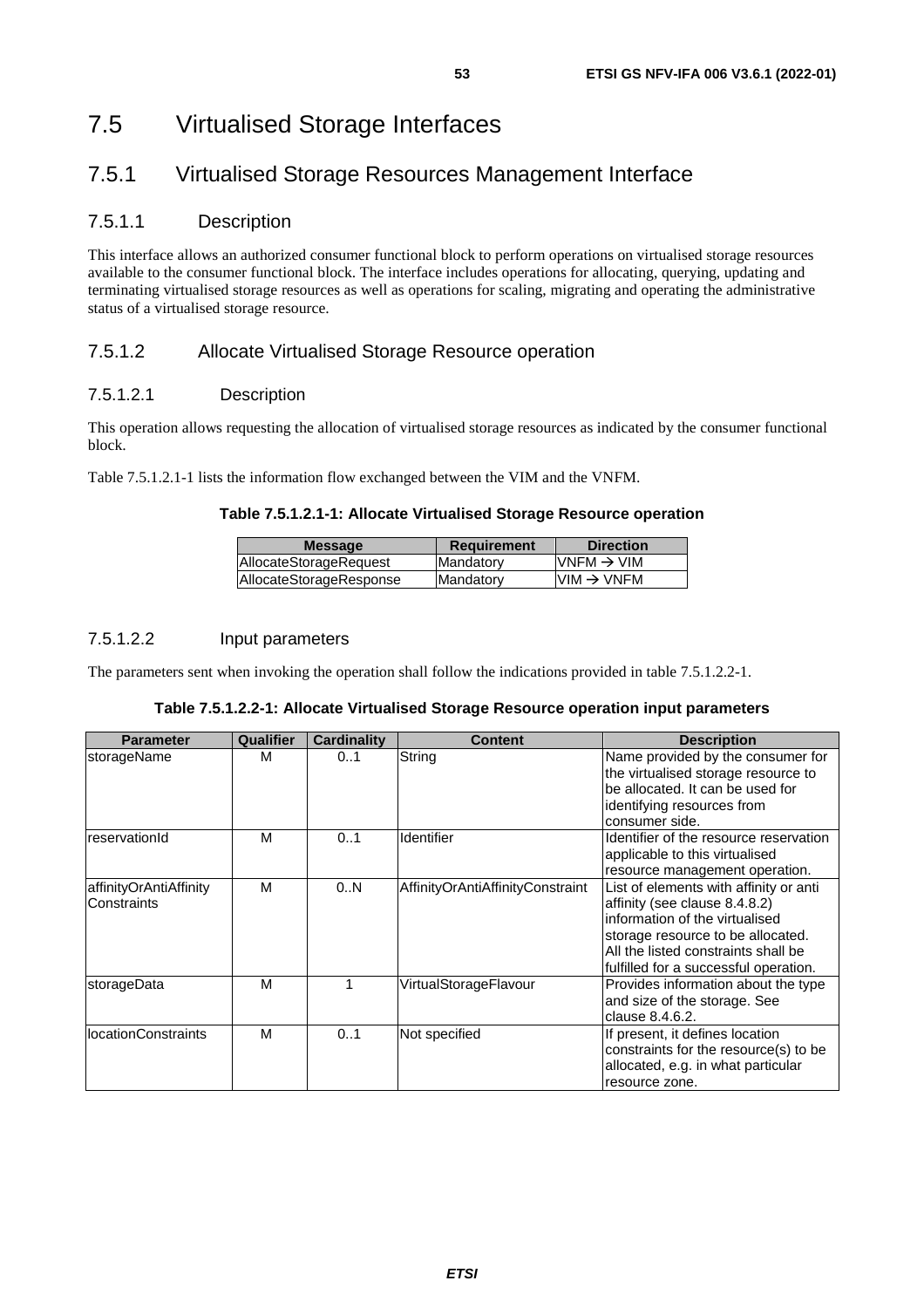are implicitly associated to a specific resource group.

| <b>Parameter</b> | <b>Qualifier</b> | <b>Cardinality</b> | <b>Content</b>    | <b>Description</b>                                                                                                                                                                                                    |
|------------------|------------------|--------------------|-------------------|-----------------------------------------------------------------------------------------------------------------------------------------------------------------------------------------------------------------------|
| metaData         | O                | 0N                 | KeyValuePair      | List of metadata key-value pairs<br>used by the consumer to associate<br>meaningful metadata to the related<br>virtualised resource.                                                                                  |
| resourceGroupId  | М                | 0.1                | <b>Identifier</b> | Unique identifier of the<br>"infrastructure resource group",<br>logical grouping of virtual resources<br>assigned to a tenant within an<br>Infrastructure Domain. Cardinality<br>can be 0 if the consumer credentials |

## 7.5.1.2.3 Output parameters

The parameters returned by the operation shall follow the indications provided in table 7.5.1.2.3-1.

#### **Table 7.5.1.2.3-1: Allocate Virtualised Storage Resource operation output parameters**

| <b>Parameter</b>        | Qualifier | <b>Cardinality</b> | <b>Content</b> | <b>Description</b>                                                                                      |
|-------------------------|-----------|--------------------|----------------|---------------------------------------------------------------------------------------------------------|
| <b>IstorageResource</b> | M         |                    | VirtualStorage | Contains information of the newly instantiated<br>virtualised storage resource.<br>ISee clause 8.4.7.2. |

## 7.5.1.2.4 Operation results

After successful operation, the VIM has created the internal management objects for the virtualised storage resource and allocated this resource. In addition, the VIM shall return to the VNFM information on the newly instantiated virtualised storage resource plus any additional information about the allocate request operation. The VIM may also return intermediate status reports during the allocation process.

If the operation was not successful, the VIM shall return to the VNFM appropriate error information.

## 7.5.1.3 Query Virtualised Storage Resource operation

## 7.5.1.3.1 Description

This operation allows querying information about instantiated virtualised storage resources.

Table 7.5.1.3.1-1 lists the information flow exchanged between the VIM and the VNFM.

| <b>Message</b>       | <b>Requirement</b> | <b>Direction</b>                        |
|----------------------|--------------------|-----------------------------------------|
| QueryStorageRequest  | Mandatory          | $\textsf{IVNFM}\rightarrow\textsf{VIM}$ |
| QueryStorageResponse | Mandatory          | $VIM \rightarrow VNFM$                  |

## 7.5.1.3.2 Input parameters

The parameters sent when invoking the operation shall follow the indications provided in table 7.5.1.3.2-1.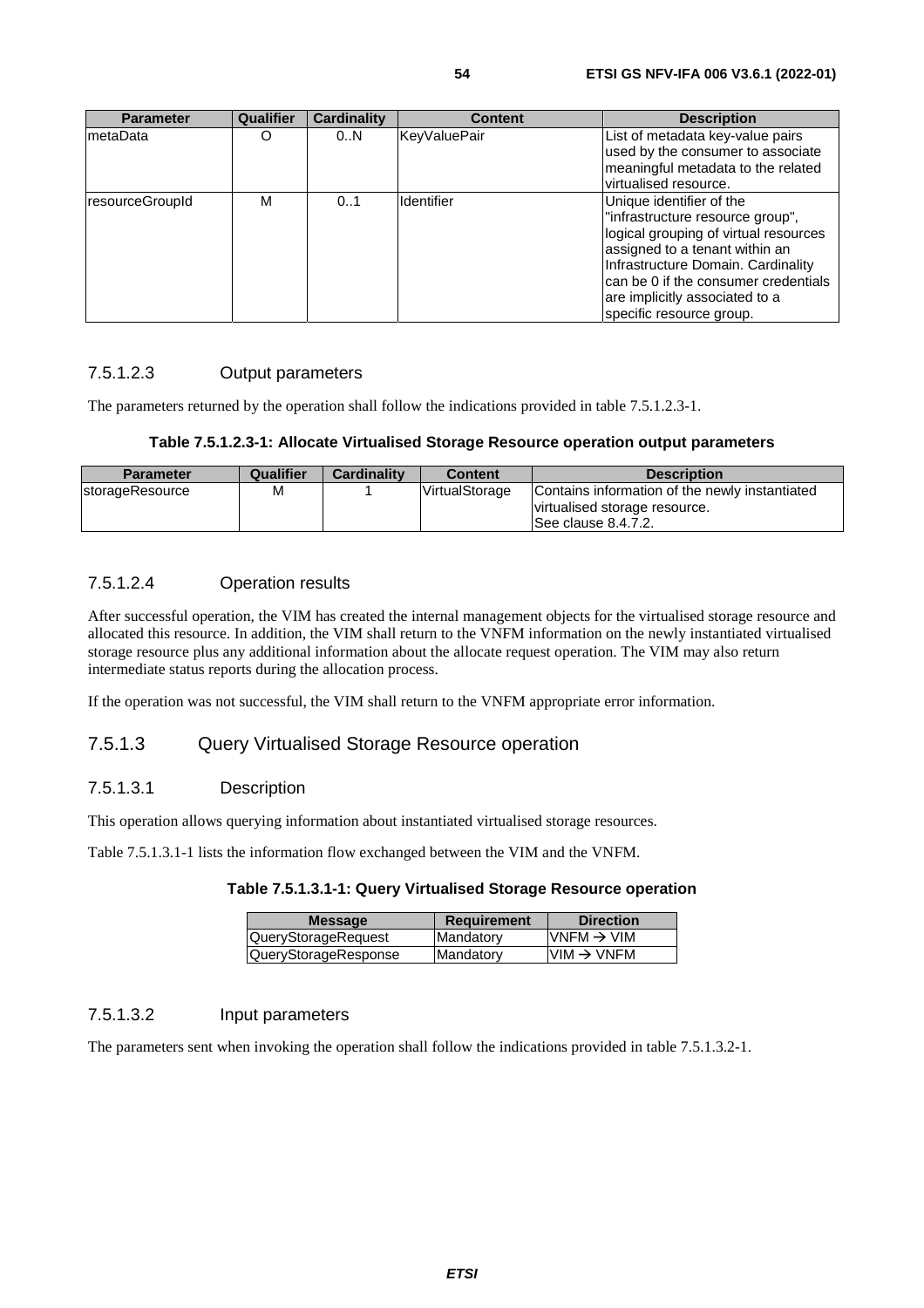|  | Table 7.5.1.3.2-1: Query Virtualised Storage Resource operation input parameters |  |
|--|----------------------------------------------------------------------------------|--|
|--|----------------------------------------------------------------------------------|--|

| <b>Parameter</b>   | <b>Qualifier</b> | <b>Cardinality</b> | <b>Content</b> | <b>Description</b>                                                                                                                                                                                                                                           |
|--------------------|------------------|--------------------|----------------|--------------------------------------------------------------------------------------------------------------------------------------------------------------------------------------------------------------------------------------------------------------|
| storageQueryFilter | М                |                    | Filter         | Query filter based on e.g. name, identifier, meta-data<br>information or status information expressing the type of<br>linformation to be retrieved.<br>It can also be used to specify one or more resources to be<br>queried by providing their identifiers. |

### 7.5.1.3.3 Output parameters

The parameters returned by the operation shall follow the indications provided in table 7.5.1.3.3-1.

#### **Table 7.5.1.3.3-1: Query Virtualised Storage Resource operation output parameters**

| <b>Parameter</b> | <b>Qualifier</b> | <b>Cardinality</b> | <b>Content</b> | <b>Description</b>                                                                                                                                                              |
|------------------|------------------|--------------------|----------------|---------------------------------------------------------------------------------------------------------------------------------------------------------------------------------|
| queryResult      | М                | 0.N                | VirtualStorage | Contains information about the virtual storage resource(s)<br>Imatching the filter. The cardinality can be 0 if no matching<br>storage resources exist.<br>ISee clause 8.4.7.2. |

## 7.5.1.3.4 Operation results

After successful operation, the VIM has queried the internal management objects for the virtualised storage resources. The result of the query shall indicate with a standard success/error result if the query has been processed correctly. For a particular query, information about the storage resources that the VNFM has access to and that are matching the filter shall be returned.

## 7.5.1.4 Update Virtualised Storage Resource operation

## 7.5.1.4.1 Description

This operation allows updating the configuration and/or parameters of an instantiated virtualised storage resource, including updating its metadata.

Table 7.5.1.4.1-1 lists the information flow exchanged between the VIM and the VNFM.

#### **Table 7.5.1.4.1-1: Update Virtualised Storage Resource operation**

| <b>Message</b>        | <b>Requirement</b> | <b>Direction</b>                        |
|-----------------------|--------------------|-----------------------------------------|
| UpdateStorageRequest  | Mandatory          | $\textsf{IVNFM}\rightarrow\textsf{VIM}$ |
| UpdateStorageResponse | Mandatory          | $VIM \rightarrow VNFM$                  |
|                       |                    |                                         |

## 7.5.1.4.2 Input parameters

The parameters sent when invoking the operation shall follow the indications provided in table 7.5.1.4.2-1.

#### **Table 7.5.1.4.2-1: Update Virtualised Storage Resource operation input parameters**

| <b>Parameter</b>  | <b>Qualifier</b> | <b>Cardinality</b> | <b>Content</b>        | <b>Description</b>                                |
|-------------------|------------------|--------------------|-----------------------|---------------------------------------------------|
| storageld         | м                |                    | <b>Identifier</b>     | Identifier of the virtualised storage resource to |
|                   |                  |                    |                       | be updated.                                       |
| updateStorageData | M                | 01                 | VirtualStorageFlavour | Contains the fields that can be updated of a      |
|                   |                  |                    |                       | storage resource.                                 |
|                   |                  |                    |                       | See clause 8.4.6.2.                               |
| metaData          |                  | 0N                 | KeyValuePair          | List of meta-data key-value pairs used by the     |
|                   |                  |                    |                       | consumer to associate meaningful metadata         |
|                   |                  |                    |                       | to the related virtualised resource.              |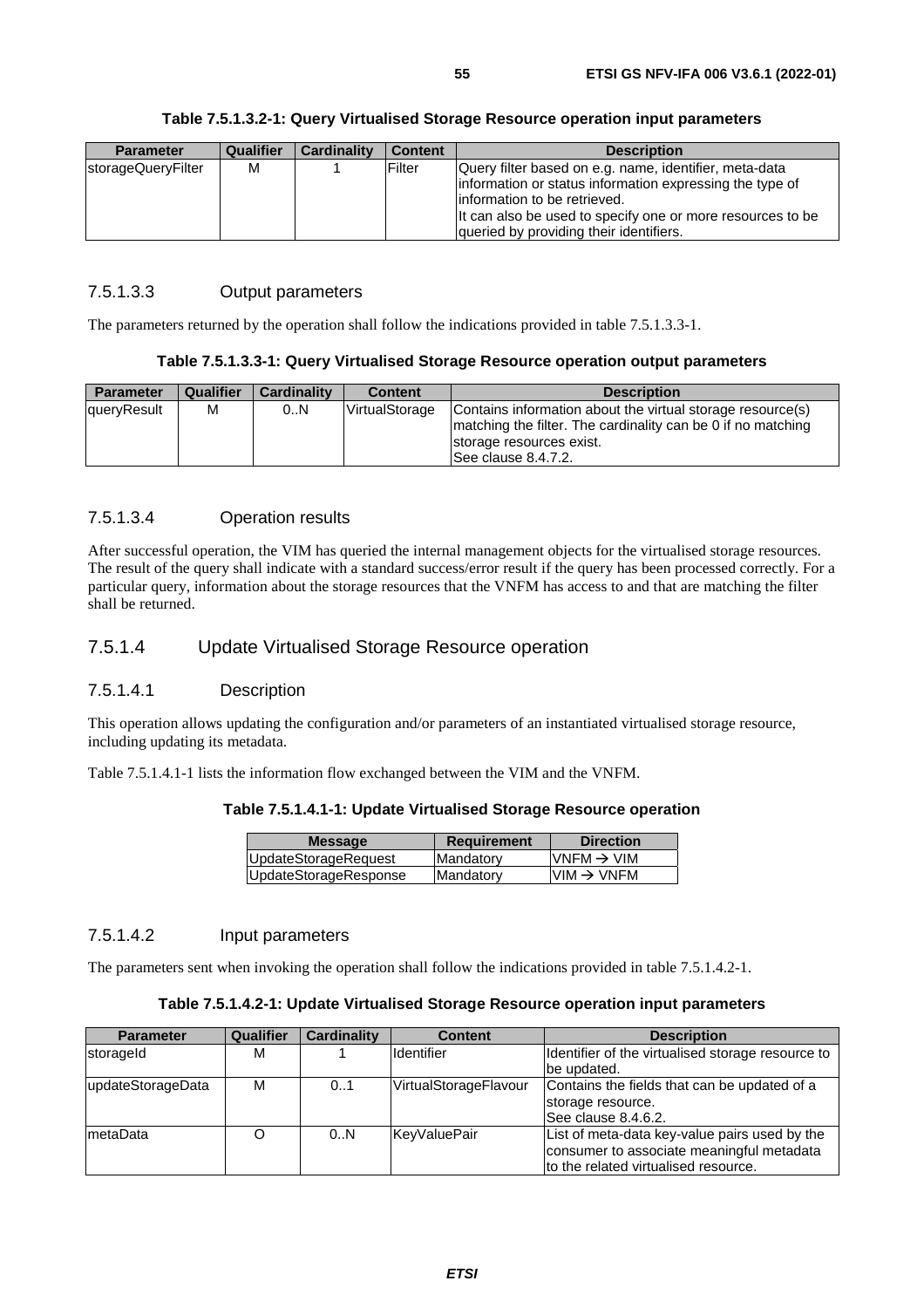### 7.5.1.4.3 Output parameters

The parameters returned by the operation shall follow the indications provided in table 7.5.1.4.3-1.

| Table 7.5.1.4.3-1: Update Virtualised Storage Resource operation output parameters |  |  |  |
|------------------------------------------------------------------------------------|--|--|--|
|------------------------------------------------------------------------------------|--|--|--|

| <b>Parameter</b>   | <b>Qualifier</b> | <b>Cardinality</b> | <b>Content</b>    | <b>Description</b>                                                                                                                     |
|--------------------|------------------|--------------------|-------------------|----------------------------------------------------------------------------------------------------------------------------------------|
| storageld          | M                |                    | <b>Identifier</b> | Identifier of the virtualised storage resource that has been<br>updated. This parameter has the same value as the input<br>Iparameter. |
| <b>storageData</b> | M                |                    | VirtualStorage    | Contains the data relative to the updated storage.<br>See clause 8.4.7.2.                                                              |

#### 7.5.1.4.4 Operation results

After successful operation, the VIM has updated the internal management objects for the virtualised storage resource. In addition, the VIM shall return to the VNFM information on the updated virtualised storage resource plus any additional information about the update request operation.

If the operation was not successful, the VIM shall return to the VNFM appropriate error information.

## 7.5.1.5 Terminate Virtualised Storage Resource operation

#### 7.5.1.5.1 Description

This operation allows de-allocating and terminating one or more instantiated virtualised storage resource(s).

When the operation is done on multiple ids, it is assumed to be best-effort, i.e. it can succeed for a subset of the ids, and fail for the remaining ones.

Table 7.5.1.5.1-1 lists the information flow exchanged between the VIM and the VNFM.

#### **Table 7.5.1.5.1-1: Terminate Virtualised Storage Resource operation**

| <b>Message</b>                     | <b>Requirement</b> | <b>Direction</b>       |
|------------------------------------|--------------------|------------------------|
| TerminateStorageRequest            | <b>IMandatory</b>  | $VNFM \rightarrow VIM$ |
| TerminateStorageResponse Mandatory |                    | $VIM \rightarrow VNFM$ |
|                                    |                    |                        |

### 7.5.1.5.2 Input parameters

The parameters sent when invoking the operation shall follow the indications provided in table 7.5.1.5.2-1.

#### **Table 7.5.1.5.2-1: Terminate Virtualised Storage Resource operation input parameters**

| <b>Parameter</b> | Qualifier | <b>Cardinality</b> | Content            | <b>Description</b>                                                   |
|------------------|-----------|--------------------|--------------------|----------------------------------------------------------------------|
| <b>Storageld</b> | M         | …N                 | <b>I</b> dentifier | Ildentifier of the virtualised storage resource(s) to be terminated. |

#### 7.5.1.5.3 Output parameters

The parameters returned by the operation shall follow the indications provided in table 7.5.1.5.3-1.

#### **Table 7.5.1.5.3-1: Terminate Virtualised Storage Resource operation output parameters**

| <b>Parameter</b> | Qualifier | Cardinality | <b>Content</b> | <b>Description</b>                                             |
|------------------|-----------|-------------|----------------|----------------------------------------------------------------|
| storageld        | M         | IN          | Identifier     | Identifier of the virtualised storage resource(s) successfully |
|                  |           |             |                | Iterminated.                                                   |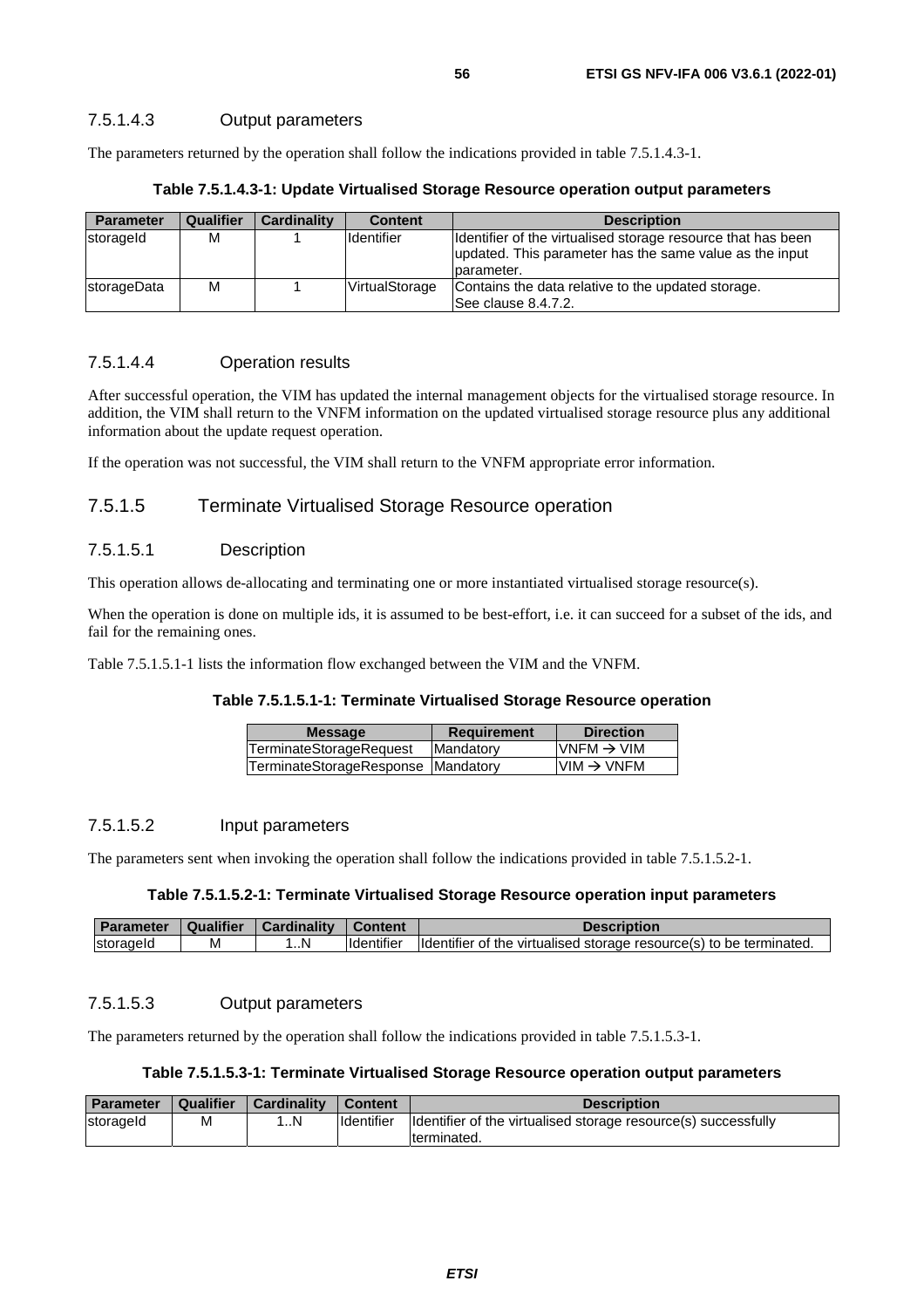### 7.5.1.5.4 Operation results

After successful operation, the VIM has terminated the virtualised storage resources and removed the internal management objects for those resources. In addition, the VIM shall return to the VNFM information on the terminated virtualised storage resource plus any additional information about the terminate request operation.

If the operation was not successful, the VIM shall return to the VNFM appropriate error information.

## 7.5.1.6 Operate Virtualised Storage Resource operation

#### 7.5.1.6.1 Description

This operation allows executing specific operation command on instantiated virtualised storage resources.

Table 7.5.1.6.1-1 lists the information flow exchanged between the VIM and the VNFM.

#### **Table 7.5.1.6.1-1: Operate Virtualised Storage Resource operation**

| <b>Message</b>         | <b>Requirement</b> | <b>Direction</b>                        |
|------------------------|--------------------|-----------------------------------------|
| OperateStorageRequest  | Mandatory          | $\textsf{IVNFM}\rightarrow\textsf{VIM}$ |
| OperateStorageResponse | Mandatory          | $VIM \rightarrow VNFM$                  |

## 7.5.1.6.2 Input parameters

The parameters sent when invoking the operation shall follow the indications provided in table 7.5.1.6.2-1.

| Table 7.5.1.6.2-1: Operate Virtualised Storage Resource operation input parameters |  |  |  |  |
|------------------------------------------------------------------------------------|--|--|--|--|
|------------------------------------------------------------------------------------|--|--|--|--|

| <b>Parameter</b>          | Qualifier | <b>Cardinality</b> | <b>Content</b>   | <b>Description</b>                                                                                                                                                                          |
|---------------------------|-----------|--------------------|------------------|---------------------------------------------------------------------------------------------------------------------------------------------------------------------------------------------|
| storageld                 | м         |                    | Identifier       | Identifier of the virtualised storage resource to be<br>operated.                                                                                                                           |
| storageOperation          | М         |                    | String           | Type of operation to perform on the virtualised<br>storage resource. Possible values include: "create<br>snapshot", "revert to snapshot", and "delete<br>snapshot".                         |
| storageOperationInputData | м         | 0.N                | KeyValue<br>Pair | Additional parameters associated to the operation<br>to perform. For example, if the operation is "delete"<br>snapshot", information identifying the snapshot to<br>be deleted is provided. |

### 7.5.1.6.3 Output parameters

The parameters returned by the operation shall follow the indications provided in table 7.5.1.6.3-1.

## **Table 7.5.1.6.3-1: Operate Virtualised Storage Resource operation output parameters**

| <b>Parameter</b>    | <b>Qualifier</b> | Cardinality | <b>Content</b> | <b>Description</b>                                         |
|---------------------|------------------|-------------|----------------|------------------------------------------------------------|
| <b>IstorageData</b> | М                |             | VirtualStor    | Contains information on the new status of the operated     |
|                     |                  |             | age            | virtualised storage resource.                              |
|                     |                  |             |                | See clause 8.4.7.2.                                        |
| storageOperation    | М                | 0.N         | KeyValue       | Set of output values depending on the type of operation.   |
| <b>OutputData</b>   |                  |             | Pair           | For instance, when a snapshot operation is requested, this |
|                     |                  |             |                | field provides information about the identifier of the     |
|                     |                  |             |                | Isnapshot.                                                 |

## 7.5.1.6.4 Operation results

After successful operation, the VIM has executed the requested operation command on the virtualised storage resource. In addition, the VIM shall return to the VNFM information on the new status of the operated virtualised storage resources, operation specific data plus any additional information about the operate request operation.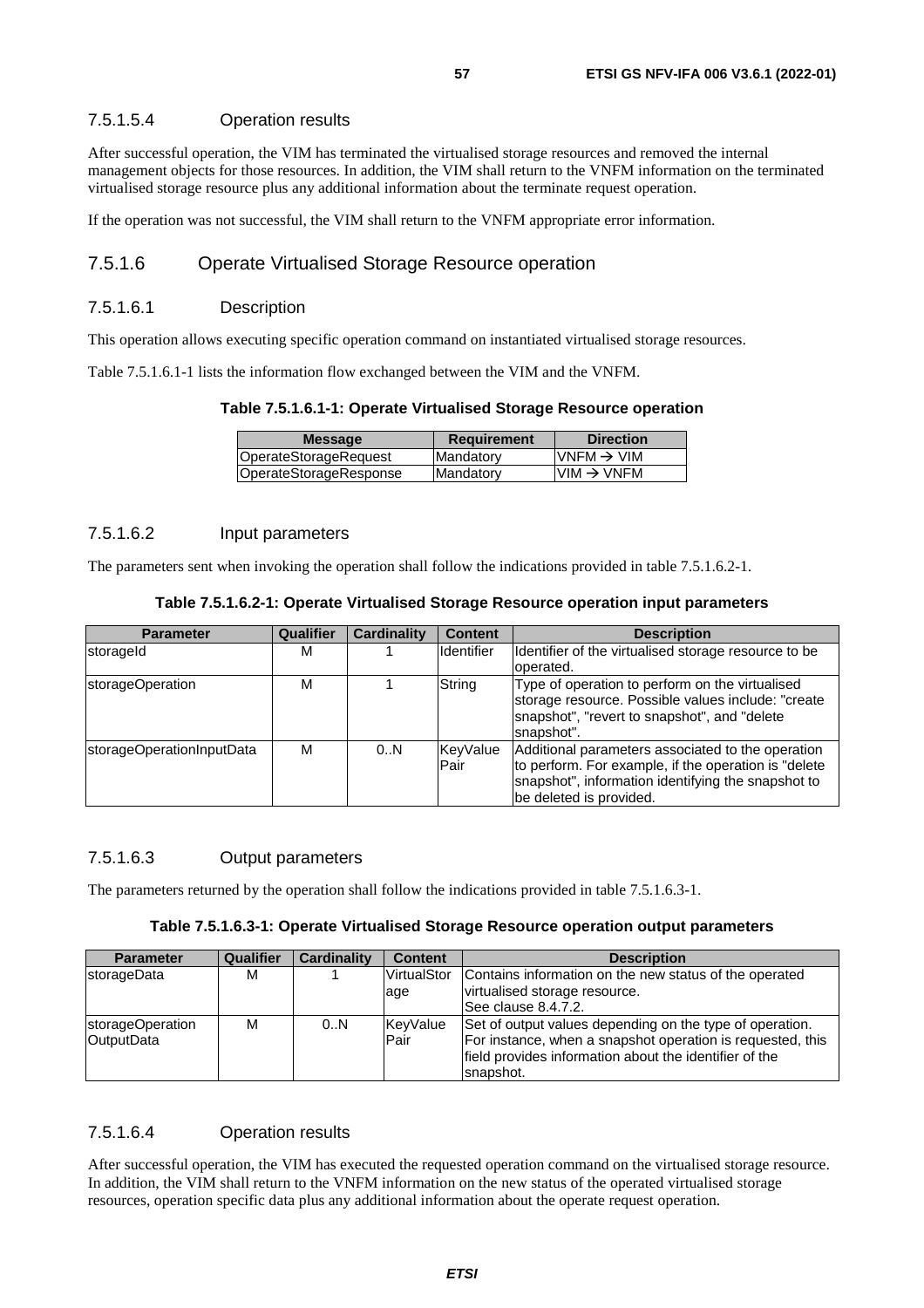If the operation was not successful, the VIM shall return to the VNFM appropriate error information.

## 7.5.1.7 Scale Virtualised Storage Resource operation

#### 7.5.1.7.1 Description

This operation allows resizing an instantiated virtualised storage resource.

Table 7.5.1.7.1-1 lists the information flow exchanged between the VIM and the VNFM.

| $VNFM \rightarrow VIM$ |
|------------------------|
| $VIM \rightarrow VNFM$ |
|                        |

#### 7.5.1.7.2 Input parameters

The parameters sent when invoking the operation shall follow the indications provided in table 7.5.1.7.2-1.

#### **Table 7.5.1.7.2-1: Scale Virtualised Storage Resource operation input parameters**

| <b>Parameter</b> | Qualifier | <b>Cardinality</b> | <b>Content</b> | <b>Description</b>                                           |
|------------------|-----------|--------------------|----------------|--------------------------------------------------------------|
| storageld        | м         |                    | Identifier     | Identifier of the virtualised storage resource to be scaled. |
| newSize          | М         |                    | <b>Number</b>  | Resized amount of allocated storage virtualised resource.    |

#### 7.5.1.7.3 Output parameters

The parameters returned by the operation shall follow the indications provided in table 7.5.1.7.3-1.

#### **Table 7.5.1.7.3-1: Scale Virtualised Storage Resource operation output parameters**

| <b>Parameter</b> | Qualifier | <b>Cardinality</b> | Content        | <b>Description</b>                                     |
|------------------|-----------|--------------------|----------------|--------------------------------------------------------|
| storageData      | М         |                    | VirtualStorage | Contains information of the scaled virtualised storage |
|                  |           |                    |                | resource.                                              |
|                  |           |                    |                | See clause 8.4.7.2.                                    |

#### 7.5.1.7.4 Operation results

After successful operation, the VIM has updated the internal management objects for the virtualised storage resource and has scaled this resource. In addition, the VIM shall return to the VNFM information on the scaled virtualised storage resource plus any additional information about the scale request operation.

If the operation was not successful, the VIM shall return to the VNFM appropriate error information.

## 7.5.1.8 Migrate Virtualised Storage Resource operation

#### 7.5.1.8.1 Description

This operation allows migrating instantiated virtualised storage resources from one storage location to another. For instance, the operation performs the migration of a volume resource from one physical machine (host) to another physical machine.

Table 7.5.1.8.1-1 lists the information flow exchanged between the VIM and the VNFM.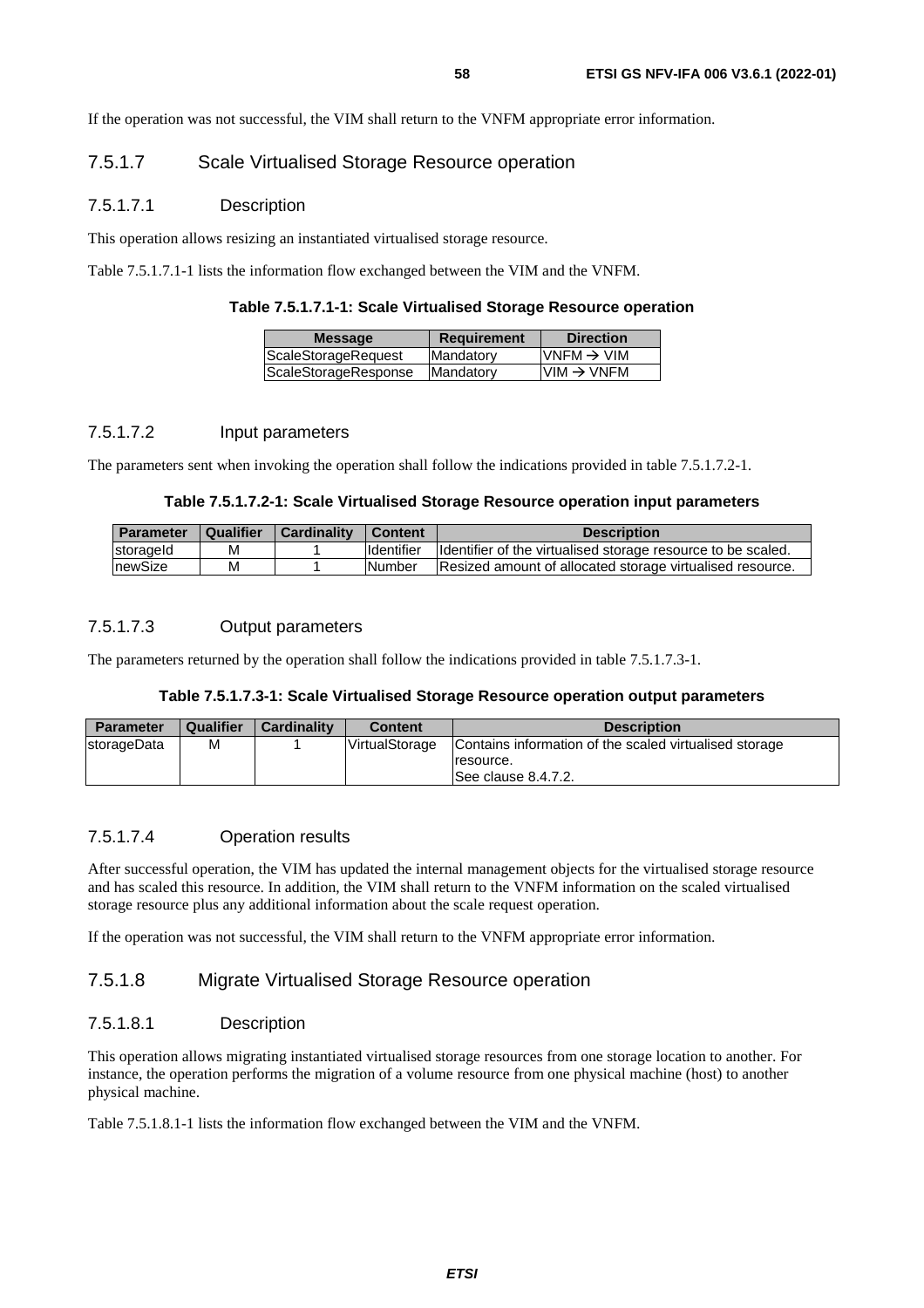| <b>Message</b>                   | <b>Requirement</b> | <b>Direction</b>                        |
|----------------------------------|--------------------|-----------------------------------------|
| <b>MigrateStorageRequest</b>     | <b>IMandatory</b>  | $\textsf{IVNFM}\rightarrow\textsf{VIM}$ |
| MigrateStorageResponse Mandatory |                    | IVIM $\rightarrow$ VNFM                 |

## **Table 7.5.1.8.1-1: Migrate Virtualised Storage Resource operation**

#### 7.5.1.8.2 Input parameters

The parameters sent when invoking the operation shall follow the indications provided in table 7.5.1.8.2-1.

**Table 7.5.1.8.2-1: Migrate Virtualised Storage Resource operation input parameters** 

| <b>Parameter</b>          | Qualifier | <b>Cardinality</b> | Content                          | <b>Description</b>                     |
|---------------------------|-----------|--------------------|----------------------------------|----------------------------------------|
| storageld                 | м         |                    | <b>Identifier</b>                | Identifier of the virtualised storage  |
|                           |           |                    |                                  | resource to be migrated.               |
| affinityOrAntiAffinityCon | <b>CM</b> | 0N                 | AffinityOrAntiAffinityConstraint | List of elements with affinity or anti |
| straints                  |           |                    |                                  | affinity (see clause 8.4.8.2)          |
|                           |           |                    |                                  | information of the virtualised         |
|                           |           |                    |                                  | compute resource to be migrated.       |
|                           |           |                    |                                  | All the listed constraints shall be    |
|                           |           |                    |                                  | fulfilled for a successful operation.  |
|                           |           |                    |                                  | This information is only necessary if  |
|                           |           |                    |                                  | the VIM needs to maintain affinity     |
|                           |           |                    |                                  | during the migration operation         |
|                           |           |                    |                                  | based on a list of resources.          |
| migrationConstraint       | м         |                    | Not specified                    | When present, the migration            |
|                           |           |                    |                                  | constraint parameter gives             |
|                           |           |                    |                                  | indications on where to migrate the    |
|                           |           |                    |                                  | resource, e.g. to a specific resource  |
|                           |           |                    |                                  | zone or to a specific host.            |

## 7.5.1.8.3 Output parameters

The parameters returned by the operation shall follow the indications provided in table 7.5.1.8.3-1.

#### **Table 7.5.1.8.3-1: Migrate Virtualised Storage Resource operation output parameters**

| <b>Parameter</b> | <b>Qualifier</b> | <b>Cardinality</b> | <b>Content</b> | <b>Description</b>                                                                           |
|------------------|------------------|--------------------|----------------|----------------------------------------------------------------------------------------------|
| storageData      | М                |                    | VirtualStorage | Contains information of the migrated virtualised storage<br>resource.<br>See clause 8.4.7.2. |

## 7.5.1.8.4 Operation results

After successful operation, the VIM has updated the internal management objects for the virtualised storage resource and has migrated this resource. In addition, the VIM shall return to the VNFM information on the migrated virtualised storage resource plus any additional information about the migrate request operation.

If the operation was not successful, the VIM shall return to the VNFM appropriate error information.

## 7.5.1.9 Create Virtualised Storage Resource Affinity Or AntiAffinity Constraints Group operation

#### 7.5.1.9.1 Description

This operation allows an authorized consumer functional block to request the creation of a resource affinity or anti-affinity constraints group. An anti-affinity group contains resources that are not placed in proximity, e.g. that do not share the same physical storage node. An affinity group contains resources that are placed in proximity, e.g. that do share the same physical storage node.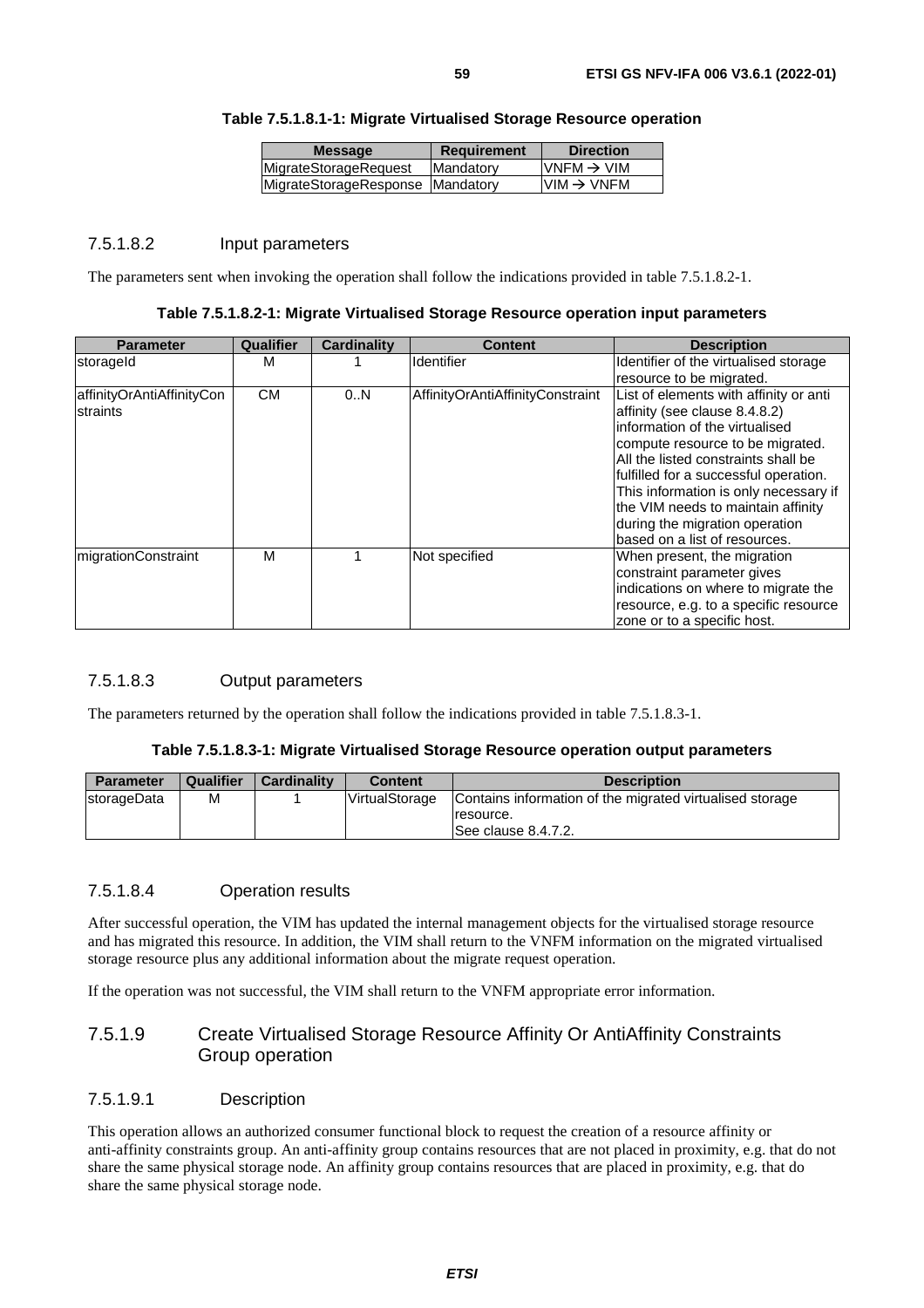This operation shall be supported by the VIM. It shall be supported by the VNFM, if the VNFM supports named resource groups for affinity/anti-affinity (see clause 8.4.8.1).

Table 7.5.1.9.1-1 lists the information flow exchanged between the VIM and the VNFM.

#### **Table 7.5.1.9.1-1: Create Virtualised Storage Resource Affinity Or AntiAffinity Constraints Group operation**

| CreateStorageResourceAffinityOrAntiAffinityConstraintsGroupRequest<br><b>Mandatory</b>  | VNFM $\rightarrow$ VIM |
|-----------------------------------------------------------------------------------------|------------------------|
| CreateStorageResourceAffinityOrAntiAffinityConstraintsGroupResponse<br><b>Mandatory</b> | $VM \rightarrow VNFM$  |

#### 7.5.1.9.2 Input parameters

The parameters sent when invoking the operation shall follow the indications provided in table 7.5.1.9.2-1.

#### **Table 7.5.1.9.2-1: Create Virtualised Storage Resource Affinity Or AntiAffinity Constraints Group operation input parameters**

| <b>Parameter</b> | Qualifier | <b>Cardinality</b> | <b>Content</b> | <b>Description</b>                                                                                                    |
|------------------|-----------|--------------------|----------------|-----------------------------------------------------------------------------------------------------------------------|
| groupName        | м         |                    | String         | Name of the group, given by the consumer.                                                                             |
| type             | м         |                    | Enum           | Indicates whether this is an affinity or anti-affinity group.<br>VALUES:<br><b>AFFINITY</b><br><b>ANTI AFFINITY</b>   |
| scope            | м         | 01                 | Enum           | Qualifies the scope of the affinity constraint.<br>VALUES:<br>NFVI NODE<br>etc.<br>Defaults to "NFVI NODE" if absent. |

## 7.5.1.9.3 Output parameters

The parameters returned by the operation shall follow the indications provided in table 7.5.1.9.3-1.

#### **Table 7.5.1.9.3-1: Create Virtualised Storage Resource Affinity Or AntiAffinity Constraints Group operation output parameters**

| <b>Parameter</b> | Qualifier | Cardinality | <b>Content</b> | <b>Description</b>       |
|------------------|-----------|-------------|----------------|--------------------------|
| groupId          | м         |             | Identifier     | Identifier of the group. |

#### 7.5.1.9.4 Operation results

On success, the requested resource affinity or anti-affinity constraints group has been created. On failure, appropriate error information is returned.

## 7.5.2 Virtualised Storage Resources Change Notification Interface

## 7.5.2.1 Description

This interface allows an authorized consumer functional block to request subscription to virtualised storage resources change notifications and to provide such notification to the subscribed consumer. As such, it provides the notification part of the Virtualised Storage Resource Management interface.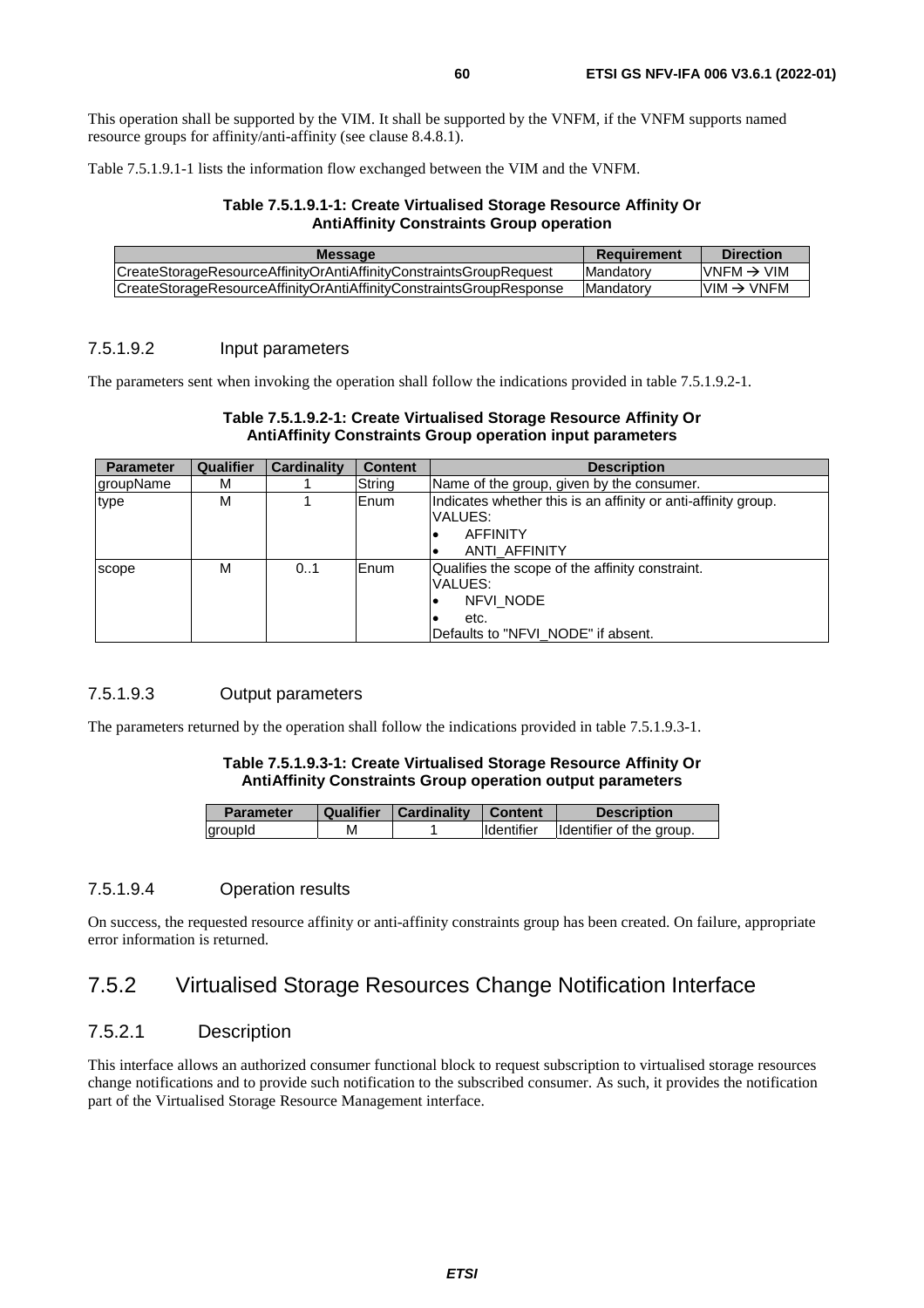## 7.5.2.2 Subscribe operation

## 7.5.2.2.1 Description

This operation enables the VNFM to subscribe with a filter for the notifications related to virtualised storage resource changes on virtualised resources sent by the VIM. Specification of filtering mechanism is part of the protocol design.

Table 7.5.2.2.1-1 lists the information flow exchanged between the VIM and the VNFM.

**Table 7.5.2.2.1-1: Subscribe operation** 

| <b>Message</b>    | Requirement | <b>Direction</b>                                                      |
|-------------------|-------------|-----------------------------------------------------------------------|
| SubscribeRequest  | Mandatory   | $VNFM \rightarrow VIM$                                                |
| SubscribeResponse | Mandatory   | $\textsf{I}\textsf{VIM} \to \textsf{V}\textsf{N}\textsf{F}\textsf{M}$ |
|                   |             |                                                                       |

#### 7.5.2.2.2 Input parameters

The parameters sent when invoking the operation shall follow the indications provided in table 7.5.2.2.2-1.

|  | Table 7.5.2.2.2-1: Subscribe operation input parameters |
|--|---------------------------------------------------------|
|--|---------------------------------------------------------|

| <b>Parameter</b> | Qualifier | <b>Cardinality</b> | <b>Content</b> | <b>Description</b>                                                                                                                                                                                                                                                    |
|------------------|-----------|--------------------|----------------|-----------------------------------------------------------------------------------------------------------------------------------------------------------------------------------------------------------------------------------------------------------------------|
| inputFilter      | M         |                    | Filter         | Input filter for selecting the virtualised resource(s) or virtual<br>resource group(s) and the related change notifications to subscribe<br>to. This filter can contain information about specific types of<br>changes to subscribe to or attributes of the resource. |

#### 7.5.2.2.3 Output parameters

The parameters returned by the operation shall follow the indications provided in table 7.5.2.2.3-1.

#### **Table 7.5.2.2.3-1: Subscribe operation output parameters**

| <b>Parameter</b> |   | Qualifier   Cardinality   Content |                     | <b>Description</b>                       |
|------------------|---|-----------------------------------|---------------------|------------------------------------------|
| subscriptionId   | м |                                   | <b>I</b> Identifier | Identifier of the subscription realized. |

#### 7.5.2.2.4 Operation results

After successful subscription, the VNFM is registered to receive notifications related to storage resource changes on virtualised storage resources sent by the VIM. The result of the operation shall indicate if the subscription has been successful or not with a standard success/error result. For a particular subscription, only notifications matching the filter will be delivered to the VNFM.

## 7.5.2.3 Notify operation

#### 7.5.2.3.1 Description

This operation distributes notifications to subscribers. It is a one-way operation issued by the VIM that cannot be invoked as an operation by the consumer (VNFM).

In order to receive notifications, the VNFM shall have a subscription.

Table 7.5.2.3.1-1 lists the information flow exchanged between the VIM and the VNFM.

#### **Table 7.5.2.3.1-1: Notify operation**

| <b>Message</b> | Requirement | <b>Direction</b>       |
|----------------|-------------|------------------------|
| <b>Notify</b>  | Mandatory   | $VIM \rightarrow VNFM$ |
|                |             |                        |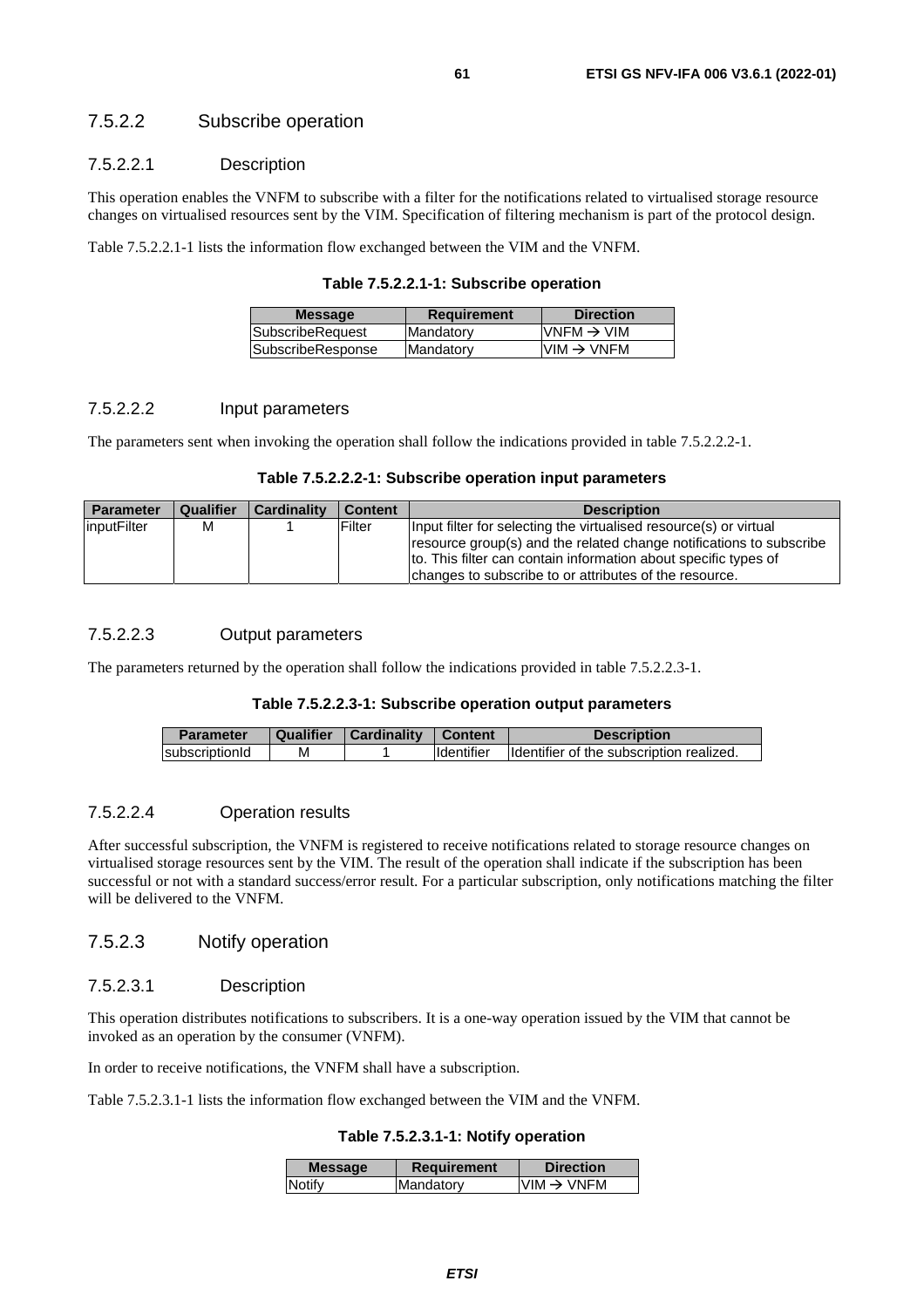The following notification is sent by this operation:

• VirtualisedResourceChangeNotification. See clause 8.4.9.

## 7.5.3 Virtualised Storage Resources Information Management Interface

## 7.5.3.1 Description

This interface allows an authorized consumer functional block to request operations related to the information about consumable virtualised storage resources which are managed by a VIM.

The parameters related to consumable virtualised storage resources describe the types and characteristics of the virtualised resources that a consumer functional block can request for allocation as part of the Virtualised Storage Resource Management interface.

The following operations are defined for this interface:

- 1) Subscribe resources information changes operation.
- 2) Notify resources information changes operation.
- 3) Query resources information operation.

#### 7.5.3.2 Subscribe operation

### 7.5.3.2.1 Description

This operation enables the VNFMs to subscribe for the notifications related to information changes about consumable virtualised storage resources. This also enables the VNFM to specify the scope of the subscription in terms of the specific virtual storage resources to be reported by the VIM using a filter as the input.

Table 7.5.3.2.1-1 lists the information flow exchanged between the VIM and the VNFM.

|  |  |  | Table 7.5.3.2.1-1: Subscribe operation |  |
|--|--|--|----------------------------------------|--|
|--|--|--|----------------------------------------|--|

| $VNFM \rightarrow VIM$<br><b>SubscribeRequest</b><br>Mandatory | <b>Message</b> |
|----------------------------------------------------------------|----------------|
|                                                                |                |
| SubscribeResponse<br>$VIM \rightarrow VNFM$<br>Mandatory       |                |

#### 7.5.3.2.2 Input parameters

The parameters sent when invoking the operation shall follow the indications provided in table 7.5.3.2.2-1.

#### **Table 7.5.3.2.2-1: Subscribe operation input parameters**

| <b>Parameter</b> | Qualifier | <b>Cardinality</b> | <b>∪ Content</b> | <b>Description</b>                                                       |
|------------------|-----------|--------------------|------------------|--------------------------------------------------------------------------|
| filter           | М         |                    | <b>Filter</b>    | Input filter for selecting notifications. The filter can be on resource, |
|                  |           |                    |                  | type of notification or attribute of the notification.                   |

### 7.5.3.2.3 Output parameters

The parameters returned by the operation shall follow the indications provided in table 7.5.3.2.3-1.

### **Table 7.5.3.2.3-1: Subscribe operation output parameters**

| <b>Parameter</b> | Qualifier | Cardinality | Content    | <b>Description</b>                       |
|------------------|-----------|-------------|------------|------------------------------------------|
| subscriptionId   | м         |             | Identifier | Identifier of the subscription realized. |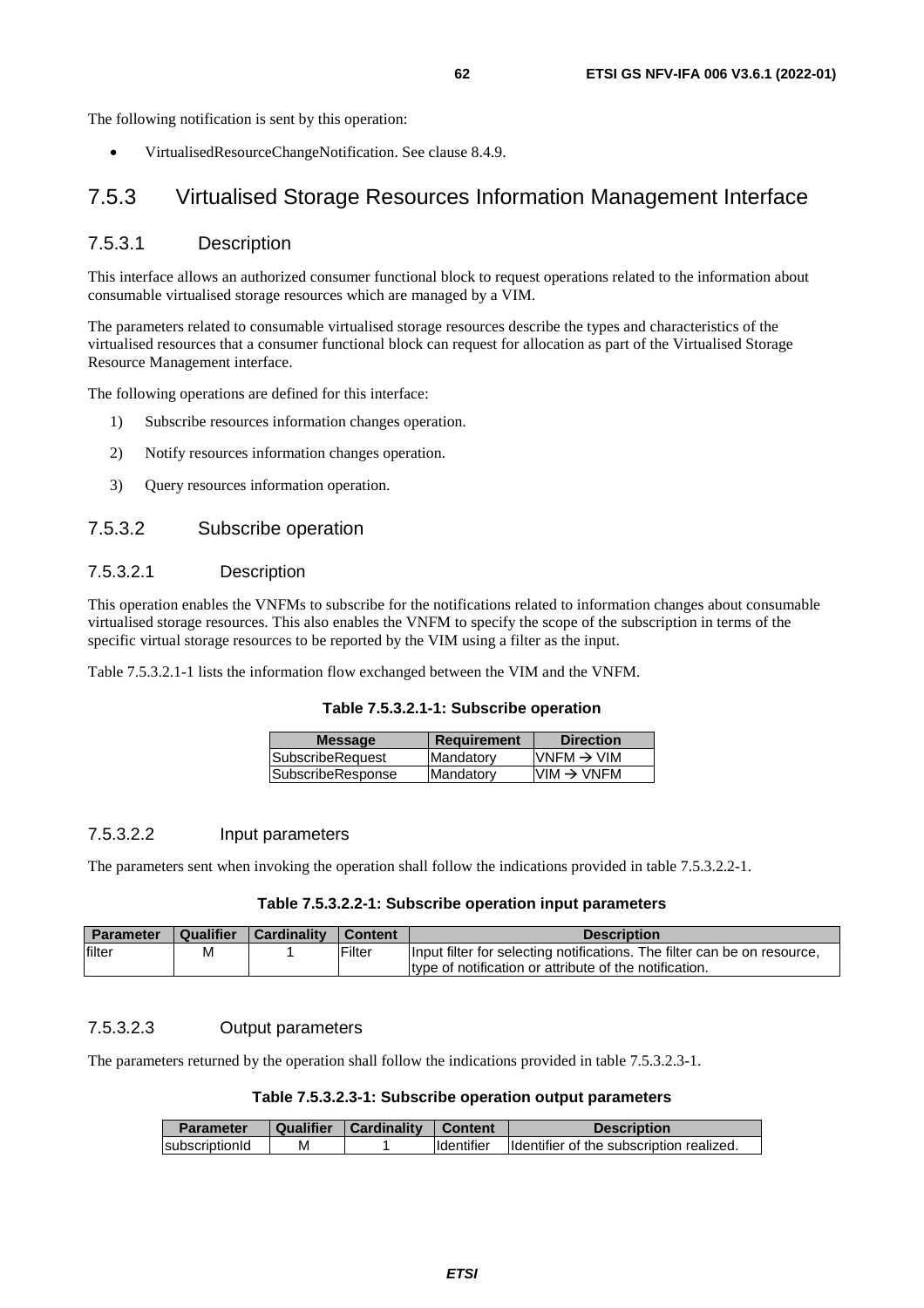## 7.5.3.2.4 Operation results

After successful subscription, the VNFM is registered to receive notifications related to information changes about consumable virtualised storage resources sent by the VIM. The result of the operation shall indicate if the subscription has been successful or not with a standard success/error result. For a particular subscription, only notifications matching the filter will be delivered to the VNFM.

## 7.5.3.3 Notify operation

#### 7.5.3.3.1 Description

This operation distributes notifications to subscribers. It is a one-way operation issued by the VIM that cannot be invoked as an operation by the consumer (VNFM).

In order to receive notifications, the VNFM shall have a subscription.

Table 7.5.3.3.1-1 lists the information flow exchanged between the VIM and the VNFM.

**Table 7.5.3.3.1-1: Notify operation** 

| <b>Message</b> | Requirement | <b>Direction</b> |
|----------------|-------------|------------------|
| Notify         | Mandatory   | IVIM → VNFM      |
|                |             |                  |

The following notification can be notified/sent by this operation:

• InformationChangeNotification. See clause 8.3.2.

## 7.5.3.4 Query Virtualised Storage Resources Information operation

#### 7.5.3.4.1 Description

This operation supports retrieval of information for the various types of virtualised storage resources managed by the VIM.

Table 7.5.3.4.1-1 lists the information flow exchanged between the VIM and the VNFM.

#### **Table 7.5.3.4.1-1: Query Virtualised Storage Resources Information operation**

| <b>Message</b>                          | Requirement       | <b>Direction</b>        |
|-----------------------------------------|-------------------|-------------------------|
| QueryVirtualStorageResourceInfoRequest  | <b>IMandatory</b> | $IVNFM \rightarrow VIM$ |
| QueryVirtualStorageResourceInfoResponse | <b>IMandatory</b> | $VM \rightarrow VNFM$   |
|                                         |                   |                         |

## 7.5.3.4.2 Input parameters

The parameters sent when invoking the operation shall follow the indications provided in table 7.5.3.4.2-1.

#### **Table 7.5.3.4.2-1: Query Virtualised Storage Resources Information operation input parameters**

| <b>Parameter</b>       | <b>Qualifier</b> | Cardinality | Content | <b>Description</b>                                        |
|------------------------|------------------|-------------|---------|-----------------------------------------------------------|
| informationQueryFilter | м                |             | Filter  | Filter defining the information of consumable virtualised |
|                        |                  |             |         | resources on which the query applies.                     |

## 7.5.3.4.3 Output parameters

The parameters returned by the operation shall follow the indications provided in table 7.5.3.4.3-1.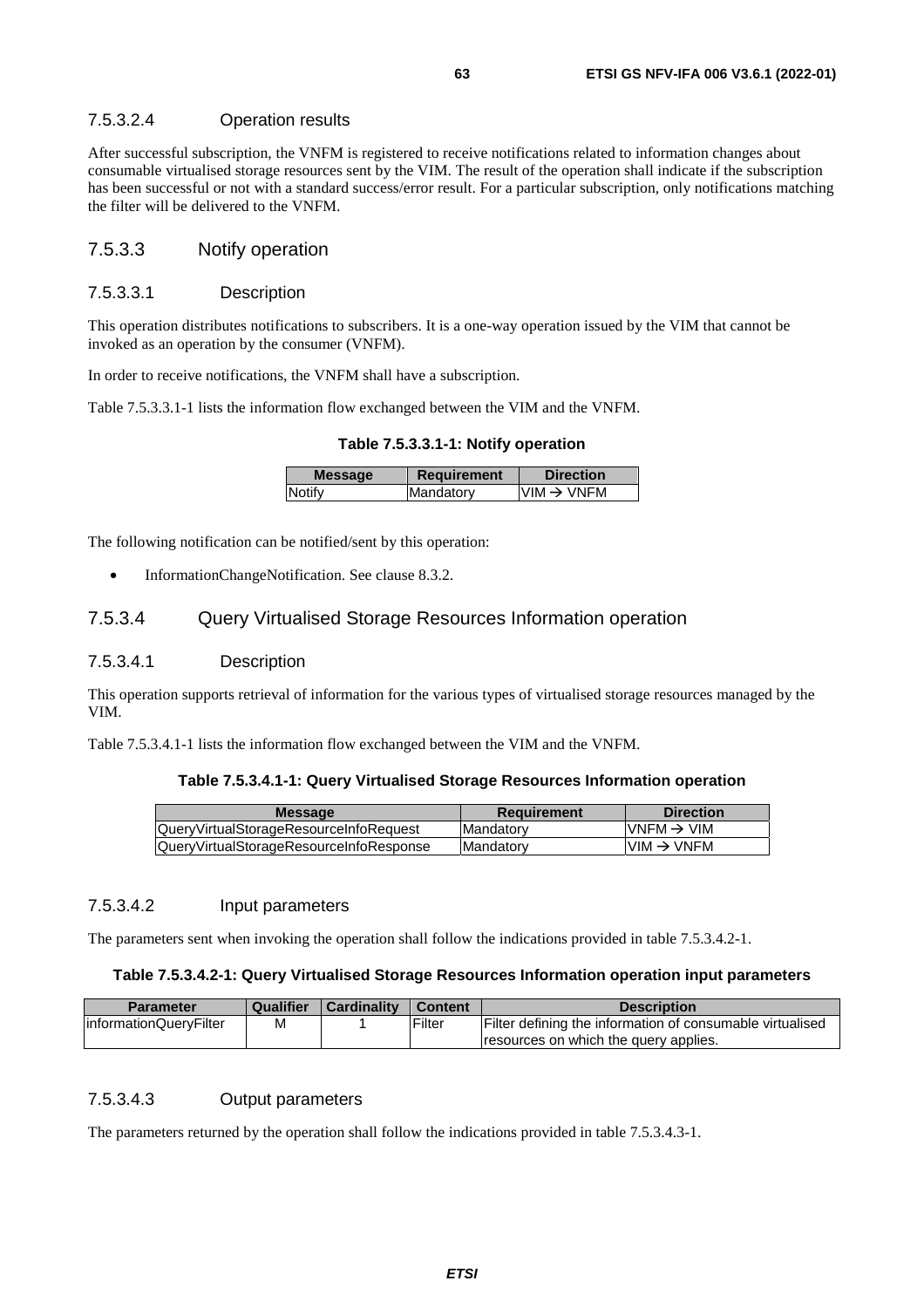| <b>Parameter</b>               | Qualifier | <b>Cardinality</b> | <b>Content</b>                                       | <b>Description</b>                                                                                                   |
|--------------------------------|-----------|--------------------|------------------------------------------------------|----------------------------------------------------------------------------------------------------------------------|
| virtualisedResourceInformation | M         | 0N                 | <b>VirtualStorageResourc</b><br><b>leinformation</b> | Virtualised storage resources<br>linformation in the VIM that<br>satisfies the query condition.<br>See clause 8.3.4. |

#### **Table 7.5.3.4.3-1: Query Virtualised Storage Resources Information operation output parameters**

## 7.5.3.4.4 Operation results

After successful operation, the VIM has run the query for the various types of virtualised storage resources. The result of the query shall indicate with a standard success/error result if the query has been processed correctly. For a particular query, information about for the various types of virtualised storage resources that are matching the filter shall be returned.

# 7.6 Virtualised Resources Fault Management Interface

## 7.6.1 Description

This interface shall allow providing alarms from the VIM resulting from the faults related to the virtualised resources visible to the consumer functional block, including virtualised container crashes, virtual network ports errors, virtual container's to storage disconnection, etc. The interface also provides information about faults related to the pools of resources, for instance, reserved resources unavailable, resource exhaustion, etc. It should be noted that only those types of resources that have been catalogued and offered through right abstractions to consumer functional blocks are in scope.

The fault management interface shall support the following operations:

- 1) Subscribe operation (Subscription of VNFMs with the VIM for the notifications related to the alarms resulting from the Faults).
- 2) Notify operation (Notifications of alarms or alarm state change from VIM to VNFM).
- 3) Get alarm list operation (Accessing active alarms from the VIM).

## 7.6.2 Subscribe operation

## 7.6.2.1 Description

This operation enables the VNFMs to subscribe for the notifications related to the alarms and their state changes resulting from the virtualised resources faults with the VIM. This also enables the VNFM to specify the scope of the subscription in terms of the specific alarms for the virtualised resources to be reported by the VIM using a filter as the input.

Table 7.6.2.1-1 lists the information flow exchanged between the VIM and the VNFM.

#### **Table 7.6.2.1-1: Subscribe operation**

| <b>Message</b>          | <b>Requirement</b> | <b>Direction</b>       |
|-------------------------|--------------------|------------------------|
| <b>SubscribeRequest</b> | Mandatory          | VNFM $\rightarrow$ VIM |
| SubscribeResponse       | Mandatory          | $VIM \rightarrow VNFM$ |
|                         |                    |                        |

## 7.6.2.2 Input parameters

The parameters sent when invoking the operation shall follow the indications provided in table 7.6.2.2-1.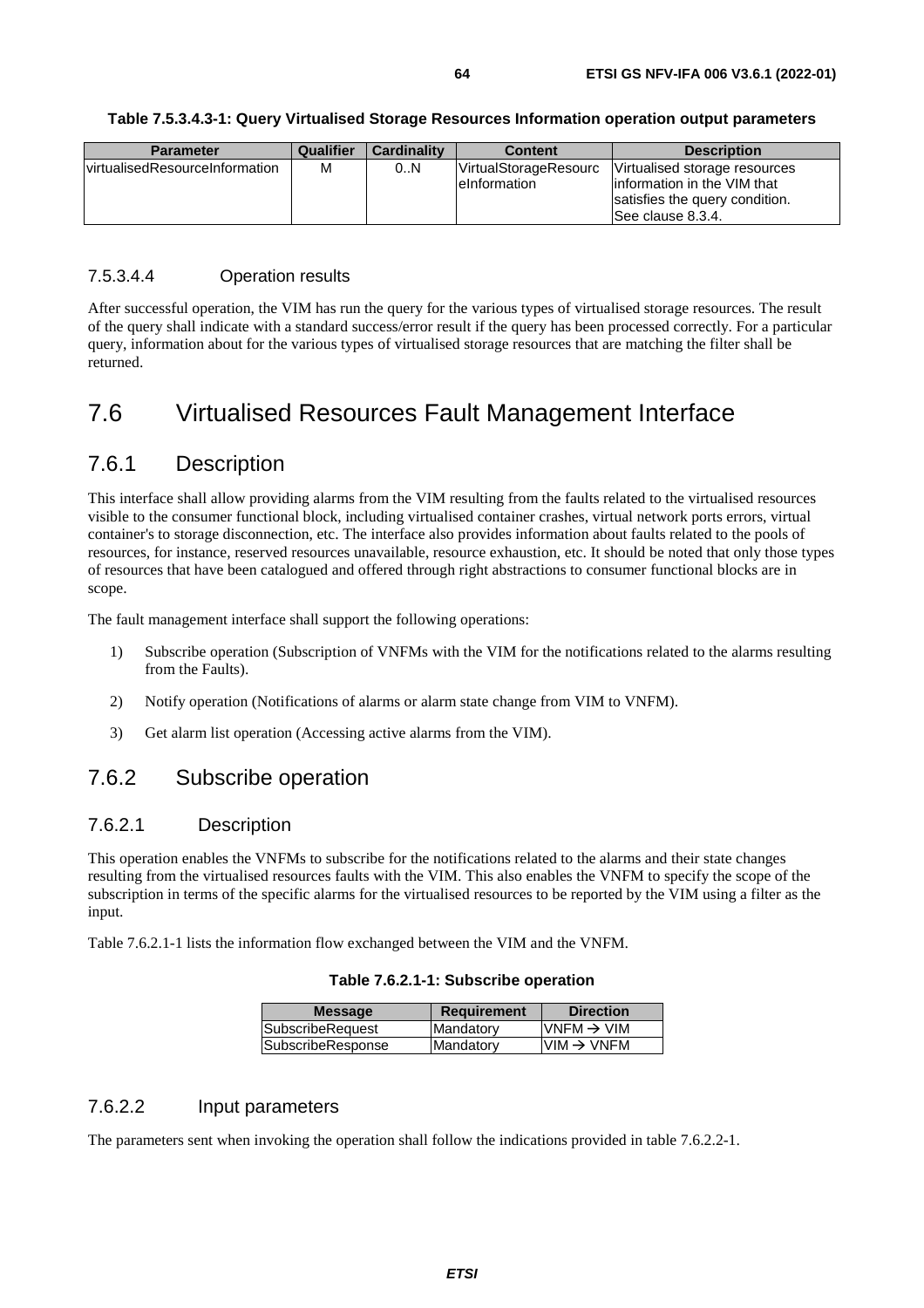| <b>Parameter</b> | <b>Qualifier</b> | l Cardinalitv | l Content | <b>Description</b>                                                                                                                                     |
|------------------|------------------|---------------|-----------|--------------------------------------------------------------------------------------------------------------------------------------------------------|
| filter           | M                |               | Filter    | Input filter for selecting virtualised resources and related alarms.<br>This can contain the resource information, severity and cause of the<br>alarm. |

#### **Table 7.6.2.2-1: Subscribe operation input parameters**

## 7.6.2.3 Output parameters

The parameters returned by the operation shall follow the indications provided in table 7.6.2.3-1.

#### **Table 7.6.2.3-1: Subscribe operation output parameters**

| <b>Parameter</b> |   | Qualifier   Cardinality | Content           | <b>Description</b>                       |
|------------------|---|-------------------------|-------------------|------------------------------------------|
| subscriptionId   | м |                         | <b>Identifier</b> | Identifier of the subscription realized. |

## 7.6.2.4 Operation results

As a result of this operation, the producer (VIM) shall indicate to the consumer (VNFM) in the subscribeResponse message whether the subscription was successful or not.

## 7.6.3 Notify operation

## 7.6.3.1 Description

This operation distributes notifications to subscribers. It is a one-way operation issued by the VIM that cannot be invoked as an operation by the consumer (VNFM).

In order to receive notifications, the VNFM shall have a subscription.

Table 7.6.3.1-1 lists the information flow exchanged between the VIM and the VNFM.

#### **Table 7.6.3.1-1: Notify operation**

| <b>Message</b> | <b>Requirement</b> | <b>Direction</b>        |
|----------------|--------------------|-------------------------|
| Notify         | Mandatory          | IVIM $\rightarrow$ VNFM |
|                |                    |                         |

The following notifications can be published/notified/sent by this operation:

- AlarmNotification. See clause 8.6.2.
- AlarmClearedNotification. See clause 8.6.3.

## 7.6.4 Get Alarm List operation

## 7.6.4.1 Description

This operation enables the VNFMs to query the active alarms from the VIM.

Table 7.6.4.1-1 lists the information flow exchanged between the VIM and the VNFM.

**Table 7.6.4.1-1: Get Alarm List operation** 

| <b>Message</b>       | <b>Requirement</b> | <b>Direction</b>                                                      |
|----------------------|--------------------|-----------------------------------------------------------------------|
| GetAlarmListRequest  | Mandatory          | $\textsf{IVNFM}\rightarrow\textsf{VIM}$                               |
| GetAlarmListResponse | Mandatory          | $\textsf{I}\textsf{VIM} \to \textsf{V}\textsf{N}\textsf{F}\textsf{M}$ |
|                      |                    |                                                                       |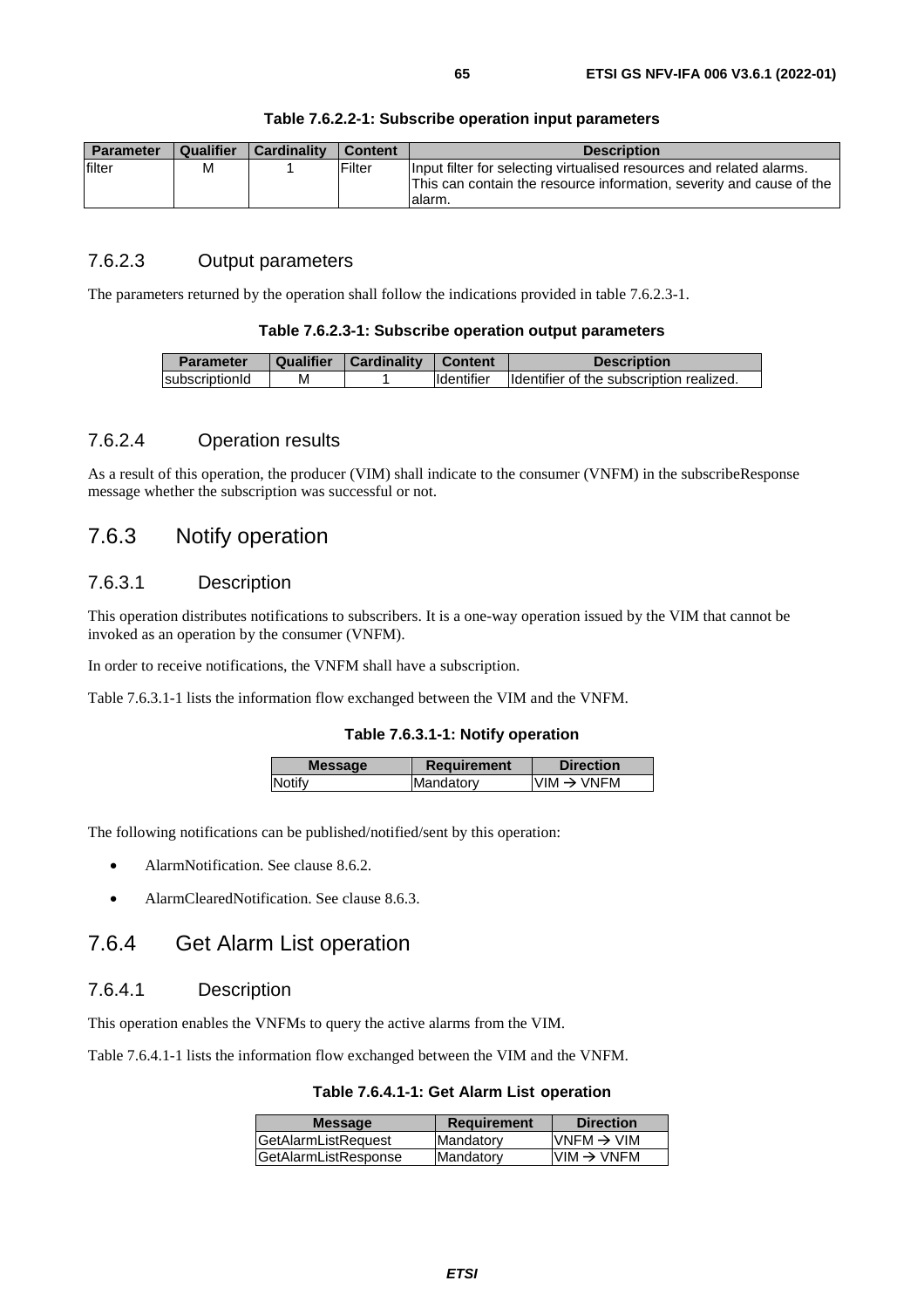The parameters sent when invoking the operation shall follow the indications provided in table 7.6.4.2-1.

| <b>Parameter</b> | Qualifier | <b>Cardinality</b> | <b>Content</b> | <b>Description</b>                                                  |
|------------------|-----------|--------------------|----------------|---------------------------------------------------------------------|
| filter           | м         |                    | Filter         | Input filter for selecting alarms. This can contain the list of the |
|                  |           |                    |                | resource IDs, severity and cause.                                   |

#### **Table 7.6.4.2-1: Get Alarm List operation input parameters**

## 7.6.4.3 Output parameters

The parameters returned by the operation shall follow the indications provided in table 7.6.4.3-1.

| Table 7.6.4.3-1: Get Alarm List operation output parameters |  |
|-------------------------------------------------------------|--|
|-------------------------------------------------------------|--|

| <b>Parameter</b> | <b>Qualifier</b> | <b>Cardinality</b> | <b>Content</b> | <b>Description</b>                                                                                                                                                                                                                                         |
|------------------|------------------|--------------------|----------------|------------------------------------------------------------------------------------------------------------------------------------------------------------------------------------------------------------------------------------------------------------|
| lalarm           | м                | 0N                 | Alarm          | Information about an alarm including alarmid, affected resourceld,<br>and faultDetails. The cardinality can be "0" to indicate that no Alarm<br>could be retrieved based on the input Filter information (e.g. no<br>matching alarm).<br>See clause 8.6.4. |

## 7.6.4.4 Operation results

The result of the operation indicates if it has been successful or not with a standard success/error result.

For a particular request, only alarms matching the filter will be delivered to the VNFM.

# 7.7 Virtualised Resources Performance Management Interface

## 7.7.1 Description

This interface allows providing performance management (measurement results collection and notifications) related to virtualised resources including (not limited to) resource consumption level, e.g. vCPU power consumption, VM memory usage oversubscription, VM disk latency, etc. It has to be noted that only types of resources that have been catalogued and offered through right abstractions to consumer functional blocks are in scope.

Collection and reporting of performance information is controlled by a PM job that groups details of performance collection and reporting information.

When new performance information is available, the consumer is notified using the notification PerformanceInformationAvailableNotification (see clause 8.5.8). The details of the performance measurements are provided using the PerformanceReport information element (see clause 8.5.5). Delivery mechanism for the performance reports is not specified in the present document.

The following operations are defined for this interface which will be consumed by the VNFM:

- 1) Create PM Job operation.
- 2) Delete PM Jobs operation.
- 3) Query PM Job operation.
- 4) Subscribe operation.
- 5) Notify operation.
- 6) Create Threshold operation.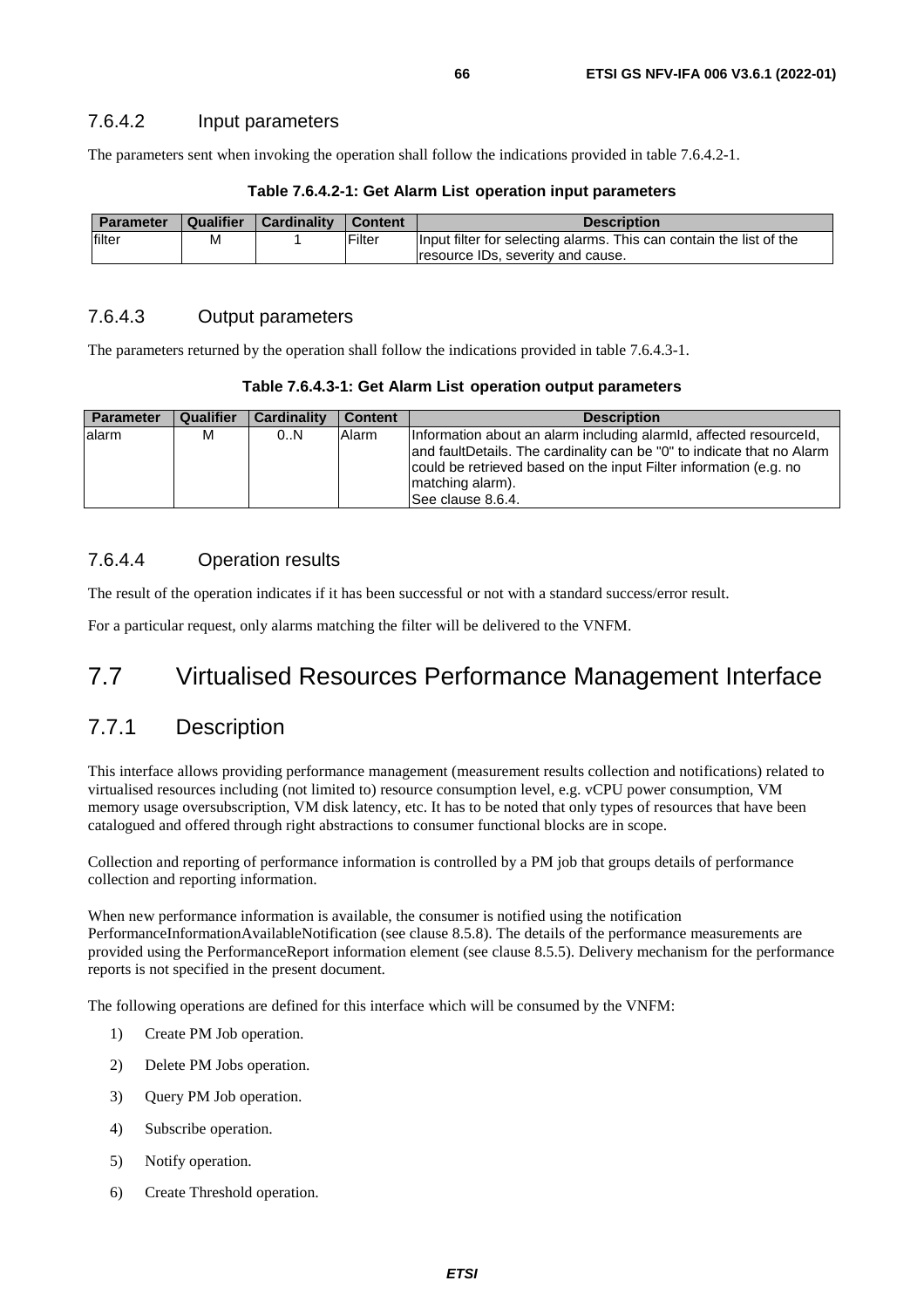8) Query Threshold operation.

# 7.7.2 Create PM Job operation

## 7.7.2.1 Description

This operation will create a PM job, enabling a VNFM to specify a resource or set of resources, that the VIM is managing, for which it wants to receive performance information. This will allow the requesting VNFM to specify its performance information requirements with the VIM.

The VNFM needs to be subscribed to receive PerformanceInformationAvailable notifications in order to know when new collected performance information is available.

Table 7.7.2.1-1 lists the information flow exchanged between the VIM and the VNFM.

| <b>Message</b>      | <b>Requirement</b> | <b>Direction</b>        |
|---------------------|--------------------|-------------------------|
| ICreatePmJobRequest | Mandatory          | IVNFM $\rightarrow$ VIM |
| CreatePmJobResponse | <b>Mandatory</b>   | $VIM \rightarrow VNFM$  |
|                     |                    |                         |

## 7.7.2.2 Input parameters

The parameters sent when invoking the operation shall follow the indications provided in table 7.7.2.2-1.

| <b>Parameter</b>       | <b>Qualifier</b> | <b>Cardinality</b> | <b>Content</b>                                                             | <b>Description</b>                                                                                                                                                                                                                                                                                                                                                                                                                                        |
|------------------------|------------------|--------------------|----------------------------------------------------------------------------|-----------------------------------------------------------------------------------------------------------------------------------------------------------------------------------------------------------------------------------------------------------------------------------------------------------------------------------------------------------------------------------------------------------------------------------------------------------|
| resourceSelector       | м                |                    | ObjectSelection                                                            | Defines the resources for which performance<br>information is requested to be collected.<br>See clause 8.5.2.                                                                                                                                                                                                                                                                                                                                             |
| performanceMetric      | <b>CM</b>        | 0.N                | String                                                                     | Defines the type of performance metric(s) for the<br>specified resources.<br>At least one of the two (performance metric or<br>group) shall be present.                                                                                                                                                                                                                                                                                                   |
| performanceMetricGroup | <b>CM</b>        | 0.N                | String                                                                     | Group of performance metrics. A metric group is<br>a pre-defined list of metrics, known to the<br>producer that it can decompose to individual<br>metrics.<br>At least one of the two (performance metric or<br>group) shall be present.                                                                                                                                                                                                                  |
| collectionPeriod       | M                | 1                  | Not specified                                                              | Specifies the periodicity at which the VIM will<br>collect performance information. See note.                                                                                                                                                                                                                                                                                                                                                             |
| reportingPeriod        | м                | 1                  | Not specified                                                              | Specifies the periodicity at which the VIM will<br>report to the VNFM about performance<br>information. See note.                                                                                                                                                                                                                                                                                                                                         |
| reportingBoundary      | O                | 0.1                | Not specified                                                              | Specifies a boundary after which the reporting<br>will stop.<br>The boundary shall allow a single reporting as<br>well as periodic reporting up to the boundary.                                                                                                                                                                                                                                                                                          |
| NOTE:                  |                  |                    | collection periods within one reporting period would be reported together. | At the end of each reportingPeriod, the VIM will inform VNFM about availability of the performance data<br>collected for each completed collection period during this reportingPeriod. While the exact definition of the types<br>for collectionPeriod and reportingPeriod is part of the protocol design, it is recommended that the<br>reportingPeriod be equal or a multiple of the collectionPeriod. In the latter case, the performance data for the |

#### **Table 7.7.2.2-1: Create PM Job operation input parameters**

## 7.7.2.3 Output parameters

The parameters returned by the operation shall follow the indications provided in table 7.7.2.3-1.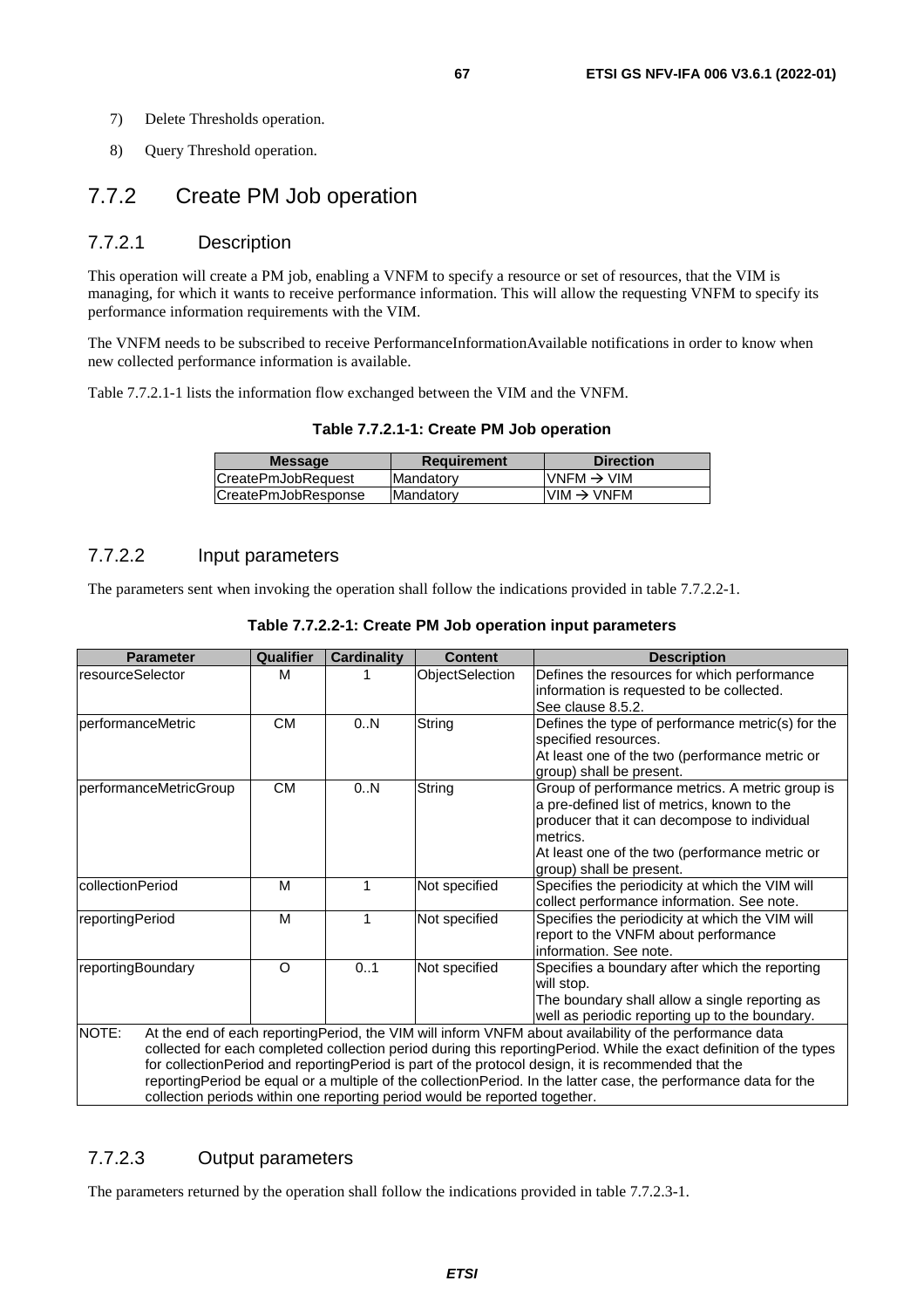| Table 7.7.2.3-1: Create PM Job operation output parameters |  |  |  |
|------------------------------------------------------------|--|--|--|
|------------------------------------------------------------|--|--|--|

| <b>Parameter</b> | <b>Qualifier</b> | <b>Cardinality</b> | Content                 | Description                                |
|------------------|------------------|--------------------|-------------------------|--------------------------------------------|
| pmJobld          | ΙM               |                    | .<br><b>Ildentifier</b> | created PM job.<br>the<br>Οt<br>ldentifier |

## 7.7.2.4 Operation results

As a result of this operation, the producer (VIM) shall indicate to the consumer (VNFM) whether or not the PM job was successfully created.

## 7.7.3 Query PM Job operation

## 7.7.3.1 Description

This operation will enable the VNFM to solicit from the VIM the details of one or more PM job(s).

This operation is not returning performance reports.

Table 7.7.3.1-1 lists the information flow exchanged between the VIM and the VNFM.

**Table 7.7.3.1-1: Query PM Job operation** 

| <b>Message</b>     | <b>Requirement</b> | <b>Direction</b>       |
|--------------------|--------------------|------------------------|
| QueryPmJobRequest  | Mandatory          | VNFM $\rightarrow$ VIM |
| QueryPmJobResponse | Mandatory          | $VIM \rightarrow VNFM$ |

## 7.7.3.2 Input parameters

The parameters sent when invoking the operation shall follow the indications provided in table 7.7.3.2-1.

#### **Table 7.7.3.2-1: Query PM Job operation input parameters**

| <b>Parameter</b>   | Qualifier | Cardinality | Content       | <b>Description</b>                                                |
|--------------------|-----------|-------------|---------------|-------------------------------------------------------------------|
| <b>queryFilter</b> | М         |             | <b>Filter</b> | Filter defining the PM Jobs on which the query applies.           |
|                    |           |             |               | It can also be used to specify one or more PM Jobs to be queried. |
|                    |           |             |               | by providing their identifiers.                                   |

## 7.7.3.3 Output parameters

The parameters returned by the operation shall follow the indications provided in table 7.7.3.3-1.

## **Table 7.7.3.3-1: Query PM Job operation output parameters**

| <b>Parameter</b> | <b>Qualifier</b> | <b>Cardinality</b> | <b>Content</b> | <b>Description</b>                                                                                                            |
|------------------|------------------|--------------------|----------------|-------------------------------------------------------------------------------------------------------------------------------|
| IpmJobDetails    | M                | 0N                 | PmJob          | Details of PM jobs matching the input filter. The cardinality can be<br>0 if no matching PM Jobs exist.<br>ISee clause 8.5.3. |

## 7.7.3.4 Operation results

After successful operation, the VIM has run the query for PM job details. The result of the query shall indicate with a standard success/error result if the query has been processed correctly. For a particular query, information about the PM jobs that are matching the filter shall be returned.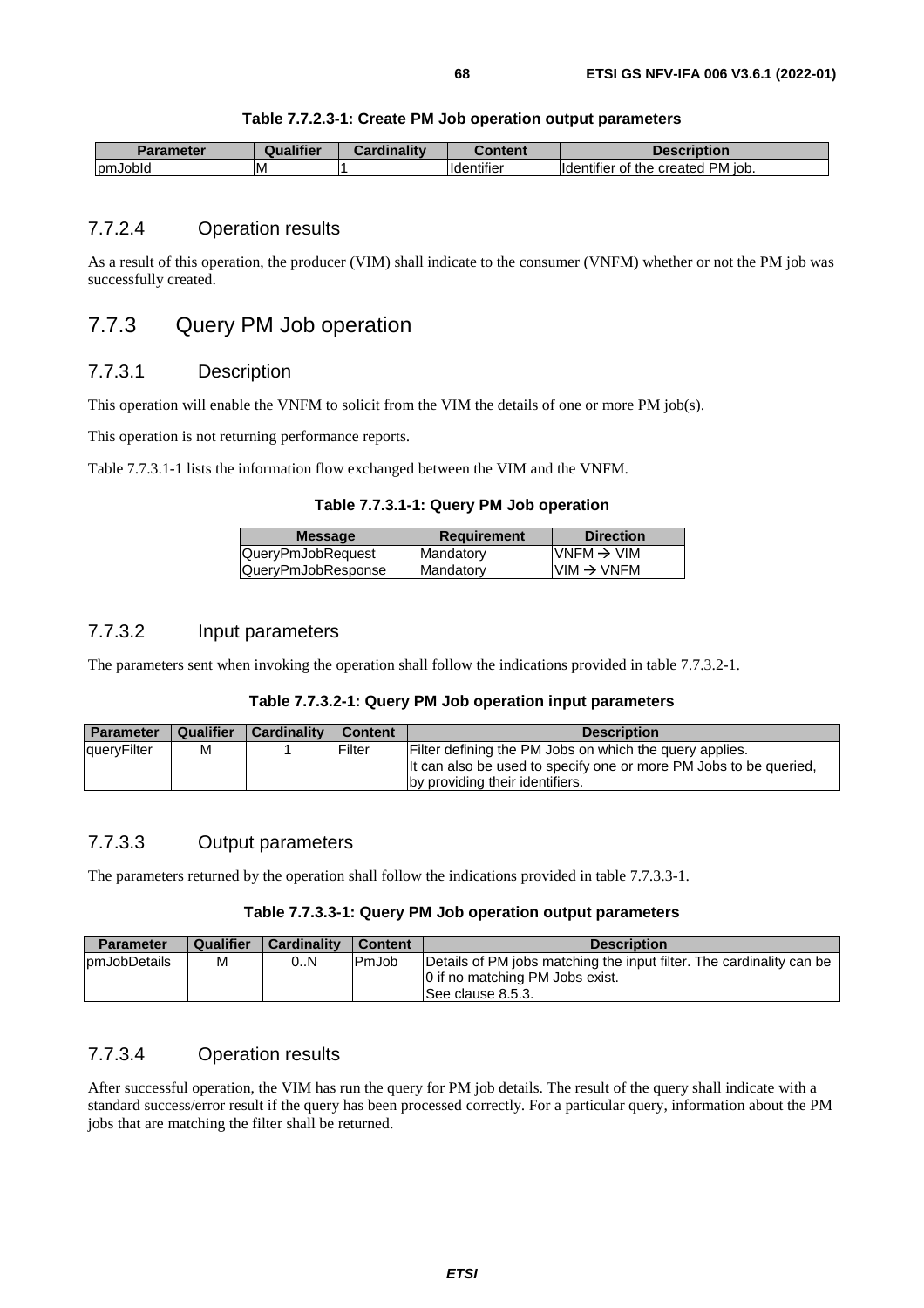## 7.7.4 Delete PM Jobs operation

## 7.7.4.1 Description

This operation will delete one or more PM job(s).

Table 7.7.4.1-1 lists the information flow exchanged between the VIM and the VNFM.

|  |  | Table 7.7.4.1-1: Delete PM Jobs operation |
|--|--|-------------------------------------------|
|--|--|-------------------------------------------|

| <b>IDeletePmJobsReauest</b><br>VNFM $\rightarrow$ VIM<br><b>Mandatory</b> | <b>Message</b>       | <b>Requirement</b> | <b>Direction</b>       |
|---------------------------------------------------------------------------|----------------------|--------------------|------------------------|
|                                                                           |                      |                    |                        |
|                                                                           | DeletePmJobsResponse | Mandatory          | $VIM \rightarrow VNFM$ |

## 7.7.4.2 Input parameters

The parameters sent when invoking the operation shall follow the indications provided in table 7.7.4.2-1.

#### **Table 7.7.4.2-1: Delete PM Jobs operation input parameters**

| <b>Parameter</b> |   | Qualifier   Cardinality | <b>Content</b>     | <b>Description</b>                        |
|------------------|---|-------------------------|--------------------|-------------------------------------------|
| pmJobld          | М | 1N                      | <b>I</b> dentifier | Identifiers of the PM jobs to be deleted. |

## 7.7.4.3 Output parameters

The parameters returned by the operation shall follow the indications provided in table 7.7.4.3-1.

#### **Table 7.7.4.3-1: Delete PM Jobs operation output parameters**

| <b>Parameter</b> | Qualifier | Cardinality | <b>Content</b>      | Description                                      |
|------------------|-----------|-------------|---------------------|--------------------------------------------------|
| deletedPmJobld   | M         |             | <b>I</b> Identifier | Identifiers of the PM jobs successfully deleted. |

## 7.7.4.4 Operation results

As a result of this operation, the producer (VIM) shall indicate to the consumer (VNFM) whether or not all the selected PM jobs were successfully deleted.

## 7.7.5 Subscribe operation

### 7.7.5.1 Description

This operation enables the VNFMs to subscribe for the notifications related to performance information with the VIM. This also enables the VNFM to specify the scope of the subscription in terms of the specific virtual resources to be reported by the VIM using a filter as the input.

NOTE 1: Specification of filtering mechanism is part of the protocol design.

NOTE 2: It is left to the protocol design stage whether subscribing is represented as a separate "Subscribe" operation or whether subscription-related information is managed as part of managing PM jobs and Thresholds.

#### Table 7.7.5.1-1 lists the information flow exchanged between the VIM and the VNFM.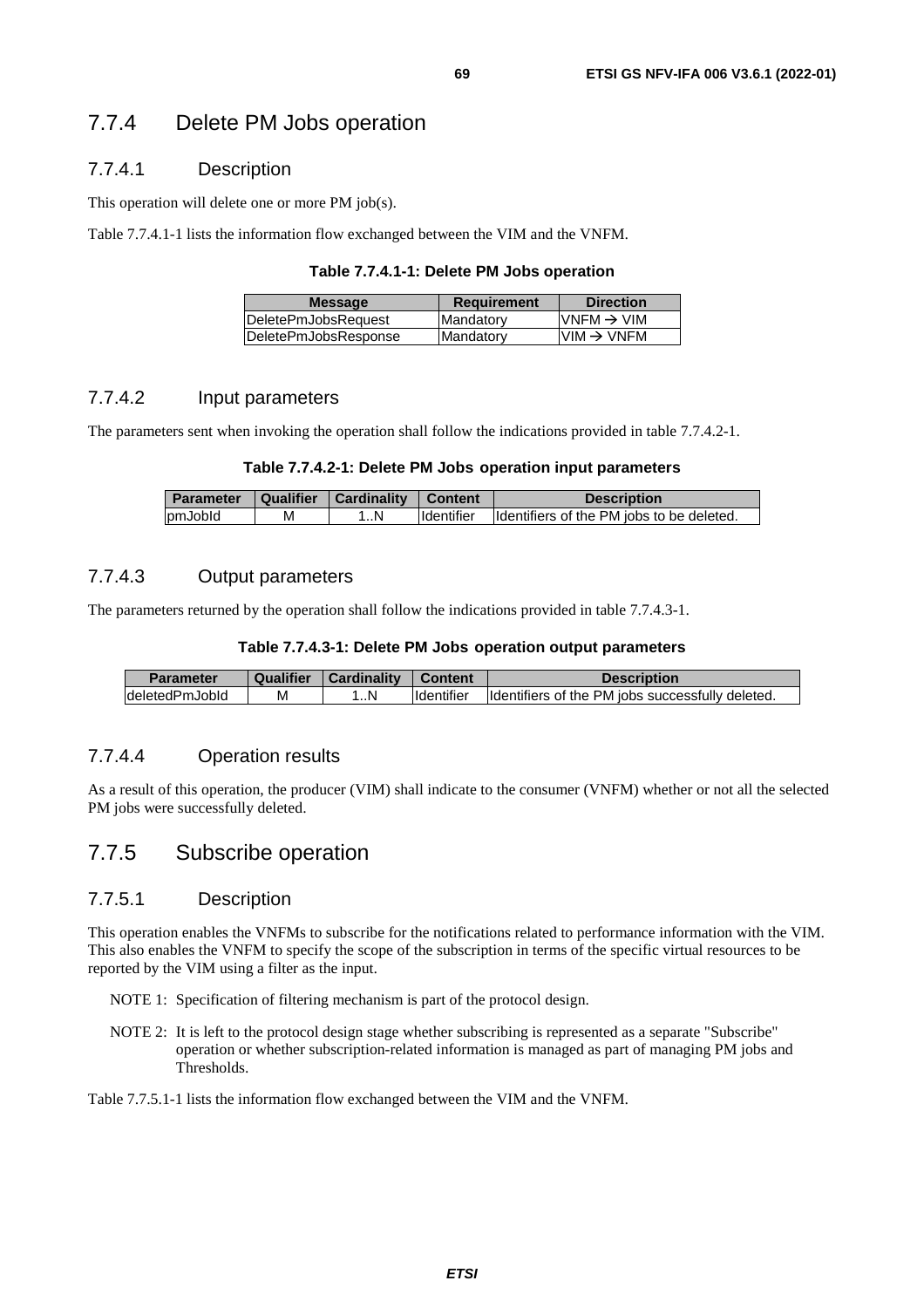|  |  | Table 7.7.5.1-1: Subscribe operation |  |
|--|--|--------------------------------------|--|
|--|--|--------------------------------------|--|

| <b>Message</b>    | Requirement | <b>Direction</b>        |
|-------------------|-------------|-------------------------|
| SubscribeRequest  | Mandatory   | IVNFM $\rightarrow$ VIM |
| SubscribeResponse | Mandatory   | $VIM \rightarrow VNFM$  |
|                   |             |                         |

## 7.7.5.2 Input parameters

The parameters sent when invoking the operation shall follow the indications provided in table 7.7.5.2-1.

| Table 7.7.5.2-1: Subscribe operation input parameters |  |  |
|-------------------------------------------------------|--|--|
|-------------------------------------------------------|--|--|

| Parameter | Qualifier | <b>Cardinality</b> | <b>Content</b> | <b>Description</b>                                                                                                                 |
|-----------|-----------|--------------------|----------------|------------------------------------------------------------------------------------------------------------------------------------|
| filter    | M         |                    | Filter         | Input filter for selecting notifications. The filter can be on resource,<br>type of notification or attribute of the notification. |

## 7.7.5.3 Output parameters

The parameters returned by the operation shall follow the indications provided in table 7.7.5.3-1.

#### **Table 7.7.5.3-1: Subscribe operation output parameters**

| <b>Parameter</b> | Qualifier | Cardinality | <b>Content</b> | <b>Description</b>                       |
|------------------|-----------|-------------|----------------|------------------------------------------|
| subscriptionId   | м         |             | Identifier     | Identifier of the subscription realized. |

## 7.7.5.4 Operation results

After successful subscription, the VNFM is registered to receive notifications related to performance information sent by the VIM. The result of the operation shall indicate if the subscription has been successful or not with a standard success/error result. For a particular subscription, only notifications matching the filter will be delivered to the VNFM.

## 7.7.6 Notify operation

## 7.7.6.1 Description

This operation distributes notifications to subscribers. It is a one-way operation issued by the VIM that cannot be invoked as an operation by the consumer (VNFM).

In order to receive notifications, the VNFM shall have a subscription.

Table 7.7.6.1-1 lists the information flow exchanged between the VIM and the VNFM.

#### **Table 7.7.6.1-1: Notify operation**

| <b>Message</b> | Requirement | <b>Direction</b>       |
|----------------|-------------|------------------------|
| <b>Notify</b>  | Mandatory   | $VIM \rightarrow VNFM$ |
|                |             |                        |

The following notifications can be notified/sent by this operation:

- PerformanceInformationAvailableNotification. See clause 8.5.8.
- ThresholdCrossedNotification. See clause 8.5.9.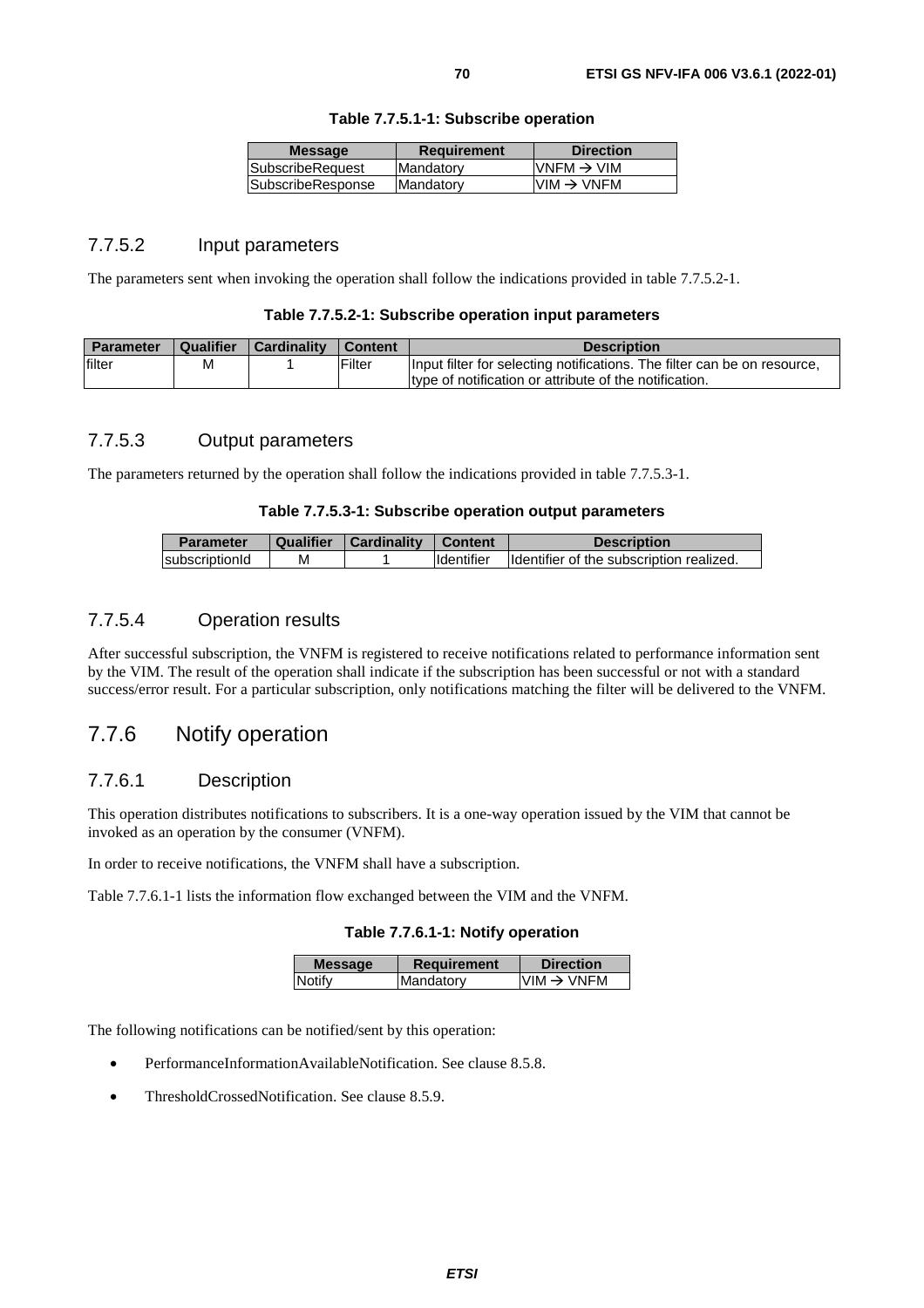# 7.7.7 Create Threshold operation

## 7.7.7.1 Description

This operation will allow the VNFM to create a threshold to specify threshold levels on specified performance metric and resource(s) for which notifications will be generated when crossed.

Creating a threshold does not trigger collection of metrics. In order for the threshold to be active, there needs to be a PM job collecting the needed metric for the selected entities.

Table 7.7.7.1-1 lists the information flow exchanged between the VIM and the VNFM.

| <b>Message</b>                 | <b>Requirement</b> | <b>Direction</b>       |
|--------------------------------|--------------------|------------------------|
| <b>CreateThresholdRequest</b>  | <b>IMandatory</b>  | $VNFM \rightarrow VIM$ |
| <b>CreateThresholdResponse</b> | <b>IMandatory</b>  | $VIM \rightarrow VNFM$ |
|                                |                    |                        |

## 7.7.7.2 Input parameters

The parameters sent when invoking the operation shall follow the indications provided in table 7.7.7.2-1.

| <b>Parameter</b>  | Qualifier | <b>Cardinality</b> | <b>Content</b>         | <b>Description</b>                                                                                                                                                                                                                                                    |
|-------------------|-----------|--------------------|------------------------|-----------------------------------------------------------------------------------------------------------------------------------------------------------------------------------------------------------------------------------------------------------------------|
| resourceSelector  | м         | 1N                 | <b>ObjectSelection</b> | Defines the resources for which the threshold is to<br>lbe defined.<br>See clause 8.5.2.                                                                                                                                                                              |
| performanceMetric | М         |                    | String                 | Defines the performance metric on which the<br>threshold is to be defined.                                                                                                                                                                                            |
| thresholdType     | М         |                    | Enum                   | Defines the type of threshold. The list of possible<br>values is part of the protocol design and might<br>include: single/multi valued threshold,<br>static/dynamic threshold, template based threshold.<br>VALUES:<br>SIMPLE: Single-valued static threshold<br>etc. |
| thresholdDetails  | М         |                    | Not specified          | Details of the threshold: value to be crossed, and<br>direction in which it is crossed, details on the<br>notification to be generated.                                                                                                                               |

#### **Table 7.7.7.2-1: Create Threshold operation input parameters**

## 7.7.7.3 Output parameters

The parameters returned by the operation shall follow the indications provided in table 7.7.7.3-1.

### **Table 7.7.7.3-1: Create Threshold operation output parameters**

| <b>Parameter</b> |   | Qualifier   Cardinality   Content |                     | <b>Description</b>                |
|------------------|---|-----------------------------------|---------------------|-----------------------------------|
| thresholdid      | м |                                   | <b>I</b> Identifier | Ildentifier of created threshold. |

## 7.7.7.4 Operation results

As a result of this operation, the producer (VIM) shall indicate to the consumer (VNFM) whether or not the threshold was successfully created.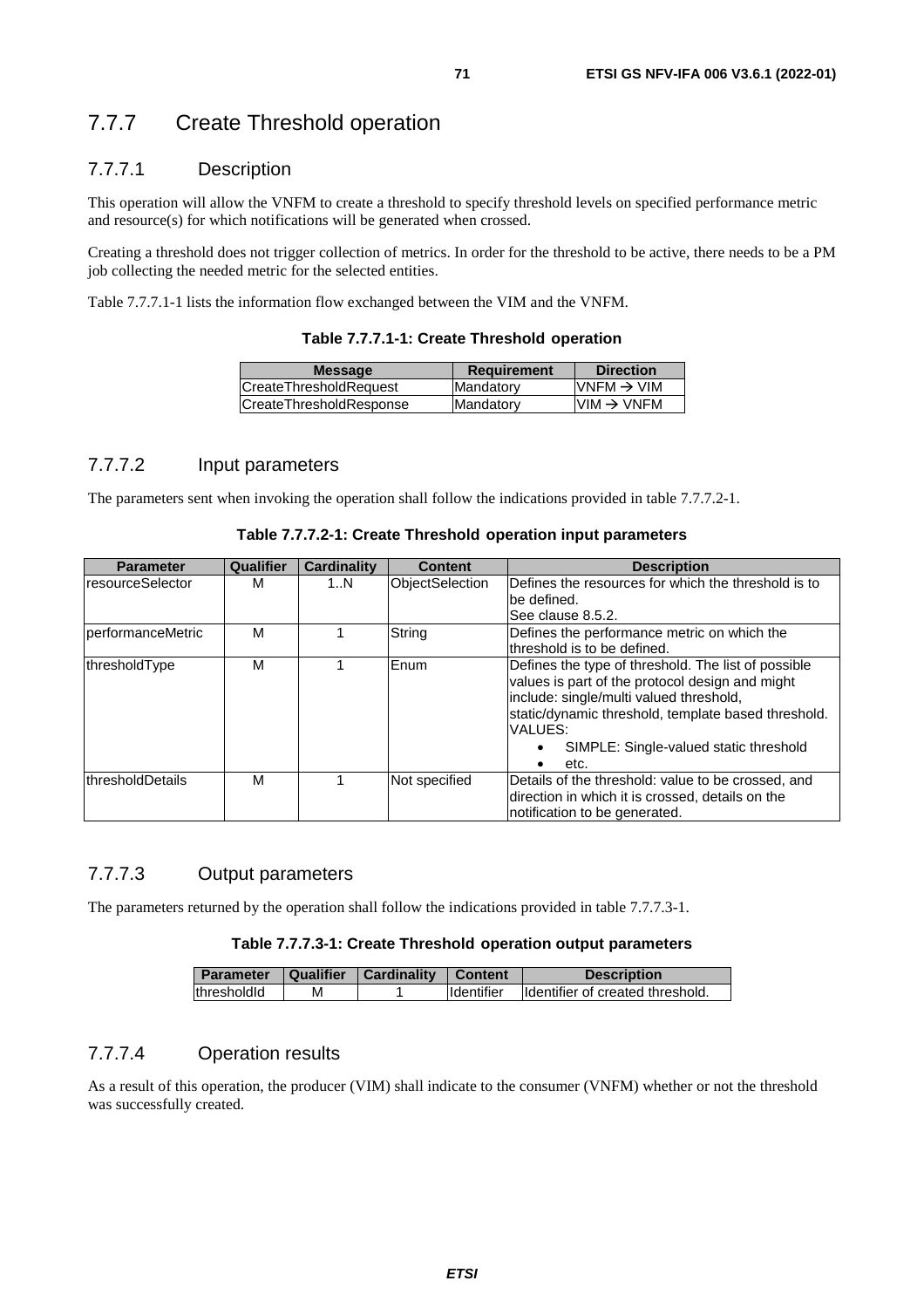## 7.7.8.1 Description

This operation will allow the VNFM to query the details of an existing threshold.

Table 7.7.8.1-1 lists the information flow exchanged between the VIM and the VNFM.

| Table 7.7.8.1-1: Query Threshold operation |  |  |  |
|--------------------------------------------|--|--|--|
|--------------------------------------------|--|--|--|

| <b>Message</b>               | Requirement | <b>Direction</b>       |
|------------------------------|-------------|------------------------|
| <b>QueryThresholdRequest</b> | Mandatory   | $VNFM \rightarrow VIM$ |
| QueyThresholdResponse        | Mandatory   | $VM \rightarrow VNFM$  |

## 7.7.8.2 Input parameters

The parameters sent when invoking the operation shall follow the indications provided in table 7.7.8.2-1.

## **Table 7.7.8.2-1: Query Threshold operation input parameters**

| <b>Parameter</b> | <b>Qualifier</b> | <b>Cardinality</b> | <b>Content</b> | <b>Description</b>                                                  |
|------------------|------------------|--------------------|----------------|---------------------------------------------------------------------|
| queryFilter      | M                |                    | Filter         | Filter defining the thresholds on which the query applies.          |
|                  |                  |                    |                | It can also be used to specify one or more thresholds to be queried |
|                  |                  |                    |                | by providing their identifiers.                                     |

## 7.7.8.3 Output parameters

The parameters returned by the operation shall follow the indications provided in table 7.7.8.3-1.

#### **Table 7.7.8.3-1: Query Threshold operation output parameters**

| <b>Parameter</b> | <b>Qualifier</b> | l Cardinalitv | <b>Content</b> | <b>Description</b>                                                                                                                             |
|------------------|------------------|---------------|----------------|------------------------------------------------------------------------------------------------------------------------------------------------|
| lthresholdDetail | M                | 0.N           | Threshold      | List of threshold details matching the input filter. The<br>cardinality can be 0 if no matching threshold details exist.<br>ISee clause 8.5.4. |

## 7.7.8.4 Operation results

After successful operation, the VIM has run the query for threshold details. The result of the query shall indicate with a standard success/error result if the query has been processed correctly. For a particular query, information about the threshold details that are matching the filter shall be returned.

## 7.7.9 Delete Thresholds operation

## 7.7.9.1 Description

This operation will allow the VNFM to delete one or more existing threshold(s).

Table 7.7.9.1-1 lists the information flow exchanged between the VIM and the VNFM.

| Table 7.7.9.1-1: Delete Thresholds operation |  |  |  |
|----------------------------------------------|--|--|--|
|----------------------------------------------|--|--|--|

| <b>Requirement</b> | <b>Direction</b>       |
|--------------------|------------------------|
| Mandatory          | VNFM $\rightarrow$ VIM |
| <b>Mandatory</b>   | $VM \rightarrow VNFM$  |
|                    |                        |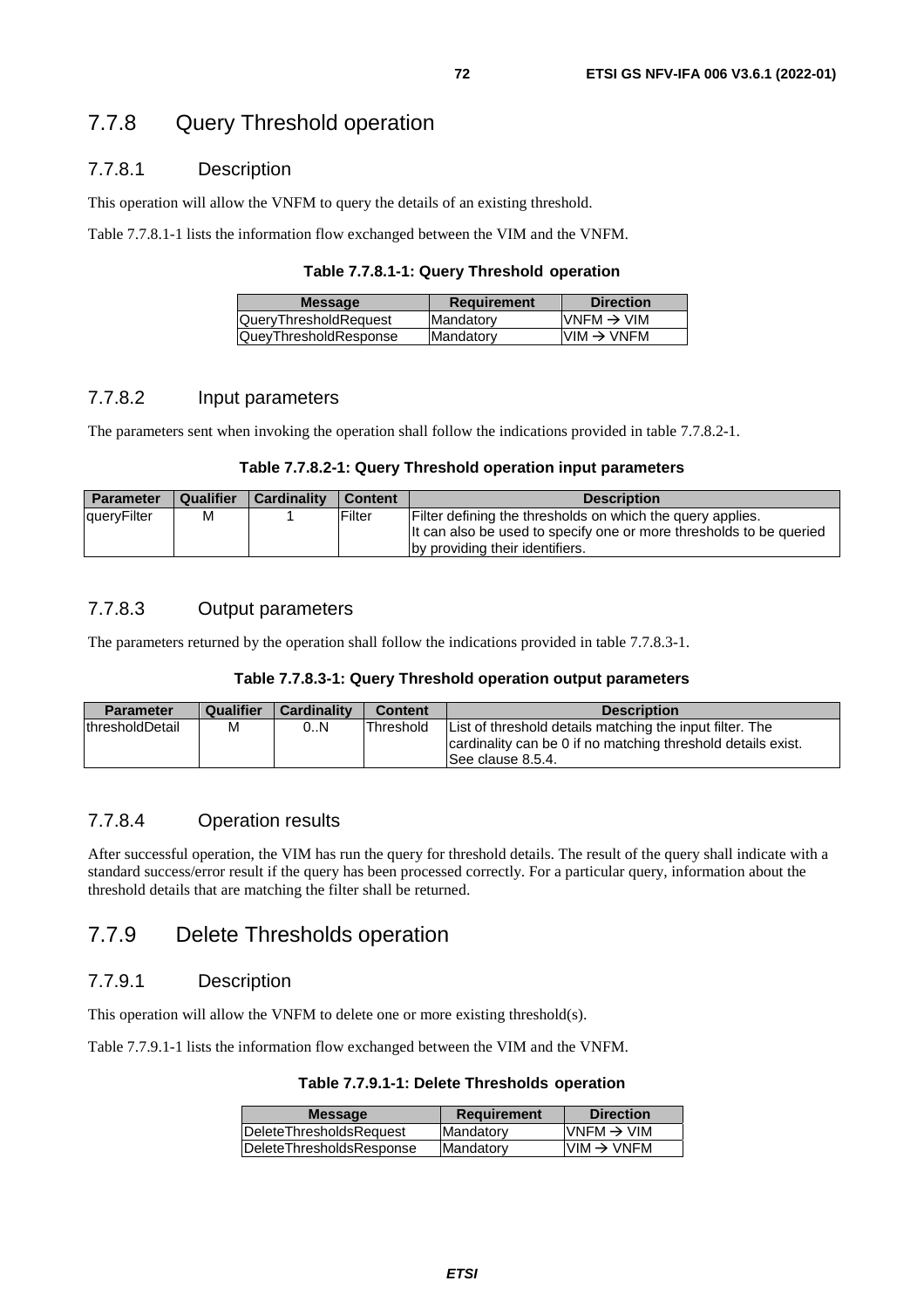## 7.7.9.2 Input parameters

The parameters sent when invoking the operation shall follow the indications provided in table 7.7.9.2-1.

| Parameter   Qualifier   Cardinality |   |    | Content           | <b>Description</b>                       |
|-------------------------------------|---|----|-------------------|------------------------------------------|
| thresholdId                         | м | 1N | <b>Identifier</b> | Identifiers of thresholds to be deleted. |

### **Table 7.7.9.2-1: Delete Thresholds operation input parameters**

### 7.7.9.3 Output parameters

The parameters returned by the operation shall follow the indications provided in table 7.7.9.3-1.

#### **Table 7.7.9.3-1: Delete Thresholds operation output parameters**

| <b>Parameter</b>          | Qualifier | <b>Cardinality</b> | <b>Content</b> | <b>Description</b>                                   |
|---------------------------|-----------|--------------------|----------------|------------------------------------------------------|
| <b>deletedThresholdId</b> | M         | N                  | Identifier     | Identifiers of the thresholds that have been deleted |
|                           |           |                    |                | Isuccessfully.                                       |

## 7.7.9.4 Operation results

As a result of this operation, the producer (VIM) shall indicate to the consumer (VNFM) whether or not all the selected thresholds were successfully deleted.

# 7.8 Virtualised Resource Reservation Interfaces

# 7.8.1 Virtualised Compute Resources Reservation Management Interface

### 7.8.1.1 Description

This interface allows an authorized consumer functional block to perform operations on virtualised compute resources reservations available to the consumer functional block. The interface includes an operation for querying reservations on virtualised compute resources.

# 7.8.1.2 Query Compute Resource Reservation operation

### 7.8.1.2.1 Description

This operation allows querying information about reserved compute resources that the consumer has access to.

Table 7.8.1.2.1-1 lists the information flow exchanged between the VIM and the VNFM.

### **Table 7.8.1.2.1-1: Query Compute Resource Reservation operation**

| IQuervComputeResourceReservationRequest<br><b>IMandatory</b>  | $VNFM \rightarrow VIM$ |
|---------------------------------------------------------------|------------------------|
| IQuervComputeResourceReservationResponse<br><b>IMandatory</b> | $VIM \rightarrow VNFM$ |

### 7.8.1.2.2 Input parameters

The parameters sent when invoking the operation shall follow the indications provided in table 7.8.1.2.2-1.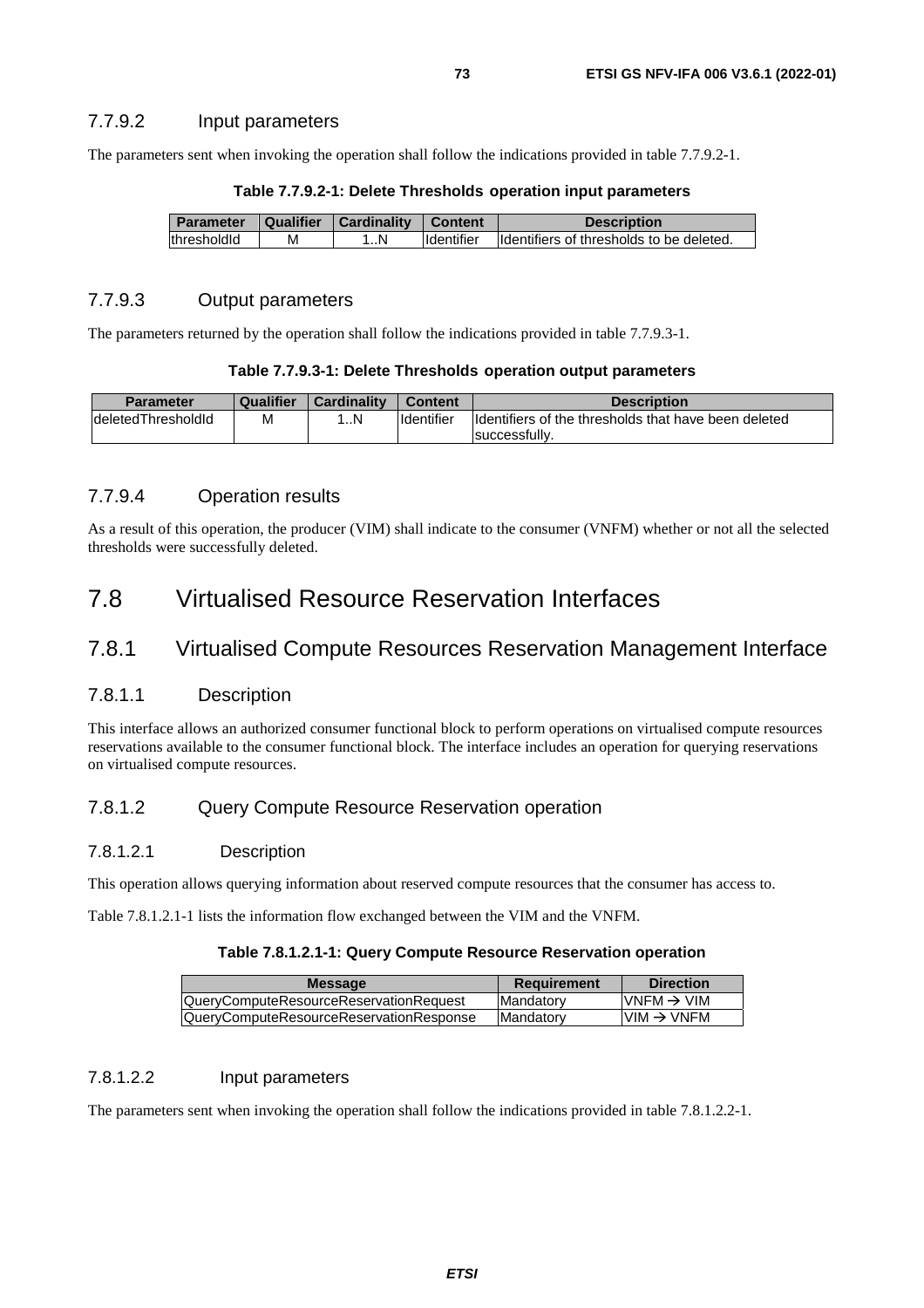| Table 7.8.1.2.2-1: Query Compute Resource Reservation operation input parameters |  |
|----------------------------------------------------------------------------------|--|
|----------------------------------------------------------------------------------|--|

| <b>Parameter</b>              | Qualifier | Cardinality | <b>Content</b> | <b>Description</b>                                                                                                                                                        |
|-------------------------------|-----------|-------------|----------------|---------------------------------------------------------------------------------------------------------------------------------------------------------------------------|
| <b>queryReservationFilter</b> | м         |             | Filter         | Query filter based on e.g. name, identifier, meta-data<br>information or status information expressing the type of<br>information to be retrieved. It can also be used to |
|                               |           |             |                | specify one or more reservations to be queried by<br>providing their identifiers.                                                                                         |

## 7.8.1.2.3 Output parameters

The parameters returned by the operation shall follow the indications provided in table 7.8.1.2.3-1.

### **Table 7.8.1.2.3-1: Query Compute Resource Reservation operation output parameters**

| <b>Parameter</b> | <b>Qualifier</b> | <b>Cardinality</b> | <b>Content</b>                | <b>Description</b>                                                                                                                                               |
|------------------|------------------|--------------------|-------------------------------|------------------------------------------------------------------------------------------------------------------------------------------------------------------|
| queryResult      | м                | 0.N                | <b>ReservedVirtualCompute</b> | Contains information about the reserved<br>resource(s) matching the filter. The cardinality<br>can be 0 if no matching reservation exists.<br>ISee clause 8.7.2. |

# 7.8.1.2.4 Operation results

After successful operation, the VIM has queried the internal management objects for the virtualised compute resource reservations. The result of the query shall indicate with a standard success/error result if the query has been processed correctly. For a particular query, information about the compute resource reservations that the VNFM has access to and that are matching the filter shall be returned.

# 7.8.2 Virtualised Network Resources Reservation Management Interface

# 7.8.2.1 Description

This interface allows an authorized consumer functional block to perform operations on virtualised network resources reservations available to the consumer functional block. The interface includes an operation for querying reservations on virtualised network resources.

# 7.8.2.2 Query Network Resource Reservation operation

### 7.8.2.2.1 Description

This operation allows querying information about reserved network resources that the consumer has access to.

Table 7.8.2.2.1-1 lists the information flow exchanged between the VIM and the VNFM.

### **Table 7.8.2.2.1-1: Query Network Resource Reservation operation**

| <b>Requirement</b> | <b>Direction</b>       |
|--------------------|------------------------|
| Mandatory          | VNFM $\rightarrow$ VIM |
| <b>Mandatory</b>   | $VM \rightarrow VNFM$  |
|                    |                        |

### 7.8.2.2.2 Input parameters

The parameters sent when invoking the operation shall follow the indications provided in table 7.8.2.2.2-1.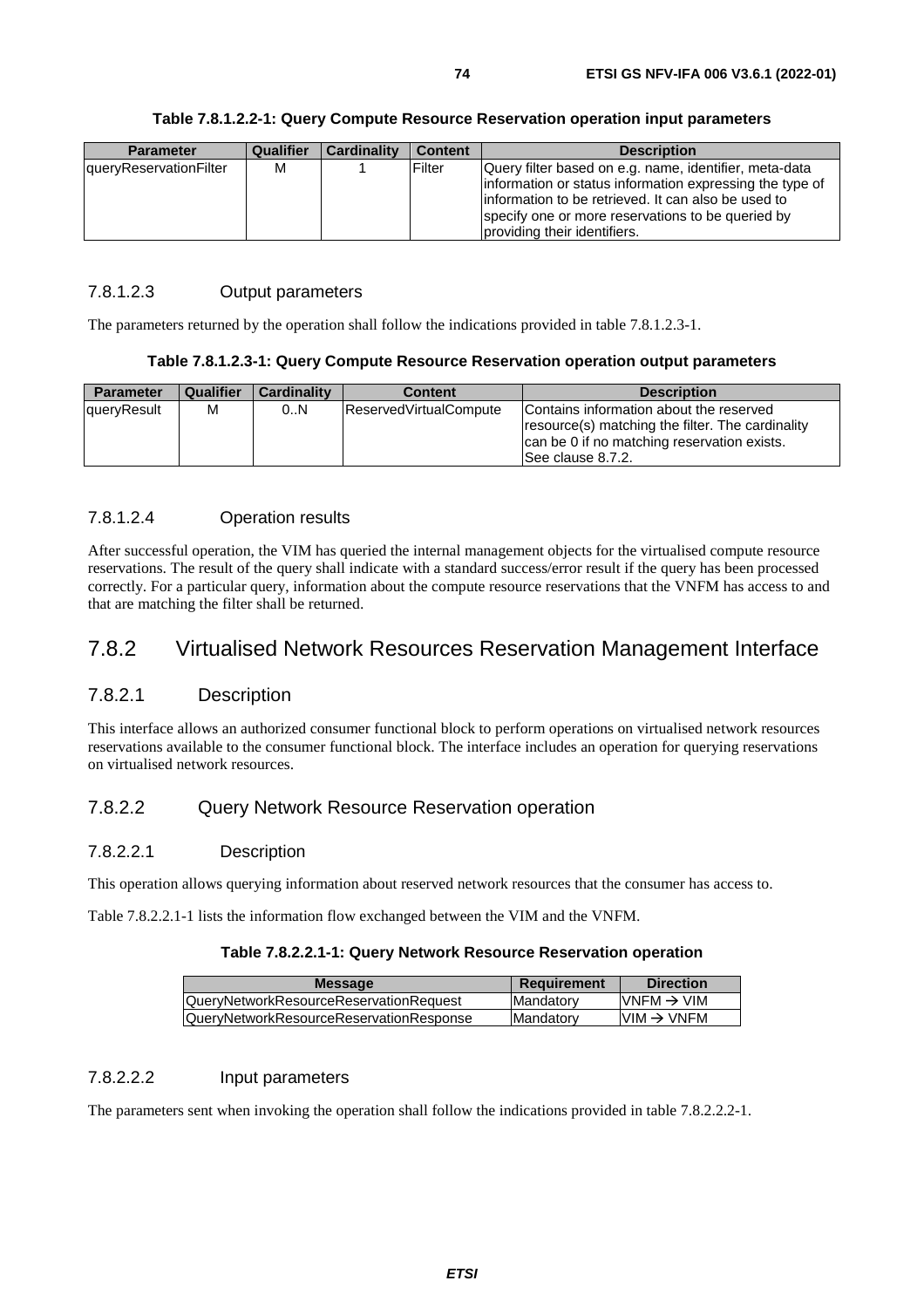| <b>Parameter</b>       | Qualifier | Cardinality | <b>Content</b> | <b>Description</b>                                       |
|------------------------|-----------|-------------|----------------|----------------------------------------------------------|
| queryReservationFilter | м         |             | Filter         | Query filter based on e.g. name, identifier, meta-data   |
|                        |           |             |                | information or status information expressing the type of |
|                        |           |             |                | information to be retrieved. It can also be used to      |
|                        |           |             |                | specify one or more reservations to be queried by        |
|                        |           |             |                | providing their identifiers.                             |

### 7.8.2.2.3 Output parameters

The parameters returned by the operation shall follow the indications provided in table 7.8.2.2.3-1.

### **Table 7.8.2.2.3-1: Query Network Resource Reservation operation output parameters**

| Parameter   | Qualifier | <b>Cardinality</b> | <b>Content</b>                 | <b>Description</b>                                                                                                                                                 |
|-------------|-----------|--------------------|--------------------------------|--------------------------------------------------------------------------------------------------------------------------------------------------------------------|
| queryResult | м         | 0.N                | <b>IReservedVirtualNetwork</b> | Contains information about the reserved<br>resource(s) matching the filter. The cardinality can<br>be 0 if no matching reservation exists.<br>ISee clause 8.7.4.2. |

## 7.8.2.2.4 Operation results

After successful operation, the VIM has queried the internal management objects for the virtualised network resource reservations. The result of the query shall indicate with a standard success/error result if the query has been processed correctly. For a particular query, information about the network resource reservations that the VNFM has access to and that are matching the filter shall be returned.

# 7.8.3 Virtualised Storage Resources Reservation Management Interface

# 7.8.3.1 Description

This interface allows an authorized consumer functional block to perform operations on virtualised storage resources reservations available to the consumer functional block. The interface includes an operation for querying reservations on virtualised storage resources.

# 7.8.3.2 Query Storage Resource Reservation operation

### 7.8.3.2.1 Description

This operation allows querying information about reserved storage resources that the consumer has access to.

Table 7.8.3.2.1-1 lists the information flow exchanged between the VIM and the VNFM.

### **Table 7.8.3.2.1-1: Query Storage Resource Reservation operation**

| <b>Requirement</b> | <b>Direction</b>        |
|--------------------|-------------------------|
| <b>Mandatory</b>   | IVNEM $\rightarrow$ VIM |
| Mandatory          | $VMM \rightarrow VNFM$  |
|                    |                         |

### 7.8.3.2.2 Input parameters

The parameters sent when invoking the operation shall follow the indications provided in table 7.8.3.2.2-1.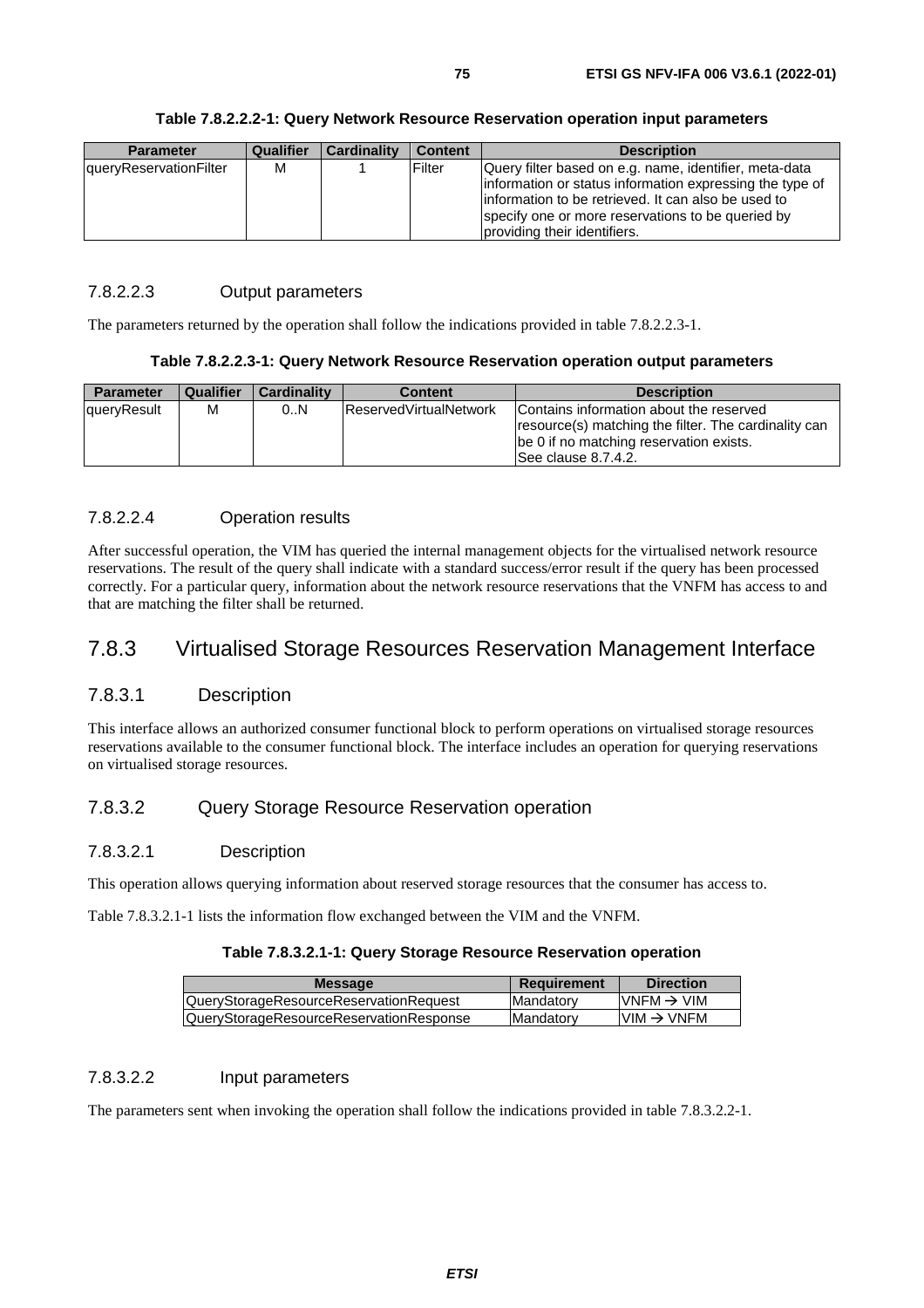| <b>Parameter</b>       | Qualifier | <b>Cardinality</b> | <b>Content</b> | <b>Description</b>                                        |
|------------------------|-----------|--------------------|----------------|-----------------------------------------------------------|
| queryReservationFilter | M         |                    | Filter         | Query filter based on e.g. name, identifier, meta-data    |
|                        |           |                    |                | information or status information, expressing the type of |
|                        |           |                    |                | linformation to be retrieved.                             |
|                        |           |                    |                | It can also be used to specify one or more reservations   |
|                        |           |                    |                | to be queried by providing their identifiers.             |

### 7.8.3.2.3 Output parameters

The parameters returned by the operation shall follow the indications provided in table 7.8.3.2.3-1.

### **Table 7.8.3.2.3-1: Query Storage Resource Reservation operation output parameters**

| <b>Parameter</b> | <b>Qualifier</b> | <b>Cardinality</b> | <b>Content</b>         | <b>Description</b>                                                                                                                                                |
|------------------|------------------|--------------------|------------------------|-------------------------------------------------------------------------------------------------------------------------------------------------------------------|
| queryResult      | м                | 0.N                | ReservedVirtualStorage | Contains information about the reserved<br>resource(s) matching the filter. The cardinality can<br>be 0 if no matching reservation exists.<br>See clause 8.7.6.2. |

## 7.8.3.2.4 Operation results

After successful operation, the VIM has queried the internal management objects for the virtualised storage resource reservations. The result of the query shall indicate with a standard success/error result if the query has been processed correctly. For a particular query, information about the storage resource reservations that the VNFM has access to and that are matching the filter shall be returned.

# 7.8.4 Virtualised Resources Reservation Change Notification Interface

# 7.8.4.1 Description

This interface allows an authorized consumer functional block to request subscription to changes on reservation of virtualised resources, and to provide such notification to the subscribed consumer. As such, it provides the notification part of the Virtualised Resources Reservation Management interfaces.

# 7.8.4.2 Subscribe operation

### 7.8.4.2.1 Description

This operation enables the VNFM to subscribe with a filter for the notifications related to reservations on virtualised resources sent by the VIM. Specification of filtering mechanism is part of the protocol design.

Table 7.8.4.2.1-1 lists the information flow exchanged between the VIM and the VNFM.

| <b>Message</b>    | <b>Requirement</b> | <b>Direction</b>       |
|-------------------|--------------------|------------------------|
| SubscribeRequest  | Mandatory          | $VNFM \rightarrow VIM$ |
| SubscribeResponse | Mandatory          | $VIM \rightarrow VNFM$ |
|                   |                    |                        |

# 7.8.4.2.2 Input parameters

The parameters sent when invoking the operation shall follow the indications provided in table 7.8.4.2.2-1.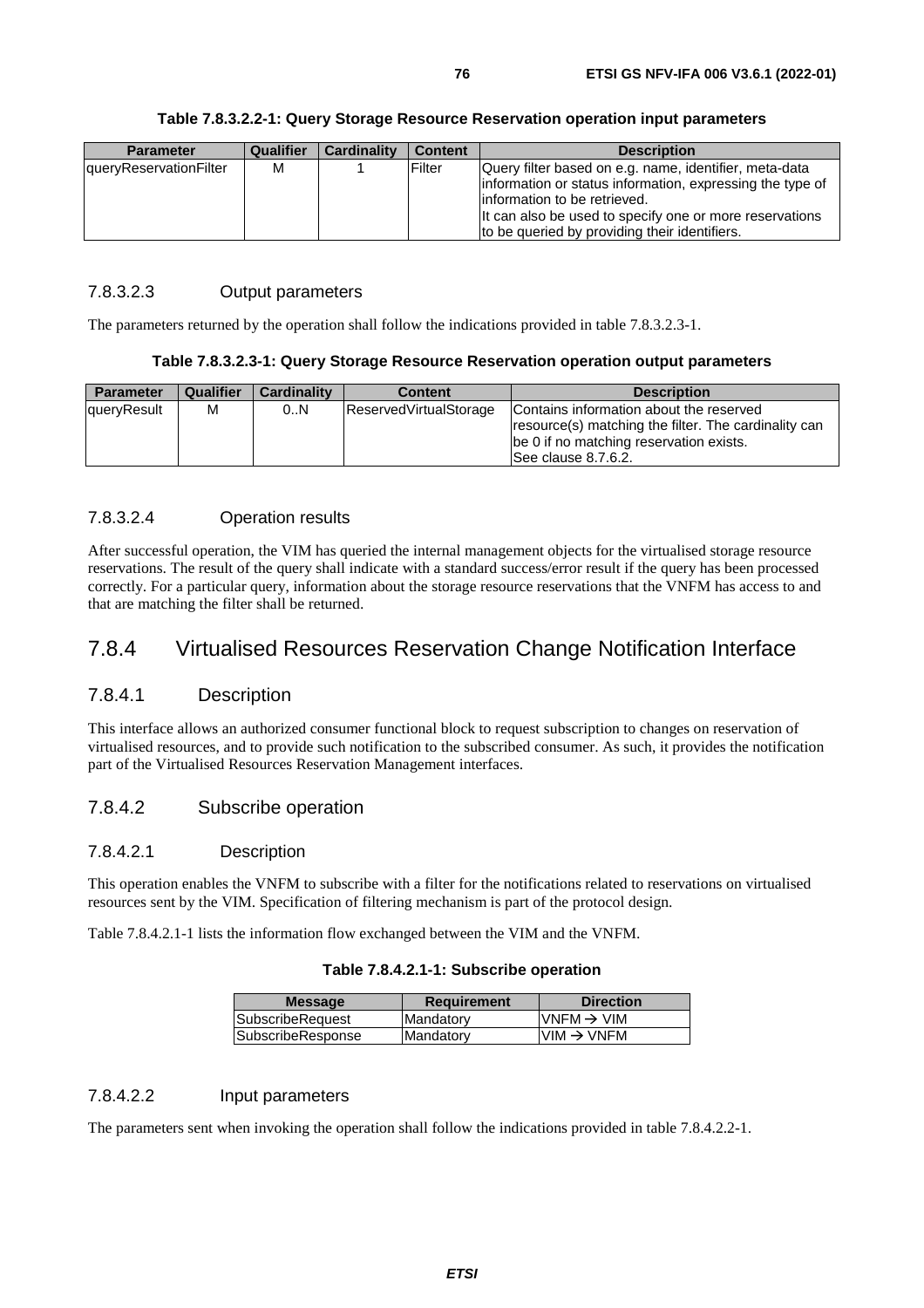| <b>Parameter</b> | <b>Qualifier</b> | <b>Cardinality</b> | <b>Content</b> | <b>Description</b>                                                                                                                                                                                                          |
|------------------|------------------|--------------------|----------------|-----------------------------------------------------------------------------------------------------------------------------------------------------------------------------------------------------------------------------|
| inputFilter      | м                |                    | Filter         | Input filter for selecting the virtualised resource(s) and the related<br>change notifications to subscribe to. This filter can contain<br>linformation about specific attributes of the resource or of the<br>reservation. |

#### **Table 7.8.4.2.2-1: Subscribe operation input parameters**

### 7.8.4.2.3 Output parameters

The parameters returned by the operation shall follow the indications provided in table 7.8.4.2.3-1.

#### **Table 7.8.4.2.3-1: Subscribe operation output parameters**

| Parameter      |   | <br><br>ainelity. | <b>Content</b>                      | <b>Description</b>                                |
|----------------|---|-------------------|-------------------------------------|---------------------------------------------------|
| subscriptionId | M |                   | $\cdots$<br>lidentifie <sup>r</sup> | .<br>Ildentifier of the<br>subscription realized. |

### 7.8.4.2.4 Operation results

After successful subscription, the VNFM is registered to receive notifications related to changes on reservation of virtualised resources sent by the VIM. The result of the operation shall indicate if the subscription has been successful or not with a standard success/error result. For a particular subscription, only notifications matching the filter will be delivered to the VNFM.

### 7.8.4.3 Notify operation

#### 7.8.4.3.1 Description

This operation distributes notifications to subscribers. It is a one-way operation issued by the VIM that cannot be invoked as an operation by the consumer (VNFM).

In order to receive notifications, the VNFM shall have a subscription.

Table 7.8.4.3.1-1 lists the information flow exchanged between the VIM and the VNFM.

### **Table 7.8.4.3.1-1: Notify operation**

| <b>Message</b> | Requirement | <b>Direction</b>       |
|----------------|-------------|------------------------|
| Notify         | Mandatory   | $VIM \rightarrow VNFM$ |
|                |             |                        |

The following notification is sent by this operation:

• VirtualisedResourceReservationChangeNotification. See clause 8.7.7.

# 7.9 Virtualised Resource Quota Interfaces

# 7.9.1 Virtualised Compute Resources Quota Management Interface

# 7.9.1.1 Description

This interface allows an authorized consumer functional block to perform operations on virtualised compute resources quotas available to the consumer functional block. The interface includes operations for querying quotas on virtualised compute resources.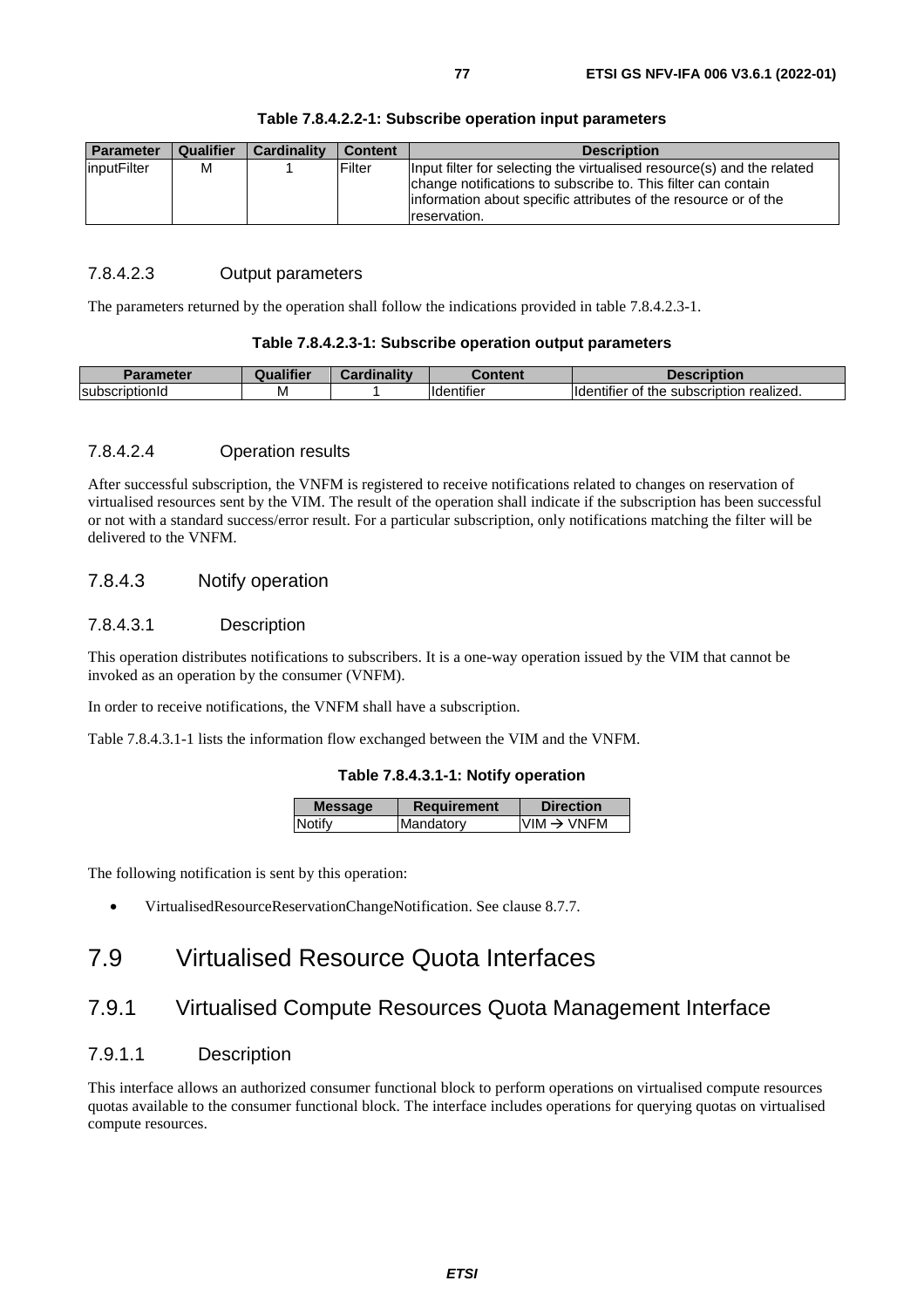# 7.9.1.2 Query Compute Resource Quota operation

## 7.9.1.2.1 Description

This operation allows querying quota information about compute resources that the consumer has access to.

Table 7.9.1.2.1-1 lists the information flow exchanged between the VIM and the VNFM.

#### **Table 7.9.1.2.1-1: Query Compute Resource Quota operation**

| <b>Message</b>                    | Requirement       | <b>Direction</b>       |
|-----------------------------------|-------------------|------------------------|
| QueryComputeResourceQuotaRequest  | <b>IMandatory</b> | VNFM $\rightarrow$ VIM |
| QueryComputeResourceQuotaResponse | Mandatory         | $VM \rightarrow VNFM$  |
|                                   |                   |                        |

### 7.9.1.2.2 Input parameters

The parameters sent when invoking the operation shall follow the indications provided in table 7.9.1.2.2-1.

### **Table 7.9.1.2.2-1: Query Compute Resource Quota operation input parameters**

| <b>Parameter</b> | <b>Qualifier</b> | <b>Cardinality</b> | <b>Content</b> | <b>Description</b>                                                                                                                                                                                             |
|------------------|------------------|--------------------|----------------|----------------------------------------------------------------------------------------------------------------------------------------------------------------------------------------------------------------|
| queryQuotaFilter | м                |                    | Filter         | Query filter based on e.g. name, identifier, meta-data<br>information or status information expressing the type of<br>linformation to be retrieved.<br>It can also be used to specify one or more quotas to be |
|                  |                  |                    |                | queried by providing their identifiers.                                                                                                                                                                        |

### 7.9.1.2.3 Output parameters

The parameters returned by the operation shall follow the indications provided in table 7.9.1.2.3-1.

### **Table 7.9.1.2.3-1: Query Compute Resource Quota operation output parameters**

| Parameter   | <b>Qualifier</b> | <b>Cardinality</b> | <b>Content</b>              | <b>Description</b>                                                                                                              |
|-------------|------------------|--------------------|-----------------------------|---------------------------------------------------------------------------------------------------------------------------------|
| queryResult | M                | 0N                 | <b>IVirtualComputeQuota</b> | Contains information about the quota resource. The<br>cardinality can be 0 if no matching quota exists. See<br>Iclause 8.8.2.2. |

## 7.9.1.2.4 Operation results

After successful operation, the VIM has queried the internal management objects for the virtualised compute resource quotas. The result of the query shall indicate with a standard success/error result if the query has been processed correctly. For a particular query, information about the compute resource quotas that the VNFM has access to and that are matching the filter shall be returned.

# 7.9.2 Virtualised Network Resources Quota Management Interface

# 7.9.2.1 Description

This interface allows an authorized consumer functional block to perform operations on virtualised network resources quotas available to the consumer functional block. The interface includes operations for querying quotas on virtualised network resources.

# 7.9.2.2 Query Network Resource Quota operation

### 7.9.2.2.1 Description

This operation allows querying information about quota network resources that the consumer has access to.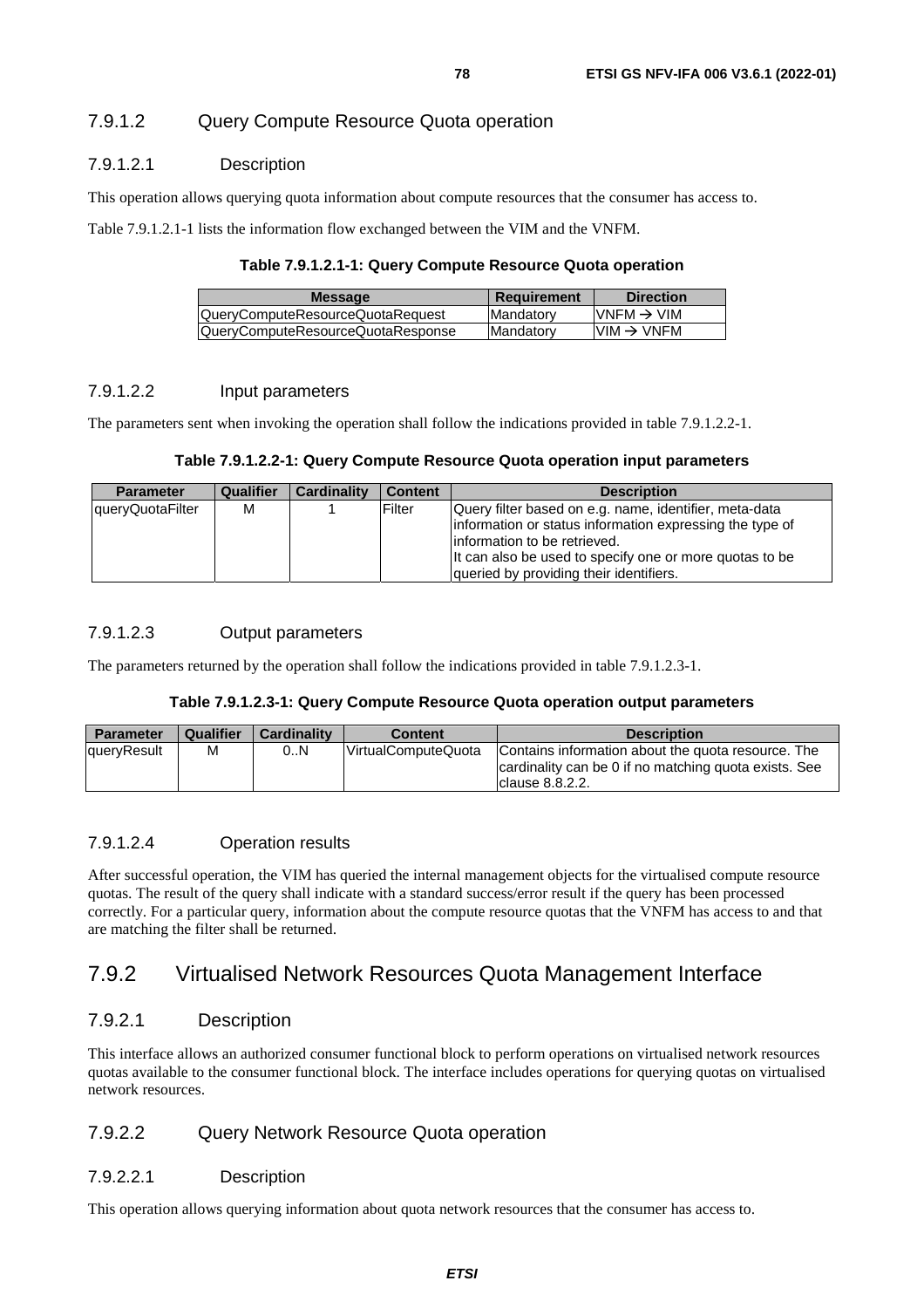Table 7.9.2.2.1-1 lists the information flow exchanged between the VIM and the VNFM.

| <b>Message</b>                          | <b>Requirement</b> | <b>Direction</b>        |
|-----------------------------------------|--------------------|-------------------------|
| <b>QueryNetworkResourceQuotaRequest</b> | Mandatory          | IVNEM $\rightarrow$ VIM |
| QueryNetworkResourceQuotaResponse       | <b>Mandatory</b>   | $VM \rightarrow VNFM$   |
|                                         |                    |                         |

## 7.9.2.2.2 Input parameters

The parameters sent when invoking the operation shall follow the indications provided in table 7.9.2.2.2-1.

### **Table 7.9.2.2.2-1: Query Network Resource Quota operation input parameters**

| <b>Parameter</b> | Qualifier | <b>Cardinality</b> | <b>Content</b> | <b>Description</b>                                                                                                                                                                                                                                         |
|------------------|-----------|--------------------|----------------|------------------------------------------------------------------------------------------------------------------------------------------------------------------------------------------------------------------------------------------------------------|
| queryQuotaFilter | м         |                    | Filter         | Query filter based on e.g. name, identifier, meta-data<br>information or status information, expressing the type of<br>linformation to be retrieved.<br>It can also be used to specify one or more quotas to be<br>queried by providing their identifiers. |

# 7.9.2.2.3 Output parameters

The parameters returned by the operation shall follow the indications provided in table 7.9.2.2.3-1.

|  | Table 7.9.2.2.3-1: Query Network Resource Quota operation output parameters |  |
|--|-----------------------------------------------------------------------------|--|
|--|-----------------------------------------------------------------------------|--|

| <b>Parameter</b> | <b>Qualifier</b> | <b>Cardinality</b> | <b>Content</b>       | <b>Description</b>                                                                                                                                        |
|------------------|------------------|--------------------|----------------------|-----------------------------------------------------------------------------------------------------------------------------------------------------------|
| queryResult      | M                | 0N                 | lVirtualNetworkQuota | Contains information about the quota resource(s)<br>Imatching the filter. The cardinality can be 0 if no<br>matching quota exists.<br>See clause 8.8.3.2. |

## 7.9.2.2.4 Operation results

After successful operation, the VIM has queried the internal management objects for the virtualised network resource quotas. The result of the query shall indicate with a standard success/error result if the query has been processed correctly. For a particular query, information about the network resource quotas that the VNFM has access to and that are matching the filter shall be returned.

# 7.9.3 Virtualised Storage Resources Quota Management Interface

## 7.9.3.1 Description

This interface allows an authorized consumer functional block to perform operations on virtualised storage resources quotas available to the consumer functional block. The interface includes operations for querying quotas on virtualised storage resources.

### 7.9.3.2 Query Storage Resource operation

### 7.9.3.2.1 Description

This operation allows querying information about quota resources that the consumer has access to.

Table 7.9.3.2.1-1 lists the information flow exchanged between the VIM and the VNFM.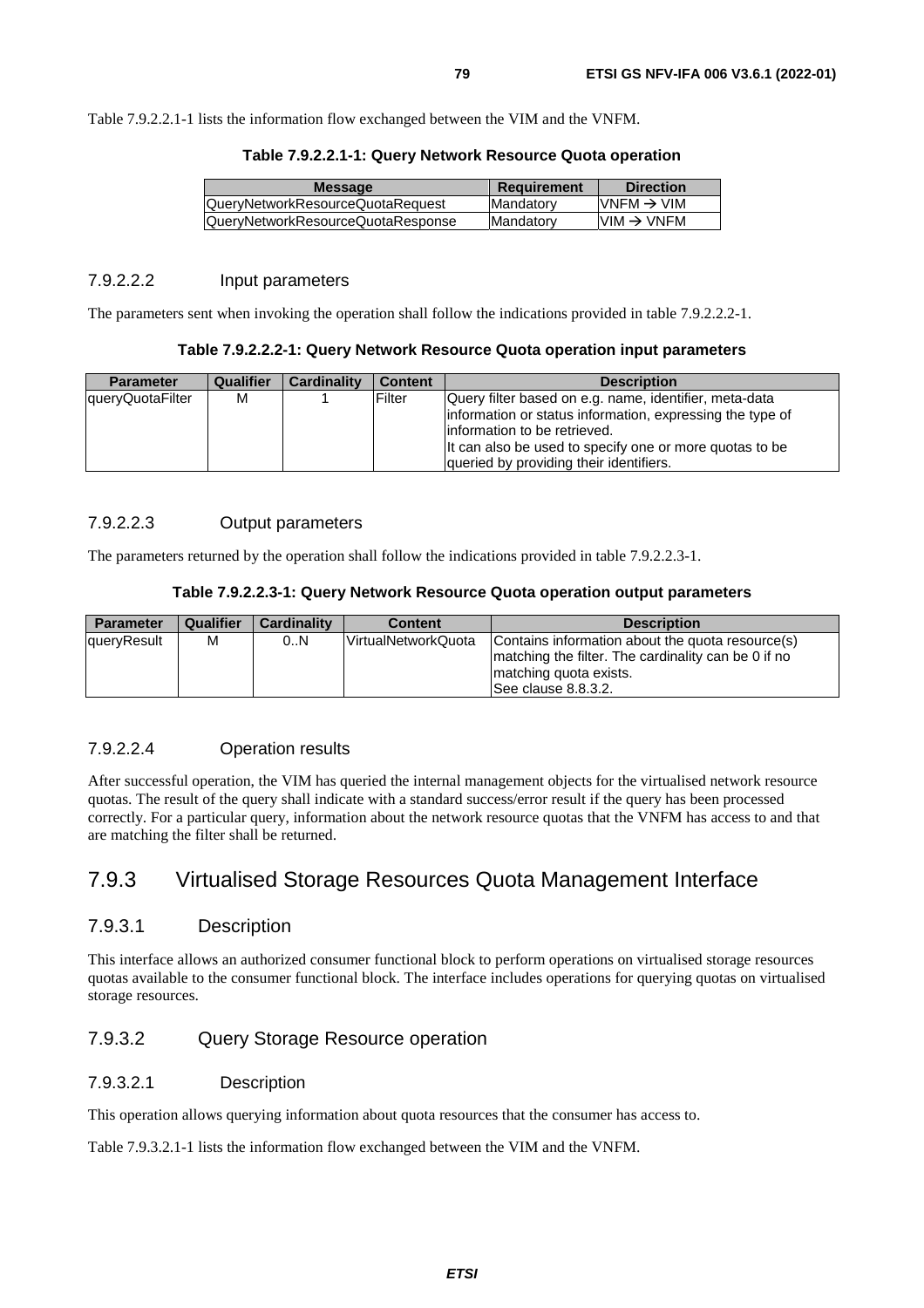|  | Table 7.9.3.2.1-1: Query Storage Resource operation |
|--|-----------------------------------------------------|
|--|-----------------------------------------------------|

| <b>Message</b>                    | <b>Requirement</b> | <b>Direction</b>        |
|-----------------------------------|--------------------|-------------------------|
| QueryStorageResourceQuotaRequest  | <b>IMandatory</b>  | $IVNFM \rightarrow VIM$ |
| QueryStorageResourceQuotaResponse | <b>Mandatory</b>   | $VM \rightarrow VNFM$   |
|                                   |                    |                         |

### 7.9.3.2.2 Input parameters

The parameters sent when invoking the operation shall follow the indications provided in table 7.9.3.2.2-1.

#### **Table 7.9.3.2.2-1: Query Storage Resource operation input parameters**

| <b>Parameter</b> | Qualifier | <b>Cardinality</b> | <b>Content</b> | <b>Description</b>                                                                                                                                                                                                                                          |
|------------------|-----------|--------------------|----------------|-------------------------------------------------------------------------------------------------------------------------------------------------------------------------------------------------------------------------------------------------------------|
| queryQuotaFilter | м         |                    | Filter         | Query filter based on e.g. name, identifier, meta-data<br>linformation or status information, expressing the type of<br>linformation to be retrieved.<br>It can also be used to specify one or more quotas to be<br>queried by providing their identifiers. |

## 7.9.3.2.3 Output parameters

The parameters returned by the operation shall follow the indications provided in table 7.9.3.2.3-1.

### **Table 7.9.3.2.3-1: Query Storage Resource operation output parameters**

| <b>Parameter</b> | <b>Qualifier</b> | <b>Cardinality</b> | <b>Content</b>      | <b>Description</b>                                                                                                                                        |
|------------------|------------------|--------------------|---------------------|-----------------------------------------------------------------------------------------------------------------------------------------------------------|
| queryResult      | M                | 0N                 | VirtualStorageQuota | Contains information about the quota resource(s)<br>Imatching the filter. The cardinality can be 0 if no<br>matching quota exists.<br>See clause 8.8.4.2. |

### 7.9.3.2.4 Operation results

After successful operation, the VIM has queried the internal management objects for the virtualised storage resource quotas. The result of the query shall indicate with a standard success/error result if the query has been processed correctly. For a particular query, information about the storage resource quotas that the VNFM has access to and that are matching the filter shall be returned.

# 7.9.4 Virtualised Resources Quota Change Notification Interface

### 7.9.4.1 Description

This interface allows an authorized consumer functional block to request subscription to changes on quota of virtualised resources, and to provide such notification to the subscribed consumer. As such, it provides the notification part of the Virtualised Resources Quota Management interfaces.

### 7.9.4.2 Subscribe operation

## 7.9.4.2.1 Description

This operation enables the VNFM to subscribe with a filter for the notifications related to quota on virtualised resources sent by the VIM. Specification of filtering mechanism is part of the protocol design.

Table 7.9.4.2.1-1 lists the information flow exchanged between the VIM and the VNFM.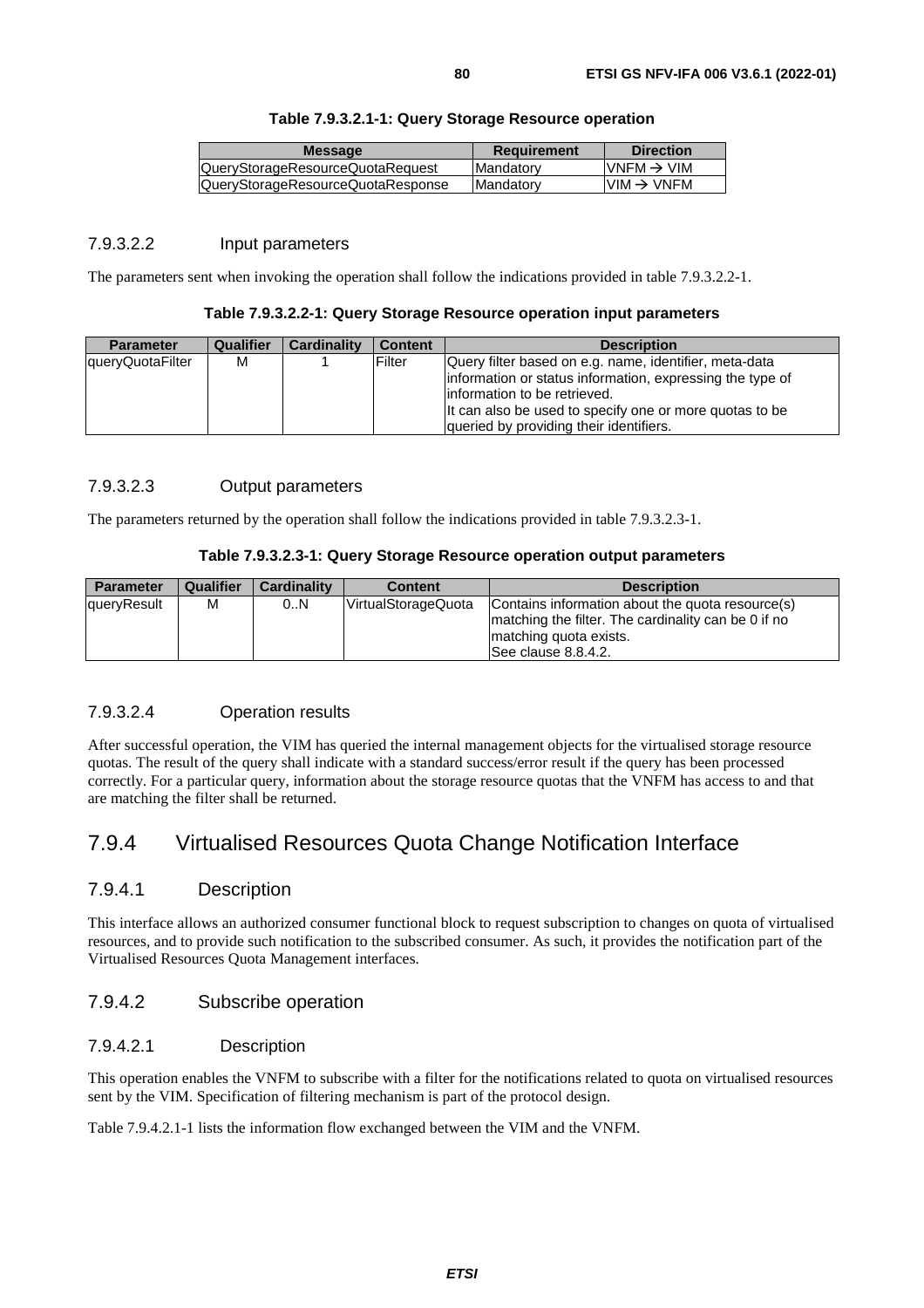| <b>Message</b>           | <b>Requirement</b> | <b>Direction</b>                                                      |
|--------------------------|--------------------|-----------------------------------------------------------------------|
| <b>SubscribeRequest</b>  | <b>Mandatory</b>   | $VNFM \rightarrow VIM$                                                |
| <b>SubscribeResponse</b> | <b>Mandatory</b>   | $\textsf{I}\textsf{VIM} \to \textsf{V}\textsf{N}\textsf{F}\textsf{M}$ |
|                          |                    |                                                                       |

### 7.9.4.2.2 Input parameters

The parameters sent when invoking the operation shall follow the indications provided in table 7.9.4.2.2-1.

#### **Table 7.9.4.2.2-1: Subscribe operation input parameters**

| <b>Parameter</b>   | Qualifier | <b>Cardinality</b> | <b>Content</b> | <b>Description</b>                                                                                                                       |
|--------------------|-----------|--------------------|----------------|------------------------------------------------------------------------------------------------------------------------------------------|
| <i>inputFilter</i> | М         |                    | Filter         | Input filter for selecting the virtualised resource(s) and the related                                                                   |
|                    |           |                    |                | change notifications to subscribe to. This filter can contain<br>linformation about specific attributes of the resource or of the quota. |

## 7.9.4.2.3 Output parameters

The parameters returned by the operation shall follow the indications provided in table 7.9.4.2.3-1.

### **Table 7.9.4.2.3-1: Subscribe operation output parameters**

| <b>Parameter</b> | Qualifier | Cardinality | <b>Content</b>    | <b>Description</b>                       |
|------------------|-----------|-------------|-------------------|------------------------------------------|
| subscriptionId   | м         |             | <b>Identifier</b> | Identifier of the subscription realized. |

### 7.9.4.2.4 Operation results

After successful subscription, the VNFM is registered to receive notifications related to changes on quota of virtualised storage resources sent by the VIM. The result of the operation shall indicate if the subscription has been successful or not with a standard success/error result. For a particular subscription, only notifications matching the filter will be delivered to the VNFM.

### 7.9.4.3 Notify operation

### 7.9.4.3.1 Description

This operation distributes notifications to subscribers. It is a one-way operation issued by the VIM that cannot be invoked as an operation by the consumer (VNFM).

In order to receive notifications, the VNFM shall have a subscription.

Table 7.9.4.3.1-1 lists the information flow exchanged between the VIM and the VNFM.

|  | Table 7.9.4.3.1-1: Notify operation |
|--|-------------------------------------|
|--|-------------------------------------|

| <b>Message</b> | <b>Requirement</b> | <b>Direction</b>       |
|----------------|--------------------|------------------------|
| Notify         | Mandatory          | $VIM \rightarrow VNFM$ |
|                |                    |                        |

The following notification is sent by this operation:

• VirtualisedResourceQuotaChangeNotification. See clause 8.8.5.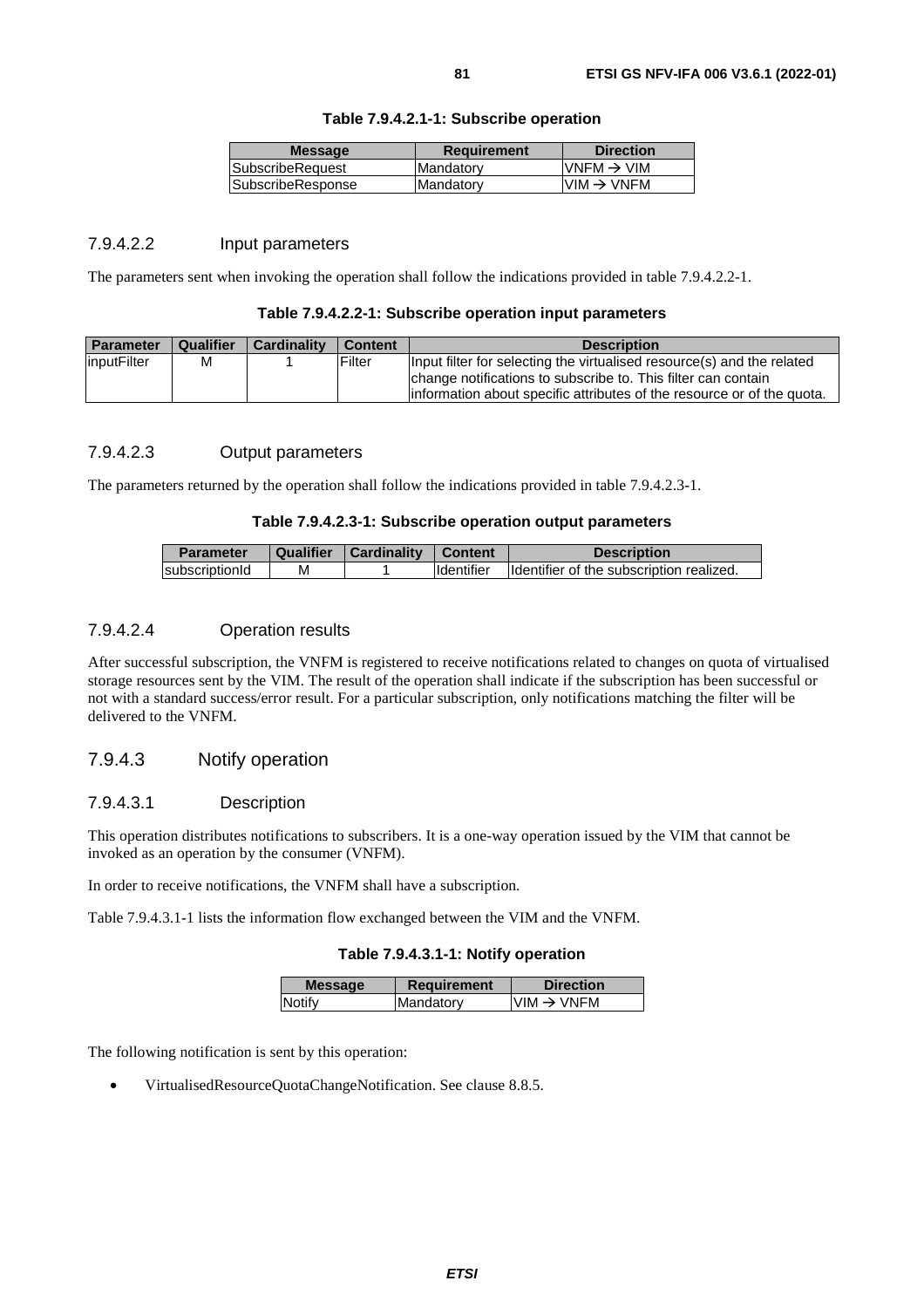# 7.10.1 Description

This interface allows the VNFM to invoke policy management operations towards the VIM.

The following policy management operations are defined for this interface:

- Transfer Policy.
- Delete Policy.
- Query Policy.
- Activate Policy.
- Deactivate Policy.

This interface allows the VNFM to manage subscriptions to notifications sent by the VIM which inform about changes of a policy and about any detected policy conflicts. It allows the VIM to provide such notifications to the subscriber (e.g. VNFM).

# 7.10.2 Transfer Policy operation

# 7.10.2.1 Description

This operation enables the VNFM to transfer a NFV-MANO policy to the VIM. Table 7.10.2.1-1 lists the information flow exchanged between the VNFM and the VIM.

| $\textsf{IVNFM}\rightarrow\textsf{VIM}$ |
|-----------------------------------------|
| $VIM \rightarrow VNFM$                  |
|                                         |

# 7.10.2.2 Input parameters

The input parameters sent when invoking the operation shall follow the indications provided in table 7.10.2.2-1.

| <b>Parameter</b> |                                                                                                                    | <b>Qualifier</b> | <b>Cardinality</b> | <b>Content</b> | <b>Description</b>                             |  |
|------------------|--------------------------------------------------------------------------------------------------------------------|------------------|--------------------|----------------|------------------------------------------------|--|
| designer         |                                                                                                                    | м                |                    | String         | Human readable name of designer of the policy. |  |
| name             |                                                                                                                    | м                |                    | String         | Human readable name of the policy.             |  |
| version          |                                                                                                                    | М                |                    | Version        | Version of the policy.                         |  |
| policy           |                                                                                                                    | м                |                    | Not specified  | Specifies the policy. See notes 1 and 2.       |  |
|                  | NOTE 1: An identifier for uniquely identifying the policy shall be included in the policy.                         |                  |                    |                |                                                |  |
|                  | NOTE 2: The VNFM may use this operation to update an existing policy with a new version. Different policy versions |                  |                    |                |                                                |  |
|                  | share the same internal identifier of the policy but having different PolicyInfo instances. The design of          |                  |                    |                |                                                |  |
|                  | different policy versions and their business logic is out of the scope of the present document.                    |                  |                    |                |                                                |  |

# 7.10.2.3 Output parameters

The output parameters returned by the operation shall follow the indications provided in table 7.10.2.3-1.

### **Table 7.10.2.3-1: Transfer Policy operation output parameters**

| Parameter            | <b>Qualifier</b> | Cardinality | <b>Content</b>      | Description                                              |
|----------------------|------------------|-------------|---------------------|----------------------------------------------------------|
| <u>Ipolicvinfold</u> | м                |             | <b>I</b> Identifier | Identifier of the policy information created by the VIM. |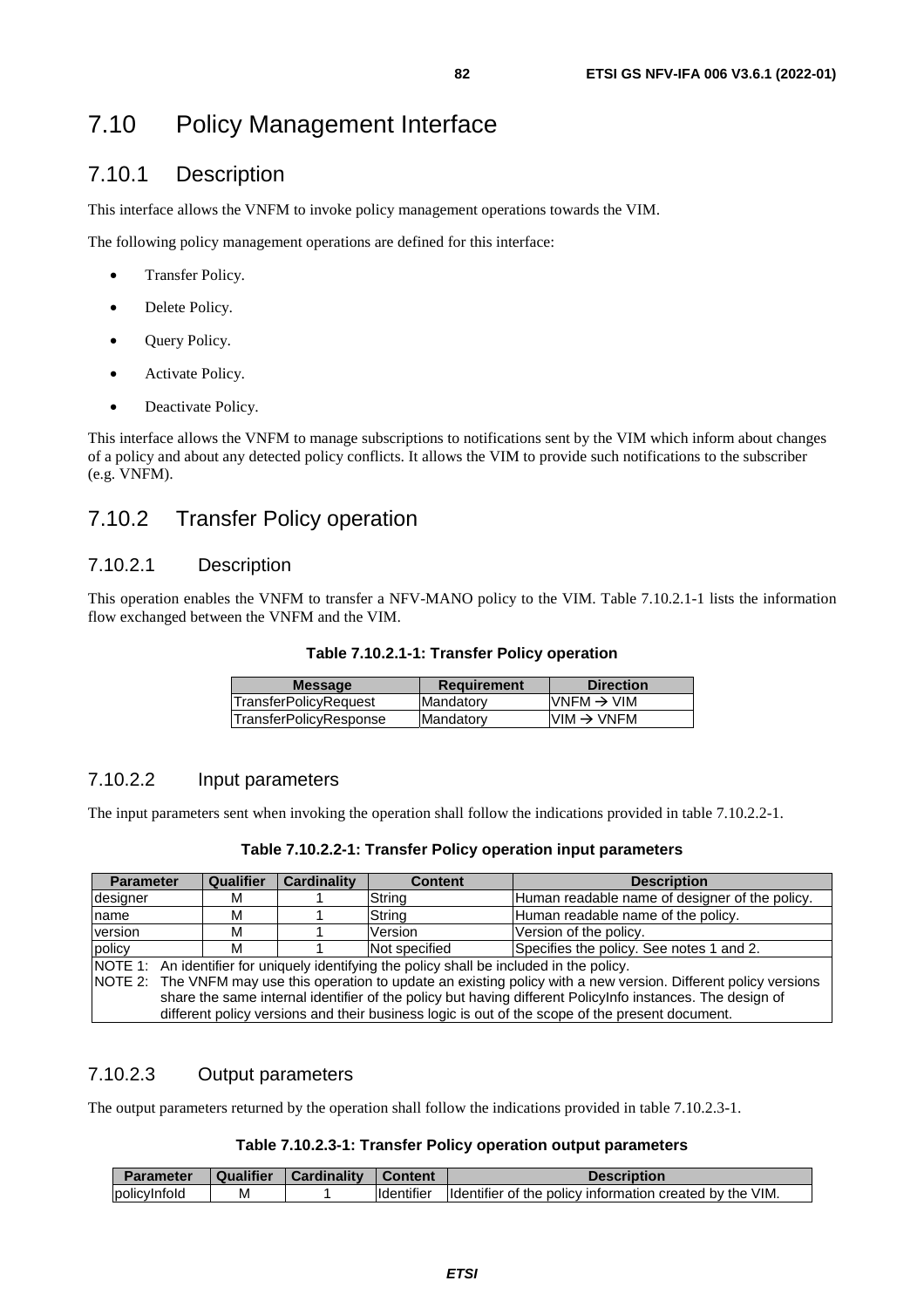# 7.10.2.4 Operation results

In case of success, the NFV-MANO policy is transferred to the VIM and corresponding policy information is created by the VIM. In case of failure, appropriate error information is returned.

# 7.10.3 Delete Policy operation

### 7.10.3.1 Description

This operation enables the VNFM to delete one or multiple NFV-MANO policy(ies) from the VIM. Table 7.10.3.1-1 lists the information flow exchanged between the VNFM and the VIM.

| Table 7.10.3.1-1: Delete Policy operation |  |  |  |  |
|-------------------------------------------|--|--|--|--|
|-------------------------------------------|--|--|--|--|

| <b>Message</b>       | <b>Requirement</b> | <b>Direction</b>       |
|----------------------|--------------------|------------------------|
| DeletePolicyRequest  | IMandatorv         | VNFM $\rightarrow$ VIM |
| DeletePolicyResponse | Mandatory          | $VIM \rightarrow VNFM$ |
|                      |                    |                        |

## 7.10.3.2 Input parameters

The input parameters sent when invoking the operation shall follow the indications provided in table 7.10.3.2-1.

#### **Table 7.10.3.2-1: Delete Policy operation input parameters**

| <b>Parameter</b>                                                                                                          | Qualifier                                                                                                      | <b>Cardinality</b> | <b>Content</b>            | <b>Description</b>                      |  |  |
|---------------------------------------------------------------------------------------------------------------------------|----------------------------------------------------------------------------------------------------------------|--------------------|---------------------------|-----------------------------------------|--|--|
| policyInfold                                                                                                              | М                                                                                                              | 1N                 | Ildentifier (Reference to | References the policy information to be |  |  |
|                                                                                                                           |                                                                                                                |                    | (PolicyInfo               | deleted.                                |  |  |
| NOTE:<br>It is up to the protocol design stage to determine whether this operation will be modelled as a "bulk" operation |                                                                                                                |                    |                           |                                         |  |  |
|                                                                                                                           | that allows to delete multiple policies in one request, or as a series of requests that delete one policy at a |                    |                           |                                         |  |  |
| time.                                                                                                                     |                                                                                                                |                    |                           |                                         |  |  |

### 7.10.3.3 Output parameters

The output parameters returned by the operation shall follow the indications provided in table 7.10.3.3-1.

### **Table 7.10.3.3-1: Delete Policy operation output parameters**

| <b>Parameter</b>     | Qualifier | <b>Cardinality</b> | <b>Content</b>                                   | <b>Description</b>                                      |
|----------------------|-----------|--------------------|--------------------------------------------------|---------------------------------------------------------|
| ldeletedPolicvInfold | M         | 0N                 | Identifier<br><b>Reference</b> to<br>PolicyInfo) | References the deleted NFV-MANO policy<br>linformation. |

## 7.10.3.4 Operation results

In case of success, the NFV-MANO policy(ies) are deleted from the VIM, and a success indicator is returned to the VNFM. In case of failure, appropriate error information is returned.

# 7.10.4 Query Policy operation

### 7.10.4.1 Description

This operation enables the VNFM to query the information from the VIM on one or multiple NFV-MANO policy(ies). Table 7.10.4.1-1 lists the information flow exchanged between the VNFM and the VIM.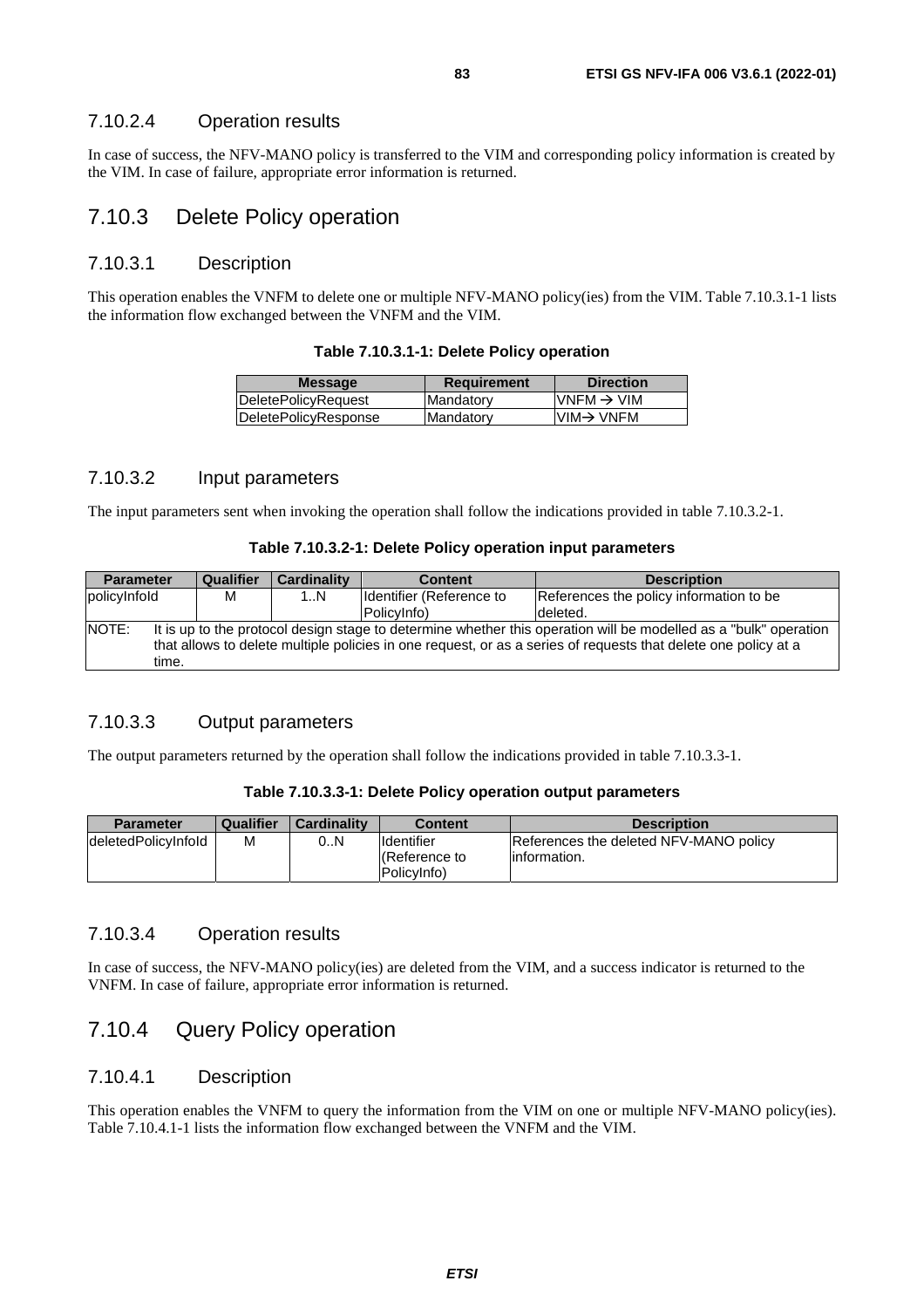| <b>Message</b>      | <b>Requirement</b> | <b>Direction</b>                                                      |
|---------------------|--------------------|-----------------------------------------------------------------------|
| QueryPolicyRequest  | Mandatory          | IVNFM → VIM                                                           |
| QueryPolicyResponse | Mandatory          | $\textsf{I}\textsf{VIM} \to \textsf{V}\textsf{N}\textsf{F}\textsf{M}$ |
|                     |                    |                                                                       |

# **Table 7.10.4.1-1: Query Policy operation**

# 7.10.4.2 Input parameters

The input parameters sent when invoking the operation shall follow the indications provided in table 7.10.4.2-1.

| Table 7.10.4.2-1: Query Policy operation input parameters |
|-----------------------------------------------------------|
|-----------------------------------------------------------|

| <b>Parameter</b>          | <b>Qualifier</b> | <b>Cardinality</b> | <b>Content</b> | <b>Description</b>                                                                                                                                                                                                                                                        |
|---------------------------|------------------|--------------------|----------------|---------------------------------------------------------------------------------------------------------------------------------------------------------------------------------------------------------------------------------------------------------------------------|
| filter                    | М                |                    | Filter         | Filter defining the NFV-MANO policy information on which<br>the query applies, based on attributes of NFV-MANO<br>policy information.<br>It can also be used to specify one or more NFV-MANO<br>policy(ies) information to be queried by providing their<br>lidentifiers. |
| <b>lattributeSelector</b> | M                | 0.N                | String         | Provides a list of attribute names of NFV-MANO policy<br>information. If present, only these attributes are returned<br>for the policy information matching the filter.<br>If absent, the complete policy information is returned.                                        |

# 7.10.4.3 Output parameters

The output parameters returned by the operation shall follow the indications provided in table 7.10.4.3-1.

| Table 7.10.4.3-1: Query Policy operation output parameters |  |  |  |
|------------------------------------------------------------|--|--|--|
|------------------------------------------------------------|--|--|--|

| <b>Parameter</b>        | Qualifier | <b>Cardinality</b> | <b>Content</b> | <b>Description</b>                                                                                                                                                                                                  |
|-------------------------|-----------|--------------------|----------------|---------------------------------------------------------------------------------------------------------------------------------------------------------------------------------------------------------------------|
| queryNsPolicyInfoResult | м         | 0.N                | PolicyInfo     | NFV-MANO policy information matching<br>the input filter.<br>If attributeSelector is present, only the<br>lattributes listed in attributeSelector are<br>returned for the selected policy information.<br>See note. |
| NOTE:                   |           |                    |                | The lower cardinality is 0 since there may be no matches to the provided filter.                                                                                                                                    |

# 7.10.4.4 Operation results

After success operation, the VIM has queried the internal NFV-MANO policy information. The result of the operation indicates whether it has been successful or not with a standard success/error result. For a particular query, policy information that is matching the filter shall be returned.

# 7.10.5 Activate Policy operation

# 7.10.5.1 Description

This operation enables the VNFM to activate one or multiple NFV-MANO policy(ies) in the VIM. Table 7.10.5.1-1 lists the information flow exchanged between the VNFM and the VIM.

|  |  |  |  | Table 7.10.5.1-1: Activate Policy operation |
|--|--|--|--|---------------------------------------------|
|--|--|--|--|---------------------------------------------|

| ActivatePolicyRequest  | Mandatory  | $VNFM \rightarrow VIM$ |
|------------------------|------------|------------------------|
| ActivatePolicyResponse | lMandatorv | $VIM \rightarrow VNFM$ |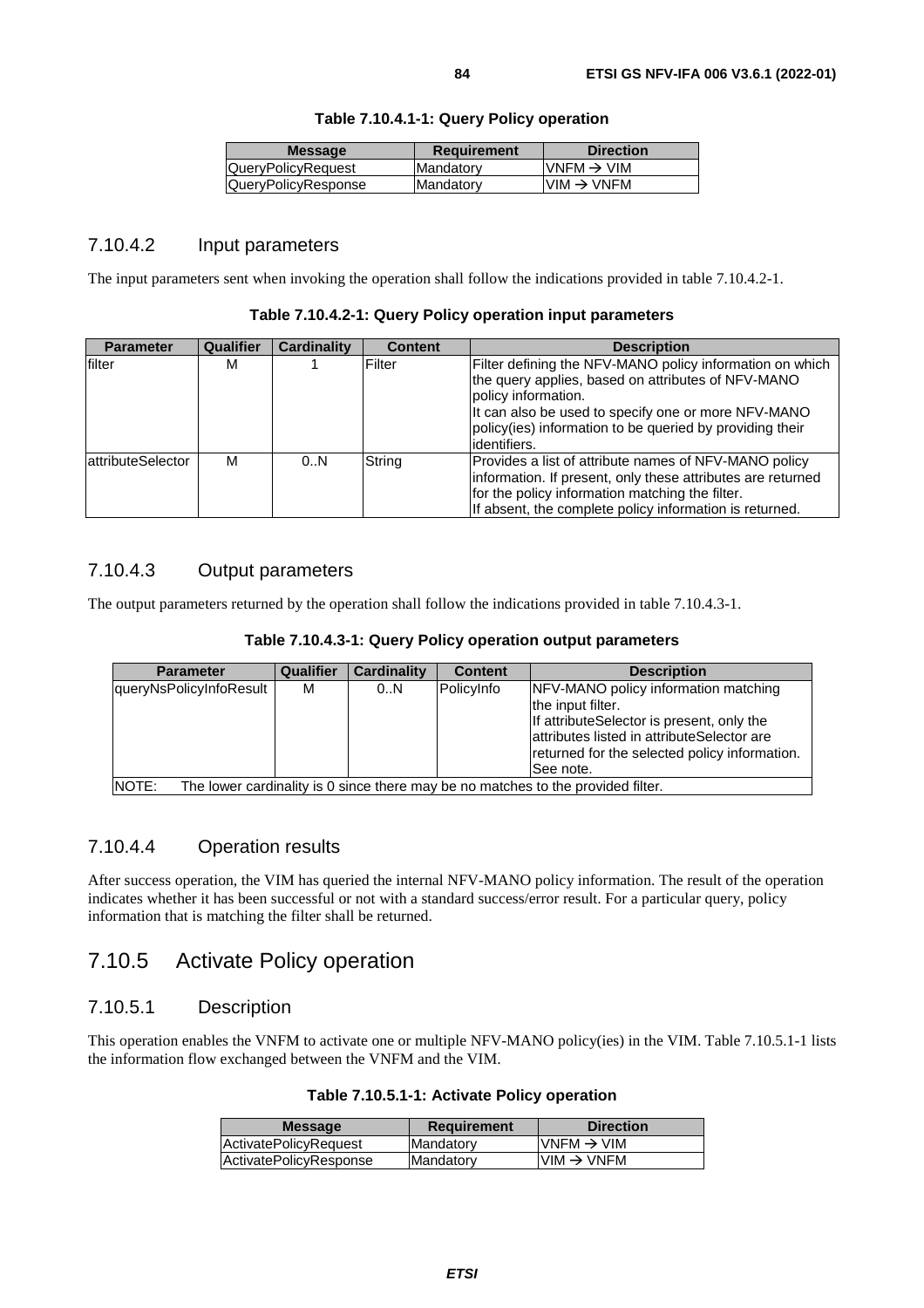The input parameters sent when invoking the operation shall follow the indications provided in table 7.10.5.2-1.

**Table 7.10.5.2-1: Activate Policy operation input parameters** 

| <b>Parameter</b>                                                                                                          | Qualifier | <b>Cardinality</b> | <b>Content</b>           | <b>Description</b>                      |  |  |
|---------------------------------------------------------------------------------------------------------------------------|-----------|--------------------|--------------------------|-----------------------------------------|--|--|
| policyInfold                                                                                                              | м         | 1N                 | Identifier (Reference to | References the policy information to be |  |  |
|                                                                                                                           |           |                    | PolicyInfo)              | lactivated. See note.                   |  |  |
| NOTE:<br>It is up to the protocol design stage to determine whether this operation will be modelled as a "bulk" operation |           |                    |                          |                                         |  |  |
| that allows to activate multiple policies in one request, or as a series of requests that activate one policy at a        |           |                    |                          |                                         |  |  |
| time.                                                                                                                     |           |                    |                          |                                         |  |  |

## 7.10.5.3 Output parameters

The output parameters returned by the operation shall follow the indications provided in table 7.10.5.3-1.

### **Table 7.10.5.3-1: Activate Policy operation output parameters**

| <b>Parameter</b>       | Qualifier | <b>Cardinality</b> | <b>Content</b>                                          | <b>Description</b>                                        |
|------------------------|-----------|--------------------|---------------------------------------------------------|-----------------------------------------------------------|
| lactivatedPolicvInfold | М         | 0N                 | <b>Identifier</b><br><b>Reference to</b><br>PolicyInfo) | <b>IReferences the activated NFV-MANO</b><br>policy(ies). |

# 7.10.5.4 Operation results

In case of success, the NFV-MANO policy(ies) are activated in the VIM, and a success indicator is returned to the VNFM. In case of failure, appropriate error information is returned.

# 7.10.6 Deactivate Policy operation

# 7.10.6.1 Description

This operation enables the VNFM to deactivate one or multiple NFV-MANO policy(ies) in the VIM. Table 7.10.6.1-1 lists the information flow exchanged between the VNFM and the VIM.

| Table 7.10.6.1-1: Deactivate Policy operation |  |  |  |
|-----------------------------------------------|--|--|--|
|-----------------------------------------------|--|--|--|

| <b>Message</b>           | <b>Requirement</b> | <b>Direction</b>                        |
|--------------------------|--------------------|-----------------------------------------|
| DeactivatePolicyRequest  | Mandatory          | $\textsf{IVNFM}\rightarrow\textsf{VIM}$ |
| DeactivatePolicyResponse | Mandatory          | $VIM \rightarrow VNFM$                  |
|                          |                    |                                         |

# 7.10.6.2 Input parameters

The input parameters sent when invoking the operation shall follow the indications provided in table 7.10.6.2-1.

#### **Table 7.10.6.2-1: Deactivate Policy operation input parameters**

| <b>Parameter</b>                                                                                                          | Qualifier  | <b>Cardinality</b> | <b>Content</b>           | <b>Description</b>                           |  |  |  |
|---------------------------------------------------------------------------------------------------------------------------|------------|--------------------|--------------------------|----------------------------------------------|--|--|--|
| policyInfold                                                                                                              | M          | 1N                 | Identifier (Reference to | References the policy to be deactivated. See |  |  |  |
|                                                                                                                           |            |                    | PolicyInfo)              | note.                                        |  |  |  |
| NOTE:<br>It is up to the protocol design stage to determine whether this operation will be modelled as a "bulk" operation |            |                    |                          |                                              |  |  |  |
| that allows to deactivate multiple policies in one request, or as a series of requests that deactivate one policy         |            |                    |                          |                                              |  |  |  |
|                                                                                                                           | at a time. |                    |                          |                                              |  |  |  |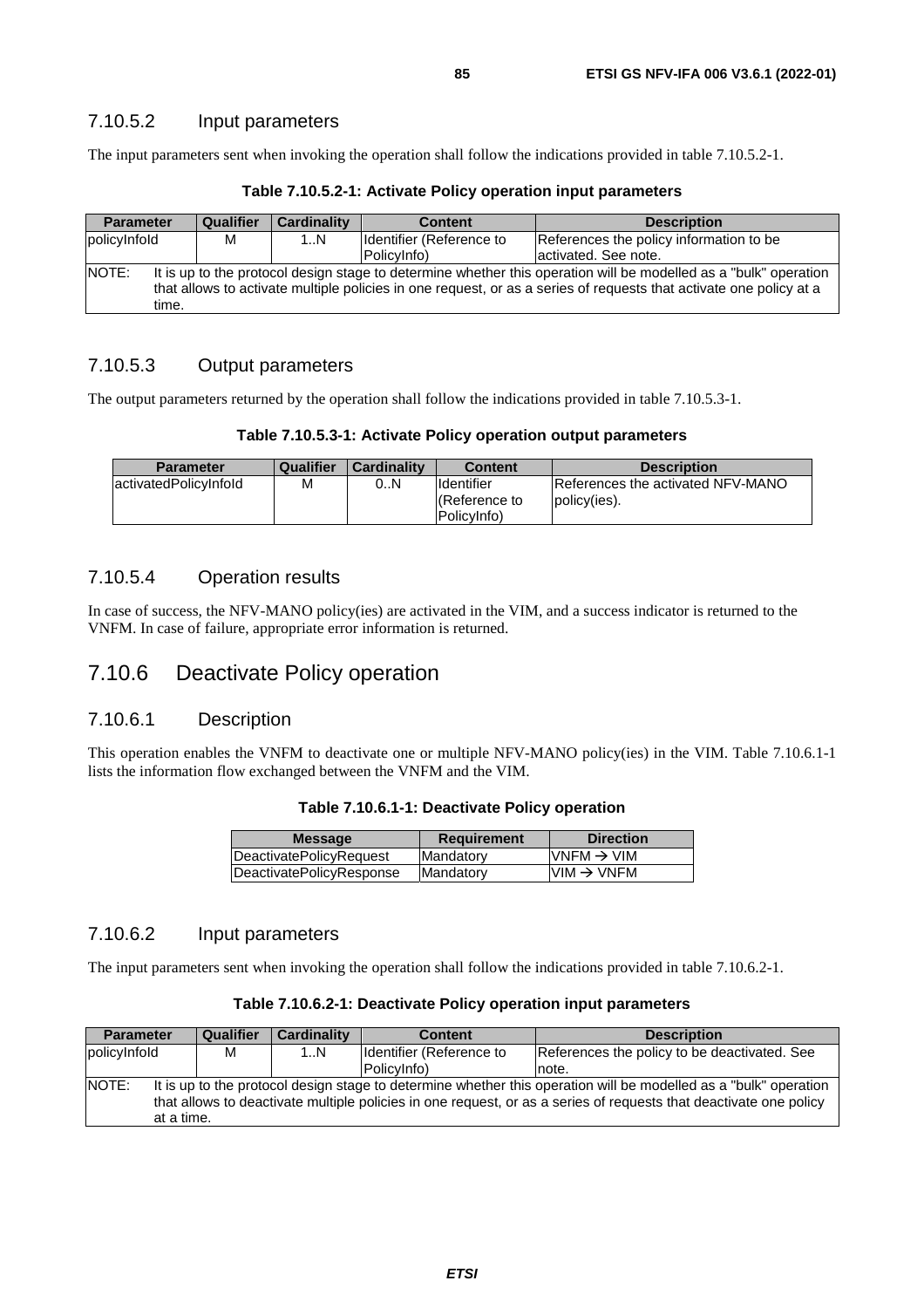## 7.10.6.3 Output parameters

The output parameters returned by the operation shall follow the indications provided in table 7.10.6.3-1.

| <b>Parameter</b>        | Qualifier | l Cardinalitv | Content             | <b>Description</b>              |
|-------------------------|-----------|---------------|---------------------|---------------------------------|
| deactivatedPolicyInfold | M         | 0N            | Ildentifier         | References the deactivated NFV- |
|                         |           |               | <b>Reference</b> to | MANO policy(ies).               |
|                         |           |               | PolicyInfo)         |                                 |

**Table 7.10.6.3-1: Deactivate Policy operation output parameters** 

# 7.10.6.4 Operation results

In case of success, the NFV-MANO policy(ies) are deactivated in the VIM, and a success indicator is returned to the VNFM. In case of failure, appropriate error information is returned.

# 7.10.7 Subscribe operation

# 7.10.7.1 Description

This operation enables the VNFM to subscribe with a filter for the notifications sent by the VIM which are related to changes of a policy and any detected policy conflicts. Changes of a policy are related to operations of transferring policy, deleting policy, activating policy and deactivating policy.

Table 7.10.7.1-1 lists the information flow exchanged between the VNFM and the VIM.

|  |  |  | Table 7.10.7.1-1: Subscribe operation |  |
|--|--|--|---------------------------------------|--|
|--|--|--|---------------------------------------|--|

| <b>Message</b>    | <b>Requirement</b> | <b>Direction</b>                        |
|-------------------|--------------------|-----------------------------------------|
| SubscribeRequest  | <b>Mandatory</b>   | $\mathsf{IVNFM}\rightarrow\mathsf{VIM}$ |
| SubscribeResponse | Mandatory          | $VIM \rightarrow VNFM$                  |
|                   |                    |                                         |

### 7.10.7.2 Input parameters

The input parameters sent when invoking the operation shall follow the indications provided in table 7.10.7.2-1.

**Table 7.10.7.2-1: Subscribe operation input parameters** 

| <b>Parameter</b> | Qualifier | <b>Cardinality</b> | <b>Content</b> | <b>Description</b>                                                                                                                                                                                                           |
|------------------|-----------|--------------------|----------------|------------------------------------------------------------------------------------------------------------------------------------------------------------------------------------------------------------------------------|
| filter           | м         |                    | Filter         | Input filter for selecting the notifications.<br>This filter can contain information about specific types of<br>Inotifications to subscribe to, or attributes of the Policylnfo. Details<br>are part of the protocol design. |

### 7.10.7.3 Output parameters

The output parameters returned by the operation shall follow the indications provided in table 7.10.7.3-1.

| <b>Parameter</b>               | <br>Qualitier | <br>Cardinality | 'ontant                        |                                                                                                            |
|--------------------------------|---------------|-----------------|--------------------------------|------------------------------------------------------------------------------------------------------------|
| <b>Subscrip</b><br>.<br>τιοπια | M             |                 | $\cdots$<br><b>Ildentifier</b> | $\cdot$<br><br>realized.<br>subscription<br>$\sim$ $\sim$ $\sim$ $\sim$<br>entifier<br>-ldei<br>τne<br>OT. |

# 7.10.7.4 Operation results

After successful subscription, the consumer (VNFM) is registered to receive notifications about events related to changes of a policy and any detected policy conflicts.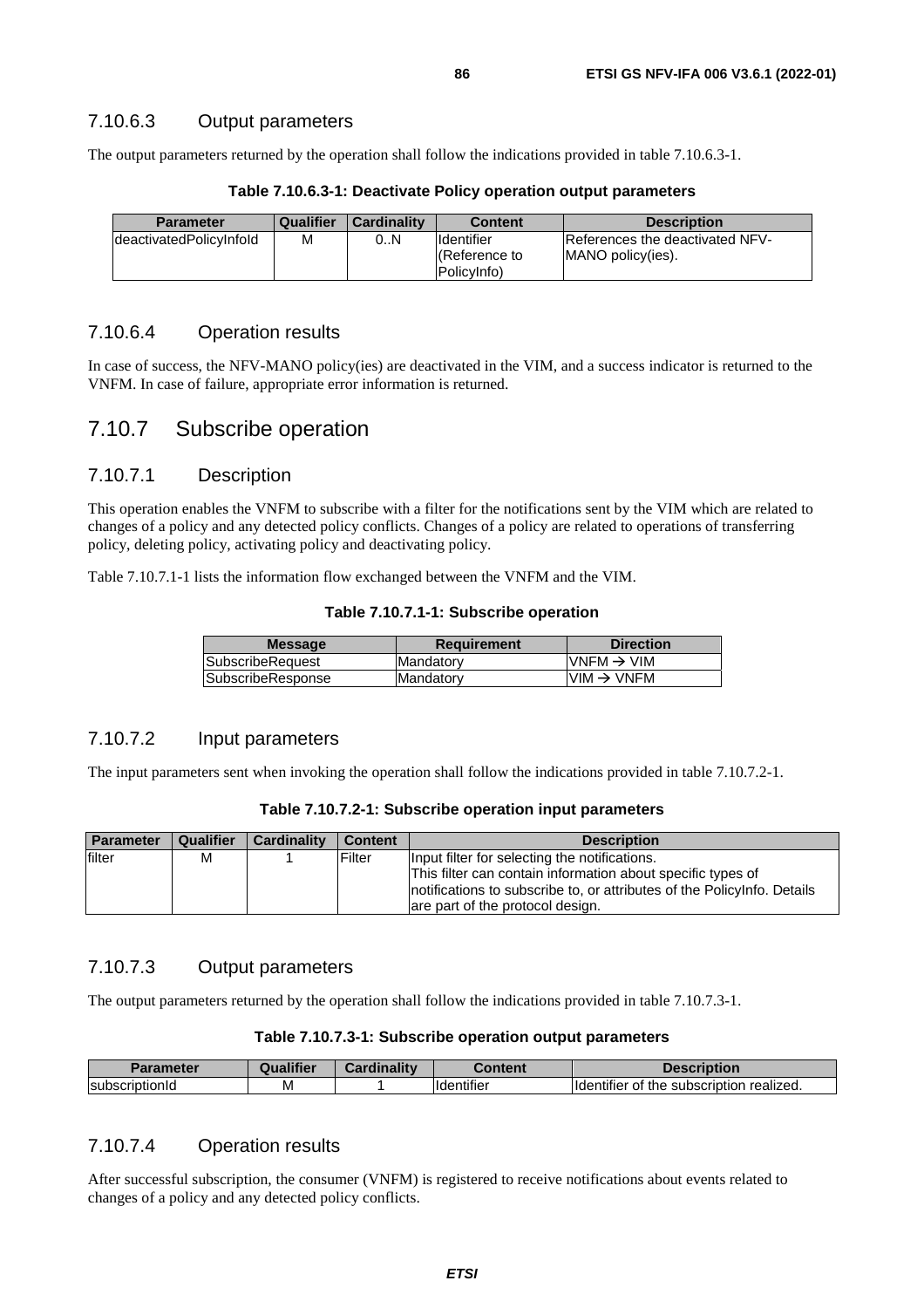The result of the operation shall indicate if the subscription has been successful or not with a standard success/error result. For a particular subscription, only notifications matching the filter will be delivered to the consumer.

# 7.10.8 Notify operation

### 7.10.8.1 Description

This operation notifies a subscriber about events related to notifications about changes of a policy and any detected policy conflicts.

This operation distributes notifications to subscribers. It is a one-way operation issued by the producer (VIM) that cannot be invoked as an operation by the consumer (VNFM). In order to receive notifications, the consumer (VNFM) has to perform an explicit Subscribe operation beforehand.

Table 7.10.8.1-1 lists the information flow exchanged between the VNFM and the VIM.

**Table 7.10.8.1-1: Notify operation** 

| <b>Message</b> | Requirement       | <b>Direction</b>       |
|----------------|-------------------|------------------------|
| Notify         | <b>IMandatory</b> | $VIM \rightarrow VNFM$ |
|                |                   |                        |

The following notifications can be notified/sent by this operation:

- PolicyChangeNotification. See clause 8.9.3.
- PolicyConflictNotification. See clause 8.9.4.

# 7.10.9 Terminate Subscription operation

## 7.10.9.1 Description

This operation enables the VNFM to terminate a particular subscription.

Table 7.10.9.1-1 lists the information flow exchanged between the VNFM and the VIM.

#### **Table 7.10.9.1-1: Terminate Subscription operation**

| <b>Message</b>                       | <b>Requirement</b> | <b>Direction</b>       |
|--------------------------------------|--------------------|------------------------|
| <b>TerminateSubscriptionRequest</b>  | <b>IMandatory</b>  | $VNFM \rightarrow VIM$ |
| <b>TerminateSubscriptionResponse</b> | <b>Mandatory</b>   | $VIM \rightarrow VNFM$ |
|                                      |                    |                        |

## 7.10.9.2 Input parameters

The input parameters sent when invoking the operation shall follow the indications provided in table 7.10.9.2-1.

#### **Table 7.10.9.2-1: Terminate Subscription operation input parameters**

| Parameter              | <br>Qualifier | $\sim$ ardinality | Content                        | <b>Description</b>                                                        |
|------------------------|---------------|-------------------|--------------------------------|---------------------------------------------------------------------------|
| <b>IsubscriptionId</b> | M             |                   | $\cdots$<br><b>Ildentifier</b> | <b>Identifier</b><br>terminated.<br>subscription<br>the<br>be<br>το<br>OT |

## 7.10.9.3 Output parameters

None.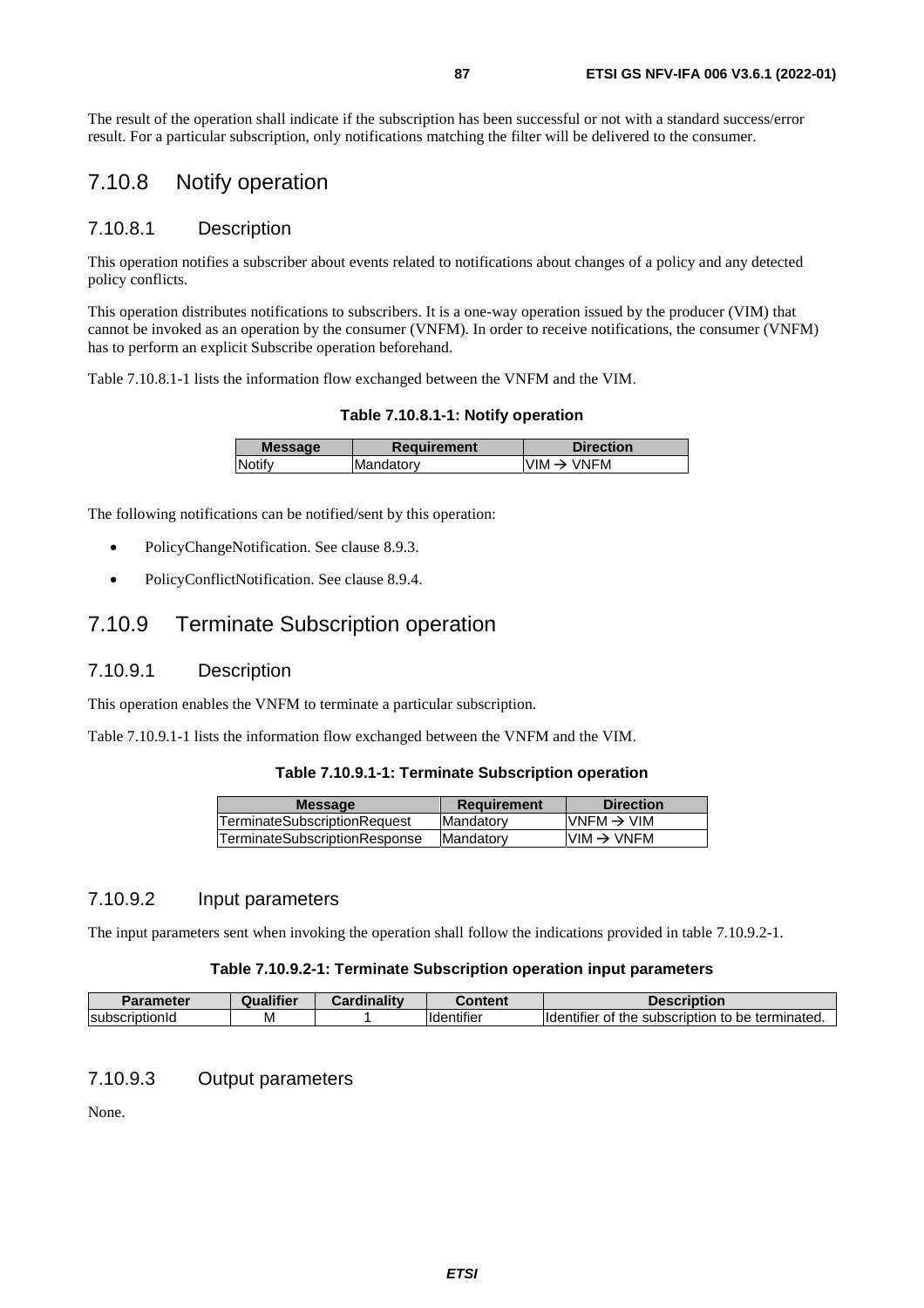## 7.10.9.4 Operation results

After successful termination of a subscription, the identified subscription does not exist anymore, and the VNFM will not receive notifications related that subscription any longer. The result of the operation shall indicate if the subscription termination has been successful or not with a standard success/error result.

# 7.10.10 Query Subscription Info operation

## 7.10.10.1 Description

This operation enables the VNFM to query information about subscriptions.

Table 7.10.10.1-1 lists the information flow exchanged between the VNFM and the VIM.

| <b>Message</b>                      | <b>Requirement</b> | <b>Direction</b>       |
|-------------------------------------|--------------------|------------------------|
| <b>QuerySubscriptionInfoRequest</b> | Mandatory          | $VNFM \rightarrow VIM$ |
| QuerySubscriptionInfoResponse       | <b>Mandatory</b>   | $VIM \rightarrow VNFM$ |
|                                     |                    |                        |

### 7.10.10.2 Input parameters

The input parameters sent when invoking the operation shall follow the indications provided in table 7.10.10.2-1.

#### **Table 7.10.10.2-1: Query Subscription Info operation input parameters**

| <b>Parameter</b> | Qualifier | <b>Cardinality</b> | <b>Content</b> | <b>Description</b>                              |
|------------------|-----------|--------------------|----------------|-------------------------------------------------|
| <b>Filter</b>    | М         |                    | Filter         | Filtering criteria to select one or a set of    |
|                  |           |                    |                | subscriptions. Details are part of the protocol |
|                  |           |                    |                | desian.                                         |

## 7.10.10.3 Output parameters

The output parameters returned by the operation shall follow the indications provided in table 7.10.10.3-1.

### **Table 7.10.10.3-1: Query Subscription Info operation output parameters**

| <b>Parameter</b>    | Qualifier | <b>Cardinality</b> | Content       | <b>Description</b>                           |
|---------------------|-----------|--------------------|---------------|----------------------------------------------|
| <b>IqueryResult</b> | М         | 0N                 | Not specified | Information about the subscription(s)        |
|                     |           |                    |               | Imatching the query. Details are part of the |
|                     |           |                    |               | protocol design stage.                       |

### 7.10.10.4 Operation results

After successful operation, the VIM has queried the internal subscription objects. The result of the operation indicates if it has been successful or not with a standard success/error result. For a particular query, information about the subscriptions to notifications related to changes of a policy and any detected policy conflicts that the VNFM has access to and that are matching the filter shall be returned.

# 8 Information element exchanged

# 8.1 Introduction

This clause defines, or references, definitions of information elements used in the interfaces defined in the present document.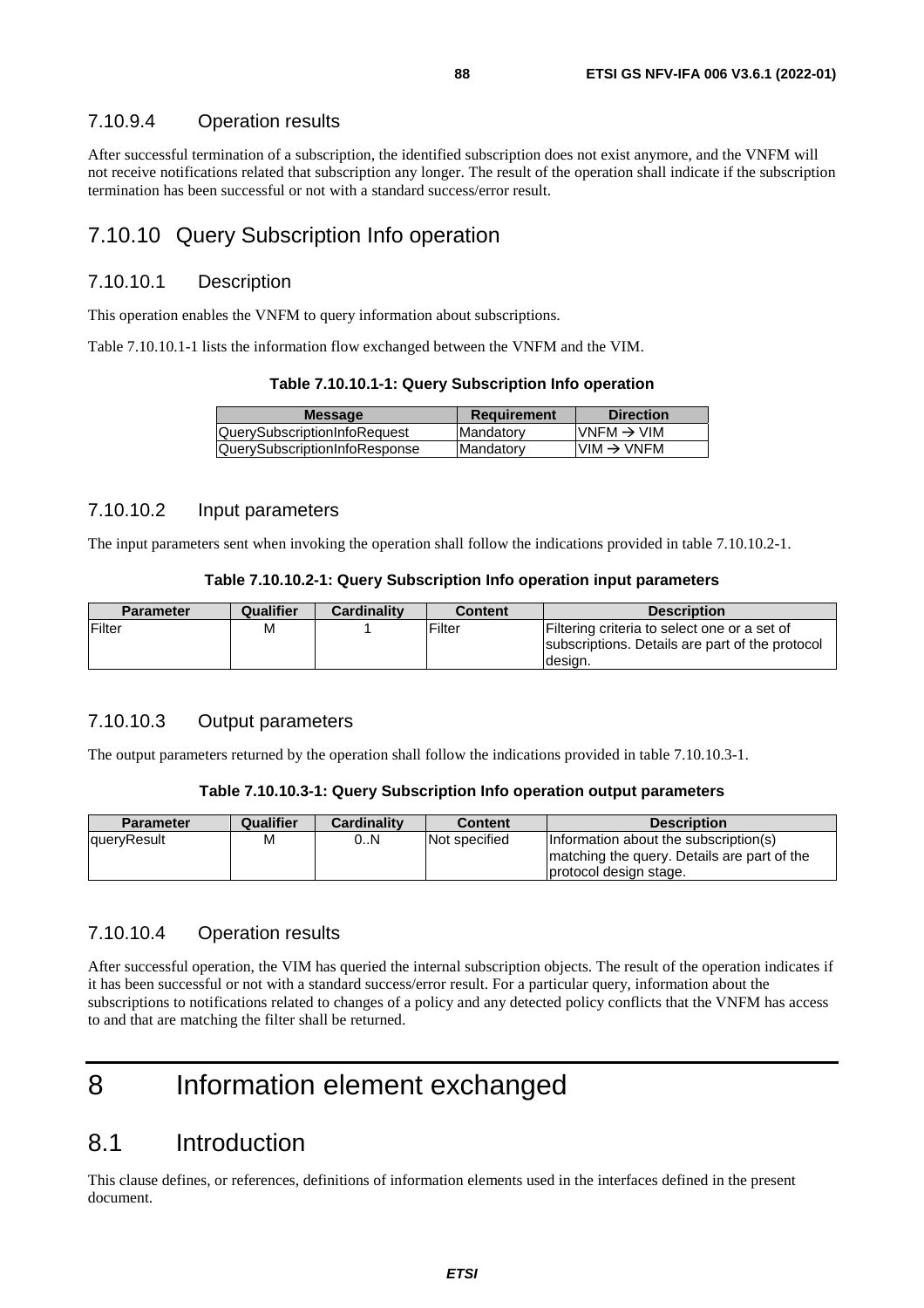# 8.2 Information elements related to software images

# 8.2.1 Introduction

This clause specifies information elements related to software images.

# 8.2.2 SoftwareImageInformation information element

# 8.2.2.1 Description

This information element represents Software Image Information.

# 8.2.2.2 Attributes

The SoftwareImageInformation information element shall follow the indications provided in table 8.2.2-1.

| <b>Attribute</b>        | <b>Qualifier</b> | Cardinality | <b>Content</b>      | <b>Description</b>                                                                                                                     |
|-------------------------|------------------|-------------|---------------------|----------------------------------------------------------------------------------------------------------------------------------------|
| softwareImageId         | M                |             | <b>Identifier</b>   | Identifier of this software image.                                                                                                     |
| Iname                   | М                |             | Not specified       | Name of this software image.                                                                                                           |
| provider                | М                |             | Not specified       | Provider of this software image.                                                                                                       |
| version                 | М                |             | Not specified       | Version of the software image file.                                                                                                    |
| <b>checksum</b>         | M                |             | Not specified       | Checksum of the software image file.                                                                                                   |
| <b>IcontainerFormat</b> | M                |             | Not specified       | Container format indicates whether the software image<br>is in a file format that also contains metadata about the<br>actual software. |
| diskFormat              | M                |             | Not specified       | Disk format of a software image is the format of the<br>underlying disk image.                                                         |
| createdAt               | M                |             | Not specified       | Time this software image was created.                                                                                                  |
| updatedAt               | M                |             | Not specified       | Time this software image was last updated.                                                                                             |
| minDisk                 | M                |             | Not specified       | Minimal disk size for this software image.                                                                                             |
| minRam                  | M                |             | Not specified       | Minimal RAM size for this software image.                                                                                              |
| size                    | М                |             | Not specified       | Size of this software image.                                                                                                           |
| status                  | M                |             | Not specified       | Status of this software image.                                                                                                         |
| userMetadata            | O                | 0N          | <b>KeyValuePair</b> | User-defined metadata.                                                                                                                 |

# 8.3 Information elements and notifications related to Consumable Virtualised Resources Information

# 8.3.1 Introduction

The clauses below define information elements and notifications related to Consumable Virtualised Resources Information.

# 8.3.2 InformationChangeNotification

# 8.3.2.1 Description

This notification informs the receiver that information related to consumable virtualised resources is changed.

# 8.3.2.2 Trigger conditions

- Addition of consumable virtualised resources.
- Removal of consumable virtualised resources.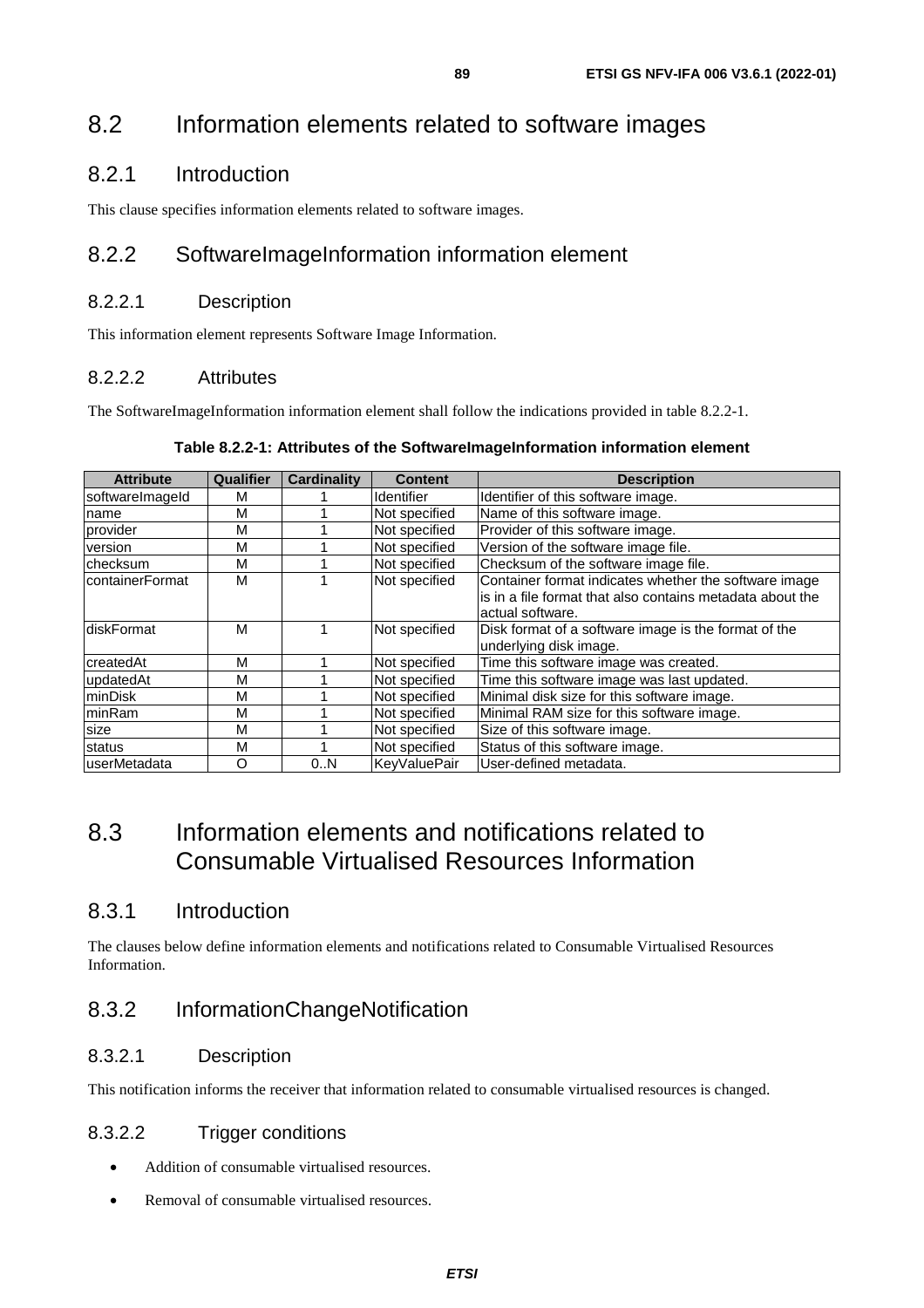• Update of consumable virtualised resources.

# 8.3.2.3 Attributes

The InformationChangeNotification notification shall follow the indications provided in table 8.3.2.3-1.

| Table 8.3.2.3-1: Attributes of the InformationChangeNotification notification |  |  |
|-------------------------------------------------------------------------------|--|--|
|-------------------------------------------------------------------------------|--|--|

| <b>Attribute</b>    | <b>Qualifier</b> | Cardinality | <b>Content</b>        | <b>Description</b>                          |
|---------------------|------------------|-------------|-----------------------|---------------------------------------------|
| changeld            | м                |             | <b>Identifier</b>     | Unique identifier of the change on the      |
|                     |                  |             |                       | consumable virtualised resource type.       |
| resourceTypeId      | м                |             | Identifier (Reference | References the consumable virtualised       |
|                     |                  |             | to                    | resource type.                              |
|                     |                  |             | VirtualComputeResou   |                                             |
|                     |                  |             | rceInformation,       |                                             |
|                     |                  |             | VirtualStorageResour  |                                             |
|                     |                  |             | ceInformation, or     |                                             |
|                     |                  |             | VirtualNetworkResour  |                                             |
|                     |                  |             | ceInformation)        |                                             |
| vimld               | M                |             | <b>Identifier</b>     | Identifier of the VIM reporting the change. |
| changeType          | м                |             | Enum                  | Categorizes the type of change.             |
|                     |                  |             |                       | VALUES:                                     |
|                     |                  |             |                       | <b>ADDITION</b>                             |
|                     |                  |             |                       | <b>REMOVAL</b>                              |
|                     |                  |             |                       | <b>UPDATE</b><br>$\bullet$                  |
| changedResourceData | M                | 0.1         | Not specified         | Details of the changes of consumable        |
|                     |                  |             |                       | virtualised resource information. Its       |
|                     |                  |             |                       | content can differ based on the values of   |
|                     |                  |             |                       | the resource Typeld and change Type.        |

# 8.3.3 Information elements related to Virtual Compute Resource Information

### 8.3.3.1 Introduction

The information elements below define the characteristics of consumable virtualised compute resources.

# 8.3.3.2 VirtualComputeResourceInformation information element

## 8.3.3.2.1 Description

This clause describes the attributes for the VirtualComputeResourceInformation information element.

### 8.3.3.2.2 Attributes

The VirtualComputeResourceInformation information element shall follow the indications provided in table 8.3.3.2.2-1.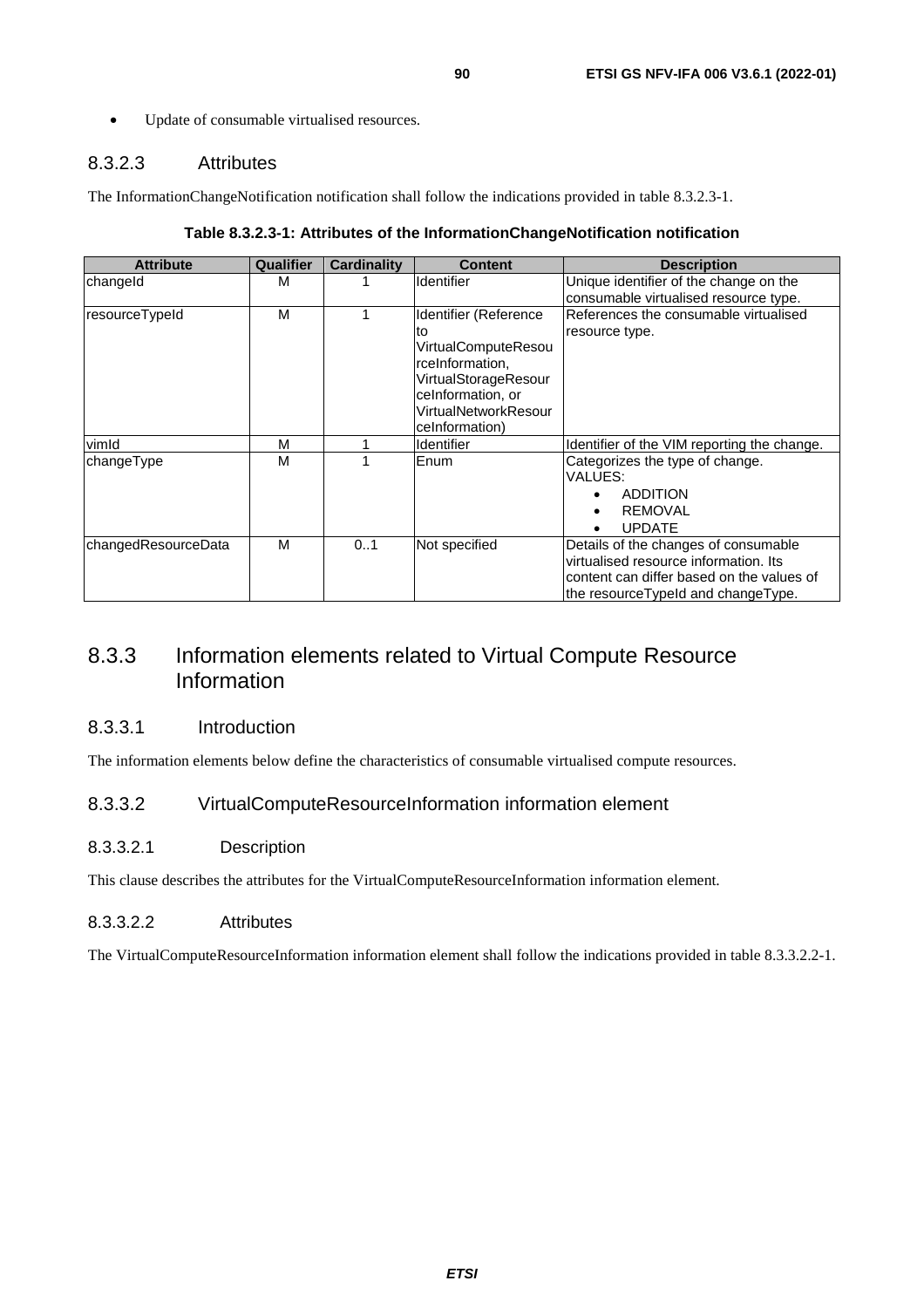### **Table 8.3.3.2.2-1: Attributes of the VirtualComputeResourceInformation information element**

| <b>Attribute</b>                                                                                                              | Qualifier | <b>Cardinality</b> | <b>Content</b>          | <b>Description</b>                         |  |
|-------------------------------------------------------------------------------------------------------------------------------|-----------|--------------------|-------------------------|--------------------------------------------|--|
| computeResourceTypeId                                                                                                         | м         |                    | Identifier              | Identifier of the consumable virtualised   |  |
|                                                                                                                               |           |                    |                         | compute resource type.                     |  |
| virtualMemory                                                                                                                 | м         | 0.1                | VirtualMemoryRe         | Defines the virtual memory                 |  |
|                                                                                                                               |           |                    | sourceInformatio        | characteristics of the consumable          |  |
|                                                                                                                               |           |                    |                         | virtualised compute resource. See note.    |  |
| virtualCpu                                                                                                                    | м         | 0.1                | <b>VirtualCpuResour</b> | Defines the virtual CPU(s) characteristics |  |
|                                                                                                                               |           |                    | ceInformation           | of the consumable virtualised compute      |  |
|                                                                                                                               |           |                    |                         | resource. See note.                        |  |
| accelerationCapability                                                                                                        | М         | 0.N                | Not specified           | Acceleration capabilities (e.g. crypto,    |  |
|                                                                                                                               |           |                    |                         | GPU) for the consumable virtualised        |  |
|                                                                                                                               |           |                    |                         | compute resource from the set of           |  |
|                                                                                                                               |           |                    |                         | capabilities offered by the compute node   |  |
|                                                                                                                               |           |                    |                         | acceleration resources. The cardinality    |  |
|                                                                                                                               |           |                    |                         | can be 0, if no particular acceleration    |  |
|                                                                                                                               |           |                    |                         | capability is provided. See also note.     |  |
| NOTE:<br>Cardinality can be "0" if the attribute refers to a characteristic that is not being reported on a specific query or |           |                    |                         |                                            |  |
| notification, e.g. through an InformationChangeNotification.                                                                  |           |                    |                         |                                            |  |

# 8.3.3.3 VirtualCpuResourceInformation information element

### 8.3.3.3.1 Description

The VirtualCpuResourceInformation defines the virtual CPU(s) characteristics of consumable virtualised compute resource.

### 8.3.3.3.2 Attributes

The VirtualCpuResourceInformation information element shall follow the indications provided in table 8.3.3.3.2-1.

### **Table 8.3.3.3.2-1: Attributes of the VirtualCpuResourceInformation information element**

| <b>Attribute</b>                 | Qualifier | <b>Cardinality</b> | <b>Content</b> | <b>Description</b>                            |
|----------------------------------|-----------|--------------------|----------------|-----------------------------------------------|
| cpuArchitecture                  | м         |                    | String         | CPU architecture type. Examples are x86,      |
|                                  |           |                    |                | ARM.                                          |
| numVirtualCpu                    | М         | 0.1                | <b>Number</b>  | Number of virtual CPUs. Cardinality "1"       |
|                                  |           |                    |                | covers the case where a specific              |
|                                  |           |                    |                | configuration for the consumable resource is  |
|                                  |           |                    |                | advertised.                                   |
| cpuClock                         | м         |                    | Number         | Minimum CPU clock rate (e.g. in MHz)          |
|                                  |           |                    |                | available for the virtualised CPU resources.  |
| virtualCpuOversubscriptionPolicy | M         | 0.1                | <b>Not</b>     | CPU core oversubscription policy, e.g. the    |
|                                  |           |                    | specified      | relation of virtual CPU cores to physical CPU |
|                                  |           |                    |                | cores/threads. The cardinality can be 0 if no |
|                                  |           |                    |                | concrete policy is defined.                   |
| virtualCpuPinningSupported       | М         |                    | Boolean        | Defines whether CPU pinning capability is     |
|                                  |           |                    |                | available on the consumable virtualised       |
|                                  |           |                    |                | compute resource.                             |

## 8.3.3.4 VirtualMemoryResourceInformation information element

### 8.3.3.4.1 Description

The VirtualMemoryResourceInformation defines the virtual memory characteristics of consumable virtualised compute resource.

### 8.3.3.4.2 Attributes

The VirtualMemoryResourceInformation information element shall follow the indications provided in table 8.3.3.4.2-1.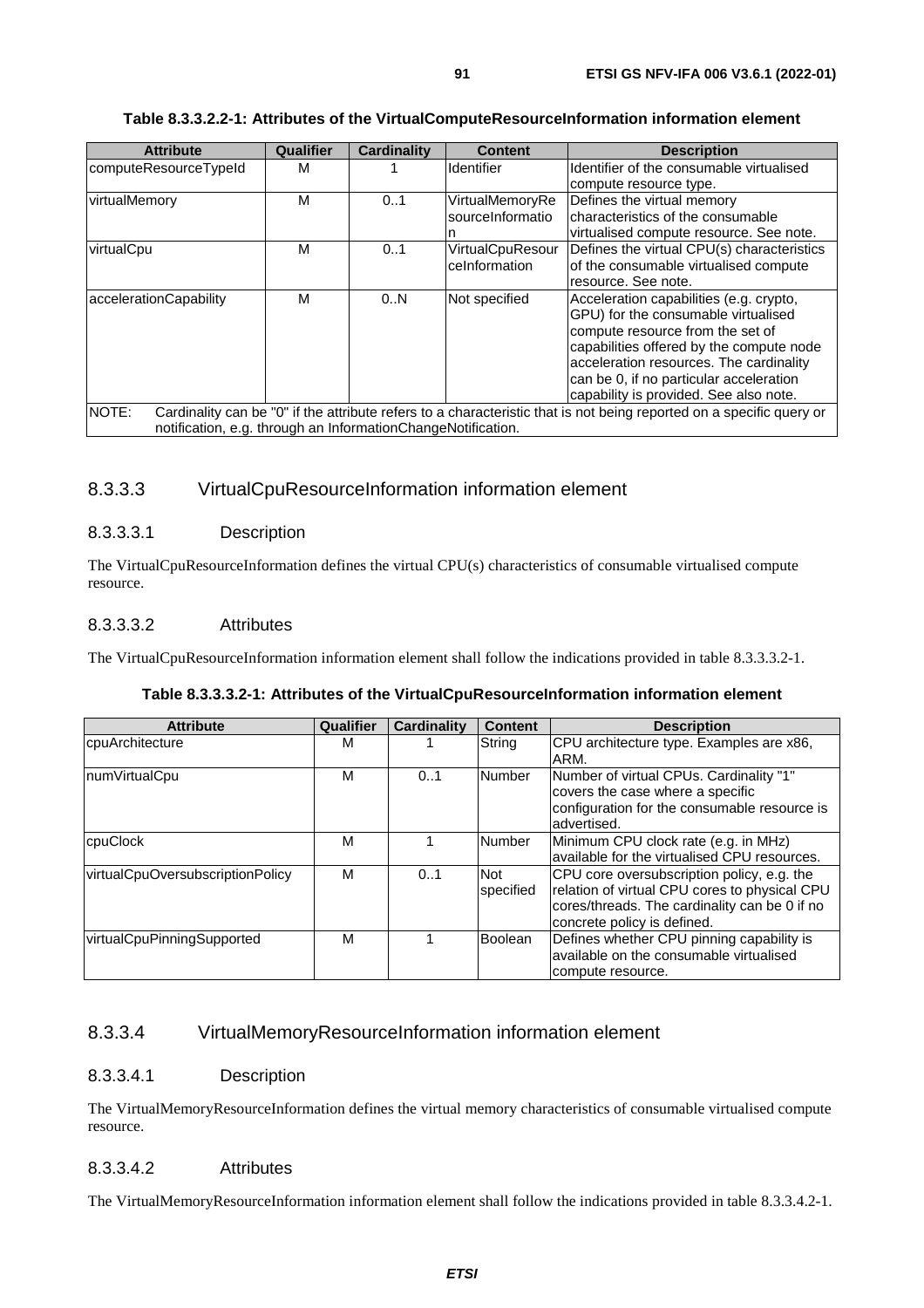### **Table 8.3.3.4.2-1: Attributes of the VirtualMemoryResourceInformation information element**

| <b>Attribute</b>                 | <b>Qualifier</b> | Cardinality | <b>Content</b>          | <b>Description</b>                                                                                                                                                     |
|----------------------------------|------------------|-------------|-------------------------|------------------------------------------------------------------------------------------------------------------------------------------------------------------------|
| <b>virtualMemSize</b>            | M                | 0.1         | Number                  | Amount of virtual memory (e.g. in MB).<br>Cardinality "1" covers the case where a<br>specific configuration for the consumable<br>resource is advertised.              |
| virtualMemOversubscriptionPolicy | M                | 0.1         | <b>Not</b><br>specified | Memory core oversubscription policy in<br>terms of virtual memory to physical memory<br>on the platform. The cardinality can be 0 if<br>no concrete policy is defined. |
| numaSupported                    | M                |             | <b>Boolean</b>          | Specifies if the memory allocation can be<br>cognisant of the relevant process/core<br>allocation.                                                                     |

# 8.3.4 VirtualStorageResourceInformation information element

# 8.3.4.1 Description

This information element defines the characteristics of consumable virtual storage resources.

### 8.3.4.2 Attributes

The VirtualStorageResourceInformation information element shall follow the indications provided in table 8.3.4.2-1.

| Table 8.3.4.2-1: Attributes of the VirtualStorageResourceInformation information element |
|------------------------------------------------------------------------------------------|
|------------------------------------------------------------------------------------------|

| <b>Attribute</b>      | Qualifier | <b>Cardinality</b> | <b>Content</b> | <b>Description</b>                                                                                                                                                                    |
|-----------------------|-----------|--------------------|----------------|---------------------------------------------------------------------------------------------------------------------------------------------------------------------------------------|
| storageResourceTypeId | м         |                    | Identifier     | Identifier of the consumable virtualised storage                                                                                                                                      |
|                       |           |                    |                | resource type.                                                                                                                                                                        |
| typeOfStorage         | м         |                    | String         | Type of virtualised storage resource (e.g. volume,<br>object).                                                                                                                        |
| sizeOfStorage         | М         | 0.1                | Number         | Size of virtualised storage resource (e.g. size of<br>volume, in GB). Cardinality "1" covers the case where<br>a specific configuration for the consumable resource<br>is advertised. |
| <b>rdmaSupported</b>  |           | 01                 | Boolean        | Indicates if the storage supports RDMA.                                                                                                                                               |

# 8.3.5 VirtualNetworkResourceInformation information element

## 8.3.5.1 Description

This information element defines the characteristics of consumable virtual network resources.

### 8.3.5.2 Attributes

The VirtualNetworkResourceInformation information element shall follow the indications provided in table 8.3.5.2-1.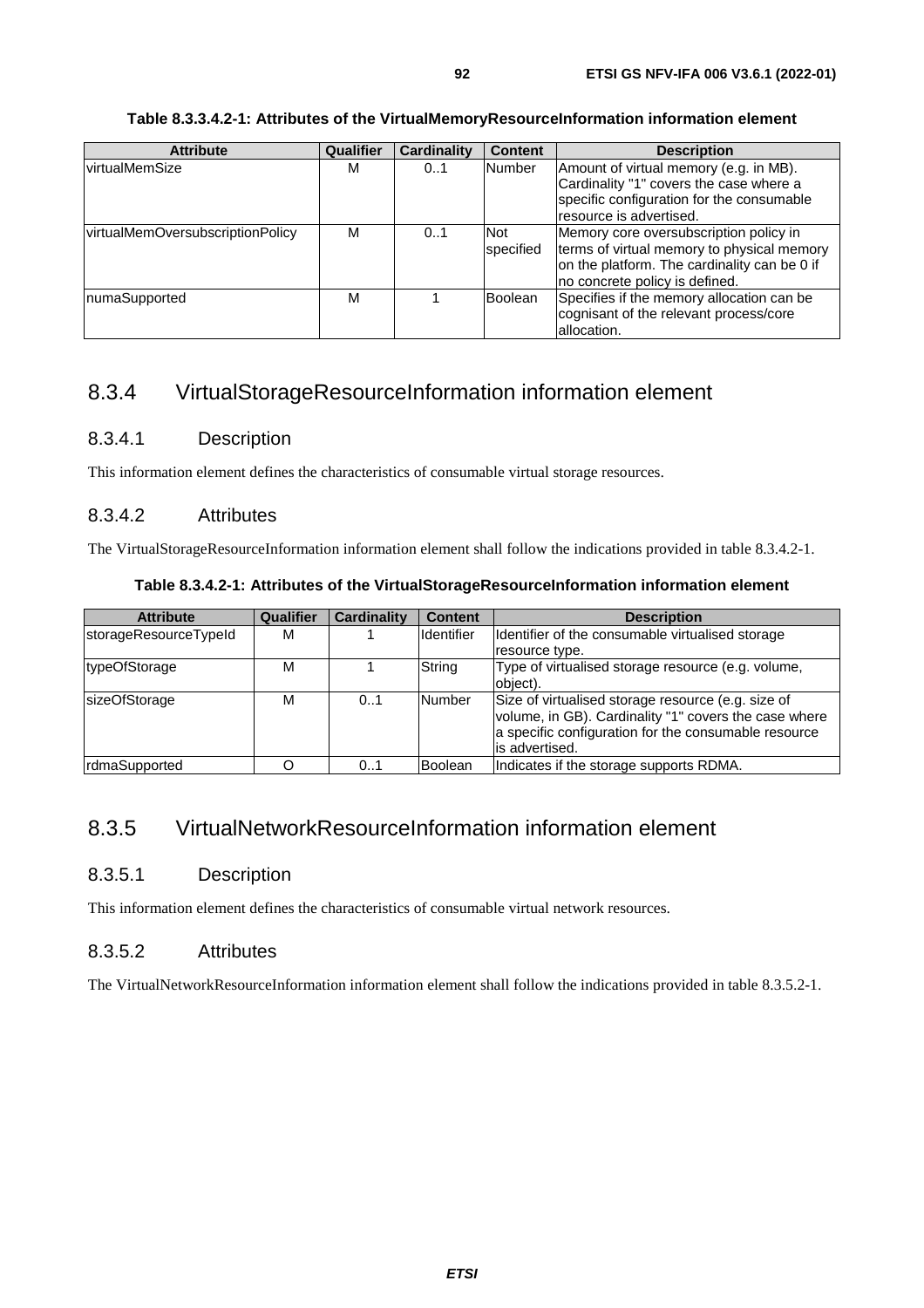| <b>Attribute</b>      | <b>Qualifier</b> | <b>Cardinality</b> | <b>Content</b>    | <b>Description</b>                                                                                                                                                  |
|-----------------------|------------------|--------------------|-------------------|---------------------------------------------------------------------------------------------------------------------------------------------------------------------|
| networkResourceTypeId | M                |                    | <b>Identifier</b> | Identifier of the network resource type.                                                                                                                            |
| bandwidth             | M                |                    | Number            | Minimum network bandwidth (in Mbps).                                                                                                                                |
| networkType           | M                | 01                 | String            | The type of network that maps to the virtualised<br>network. Examples are:<br>"local":<br>"vlan":<br>٠<br>"vxlan":<br>$\bullet$<br>"gre";<br>$\bullet$<br>etc.<br>٠ |
| InetworkQoS           | M                | 0N                 | NetworkQo<br>lS   | Provides information about Quality of Service<br>attributes that the network shall support. See<br>clause 8.4.5.3.                                                  |

### **Table 8.3.5.2-1: Attributes of the VirtualNetworkResourceInformation information element**

# 8.4 Information elements and notifications related to Virtualised Resources

# 8.4.1 Introduction

The Virtualised Resources information elements contain the details of the content carried by the various input and output information elements that are exchanged between the VIM and VNFM as part of the relevant interfaces defined for the virtualised compute, network and storage resources.

The clauses below define information elements and notifications related to Virtualised Resources.

# 8.4.2 Information elements related to Virtual Compute Flavour

## 8.4.2.1 Introduction

The clauses below define information elements related to Virtual Compute Flavour.

### 8.4.2.2 VirtualComputeFlavour information element

### 8.4.2.2.1 Description

The VirtualComputeFlavour information element encapsulates information for compute flavours. A compute flavour includes information about number of virtual CPUs, size of virtual memory, size of virtual storage, and virtual network interfaces. The VirtualNetworkInterface information element encapsulates information of a virtual network interface for a compute resource.

### 8.4.2.2.2 Attributes

The VirtualComputeFlavour information element encapsulates information for compute flavours. A compute flavour includes information about number of virtual CPUs, size of virtual memory, size of virtual storage, and virtual network interfaces.

The VirtualComputeFlavour information element shall follow the indications provided in table 8.4.2.2.2-1.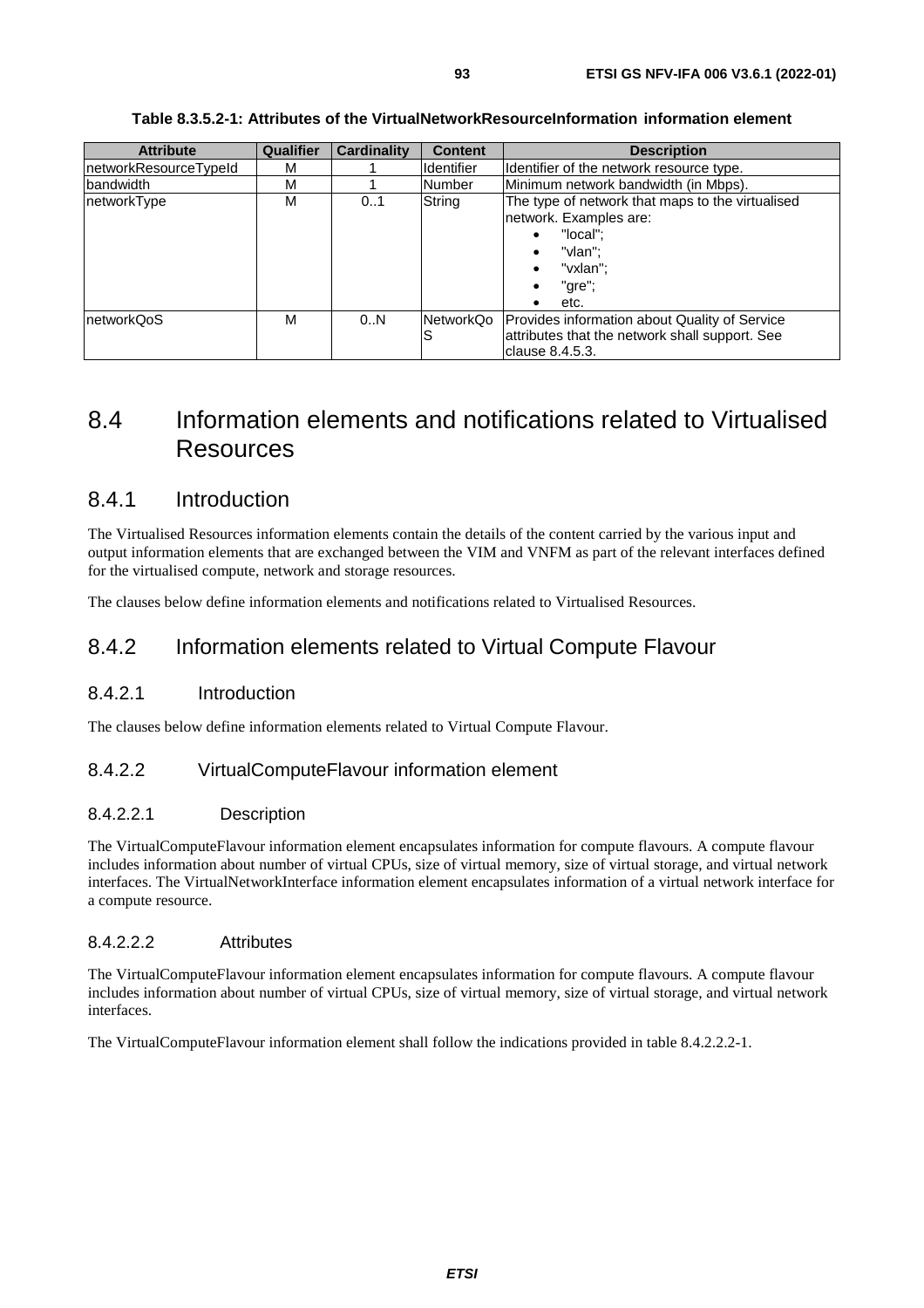| <b>Attribute</b>        | Qualifier | <b>Cardinality</b> | <b>Content</b>                   | <b>Description</b>                                                                                                                                                                                                                                                                                                                     |
|-------------------------|-----------|--------------------|----------------------------------|----------------------------------------------------------------------------------------------------------------------------------------------------------------------------------------------------------------------------------------------------------------------------------------------------------------------------------------|
| flavourld               | м         | 0.1                | Identifier                       | Identifier given to the compute flavour. When<br>the VirtualComputeFlavour is used as input in<br>operations to request the creation of a<br>compute flavour, the cardinality can be "0" if<br>VIM assigns the identifier in order to avoid<br>potential identifier assignment conflicts. The<br>flavourld shall be present otherwise. |
| <b>isPublic</b>         | M         | 0.1                | Boolean                          | Scope of flavour accessibility. It indicates if<br>the compute flavour is accessible and shared<br>across clients. Default value is True, which<br>means public. False means private.                                                                                                                                                  |
| accelerationCapability  | M         | 0.N                | Not specified                    | Selected acceleration capabilities<br>(e.g. crypto, GPU) from the set of capabilities<br>offered by the compute node acceleration<br>resources. The cardinality can be 0, if no<br>particular acceleration capability is<br>requested.                                                                                                 |
| virtualMemory           | M         | 1                  | VirtualMemoryData                | Virtual memory of the virtualised compute.<br>See clause 8.4.3.5.                                                                                                                                                                                                                                                                      |
| virtualCpu              | M         | 1                  | VirtualCpuData                   | Virtual CPU(s) of the virtualised compute.<br>See clause 8.4.3.3.                                                                                                                                                                                                                                                                      |
| storageAttributes       | M         | 0.N                | VirtualStorageData               | Contains information about the size of<br>virtualised storage resource (e.g. size of<br>volume, in GB), the type of storage<br>(e.g. volume, object), and support for RDMA.<br>See clause 8.4.6.3.                                                                                                                                     |
| virtualNetworkInterface | M         | 0N                 | VirtualNetworkInterf<br>laceData | Virtual network interfaces of the virtualised<br>compute. See clause 8.4.2.6.                                                                                                                                                                                                                                                          |

### **Table 8.4.2.2.2-1: Attributes of the VirtualComputeFlavour information element**

# 8.4.2.3 VirtualCpuData information element

## 8.4.2.3.1 Description

Information describing a virtual CPU.

### 8.4.2.3.2 Attributes

The VirtualCpuData information element shall follow the indications provided in table 8.4.2.3.2-1.

## **Table 8.4.2.3.2-1: Attributes of the VirtualCpuData information element**

| <b>Attribute</b> | Qualifier | <b>Cardinality</b> | <b>Content</b> | <b>Description</b>              |
|------------------|-----------|--------------------|----------------|---------------------------------|
| cpuArchitecture  | М         | 01                 | String         | CPU architecture type.          |
|                  |           |                    |                | Examples are x86, ARM. The      |
|                  |           |                    |                | cardinality can be 0 during the |
|                  |           |                    |                | allocation request, if no       |
|                  |           |                    |                | particular CPU architecture     |
|                  |           |                    |                | type is requested.              |
| numVirtualCpu    | М         |                    | Integer        | Number of virtual CPUs.         |
| cpuClock         | М         | 0.1                | Number         | lMinimum CPU clock rate         |
|                  |           |                    |                | (e.g. in MHz) available for the |
|                  |           |                    |                | virtualised CPU resources. The  |
|                  |           |                    |                | cardinality can be 0 during the |
|                  |           |                    |                | allocation request, if no       |
|                  |           |                    |                | particular value is requested.  |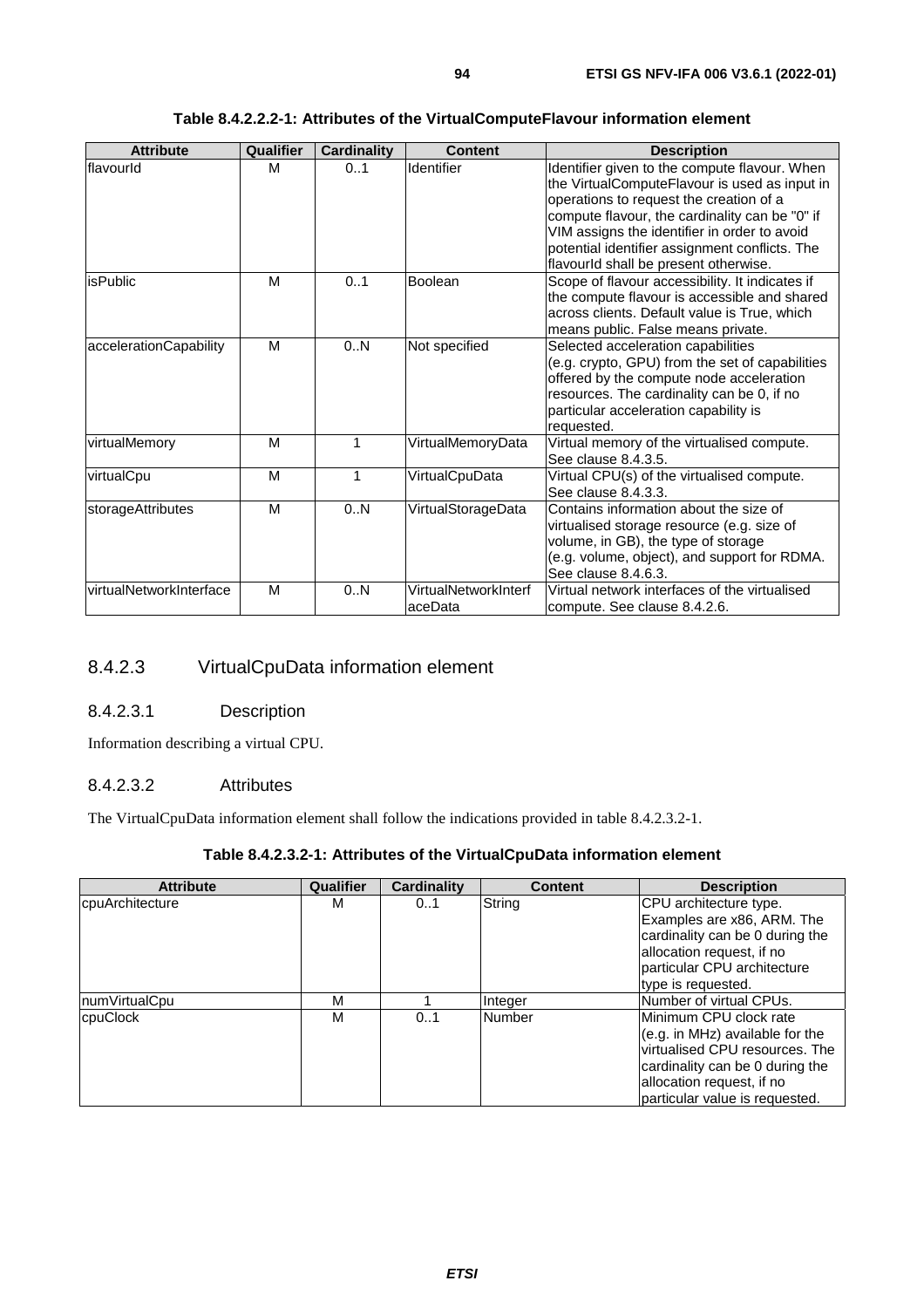| <b>Attribute</b>                 | Qualifier | <b>Cardinality</b> | <b>Content</b>        | <b>Description</b>                                                                                                                                                                                                             |
|----------------------------------|-----------|--------------------|-----------------------|--------------------------------------------------------------------------------------------------------------------------------------------------------------------------------------------------------------------------------|
| virtualCpuOversubscriptionPolicy | м         | 0.1                | Not specified         | <b>CPU</b> core oversubscription<br>policy, e.g. the relation of<br>virtual CPU cores to physical<br>ICPU cores/threads. The<br>cardinality can be 0 during the<br>allocation request, if no<br>particular value is requested. |
| virtualCpuPinning                | М         | 0.1                | VirtualCpuPinningData | Virtual CPU pinning<br>configuration for the virtualised<br>compute resource. See<br>Iclause 8.4.3.4.                                                                                                                          |

# 8.4.2.4 VirtualCpuPinningData information element format

## 8.4.2.4.1 Description

Information describing CPU pinning policy and rules for virtual CPU to physical CPU mapping of the virtualised compute resource.

### 8.4.2.4.2 Attributes

The VirtualCpuPinningData information element shall follow the indications provided in table 8.4.2.4.2-1.

### **Table 8.4.2.4.2-1: Attributes of the VirtualCpuPinningData information element**

| <b>Attribute</b>                  | <b>Qualifier</b> | <b>Cardinality</b> | <b>Content</b> | <b>Description</b>                                                                                                                                                                                                                                                                                                                                                                                                           |
|-----------------------------------|------------------|--------------------|----------------|------------------------------------------------------------------------------------------------------------------------------------------------------------------------------------------------------------------------------------------------------------------------------------------------------------------------------------------------------------------------------------------------------------------------------|
| virtualCpuPinning<br>Policy       | м                |                    | Enum           | Indicates the policy for CPU pinning.<br>VALUES:<br><b>STATIC</b><br><b>DYNAMIC</b><br>IIn case of "STATIC" the virtual CPU cores are<br>requested to be allocated to logical CPU cores<br>according to the rules defined in<br>virtualCpuPinningRules. In case of "DYNAMIC" the<br>allocation of virtual CPU cores to logical CPU cores<br>is decided by the VIM (e.g. SMT (Simultaneous<br>Multi-Threading) requirements). |
| virtualCpuPinning<br><b>Rules</b> | м                | 0.N                | Not specified  | List of rules that should be considered during the<br>allocation of the virtual CPUs to logical CPUs in case<br>of "static" virtualCpuPinningPolicy.                                                                                                                                                                                                                                                                         |

# 8.4.2.5 VirtualMemoryData information element format

## 8.4.2.5.1 Description

Information describing virtual memory.

### 8.4.2.5.2 Attributes

The VirtualMemoryData information element shall follow the indications provided in table 8.4.2.5.2-1.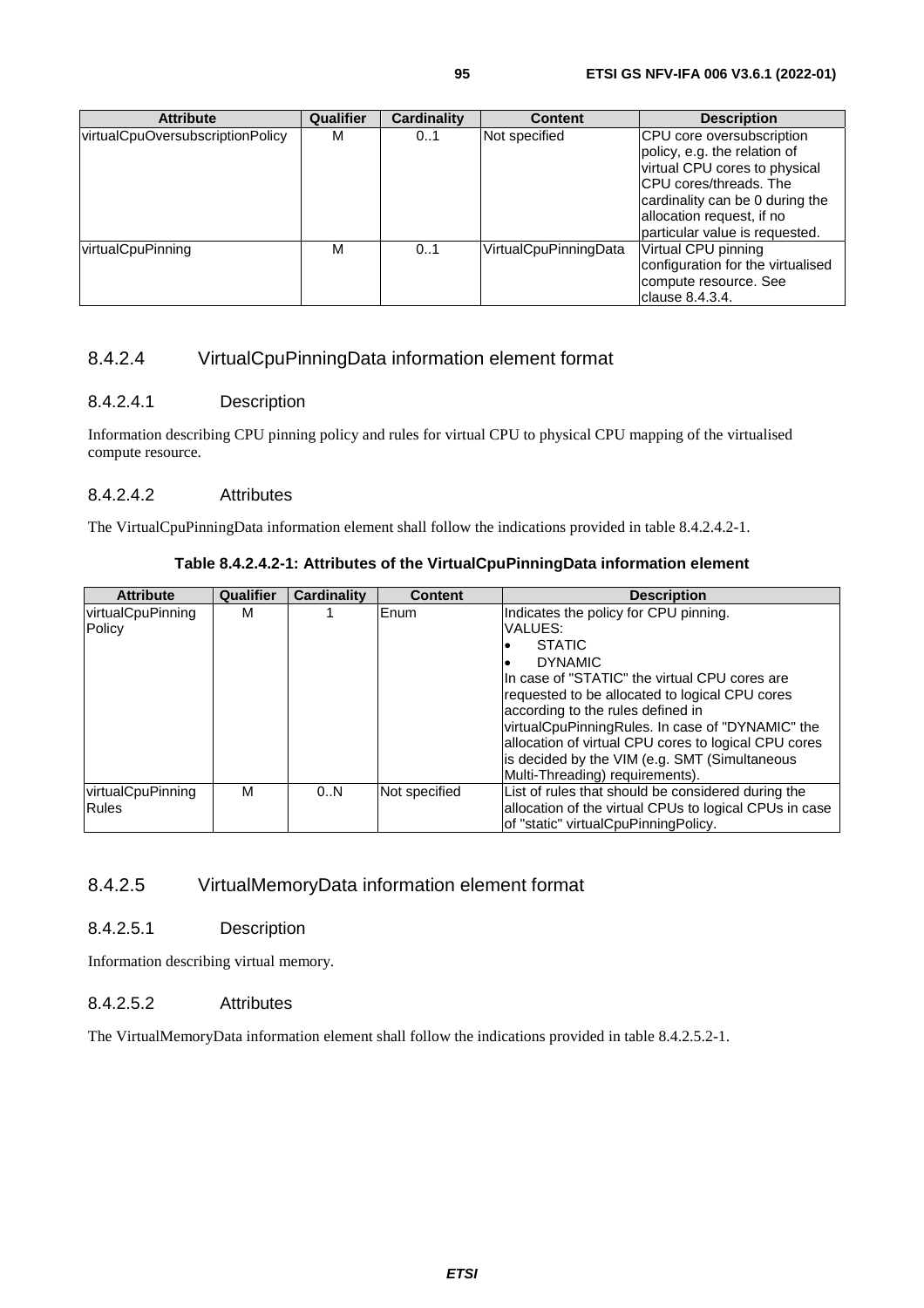| <b>Attribute</b>                     | Qualifier | <b>Cardinality</b> | <b>Content</b>          | <b>Description</b>                                                                                                                                                                                          |
|--------------------------------------|-----------|--------------------|-------------------------|-------------------------------------------------------------------------------------------------------------------------------------------------------------------------------------------------------------|
| virtualMemSize                       | м         |                    | <b>Number</b>           | Amount of virtual Memory (e.g. in MB).                                                                                                                                                                      |
| virtualMemOversubscription<br>Policy | М         | 0.1                | Not<br><b>specified</b> | Memory core oversubscription policy in terms of<br>virtual memory to physical memory on the<br>platform. The cardinality can be 0 during the<br>allocation request, if no particular value is<br>requested. |
| numaEnabled                          | M         | 0.1                | <b>Boolean</b>          | Specifies the memory allocation to be cognisant<br>of the relevant process/core allocation. The<br>cardinality can be 0 during the allocation request,<br>if no particular value is requested.              |

### **Table 8.4.2.5.2-1: Attributes of the VirtualMemoryData information element**

# 8.4.2.6 VirtualNetworkInterfaceData information element

# 8.4.2.6.1 Description

A virtual network interface is a communication endpoint under a compute resource.

### 8.4.2.6.2 Attributes

The VirtualNetworkInterfaceData information element shall follow the indications provided in table 8.4.2.6.2-1.

|  |  | Table 8.4.2.6.2-1: Attributes of the VirtualNetworkInterfaceData information element |
|--|--|--------------------------------------------------------------------------------------|
|--|--|--------------------------------------------------------------------------------------|

| <b>Attribute</b>       | Qualifier | <b>Cardinality</b> | <b>Content</b>      | <b>Description</b>                                                                                                                                                                                                                             |
|------------------------|-----------|--------------------|---------------------|------------------------------------------------------------------------------------------------------------------------------------------------------------------------------------------------------------------------------------------------|
| InetworkId             | M         | 0.1                | Identifier          | In the case when the virtual network interface is<br>attached to the network, it identifies such a<br>network. The cardinality can be 0 in the case that<br>a network interface is created without being<br>attached to any specific network.  |
| InetworkPortId         | М         | 0.1                | Identifier          | If the virtual network interface is attached to a<br>specific network port, it identifies such a network<br>port. The cardinality can be 0 in the case that a<br>network interface is created without any specific<br>network port attachment. |
| typeVirtualNic         | M         | 1                  | Not specified       | Type of network interface. The type allows for<br>defining how such interface is to be realized,<br>e.g. normal virtual NIC, with direct PCI pass-<br>through, SR-IOV, etc.                                                                    |
| typeConfiguration      | M         | 0.N                | Not specified       | Extra configuration that the virtual network<br>interface supports based on the type of virtual<br>network interface.                                                                                                                          |
| bandwidth              | M         | 0.1                | Number              | Bandwidth of the virtual network interface (in<br>Mbps).                                                                                                                                                                                       |
| accelerationCapability | M         | 0N                 | Not specified       | Specifies if the virtual network interface requires<br>certain acceleration capabilities (e.g. RDMA,<br>packet dispatch, TCP Chimney). The cardinality<br>can be 0, if no particular acceleration capability is<br>requested.                  |
| Imetadata              | O         | 0.N                | <b>KeyValuePair</b> | List of metadata key-value pairs used by the<br>consumer to associate meaningful metadata to the<br>related virtualised resource.                                                                                                              |

# 8.4.3 Information elements related to Virtual Compute

## 8.4.3.1 Introduction

The information elements in this group encapsulate data of an instantiated virtualised compute resource.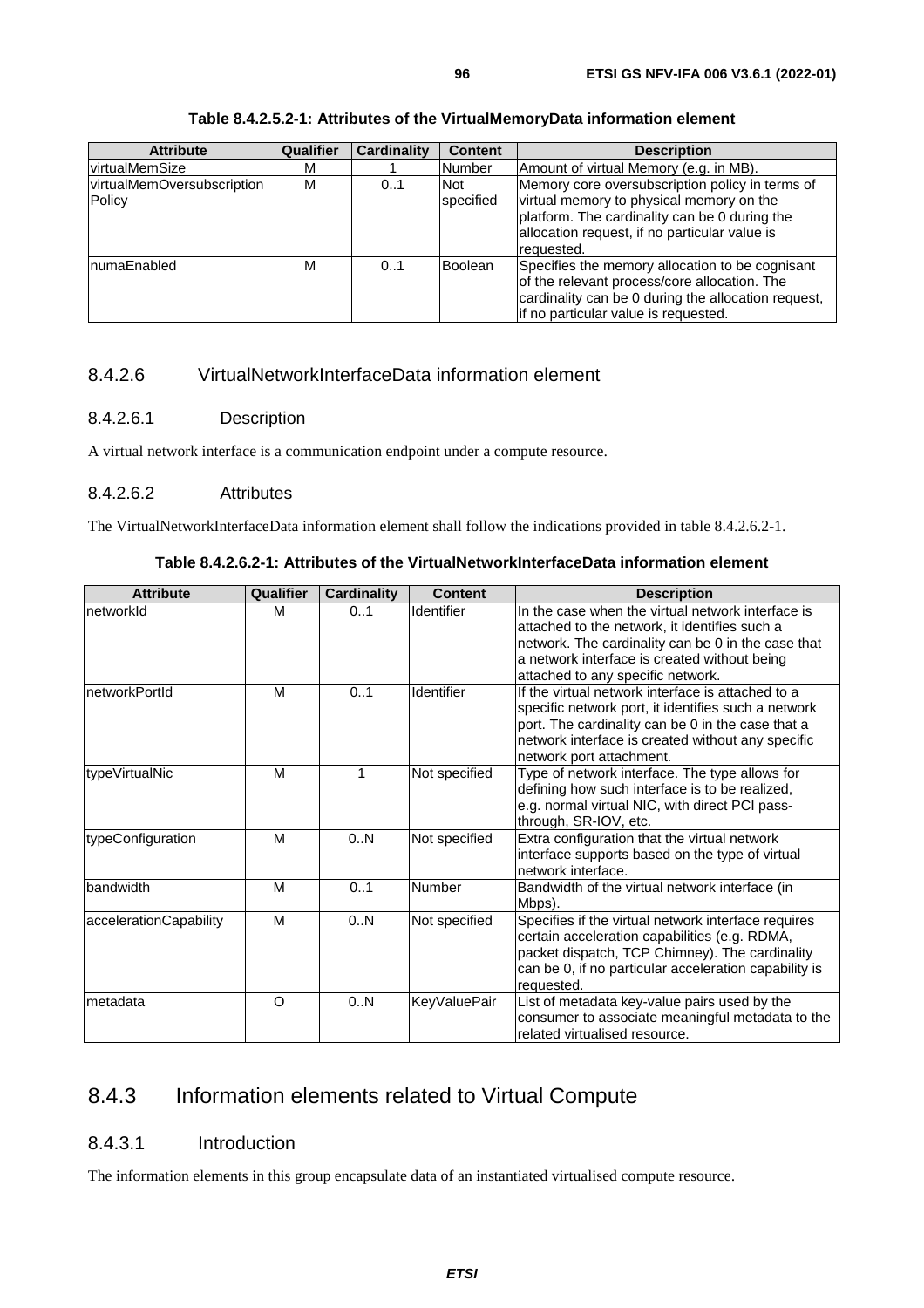# 8.4.3.2 VirtualCompute information element

# 8.4.3.2.1 Description

This clause describes the attributes for the VirtualCompute information element.

### 8.4.3.2.2 Attributes

The VirtualCompute information element shall follow the indications provided in table 8.4.3.2.2-1.

|  |  | Table 8.4.3.2.2-1: Attributes of the Virtual Compute information element |
|--|--|--------------------------------------------------------------------------|
|--|--|--------------------------------------------------------------------------|

| <b>Attribute</b>        | Qualifier               | <b>Cardinality</b> | <b>Content</b>          | <b>Description</b>                         |
|-------------------------|-------------------------|--------------------|-------------------------|--------------------------------------------|
| computeld               | М                       |                    | Identifier              | Identifier of the virtualised compute      |
|                         |                         |                    |                         | resource.                                  |
| computeName             | M                       | 0.1                | String                  | Name of the virtualised compute            |
|                         |                         |                    |                         | resource.                                  |
| flavourld               | $\overline{\mathsf{M}}$ | 1                  | Identifier              | Identifier of the given compute flavour    |
|                         |                         |                    |                         | used to instantiate this virtual           |
|                         |                         |                    |                         | compute.                                   |
| accelerationCapability  | $\overline{\mathsf{M}}$ | 0.N                | Not specified           | Selected acceleration capabilities         |
|                         |                         |                    |                         | (e.g. crypto, GPU) from the set of         |
|                         |                         |                    |                         | capabilities offered by the compute        |
|                         |                         |                    |                         | node acceleration resources. The           |
|                         |                         |                    |                         | cardinality can be 0, if no particular     |
|                         |                         |                    |                         | acceleration capability is provided.       |
| virtualCpu              | M                       | $\mathbf{1}$       | VirtualCpu              | Virtual CPU(s) of the virtualised          |
|                         |                         |                    |                         | compute. See clause 8.4.3.3.               |
| virtualMemory           | $\overline{\mathsf{M}}$ | $\mathbf{1}$       | VirtualMemory           | Virtual memory of the compute. See         |
|                         |                         |                    |                         | clause 8.4.3.5.                            |
| virtualNetworkInterface | $\overline{\mathsf{M}}$ | 0.N                | VirtualNetworkInterface | Provides information of the                |
|                         |                         |                    |                         | instantiated virtual network interfaces    |
|                         |                         |                    |                         | of the compute resource. See               |
|                         |                         |                    |                         | clause 8.4.3.6.                            |
| virtualDisks            | $\overline{\mathsf{M}}$ | 1.N                | VirtualStorage          | Provides information of the virtualised    |
|                         |                         |                    |                         | storage resources (volumes,                |
|                         |                         |                    |                         | ephemeral) that are attached to the        |
|                         |                         |                    |                         | compute resource. See                      |
|                         |                         |                    |                         | clause 8.4.7.2.                            |
| vclmageld               | M                       | 0.1                | Identifier              | Identifier of the virtualisation container |
|                         |                         |                    |                         | software image (e.g. virtual machine       |
|                         |                         |                    |                         | image). Cardinality can be 0 if an         |
|                         |                         |                    |                         | "empty" virtualisation container is        |
|                         |                         |                    |                         | allocated.                                 |
| zoneld                  | M                       | 0.1                | Identifier              | If present, it identifies the resource     |
|                         |                         |                    |                         | zone where the virtual compute             |
|                         |                         |                    |                         | resources have been allocated.             |
| hostid                  | $\overline{\mathsf{M}}$ | $\mathbf{1}$       | Identifier              | Identifier of the host the virtualised     |
|                         |                         |                    |                         | compute resource is allocated on.          |
| operationalState        | M                       | 1                  | Enum                    | Operational state of the compute           |
|                         |                         |                    |                         | resource.                                  |
|                         |                         |                    |                         | VALUES:                                    |
|                         |                         |                    |                         | <b>ENABLED</b><br>$\bullet$                |
|                         |                         |                    |                         | <b>DISABLED</b><br>$\bullet$               |
| metadata                | O                       | 0.N                | <b>KeyValuePair</b>     | List of metadata key-value pairs used      |
|                         |                         |                    |                         | by the consumer to associate               |
|                         |                         |                    |                         | meaningful metadata to the related         |
|                         |                         |                    |                         | virtualised resource.                      |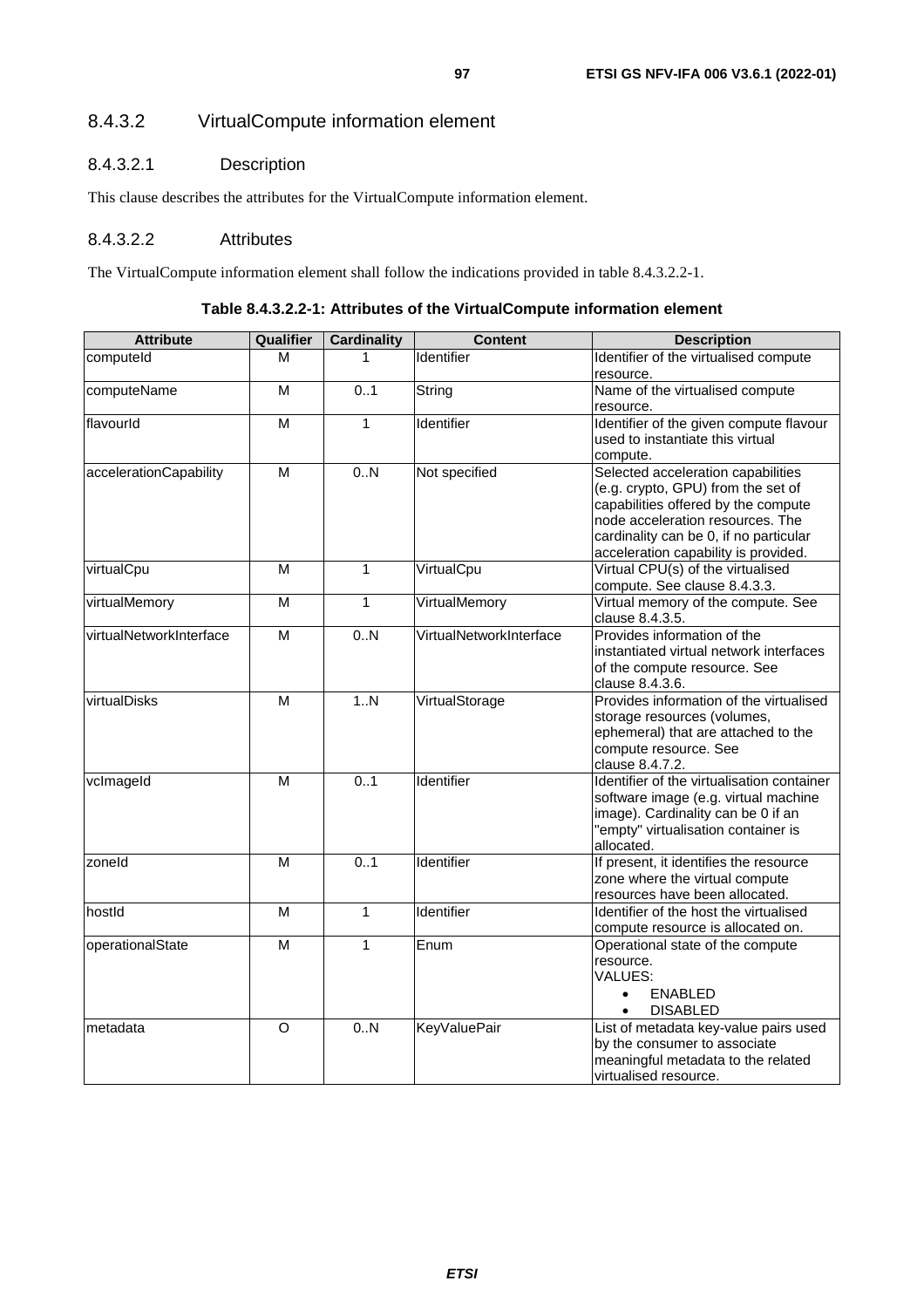# 8.4.3.3.1 Description

The virtual CPU(s) of the virtualised compute.

# 8.4.3.3.2 Attributes

The VirtualCpu information element shall follow the indications provided in table 8.4.3.3.2-1.

### **Table 8.4.3.3.2-1: Attributes of the VirtualCpu information element**

| <b>Attribute</b>                 | Qualifier | <b>Cardinality</b> | <b>Content</b>    | <b>Description</b>                 |
|----------------------------------|-----------|--------------------|-------------------|------------------------------------|
| cpuArchitecture                  | м         |                    | String            | CPU architecture type. Examples    |
|                                  |           |                    |                   | are x86, ARM.                      |
| numVirtualCpu                    | М         |                    | Integer           | Number of virtual CPUs.            |
| cpuClock                         | М         |                    | Number            | Minimum CPU clock rate (e.g. in    |
|                                  |           |                    |                   | MHz) available for the virtualised |
|                                  |           |                    |                   | CPU resources.                     |
| virtualCpuOversubscriptionPolicy | м         | 0.1                | Not specified     | CPU core oversubscription policy,  |
|                                  |           |                    |                   | e.g. the relation of virtual CPU   |
|                                  |           |                    |                   | cores to physical CPU              |
|                                  |           |                    |                   | cores/threads. The cardinality can |
|                                  |           |                    |                   | be 0 if no policy has been defined |
|                                  |           |                    |                   | during the allocation request.     |
| virtualCpuPinning                | М         | 0.1                | VirtualCpuPinning | Virtual CPU pinning configuration  |
|                                  |           |                    |                   | for the virtualised compute        |
|                                  |           |                    |                   | resource. See clause 8.4.3.4.      |

# 8.4.3.4 VirtualCpuPinning information element format

# 8.4.3.4.1 Description

This clause describes the attributes for the VirtualCpuPinning information element.

# 8.4.3.4.2 Attributes

The VirtualCpuPinning information element shall follow the indications provided in table 8.4.3.4.2-1.

### **Table 8.4.3.4.2-1: Attributes of the VirtualCpuPinning information element**

| <b>Attribute</b> | Qualifier | <b>Cardinality</b> | <b>Content</b> | <b>Description</b>                                 |
|------------------|-----------|--------------------|----------------|----------------------------------------------------|
| cpuPinningPolicy | М         |                    | <b>IEnum</b>   | Indicates the policy for CPU pinning.              |
|                  |           |                    |                | VALUES:                                            |
|                  |           |                    |                | <b>STATIC</b>                                      |
|                  |           |                    |                | <b>DYNAMIC</b>                                     |
|                  |           |                    |                | In case of "STATIC" the virtual CPU cores have     |
|                  |           |                    |                | been allocated to physical CPU cores according     |
|                  |           |                    |                | to the rules defined in cpuPinningRules. In case   |
|                  |           |                    |                | of "DYNAMIC" the allocation of virtual CPU cores   |
|                  |           |                    |                | to physical CPU cores is decided by the VIM.       |
| cpuPinningRules  | М         | 0N                 | Not specified  | List of rules that should be considered during the |
|                  |           |                    |                | allocation of the virtual CPU-s to physical CPU-s  |
|                  |           |                    |                | in case of "static" cpuPinningPolicy.              |
| cpuMap           | М         |                    | Not specified  | Describes the association of virtual CPU cores to  |
|                  |           |                    |                | physical CPU cores.                                |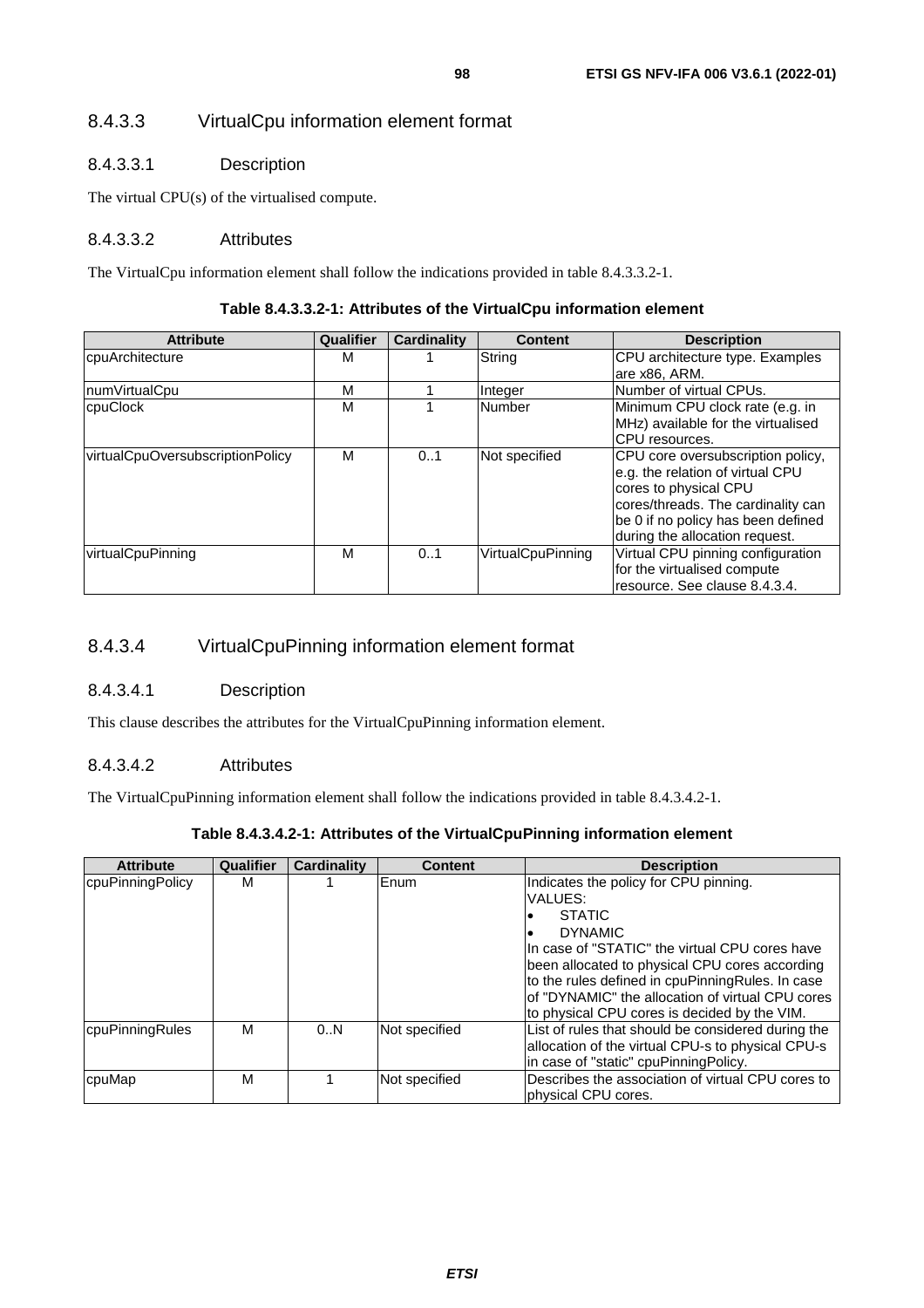# 8.4.3.5 VirtualMemory information element format

# 8.4.3.5.1 Description

This clause describes the attributes for the VirtualMemory information element.

### 8.4.3.5.2 Attributes

The VirtualMemory information element shall follow the indications provided in table 8.4.3.5.2-1.

### **Table 8.4.3.5.2-1: Attributes of the VirtualMemory information element**

| <b>Attribute</b>          | <b>Qualifier</b> | <b>Cardinality</b> | <b>Content</b> | <b>Description</b>                                     |
|---------------------------|------------------|--------------------|----------------|--------------------------------------------------------|
| <b>virtualMemSize</b>     | м                |                    | <b>Number</b>  | Amount of virtual Memory (e.g. in MB).                 |
| virtualMemOversubscriptio | М                | 0.1                | <b>Not</b>     | Memory core oversubscription policy in terms of        |
| nPolicy                   |                  |                    | specified      | virtual memory to physical memory on the platform.     |
|                           |                  |                    |                | The cardinality can be 0 if no policy has been defined |
|                           |                  |                    |                | during the allocation request.                         |
| InumaEnabled              | М                |                    | <b>Boolean</b> | Specifies the memory allocation to be cognisant of     |
|                           |                  |                    |                | the relevant process/core allocation.                  |

# 8.4.3.6 VirtualNetworkInterface information element

## 8.4.3.6.1 Description

A virtual network interface resource is a communication endpoint under an instantiated compute resource.

### 8.4.3.6.2 Attributes

The VirtualNetworkInterface information element shall follow the indications provided in table 8.4.3.6.2-1.

|  |  | Table 8.4.3.6.2-1: Attributes of the VirtualNetworkInterface information element |  |
|--|--|----------------------------------------------------------------------------------|--|
|--|--|----------------------------------------------------------------------------------|--|

| <b>Attribute</b> | Qualifier | <b>Cardinality</b> | <b>Content</b>                                  | <b>Description</b>                                                                                                                                                                                                                                                                                                                                 |
|------------------|-----------|--------------------|-------------------------------------------------|----------------------------------------------------------------------------------------------------------------------------------------------------------------------------------------------------------------------------------------------------------------------------------------------------------------------------------------------------|
| resourceld       | м         |                    | Identifier                                      | Identifier of the virtual network<br>interface.                                                                                                                                                                                                                                                                                                    |
| ownerId          | M         | 1                  | Identifier                                      | Identifier of the owner of the<br>network interface (e.g. a virtualised<br>compute resource).                                                                                                                                                                                                                                                      |
| networkId        | M         | 01                 | Identifier (Reference to<br>VirtualNetwork)     | In the case when the virtual network<br>interface is attached to the network.<br>it references such a network. The<br>cardinality can be 0 in the case that<br>a network interface is created<br>without being attached to any<br>specific network.                                                                                                |
| networkPortId    | M         | 0.1                | Identifier (Reference to<br>VirtualNetworkPort) | If the virtual network interface is<br>attached to a specific network port,<br>it references such a network port.<br>The cardinality can be 0 in the case<br>that a network interface is created<br>without any specific network port<br>attachment.                                                                                               |
| ipAddress        | M         | 0.N                | <b>IpAddress</b>                                | The virtual network interface can be<br>configured with specific IP<br>address(es) associated to the<br>network to be attached to. The<br>cardinality can be 0 in the case that<br>a network interface is created<br>without being attached to any<br>specific network, or when an IP<br>address can be automatically<br>configured, e.g. by DHCP. |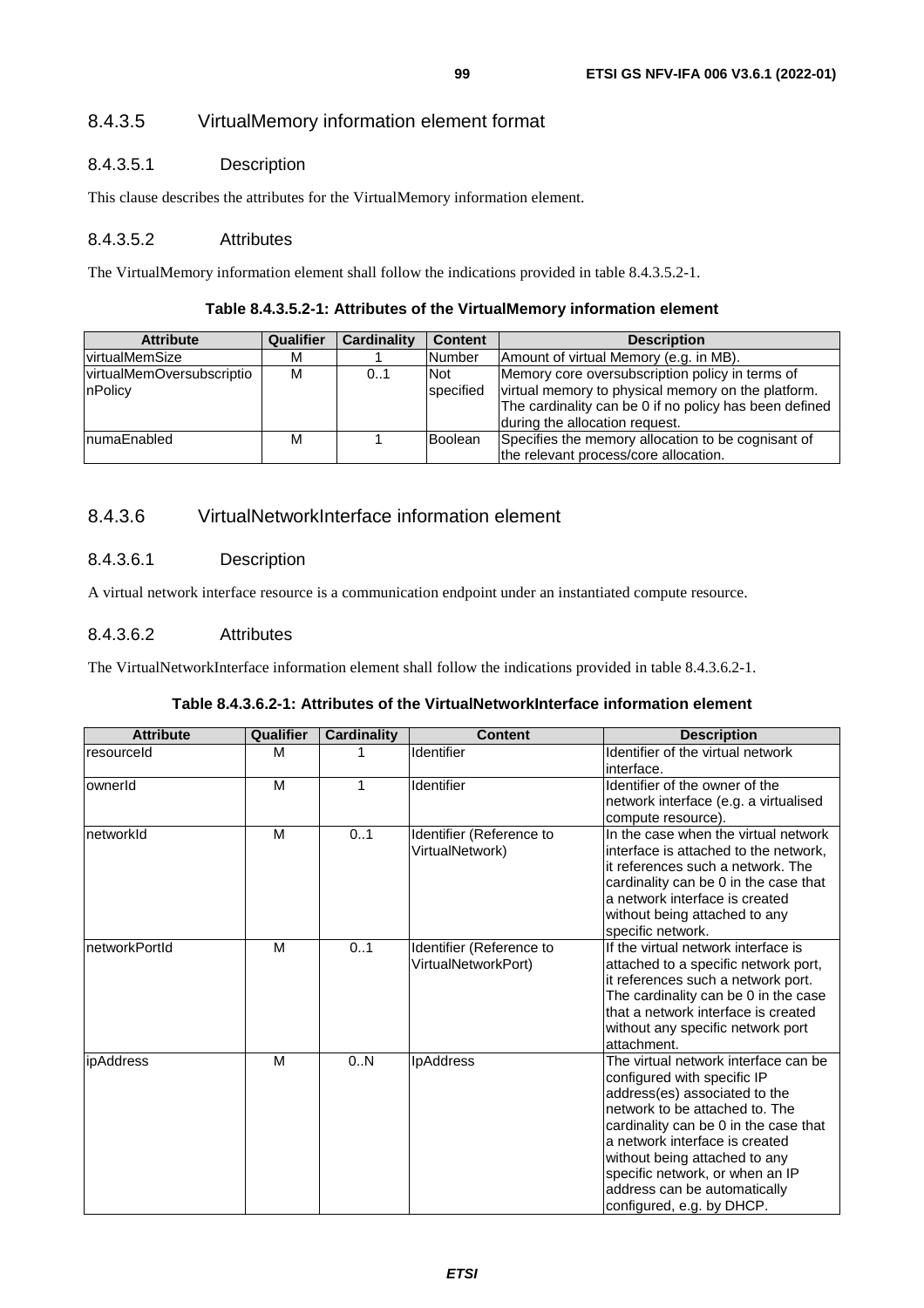| <b>Attribute</b>       | <b>Qualifier</b> | <b>Cardinality</b> | <b>Content</b>      | <b>Description</b>                                                                                                                                                                                           |
|------------------------|------------------|--------------------|---------------------|--------------------------------------------------------------------------------------------------------------------------------------------------------------------------------------------------------------|
| typeVirtualNic         | M                | 1                  | Not specified       | Type of network interface. The type<br>allows for defining how such<br>interface is to be realized,<br>e.g. normal virtual NIC, with direct<br>PCI pass-through, etc.                                        |
| typeConfiguration      | M                | 0.N                | Not specified       | Extra configuration that the virtual<br>network interface supports based on<br>the type of virtual network interface,<br>including support for SR-IOV with<br>configuration of Virtual Functions<br>$(VF)$ . |
| macAddress             | M                | 1                  | <b>MacAddress</b>   | MAC address of the virtual network<br>linterface.                                                                                                                                                            |
| bandwidth              | M                | 1                  | Number              | Bandwidth of the virtual network<br>interface (in Mbps).                                                                                                                                                     |
| accelerationCapability | M                | 0.N                | Not specified       | Describes the acceleration<br>capabilities utilized by the virtual<br>network interface. The cardinality<br>can be 0, if no acceleration<br>capability is utilized.                                          |
| operationalState       | M                | 1                  | Enum                | Operational state of the virtual<br>network interface.<br>VALUES:<br><b>ENABLED</b><br><b>DISABLED</b>                                                                                                       |
| metadata               | O                | 0N                 | <b>KeyValuePair</b> | List of metadata key-value pairs<br>used by the consumer to associate<br>meaningful metadata to the related<br>virtualised resource.                                                                         |

# 8.4.3.7 VirtualInterfaceData information element

# 8.4.3.7.1 Description

A virtual interface represents the data of a virtual network interface specific to a Virtual Compute Resource instance.

# 8.4.3.7.2 Attributes

The VirtualInterfaceData information element shall follow the indications provided in table 8.4.3.7.2-1.

| <b>Attribute</b>  | Qualifier | <b>Cardinality</b> | <b>Content</b>    | <b>Description</b>                                            |
|-------------------|-----------|--------------------|-------------------|---------------------------------------------------------------|
| networkId         | м         | 0.1                | Identifier        | In the case when the virtual network interface is attached to |
|                   |           |                    | (Reference to     | the network, it references such a network. The cardinality    |
|                   |           |                    | VirtualNetwork)   | Ican be 0 in the case that a network interface is created     |
|                   |           |                    |                   | without being attached to any specific network.               |
| <i>ipAddress</i>  | М         | 0.N                | <b>IpAddress</b>  | The virtual network interface can be configured with          |
|                   |           |                    |                   | specific IP address(es) associated to the network to be       |
|                   |           |                    |                   | attached to. The cardinality can be 0 in the case that a      |
|                   |           |                    |                   | network interface is created without being attached to any    |
|                   |           |                    |                   | specific network, or when an IP address can be                |
|                   |           |                    |                   | automatically configured, e.g. by DHCP.                       |
| <b>macAddress</b> | м         | 0.1                | <b>MacAddress</b> | MAC address desired for the virtual network interface. The    |
|                   |           |                    |                   | cardinality can be 0 to allow for network interface without   |
|                   |           |                    |                   | specific MAC address configuration.                           |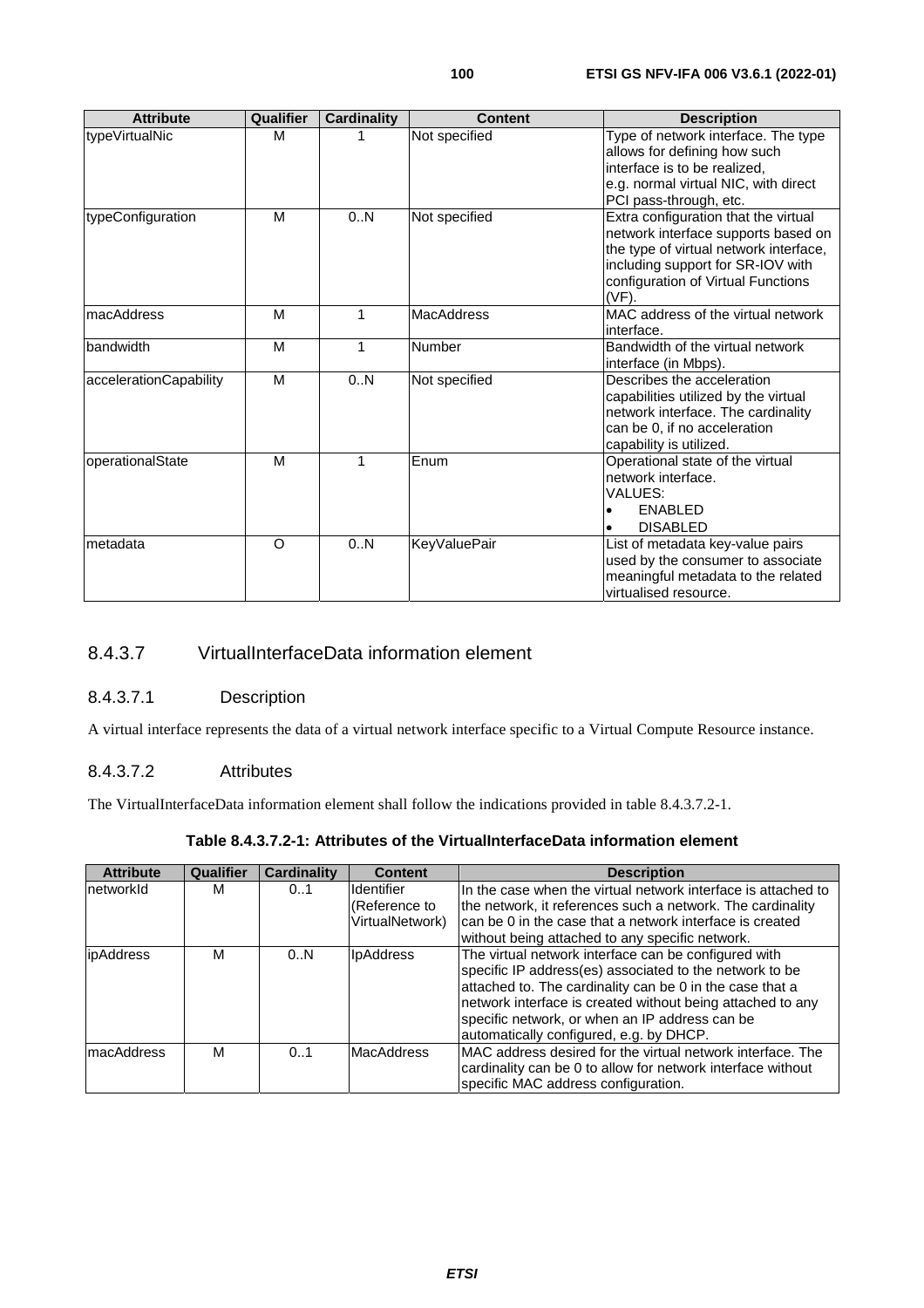# 8.4.4 Information elements related to Virtual Network Data

# 8.4.4.1 Introduction

The information elements in this group encapsulate information to allocate or update virtualised network resources.

# 8.4.4.2 VirtualNetworkData information element format

## 8.4.4.2.1 Description

This clause describes the attributes for the VirtualNetworkData information element.

## 8.4.4.2.2 Attributes

The VirtualNetworkData information element shall follow the indications provided in table 8.4.4.2.2-1.

## **Table 8.4.4.2.2-1: Attributes of the VirtualNetworkData information element**

| <b>Attribute</b> | Qualifier | <b>Cardinality</b> | <b>Content</b>    | <b>Description</b>                                                                                                                                                                                                                                                                                                                                                                                                                         |
|------------------|-----------|--------------------|-------------------|--------------------------------------------------------------------------------------------------------------------------------------------------------------------------------------------------------------------------------------------------------------------------------------------------------------------------------------------------------------------------------------------------------------------------------------------|
| bandwidth        | м         | 1                  | Number            | Minimum network bandwidth (in Mbps).                                                                                                                                                                                                                                                                                                                                                                                                       |
| networkType      | M         | 0.1                | String            | Type of network that maps to the virtualised<br>network. This list is extensible. Examples are:<br>"local";<br>"vlan";<br>"vxlan";<br>"gre";<br>"I3-vpn";<br>etc.<br>Cardinality can be "0" to cover the case where this<br>attribute is not required to create the virtualised<br>network.                                                                                                                                                |
| segmentationId   | M         | 0.1                | Integer           | The segmentation identifier of the network that<br>maps to the virtualised network, for which, the<br>segmentation model is defined by the networkType<br>attribute. For instance, for a "vlan" networkType, it<br>corresponds to the vlan identifier; and for a "gre"<br>networkType, it corresponds to a gre key.<br>Cardinality can be "0" to cover the case where<br>networkType is flat network without any specific<br>segmentation. |
| networkQoS       | M         | 0N                 | NetworkQoS        | Provides information about Quality of Service<br>attributes that the network shall support. See<br>clause 8.4.4.3.<br>Cardinality can be "0" for networks without any<br>specified QoS requirements.                                                                                                                                                                                                                                       |
| isShared         | M         | 0.1                | Boolean           | Specifies whether the virtualised network is shared<br>among consumers.                                                                                                                                                                                                                                                                                                                                                                    |
| sharingCriteria  | M         | 0.1                | Not specified     | Only present for shared networks. Indicate the<br>sharing criteria/constraint for this network. These<br>criteria might be a list of authorized consumers.                                                                                                                                                                                                                                                                                 |
| layer3Attributes | M         | 0.N                | NetworkSubnetData | Attribute list allows setting up a network providing<br>defined layer 3 connectivity. See clause 8.4.4.4 for<br>further information on the attributes required for<br>layer 3 connectivity.                                                                                                                                                                                                                                                |
| metadata         | $\circ$   | 0.N                | KeyValuePair      | List of metadata key-value pairs used by the<br>consumer to associate meaningful metadata to the<br>related virtualised resource.                                                                                                                                                                                                                                                                                                          |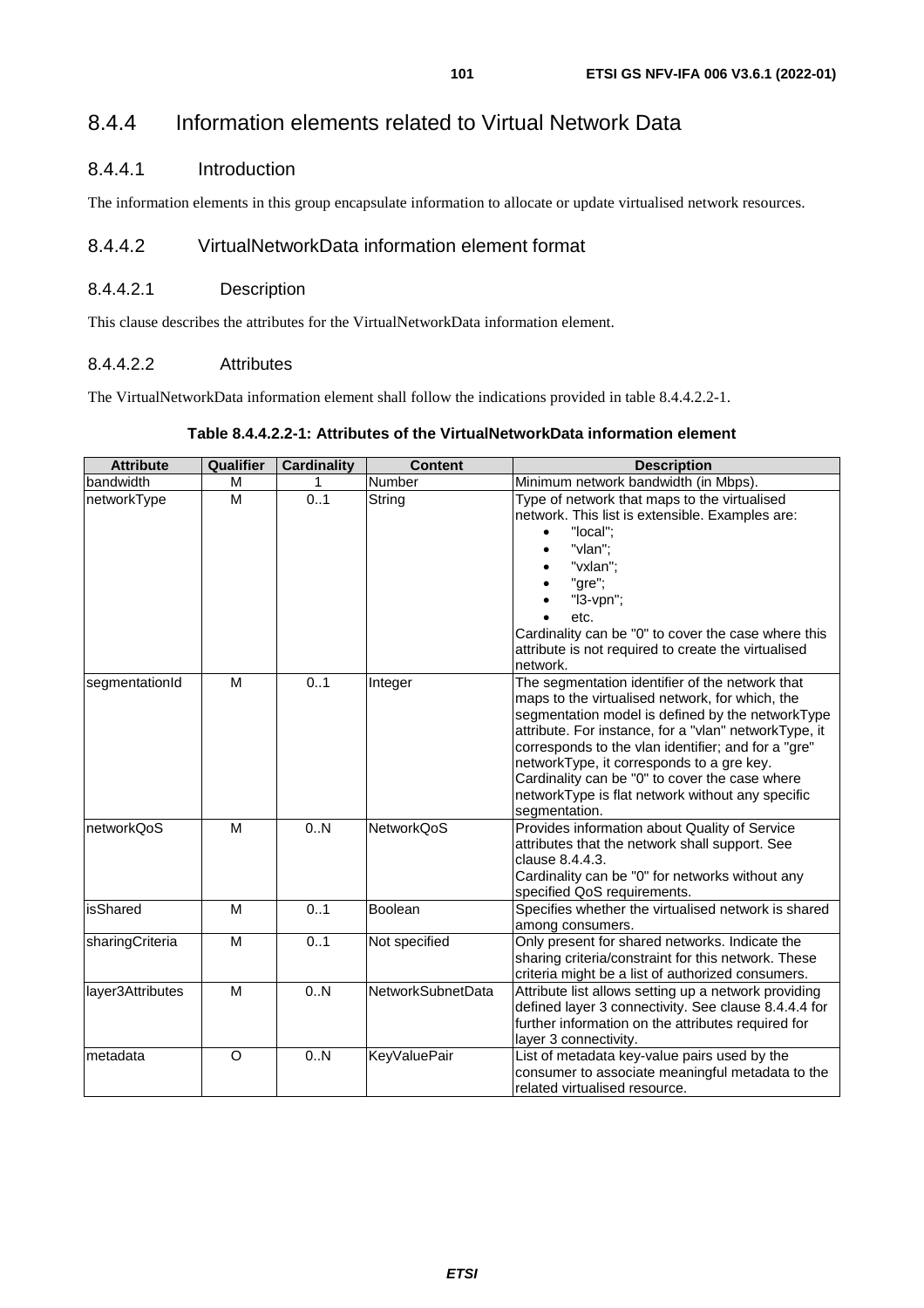# 8.4.4.3 NetworkQoS information element format

### 8.4.4.3.1 Description

This clause describes the attributes for the NetworkQoS information element. This type gives QoS options to be supported on the virtualised network, e.g. latency, jitter, etc.

### 8.4.4.3.2 Attributes

The NetworkQoS information element shall follow the indications provided in table 8.4.4.3.2-1.

#### **Table 8.4.4.3.2-1: Attributes of the NetworkQoS information element**

| <b>Attribute</b> | Qualifier | Cardinality | Content | <b>Description</b>               |
|------------------|-----------|-------------|---------|----------------------------------|
| lgosName         | м         |             | Strina  | Name given to the QoS parameter. |
| lgosValue        | м         |             | Value   | Value of the QoS parameter.      |

## 8.4.4.4 NetworkSubnetData information element

### 8.4.4.4.1 Description

The NetworkSubnetData information element encapsulates information to allocate or update virtualised sub-networks.

### 8.4.4.4.2 Attributes

The NetworkSubnetData information element shall follow the indications provided in table 8.4.4.4.2-1.

| <b>Attribute</b> | Qualifier | <b>Cardinality</b> | <b>Content</b>   | <b>Description</b>                                                                                                                                                                                                                                                                                                                                            |
|------------------|-----------|--------------------|------------------|---------------------------------------------------------------------------------------------------------------------------------------------------------------------------------------------------------------------------------------------------------------------------------------------------------------------------------------------------------------|
| networkId        | м         | 0.1                | Identifier       | Identifier of the virtualised network that the<br>virtualised sub-network is attached to. The<br>cardinality can be 0 to cover the case where this<br>type is used to describe the L3 attributes of a<br>network rather than a subnetwork or when<br>NetworkSubnetData is part of Update Virtualised<br>Network Resource (see clause 7.4.1.4.2).<br>See note. |
| ipVersion        | M         | 01                 | Enum             | IP version of the network/subnetwork.<br>VALUES:<br>IPVA<br>$\bullet$<br>IPV <sub>6</sub><br>Cardinality can be 0 when NetworkSubnetData is<br>part of Update Virtualised Network Resource (see<br>clause 7.4.1.4.2).<br>See note.                                                                                                                            |
| gatewaylp        | M         | 01                 | <b>IpAddress</b> | Specifies the IP address of the network/subnetwork<br>gateway when the gateway is selected by the<br>requestor.                                                                                                                                                                                                                                               |
| cidr             | M         | 0.1                | Not specified    | CIDR of the network/subnetwork, i.e. network<br>address and subnet mask.<br>Cardinality can be 0 when NetworkSubnetData is<br>part of Update Virtualised Network Resource (see<br>clause 7.4.1.4.2). See note.                                                                                                                                                |
| isDhcpEnabled    | M         | 01                 | Boolean          | True when DHCP is to be enabled for this<br>network/subnetwork, or false otherwise.                                                                                                                                                                                                                                                                           |
| addressPool      | M         | 0.N                | Not specified    | Address pools for the network/subnetwork. The<br>cardinality can be 0 when VIM is allowed to allocate<br>all addresses in the CIDR except for the address of<br>the network/subnetwork gateway.                                                                                                                                                               |

#### **Table 8.4.4.4.2-1: Attributes of the NetworkSubnetData information element**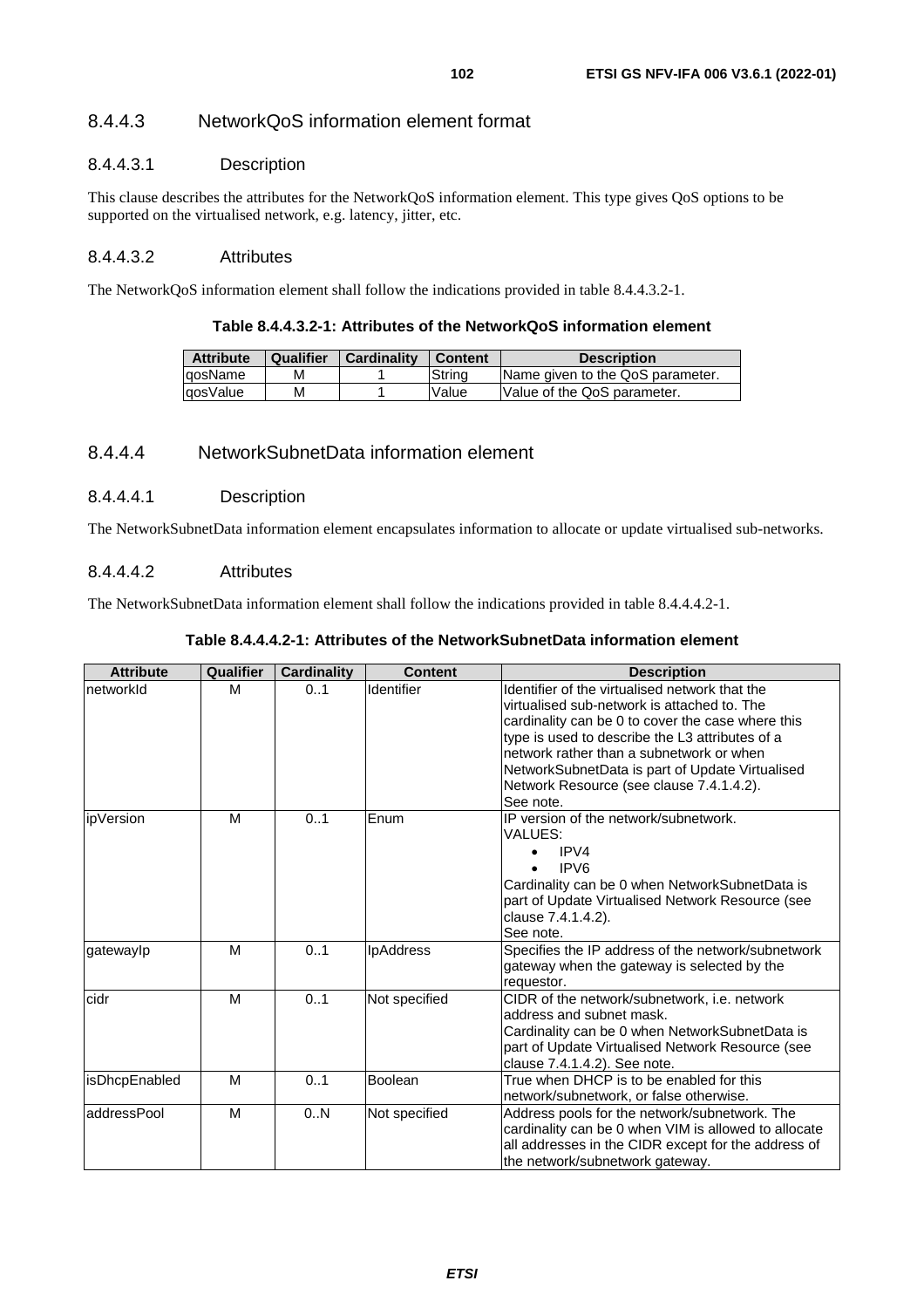# 8.4.4.5 VirtualNetworkPortData information element

### 8.4.4.5.1 Description

The VirtualNetworkPortData information element encapsulates information to allocate or update virtual network ports for network resources. A network port resource is a communication endpoint instantiated under a network resource.

## 8.4.4.5.2 Attributes

The VirtualNetworkPortData information element shall follow the indications provided in table 8.4.4.5.2-1.

| <b>Attribute</b> | Qualifier                                                                                                                                     | Cardinality | <b>Content</b>      | <b>Description</b>                                                                                                                                                                                                                                                                                                                                            |  |  |
|------------------|-----------------------------------------------------------------------------------------------------------------------------------------------|-------------|---------------------|---------------------------------------------------------------------------------------------------------------------------------------------------------------------------------------------------------------------------------------------------------------------------------------------------------------------------------------------------------------|--|--|
| portType         | м                                                                                                                                             | 01          | String              | Type of network port. Examples of types are access ports<br>(layer 2 or 3), or trunk ports (layer 1) that become transport for<br>multiple layer 2 or layer 3 networks. Cardinality can be "0" if<br>the consumer does not need to provide specific port type to<br>create a "normal port" (i.e. by default, a "normal port" will be<br>created). See note 1. |  |  |
| networkId        | м                                                                                                                                             | 01          | Identifier          | Identifier of the network that the port belongs to. When<br>creating a port, such port needs to be part of a network.<br>Cardinality can be 0 when VirtualNetworkPortData is part of<br>Update Virtualised Network Resource (see clause 7.4.1.4.2).<br>See note 2.                                                                                            |  |  |
| bandwidth        | M                                                                                                                                             | 01          | <b>Number</b>       | Bandwidth of the virtual network port (in Mbps).<br>Cardinality can be "0" for virtual network ports without any<br>specified bandwidth requirements.                                                                                                                                                                                                         |  |  |
| portQoS          | M                                                                                                                                             | 0.N         | <b>NetworkQoS</b>   | Provides information about Quality of Service attributes<br>applicable to the port. See clause 8.4.4.3.<br>Cardinality can be "0" for the virtual network ports if no specific<br>without any specified QoS requirements are requested.                                                                                                                       |  |  |
| metadata         | $\Omega$                                                                                                                                      | 0.N         | <b>KeyValuePair</b> | List of metadata key-value pairs used by the consumer to<br>associate meaningful metadata to the related virtualised<br>resource.                                                                                                                                                                                                                             |  |  |
|                  | NOTE 1: After instantiation, the normal port can be referenced as a parent port or sub port in a trunk port resource (see<br>clause 8.4.4.6). |             |                     |                                                                                                                                                                                                                                                                                                                                                               |  |  |
| INOTE 2:         | In this case, changing the parameter is such a fundamental change that a new virtualised network resource                                     |             |                     |                                                                                                                                                                                                                                                                                                                                                               |  |  |
|                  | should be created instead of updating an existing network resource.                                                                           |             |                     |                                                                                                                                                                                                                                                                                                                                                               |  |  |

# 8.4.4.6 VirtualTrunkData information element

# 8.4.4.6.1 Description

The VirtualTrunkData information element encapsulates information to allocate virtual trunk. A virtual trunk is a logical network resource which can be used to multiplex packets coming from and going to multiple networks using one trunk port. Trunk is modelled as a collection of network ports, one parent port and a sequence of subports.

### 8.4.4.6.2 Attributes

The VirtualTrunkData information element shall follow the indications provided in table 8.4.4.6.2-1.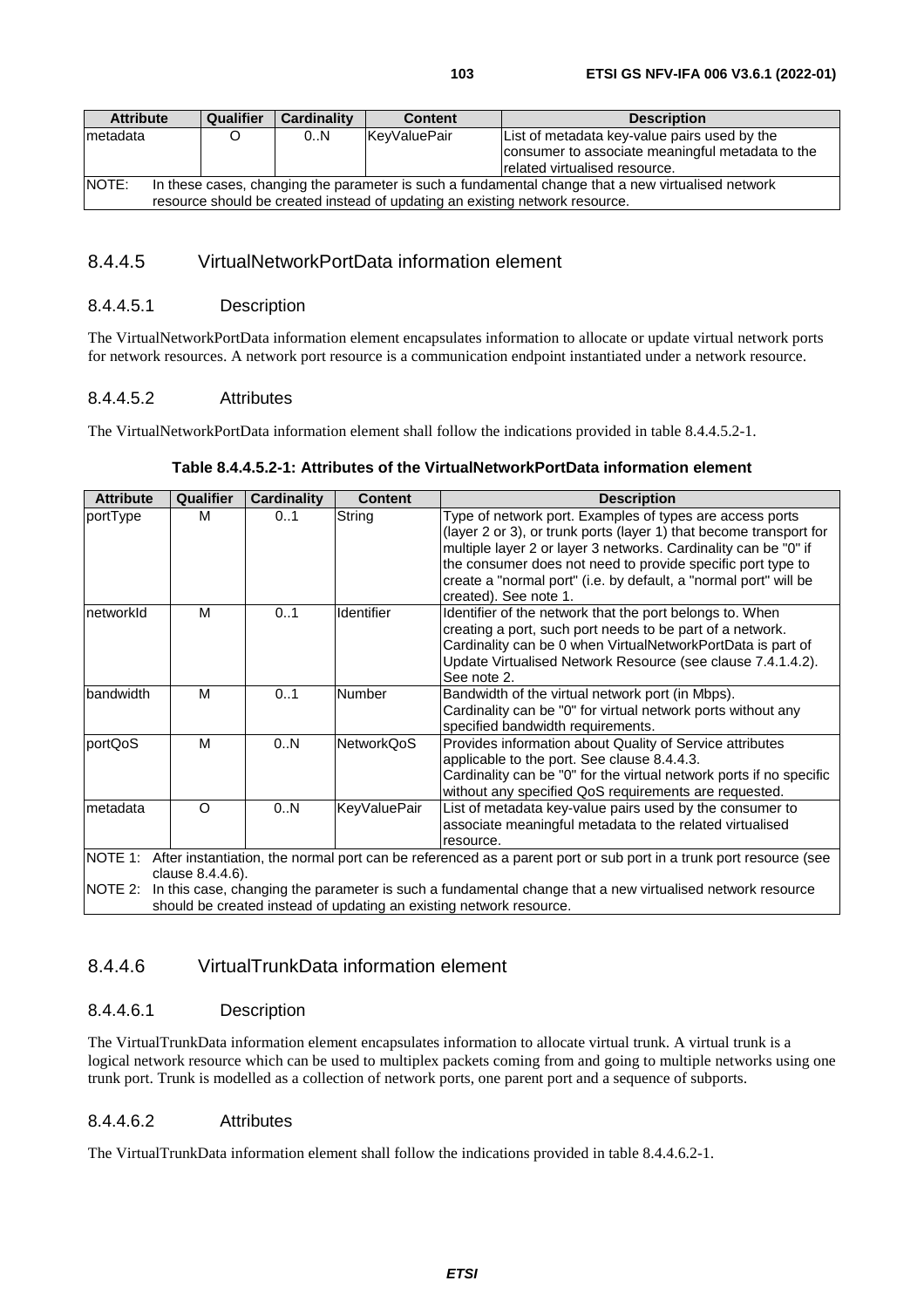creation time.

### **Table 8.4.4.6.2-1: Attributes of the VirtualTrunkData information element**

# 8.4.4.7 TrunkSubport information element format

## 8.4.4.7.1 Description

This clause describes the attributes for the TrunkSubport information element.

## 8.4.4.7.2 Attributes

The TrunkSubport information element shall follow the indications provided in table 8.4.4.7.2-1.

| <b>Attribute</b>                                                                               | Qualifier | <b>Cardinality</b> | <b>Content</b>    | <b>Description</b>                                                                                        |  |  |
|------------------------------------------------------------------------------------------------|-----------|--------------------|-------------------|-----------------------------------------------------------------------------------------------------------|--|--|
| subportId                                                                                      | м         |                    | <b>Identifier</b> | References the network port that used as subport of the trunk.                                            |  |  |
|                                                                                                |           |                    | (Reference to     |                                                                                                           |  |  |
|                                                                                                |           |                    | VirtualNetwork    |                                                                                                           |  |  |
|                                                                                                |           |                    | Port)             |                                                                                                           |  |  |
| segmentatio                                                                                    | м         | 0.1                | Enum              | The encapsulation type for the traffics coming in and out of the                                          |  |  |
| nType                                                                                          |           |                    |                   | trunk subport. See note.                                                                                  |  |  |
|                                                                                                |           |                    |                   | VALUES:                                                                                                   |  |  |
|                                                                                                |           |                    |                   | VLAN: the subport uses VLAN as encapsulation type                                                         |  |  |
|                                                                                                |           |                    |                   | INHERIT: the subport gets its segmentation type from<br>٠                                                 |  |  |
|                                                                                                |           |                    |                   | the network it is connected to                                                                            |  |  |
|                                                                                                |           |                    |                   | Cardinality 0 means default value VLAN is used.                                                           |  |  |
| segmentatio                                                                                    | М         |                    | Integer           | The segmentation identifier of the subport, which is used to                                              |  |  |
| Inld                                                                                           |           |                    |                   | differentiate the traffics on different networks coming in and                                            |  |  |
|                                                                                                |           |                    |                   | out of the trunk port. See note.                                                                          |  |  |
| NOTE:                                                                                          |           |                    |                   | The segmentation Type and segmentationId specified on the subport is intentionally decoupled from the     |  |  |
|                                                                                                |           |                    |                   | networkType and segmentationIdof the network that the subport attached to. For example, it is possible to |  |  |
|                                                                                                |           |                    |                   | configure the Network with (networkType = vxlan, segmentationId = $5000$ ) and create subport with        |  |  |
| (segmentationType = vlan, segmentationId = 100).The traffic flow can be remapped as necessary. |           |                    |                   |                                                                                                           |  |  |

## **Table 8.4.4.7.2-1: Attributes of the TrunkSubport information element**

# 8.4.4.8 UpdateTrunkData information element

# 8.4.4.8.1 Description

This clause describes the attributes for the UpdateTrunkData information element.

### 8.4.4.8.2 Attributes

The UpdateTrunkData information element shall follow the indications provided in table 8.4.4.8.2-1.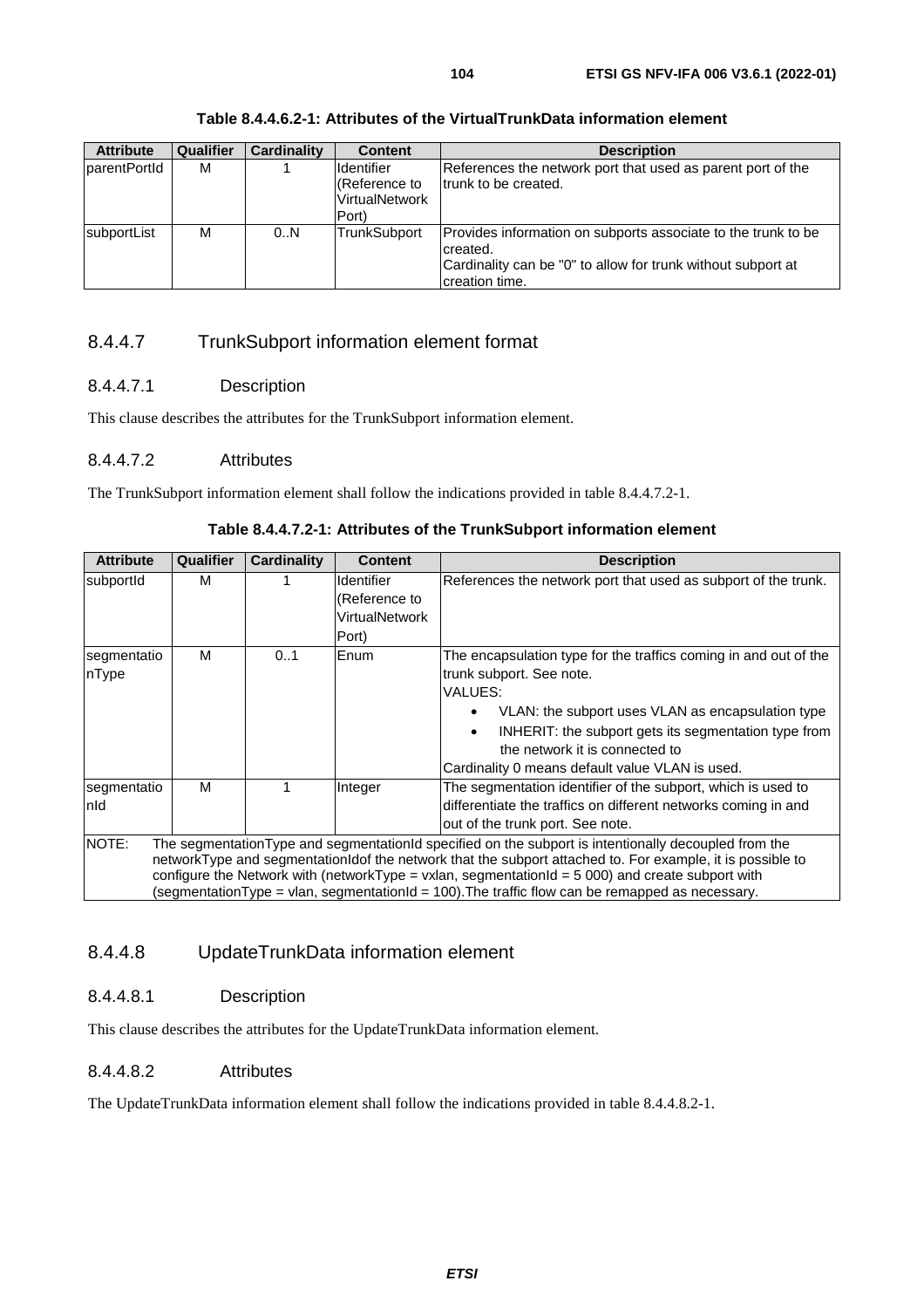| <b>Attribute</b>                                                                       | <b>Qualifier</b> | <b>Cardinality</b> | <b>Content</b>                                                        | <b>Description</b>                                                                    |  |
|----------------------------------------------------------------------------------------|------------------|--------------------|-----------------------------------------------------------------------|---------------------------------------------------------------------------------------|--|
| portid                                                                                 | М                | 0N                 | <b>I</b> dentifier<br>(Reference to<br><b>VirtualNetwork</b><br>Port) | Provides information on subport(s) to be deleted from a trunk<br>Iresource. See note. |  |
| subportList                                                                            | М                | 0.N                | TrunkSubport                                                          | Provides information on subport(s) to be added to a trunk<br>resource. See note.      |  |
| NOTE:<br>Only one type of the two attributes (portId or subportList) shall be present. |                  |                    |                                                                       |                                                                                       |  |

### **Table 8.4.4.8.2-1: Attributes of the UpdateTrunkData information element**

# 8.4.5 Information elements related to Virtual Network

# 8.4.5.1 Introduction

The information elements in this group encapsulates information of an instantiated virtualised network resource. In the NFVI, a virtual network transports information among the network interfaces of VM instances and physical network interfaces, providing the necessary connectivity.

# 8.4.5.2 VirtualNetwork information element

### 8.4.5.2.1 Description

This clause describes the attributes for the VirtualNetwork information element.

### 8.4.5.2.2 Attributes

The VirtualNetwork information element shall follow the indications provided in table 8.4.5.2.2-1.

|  | Table 8.4.5.2.2-1: Attributes of the VirtualNetwork information element |
|--|-------------------------------------------------------------------------|
|--|-------------------------------------------------------------------------|

| <b>Attribute</b>     | Qualifier | <b>Cardinality</b> | <b>Content</b>            | <b>Description</b>                            |
|----------------------|-----------|--------------------|---------------------------|-----------------------------------------------|
| networkResourceId    | M         | 1                  | Identifier                | Identifier of the virtualised network         |
|                      |           |                    |                           | resource.                                     |
| InetworkResourceName | M         | 0.1                | String                    | Name of the virtualised network               |
|                      |           |                    |                           | resource.                                     |
| <b>IsubnetId</b>     | M         | 0.N                | Identifier (Reference to  | References the network subnet.                |
|                      |           |                    | NetworkSubnet)            | Only present if the network provides          |
|                      |           |                    |                           | layer 3 connectivity. See clause 8.4.5.3.     |
| networkPort          | M         | 0N                 | <b>VirtualNetworkPort</b> | Provides information on an instantiated       |
|                      |           |                    |                           | virtual network port.                         |
| bandwidth            | M         | 1                  | Number                    | Minimum network bandwidth (in Mbps).          |
| networkType          | M         | 1                  | String                    | Type of network that maps to the              |
|                      |           |                    |                           | virtualised network. This list is extensible. |
|                      |           |                    |                           | Examples are:                                 |
|                      |           |                    |                           | "local";                                      |
|                      |           |                    |                           | "vlan;                                        |
|                      |           |                    |                           | "vxlan";                                      |
|                      |           |                    |                           | "gre";                                        |
|                      |           |                    |                           | "I3-vpn";                                     |
|                      |           |                    |                           | etc.                                          |
| segmentationId       | M         | 0.1                | Integer                   | The segmentation identifier of the            |
|                      |           |                    |                           | network that maps to the virtualised          |
|                      |           |                    |                           | network, for which, the segmentation          |
|                      |           |                    |                           | model is defined by the networkType           |
|                      |           |                    |                           | attribute. For instance, for a "vlan"         |
|                      |           |                    |                           | networkType, it corresponds to the vlan       |
|                      |           |                    |                           | identifier; and for a "gre" networkType, it   |
|                      |           |                    |                           | corresponds to a gre key.                     |
|                      |           |                    |                           | Cardinality can be "0" to cover the case      |
|                      |           |                    |                           | where networkType is flat network             |
|                      |           |                    |                           | without any specific segmentation.            |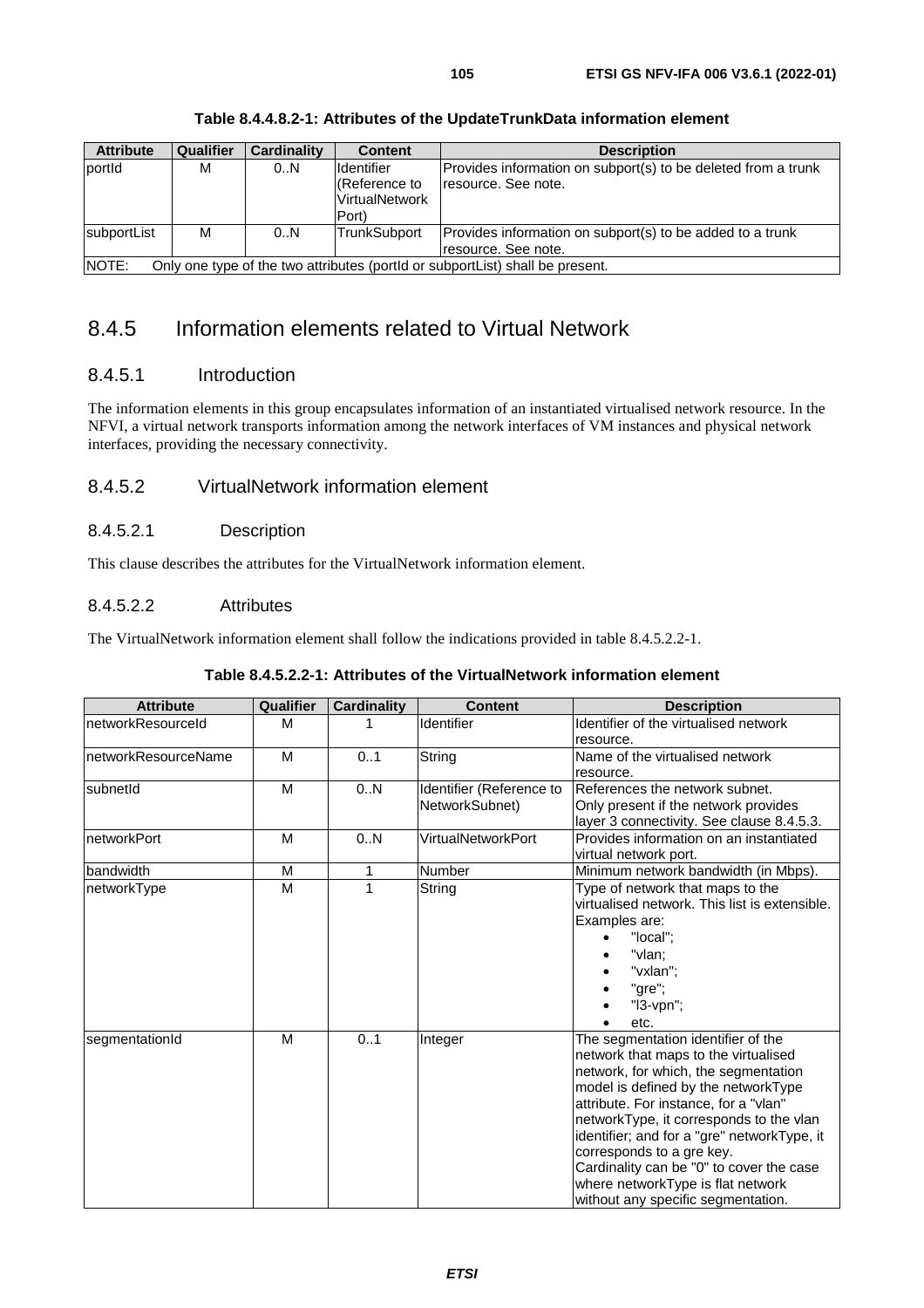| <b>Attribute</b> | Qualifier | <b>Cardinality</b> | <b>Content</b>      | <b>Description</b>                                                           |
|------------------|-----------|--------------------|---------------------|------------------------------------------------------------------------------|
| networkQoS       | м         | 0N                 | <b>NetworkQoS</b>   | Provides information about Quality of<br>Service attributes that the network |
|                  |           |                    |                     | supports. See clause 8.4.4.3.                                                |
|                  |           |                    |                     | Cardinality can be "0" for virtual network                                   |
|                  |           |                    |                     | without any QoS requirements.                                                |
| isShared         | М         |                    | <b>Boolean</b>      | Defines whether the virtualised network                                      |
|                  |           |                    |                     | is shared among consumers.                                                   |
| sharingCriteria  | M         | 01                 | Not specified       | Indicates the sharing criteria for this                                      |
|                  |           |                    |                     | network. This criteria might be a list of                                    |
|                  |           |                    |                     | authorized consumers.                                                        |
|                  |           |                    |                     | Only present for shared networks.                                            |
| zoneld           | М         | 01                 | Identifier          | If present, it identifies the resource zone                                  |
|                  |           |                    |                     | where the virtual network resources have                                     |
|                  |           |                    |                     | been allocated.                                                              |
| operationalState | М         | 1                  | Enum                | Operational state of the virtualised                                         |
|                  |           |                    |                     | network.                                                                     |
|                  |           |                    |                     | VALUES:                                                                      |
|                  |           |                    |                     | ENABLED                                                                      |
|                  |           |                    |                     | <b>DISABLED</b>                                                              |
| metadata         | O         | 0.N                | <b>KeyValuePair</b> | List of metadata key-value pairs used by                                     |
|                  |           |                    |                     | the consumer to associate meaningful                                         |
|                  |           |                    |                     | metadata to the related virtualised                                          |
|                  |           |                    |                     | resource.                                                                    |

# 8.4.5.3 NetworkSubnet information element

## 8.4.5.3.1 Description

The NetworkSubnet information element encapsulates information of an instantiated virtualised sub-network.

## 8.4.5.3.2 Attributes

The NetworkSubnet information element shall follow the indications provided in table 8.4.5.3.2-1.

| <b>Attribute</b>      | Qualifier | <b>Cardinality</b> | <b>Content</b>           | <b>Description</b>                          |
|-----------------------|-----------|--------------------|--------------------------|---------------------------------------------|
| Iresourceld           | M         |                    | Identifier               | Identifier of the virtualised sub-network.  |
| InetworkId            | М         | 01                 | Identifier (Reference to | References the virtualised network that the |
|                       |           |                    | VirtualNetwork)          | virtualised sub-network is attached to. The |
|                       |           |                    |                          | cardinality can be 0 to cover the case      |
|                       |           |                    |                          | where this type is used to describe the L3  |
|                       |           |                    |                          | attributes of a network rather than a       |
|                       |           |                    |                          | subnetwork.                                 |
| lipVersion            | M         |                    | Enum                     | IP version of the network/subnetwork.       |
|                       |           |                    |                          | VALUES:                                     |
|                       |           |                    |                          | IPV4                                        |
|                       |           |                    |                          | IPV <sub>6</sub>                            |
| gatewaylp             | M         | 1                  | <b>IpAddress</b>         | IP address of the network/subnetwork        |
|                       |           |                    |                          | gateway.                                    |
| cidr                  | M         | 1                  | Not specified            | CIDR of the network/subnetwork, i.e.        |
|                       |           |                    |                          | network address and subnet mask.            |
| <b>lisDhcpEnabled</b> | M         | 1                  | <b>Boolean</b>           | True when DHCP is enabled for this          |
|                       |           |                    |                          | network/subnetwork, or false otherwise.     |
| laddressPool          | M         | 0.N                | Not specified            | Address pools for the network/subnetwork.   |
|                       |           |                    |                          | The cardinality can be 0 when VIM is        |
|                       |           |                    |                          | allowed to allocate all addresses in the    |
|                       |           |                    |                          | CIDR except for the address of the          |
|                       |           |                    |                          | network/subnetwork gateway.                 |
| Imetadata             | O         | 0N                 | <b>KeyValuePair</b>      | List of metadata key-value pairs used by    |
|                       |           |                    |                          | the consumer to associate meaningful        |
|                       |           |                    |                          | metadata to the related virtualised         |
|                       |           |                    |                          | resource.                                   |

# **Table 8.4.5.3.2-1: Attributes of the NetworkSubnet information element**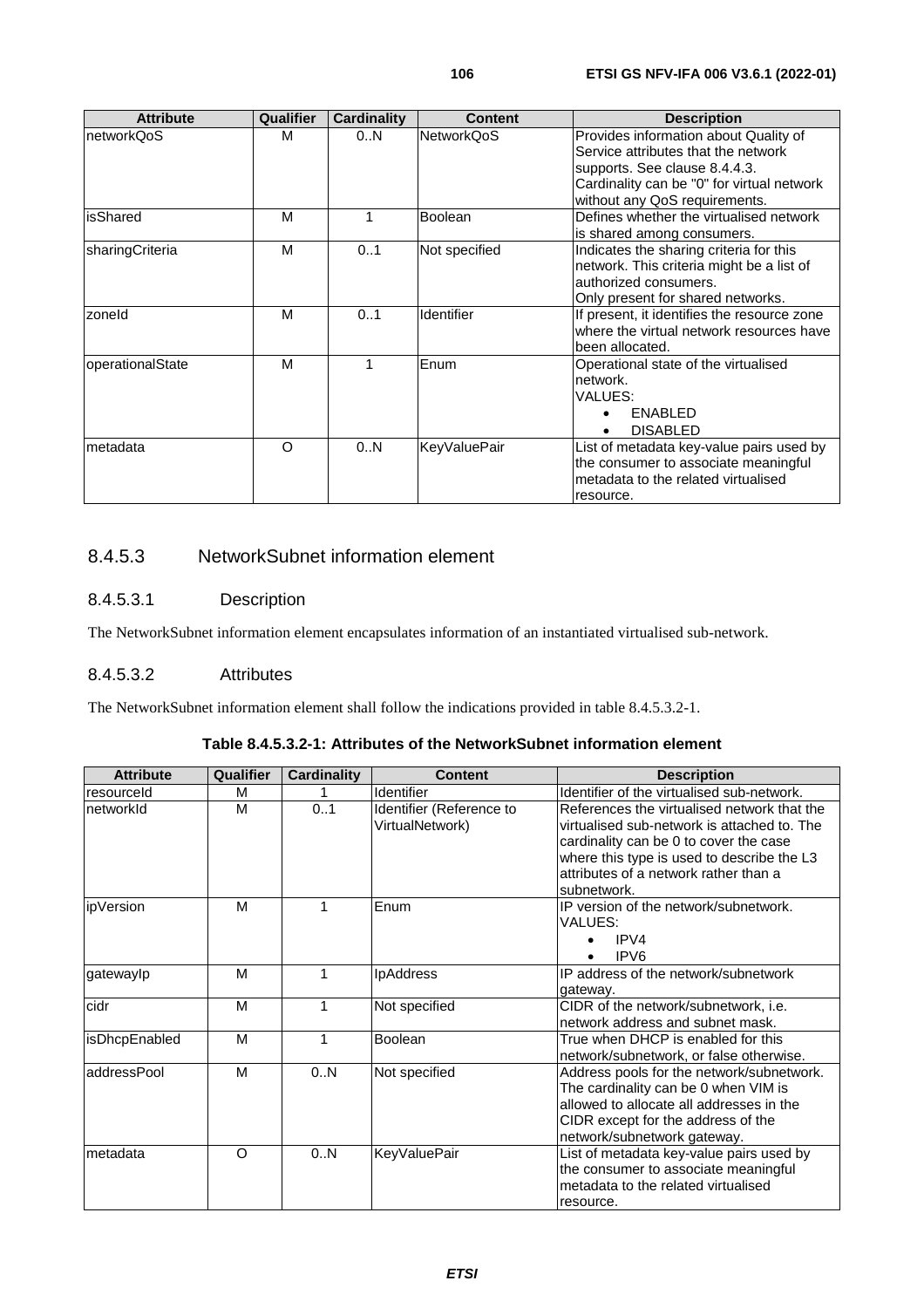# 8.4.5.4.1 Description

The VirtualNetworkPort information element encapsulates information of an instantiated virtual network port. A network port resource is a communication endpoint instantiated under a network resource.

### 8.4.5.4.2 Attributes

The VirtualNetworkPort information element shall follow the indications provided in table 8.4.5.4.2-1.

| <b>Attribute</b>                                                                                                                               | <b>Qualifier</b> | <b>Cardinality</b> | <b>Content</b>                                       | <b>Description</b>                                                                                                                                                                                                                                        |  |
|------------------------------------------------------------------------------------------------------------------------------------------------|------------------|--------------------|------------------------------------------------------|-----------------------------------------------------------------------------------------------------------------------------------------------------------------------------------------------------------------------------------------------------------|--|
| resourceld                                                                                                                                     | M                |                    | Identifier                                           | Identifier of the virtual network port.                                                                                                                                                                                                                   |  |
| networkId                                                                                                                                      | M                | 1                  | Identifier (Reference to<br>VirtualNetwork)          | References the network that the port<br>belongs to. When creating a port, such<br>port needs to be part of a network.                                                                                                                                     |  |
| attachedResourceId                                                                                                                             | M                | 0.1                | Identifier (Reference to<br>VirtualNetworkInterface) | References the attached resource to the<br>network port (e.g. a virtualised compute<br>resource, or identifier of the virtual<br>network interface).<br>Cardinality can be "0" if there is no<br>specific resource connected to the<br>network port.      |  |
| portType                                                                                                                                       | M                | 0.1                | String                                               | Type of network port. Examples of types<br>are access ports (layer 2 or 3), or trunk<br>ports (layer 1) that become transport for<br>multiple layer 2 or layer 3 networks.<br>Cardinality can be "0" if the network port<br>is a "normal port". See note. |  |
| bandwidth                                                                                                                                      | M                | 0.1                | Number                                               | Bandwidth of the virtual network port (in<br>Mbps).<br>Cardinality can be "0" for virtual network<br>ports without any specific allocated<br>bandwidth.                                                                                                   |  |
| portQoS                                                                                                                                        | M                | $\overline{0.N}$   | <b>NetworkQoS</b>                                    | Provides information about Quality of<br>Service attributes applicable to the port.<br>See clause 8.4.4.3.<br>Cardinality can be "0" for virtual network<br>ports without any specific QoS<br>requirements.                                               |  |
| operationalState                                                                                                                               | M                | 1                  | Enum                                                 | Operational state of the virtual network<br>port.<br>VALUES:<br><b>ENABLED</b><br>$\bullet$<br><b>DISABLED</b><br>$\bullet$                                                                                                                               |  |
| metadata                                                                                                                                       | $\circ$          | 0N                 | <b>KeyValuePair</b>                                  | List of metadata key-value pairs used by<br>the consumer to associate meaningful<br>metadata to the related virtualised<br>resource.                                                                                                                      |  |
| NOTE:<br>After instantiation, the normal port can be referenced as a parent port or sub port in a trunk port resource (see<br>clause 8.4.4.6). |                  |                    |                                                      |                                                                                                                                                                                                                                                           |  |

**Table 8.4.5.4.2-1: Attributes of the VirtualNetworkPort information element** 

# 8.4.5.5 VirtualTrunk information element

### 8.4.5.5.1 Description

The VirtualTrunk information element encapsulates information of an instantiated virtual trunk. A virtual trunk is a logical network resource which can be used to multiplex packets coming from and going to multiple networks using one network port. Trunk is modelled as a collection of network ports, one parent port and a sequence of subports.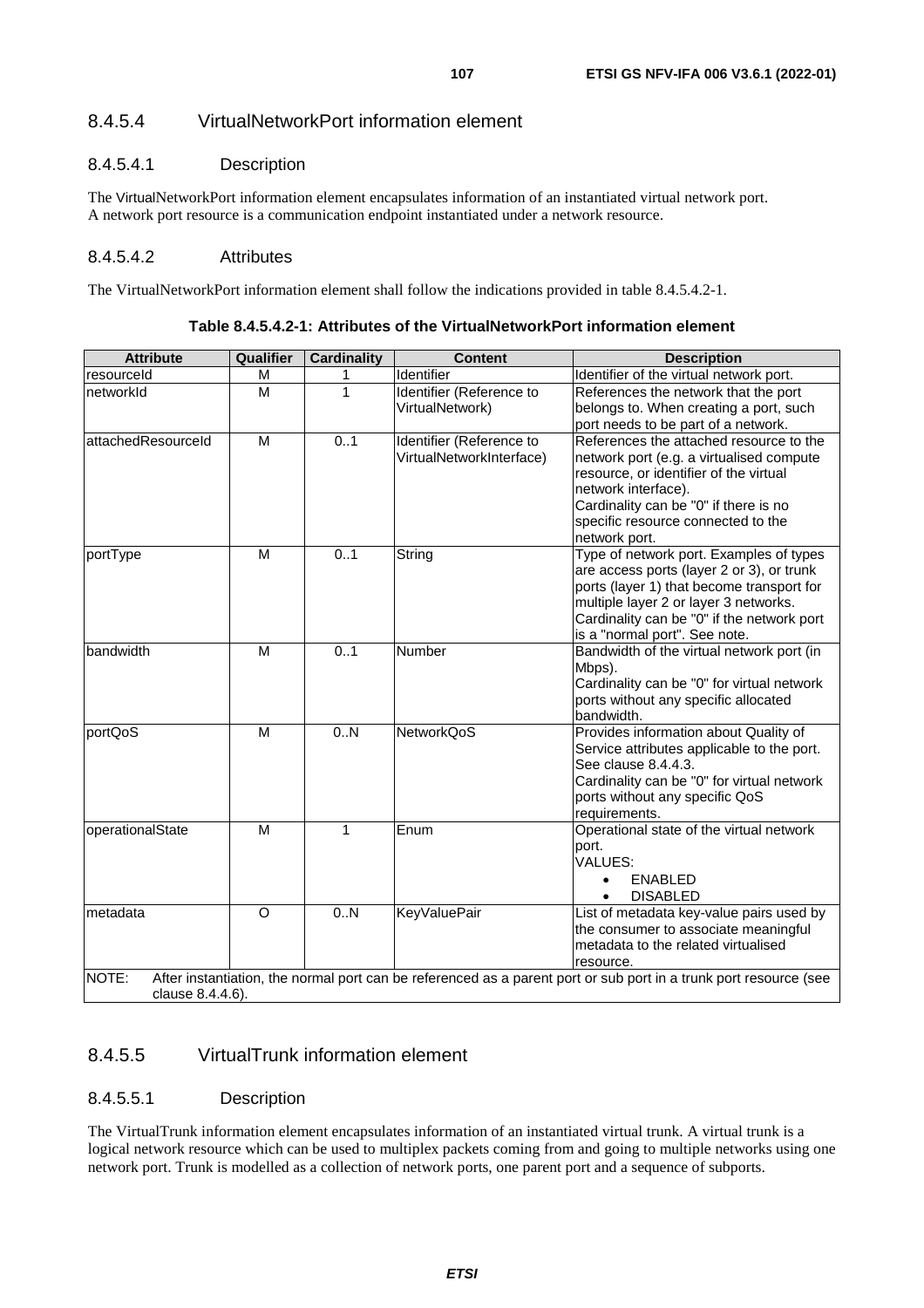## 8.4.5.5.2 Attributes

The VirtualTrunk information element shall follow the indications provided in table 8.4.5.5.2-1.

| <b>Attribute</b> | <b>Qualifier</b> | <b>Cardinality</b> | <b>Content</b>                                  | <b>Description</b>                                                                        |
|------------------|------------------|--------------------|-------------------------------------------------|-------------------------------------------------------------------------------------------|
| ItrunkResourceId | м                |                    | <b>Identifier</b>                               | Identifier of the virtual trunk.                                                          |
| parentPortId     | M                |                    | Identifier (Reference to<br>VirtualNetworkPort) | References the network port that used as<br>parent port of the trunk.                     |
| subportList      | М                | 0.N                | <b>TrunkSubport</b>                             | Provides information on subport of the<br>ltrunk.                                         |
| operationalState | M                |                    | Enum                                            | Operational state of the virtualised<br>network.<br>VALUES:<br>ENABLED<br><b>DISABLED</b> |

**Table 8.4.5.5.2-1: Attributes of the VirtualTrunk information element** 

# 8.4.6 Information elements related to Virtual Storage Flavour

# 8.4.6.1 Introduction

The information elements in this group encapsulate information to allocate or update virtualised storage resources.

# 8.4.6.2 VirtualStorageFlavour information element

# 8.4.6.2.1 Description

This clause describes the attributes for the VirtualStorageFlavour information element. The VirtualStorageFlavour information element encapsulates information for storage flavours. A storage flavour includes information about the size of the storage, and the type of storage.

# 8.4.6.2.2 Attributes

The VirtualStorageFlavour information element shall follow the indications provided in table 8.4.6.2.2-1.

| <b>Attribute</b>  | <b>Qualifier</b> | <b>Cardinality</b> | <b>Content</b>     | <b>Description</b>                                                                                                                                                                              |
|-------------------|------------------|--------------------|--------------------|-------------------------------------------------------------------------------------------------------------------------------------------------------------------------------------------------|
| <b>Iflavourid</b> | м                | 01                 | Identifier         | Identifier of the storage flavour.<br>Cardinality can be "0" if no specific virtual storage<br>Iflavour is referred.                                                                            |
| storageAttributes | м                |                    | VirtualStorageData | Contains information about the size of virtualised<br>storage resource (e.g. size of volume, in GB), the<br>type of storage (e.g. volume, object), and support<br>for RDMA. See clause 8.4.6.3. |

**Table 8.4.6.2.2-1: Attributes of the VirtualStorageFlavour information element** 

# 8.4.6.3 VirtualStorageData information element

# 8.4.6.3.1 Description

This clause describes the attributes for the VirtualStorageData information element.

### 8.4.6.3.2 Attributes

The VirtualStorageData information element shall follow the indications provided in table 8.4.6.3.2-1.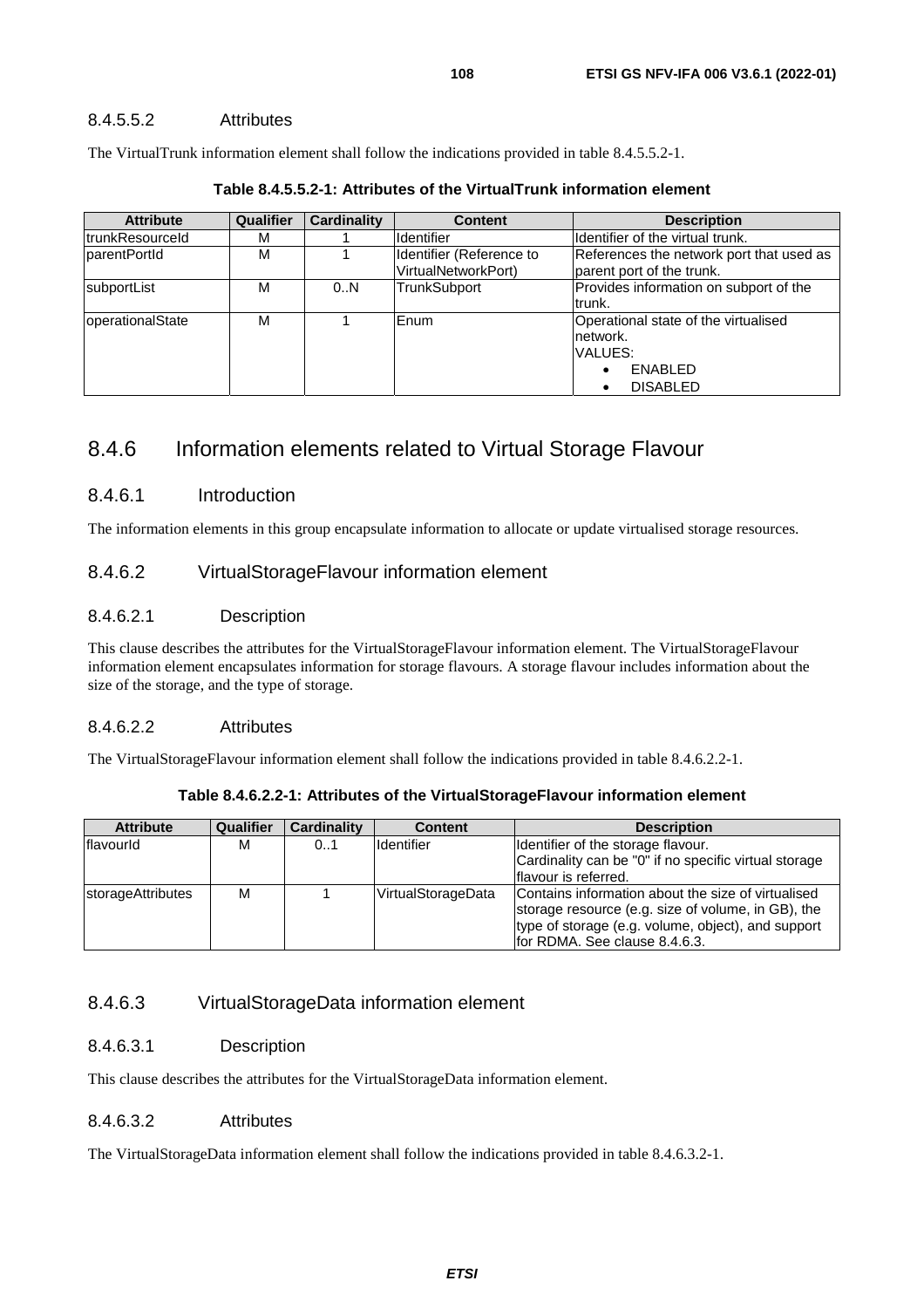| <b>Attribute</b>     | Qualifier | Cardinality | <b>Content</b> | <b>Description</b>                                                 |
|----------------------|-----------|-------------|----------------|--------------------------------------------------------------------|
| typeOfStorage        | M         |             | Strina         | Type of virtualised storage resource (e.g. volume, object).        |
| <b>sizeOfStorage</b> | M         |             | <b>Number</b>  | Size of virtualised storage resource (e.g. size of volume, in GB). |
| IrdmaEnabled         |           | 0           | <b>Boolean</b> | Indicates if the storage supports RDMA.                            |

#### **Table 8.4.6.3.2-1: Attributes of the VirtualStorageData information element**

# 8.4.7 Information elements related to Virtual Storage

#### 8.4.7.1 Introduction

The information elements in this group encapsulate information of an instantiated virtualised storage resource.

#### 8.4.7.2 VirtualStorage information element

#### 8.4.7.2.1 Description

This clause describes the attributes for the VirtualStorage information element. The VirtualStorage information element encapsulates information of an instantiated virtualised storage resource.

#### 8.4.7.2.2 Attributes

The VirtualStorage information element shall follow the indications provided in table 8.4.7.2.2-1.

| <b>Attribute</b> | Qualifier | <b>Cardinality</b> | <b>Content</b>      | <b>Description</b>                               |
|------------------|-----------|--------------------|---------------------|--------------------------------------------------|
| storageld        | M         |                    | Identifier          | Identifier of the virtualised storage resource.  |
| storageName      | M         | 0.1                | String              | Name of the virtualised storage resource.        |
| flavourld        | M         | 0.1                | Identifier          | Identifier of the storage flavour used to        |
|                  |           |                    |                     | instantiate this virtual storage.                |
|                  |           |                    |                     | Cardinality can be "0" if no specific virtual    |
|                  |           |                    |                     | storage flavour is referred.                     |
| typeOfStorage    | M         | 1                  | String              | Type of virtualised storage resource             |
|                  |           |                    |                     | (e.g. volume, object).                           |
| sizeOfStorage    | M         | 1                  | Number              | Size of virtualised storage resource (e.g. size  |
|                  |           |                    |                     | of volume, in GB).                               |
| rdmaEnabled      | $\circ$   | 1                  | Boolean             | Indicates if the storage supports RDMA.          |
| ownerld          | M         | 0.1                | Identifier          | Identifier of the virtualised resource that      |
|                  |           |                    |                     | owns and uses such a virtualised storage         |
|                  |           |                    |                     | resource. The value can be NULL if the           |
|                  |           |                    |                     | virtualised storage is not attached yet to any   |
|                  |           |                    |                     | other resource (e.g. a virtual machine).         |
| zoneld           | M         | 0.1                | Identifier          | If present, it identifies the resource zone      |
|                  |           |                    |                     | where the virtual storage resources have         |
|                  |           |                    |                     | been allocated.                                  |
| hostid           | M         | 0.1                | Identifier          | Identifier of the host where the virtualised     |
|                  |           |                    |                     | storage resource is allocated.                   |
|                  |           |                    |                     | A cardinality of 0 refers to distributed storage |
|                  |           |                    |                     | solutions.                                       |
| operationalState | M         | 1                  | Enum                | Operational state of the resource.               |
|                  |           |                    |                     | VALUES:                                          |
|                  |           |                    |                     | <b>ENABLED</b>                                   |
|                  |           |                    |                     | <b>DISABLED</b><br>$\bullet$                     |
| Imetadata        | O         | 0.N                | <b>KeyValuePair</b> | List of metadata key-value pairs used by the     |
|                  |           |                    |                     | consumer to associate meaningful metadata        |
|                  |           |                    |                     | to the related virtualised resource.             |

**Table 8.4.7.2.2-1: Attributes of the VirtualStorage information element**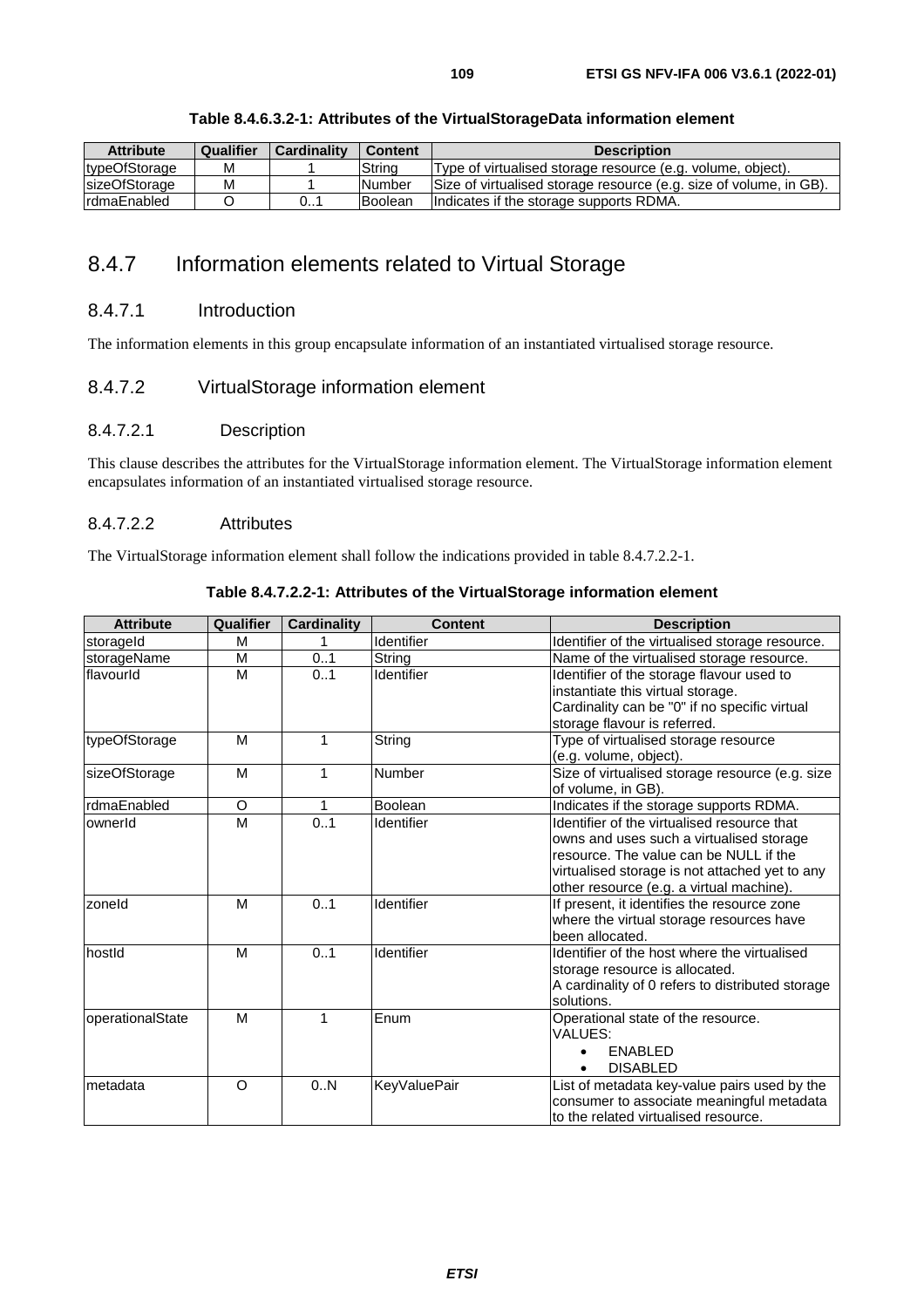# 8.4.8 Information elements related to Affinity or AntiAffinity

### 8.4.8.1 Introduction

This clause defines information elements needed to express affinity and anti-affinity of a given virtualised resource (i.e. a virtualised compute, storage or network resource).

Two ways of specifying affinity or anti-affinity can be distinguished: Explicit resource lists and named resource groups. In case of an explicit resource list, the consumer manages the list of resources the actual resource is requested to be affine or anti-affine with, and builds the list as more resources are created. In case of a named resource group, the consumer needs to create the group first by invoking the appropriate operation to create a Compute/Storage/Network resource affinity or anti-affinity constraints group defined in clauses 7.3.1.9, 7.4.1.6 and 7.5.1.9. Subsequently, as part of resource creation, the consumer passes the name(s) or identifier(s) of the group(s) to the producer which manages and builds the group of resources.

The VIM shall support both explicit resource lists and named resource groups for affinity/anti-affinity. The VNFM shall support at least one of these options.

#### 8.4.8.2 AffinityOrAntiAffinityConstraint information element

#### 8.4.8.2.1 Description

This clause describes the attributes for the AffinityOrAntiAffinityConstraint information element.

#### 8.4.8.2.2 Attributes

The AffinityOrAntiAffinityConstraint information element shall follow the indications provided in table 8.4.8.2.2-1.

| <b>Attribute</b> |   | <b>Qualifier Cardinality</b> | <b>Content</b> | <b>Description</b>                                                                                                                                                                                                                                                                                                                                                                                                                                                                                                                                            |
|------------------|---|------------------------------|----------------|---------------------------------------------------------------------------------------------------------------------------------------------------------------------------------------------------------------------------------------------------------------------------------------------------------------------------------------------------------------------------------------------------------------------------------------------------------------------------------------------------------------------------------------------------------------|
| type             | м |                              | Enum           | Indicates whether this is an affinity or anti-<br>affinity constraint.<br>VALUES:                                                                                                                                                                                                                                                                                                                                                                                                                                                                             |
|                  |   |                              |                | <b>AFFINITY</b><br>ANTI_AFFINITY                                                                                                                                                                                                                                                                                                                                                                                                                                                                                                                              |
| scope            | M | 0.1                          | Enum           | Qualifies the scope of the constraint.<br>In case of compute resource, the values are<br>as follows:<br>VALUES:<br>NFVI POP<br>NFVI NODE<br>etc.<br>In case of ports, the values are as follows:<br>VALUES:<br>VIRTUAL_SWITCH_OR_ROUTER<br>PHYSICAL_NIC<br>$\bullet$<br>PHYSICAL_NETWORK<br>٠<br>NFVI NODE<br>etc.<br>$\bullet$<br>In case of networks, the values are as<br>follows:<br>VALUES:<br>PHYSICAL_NIC<br>٠<br>PHYSICAL_NETWORK<br>٠<br><b>NFVI NODE</b><br>etc.<br>In case of subnets, it should be ignored.<br>Defaults to "NFVI_NODE" if absent. |

#### **Table 8.4.8.2.2-1: Attributes of the AffinityOrAntiAffinityConstraint information element**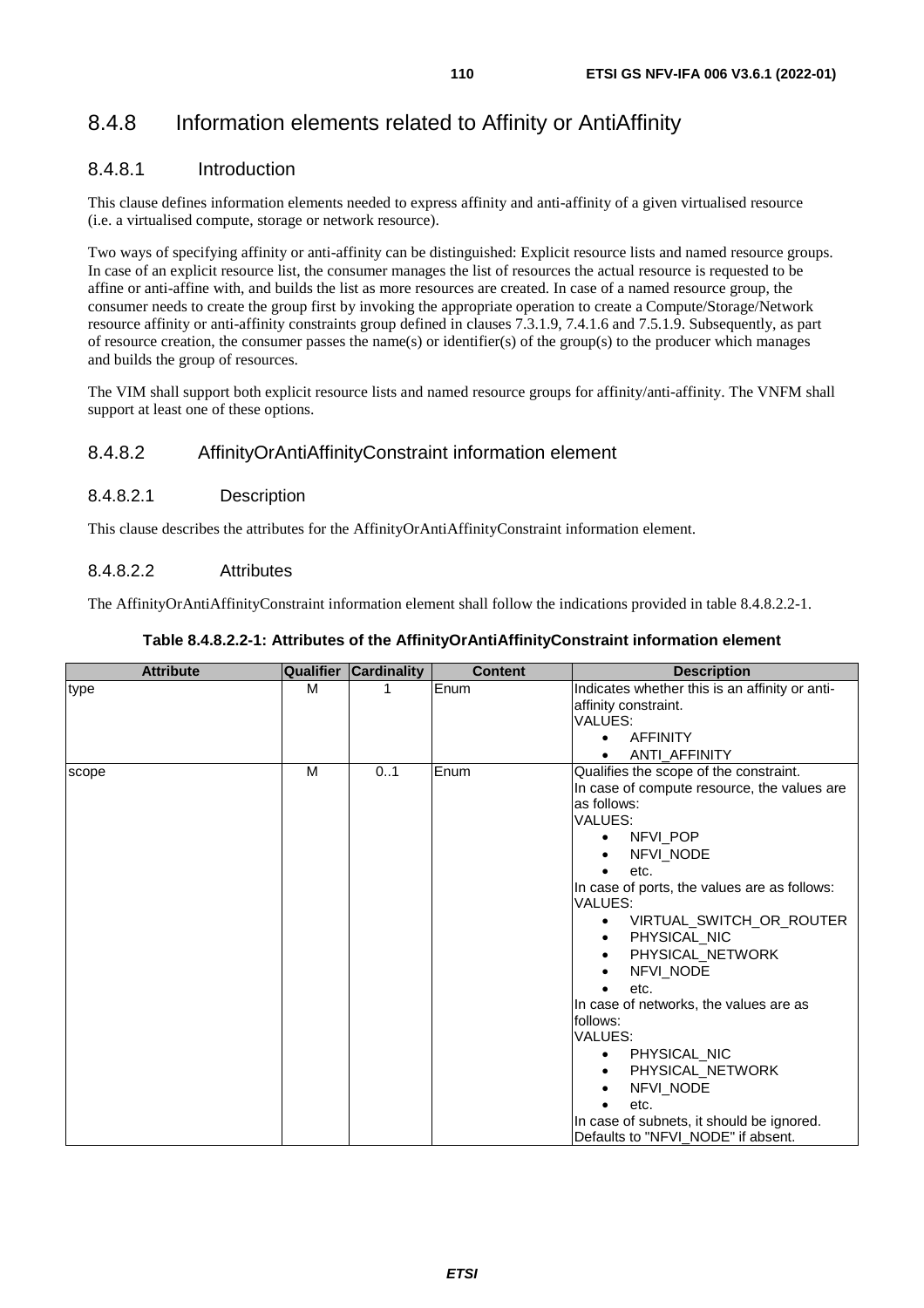| <b>Attribute</b>                          | <b>Qualifier</b> | <b>Cardinality</b> | <b>Content</b>                                                                                | <b>Description</b>                                                                                                                                                                                                                                                                                                                      |
|-------------------------------------------|------------------|--------------------|-----------------------------------------------------------------------------------------------|-----------------------------------------------------------------------------------------------------------------------------------------------------------------------------------------------------------------------------------------------------------------------------------------------------------------------------------------|
| affinityOrAntiAffinityResourceList        | M                | 01                 | AffinityOrAntiAffinity<br>ResourceList                                                        | Consumer-managed list of identifiers of<br>virtualised resources with which the actual<br>resource is requested to be affine or anti-<br>affine.<br>Either affinityOrAntiAffinityResourceList or<br>affinityOrAntiAffinityResourceGroupId but<br>not both shall be present.                                                             |
| affinityOrAntiAffinityResourceGro<br>upid | м                | 0.1                | Identifier                                                                                    | Identifier of the producer-managed group of<br>virtualised resources with which the actual<br>resource is requested to be affine or anti-<br>affine.<br>Either affinityOrAntiAffinityResourceList or<br>affinityOrAntiAffinityResourceGroupId but<br>not both shall be present.                                                         |
| NOTE:<br>and 7.5.1.9.                     |                  |                    |                                                                                               | It is a prerequisite for the consumer to create the group using the appropriate operation Create<br>Compute/Storage/Network Resource Affinity Or AntiAffinity Constraints Group defined in clauses 7.3.1.9, 7.4.1.6                                                                                                                     |
| ICONDITION:<br>tenant).                   |                  |                    | If explicit resource lists for affinity/anti-affinity (see clause 8.4.8.1) are supported, the | affinityOrAntiAffinityResourceList information element shall be supported. If named resource groups for<br>affinity/anti-affinity (see clause 8.4.8.1) are supported, the affinityOrAntiAffinityResourceGroupId information<br>element shall be supported. The mechanisms shall not be mixed in the scope of a resourceGroup (a.k.a VIM |

# 8.4.8.3 AffinityOrAntiAffinityResourceList information element

### 8.4.8.3.1 Description

The AffinityOrAntiAffinityResourceList information element defines an explicit list of resources to express affinity or anti-affinity between these resources and a current resource. The scope of the affinity or anti-affinity can also be defined.

#### 8.4.8.3.2 Attributes

The AffinityOrAntiAffinityResourceList information element shall follow the indications provided in table 8.4.8.3.2-1.

#### **Table 8.4.8.3.2-1: Attributes of the AffinityOrAntiAffinityResourceList information element**

| <b>Attribute</b>   | <b>Qualifier</b> | Cardinality | <b>Content</b> | <b>Description</b>                            |
|--------------------|------------------|-------------|----------------|-----------------------------------------------|
| <b>Iresourceld</b> | М                | N           | Identifier     | List of identifiers of virtualised resources. |

# 8.4.9 VirtualisedResourceChangeNotification

#### 8.4.9.1 Description

This notification informs the receiver of changes in the virtualised resources that are allocated or their groups. The support of the notification is mandatory.

### 8.4.9.2 Trigger conditions

This notification is produced when the virtualised resource will be impacted due to changes in underlying resources produced by maintenance and operation of the NFVI, including:

- Maintenance of NFVI components, e.g. physical maintenance/repair, hypervisor software updates, etc.
- Evacuation of physical hosts.
- Addition and removal of physical resources.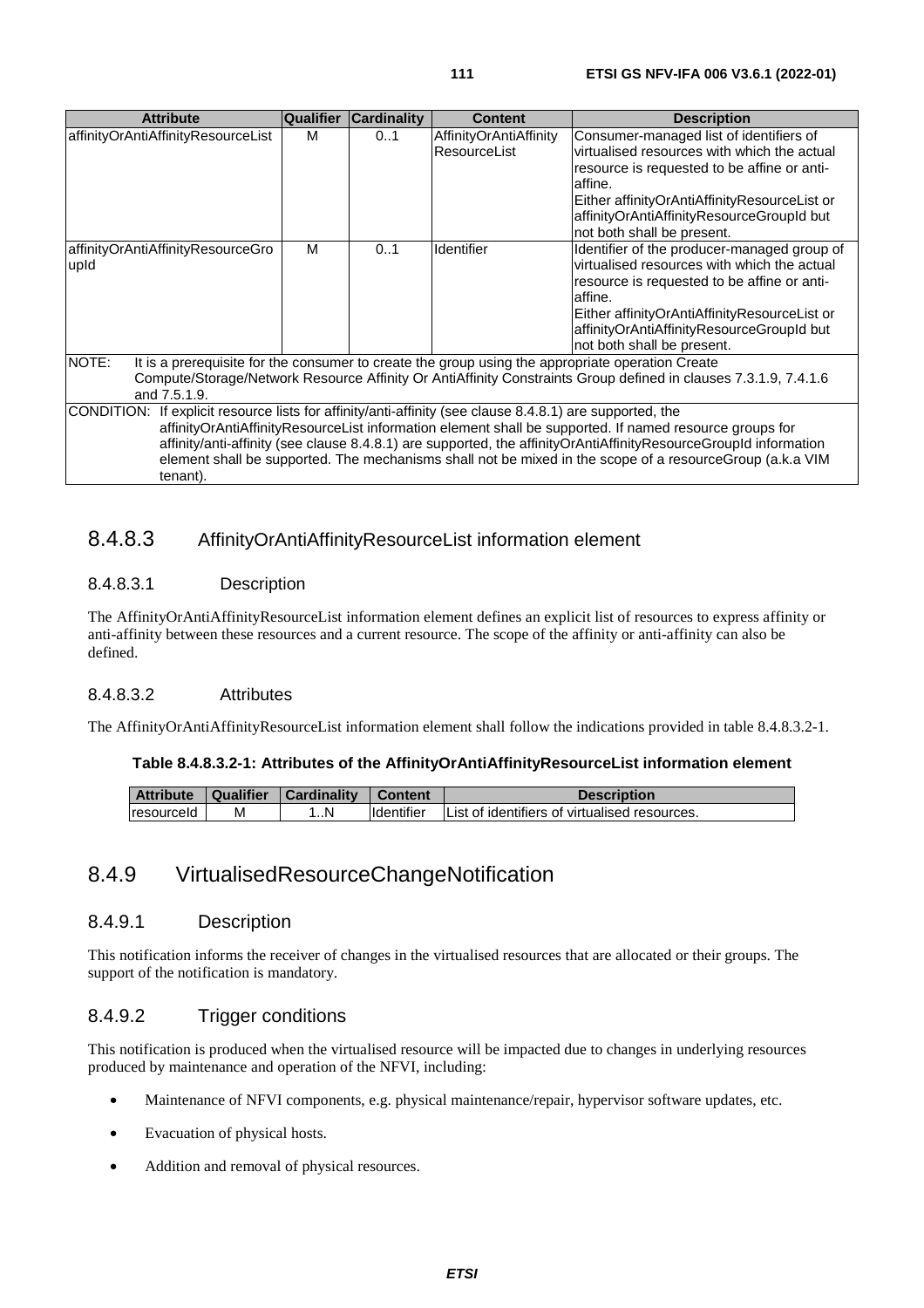• Operation and management of NFVI resources, e.g. to support energy efficiency or resource usage optimization.

NOTE 1: All these operations could trigger further actions, e.g. migration of virtualised resources.

The VIM shall evaluate the NFVI operation and maintenance constraints (expressed as policies) (as specified in Annex B) available to the VIM (including system configured constraints and constraints from the VNFD) applicable to the virtualised resources and their groups to determine when notifications need to be produced and what content they need to provide for NFVI operation and maintenance.

The VIM shall provide the capability to provide notifications identifying the group of virtualised resources. If an NFVI operation and maintenance session is going to impact more than one member of a group, this notification about identifying the group of virtualised resources shall be provided to all subscribers before any member of the group is impacted.

NOTE 2: It is up to the protocol design stage to determine whether this notification can be modelled as a "bulk" operation that allows to send multiple notifications in one request, or as a series of operations that notify an (upcoming) impact at a time.

An end of changes to the group shall be notified when all impacts to the group members have been completed.

#### 8.4.9.3 Attributes

The VirtualisedResourceChangeNotification notification shall follow the indications provided in table 8.4.9.3-1.

| <b>Attribute</b>               | Qualifier | Cardinality | <b>Content</b>          | <b>Description</b>                                                                                                                                                                                                                                       |
|--------------------------------|-----------|-------------|-------------------------|----------------------------------------------------------------------------------------------------------------------------------------------------------------------------------------------------------------------------------------------------------|
| changeld                       | м         |             | Identifier              | Unique identifier of the change on the virtualised<br>resource.                                                                                                                                                                                          |
| virtualisedResourceId          | м         |             | <b>Identifier</b>       | Identifier of the instantiated virtualised resource for<br>which the change notification is issued. This identifier<br>value shall be the same as the one returned when the<br>allocation of such virtualised resource was<br>acknowledged.              |
| virtualisedResourceGro<br>upid | M         | 0.1         | <b>Identifier</b>       | Identifier of the affinity or anti-affinity group of the<br>virtualised resource for which the change notification is<br>issued. This identifier value shall be the same as the<br>one returned when the affinity or anti-affinity group was<br>created. |
| endOfChange                    | M         | 0.1         | <b>Boolean</b>          | If the value is True it indicates the end of the changes of<br>virtualised resources for which the notification of type of<br>change is issued.                                                                                                          |
| changeTime                     | M         |             | <b>DateTime</b>         | Specifies the anticipated time of change of the<br>virtualised resource for which the change notification is<br>issued or the ending time of changes of virtualised<br>resources if the value of the endOfChange is "true".                              |
| vimld                          | M         | 1           | Identifier              | Identifier of the VIM reporting the change.                                                                                                                                                                                                              |
| changeType                     | м         |             | String                  | Categorizes the type of change. Possible values can be<br>related to maintenance and operation of the NFVI,<br>including e.g. normal, maintenance, evacuation,<br>optimization, etc.                                                                     |
| changedResourceData            | M         | 0.1         | <b>Not</b><br>specified | Details of the changes of the resource Its content can<br>differ based on the different values of the attribute<br>changeType.                                                                                                                           |

**Table 8.4.9.3-1: Attributes of the VirtualisedResourceChangeNotification notification** 

# 8.4.10 UserData information element

#### 8.4.10.1 Description

This clause describes the attributes for the UserData information element.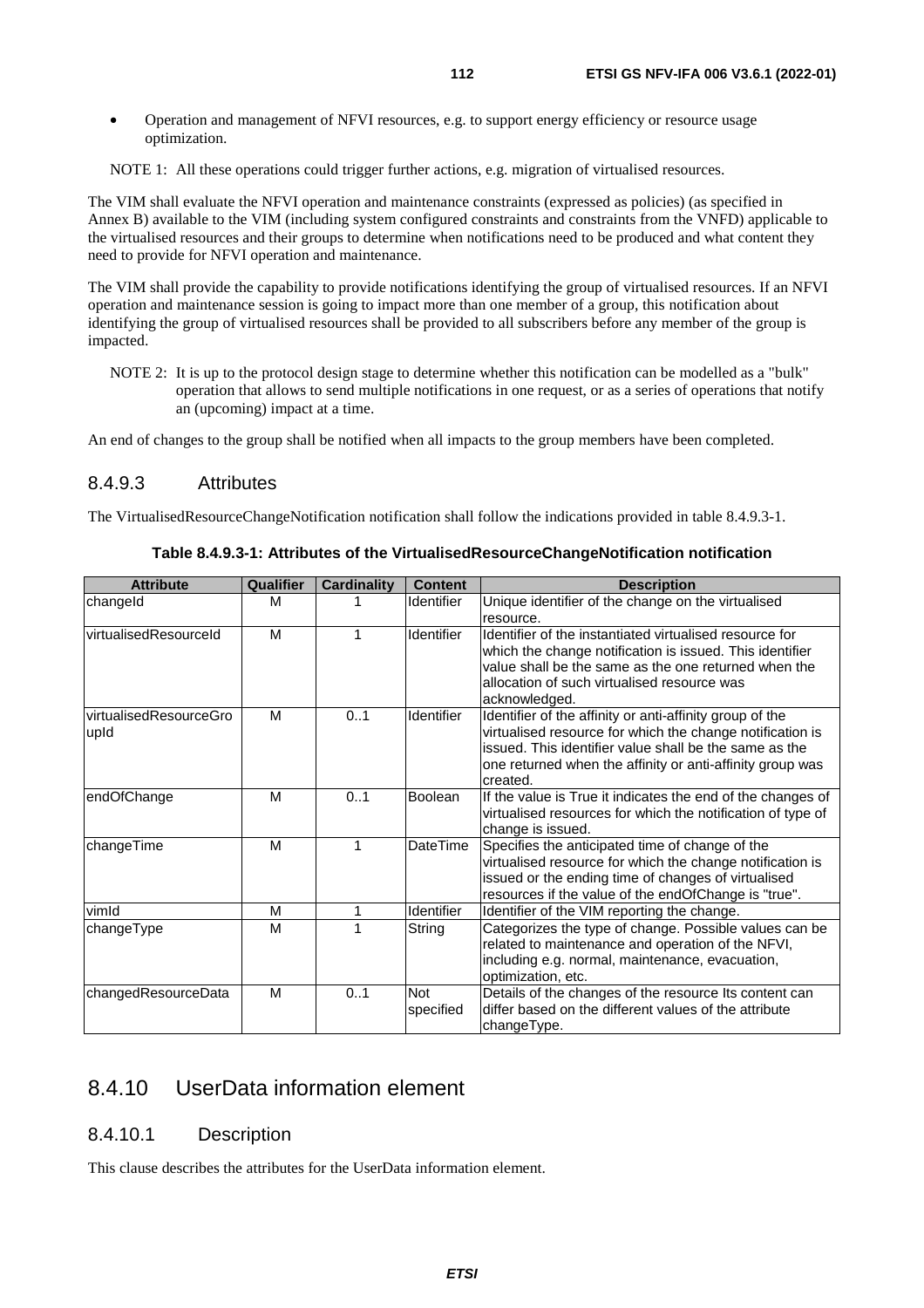### 8.4.10.2 Attributes

The UserData information element shall follow the indications provided in table 8.4.10.2-1.

| <b>Attribute</b> | <b>Qualifier</b> | Cardinality | <b>Content</b> | <b>Description</b>                                                    |
|------------------|------------------|-------------|----------------|-----------------------------------------------------------------------|
| content          | М                |             | String         | Contains the user data to customize a virtualised compute resource at |
|                  |                  |             |                | boot-time.                                                            |
| Imethod          | М                | 0.1         | Enum           | Method used as transportation media to convey the content of the      |
|                  |                  |             |                | UserData to the virtualised compute resource.                         |
|                  |                  |             |                | IVALUES:                                                              |
|                  |                  |             |                | <b>CONFIG DRIVE</b>                                                   |
|                  |                  |             |                | etc.                                                                  |

**Table 8.4.10.2-1: Attributes of the UserData information element** 

# 8.5 Information elements and notifications related to Virtualised Resources Performance Management

## 8.5.1 Introduction

The clauses below define information elements and notifications related to virtualised resources performance management.

# 8.5.2 ObjectSelection information element

### 8.5.2.1 Description

This information element allows to specify resources on which performance information will be provided.

The object types for this information element will be the measured object types defined in the ETSI GS NFV-IFA 027 [[2\]](#page-15-0) for virtualised resources.

The object instances for this information element will be virtualised resources corresponding to the measured object types defined in ETSI GS NFV-IFA 027 [[2\]](#page-15-0). These resources shall be known by the Virtualised Resource Management interface.

### 8.5.2.2 Attributes

The ObjectSelection information element shall follow the indications provided in table 8.5.2.2-1.

| <b>Attribute</b> | Qualifier | <b>Cardinality</b> | <b>Content</b> | <b>Description</b>                                                                                                                                                                                                                                                                            |
|------------------|-----------|--------------------|----------------|-----------------------------------------------------------------------------------------------------------------------------------------------------------------------------------------------------------------------------------------------------------------------------------------------|
| objectType       | М         | 0N                 | String         | Provides the measured object type.<br>The object types for this information element will be the<br>measured object types defined in ETSI GS NFV-IFA 027 [2]<br>lfor virtualised resources.<br>One of the two alternatives (objectType+ objectFilter or<br>objectInstanceId) shall be present. |
| objectFilter     | М         | 0.1                | Filter         | Filter applied on the object types to specify on which object<br>instances the performance information is requested to be<br>collected. One of the two alternatives (objectType+<br>objectFilter or objectInstanceId) shall be present.                                                       |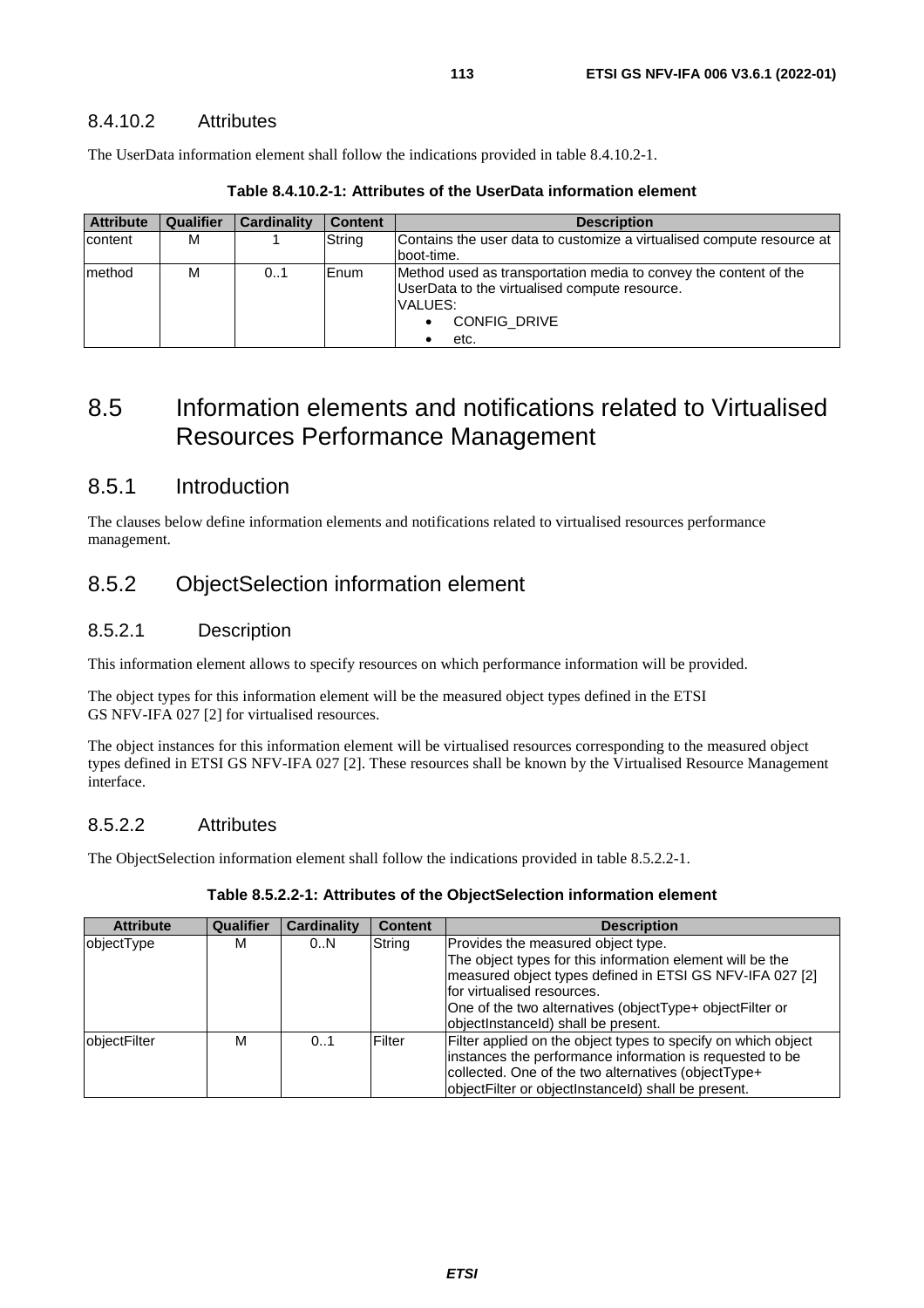| <b>Attribute</b> | Qualifier | <b>Cardinality</b> | <b>Content</b>    | <b>Description</b>                                                                                                                                                                                                                                                                                                                                                                                                                                                    |
|------------------|-----------|--------------------|-------------------|-----------------------------------------------------------------------------------------------------------------------------------------------------------------------------------------------------------------------------------------------------------------------------------------------------------------------------------------------------------------------------------------------------------------------------------------------------------------------|
| objectInstanceId | м         | 0.N                | <b>Identifier</b> | Identifies the object instances for which performance<br>information is requested to be collected.<br>The object instances for this information element will be<br>virtualised resources corresponding to the measured object<br>types defined in ETSI GS NFV-IFA 027 [2]. These resources<br>shall be known by the Virtualised Resource Management<br>linterface.<br>One of the two alternatives (objectType+ objectFilter or<br>objectInstanceId) shall be present. |

# 8.5.3 PmJob information element

## 8.5.3.1 Description

This information element provides the details of the PM Job.

The object instances for this information element will be virtualised resources corresponding to the measured object types defined in ETSI GS NFV-IFA 027 [[2\]](#page-15-0). These resources shall be known by the Virtualised Resource Management interface.

## 8.5.3.2 Attributes

The PmJob information element shall follow the indications provided in table 8.5.3.2-1.

| <b>Attribute</b>       | Qualifier | <b>Cardinality</b> | <b>Content</b>  | <b>Description</b>                                                                                                                                                                                                                                                                                                                                                                        |
|------------------------|-----------|--------------------|-----------------|-------------------------------------------------------------------------------------------------------------------------------------------------------------------------------------------------------------------------------------------------------------------------------------------------------------------------------------------------------------------------------------------|
| pmJobld                | м         |                    | Identifier      | Identifier of the PM job.                                                                                                                                                                                                                                                                                                                                                                 |
| objectSelector         | M         | 1                  | ObjectSelection | Defines the object instances for which<br>performance information is requested to be<br>collected.<br>The object instances for this information<br>element will be virtualised resources<br>corresponding to the measured object types<br>defined in ETSI GS NFV-IFA 027 [2]. These<br>resources shall be known by the Virtualised<br>Resource Management interface.<br>See clause 8.5.1. |
| performanceMetric      | M         | 0N                 | String          | Defines the type of performance metric(s) for<br>the specified object instances. Valid values<br>are specified as "Measurement Name"<br>values in clause 7.1 of ETSI<br>GS NFV-IFA 027 [2].<br>At least one of the two (performance metric<br>or group) shall be present.                                                                                                                 |
| performanceMetricGroup | M         | 0.N                | String          | Group of performance metrics.<br>A metric group is a pre-defined list of<br>metrics, known to the producer that it can<br>decompose to individual metrics. Valid<br>values are specified as "Measurement<br>Group" values in clause 7.1 of ETSI<br>GS NFV-IFA 027 [2].<br>At least one of the two (performance metric<br>or group) shall be present.                                      |
| collectionPeriod       | M         | 1                  | Not specified   | Specifies the periodicity at which the<br>producer will collect performance<br>information. See note.                                                                                                                                                                                                                                                                                     |
| reportingPeriod        | M         | 1                  | Not specified   | Specifies the periodicity at which the<br>producer will report to the consumer about<br>performance information. See note.                                                                                                                                                                                                                                                                |

**Table 8.5.3.2-1: Attributes of the PmJob information element**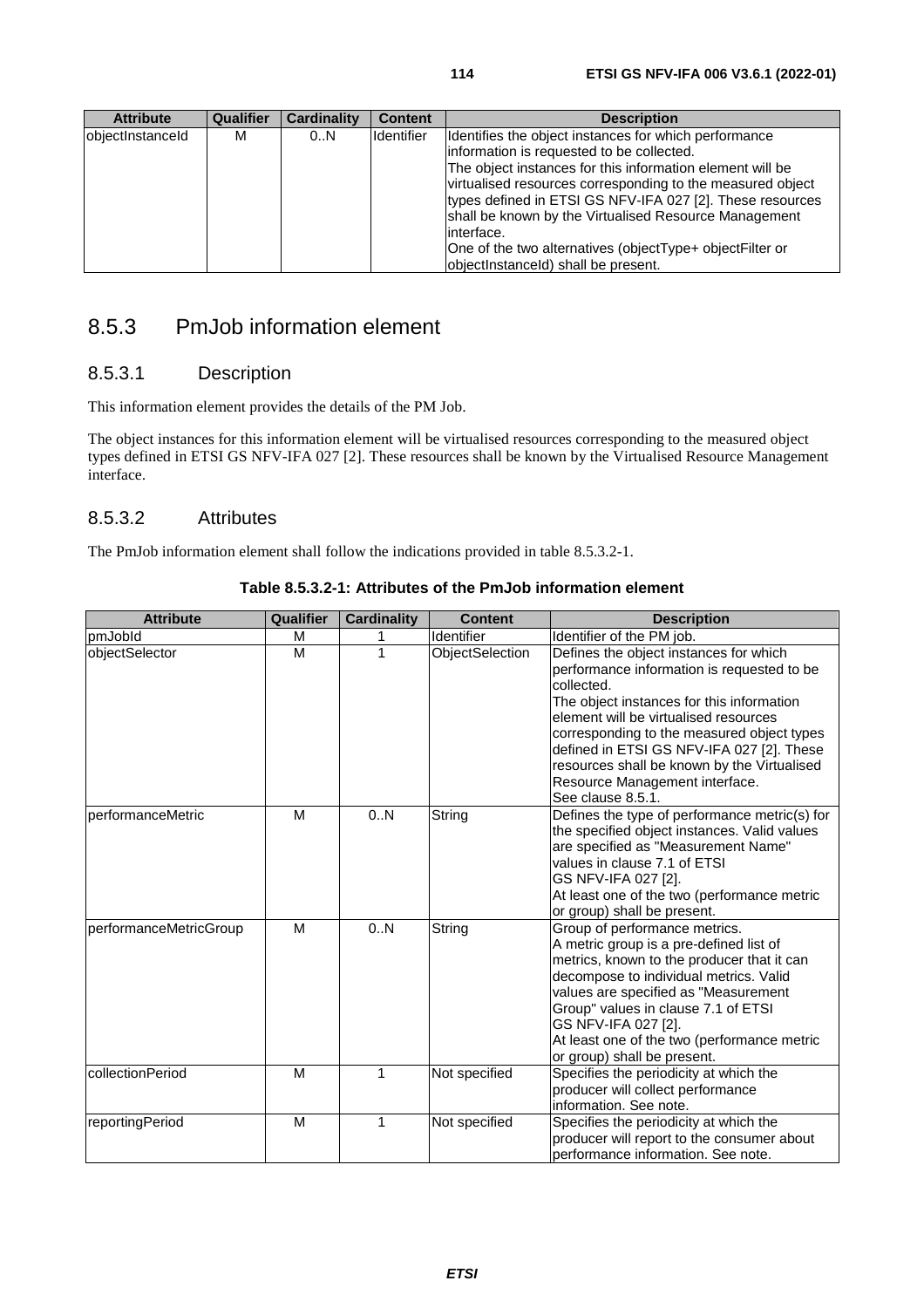| <b>Attribute</b>  | Qualifier                                                                                                                                                                                                                                                                                                                                                                                                                                                                                                                                                  | <b>Cardinality</b> | <b>Content</b> | <b>Description</b>                                                                                                                                                    |  |  |  |
|-------------------|------------------------------------------------------------------------------------------------------------------------------------------------------------------------------------------------------------------------------------------------------------------------------------------------------------------------------------------------------------------------------------------------------------------------------------------------------------------------------------------------------------------------------------------------------------|--------------------|----------------|-----------------------------------------------------------------------------------------------------------------------------------------------------------------------|--|--|--|
| reportingBoundary |                                                                                                                                                                                                                                                                                                                                                                                                                                                                                                                                                            | 0.1                | Not specified  | Identifies a boundary after which the<br>reporting will stop.<br>The boundary shall allow a single reporting<br>as well as periodic reporting up to the<br>Iboundarv. |  |  |  |
| NOTE:             | At the end of each reporting Period, the producer will inform the consumer about availability of the<br>performance data collected for each completed collection period during this reporting Period. While the exact<br>definition of the types for collection Period and reporting Period is part of the protocol design, it is<br>recommended that the reporting Period be equal or a multiple of the collection Period. In the latter case, the<br>performance data for the collection periods within one reporting period would be reported together. |                    |                |                                                                                                                                                                       |  |  |  |

# 8.5.4 Threshold information element

## 8.5.4.1 Description

This information element provides the details of a threshold.

The object instances for this information element will be virtualised resources corresponding to the measured object types defined in ETSI GS NFV-IFA 027 [[2\]](#page-15-0). These resources shall be known by the Virtualised Resource Management interface.

### 8.5.4.2 Attributes

The Threshold information element shall follow the indications provided in table 8.5.4.2-1.

| <b>Attribute</b>    | Qualifier | <b>Cardinality</b> | <b>Content</b>    | <b>Description</b>                                                                                                                                                                                                                                                                                                                                 |
|---------------------|-----------|--------------------|-------------------|----------------------------------------------------------------------------------------------------------------------------------------------------------------------------------------------------------------------------------------------------------------------------------------------------------------------------------------------------|
| <b>IthresholdId</b> | М         |                    | <b>Identifier</b> | Identifier of the threshold.                                                                                                                                                                                                                                                                                                                       |
| objectSelector      | М         |                    | ObjectSelection   | Defines the object instances associated with the<br>threshold.<br>The object instances for this information element<br>will be virtualised resources corresponding to the<br>measured object types defined in ETSI<br>GS NFV-IFA 027 [2]. These resources shall be<br>known by the Virtualised Resource Management<br>interface. See clause 8.5.1. |
| performanceMetric   | M         |                    | String            | Defines the performance metric associated with the<br>threshold. Valid values are specified as<br>"Measurement Name" values in clause 7.1 of ETSI<br>GS NFV-IFA 027 [2].                                                                                                                                                                           |
| thresholdType       | M         |                    | Enum              | Type of threshold. The list of possible values is part<br>of the protocol design, and might include:<br>single/multi valued threshold, static/dynamic<br>threshold, template based threshold.<br>VALUES:<br>SIMPLE: Single-valued static threshold<br>etc.                                                                                         |
| thresholdDetails    | M         |                    | Not specified     | Details of the threshold: value to be crossed, details<br>on the notification to be generated.                                                                                                                                                                                                                                                     |

#### **Table 8.5.4.2-1: Attributes of the Threshold information element**

# 8.5.5 PerformanceReport information element

### 8.5.5.1 Description

This information element defines the format of a performance report provided by the producer to the consumer on a specified object instance or a set of them.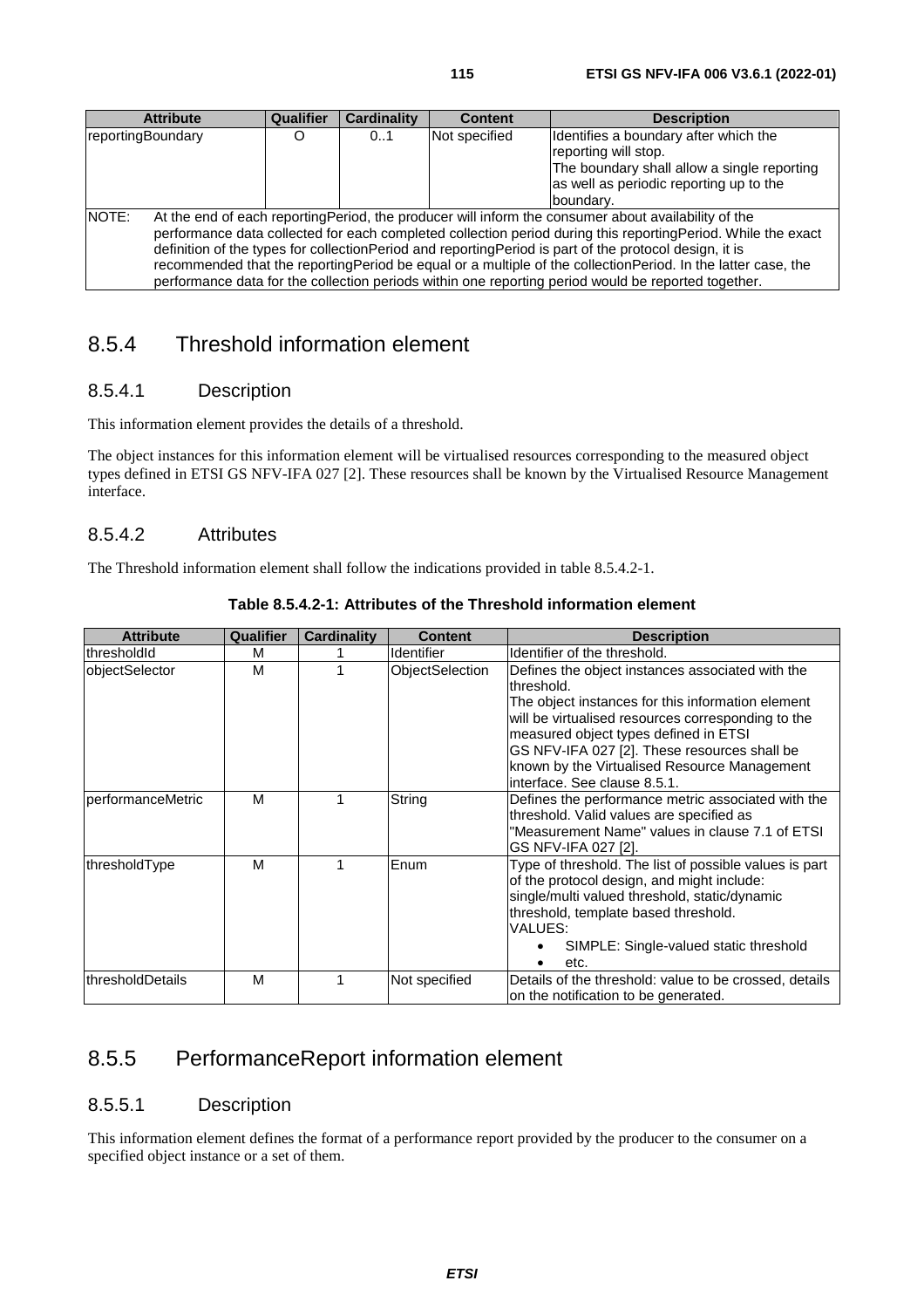The object instances for this information element will be virtualised resources corresponding to the measured object types defined in ETSI GS NFV-IFA 027 [[2\]](#page-15-0). These resources shall be known by the Virtualised Resource Management interface.

### 8.5.5.2 Attributes

The PerformanceReport information element shall follow the indications provided in table 8.5.5.2-1.

#### **Table 8.5.5.2-1: Attributes of the PerformanceReport information element**

| Attribute          | Qualifier  | <b>Cardinality</b> | Content                   | <b>Description</b>                        |
|--------------------|------------|--------------------|---------------------------|-------------------------------------------|
| IperformanceReport | <b>IVI</b> | N                  | <b>IPerformanceReport</b> | IList of performance information entries. |
|                    |            |                    | Entry                     | ISee clause 8.5.6.                        |

# 8.5.6 PerformanceReportEntry information element

### 8.5.6.1 Description

This information element defines a single performance report entry. This performance report entry is for a given metric of a given object instance, but can include multiple collected values.

The object types for this information element will be the measured object types defined in ETSI GS NFV-IFA 027 [[2](#page-15-0)] for virtualised resources.

The object instances for this information element will be virtualised resources corresponding to the measured object types defined in ETSI GS NFV-IFA 027 [[2\]](#page-15-0). These resources shall be known by the Virtualised Resource Management interface.

### 8.5.6.2 Attributes

The PerformanceReportEntry information element shall follow the indications provided in table 8.5.6.2-1.

| <b>Attribute</b>  | Qualifier | Cardinality | <b>Content</b>        | <b>Description</b>                                                                                                                                                                                                                                                                                                                    |
|-------------------|-----------|-------------|-----------------------|---------------------------------------------------------------------------------------------------------------------------------------------------------------------------------------------------------------------------------------------------------------------------------------------------------------------------------------|
| objectType        | М         |             | String                | Defines the object type<br>The object types for this information<br>element will be the measured object types<br>defined in ETSI GS NFV-IFA 027 [2] for<br>virtualised resources.                                                                                                                                                     |
| objectInstanceId  | M         |             | Identifier            | Object instance for which the performance<br>metric is reported.<br>The object instances for this information<br>element will be virtualised resources<br>corresponding to the measured object<br>types defined in ETSI GS NFV-IFA 027 [2].<br>These resources shall be known by the<br>Virtualised Resource Management<br>interface. |
| performanceMetric | M         |             | String                | Name of the metric collected. This<br>attribute's value contains the related<br>"Measurement Name" value as defined in<br>clause 7.1 of ETSI GS NFV-IFA 027 [2].                                                                                                                                                                      |
| performanceValue  | M         | 1N          | PerformanceValueEntry | List of performance values with associated<br>timestamp. and measurement context (see<br>ETSI GS NFV-IFA 027 [2]).                                                                                                                                                                                                                    |

#### **Table 8.5.6.2-1: Attributes of the PerformanceReportEntry information element**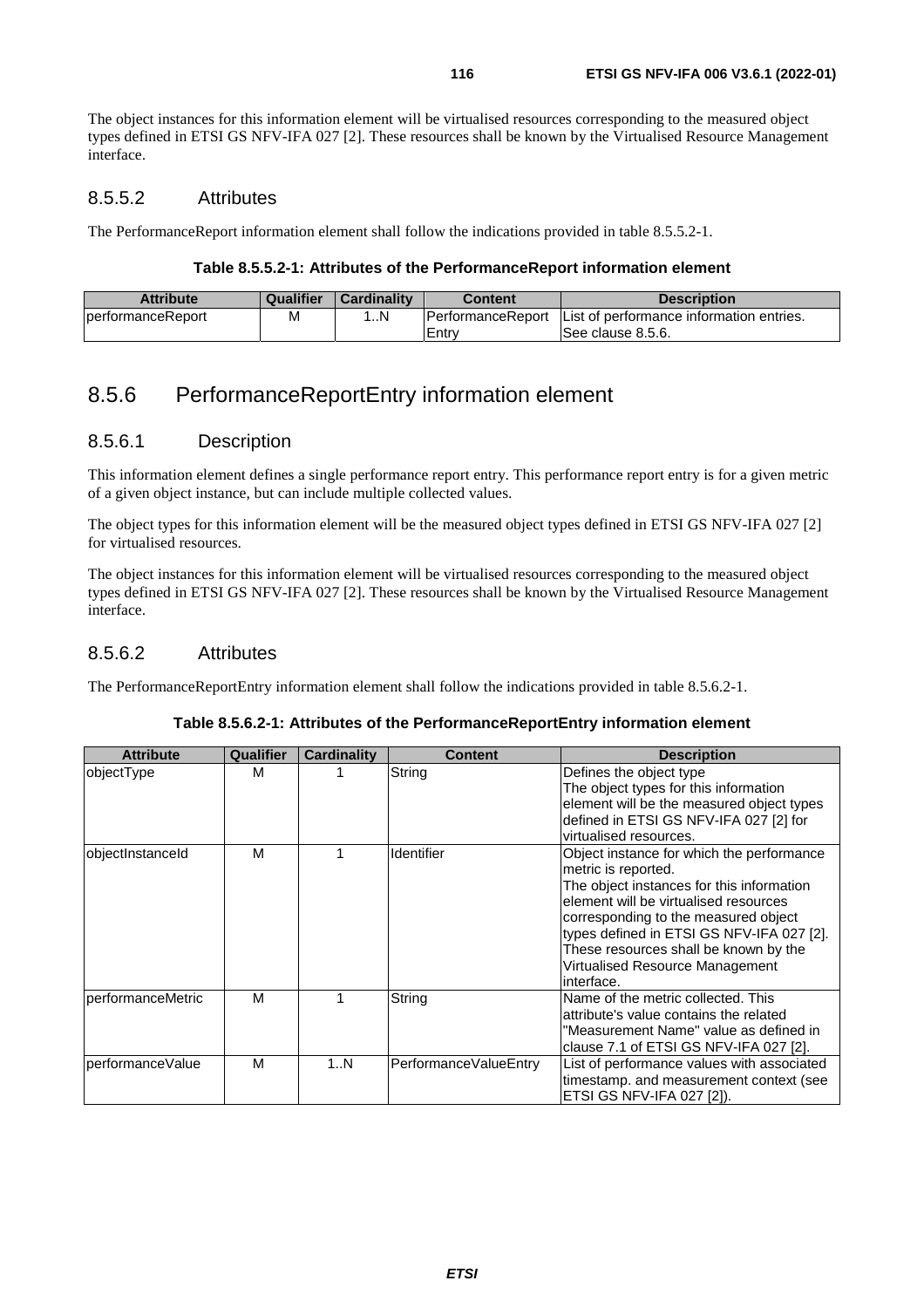# 8.5.7 PerformanceValueEntry information element

## 8.5.7.1 Description

This information element defines a single performance value with its associated time stamp and measurement context (see ETSI GS NFV-IFA 027 [[2\]](#page-15-0)).

## 8.5.7.2 Attributes

The PerformanceValueEntry information element shall follow the indications provided in table 8.5.7.2-1.

**Table 8.5.7.2-1: Attributes of the PerformanceValueEntry information element** 

| <b>Attribute</b>    | <b>Qualifier</b> | Cardinality | <b>Content</b>                 | <b>Description</b>                                                                                                                                                          |
|---------------------|------------------|-------------|--------------------------------|-----------------------------------------------------------------------------------------------------------------------------------------------------------------------------|
| timeStamp           | м                |             | <b>DateTime</b>                | Timestamp indicating when the data was collected.                                                                                                                           |
| lperformanceValue   | М                |             | Value                          | Value of the metric collected. The type of this<br>attribute correspond to the related "Measurement<br>Unit" as defined in clause 7.1 of ETSI<br><b>GS NFV-IFA 027 [2].</b> |
| ImeasurementContext | М                | 0.1         | <b>Not</b><br><b>specified</b> | IMeasurement context of the metric collected. The<br>specific measurement context for each kind of<br>performance metrics is defined in ETSI<br>IGS NFV-IFA 027 [2].        |

# 8.5.8 PerformanceInformationAvailableNotification

## 8.5.8.1 Description

This notification informs the receiver that performance information is available. Delivery mechanism for the performance reports is not specified in the present document.

The object instances for this information element will be virtualised resources corresponding to the measured object types defined in ETSI GS NFV-IFA 027 [[2\]](#page-15-0). These resources shall be known by the Virtualised Resource Management interface.

# 8.5.8.2 Trigger Conditions

• New performance information is available.

## 8.5.8.3 Attributes

The PerformanceInformationAvailableNotification notification shall follow the indications provided in table 8.5.8.3-1.

#### **Table 8.5.8.3-1: Attributes of the PerformanceInformationAvailableNotification notification**

| <b>Attribute</b> | Qualifier | <b>Cardinality</b> | <b>Content</b>    | <b>Description</b>                                                                                                                                                                                                                                                                                                                  |
|------------------|-----------|--------------------|-------------------|-------------------------------------------------------------------------------------------------------------------------------------------------------------------------------------------------------------------------------------------------------------------------------------------------------------------------------------|
| objectInstanceId | м         | 1N                 | <b>Identifier</b> | Object instances for which performance information is<br>available.<br>The object instances for this information element will be<br>virtualised resources corresponding to the measured object<br>types defined in ETSI GS NFV-IFA 027 [2]. These resources<br>shall be known by the Virtualised Resource Management<br>linterface. |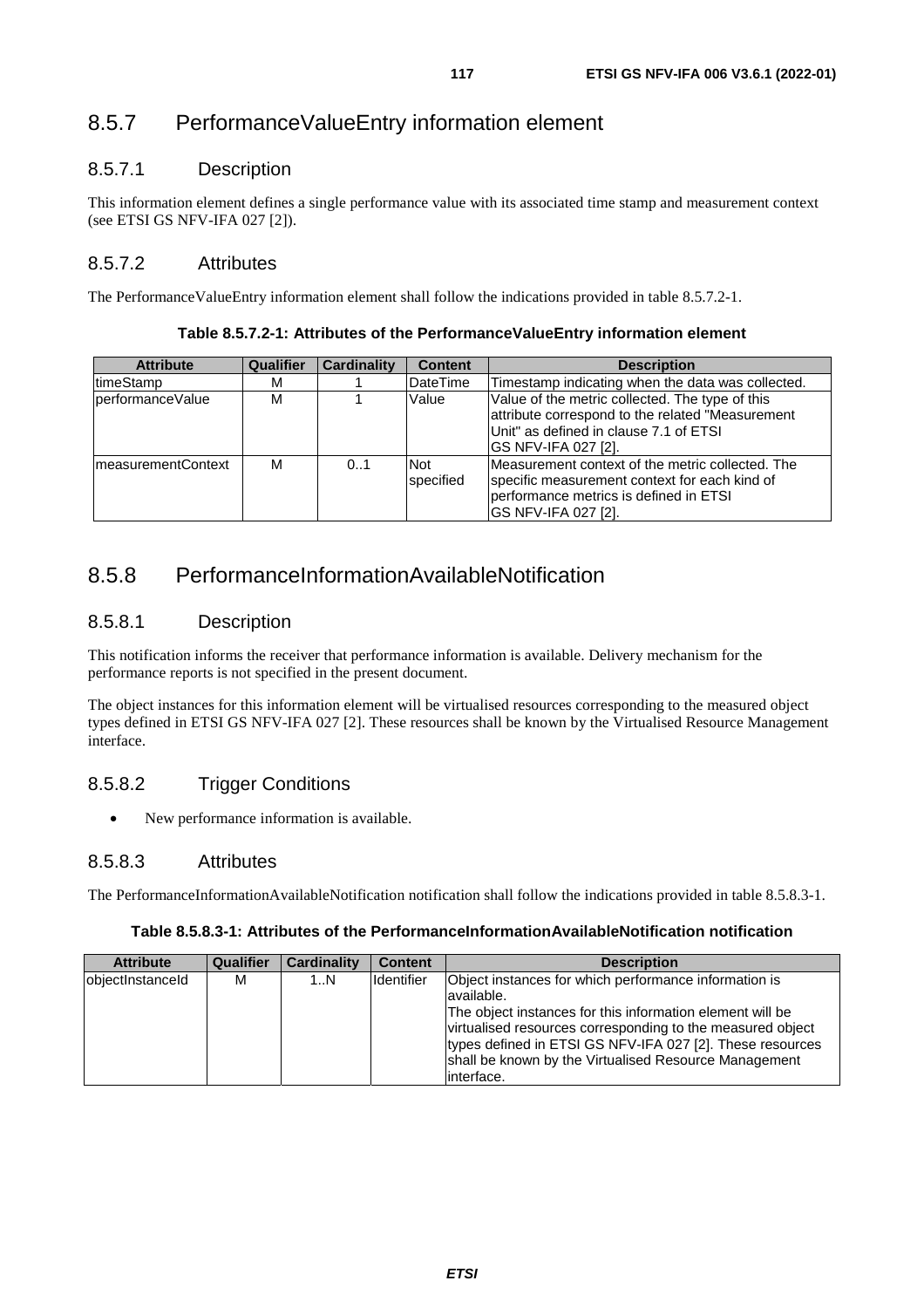# 8.5.9 ThresholdCrossedNotification

### 8.5.9.1 Description

This notification informs the receiver that a threshold value has been crossed.

The object instances for this information element will be virtualised resources corresponding to the measured object types defined in ETSI GS NFV-IFA 027 [[2\]](#page-15-0). These resources shall be known by the Virtualised Resource Management interface.

## 8.5.9.2 Trigger Condition

A Threshold has been crossed. Depending on threshold type, there might be a single or multiple crossing values.

### 8.5.9.3 Attributes

The ThresholdCrossedNotification notification shall follow the indications provided in table 8.5.9.3-1.

#### **Table 8.5.9.3-1: Attributes of the ThresholdCrossedNotification notification**

| <b>Attribute</b>   | Qualifier | <b>Cardinality</b> | <b>Content</b>                                   | <b>Description</b>                                                                                                                                                                                                                                                                                                          |
|--------------------|-----------|--------------------|--------------------------------------------------|-----------------------------------------------------------------------------------------------------------------------------------------------------------------------------------------------------------------------------------------------------------------------------------------------------------------------------|
| IthresholdId       | M         |                    | <b>Identifier</b><br>(Reference to<br>Threshold) | Threshold which has been crossed.                                                                                                                                                                                                                                                                                           |
| crossingDirection  | М         |                    | Enum                                             | Indication of whether the threshold was crossed in<br>upward or downward direction.<br>VALUES:<br>UP<br><b>DOWN</b>                                                                                                                                                                                                         |
| objectInstanceId   | М         | 1                  | Identifier                                       | Object instance for which the threshold has been<br>crossed.<br>The object instances for this information element will<br>be virtualised resources corresponding to the<br>measured object types defined in ETSI<br>GS NFV-IFA 027 [2]. These resources shall be known<br>by the Virtualised Resource Management interface. |
| performanceMetric  | М         |                    | String                                           | Performance metric associated with the threshold.<br>Valid values are specified as "Measurement Name"<br>values in clause 7.1 of ETSI GS NFV-IFA 027 [2].                                                                                                                                                                   |
| performanceValue   | M         | 1                  | Value                                            | Value of the metric that resulted in threshold crossing.                                                                                                                                                                                                                                                                    |
| measurementContext | М         | 0.1                | Not specified                                    | Measurement context of the metric collected. The<br>specific measurement context for each kind of<br>performance metrics is defined in ETSI<br>GS NFV-IFA 027 [2].                                                                                                                                                          |

# 8.6 Information elements and notifications related to Virtualised Resources Fault Management

# 8.6.1 Introduction

This clause defines information elements and notifications related to virtualised resources fault management.

## 8.6.2 AlarmNotification

#### 8.6.2.1 Description

This notification informs the receiver of alarms resulting from the faults related to the virtualised resources managed by the VIM. The notification is mandatory.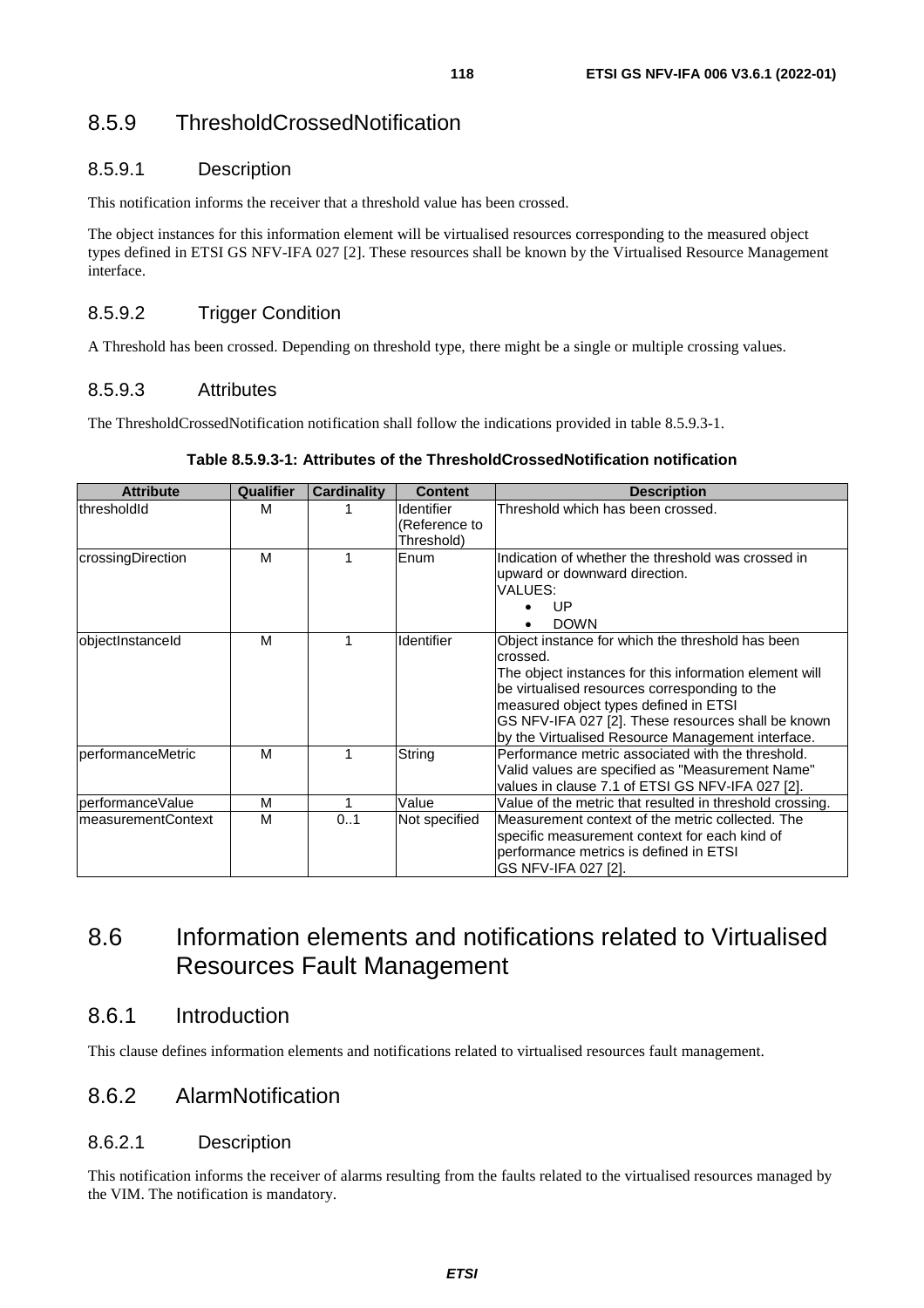### 8.6.2.2 Trigger conditions

- An alarm has been created.
- An alarm has been updated, e.g. if the severity of the alarm has changed.

### 8.6.2.3 Attributes

The AlarmNotification notification shall follow the indications provided in table 8.6.2.3-1.

#### **Table 8.6.2.3-1: Attributes of the AlarmNotification notification**

| <b>Attribute</b> | Qualifier | <b>Cardinality</b> | <b>Content</b> | <b>Description</b>                                                                                        |
|------------------|-----------|--------------------|----------------|-----------------------------------------------------------------------------------------------------------|
| lalarm           | М         |                    | Alarm          | Information about an alarm including alarmid, affected resourceld and<br>IfaultDetails. See clause 8.6.4. |

# 8.6.3 AlarmClearedNotification

#### 8.6.3.1 Description

This notification informs the receiver of the clearing of an alarm related to the virtualised resources managed by the VIM. The alarm's perceived severity has been set to "cleared" since the corresponding fault has been solved. The notification is mandatory.

### 8.6.3.2 Trigger conditions

An alarm has been cleared.

### 8.6.3.3 Attributes

The AlarmClearedNotification notification shall follow the indications provided in table 8.6.3.3-1.

#### **Table 8.6.3.3-1: Attributes of the AlarmClearedNotification notification**

| <b>Attribute</b>  | Qualifier | <b>Cardinality</b> | <b>Content</b>     | <b>Description</b>                               |
|-------------------|-----------|--------------------|--------------------|--------------------------------------------------|
| lalarmid          | М         |                    | <b>I</b> dentifier | Alarm identifier.                                |
|                   |           |                    | I(Reference        |                                                  |
|                   |           |                    | to Alarm)          |                                                  |
| lalarmClearedTime | Μ         |                    | <b>IDateTime</b>   | Timestamp indicating when the alarm was cleared. |

# 8.6.4 Alarm information element

### 8.6.4.1 Description

The Alarm information element encapsulates information about an alarm.

The Managed Objects for this information element will be virtualised resources. These resources shall be known by the Virtualised Resource Management interface.

The allowed values for the faultType attribute depend on the type of the related managed object. For example, a resource of type "compute" may have faults of type "CPU failure", "memory failure", "network card failure", etc.

The values of isRootCause and correlatedAlarmID are set by the VIM, based on its functional implementation of alarm correlation (see VIM functional requirement on alarm correlation VIM.Irfm.001 in ETSI GS NFV-IFA 010 [\[i.7](#page-15-0)]).

### 8.6.4.2 Attributes

The Alarm information element shall follow the indications provided in table 8.6.4.2-1.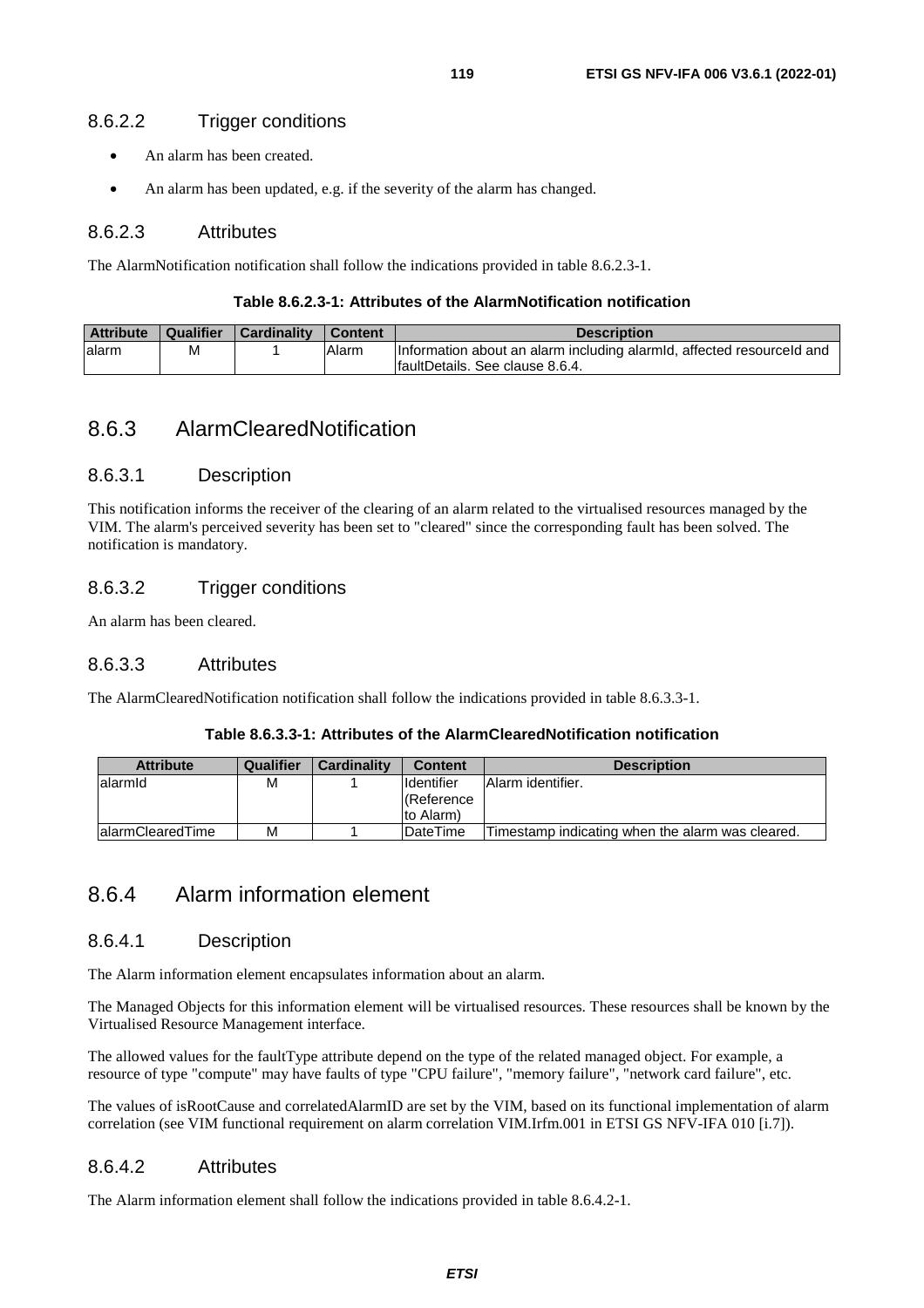| <b>Attribute</b>  | Qualifier | <b>Cardinality</b> | <b>Content</b>    | <b>Description</b>                                                                                                                                                                                                                                                                            |
|-------------------|-----------|--------------------|-------------------|-----------------------------------------------------------------------------------------------------------------------------------------------------------------------------------------------------------------------------------------------------------------------------------------------|
| alarmid           | М         | 1                  | Identifier        | Alarm identifier.                                                                                                                                                                                                                                                                             |
| managedObjectId   | M         | 1                  | <b>Identifier</b> | Identifier of the affected managed Object.<br>The Managed Objects for this information element will<br>be virtualised resources. These resources shall be<br>known by the Virtualised Resource Management<br>interface (see clause 7.8).                                                      |
| alarmRaisedTime   | м         | 1                  | <b>DateTime</b>   | Timestamp indicating when the alarm was first raised by<br>the managed object.                                                                                                                                                                                                                |
| alarmChangedTime  | M         | 01                 | <b>DateTime</b>   | Timestamp indicating when the alarm was last changed.<br>It shall be present if the alarm has been updated.                                                                                                                                                                                   |
| alarmClearedTime  | M         | 0.1                | DateTime          | Timestamp indicating when the alarm was cleared. It<br>shall be present if the alarm has been cleared.                                                                                                                                                                                        |
| state             | M         | $\mathbf{1}$       | Enum              | State of the alarm.<br>VALUES:<br><b>FIRED</b><br>$\bullet$<br><b>UPDATED</b><br><b>CLEARED</b>                                                                                                                                                                                               |
| perceivedSeverity | M         | 1                  | Enum              | Perceived severity of the virtualised managed object<br>failure.<br>VALUES:<br><b>CRITICAL</b><br>$\bullet$<br><b>MAJOR</b><br><b>MINOR</b><br><b>WARNING</b><br><b>INDETERMINATE</b><br><b>CLEARED</b>                                                                                       |
| eventTime         | M         | 1                  | DateTime          | Timestamp indicating when the fault was observed.                                                                                                                                                                                                                                             |
| eventType         | M         | 1                  | Enum              | Type of the event. The allowed values for the eventType<br>attribute use the event type defined in Recommendation<br>ITU-T X.733 [1]:<br>VALUES:<br>COMMUNICATION_ALARM<br>$\bullet$<br>PROCESSING_ALARM<br>ENVIRONMENT_ALARM<br>$\bullet$<br>QOS_ALARM<br>$\bullet$<br>EQUIPMENT_ALARM       |
| faultType         | M         | 0.1                | String            | Information related to the type of the fault.<br>The allowed values for the faultType attribute depend on<br>the type of the related managed object. For example, a<br>resource of type "compute" may have faults of type<br>"CPU failure", "memory failure", "network card failure",<br>etc. |
| probableCause     | M         | 1                  | String            | Information about the probable cause of the fault.                                                                                                                                                                                                                                            |
| isRootCause       | M         | 1                  | Boolean           | Parameter indicating if this fault is the root for other<br>correlated alarms. If TRUE, then the alarms listed in the<br>parameter correlatedAlarmId are caused by this fault.                                                                                                                |
| correlatedAlarmId | M         | 0N                 | Identifier        | List of other alarms correlated to this fault.                                                                                                                                                                                                                                                |
| faultDetails      | М         | 0N                 | Not<br>specified  | Provides additional information about the fault,<br>e.g. information about the threshold, monitored<br>attributes, indication of the trend of the monitored<br>parameter, etc.                                                                                                                |

**Table 8.6.4.2-1: Attributes of the Alarm information element**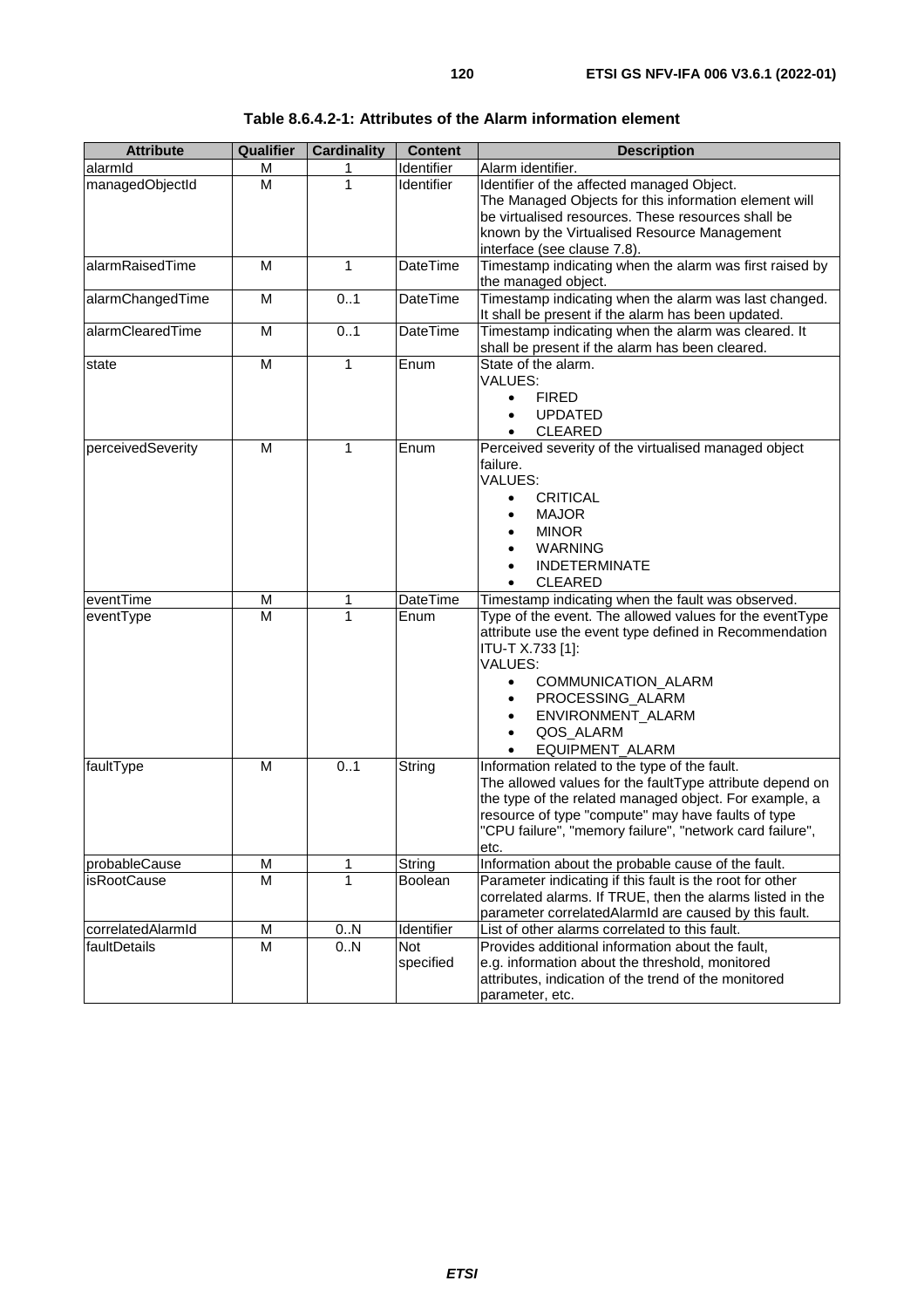# 8.7 Information elements and notifications related to Reservation

# 8.7.1 Introduction

The Virtualised Resource Reservation information elements contain information related to reservations of virtualisation resources used for input and output in the Compute, Network and Storage Virtualised Resource Reservation Management interfaces.

The clauses below define information elements related to reservation.

# 8.7.2 ReservedVirtualCompute information element

### 8.7.2.1 Description

The compute resource reservation information element encapsulates information about a reservation for virtualised compute resources. It includes information about virtual compute resource pool and virtualisation container reservations.

### 8.7.2.2 Attributes

The ReservedVirtualCompute information element shall follow the indications provided in table 8.7.2.2-1.

| <b>Attribute</b>                 | Qualifier | <b>Cardinality</b> | <b>Content</b>                             | <b>Description</b>                                                                                                                                                                                                                      |
|----------------------------------|-----------|--------------------|--------------------------------------------|-----------------------------------------------------------------------------------------------------------------------------------------------------------------------------------------------------------------------------------------|
| reservationId                    | M         |                    | <b>Identifier</b>                          | Identifier of the resource reservation that<br>has been reserved.                                                                                                                                                                       |
| computePoolReserved              | M         | 01                 | ReservedCompute<br>Pool                    | Information about compute resources that<br>have been reserved, e.g. {"cpu_cores":<br>90, "vm_instances": 10, "ram": 10 000}.<br>See clause 8.7.3.2.                                                                                    |
| lvirtualisationContainerReserved | M         | 0N                 | <b>ReservedVirtualisa</b><br>tionContainer | Information about the virtualisation<br>container(s) that have been reserved. See<br>clause 8.7.5.2.                                                                                                                                    |
| <b>IreservationStatus</b>        | M         | 1                  | Enum                                       | Status of the compute resource<br>reservation, e.g.to indicate if a reservation<br>is being used.<br>VALUES:<br>RESERVATION BEING USED<br>RESERVATION_NOT_USED                                                                          |
| <b>IstartTime</b>                | M         | 0.1                | <b>DateTime</b>                            | Indication when the consumption of the<br>resources starts. If not present, resources<br>are reserved for immediate use.                                                                                                                |
| endTime                          | M         | 01                 | <b>DateTime</b>                            | Indication when the reservation ends<br>(when it is expected that the resources will<br>no longer be needed) and used by the<br>VIM to schedule the reservation. If not<br>present, resources are reserved for<br>unlimited usage time. |
| expiryTime                       | M         | 01                 | <b>DateTime</b>                            | Indication when the VIM can release the<br>reservation in case no allocation request<br>against this reservation was made.                                                                                                              |

**Table 8.7.2.2-1: Attributes of the ReservedVirtualCompute information element**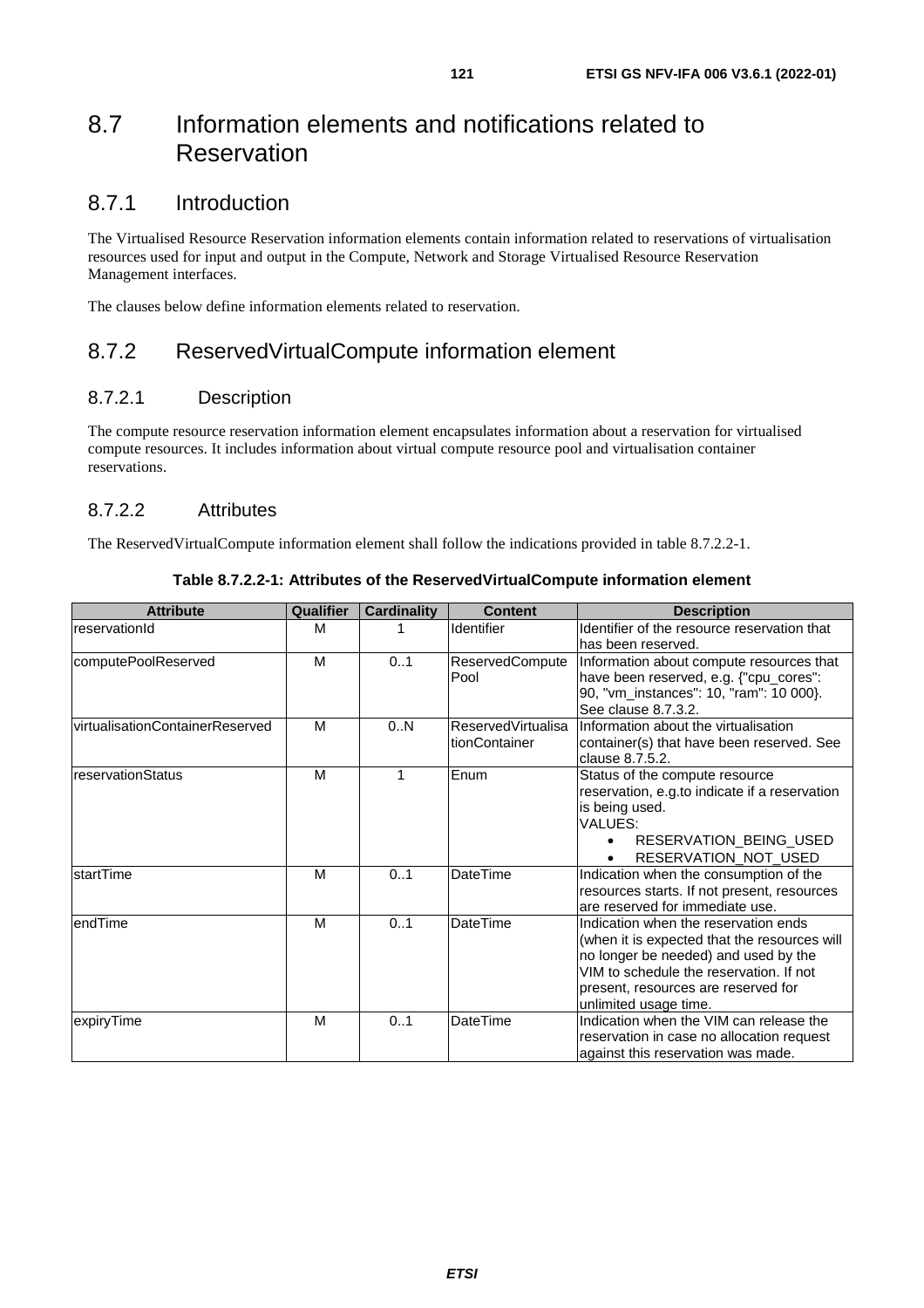# 8.7.3 Information elements related to Compute Pool Reservation

#### 8.7.3.1 Introduction

The compute reservation information elements encapsulate information about virtual compute resource pool reservations. The information elements contain details about number of CPU cores, number of virtualisation container instances, size of virtual memory, as well as different attributes of the virtual compute resource pool.

### 8.7.3.2 ReservedComputePool information element

#### 8.7.3.2.1 Description

This clause describes the attributes for the ReservedComputePool information element.

#### 8.7.3.2.2 Attributes

The ReservedComputePool information element shall follow the indications provided in table 8.7.3.2.2-1.

| <b>Attribute</b>  | <b>Qualifier</b> | <b>Cardinality</b> | <b>Content</b>        | <b>Description</b>                                  |
|-------------------|------------------|--------------------|-----------------------|-----------------------------------------------------|
| numCpuCores       | М                |                    | Integer               | Number of CPU cores that have been reserved.        |
| InumVcInstances   | М                |                    | Integer               | Number of virtual container instances that have     |
|                   |                  |                    |                       | lbeen reserved.                                     |
| virtualMemSize    | М                |                    | <b>Number</b>         | Size of virtual memory that has been reserved.      |
| computeAttributes | М                |                    | ReservedVirtualCom    | Information specifying additional attributes of the |
|                   |                  |                    | puteAttributes        | virtual compute resource that have been             |
|                   |                  |                    |                       | reserved. See clause 8.7.3.3.                       |
| zoneld            | м                | 0.1                | Identifier (Reference | References the resource zone where the virtual      |
|                   |                  |                    | to ResourceZone)      | compute resources have been reserved. If not        |
|                   |                  |                    |                       | present then the reserved compute resources         |
|                   |                  |                    |                       | are not bound to a specific resource zone.          |

#### **Table 8.7.3.2.2-1: Attributes of the ReservedComputePool information element**

### 8.7.3.3 ReservedVirtualComputeAttributes information element

#### 8.7.3.3.1 Description

This clause describes the attributes for the ReservedVirtualComputeAttributes information element.

#### 8.7.3.3.2 Attributes

The ReservedVirtualComputeAttributes information element shall follow the indications provided in table 8.7.3.3.2-1.

#### **Table 8.7.3.3.2-1: Attributes of the ReservedVirtualComputeAttributes information element**

| <b>Attribute</b>                             | Qualifier | Cardinality | <b>Content</b>                 | <b>Description</b>                                                                                                                                                                                                              |
|----------------------------------------------|-----------|-------------|--------------------------------|---------------------------------------------------------------------------------------------------------------------------------------------------------------------------------------------------------------------------------|
| accelerationCapability                       | М         | 0.N         | <b>Not</b><br><b>specified</b> | Selected acceleration capabilities (e.g. crypto, GPU)<br>from the set of capabilities offered by the compute node<br>acceleration resources. The cardinality can be 0, if no<br>particular acceleration capability is provided. |
| cpuArchitecture                              | М         | 0.1         | Not<br>specified               | CPU architecture type. Examples are "x86", "ARM". The<br>cardinality can be 0, if no particular CPU architecture<br>type is provided.                                                                                           |
| virtualCpuOversubscript<br><b>lionPolicy</b> | м         | 0.1         | Not<br>specified               | CPU core oversubscription policy in terms of virtual CPU<br>cores to physical CPU cores/threads on the platform.<br>The cardinality can be 0, if no particular value is<br>provided.                                            |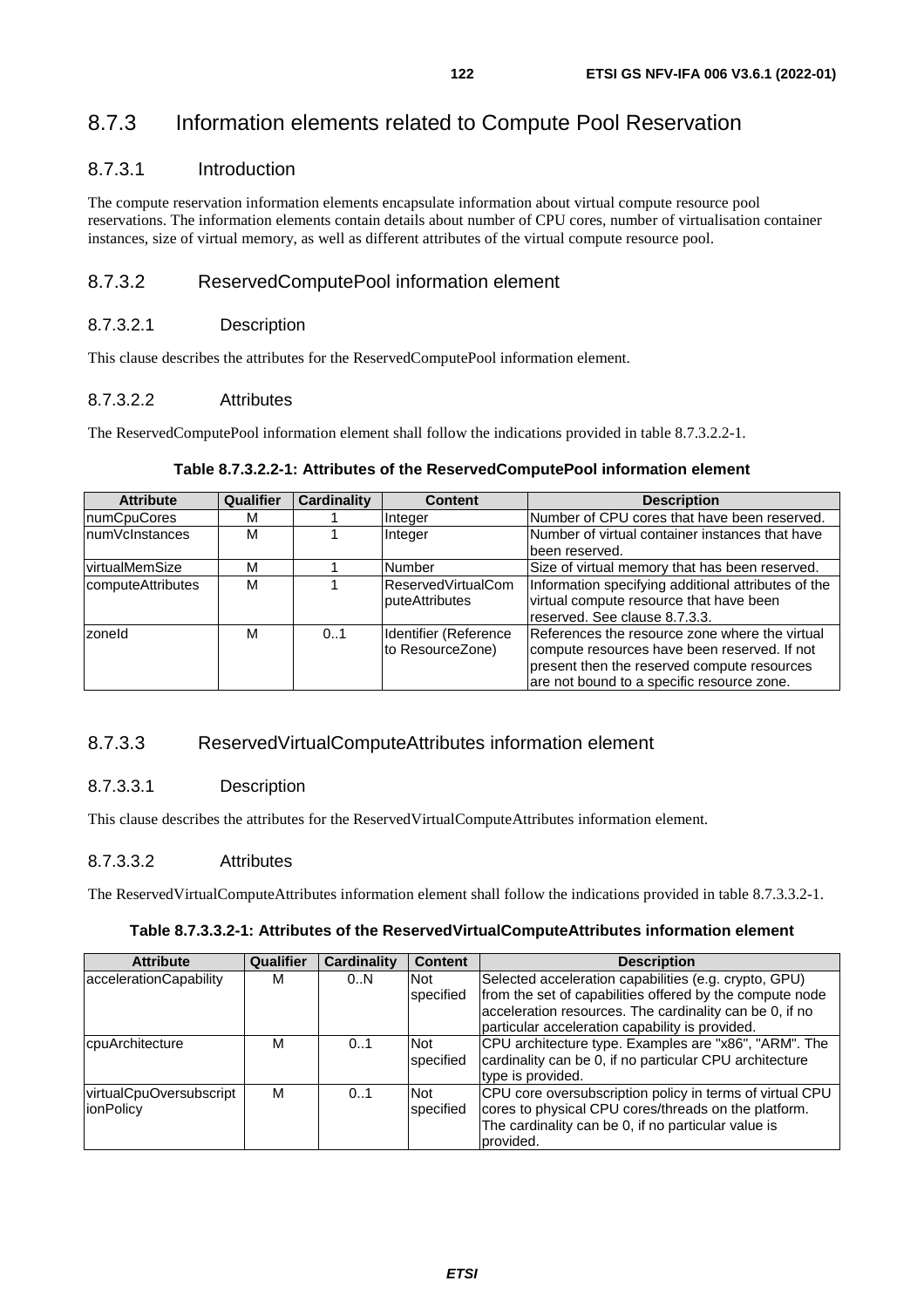# 8.7.4 Information elements related to Network reservation

#### 8.7.4.1 Introduction

The network reservation information elements encapsulate information about network resource reservations. A network reservation includes information about number of public IP addresses, network type, and bandwidth requirements. It can also include specific network ports for reservation. The network resource reservation includes information about a created reservation for a network resource.

### 8.7.4.2 ReservedVirtualNetwork information element

#### 8.7.4.2.1 Description

This clause describes the attributes for the ReservedVirtualNetwork information element.

#### 8.7.4.2.2 Attributes

The ReservedVirtualNetwork information element shall follow the indications provided in table 8.7.4.2.2-1.

| <b>Attribute</b>    | Qualifier | <b>Cardinality</b> | <b>Content</b>                            | <b>Description</b>                                                                                                                                                                                                                      |
|---------------------|-----------|--------------------|-------------------------------------------|-----------------------------------------------------------------------------------------------------------------------------------------------------------------------------------------------------------------------------------------|
| reservationId       | M         | 1                  | Identifier                                | Identifier of the resource reservation.                                                                                                                                                                                                 |
| publicIpAddresses   | M         | 0.1                | ReservedPublicIpAddresses                 | Information specifying the list of public IP<br>addresses that have been reserved. See<br>clause 8.7.4.5.                                                                                                                               |
| InetworkAttributes  | M         | 1                  | ReservedVirtualNetworkAttributes          | Information specifying additional attributes<br>of the network resource that has been<br>reserved. See clause 8.7.4.3.                                                                                                                  |
| <b>networkPorts</b> | M         | 0.N                | <b>ReservedVirtualNetworkPort</b>         | List of specific network ports that have<br>been reserved. See clause 8.7.4.4.                                                                                                                                                          |
| reservationStatus   | M         | 1                  | Enum                                      | Status of the network resource<br>reservation, e.g. to indicate if a reservation<br>is being used.<br>VALUES:<br><b>RESERVATION BEING USED</b><br>$\bullet$<br>RESERVATION NOT USED                                                     |
| startTime           | M         | 0.1                | <b>DateTime</b>                           | Indication when the consumption of the<br>resources starts. If not present, resources<br>are reserved for immediate use.                                                                                                                |
| endTime             | M         | 0.1                | <b>DateTime</b>                           | Indication when the reservation ends<br>(when it is expected that the resources will<br>no longer be needed) and used by the<br>VIM to schedule the reservation. If not<br>present, resources are reserved for<br>unlimited usage time. |
| expiryTime          | M         | 0.1                | <b>DateTime</b>                           | Indication when the VIM can release the<br>reservation in case no allocation request<br>against this reservation was made.                                                                                                              |
| zoneld              | M         | 0.1                | Identifier (Reference to<br>ResourceZone) | References the resource zone where the<br>virtual network resources have been<br>reserved. If not present, the reserved<br>network resources are not bound to a<br>specific resource zone.                                              |

**Table 8.7.4.2.2-1: Attributes of the ReservedVirtualNetwork information element** 

### 8.7.4.3 ReservedVirtualNetworkAttributes information element

#### 8.7.4.3.1 Description

This clause describes the attributes for the ReservedVirtualNetworkAttributes information element.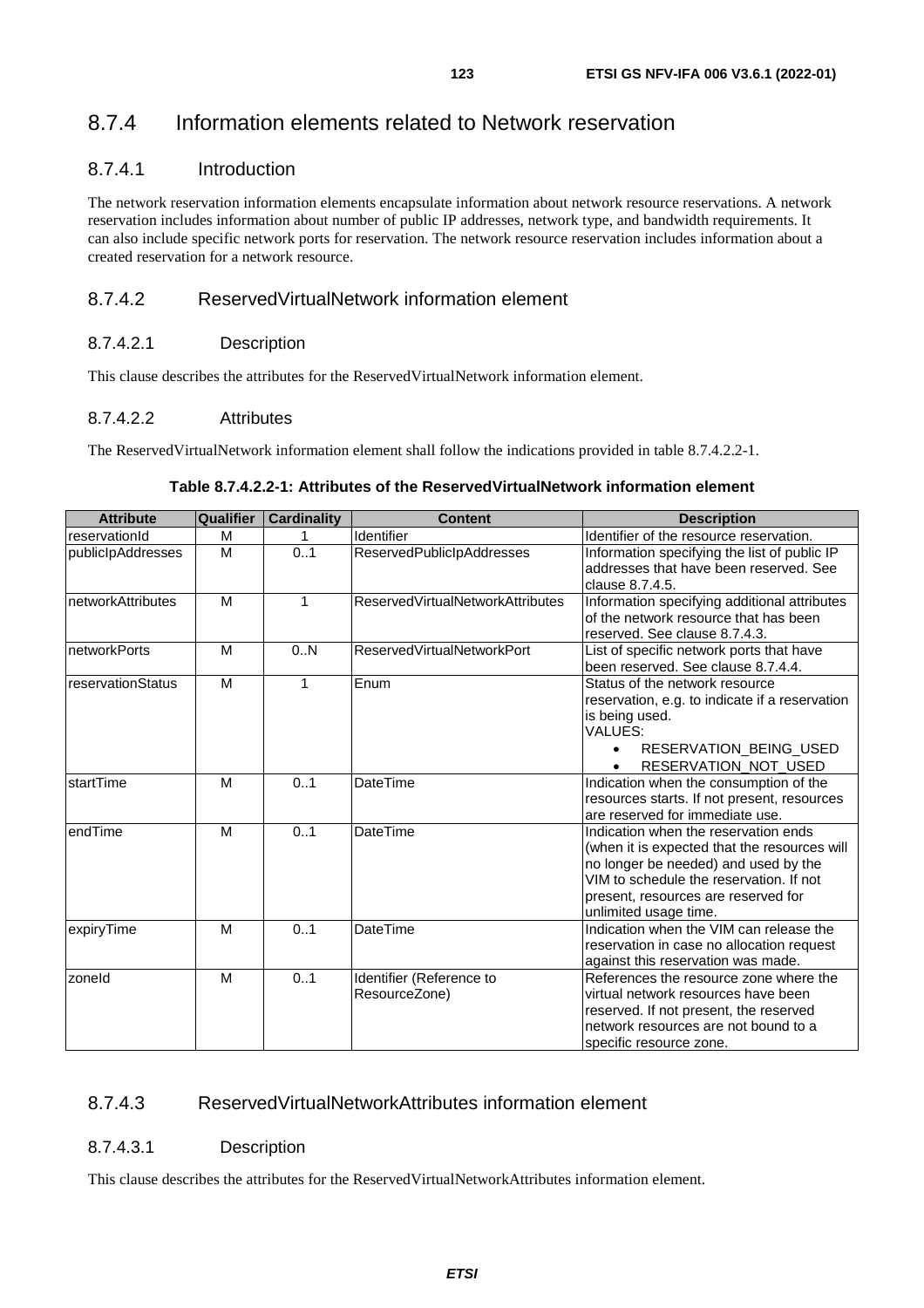The ReservedVirtualNetworkAttributes information element shall follow the indications provided in table 8.7.4.3.2-1.

| <b>Attribute</b> | Qualifier | Cardinality | <b>Content</b>      | <b>Description</b>                                                                                                                                                                                                                                                                                                                                                                                                                                                |
|------------------|-----------|-------------|---------------------|-------------------------------------------------------------------------------------------------------------------------------------------------------------------------------------------------------------------------------------------------------------------------------------------------------------------------------------------------------------------------------------------------------------------------------------------------------------------|
| bandwidth        | м         |             | Number              | Minimum network bitrate (in Mbps).                                                                                                                                                                                                                                                                                                                                                                                                                                |
| networkType      | м         |             | String              | The type of network that maps to the virtualised network<br>that has been reserved. Examples are:<br>"local";<br>$\bullet$<br>"vlan":<br>"vxlan":<br>"gre";<br>etc.                                                                                                                                                                                                                                                                                               |
| segmentationId   | м         | 01          | Integer             | The segmentation identifier of the network that maps to the<br>virtualised network that has been reserved, for which, the<br>segmentation model is defined by the networkType<br>attribute. For instance, for a "vlan" networkType, it<br>corresponds to the vlan identifier; and for a "gre"<br>networkType, it corresponds to a gre key.<br>Cardinality can be "0" to cover the case where<br>networkType is flat network without any specific<br>segmentation. |
| isShared         | м         |             | Boolean             | It defines whether the virtualised network that has been<br>reserved is shared among consumers.                                                                                                                                                                                                                                                                                                                                                                   |
| metadata         | $\Omega$  | 0.N         | <b>KeyValuePair</b> | List of metadata key-value pairs used by the consumer to<br>associate meaningful metadata to the related virtualised<br>resource.                                                                                                                                                                                                                                                                                                                                 |

|  |  | Table 8.7.4.3.2-1: Attributes of the ReservedVirtualNetworkAttributes information element |  |
|--|--|-------------------------------------------------------------------------------------------|--|
|--|--|-------------------------------------------------------------------------------------------|--|

### 8.7.4.4 ReservedVirtualNetworkPort information element

#### 8.7.4.4.1 Description

This clause describes the attributes for the ReservedVirtualNetworkPort information element.

A network port is a communication endpoint under a network.

#### 8.7.4.4.2 Attributes

The ReservedVirtualNetworkPort information element shall follow the indications provided in table 8.7.4.4.2-1.

| Table 8.7.4.4.2-1: Attributes of the ReservedVirtualNetworkPort information element |
|-------------------------------------------------------------------------------------|
|-------------------------------------------------------------------------------------|

| <b>Attribute</b> | <b>Qualifier</b> | <b>Cardinality</b> | <b>Content</b>    | <b>Description</b>                                                                                                                                       |
|------------------|------------------|--------------------|-------------------|----------------------------------------------------------------------------------------------------------------------------------------------------------|
| portid           | м                |                    | <b>Identifier</b> | Identifier of the network port that has been reserved.                                                                                                   |
| portType         | м                |                    | Not specified     | Type of network port. Examples of types are access ports, or<br>trunk ports (layer 1) that become transport for multiple layer 2<br>or layer 3 networks. |
| bandwidth        | М                | 01                 | Number            | Bitrate of the virtual network port (in Mbps).                                                                                                           |
| Imetadata        | O                | 0.N                | KeyValuePair      | List of metadata key-value pairs used by the consumer to<br>associate meaningful metadata to the related virtualised<br>resource.                        |

### 8.7.4.5 ReservedPublicIpAddresses information element

#### 8.7.4.5.1 Description

This clause describes the attributes for the ReservedPublicIpAddresses information element.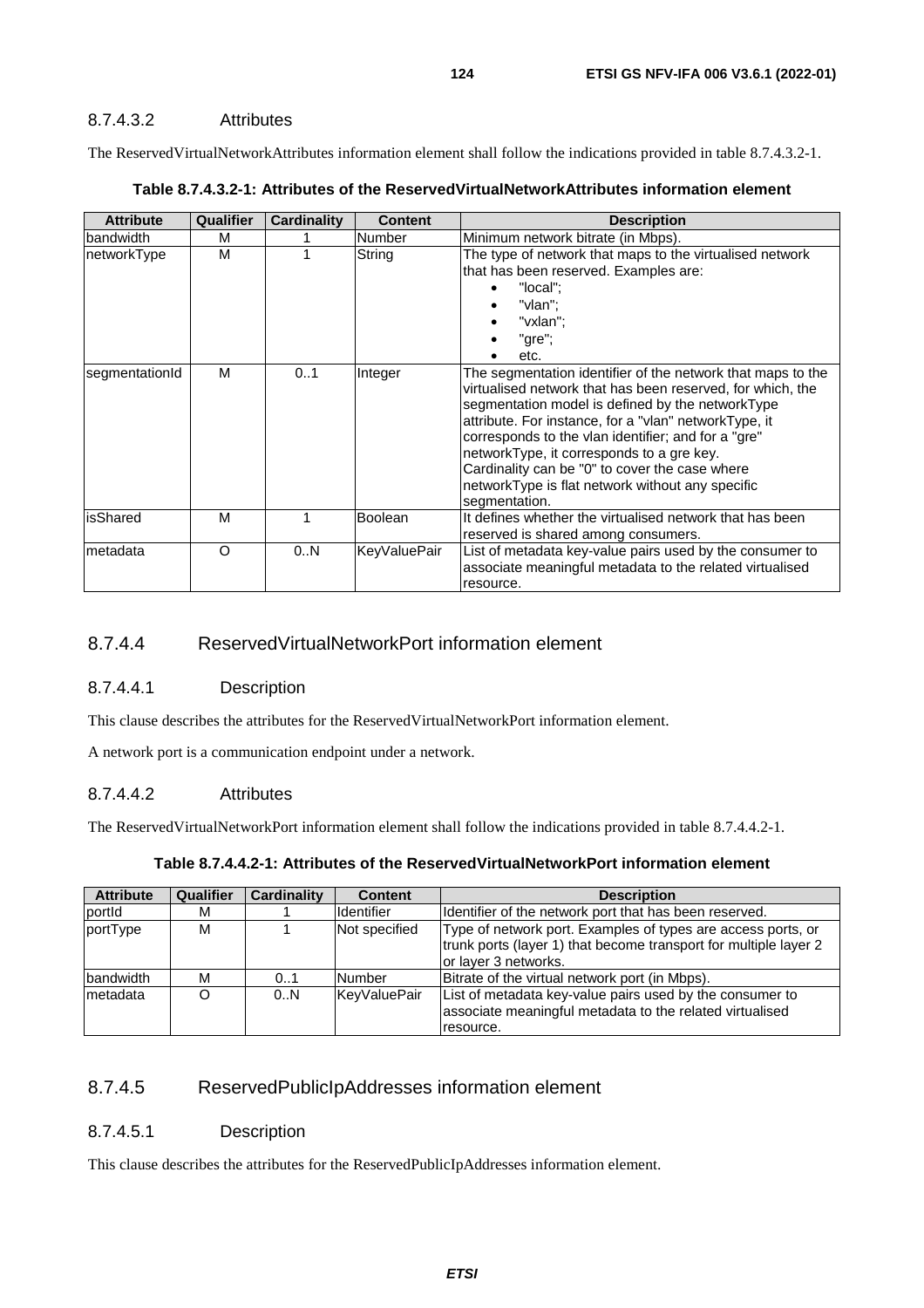#### 8.7.4.5.2 Attributes

The ReservedPublicIpAddresses information element shall follow the indications provided in table 8.7.4.5.2-1.

| <b>Attribute</b> | Qualifier | <b>Cardinality</b> | Content             | <b>Description</b>                                                                     |
|------------------|-----------|--------------------|---------------------|----------------------------------------------------------------------------------------|
| networkId        | М         |                    | <b>I</b> Identifier | Unique identifier of the network from which<br>public IP addresses have been reserved. |
| publicips        | M         | ıN                 | <b>I</b> bAddress   | List of public IP addresses that have been<br>reserved.                                |

#### **Table 8.7.4.5.2-1: Attributes of the ReservedPublicIpAddresses information element**

# 8.7.5 Information elements related to Virtualisation Container Reservation

#### 8.7.5.1 Introduction

The VirtualisationContainerReservation information element encapsulates information about virtualisation container reservations, including (among others), virtual memory, CPUs, storage, and virtual network interfaces, as well as a zone ID.

## 8.7.5.2 ReservedVirtualisationContainer information element

#### 8.7.5.2.1 Description

This clause describes the attributes for the ReservedVirtualisationContainer information element.

#### 8.7.5.2.2 Attributes

The ReservedVirtualisationContainer information element shall follow the indications provided in table 8.7.5.2.2-1.

| <b>Attribute</b>        | Qualifier | <b>Cardinality</b> | <b>Content</b>                            | <b>Description</b>                                                                                                                                                                                                                    |
|-------------------------|-----------|--------------------|-------------------------------------------|---------------------------------------------------------------------------------------------------------------------------------------------------------------------------------------------------------------------------------------|
| containerId             | M         |                    | Identifier                                | Identifier of the virtualisation container<br>that has been reserved.                                                                                                                                                                 |
| flavourld               | M         | 1                  | Identifier                                | Identifier of the given compute flavour<br>used to reserve the virtualisation<br>container.                                                                                                                                           |
| accelerationCapability  | M         | 0N                 | Not specified                             | Selected acceleration capabilities<br>(e.g. crypto, GPU) from the set of<br>capabilities offered by the compute<br>node acceleration resources. The<br>cardinality can be 0, if no particular<br>acceleration capability is provided. |
| virtualMemory           | M         | 1                  | VirtualMemory                             | Virtual memory of the reserved<br>virtualisation container.                                                                                                                                                                           |
| virtualCpu              | M         | 1                  | VirtualCpu                                | Virtual CPU(s) of the reserved<br>virtualisation container.                                                                                                                                                                           |
| virtualDisks            | M         | 1N                 | VirtualStorage                            | Provides with information of the<br>virtualised storage resources attached<br>to the reserved virtualisation container.                                                                                                               |
| virtualNetworkInterface | M         | 0N                 | VirtualNetworkInterface                   | Provides with information of the virtual<br>network interfaces of the reserved<br>virtualisation container.                                                                                                                           |
| zoneld                  | M         | 0.1                | Identifier (Reference to<br>ResourceZone) | References the resource zone where<br>lthe virtualisation container has been<br>reserved. Cardinality can be 0 to cover<br>the case where reserved network<br>resources are not bound to a specific<br>resource zone.                 |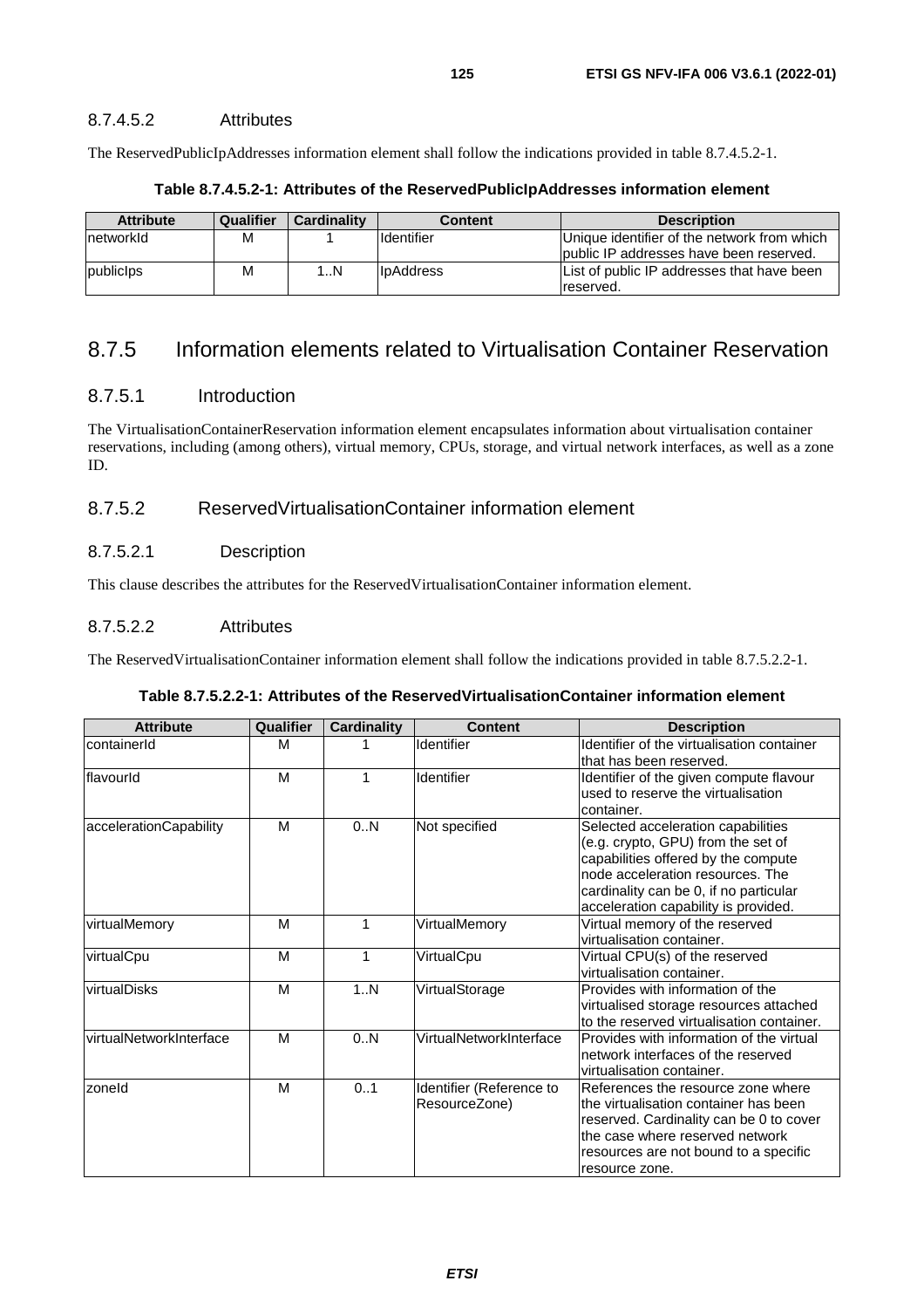# 8.7.6 Information elements related to Storage reservation

#### 8.7.6.1 Introduction

The storage reservation information elements encapsulate information about storage resource pool reservations. A storage reservation includes information about the size of storage, number of snapshots, and number of volumes. The storage resource reservation includes information about a created reservation for a storage resource.

#### 8.7.6.2 ReservedVirtualStorage information element

#### 8.7.6.2.1 Description

This clause describes the attributes for the ReservedVirtualStorage information element.

#### 8.7.6.2.2 Attributes

The ReservedVirtualStorage information element shall follow the indications provided in table 8.7.6.2.2-1.

#### **Attribute Qualifier Cardinality Content Description** reservationId | M | 1 |Identifier |Identifier |Identifier of the resource reservation. storagePoolReserved M | 0..1 ReservedStoragePool Information about storage resources that have been reserved, e.g. {"gigabytes": 1 000, "snapshots": 10, "volumes": 10}. See clause 8.7.6.3. reservationStatus M | 1 Enum Status of the storage resource reservation, e.g. to indicate if a reservation is being used. VALUES: • RESERVATION\_BEING\_USED • RESERVATION\_NOT\_USED startTime M M 0..1 DateTime Indication when the consumption of the resources starts. If not present, resources are reserved for immediate use. endTime M M 0..1 DateTime Indication when the reservation ends (when it is expected that the resources will no longer be needed) and used by the VIM to schedule the reservation. If not present, resources are reserved for unlimited usage time. expiryTime M M 0..1 DateTime Indication when the VIM can release the reservation in case no allocation request against this reservation was made.

#### **Table 8.7.6.2.2-1: Attributes of the ReservedVirtualStorage information element**

#### 8.7.6.3 ReservedStoragePool information element

#### 8.7.6.3.1 Description

This clause describes the attributes for the ReservedStoragePool information element.

#### 8.7.6.3.2 Attributes

The ReservedStoragePool information element shall follow the indications provided in table 8.7.6.3.2-1.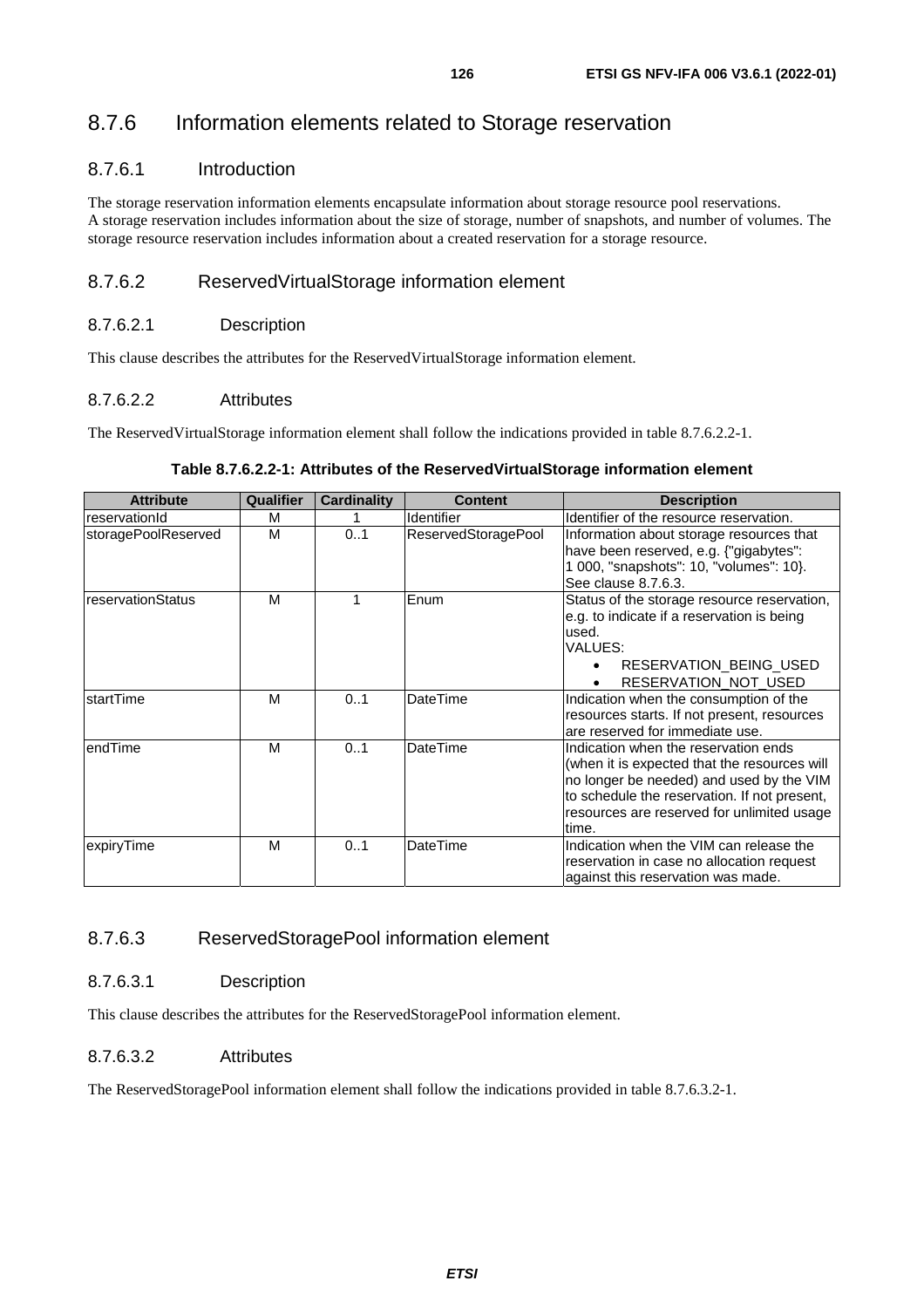| <b>Attribute</b> | Qualifier | Cardinality | <b>Content</b>                            | <b>Description</b>                                                                                                                                                                      |
|------------------|-----------|-------------|-------------------------------------------|-----------------------------------------------------------------------------------------------------------------------------------------------------------------------------------------|
| storageSize      | М         |             | Number                                    | Size of virtualised storage resource that has been<br>reserved.                                                                                                                         |
| numSnapshots     | М         |             | Integer                                   | Number of snapshots that has been reserved.                                                                                                                                             |
| numVolumes       | М         |             | <b>Integer</b>                            | Number of volumes that has been reserved.                                                                                                                                               |
| zoneld           | М         | 0.1         | Identifier (Reference<br>to ResourceZone) | References the resource zone where the virtual<br>storage resources have been reserved. If not<br>present, the reserved storage resources are not<br>bound to a specific resource zone. |

**Table 8.7.6.3.2-1: Attributes of the ReservedStoragePool information element** 

# 8.7.7 VirtualisedResourceReservationChangeNotification

## 8.7.7.1 Description

This notification indicates a change in a virtualised resource reservation. Support of this notification is mandatory.

# 8.7.7.2 Trigger conditions

This notification is triggered when:

- A resource reservation is being updated.
- A resource reservation changed due to changes in underlying resources that are part of this reservation.

## 8.7.7.3 Attributes

The VirtualisedResourceReservationChangeNotification notification shall follow the indications provided in table 8.7.7.3-1.

| <b>Attribute</b>       | <b>Qualifier</b> | <b>Cardinality</b> | <b>Content</b>          | <b>Description</b>                                                                                                                                         |
|------------------------|------------------|--------------------|-------------------------|------------------------------------------------------------------------------------------------------------------------------------------------------------|
| changeld               | м                |                    | <b>Identifier</b>       | Unique identifier of the change on the virtualised                                                                                                         |
|                        |                  |                    |                         | resource reservation.                                                                                                                                      |
| reservationId          | М                |                    | <b>I</b> dentifier      | Identifies the reservation being changed.                                                                                                                  |
| vimld                  | М                |                    | Identifier              | Identifies the VIM reporting the change.                                                                                                                   |
| changeType             | M                |                    | String                  | Categorizes the type of change. Possible values can<br>be related to an update of the reservation or a<br>change in the resources part of the reservation. |
| changedReservationData | М                | 0.1                | <b>Not</b><br>specified | Details of the changes of the reservation.                                                                                                                 |

# 8.8 Information elements and notifications related to Quota

# 8.8.1 Introduction

The clauses below define information elements and notifications related to Quota. The quota information elements contain information related to quota of virtualised resources used for input and output in the Virtualised Compute, Network and Storage Resource Quota Management interfaces.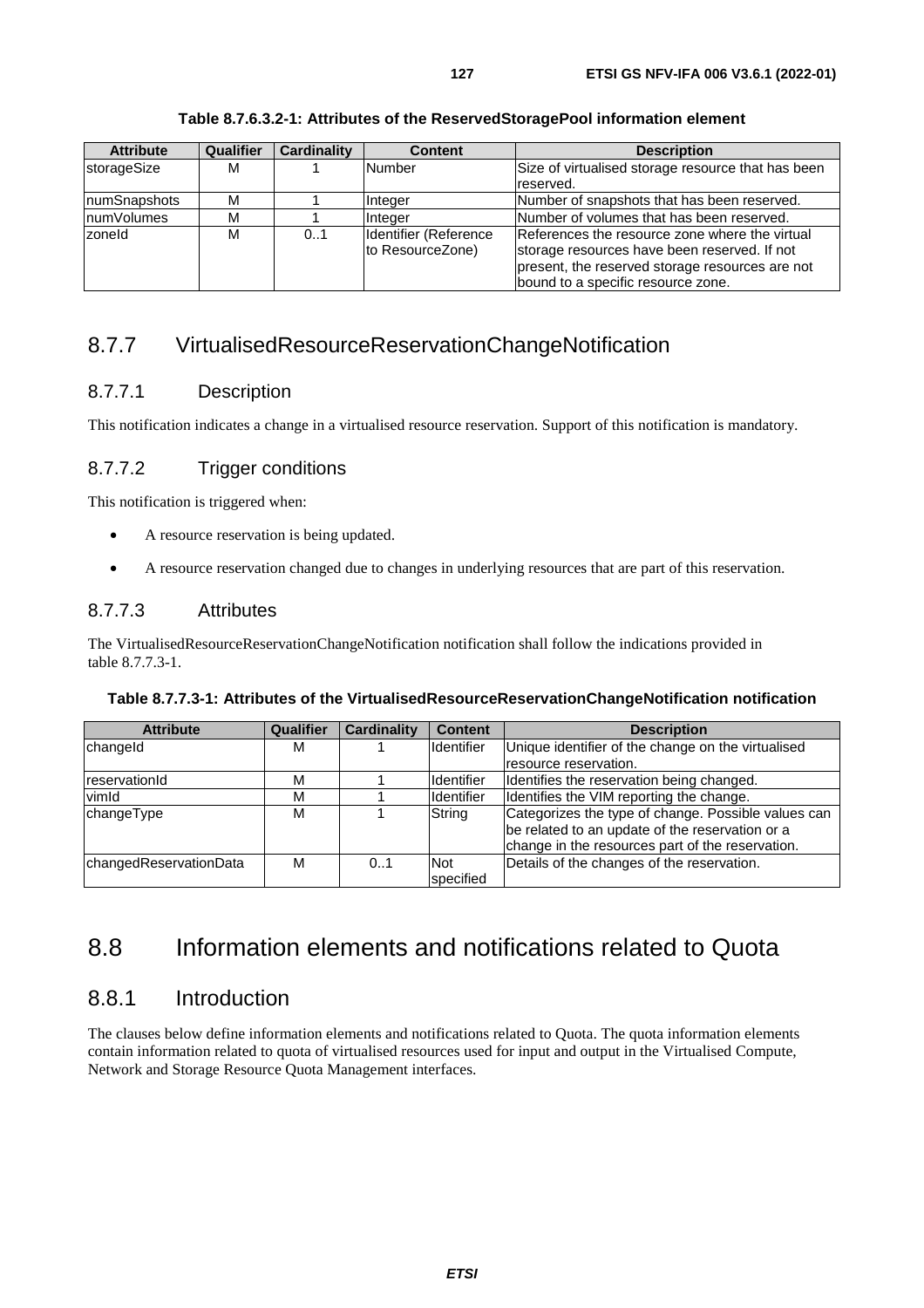# 8.8.2 Information elements related to Compute Quota

#### 8.8.2.1 Introduction

The compute quota information elements encapsulate information about virtual compute resource quotas. The information elements contain details about number of instance cores, number of virtualisation container instances, size of virtual memory.

### 8.8.2.2 VirtualComputeQuota information element

#### 8.8.2.2.1 Description

This clause describes the attributes for the VirtualComputeQuota information element.

#### 8.8.2.2.2 Attributes

The VirtualComputeQuota information element shall follow the indications provided in table 8.8.2.2.2-1.

#### **Table 8.8.2.2.2-1: Attributes of the VirtualComputeQuota information element**

| <b>Attribute</b> | Qualifier | Cardinality | <b>Content</b>    | <b>Description</b>                                                                                                                                                                |
|------------------|-----------|-------------|-------------------|-----------------------------------------------------------------------------------------------------------------------------------------------------------------------------------|
| resourceGroupId  | м         |             | <b>Identifier</b> | Unique identifier of the "infrastructure resource group",                                                                                                                         |
|                  |           |             |                   | logical grouping of virtual resources assigned to a tenant<br>within an Infrastructure Domain.                                                                                    |
| <b>InumVCPUs</b> | M         | 0.1         | Integer           | Number of CPU cores that have been restricted by the quota.                                                                                                                       |
|                  |           |             |                   | The cardinality can be 0 if no specific number of CPU cores                                                                                                                       |
|                  |           |             |                   | has been requested to be restricted by the quota.                                                                                                                                 |
| InumVcInstances  | м         | 0.1         | Integer           | Number of virtual container instances that have been<br>restricted by the quota. The cardinality can be 0 if no specific<br>number of virtualisation container instances has been |
|                  |           |             |                   | requested to be restricted by the quota.                                                                                                                                          |
| virtualMemSize   | м         | 0.1         | Number            | Size of virtual memory that has been restricted by the quota.                                                                                                                     |
|                  |           |             |                   | The cardinality can be 0 if no specific size of virtual memory                                                                                                                    |
|                  |           |             |                   | has been requested to be restricted by the quota.                                                                                                                                 |

# 8.8.3 Information elements related to Network Quota

### 8.8.3.1 Introduction

The network quota information elements encapsulate information about virtual network resource quotas. A network quota includes information about number of public IP addresses. It can also include specific network ports and number of subnets for quota.

#### 8.8.3.2 VirtualNetworkQuota information element

#### 8.8.3.2.1 Description

This clause describes the attributes for the VirtualNetworkQuota information element.

#### 8.8.3.2.2 Attributes

The VirtualNetworkQuota information element shall follow the indications provided in table 8.8.3.2.2-1.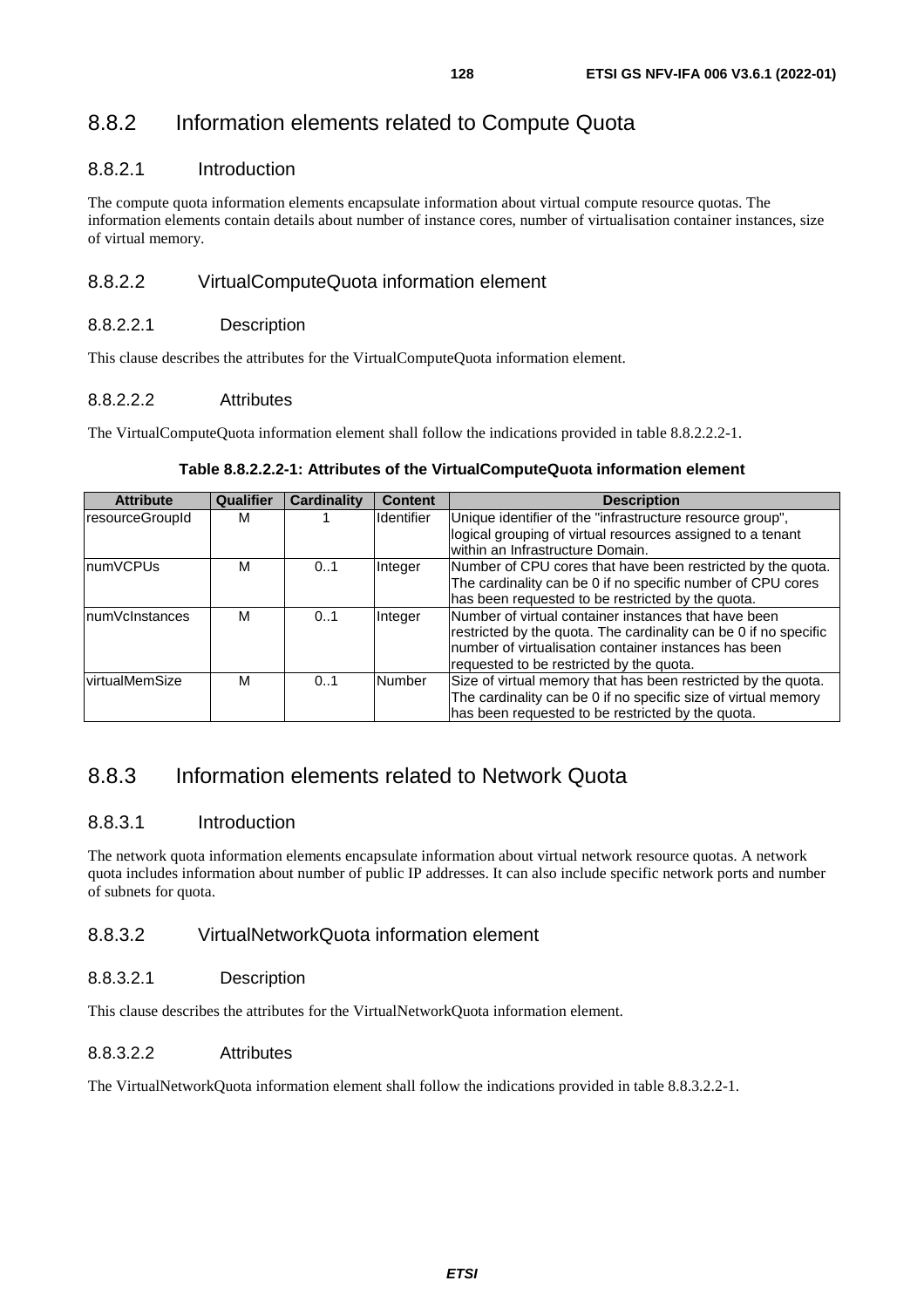| <b>Attribute</b>  | Qualifier | <b>Cardinality</b> | <b>Content</b> | <b>Description</b>                                                                                                                                                                                     |
|-------------------|-----------|--------------------|----------------|--------------------------------------------------------------------------------------------------------------------------------------------------------------------------------------------------------|
| resourceGroupId   | м         |                    | Identifier     | Unique identifier of the "infrastructure resource group",<br>logical grouping of virtual resources assigned to a tenant<br>within an Infrastructure Domain.                                            |
| numPublicIps      | М         | 0.1                | Integer        | Number of public IP addresses that have been restricted by<br>the quota. The cardinality can be 0 if no specific number of<br>public IP addresses has been requested to be restricted by<br>the quota. |
| <b>InumPorts</b>  | м         | 0.1                | Integer        | Number of ports that have been restricted by the quota. The<br>cardinality can be 0 if no specific number of ports has been<br>requested to be restricted by the quota.                                |
| <b>numSubnets</b> | м         | 0.1                | Integer        | Number of subnets that have been restricted by the quota.<br>The cardinality can be 0 if no specific number of subnets has<br>been requested to be restricted by the quota.                            |

**Table 8.8.3.2.2-1: Attributes of the VirtualNetworkQuota information element** 

# 8.8.4 Information elements related to Storage Quota

### 8.8.4.1 Introduction

The storage quota information elements encapsulate information about virtual storage resource quotas. A storage quota includes information about the size of storage, number of snapshots, and number of volumes.

### 8.8.4.2 VirtualStorageQuota information element

### 8.8.4.2.1 Description

This clause describes the attributes for the VirtualStorageQuota information element.

#### 8.8.4.2.2 Attributes

The VirtualStorageQuota information element shall follow the indications provided in table 8.8.4.2.2-1.

|  | Table 8.8.4.2.2-1: Attributes of the VirtualStorageQuota information element |
|--|------------------------------------------------------------------------------|
|  |                                                                              |

| <b>Attribute</b> | <b>Qualifier</b> | <b>Cardinality</b> | <b>Content</b>    | <b>Description</b>                                            |
|------------------|------------------|--------------------|-------------------|---------------------------------------------------------------|
| resourceGroupId  | м                |                    | <b>Identifier</b> | Unique identifier of the "infrastructure resource group",     |
|                  |                  |                    |                   | logical grouping of virtual resources assigned to a tenant    |
|                  |                  |                    |                   | within an Infrastructure Domain.                              |
| storageSize      | м                | 0.1                | <b>Number</b>     | Size of virtualised storage resource that has been restricted |
|                  |                  |                    |                   | by the quota. The cardinality can be 0 if no specific size of |
|                  |                  |                    |                   | virtualised storage resource has been requested to be         |
|                  |                  |                    |                   | restricted by the quota.                                      |
| numSnapshots     | м                | 0.1                | Integer           | Number of snapshots that have been restricted by the quota.   |
|                  |                  |                    |                   | The cardinality can be 0 if no specific number of snapshots   |
|                  |                  |                    |                   | has been requested to be restricted by the quota.             |
| InumVolumes      | м                | 01                 | <b>Integer</b>    | Number of volumes that have been restricted by the quota.     |
|                  |                  |                    |                   | The cardinality can be 0 if no specific number of volumes has |
|                  |                  |                    |                   | been requested to be restricted by the quota.                 |

# 8.8.5 VirtualisedResourceQuotaChangeNotification

### 8.8.5.1 Description

This notification indicates a Quota change in a virtualised resource. Support of this notification is mandatory.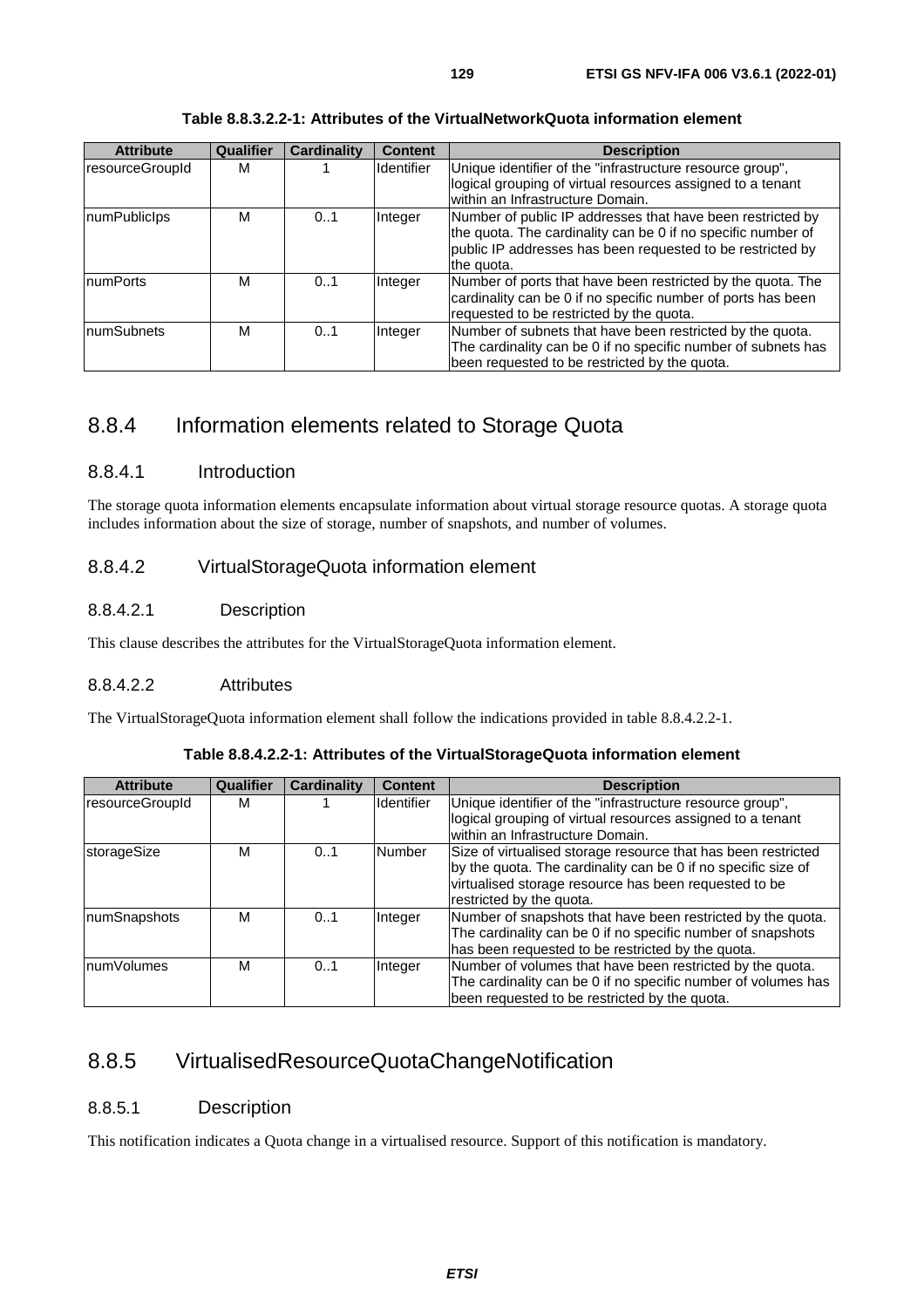#### 8.8.5.2 Trigger conditions

This notification is triggered when:

A resource Quota is being updated.

#### 8.8.5.3 Attributes

The VirtualisedResourceQuotaChangeNotification notification shall follow the indications provided in table 8.8.5.3-1.

| Table 8.8.5.3-1: Attributes of the VirtualisedResourceQuotaChangeNotification notification |  |
|--------------------------------------------------------------------------------------------|--|
|--------------------------------------------------------------------------------------------|--|

| <b>Attribute</b> | <b>Qualifier</b> | <b>Cardinality</b> | <b>Content</b>    | <b>Description</b>                                          |
|------------------|------------------|--------------------|-------------------|-------------------------------------------------------------|
| changeld         | м                |                    | <b>Identifier</b> | Unique identifier of the change on the virtualised resource |
|                  |                  |                    |                   | Quota.                                                      |
| resourceGroupId  | М                |                    | <b>Identifier</b> | Unique identifier of the "infrastructure resource group",   |
|                  |                  |                    |                   | logical grouping of virtual resources assigned to a tenant  |
|                  |                  |                    |                   | within an Infrastructure Domain.                            |
| vimld            | м                |                    | <b>Identifier</b> | Identifies the VIM reporting the change.                    |
| changeType       | М                |                    | String            | It categorizes the type of change. Possible values can be   |
|                  |                  |                    |                   | related to an update of the Quota.                          |
| changedQuotaData | М                | 0.1                | <b>Not</b>        | Details of the changes of the Quota.                        |
|                  |                  |                    | specified         |                                                             |

# 8.9 Information elements and notifications related to Policy Management

### 8.9.1 Introduction

The clauses below define information elements and notifications related to policy management.

### 8.9.2 Information elements related to Policy Management Operations

#### 8.9.2.1 Introduction

The clauses below define information elements related to policy management operations.

#### 8.9.2.2 PolicyInfo information element

#### 8.9.2.2.1 Description

This information element provides policy related information. It contains the policy itself and additional information related to the policy.

#### 8.9.2.2.2 Attributes

The structure of the PolicyInfo information element shall comply with the provisions for the PolicyInfo information element as defined in clause 8.8.2.2.2 of ETSI GS NFV-IFA 013 [[i.9](#page-16-0)].

### 8.9.3 PolicyChangeNotification

#### 8.9.3.1 Description

This notification indicates a change of a NFV-MANO policy related to operations of transferring policy, deleting policy, activating policy and deactivating policy.

Support of this notification is mandatory.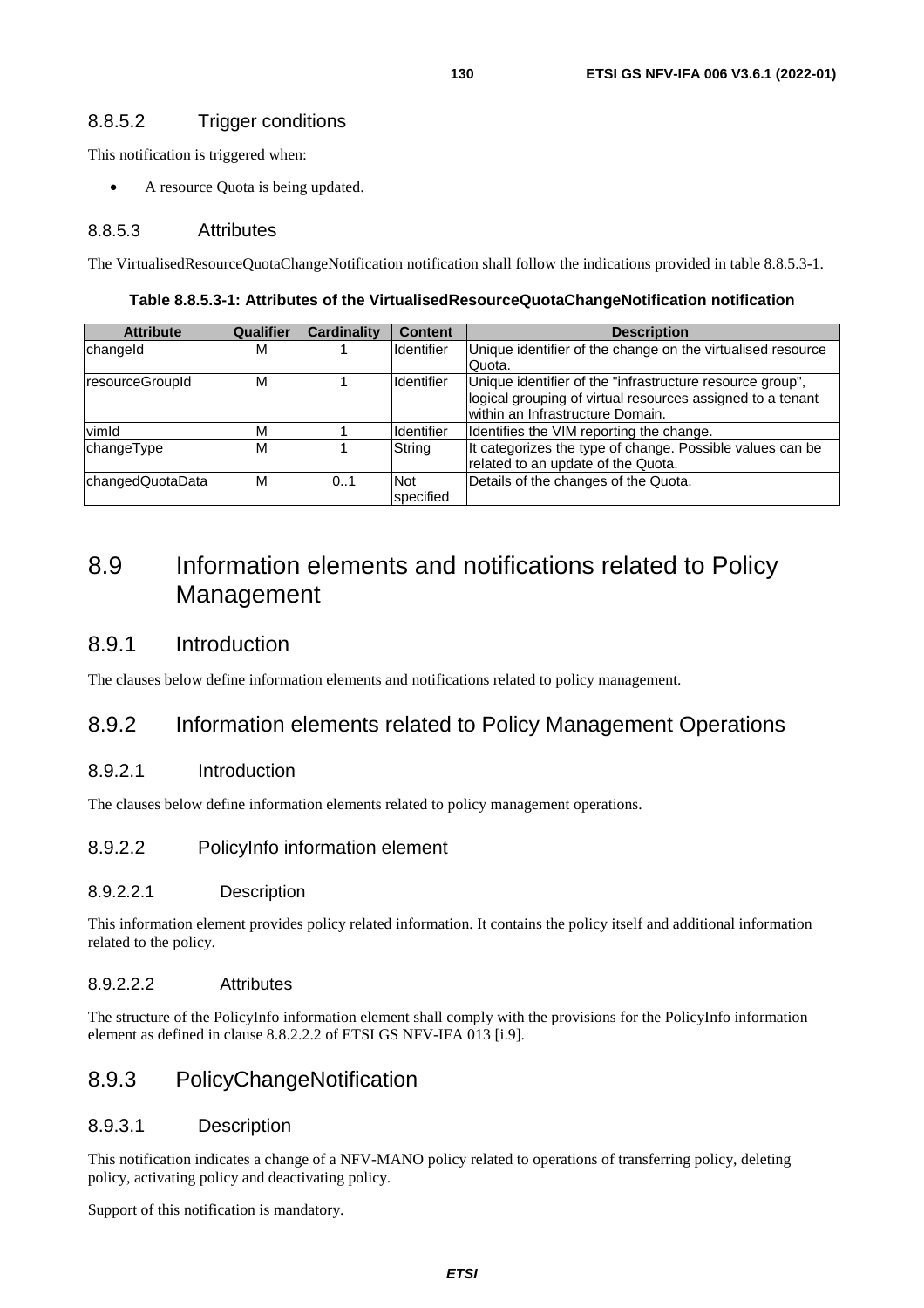## 8.9.3.2 Trigger Conditions

The notification is produced when:

• A policy has been changed as a result of an operation of TransferPolicy, DeletePolicy, ActivatePolicy or DeactivatePolicy.

### 8.9.3.3 Attributes

The PolicyChangeNotification shall comply with the provisions in clause 8.8.3.3 of ETSI GS NFV-IFA 013 [[i.9](#page-16-0)].

# 8.9.4 PolicyConflictNotification

### 8.9.4.1 Description

This notification indicates a policy conflict is detected by the VIM. A policy conflict can include any conflicted monitored events, conditions or actions among two or more polices enforced by the VIM.

Support of this notification is mandatory.

## 8.9.4.2 Trigger Conditions

The notification is produced when:

• A policy conflict is detected by the VIM.

### 8.9.4.3 Attributes

The PolicyConflictNotification shall comply with the provisions in clause 8.8.4.3 of ETSI GS NFV-IFA 013 [\[i.9](#page-16-0)].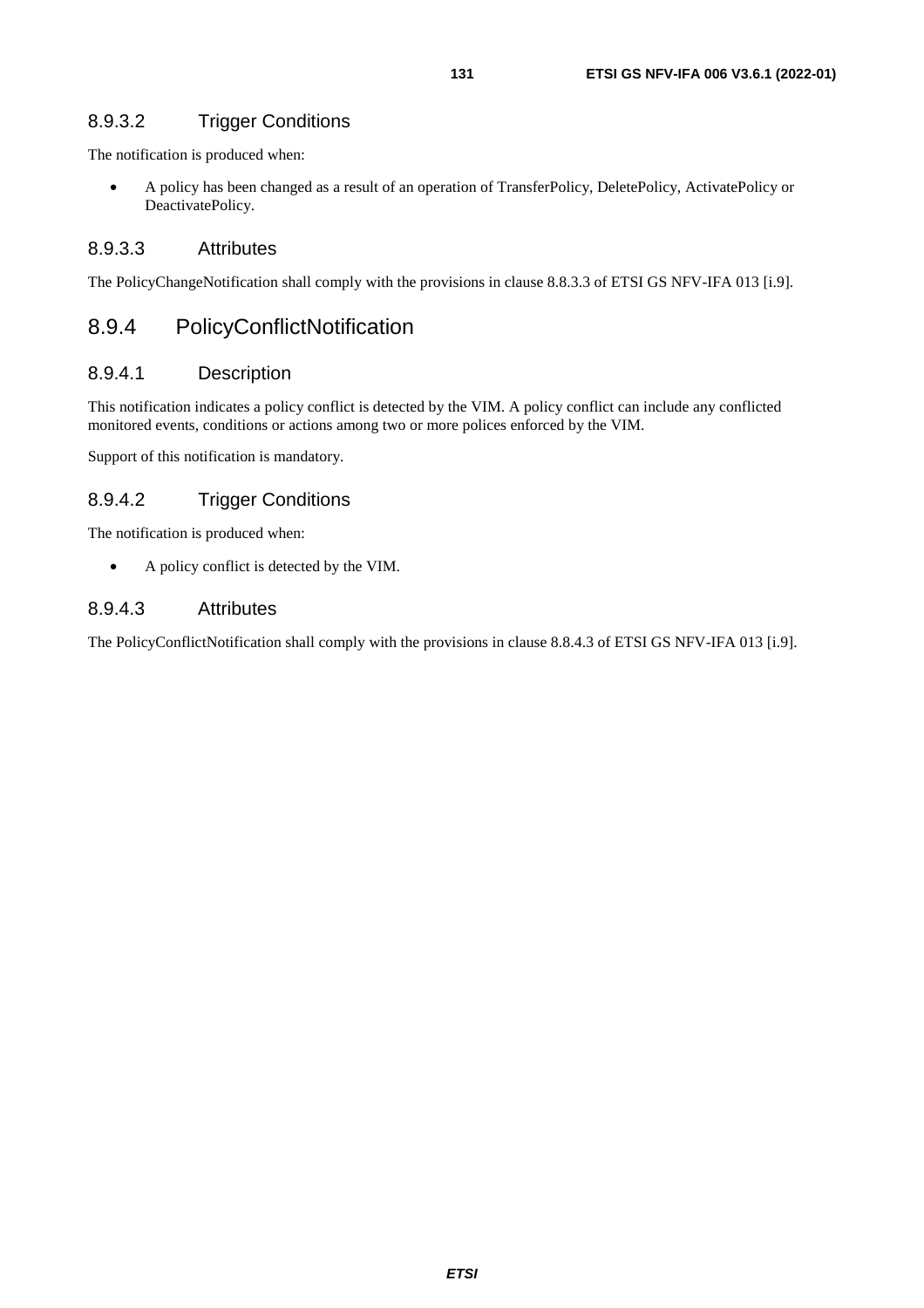• ETSI GS NFV 002 (V1.1.1): "Network Functions Virtualisation (NFV); Architectural Framework".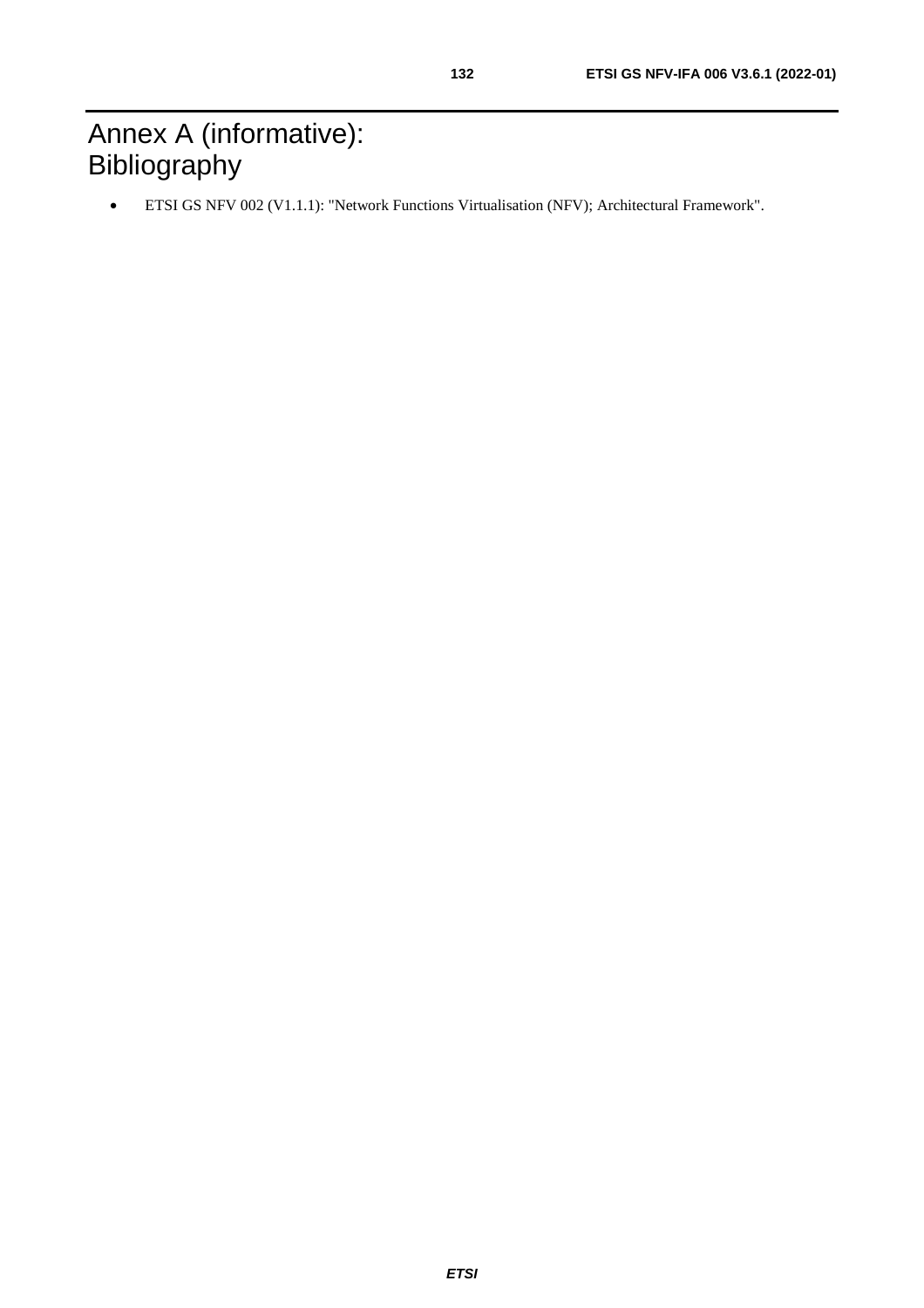# Annex B (normative): NFVI operation and maintenance policies

The activities of NFVI operation and maintenance (e.g. NFVI software modification) have impact on VNF instances running on top of those NFVI resources to be changed. To minimize the impact on the service continuity of the VNF instances, a set of constraints shall be applied during this process. Based on this set of constraints, different actions can be taken to mitigate the impact of the NFVI operation and maintenance on the hosted VNF instances.

The VIM and the VNFM shall support the constraints of NFVI operation and maintenance (as specified in clause 5.6 of ETSI GS NFV-IFA 010 [[i.7](#page-15-0)]) expressed through NFVI operation and maintenance policies.

For creating NFVI operation and maintenance policies, the VNFM determines the NFVI operation and maintenance constraints applicable to virtualised resources and their groups, based on the applicable constraints provided e.g.:

- in the VNFD (e.g. NFVI maintenance info); or
- by the EM over Ve-Vnfm-em reference point through NFVI operation and maintenance policies. See Annex C of ETSI GS NFV-IFA 008 [[i.6](#page-15-0)].
- NOTE 1: There might be inconsistencies between the NFVI operation and maintenance constraints and the current placement and/or placement constraints of the virtualised resources they apply to because the resource placement which correlates with the NFVI operation and maintenance constraints can be influenced by NFVO and VNFM in addition to the affinity/anti-affinity constraints given in VNFD.
- NOTE 2: If the VNFM subscribes to the notification related to virtualised resource changes from VIM, VNFM will receive notification messages of VirtualisedResourceChangeNotification from the VIM, which indicates the upcoming change of virtualised resources due to the impact of NFVI operation and maintenance.
- NOTE 3: The EM can send constraints (if available) related to the NFVI operation and maintenance to the VNFM at any time, including when it receives alarms of virtualised resource changes from VNFM.

The VNFM converts the constraints into policies, which are then provided (e.g. created or updated) to the VIM via the TransferPolicyRequest message of the Policy Management interface over the Vi-Vnfm reference point (see clause 7.10.2).

The NFVI operation and maintenance policy(ies) shall include all the information needed to express the applicable constraints of the virtualised resource(s), or group(s) of virtualised resources (which may include the impacted virtualised resource(s)). From this information the VIM shall be able to establish the association between the NFVI maintenance and operation constraints and the virtualised resource(s), or  $group(s)$  of virtualised resources.

Whenever the VIM receives the NFVI operation and maintenance policy(ies), it verifies the constraints expressed in the policy(ies), e.g. checking the consistency of the constraints in the policy(ies) and the information it maintains for the targeted virtualised resource or the group of virtualised resources. In case of any conflict, the VIM responds to the VNFM with a TransferPolicyResponse message indicating the failure and any appropriate additional information. Otherwise it responds with success and stores the received constraints in order to apply them for an upcoming or the ongoing NFVI operation and maintenance as applicable.

In addition, the VNFM can delete, query, activate or deactivate the policy containing the constraints applying in NFVI operation and maintenance by using the existing operations (e.g. DeletePolicy, QueryPolicy, ActivatePolicy, DeactivatePolicy) of Policy Management interface.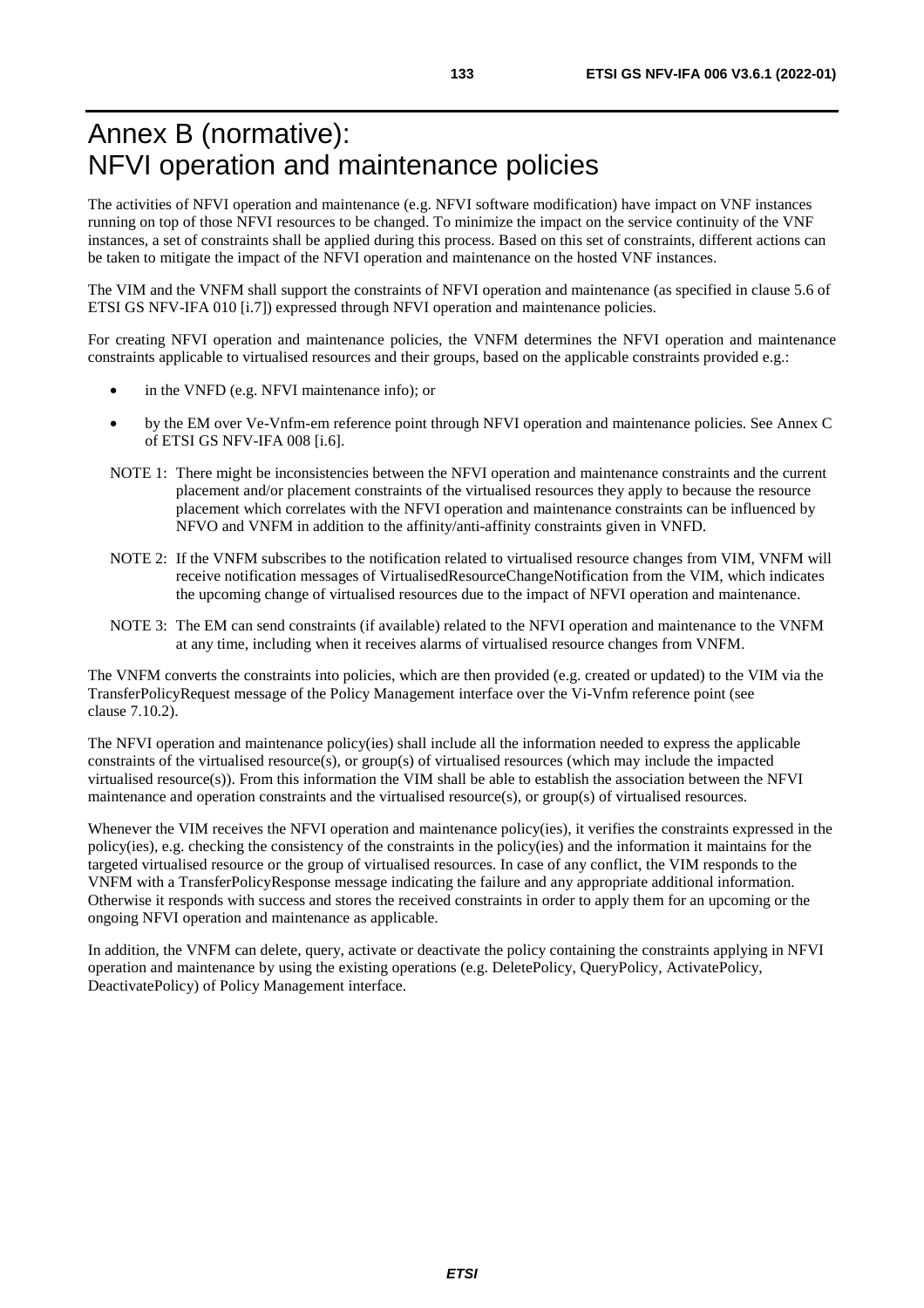# Annex C (informative): Change History

| <b>Date</b>      | Version | Information about changes                                                                                              |  |  |  |
|------------------|---------|------------------------------------------------------------------------------------------------------------------------|--|--|--|
| November         | V3.1.2  | Reference baseline was ETSI GS NFV-IFA 006 V3.1.1 (2018-08)                                                            |  |  |  |
| 2018             |         | NFVIFA(18)000886 - IFA006ed321 update of IEs related to PM interface for ETSI<br>$\bullet$<br>GS NFV-IFA 027 alignment |  |  |  |
| May 2019         | V3.2.2  | Base line version for ed331 created from published version 3.2.1                                                       |  |  |  |
| <b>July 2019</b> | V3.2.3  | Implements following CRs:                                                                                              |  |  |  |
|                  |         | NFVIFA(19)000543r2 - IFA006ed331 Descriptor support for VR management                                                  |  |  |  |
|                  |         | NFVIFA(19)000545 - IFA006ed331 Remove definitions provided in NFV003<br>$\bullet$                                      |  |  |  |
|                  |         |                                                                                                                        |  |  |  |
|                  |         | NFVIFA(19)000578 - IFA006ed331 Rel3Mirror Update parameter groupName<br>$\bullet$                                      |  |  |  |
|                  |         | NFVIFA(19)000040r8 - IFA006 MegaCR FEAT03 NFVI MOD                                                                     |  |  |  |
| October<br>2019  | V3.3.2  | Base-line version for ed341 created from published version NFV-IFA006 v3.3.1                                           |  |  |  |
| February         | V3.3.3  | Implements following CRs:                                                                                              |  |  |  |
| 2020             |         | NFVIFA(19)000765 - IFA006ed341 8.5.9 measurementContext in                                                             |  |  |  |
|                  |         | ThresholdCrossedNotification                                                                                           |  |  |  |
|                  |         | NFVIFA(19)000776 - IFA006ed341 Alignment of descriptions<br>٠                                                          |  |  |  |
|                  |         | NFVIFA(19)000861 - IFA006ed341 Editorial corrections<br>$\bullet$                                                      |  |  |  |
|                  |         | NFVIFA(19)000877 - IFA006ed341 consistency corrections<br>$\bullet$                                                    |  |  |  |
|                  |         | NFVIFA(19)000887 - IFA006ed341 relaxing PM subscriptions                                                               |  |  |  |
|                  |         | NFVIFA(19)000992r1 - IFA006 Improve wording left for protocol design stage                                             |  |  |  |
| March            | V3.3.4  | Implements following CRs:                                                                                              |  |  |  |
| 2020             |         | NFVIFA(20)000103r1 - IFA006ed341 sync to IFA005 work - correction on                                                   |  |  |  |
|                  |         | <b>NetworkQoS</b>                                                                                                      |  |  |  |
|                  |         | NFVIFA(20)000104r1 - FA006ed341 Fixes issues highlighted in NFVIFA(19)000942r7<br>$\bullet$                            |  |  |  |
|                  |         | except NetworkQoS                                                                                                      |  |  |  |
|                  |         |                                                                                                                        |  |  |  |
|                  |         | NFVIFA(20)000105r2 - IFA006ed341 Fixing Mismatch on Cardinality and Content                                            |  |  |  |
|                  |         | type                                                                                                                   |  |  |  |
| April 2020       | V3.3.5  | Implements following CRs:                                                                                              |  |  |  |
|                  |         | NFVIFA(20)000155 - IFA006ed341 Modify content of attributes thresholdld and<br>$\bullet$                               |  |  |  |
|                  |         | alarmid                                                                                                                |  |  |  |
|                  |         | NFVIFA(20)000159 - IFA006ed341 Fix Cardinality of attribute segmentType<br>$\bullet$                                   |  |  |  |
|                  |         | NFVIFA(20)000161 - IFA006ed341 Fix the attribute relarted to public IP Addresses                                       |  |  |  |
|                  |         | for ReservedVirtualNetwork IE                                                                                          |  |  |  |
|                  |         | NFVIFA(20)000162 - IFA006ed341 Fix attribute typo numSubnet to numSubnets                                              |  |  |  |
|                  |         | NFVIFA(20)000186r4 - IFA006ed341 fix enum values                                                                       |  |  |  |
|                  |         | NFVIFA(20)000260 - IFA006ed341 - Fix Qualifier and Cardinality of ObjectSelection                                      |  |  |  |
|                  |         | and PmJob IE                                                                                                           |  |  |  |
|                  |         | NFVIFA(20)000308 - IFA006ed341 - Fixing Qualifier for the attributes of                                                |  |  |  |
|                  |         | AffinityOrAntiAffinityConstraint IE                                                                                    |  |  |  |
|                  |         | NFVIFA(20)000309 - IFA006ed341 - Editorial change in PerformanceValueEntry IE                                          |  |  |  |
|                  |         | NFVIFA(20)000347r1 - IFA006ed341 draft review comments                                                                 |  |  |  |
| September        | V3.4.2  | Initial draft version on ed351 maintenance created from published version 3.4.1.                                       |  |  |  |
| 2020             |         |                                                                                                                        |  |  |  |
| September        | V3.4.3  | Implements following CRs:                                                                                              |  |  |  |
| 2020             |         | NFVIFA(20)000393r5 - IFA006ed351 Adding Trunk Resource Management Interface                                            |  |  |  |
|                  |         | NFVIFA(20)000412r2 - IFA006ed351 Updating Network Resource Management<br>$\bullet$                                     |  |  |  |
|                  |         | Interface                                                                                                              |  |  |  |
|                  |         | NFVIFA(20)000430r1 - IFA006ed351 Adding Query and Update Trunk Resource<br>٠                                           |  |  |  |
|                  |         | Interface                                                                                                              |  |  |  |
| February         | V3.4.4  | Implements following CRs:                                                                                              |  |  |  |
| 2021             |         | NFVIFA(20)000694r1 - IFA006ed351 networkId in VirtualNetworkInterface (mirrored<br>$\bullet$                           |  |  |  |
|                  |         | by NFVIFA(20)000693)                                                                                                   |  |  |  |
|                  |         |                                                                                                                        |  |  |  |
|                  |         | NFVIFA(20)000718r3 - IFA006ed351 Modifications in VirtualComputeFlavour IE<br>$\bullet$                                |  |  |  |
|                  |         | (mirrored by NFVIFA(20)000717r3)                                                                                       |  |  |  |
|                  |         | NFVIFA(20)000828 - IFA006 Correct a typo<br>$\bullet$                                                                  |  |  |  |
|                  |         | NFVIFA(20)000851r1 - IFA006ed351 VirtualNetworkPortData, VirtualNetworkPort,                                           |  |  |  |
|                  |         | VirtualStorageFlavour and VirtualStorage                                                                               |  |  |  |
| September        | V3.5.2  | Initial draft version on ed361 maintenance created from published version 3.5.1.                                       |  |  |  |
| 2021             |         |                                                                                                                        |  |  |  |